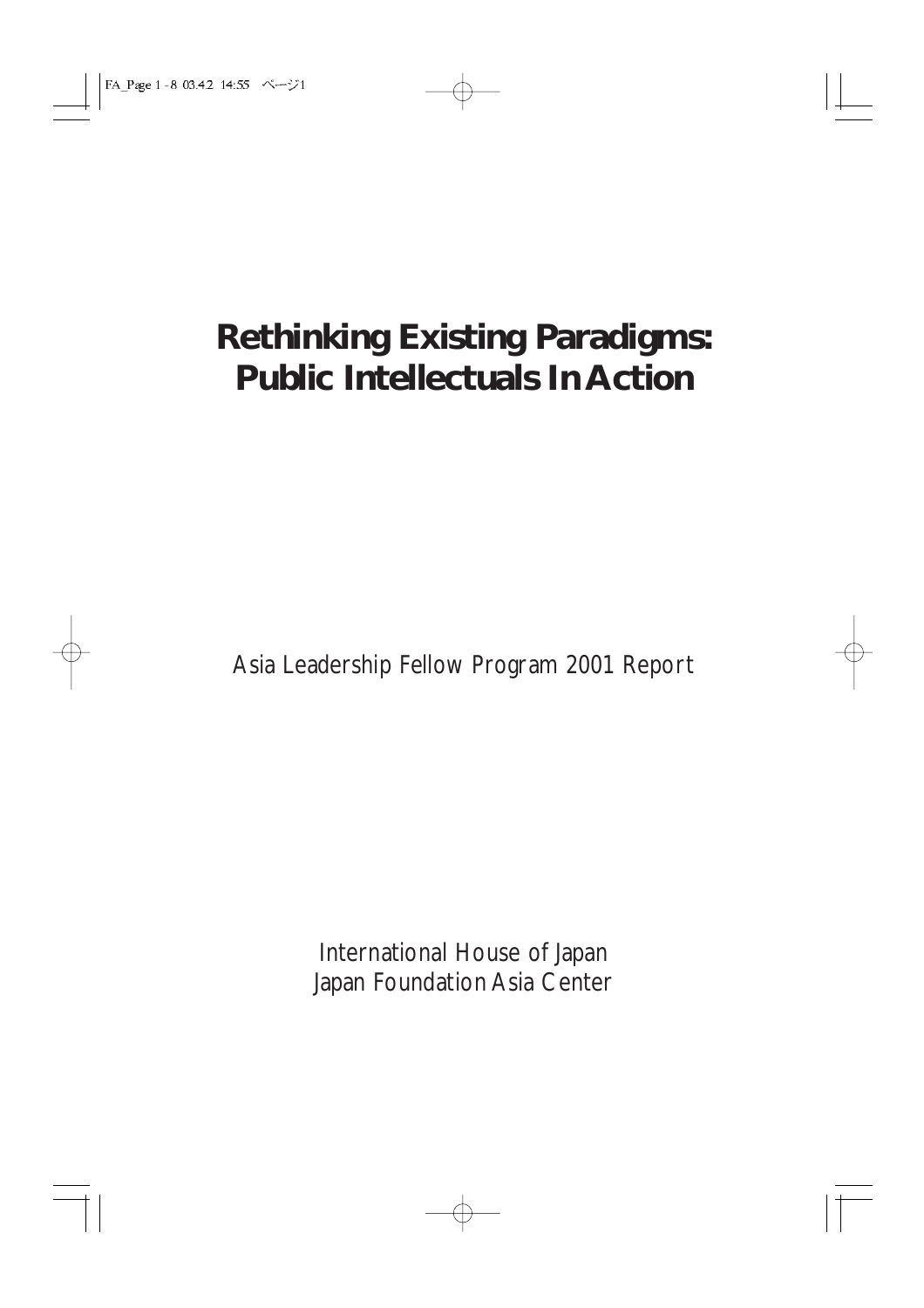#### **Asia Leadership Fellow Program 2001 Report**

Published by: International House of Japan and Japan Foundation Asia Center 2002

Copyright © 2002 International House of Japan 5-11-16, Roppongi, Minato-ku,Tokyo Japan 106-0032 Tel. 81-3470-3211 Fax. 81-3-3470-3170 www.i-house.or.jp

Printed and bound by Percetakan Strikeway Sdn Bhd Selangor, Malaysia

*Korean and Japanese names are written in the native mannersurnames followed by given names.*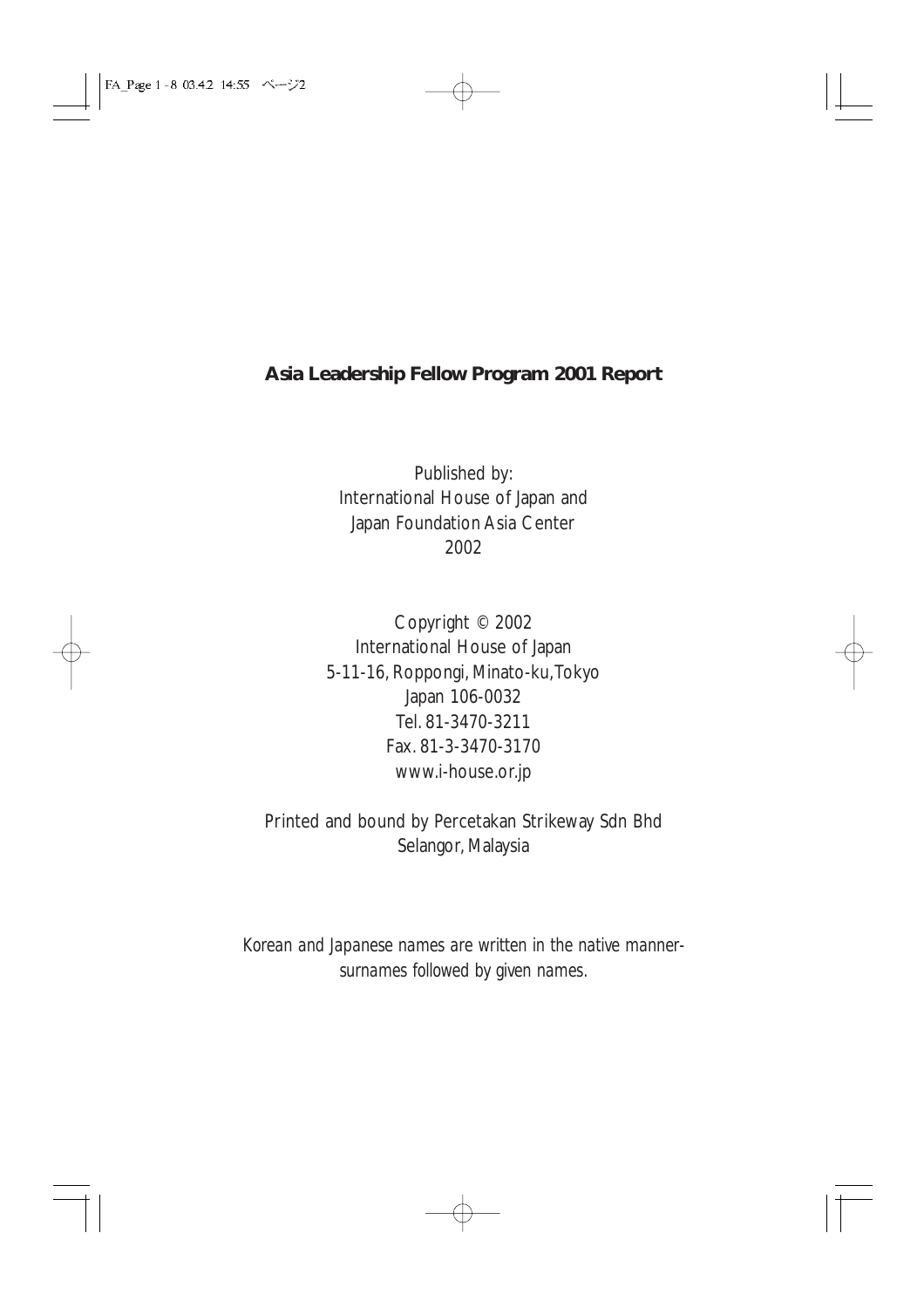## **Contents**

| <b>Papers of the Fellows</b><br>Beyond Boundaries: Imagining Impossibilities                                   |  |
|----------------------------------------------------------------------------------------------------------------|--|
| Public Journalism and the Public Intellectual                                                                  |  |
| Goodbye 'Asian Values', Hello 'Islamic Values';<br>What about 'Transnational Values'?                          |  |
| Reforms for Whom: Marginalised Communities of South Asia                                                       |  |
| The Paradigm Shift Towards Sound Globalisation:<br>From Charity to Civil Rights, From Nation to Global Society |  |
| A New Paradigm for the 21st Century for Peace, the Alleviation<br>of Poverty and People-Centred Democracy      |  |
| Making a Cooperative Security System in Asia:<br>For Stable Society and Prosperity                             |  |
| Summary of Activities/Resource Persons & Program Staff 110                                                     |  |
|                                                                                                                |  |
| <b>Appendix I</b><br>The Problem of the Intellectual                                                           |  |
| <b>Appendix II</b>                                                                                             |  |
| Remapping Migration: A Case Study Linking Research & Media                                                     |  |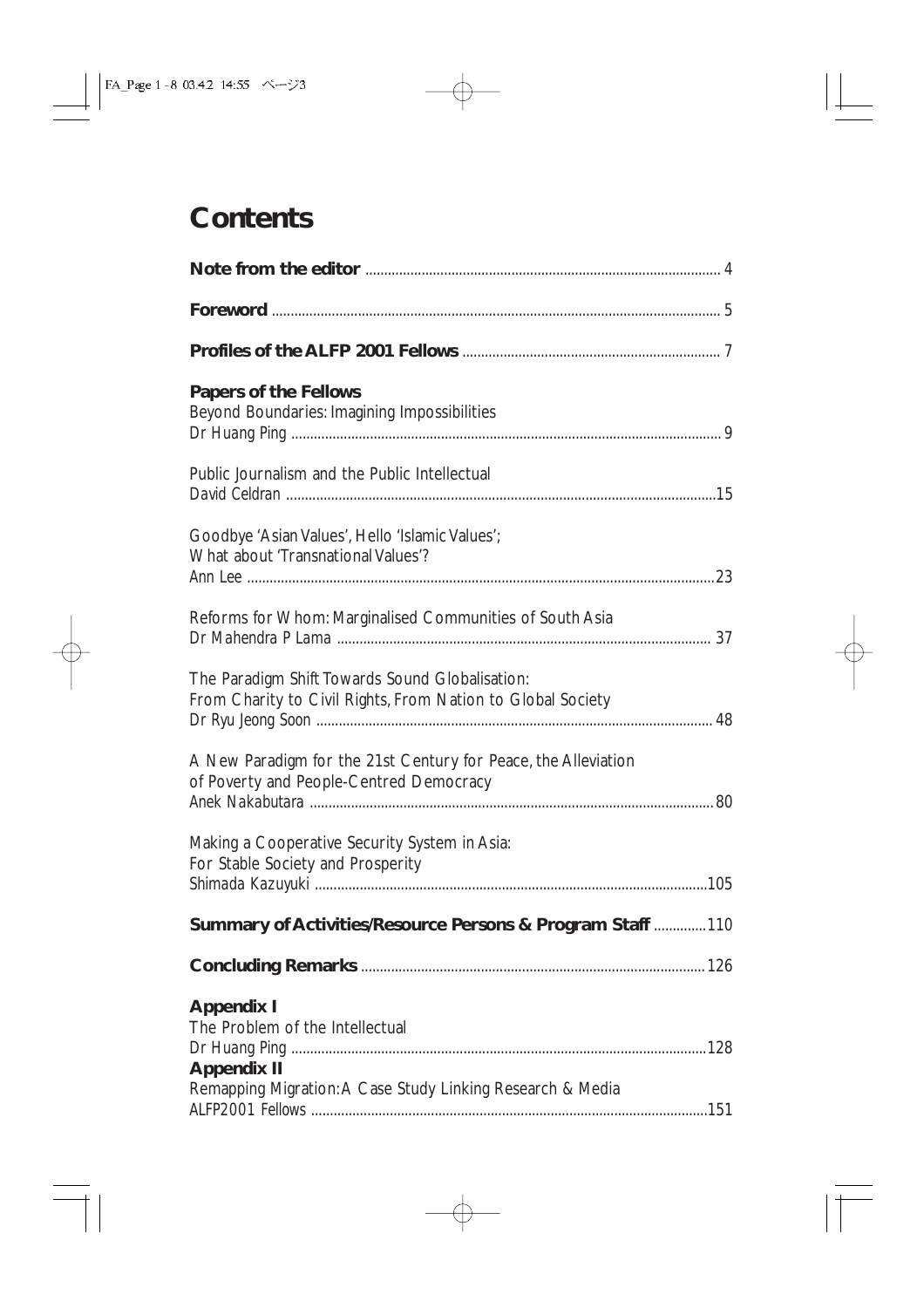## **Note from the editor**

The Asia Leadership Fellow Program (ALFP) is one of many programs initiated and conducted by private and public-funded organisations in Japan in the name of intellectual exchange. Indeed, there seem to be so many, it can be confusing as to which one is which. Certainly though, in the case of the ALFP, it was initiated by the International House of Japan and the Japan Foundation Asia Center during the 1990s when both organisations widened their scope to contribute to the networking of intellectuals in Asia. Their decision has benefited many individuals including me whose privilege it has been to participate in ALFP 2001 and to edit this publication.

An important aspect of the Program is the time taken by Fellows to develop their thoughts on individually proposed topics at the program's outset. As such, the report begins with the Profiles and Papers of the Fellows.The papers may appear very different, even disparate – some are papers 'proper', others are action plans, some are in between - but they were tightened for the public symposium at the end of the Program and unified under the theme of 'Rethinking Existing Paradigms: Public Intellectuals in Action'. The Summary of Activities about the visits made and workshops attended perhaps best shows the character of the ALFP. Included as well is the outline proposal of our group project, initially titled 'Remapping Migration:A Case Study Linking Research and Media'. Concluding remarks are by Dr Huang Ping who is, we were unanimous, the most experienced and adept in intellectual exchange programmes. At any rate, he wears the right glasses! (Ping, you should know, has a very lively sense of humour too.) He has also kindly contributed, in the appendix, an enlightening and updated essay about the definitions of a public intellectual. Finally, there is a full list of the resource people and program people who are responsible - and deserve due credit - for the Program.

If I can just add, it must be very difficult to select and manage Fellows each year. Personalities and preferences; intelligences and egos; karaoke singers and nonkaraoke singers! The mind boggles at how people are chosen. They speak in different languages too although English is a prerequisite.And yet somehow, we all managed to get along, and get along well.

My gratitude to all who run the ALFP - it allowed me the extraordinary luxury of reading, writing, talking and thinking for two months - and to my Fellow friends who very kindly allowed me to make all necessary editing decisions.

Ann Lee (ALFP 2001 Fellow) Kuala Lumpur, July 2002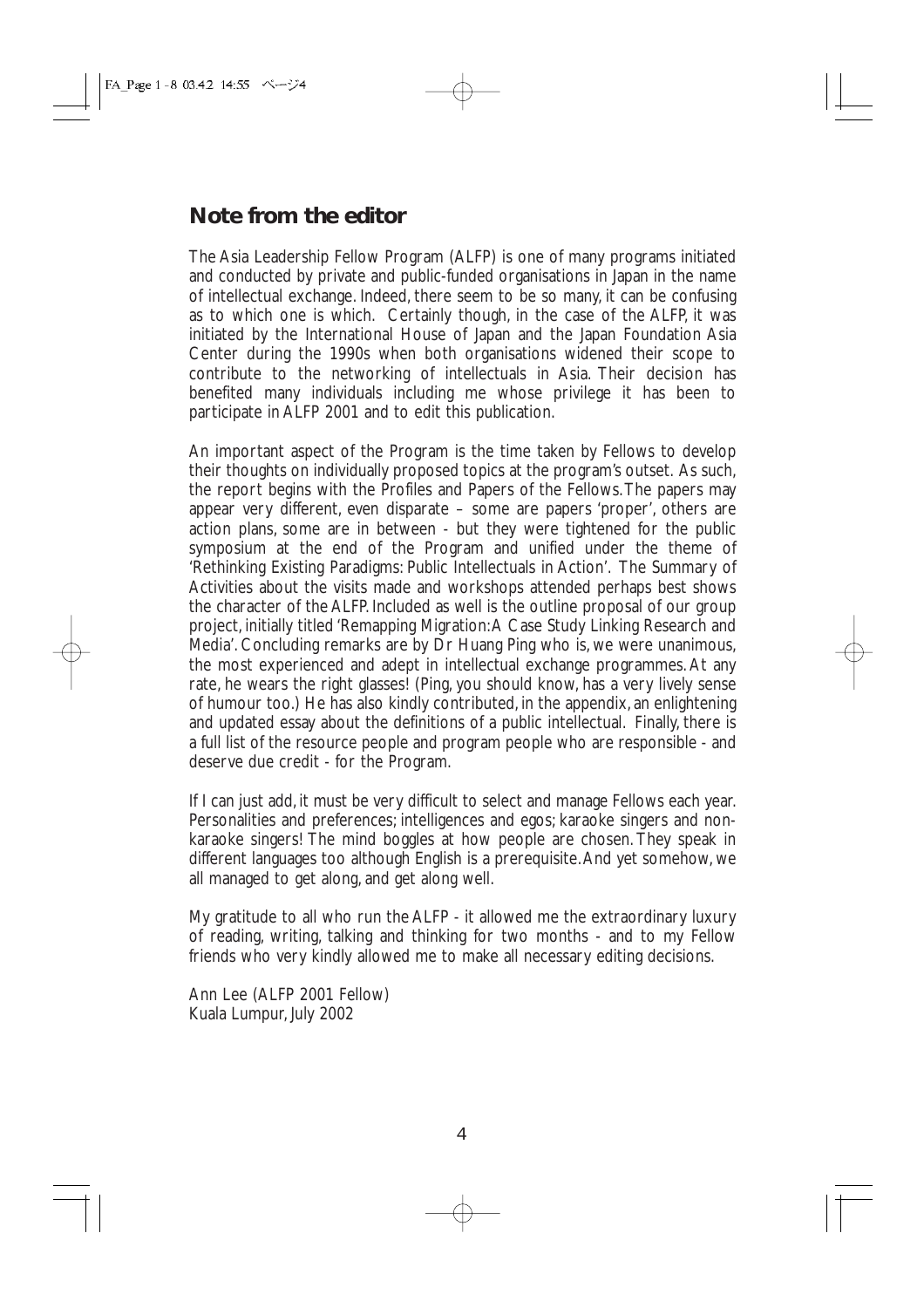## **Foreword**

Since inception in 1996, the Asia Leadership Fellow Program has been operating in a most crucial time, one when both the positive and negative effects of globalisation have begun to be apparent within the world community.

With the advancement of information technology and market integration, economic and social borders have been disappearing and communication has been eased. However, at the same time, the gap between the so-called 'winners' and the 'losers' has been widening, and problems springing from contradictions in development strategies, ethnic disputes or poverty have often led to hatred and violence.

Under such circumstances, exchange and dialogue among Asian 'public intellectuals' with a strong commitment to building an equitable civil society within the region are increasingly important. What can be done in order to maintain justice, fairness and egalitarianism in civil society? Now more than ever, it is essential for people in the region to recognise and respect each other's cultural backgrounds and value systems.A more robust discourse among Asian intellectuals from a variety of different disciplines and perspectives should further promote common understanding and deeper engagement at the regional level.

The Asia Leadership Fellow Program was designed to provide such opportunities for intellectual leaders from the region to meet for a period of two to three months, living and spending time together to discuss issues pertinent to them.Although the Fellows come to Japan with individual topics for research, the uniqueness of this Program lies in the collaborative interaction among the Fellows as they participate in field trips, workshops and seminars, thus sharing concerns and different viewpoints through common experience. It is hoped that, based on their efforts to understand what lies behind problems and to rethink existing paradigms, a wide network of Asian public intellectuals can go on to generate regional and transnational forums for coming up with new ideas to alleviate problems.

Once again, for the year 2001, the Program brought together seven Fellows who are outstanding leaders in their respective fields, tackling various social problems within Asia. Through workshops and seminars, as well as visits to various localities and organisations, each Fellow shared his or her interests and spent many hours with one another, discussing topics of common concern.

Although most of the activities took place at the International House of Japan in Tokyo, the Fellows made two four-day field trips in order to visit smaller cities and rural areas, and to meet the local people. Upon request of the Fellows, the Atomic Bomb Museum in Nagasaki was chosen as one of the places to visit. After spending a few hours at the museum and receiving briefings on the peace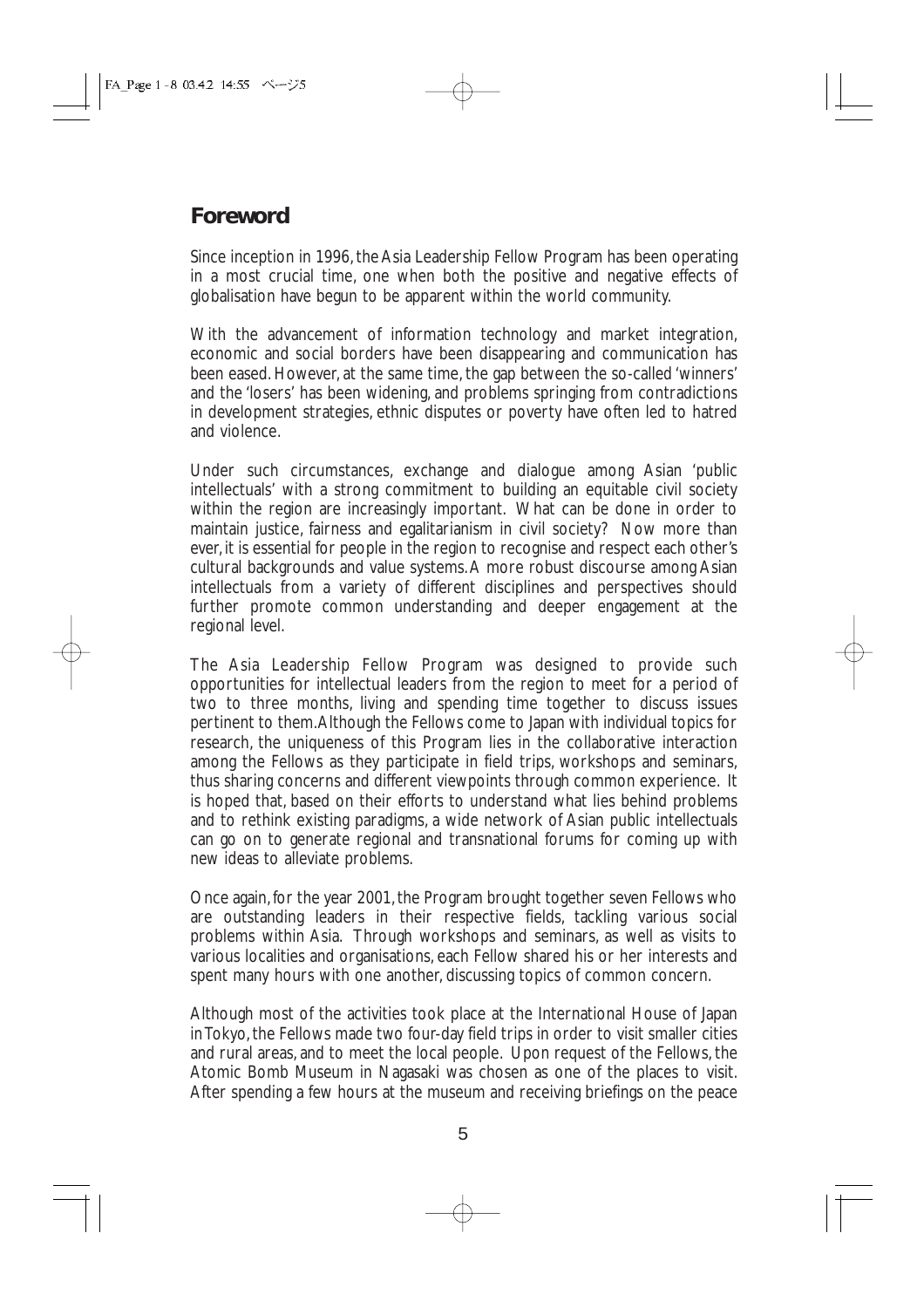movement in Nagasaki, the Fellows began discussing reasons why the Japanese "did not retaliate against violence with violence".This was one of the moments during the Program when the Fellows looked into issues much deeper than the organisers had anticipated.

The tragic incident at the World Trade Center on September 11, which occurred in the middle of the Fellowship period, also triggered heated discussions interpreting the causes of the tragedy – including the roles and responsibilities of the mass media in disseminating information.

Towards the end of the two-month Program, the Fellows took the initiative to set up a project about an issue that they believe will have a major impact on the region within the next five to ten years: migration. In this project, the Fellows will review the situation in their respective countries, taking a closer look at problems on a transnational level, and then produce media kits for better understanding and effective dissemination of information.

Their concern to link research with media is to explore opportunities whereby public intellectuals, their research and ideas do not remain in 'ivory towers' but rather reach the public and generate debate.The co-organisers of the Program, the International House of Japan and the Japan Foundation Asia Center, highly appreciate the efforts of the Fellows in initiating this project; their collaborative interaction is significant in making the sixth year of the Program a great success.

We would also like to acknowledge the generous cooperation of the many people who have assisted the Program by participating in the seminars and retreat conference, or by warmly receiving the group when being visited. It is hoped that this publication, which Ann Lee - one of the Fellows - kindly agreed to edit, will provide readers with some knowledge of what took place during the Asia Leadership Fellow Program 2001. It is also hoped that the Program will contribute to building the peace and happiness of the regional community through its extensive network of Asian intellectuals built up over the years, including this year in which the International House of Japan celebrates its 50th anniversary and the Japan Foundation its 30th.

International House of Japan Japan Foundation Asia Center Tokyo, July 2002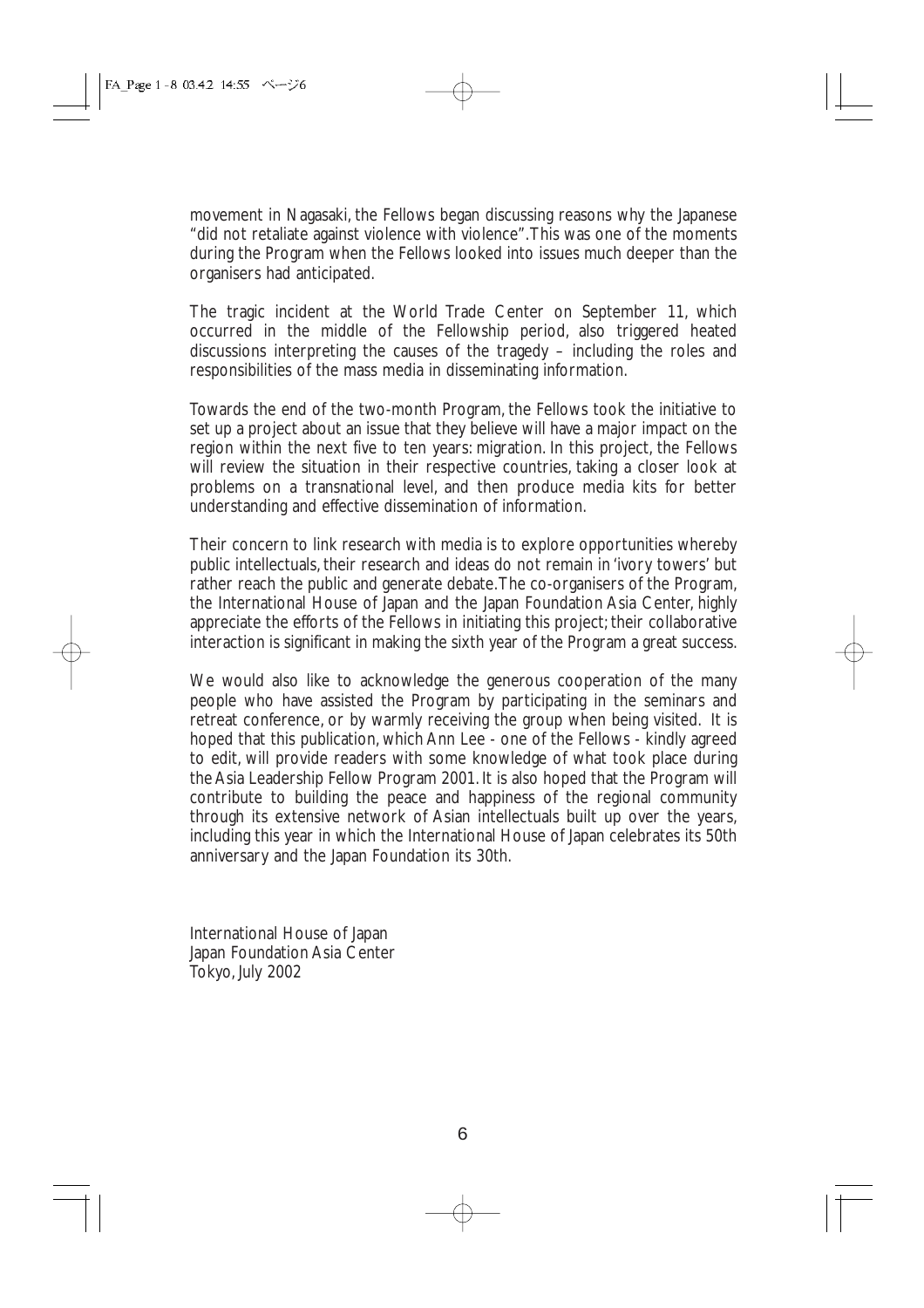## **Profiles of the ALFP 2001 Fellows**

#### **Huang Ping** (China)

Research Professor and Deputy Director, Institute of Sociology, Chinese Academy of Social Sciences

Having received his Ph.D. from LSE, University of London, Dr Huang is an internationally acclaimed sociologist. As an erudite scholar, he has written numerous books and papers in the field of the social sciences. In his empirical studies of contemporary

Chinese society, he attempts to re-examine the validity of Western conceptional frameworks in the social sciences. Through various UN-related activities, he explores the application and implementation of theoretical studies and research into action.

#### **David M. Celdran** (Philippines)

Director for Current Affairs, ABS-CBN News Channel

Mr Celdran is a well-known broadcast journalist and producer.As programming head of the Current Affairs division of Philippines' biggest news organisation, he is in charge of the programming and production of the channel's talk and debate programmes. He plays

a pivotal role in the nation's reform of the TV community as a member of the Philippine Center for Investigative Journalism. Through his prominence as a TV journalist, he perceives the powerful influences of TV media in the formation of human perceptions.

#### **Ann Lee** (Malaysia)

Managing & Artistic Director,The Kuali Group

Ms Lee is a writer, director, producer, performer, broadcaster, lecturer, and co-founder of Kuali Works, Malaysia's all-women arts company that specialises in theatre, television and publications. Following a career in advertising, she has worked closely with arts practitioners, organisations and sponsors in Malaysia–both private

and public, national and international–to facilitate the practice and appreciation of the arts in Malaysia. She is also immediate past Chairperson of the PT Foundation, an HIV/AIDS organisation working with marginalised groups such as transsexuals, drug users and sex workers.



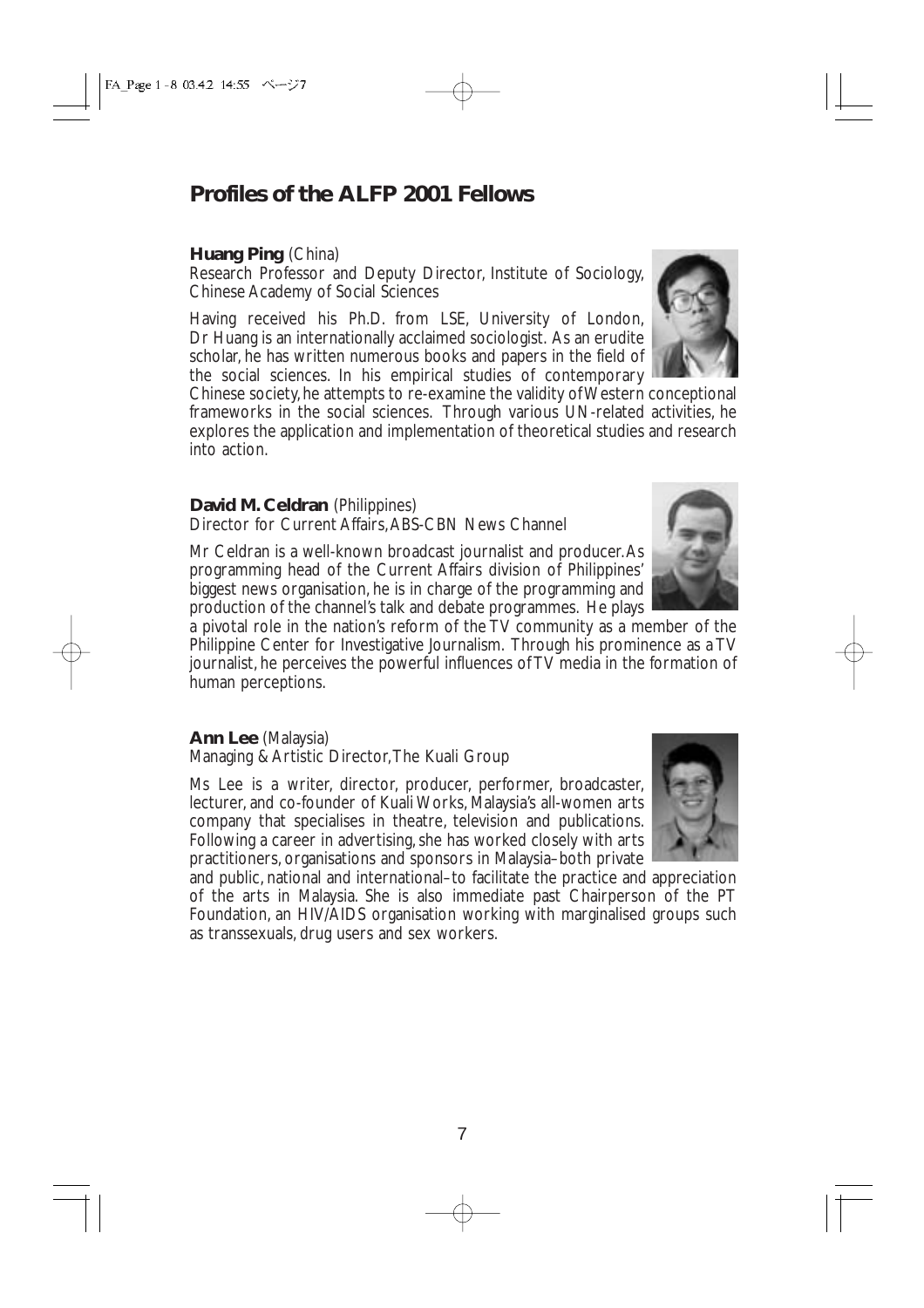#### **Mahendra P Lama** (India)

Professor of South Asian Economies, Jawaharlal Nehru University

Dr Lama, a distinguished social scientist, specialises in economic development and cooperation in South Asia. While teaching economic cooperation and integration in South Asia and India's Foreign Economic Policy, he does extensive research with distinct policy slants. He was the member from India of the Independent

Expert Group set up by the South Asian Association for Regional Co-operation (SAARC). He is also the Economic Adviser to the Government of Sikkim at Minister of State rank and the author of the much acclaimed *Sikkim Human Development Report 2001.*

#### **Ryu Jeong Soon** (Korea)

President, Korea Research & Consulting Institute on Poverty

Dr Ryu is a reputed scholar and an influential NGO activist in the field of social welfare. Her scholarly achievements have gained worldwide recognition. In particular, her research on "Poverty Problems in Korea after the Foreign Currency Crisis" triggered repercussions in Korean society, thereby leading to government welfare policy reform. In close partnership with NGOs, she

monitors government policy and provides reference materials for social welfare policy improvement.

#### **Anek Nakabutara** (Thailand)

Executive Director, Social Fund Office

Mr Anek is an expert in rural planning and development. As a former UNDP officer, he was instrumental in establishing the Social Fund Office. Its chief objective is to administer social investment funds from the World Bank in order to mitigate various social problems in Thailand. His long-time dedicated efforts to improve Thai society are highly recognised. Due to his

contribution, he was nominated as a representative to America from Southeast Asian countries in 1996.

#### **Shimada Kazuyuki**

Editorial Writer,Asahi Shimbun

As a journalist for the Asahi Shimbun, one of the major daily newspapers in Japan, Mr Shimada is chiefly concerned with regional security cooperation in Asia. While a correspondent to Washington and London, he wrote many articles, focusing especially upon disarmament and international security. He has

also served as Bureau Chief of the Bangkok-based Asian General Bureau from 1996, and was appointed an editorial writer in the Tokyo headquarters in April 1998. His penetrating analysis of Japanese diplomacy is widely respected by general readers in Japan.





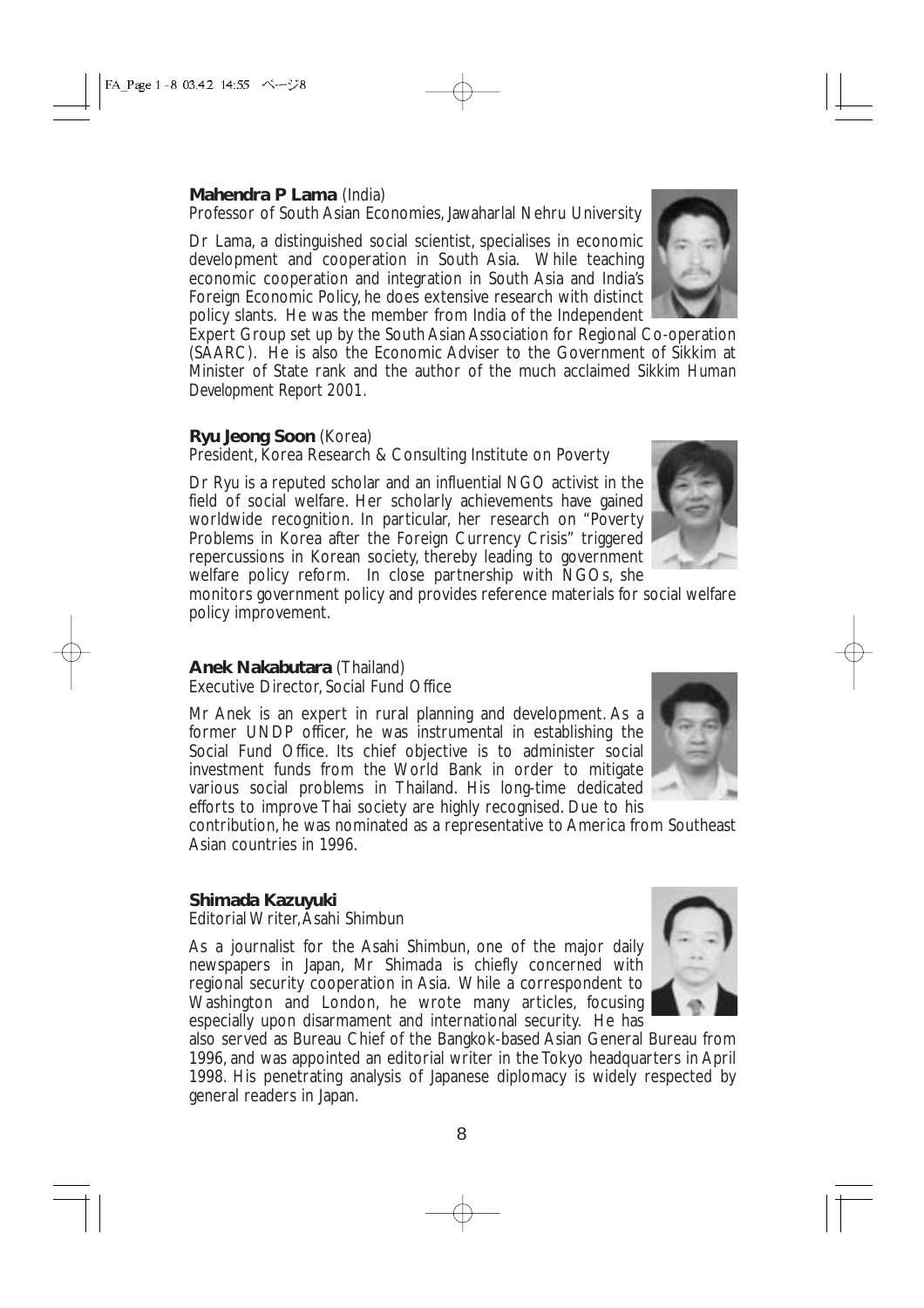## **Beyond Boundaries: Imagining Impossibilities**

Dr Huang Ping Professor<sup>®</sup> & Senior Research Fellow, Chinese Academy of Social Sciences

#### **I think, therefore I am --- A Cartesian motto**

The moment when a small group of us, entitled 2001 Asia Leadership Program Fellows, arrived at International House of Japan ('I-House') about two months ago, I could not help asking myself:Where am I? Why am I here? Who are those fellows? How are we going to get along during the coming 'long' two to three months? And, finally, who are the 'us'? The first time that we had a seminar downstairs, one of the Fellows asked: Do we come here to present solutions or to raise questions? This is not only a problem for 2001 Fellows, but also, I would like to argue, a fundamental question for all of us who are involved in knowledge production and presentation.

Yes, indeed, are we to provide solutions or to ask questions? For me, the answer has always been the latter. However, even if we agree that raising questions is more crucial, what kinds of questions do we need to raise? How to raise them? If we do not seriously 'think', how can we possibly know what the questions are, how we can raise them properly? To whom we should raise them - for instance, only to those who ask for solutions and answers, or do we have to raise them for ourselves? Without seriously thinking, we cannot even identify and recognise who we are, and realise and figure out why we are here.

The two-month interchanging of ideas amongst the Fellows, the sharing of experiences during local visits with our host colleagues and Program organisers, was not merely uplifting and thought provoking, but also emotionally encouraging and challenging. There are thoughts, doubts, ideas and opinions we are familiar with but some are so paradoxical, problematic, and controversial that there cannot be a simple and single solution.This is especially true when issues come across with such events going on in today's world as September 11th.

Exactly because the world we are living in has been so multi-coloured, convoluted and sophisticated, we are eager for various kinds of debates and arguments from different schools and backgrounds, rather than a seemingly satisfactory solution. It does not matter who, from which part of the world, may claim to provide it.

What we are looking for in today's run-away world is not a final way-out solution given by academics or academic authorities, but an original perspective and alternative thinking which may empower our approaches to the problematics we have faced, and enrich our imaginations of tomorrow.The twomonth interchange of ideas and argument reminds me of a well-cited quotation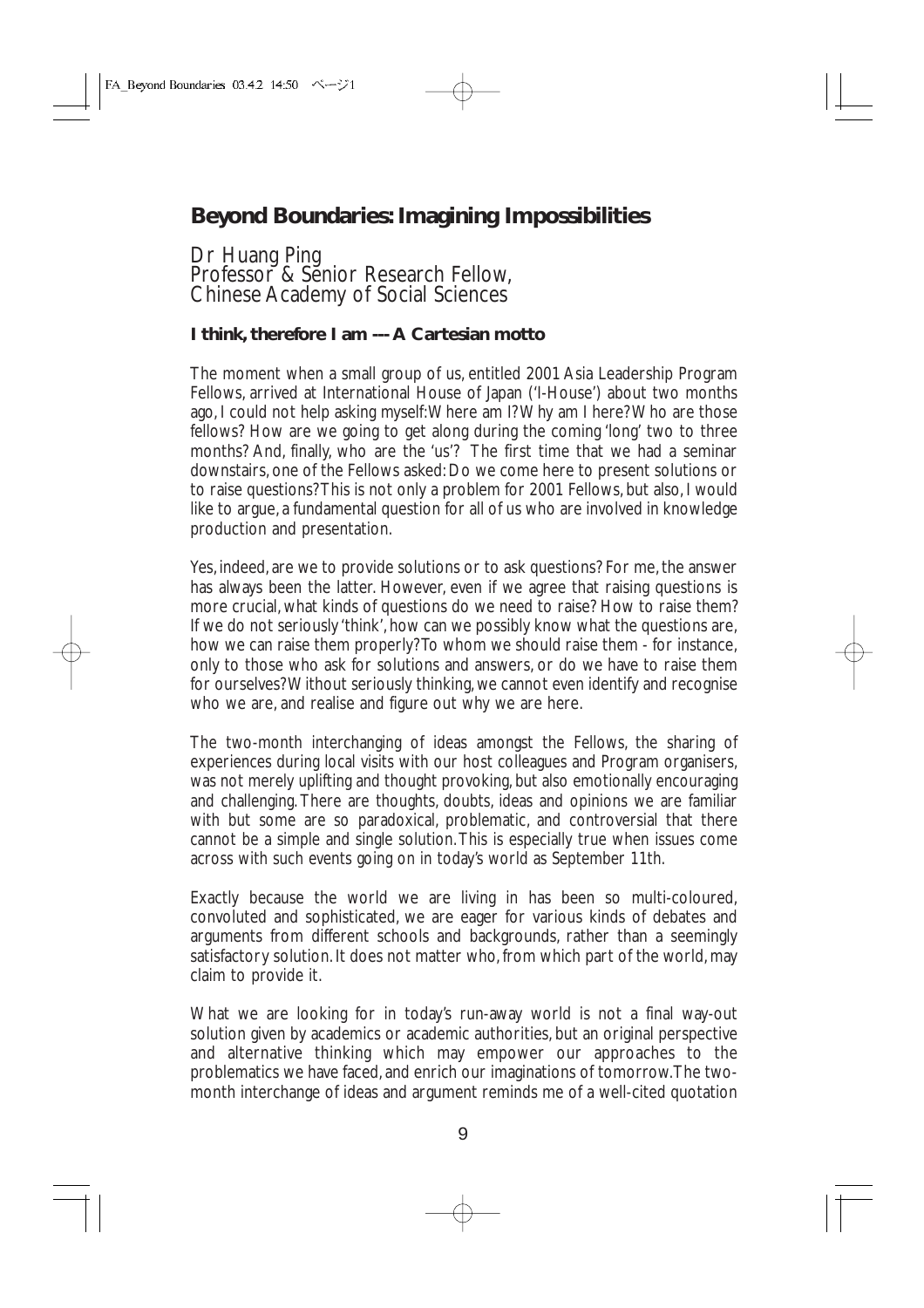amongst young philosophy colleagues 25 to 30 years ago: I think, therefore I am.

Only after years of seeking, wondering and doubting, however, can we gradually realize how convoluted it is to 'think'. Do we think first? Only then are we something? What/how have we been thinking of? And if we do not really think, how can we declare that we are among the people of ideas, or in other words, the so-called 'intellectual'? The short stay in I-House indeed provides us opportunities to think: think of current global change, think of the existing paradigms to understand the change, and think of the roles of public intellectuals in changing societies.

#### **'Free-floating' seekers – Mannheim**

Fifteen years ago, I applied for graduate study at the London School of Economics.At that time, I was so ambitious that I focused myself on a study of the problematic of the intellectual. Month after month, year after year, listening to lecturers and reading volumes of works, writing papers at night and preparing seminars during weekends plus chatting and arguing with colleagues, I was able to be "*relatively* free-floating" among men and women of ideas and letters. By the end of the day, however, I forgot almost all what I read and wrote! That is, except the keyword for the intellectual, namely "*relatively* free-floating" (1): free-floating with no map, no guideline, no dogma, but some original insights and constant seeking alternatives. Instead of physically walking around, free-floating is more about how intellectually to maintain necessary autonomy from the establishment, to question the *status quo*, to think of options, and to seek possible opportunities. (2)

Intellectually free-floating does help us to maintain a necessary autonomy of independent thinking, no doubt. However, when we argue free-floating the necessity for being intellectuals, we do not mean, in any case, that we should thus lose our concerns of the larger societies, separating us from what has been going on, while feeling what is going on is "fundamentally all right". (3) This is the danger of being arrogant and actually isolated from the societies; of being noisy with few listeners, loud with little audience!

It is especially embarrassing when public issues are indeed already public concerns but men and women of ideas keep enjoying our aloofness and alienation from other 'laypersons'.These issues may evolve from environmental or ecological crises, problems of identity or say, the rise of nationalism, protectionism, racism, fascism and in recent cases, terrorism. In the age of globalisation, all these issues have been debated by much of the general public all over the world yet often, little is really heard from scholars and professionals.

Being locked up by, or locking ourselves to a specific discipline (such as sociology), a specialised career (say, a professor), a limited sector (a department in university for instance), or an exclusive circle (usually a tiny group of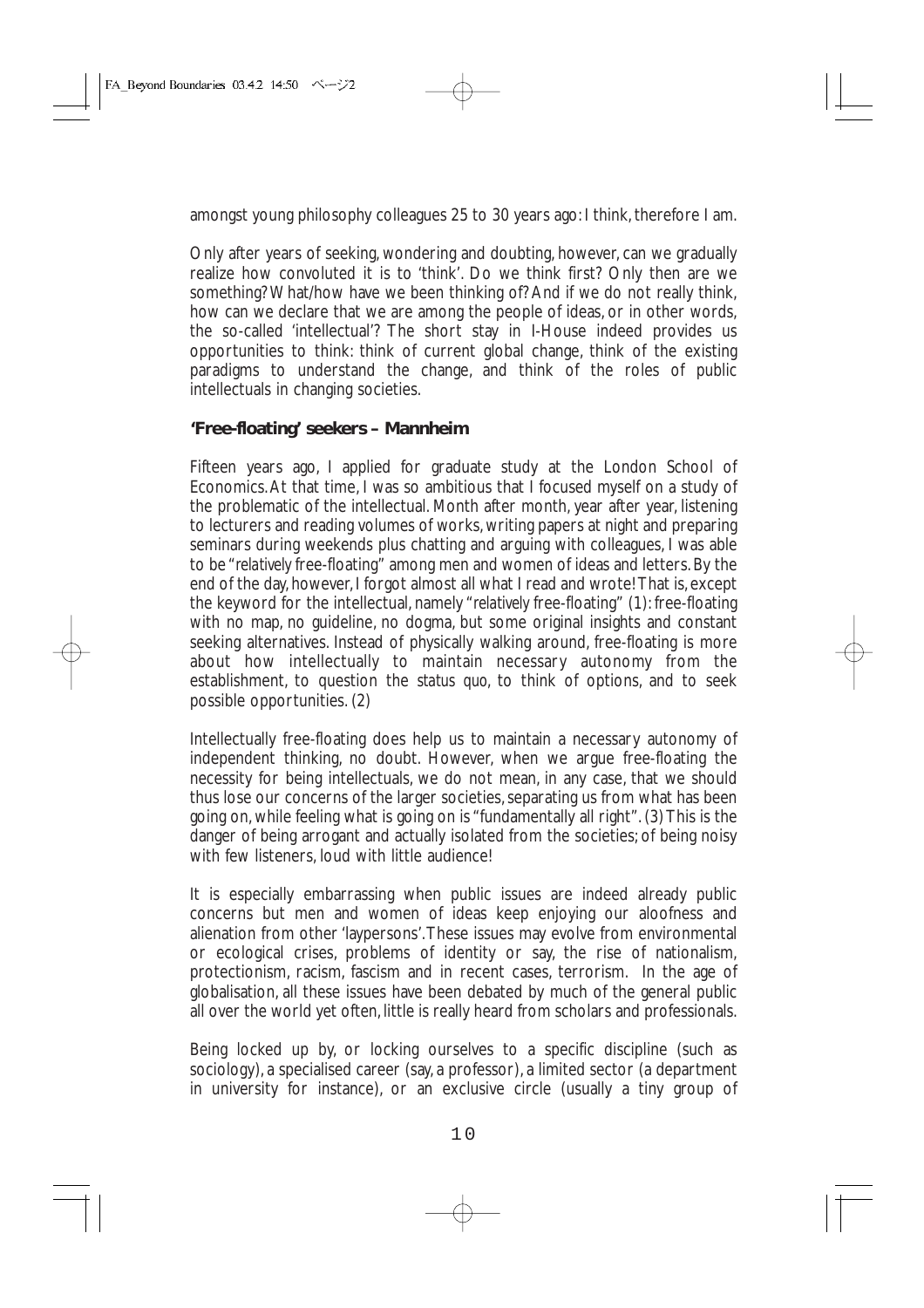academics), we all tend to be, intentionally in some cases, 'professionalised' within a set of increasingly institutionalised systems. As a consequence, unintended in most cases, we are separated from one another and alienated from other groups of societies.We take it for granted that we speak for/listen to ourselves.We enjoy our indifference and low profile of society at large.This is partly why 'lay persons' close their eyes to 'scholars' like us. The problem is not, in actual fact, about our attachment to this discipline, nor our connection to *that* institution, but the very unconsciousness of the fenced enclosure of our thinking within existing paradigms, the "iron cage of rationality". (Max Weber) Within such 'iron cages', we do not see that issues and problems such as those of identity, modernity and globality never belong to any specific academic discipline, but rather to all of us in today's world.

#### **Easy to act, difficult to know-Dr. Sun Yet-Sen**

When we do not feel happy with these 'iron cages', the easiest path towards the way out is to get involved directly in actual social activities, to act, to help 'the other', usually 'the poor', to figure out and overcome their difficulties, and to provide solutions for them. We try to improve their situations and thus to change them.This is usually what we see nowadays, and what we do sometimes, in the name of NGOs or NPOs.

If a NGO/NPO does not have its alternative agenda, however, it may simply duplicate – in many cases it just poorly reiterates – what other international agencies and governmental organisations have been doing, including their mistakes and wrong-doings. Or, it may straightforwardly go to another extreme – for instance, from top-down to bottom-up approach, from statist to market fundamentalist ideology. For public intellectuals in action, we must remember in many cases, it is easy to act but difficult to know.

If we do not understand the roots of the problems, difficulties, troubles and dilemmas we are all confronting, we may be just scrambling in an endless maze, drained and exhausted somewhere on the way, with no idea how or where to get out. Even worse, in most circumstances, we are not good at troubleshooting and problem-solving, usually much poorer than 'the poor'. How can we claim that we can help them in practical issues?

#### **More concern about issues, less talk about '–isms'? Hu Shih**

Of the existing paradigms, the problematic I would like to share with you today is the dualist approach.As offspring of the Enlightenment, we intellectuals often believe, without seriously *thinking of*, that there is a clear cut-off line between the Subject and the Object; Man and the Nature; Past and Future; the Traditional and the Modern; State and Society;We and the Other;West and East, etc.The grand narrative, the storyline underneath, is that we all, sooner or later, go through a series of stages, step by step, from one extreme to another to try to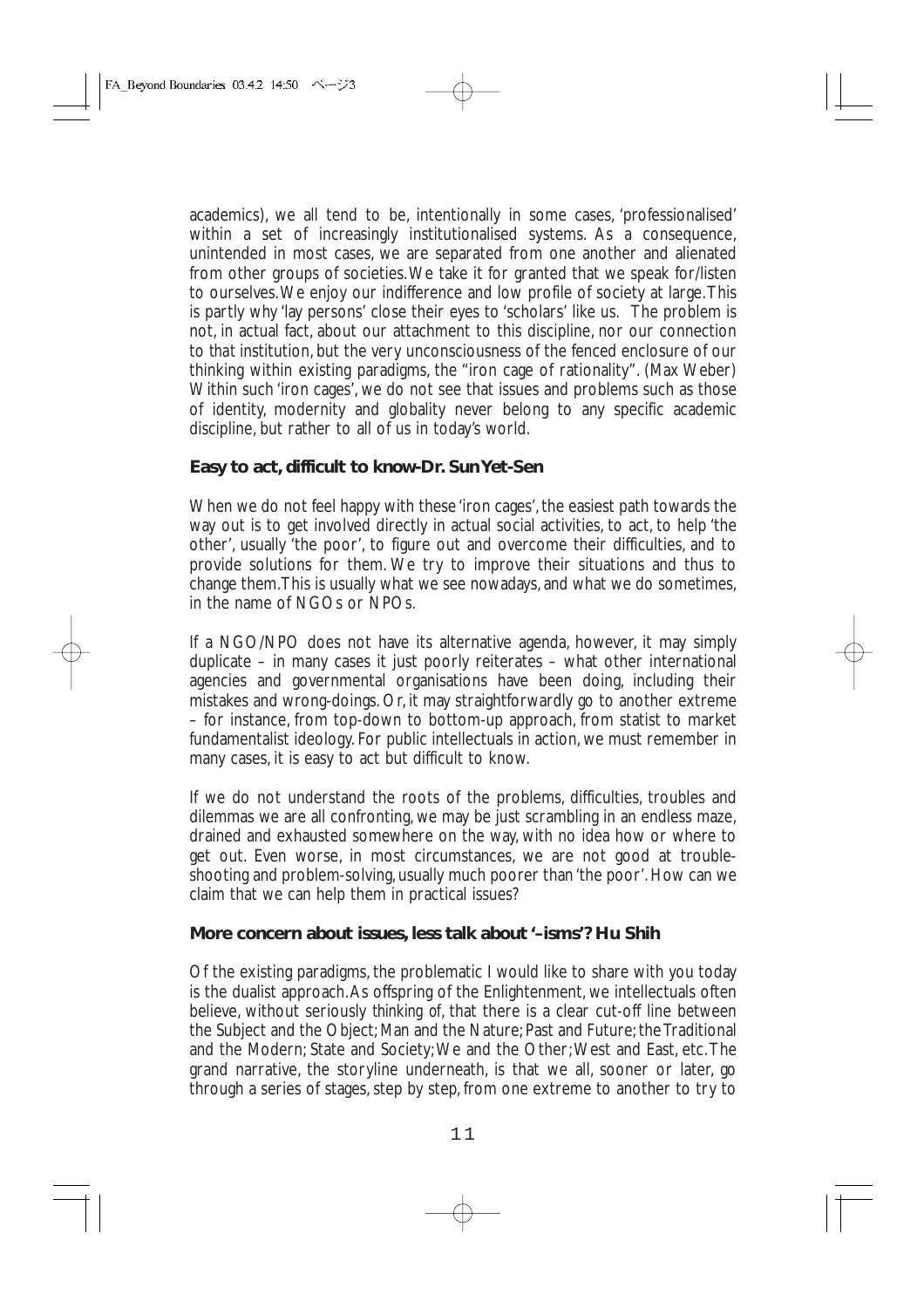control, to master, to take over the Object, the Nature, the Traditional, the Other, and then get to Paradise – in whatever name or –isms! These include developmentalism, Euro-centralism, Orientalism, Elitism, and so on and so forth.

We can easily list more –isms here, which have been questioned by thinkers for some time. Without a doubt, after all kinds of post-modern deconstruction, each -ism can be defended to a certain extent, and each should be historically seen as some kind of social construction rather than simply being accused of being biased or false ideology per se.

All the –isms, including conventional Socialism vs. Capitalism share certain perspectives, especially Developmentalism. Underlying this particular –ism has been the perspective that men, some privileged men in particular, are the rulers of nature, with little need for awareness of environment, gender and ethnic issues, or perspectives from 'the other'.

#### **Beyond Boundaries**

Various boundaries do not merely exist within these highly stereotyped –isms, but also in our daily lives, in our very racial, ethnic, cultural, social, and national identities. Whenever we see us as 'US', and therefore the other as 'the Other' we have, unconsciously perhaps, excluded 'the other Other' (for instance, women, the poor, and ethnic minorities). Even when these others are willing to communicate, to exchange, and to share their feelings with us, we suspect their unaffectedness and seriousness; we even sense them as potential enemies!

As a consequence, we in effect entrap ourselves into the dualist approach of 'either/or': either the modern or the traditional, either the rich or the poor, either Us or the Other, either insider or outsider, either expert or layperson, either elite or mass, either the West or the East, either development or underdevelopment, and so on.

Sometimes we have no problem with this kind of 'either/or' paradigm. Sometimes, we get puzzled or bewildered. Determined or confused, we unsophisticatedly ignore the enormous diversities in between. These are, like black-white photography, a key to understand the beauty of the world; the enigmas that may be contradictory for they can paradoxically harmonise with one another.

This is especially true when we are bound ourselves up by the nation-state perspective. Everything can be legitimised when it is tied to a particular nationstate. From national economy and national defence to national identity and national culture – all become nation-state belongings and properties. In the age of globalisation, however, this perspective becomes increasingly problematic. In the age of globalisation, our thinking becomes more trans-boundary and transnational.This is an era with a constant flow of capital, technology, information,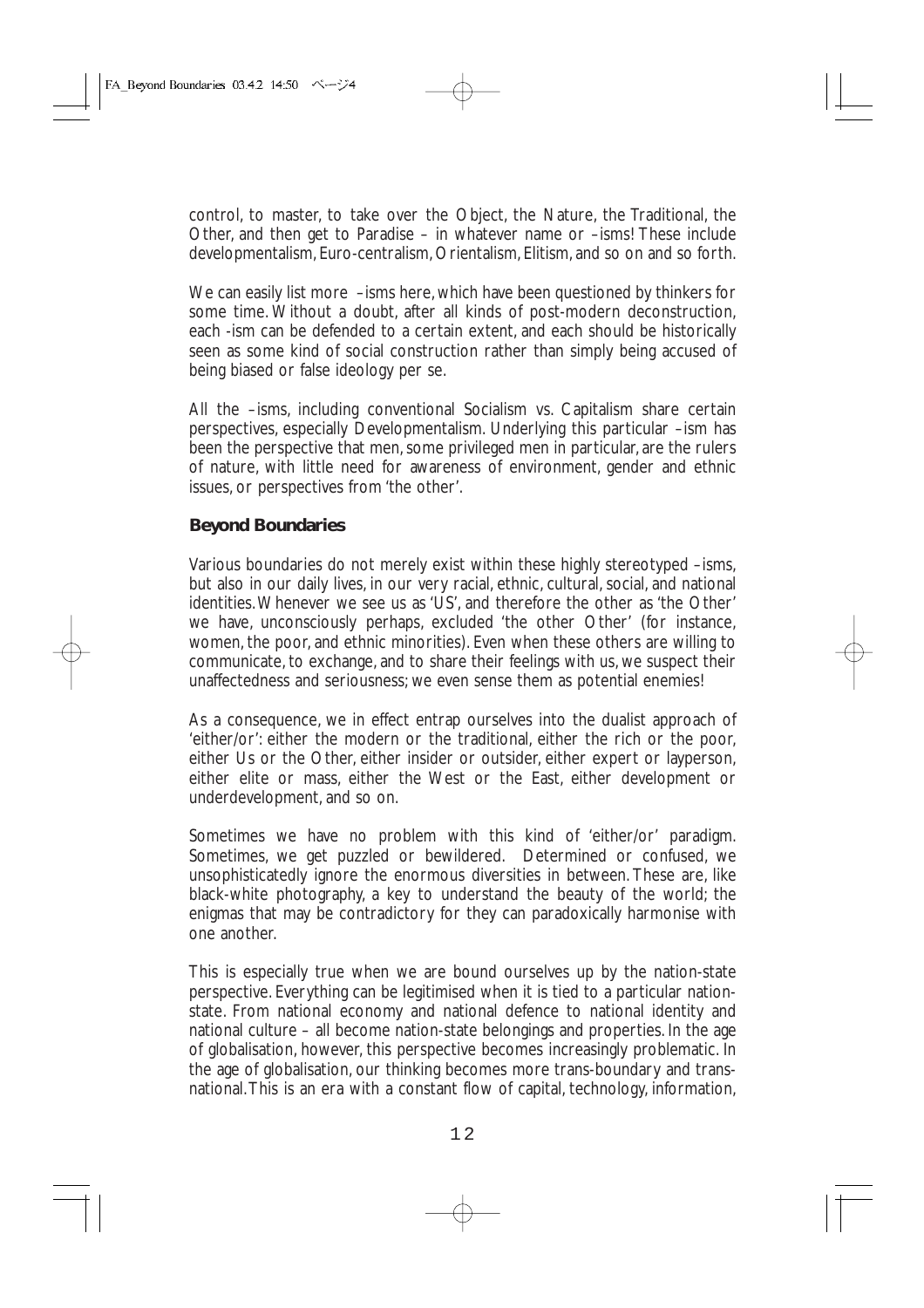products, and above all, PEOPLE!

Globalisation, or, perhaps more precisely, transnationalisation, is more than a simple process of Westernisation or Americanisation, which as a matter of fact challenges the nation-state as a system. It questions the nation-state framework and the nation-state paradigm, upon which all governments, states, countries are commonly structured and restructured. Today, we see lots of reactions or counteractions to such globalisation. Examples, if I may cite what I wrote last November in a speech at a UNDP Security conference, "can be seen from the rise of nationalism in many parts of the world, fascism in some parts, and further more from regional and transnational terrorism!" (4)

Today, because of September 11, everybody, everywhere is talking about terrorism and terrorists.What is the terrorism we are referring to here? Who are the terrorists? Where do they come from?

What is clear is that they were not attacking the World Trade Center in the name of any nation-state, particular country or government. It is not a war in a conventional sense – a war of one nation-state against another. It is more a global challenge to the nation-state system per se, a challenge from groups or individuals who do not have to organise themselves as a nation-state, who go beyond or break with any national, regional, geographical, and cultural boundaries.

Since the end of the Cold War, we have seen a non-stop increase of transnational flows of capital, technology, information, and those who are dealing with such capital, technology, information: executives, managers, directors, politicians, artists, scientists, experts, sport and entertainment stars, et al. But it is not until recent events and conflicts that we have noticed an enormous number of refugees, an increasing troop of 'over-stay tourists', millions of cheaplabour migrants (those who are commonly named but actually still not proven as terrorists).

All of them are moving around the world transnationally. Yet our existing paradigms are not powerful enough to explain, elucidate, and evaluate such mobile populations, The paradigms are still basically nation-state oriented and country-bound. We have yet to develop a set of analytical frameworks for transnationalisation.

#### **Imagining Impossibilities**

Lao Tze, Master of Taoism, tutor of Confucius, and the author of *Tao Te-Ching*, teaches his followers:"Nothing can be softer than water, anything hard can be overcome by water." Water has no boundaries.After all the questionings, what an intellectual longs for is the Golden Mean. Instead of "either globalisation or localisation", the riddle is to get out of the trap. For instance, can we imagine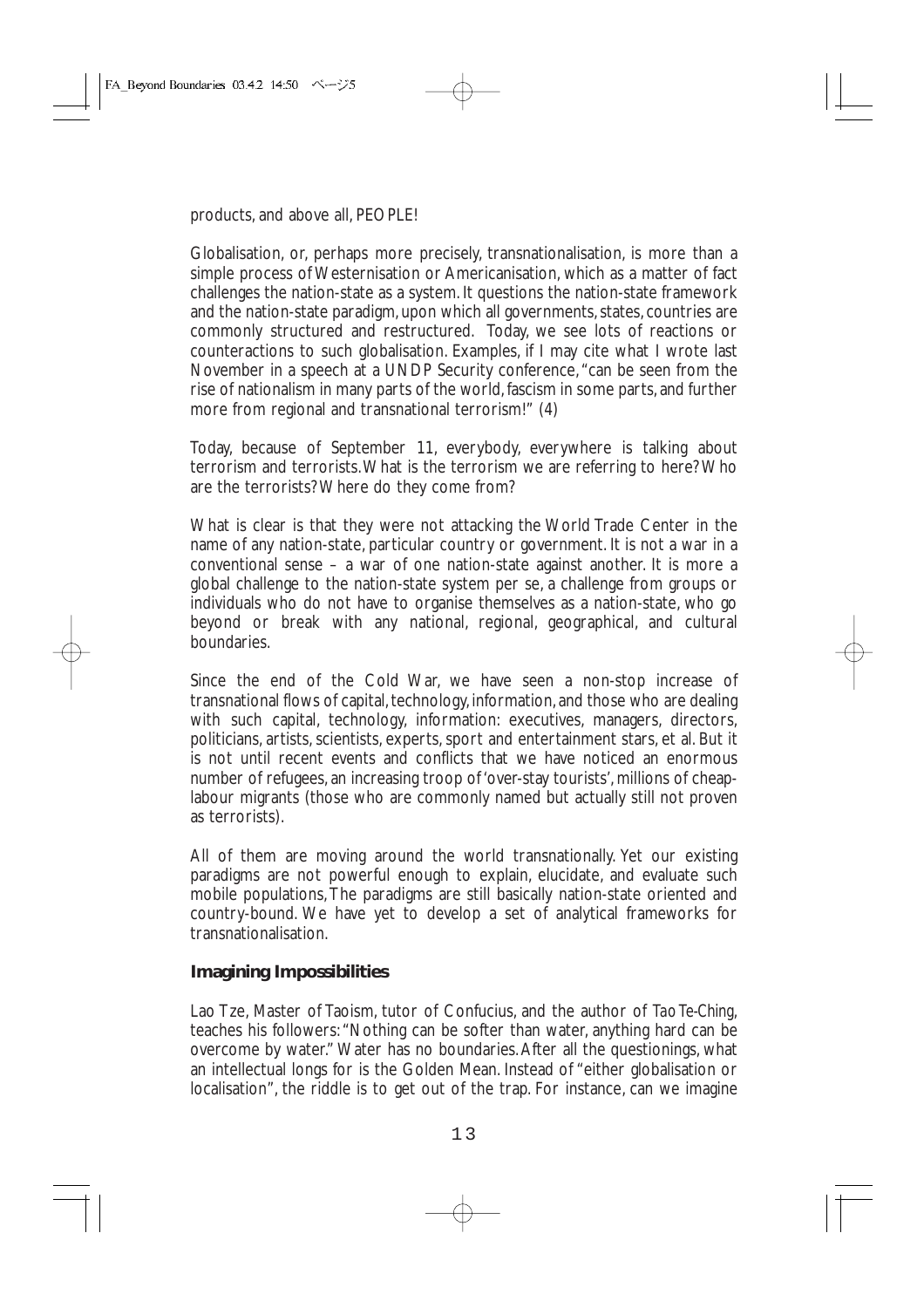'glocalisation' which is by no means a fifty-fifty combination? When we go beyond boundaries, impossibility becomes possible. Imagining possibilities enriches our imagination for future options and for alternative thinking.

*Author's note:This paper is based on a shorter version which I presented at the Asia Leadership Fellow Public Symposium in the Lecture Hall, International House of Japan, 1:30-5:00pm, Friday, October 26, 2001,"Rethinking Existing Paradigms: Public Intellectuals in Action".*

#### **References**

- (1) Karl Mannheim, 1979,"Ideology & Utopia", Routledge & Kegan, London
- (2) Huang Ping, 1987, On the Problem of the Intellectual, revised in 2001
- (3) This according to Perry Anderson has been a problem for scholars in England for many years (Perry Anderson, 1964,"Origins of the Present Crisis", New Left Review, No 23, pp26-53)
- (4) Huang Ping,"Cultural and Community Securities", UNDP Workshop paper, Beijing, November, 2000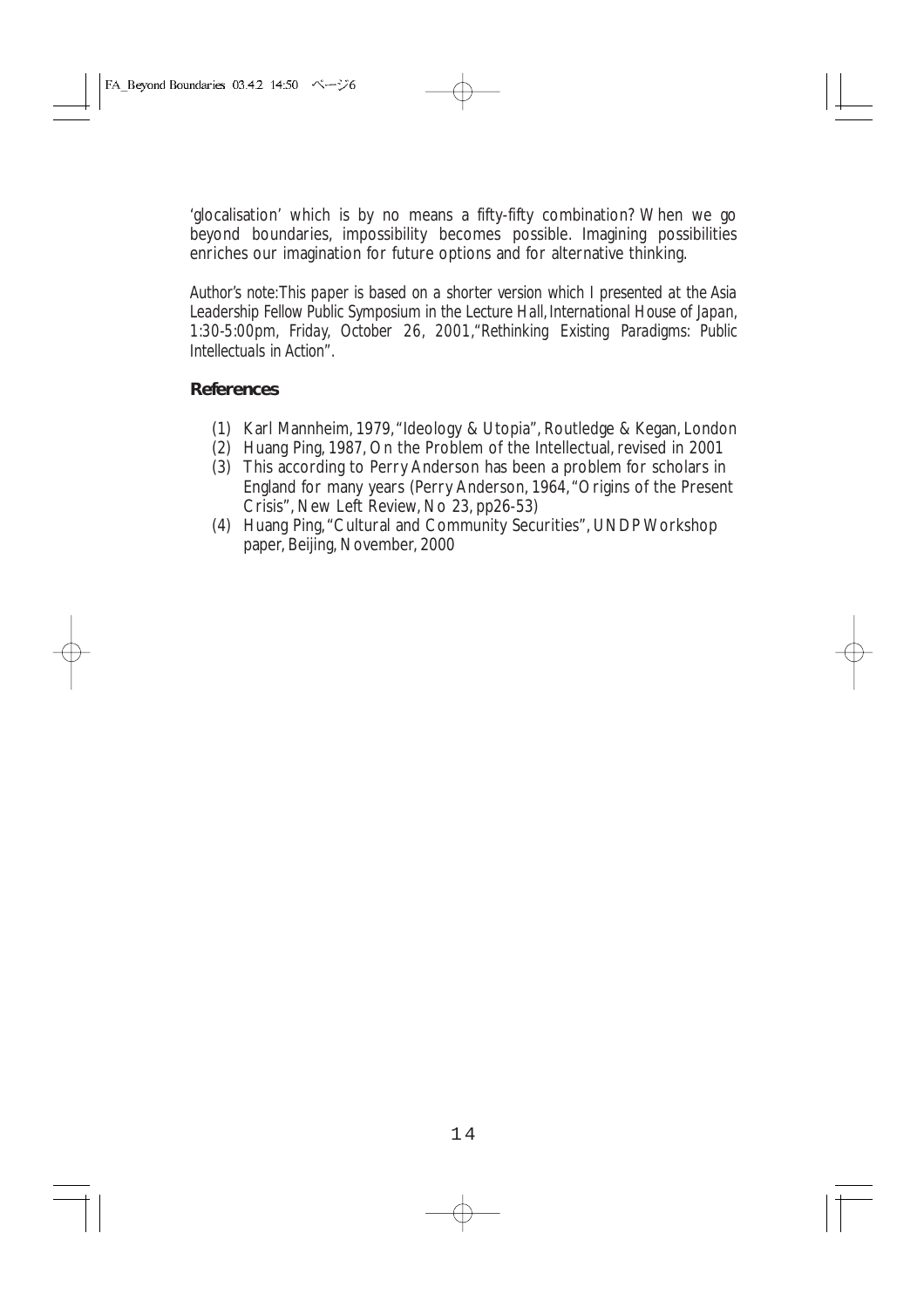## **Public Journalism and the Public Intellectual**

#### David Celdran Director for Current Affairs, ABS-CBN News Channel

#### **Introduction: Extraordinary Times Create Extraordinary Ideas**

Hardly has 2001 left us and it's already being called the year that has changed the world. Indeed, the attacks that took place on September 11 have not only affected Americans and their sense of security; they have altered the way the rest of the world has chosen to see itself. And for the majority of us, unable to witness and experience these events first hand, we have grown increasingly dependent on media – television in particular – to give us a sense of the moment and an understanding of the future.

I was in Tokyo for the ALFP 2001 when 9/11 happened. It was on CNN where I and all the other Fellows, first chanced upon the breaking story. For the next two months in Japan, broadcasts from BBC, CNN, and NHK, would be the basis for our discussions and debates on the fast-changing global developments and their implications on peace and security in the region. Every morning, over breakfast at the International House of Japan (I-House), we would swap bits and pieces of the latest news bulletins and recount conspiracy theories peddled by so-called think tanks and experts. Television was so central to the content of our lives as Fellows, that it was all but impossible to begin a discussion without reference to what was seen or heard on screen. Indeed, journalism in the age of electronic media was not only determining our conversations, it was transforming global dialogue around us as well.

As it became increasingly clear to us how much of the world today was being experienced through our television (and computer) screens, this intriguing thought served only to compel me – the television professional in the group – to scrutinise this inescapable *hyperreality* called televised news. After all, what else was a broadcast journalist like myself to do while sitting out the biggest story to happen in over a decade as a reporter?

Away from the action, it was difficult not to think how trivial the polite discussions and formal lectures of the Program sometimes felt amidst the crises and chaos unfolding across the globe. However, it didn't take too long to realise how wrong I was after all.Trite as the theme may have sounded in those first few weeks in Tokyo, evaluating the role of the public intellectual in Asia today has become imperative at a time when the voice of reason is being drowned out by the noise of vengeance and war. Now more than ever, the public intellectuals of Asia must rise above the chatter that so easily passes off as news and commentary, and provide a new way of establishing truth in an environment clouded by nationalist rhetoric and the propaganda of superpowers.And by all indications, public intellectuals the world over are losing the war of the airwaves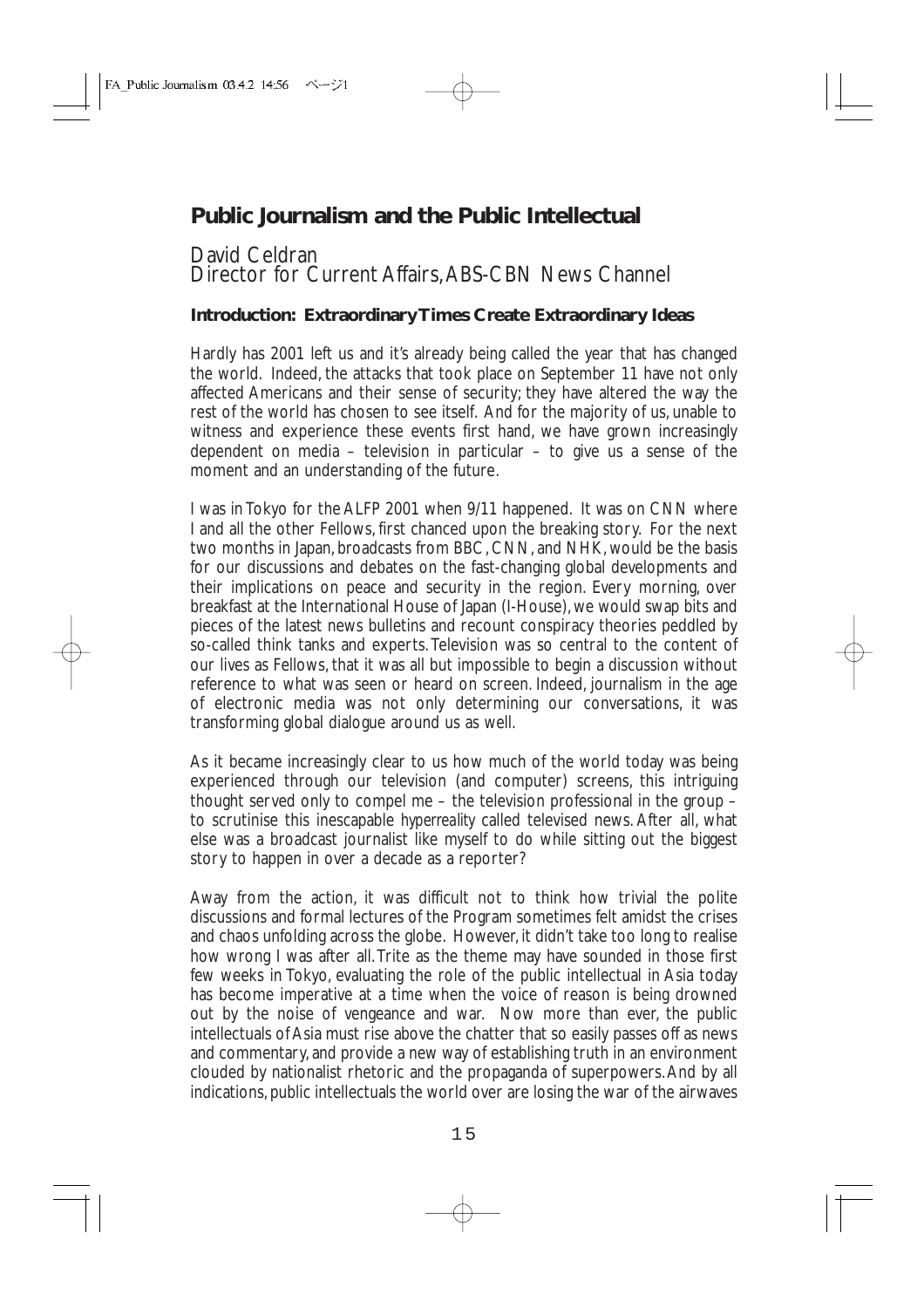and the battle for the minds of viewers. Not only has television and other mainstream media succumbed to the over-simplification and generalisation that leaves nuanced analysis out, television and media today is at risk of losing its relevance altogether.

So what is it about the news that is creating the opposite effect of informing the public?

Why is it that despite the more images and information out there, the less truth we seem to get? As the superpowers of the world prepared for their 'war on terrorism' (with Japan playing an unprecedented role), these were the questions I found myself asking in those two months as a Fellow. The search for answers and the ensuing research have brought me to a timely discovery of new paradigms in the principles and practice of journalism. As the Fellows of 2001 each pursued paradigmatic shifts in their specific fields of interest: leadership and governance (Anek); identity (Ann); poverty alleviation (Mahendra); empowerment (Ping); human rights (June) and national security (Shimada-san), it was difficult not to catch the contagious spirit of creative thinking that engulfed the group.The rest of this paper is the fruition of that collaboration – a new lens with which to view reality from hereon – a world that refuses to be captured in black and white, in binary oppositions and convenient stereotypes. Public Journalism, as I have come to discover it while in Japan, is a testimony to this worldview.

#### **Public Journalism: Journalism where People Matter**

Asia, like the rest of the world, is undergoing an information revolution. At no other time in history has so much information been available and accessible to so many people. Privatisation and the deregulation of media environments in the region have torn down barriers of entry and increased the number of media outlets competing for public attention. The loosening grip of governments on media has likewise produced a free and lively press. Advances in technology, specifically digital and satellite technology, have multiplied the platforms for receiving information. Even the most remote communities in the region can now access the same information at the same time that those living in modern cities do. As the prophets of information technology like to say: information is power, and power is information.And in the hands of the majority, information democratises society.

But again, why is it that the more abundant and available information has become, the less involved the public seems to be? If indeed information is power, then why are communities feeling more powerless? Why, in the presence of so much news and information about their societies, are citizens growing more frustrated with their government, and more cynical about authority?

In short, there is a clear and growing disconnection between political life and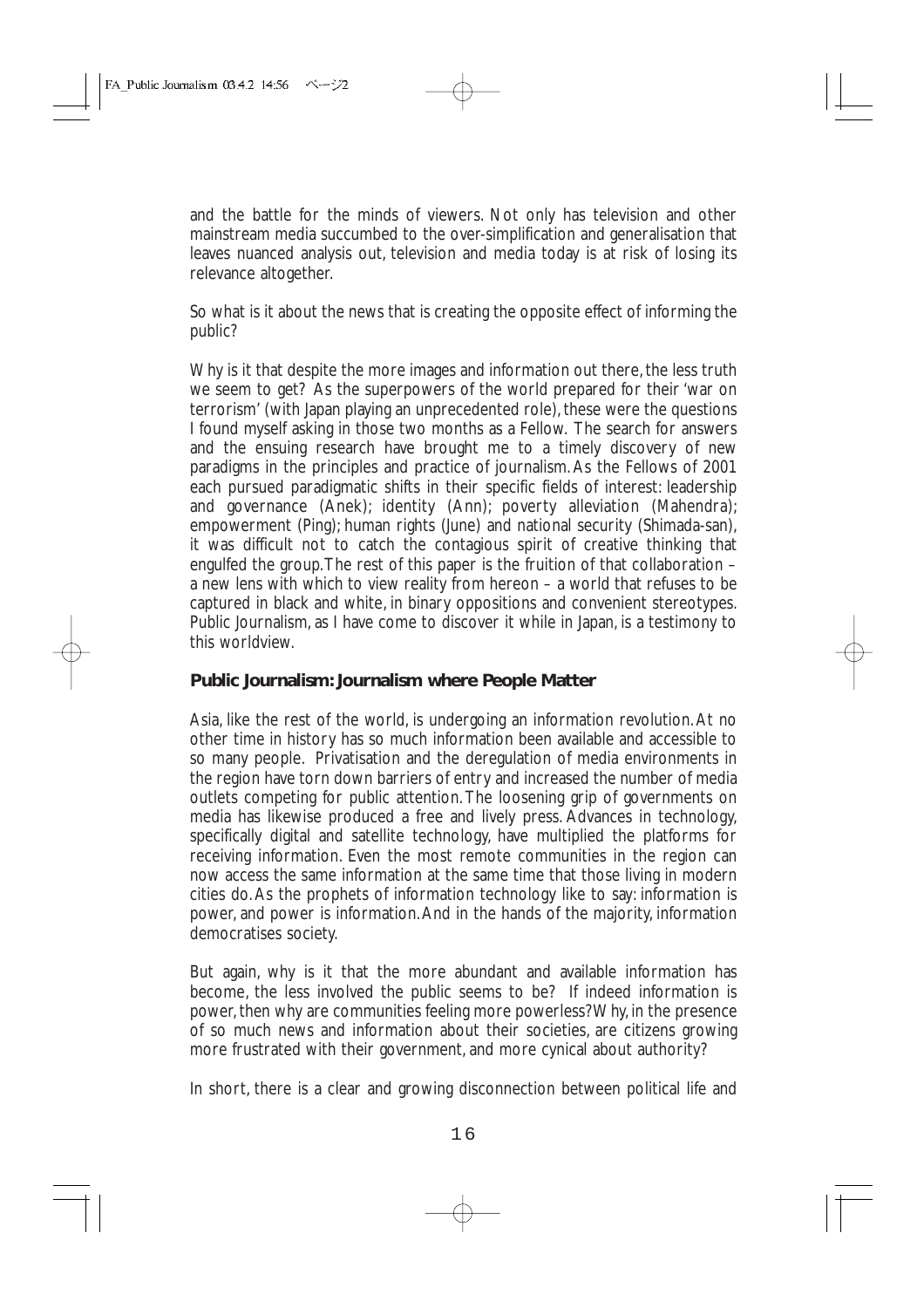public life – and I suspect the media may be partly to blame for it.

In our age of information, news media - television in particular - has become the primary source of political knowledge. And as cultural theorists assert: if television mediates political experience, then any attempt to understand our political culture leads us invariably to a closer look at the forces that pressure and drive media organisations. In a privatised and deregulated environment where competition is intense, media corporations, especially those that are publicly traded, are motivated, inevitably, by profit. And since privately owned television networks survive on advertising revenue, the business of television is often little more than producing viewers for advertisers. Bigger audiences mean higher ratings, and higher ratings mean more income from advertisers. This is what we call 'the ratings game' and news departments have to learn to live by its rules to survive.

In the ratings game, what the audience wants, the audience often gets.And when research shows that a higher level of abstract and issue-oriented political content turns off viewers, especially less-educated viewers, programmers take this to mean that audiences dislike serious news. In response, news producers have created a trend known as infotainment – an often-indistinguishable blend of entertainment and news – where gossip, scandal, and at times – the bizarre – make the headlines.

In this market-oriented paradigm, the audience is viewed as a 'consuming public' and not as 'active citizens' – a programming framework that de-politicises news as much as it de-politicises citizens.To increase the ratings or readership, news is couched in conflict and drama, spectacle and controversy.

As the line between political news and entertainment blurs, people find it increasingly hard to view politics with a sense of urgency and seriousness. For the public, politics becomes a spectator sport – an arena of ambitious men and women of undesirable motives. This is partly the effect of years of reporting political scandal and gossip. Indeed, the news is producing citizens who are not only disengaging from political life but also rapidly losing interest in issues that matter to the country and the community; amounting to a cynical view of politicians and the entire political process.

The reaction of well-meaning journalists alarmed by this trend has been noble but sometimes naive. For them…for us, infotainment is killing serious political reporting and the proud tradition of objectivity, balance and sobriety associated with it.The accusation that news producers and editors today pander too much to consumer tastes betrays an elitism that is precisely what turns off the majority from traditional news.When you think of it, the popularity of tabloid news and infotainment is merely a response to the alienation of the public from the straight and hard news formats that have been traditionally determined by the educated elite and their standard of what is news and information.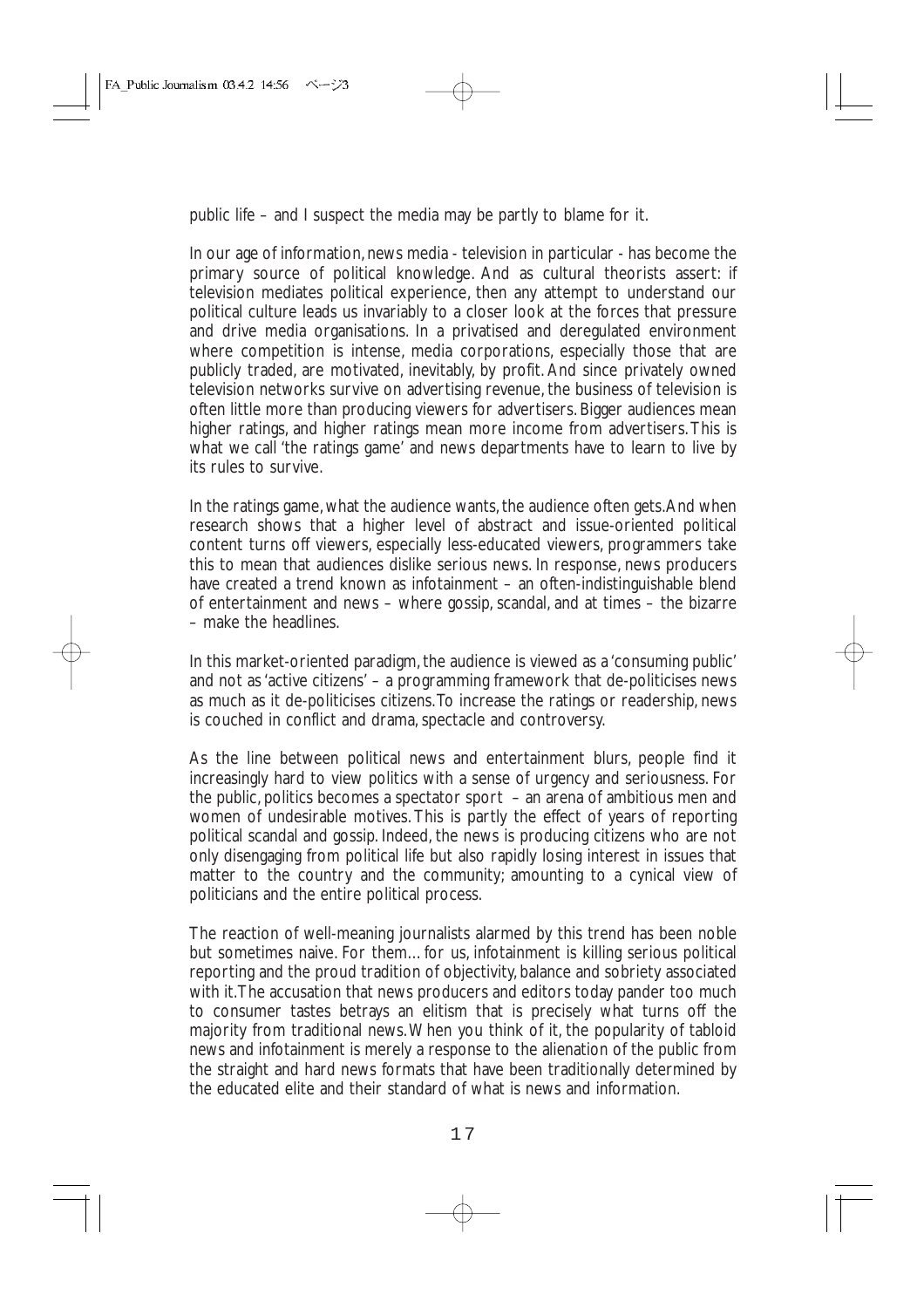The debate about what constitutes news continues to rage on, but we can no longer deny the reality that both infotainment and so-called serious news are grossly disconnected from the viewers. Because both sides of the debate underestimate the public, they are oblivious to research that shows that people are indeed receptive to information if it helps them gain personal power in dealing with public issues. People are interested and even enthusiastic about news that tells them what they can do about their problems.

This is where Public Journalism can fill the void. The purpose of which is to reconnect the public with the press, and in the process, the community with the political life of the nation.

Public Journalism – sometimes called Civic Journalism - offers a new model for journalists, a new paradigm for engaging viewers. It believes the 'power of the press' can be harnessed to empower the public by restoring the public's sense that they and their government can solve problems, and that issues that divide the public can be resolved through active participation.This is what overcomes cynicism and restores public trust in politics.

To do so, journalists need to put an end to business as usual.A new paradigm is needed that redefines the role of the press, and diversifies our sources and contacts for stories; a fresh approach that provides a different way to frame the news and a creative way to communicate it.

We can begin with how we view our role. 'Watchdogs', that's what we think of ourselves. And without doubt, this watchdog role has produced some of the finest investigative reporting on official corruption, abuse and inefficiency. At times, it has helped bring down corrupt regimes, as it has in my country. But as they say: too much of a good thing can be hazardous to your health.And indeed, research shows that this brand of reporting, or rather too much of it, can and does produce a culture of distrust and apathy. As the audience becomes desensitised to news of corruption, scandal and crime, they begin to hold back from involvement altogether. Another effect the watchdog role creates is complacency among citizens who increasingly depend on media to keep an eye on government for them. Power, in this case, is transferred and not internalised.

The new role of news media, as one leading advocate of Public Journalism puts it, is not so much to act as a 'watchdog' but rather as a 'guide dog'. Journalists can act as guides in their communities who convene and connect each other with government in dialogue and debate: a process that doesn't end with fingerpointing and blame and eventually to inaction, but one that challenges people to get involved and take ownership of problems with the purpose of developing alternatives, remedies and solutions.

Sourcing the news.This process must also be re-evaluated. Newsrooms today are structured around beats that almost exclusively seek information from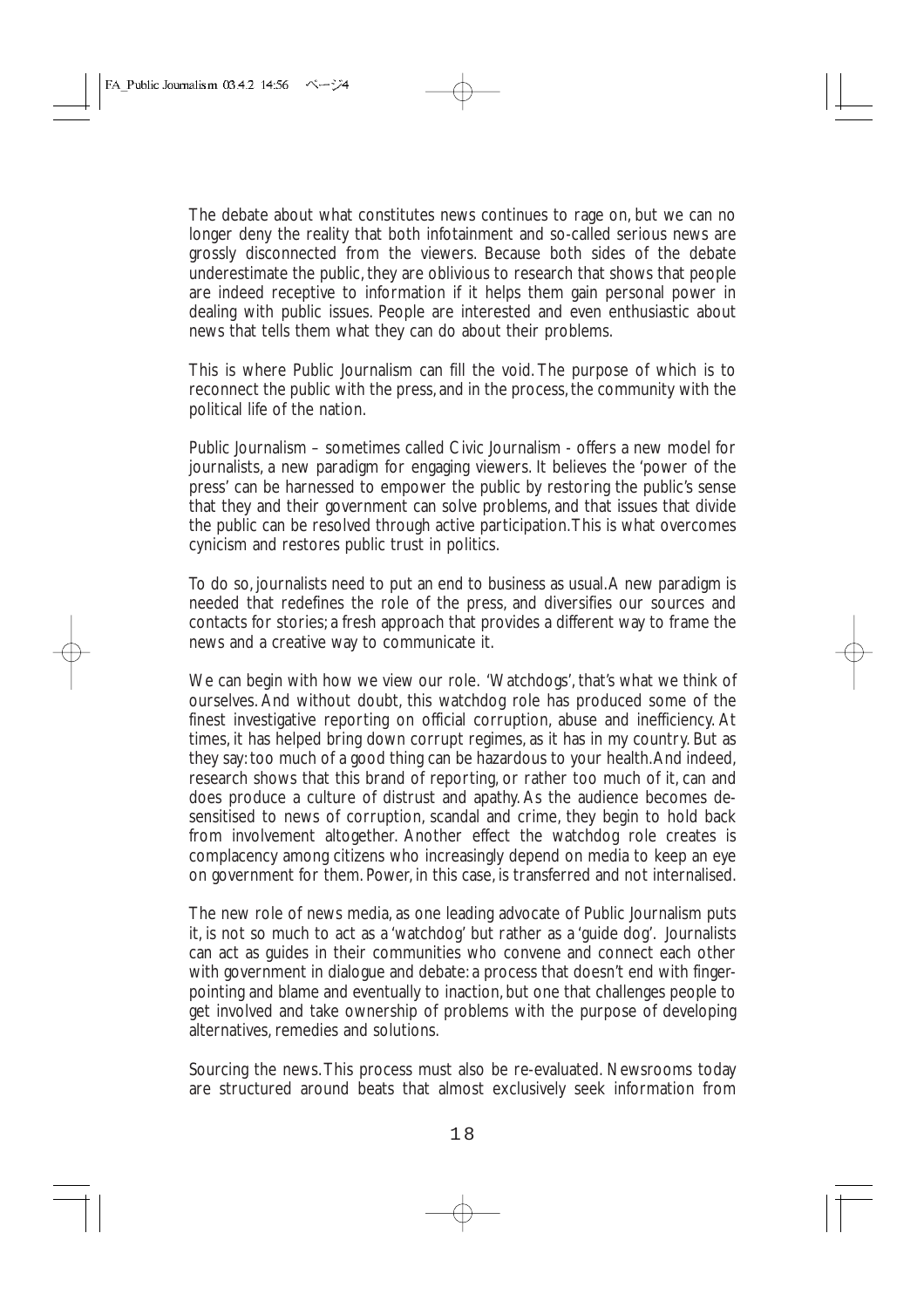official sources like bureaucrats and politicians, scholars, spin-doctors, authorities, spokespersons and specialists. This is a journalism that communicates from top to bottom, from the powerful to powerless, from those who control information to those who lack it. On the other hand, public journalists diversify their sources and contacts to include the public – ordinary citizens who are the real stakeholders in society. By doing so, we help shift the creation of the public agenda from the political elites to the public, from topbottom to bottom-up.

The way we frame the news must also begin to change. Journalists, like many politicians, are accustomed to a bi-polar approach in framing issues. The term for it is 'balance'. Stories are a battleground of opposing forces – good versus evil, business versus labour, developer versus environmentalist, right versus left, rich versus poor, government versus citizen.When conflict is used to frame the news, it often arrives packaged in hopeless insolubility where each side of the debate has a stake in continuing the argument and none in resolving it.

Public Journalism reports from within the extremes and allows diverse viewpoints to be heard and respected.The middle may not be as exciting, but it is where meaningful dialogue begins and creative solutions formulated. From an attitude of 'us vs. them' to 'we're all in this together', communities begin to move from conflict to consensus, from shouting matches to matching problems with solutions.

By viewing citizens as active participants rather than passive consumers of news, Public Journalism re-connects the public with political life. In many parts of Asia, journalists using these new tools of reporting are starting to see changes taking place in their communities.

In Kalibo, Aklan, in the Southern Philippines, Public Journalism has given hope to communities concerned with the rise in cases of paedophilia and sexual abuse of children – a problem, residents claimed, that could be traced to the flow of foreign tourists spilling out of popular beach resorts nearby.

Fearing the case would be sensationalised by the swarm of reporters eager to exploit the scandalous issue, citizens of Kalibo organised themselves and formed an alliance with local media organisations to make sure the problem would be covered in a responsible and sustained way. Together, they launched a weekly radio programme called 'Voice of Hope'. Local stations set aside their rivalry and agreed to air the programme simultaneously in order to reach as many residents as possible. Today, each week, radio journalists gather residents and government officials in the station and moderate discussions on community issues and common action. Not only have the people found solutions to their problems, they have also found for themselves a bigger voice in government. More and more experiments in 'democracy on the air' are taking place all over Asia. Anek from Thailand tells me that in Nan – a community in his country –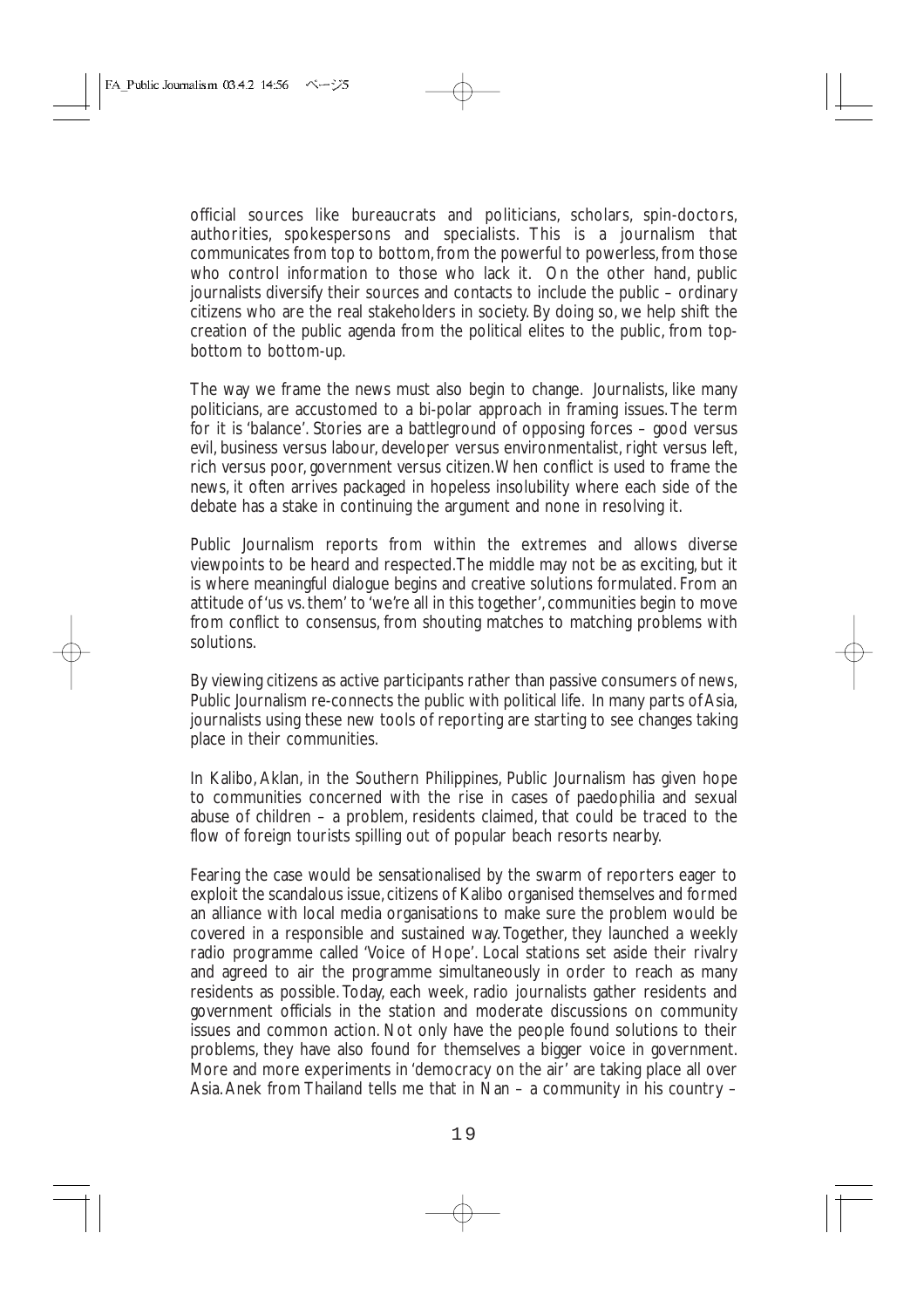farmers, fishermen and ordinary folk are trying their hand as radio commentators. Every day, these 'deejays for the day' moderate community discussions where homegrown solutions to local conflicts and livelihood problems are deliberated. The other Fellows tell me that similar efforts are taking place in their countries where ordinary citizens are slowly discovering the technology of media and harnessing it for their benefit.

In our own field trips across Japan, first-hand I've seen variations of Public Journalism in the efforts of local journalists such as those in Ishinomaki – a fish port city in Northern Japan. Here, local journalists have linked arms with Nonpolitical Organisations (NPOs) to bring an increasingly multi-ethnic community closer together by debunking the usual stereotypes and biases so often found sensationalised in the press. More than just encouraging racial tolerance, local journalists have likewise given migrant workers and foreign residents a voice in the community. News reports about local issues routinely include their points of view and opinions – an unlikely practice in a country that often looks the other way with regard to the rights and welfare of foreign workers.

In the coastal communities of Isahaya in the Nagasaki Prefecture, environmentalists count among themselves media professionals who aren't only looking for stories to report, but who are also personally concerned about the long-term side effects the construction of dikes would have on the local environment. True to the spirit of Public Journalism, these journalists have gone beyond exposing the government's plan and have sought, instead, a compromise solution that would protect the interests of farmers who support the construction of flood-control dikes and the interests of environmentalists that fear the drying up Isahaya's precious wetlands. In these places and others around the country, journalists are re-discovering their link to the community where they are, after all, stakeholders like the rest.

It may seem so far that Public Journalism is best suited to communities where journalists live and have ties to the local population. But it can also be applied at a national level where connections between citizens are less apparent and where issues are not always held in common. By harnessing technology, bridges on the air can be built linking communities across the nation, even across borders, via satellite, mobile phone and the Internet.

Using these new technologies, electronic town meetings like those I've produced in the Philippines can be staged. Here, residents across the country are linked with workers and families overseas in a national dialogue with the President. By satellite, ordinary people from the remotest towns of the country and migrant workers from cities abroad like Hong Kong, San Francisco and Dubai come together to discuss issues that matter to them most. One can argue that the problems raised in electronic venues like these may remain unresolved. However, what is just as important here is the experience of being given a voice, and of hearing other voices – a process that begins connecting not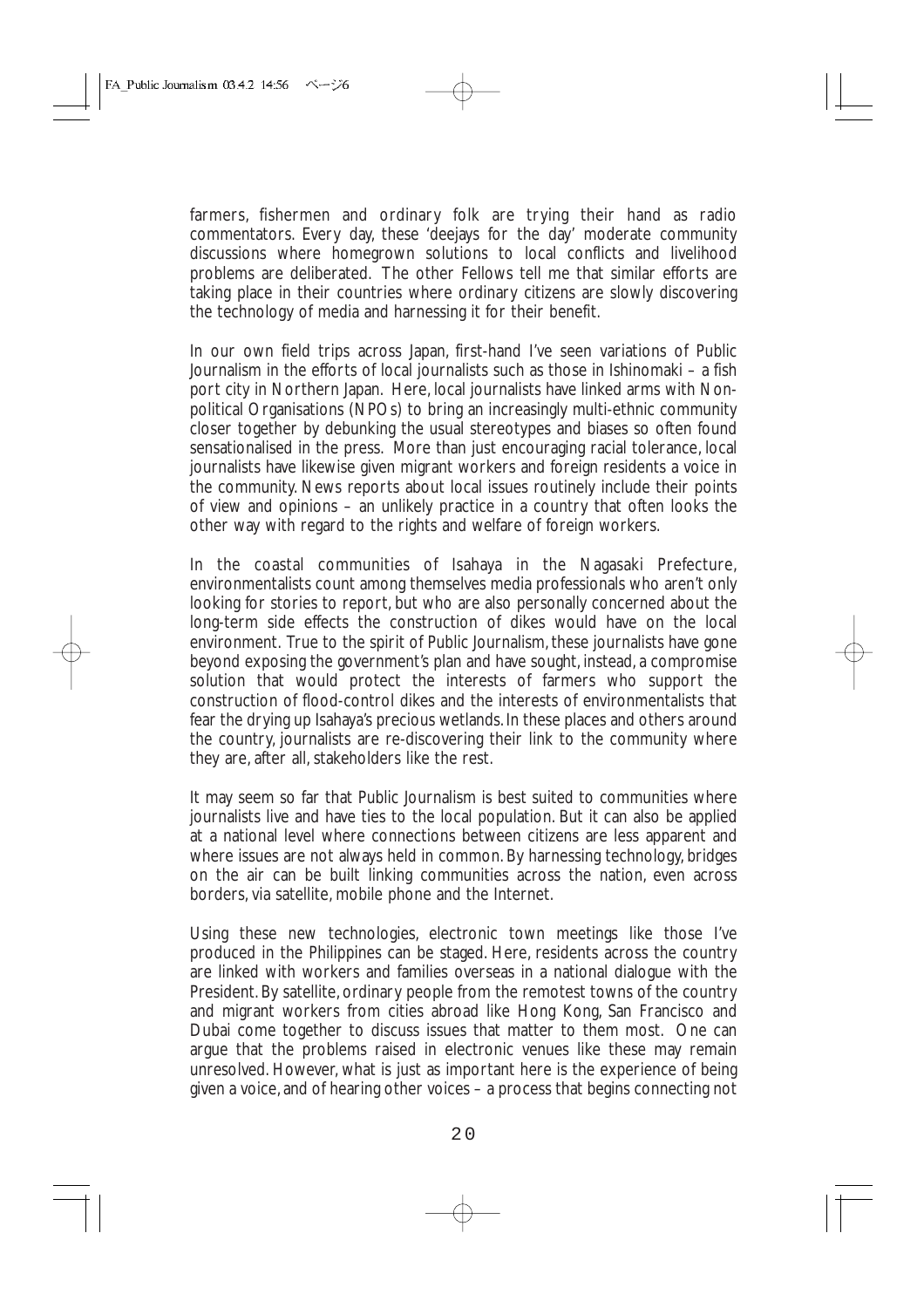only individuals to communities but fragmented communities to the nation.

Town meetings, candidates' forums, community debates, public symposia, radio call-in programmes, interactive talk shows – these are only a few examples, both big and small, local and national, of how journalists can act as agents of change.

But challenges do lie ahead. Foremost is convincing journalists themselves. Reporters, editors, and news executives must start to realise that empowering the community does not necessarily mean abandoning traditional journalistic principles of objectivity and balance. On the contrary, practising Public Journalism enhances and enriches reporting because it opens up new sources of information and new perspectives.As one reporter tells me: it re-invigorates and inspires jaded journalists like him.

But for Public Journalism to go mainstream, it must also enlist the sustained support of media corporations that own the resources to print and broadcast. Owners must first be convinced that Public Journalism can and does contribute to the corporate bottom-line. While profitability is not the objective of journalism, public or otherwise, it can be argued that reconnecting viewers with the news media may be a rewarding venture – both financially and socially.

Public Journalism generates meaningful news that builds a better relationship with audiences. It obtains their trust and gains their loyalty – a win-win situation that creates value in the long term, not only for stockholders, but for stakeholders as well.

#### **Conclusion: Imagining the Impossible**

Indeed, extraordinary times create extraordinary ideas, but so do extraordinary people. While the development of the topic for this paper was clearly influenced by the September 11 attacks and the media coverage of the events thereafter, much else must be attributed to the public intellectuals who joined me in this year's Program. I came to Japan with little hope for the future of television and journalism in my country and elsewhere in the world. I saw how market forces were holding the public trust of news hostage while dishing out entertainment in the name of information. I saw the end of journalism and the beginning of a mutated form of news called infotainment that was dumbing down culture, marginalising the serious, and transforming all reality into spectacle. I still see this, but now I also see some hope. And this hope I owe to those with me in the Program who have so creatively navigated beyond the existing paradigms that continue to enslave the intellectual community.

Through them, I've learned more than just an alternative vocabulary that defies the rigid boundaries of outdated knowledge. I've also learned that public intellectuals must also have heart. Anek calls it *Soft Power*, but we all have our own private word for it. And without meaning to sound a bit too mystical, I'd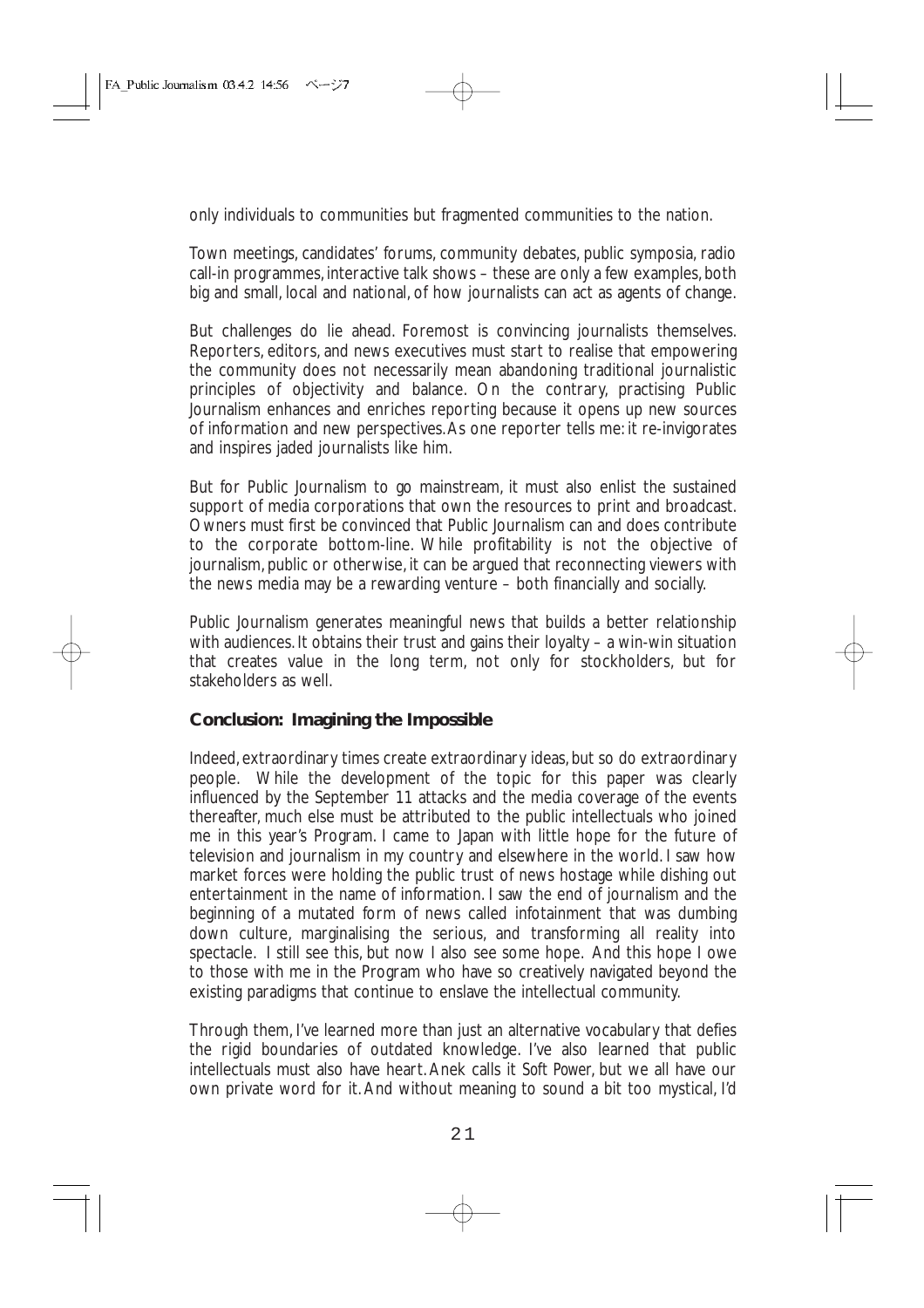venture into saying that it is precisely with a heart that we see beyond the obvious polarities of the world, and with soul that we are able to break down the fragile barriers that are merely constructs of a society unaware of its alternatives.

Call it *imagination* – or as Ping never fails to remind us – "imagining impossibility".

Be it in journalism, in development work or in everyday life, we must reinvent the old ways of thinking, the old ways of solving problems and the old ways of managing conflict.Above all, we must find new ways to see ourselves, to define new roles in our communities,and to discover a new understanding of our stake in the emerging global order. This is the role of the public intellectual in changing Asia – a process I believe was begun in the Japanese autumn of 2001.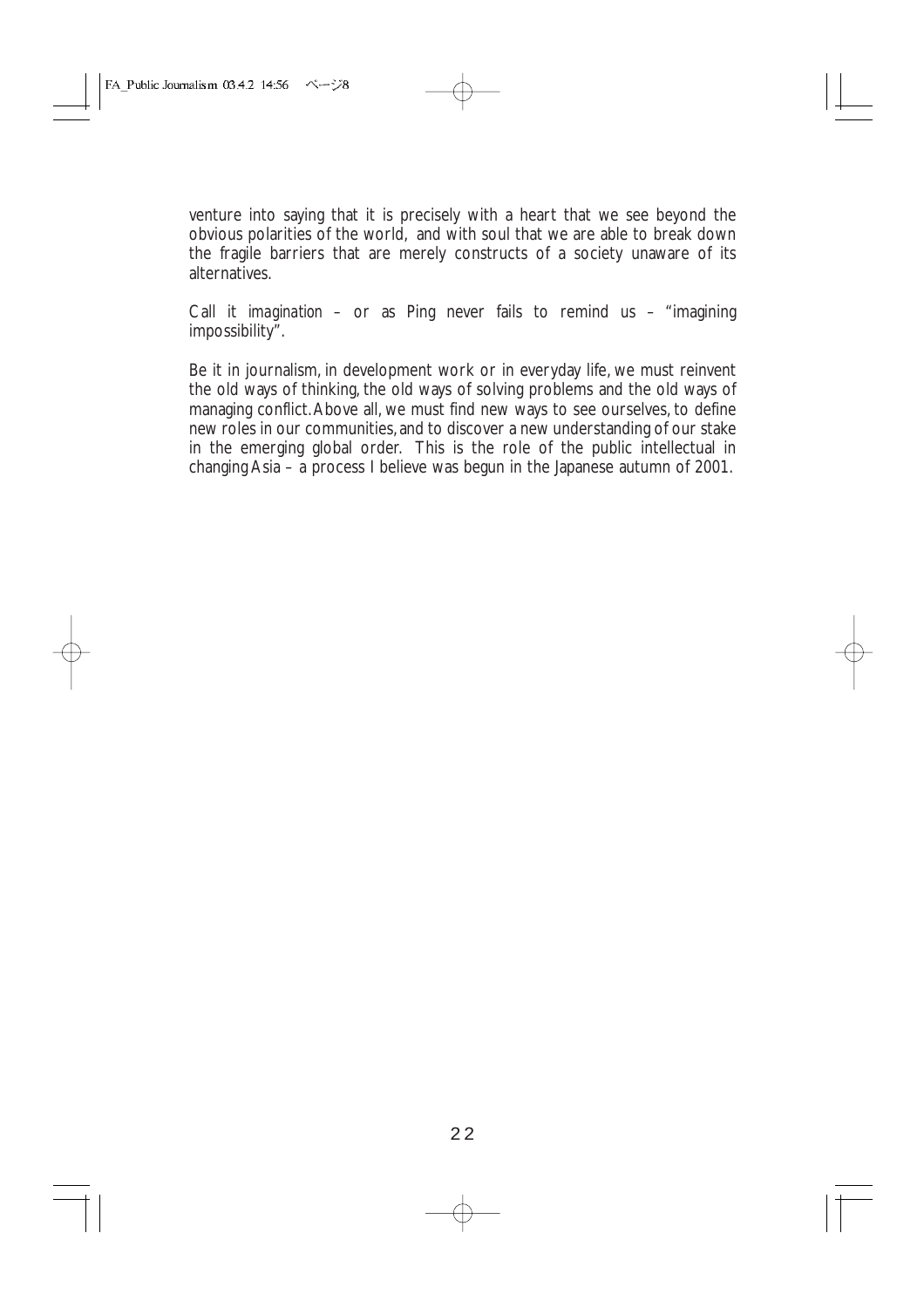### **Goodbye 'Asian Values', Hello 'Islamic Values'; What about 'Transnational Values'?**

#### Ann Lee Managing & Artistic Director,The Kuali Group

#### **'Asian Values'**

I picked 'Asian Values' as a focus for my individual research because this would allow me time to get to the heart, not of darkness perhaps, but of this business of a single Asia.'Asia', it bears repeating, is a construct. It's the modern term for 'the Orient' or 'the East' (or better still,'the Far East') that was/is all too easily made into the opposite of 'the West', between which lies Africa and a bit further up is the Middle East. In this map of things, talk of the world as a 'global village' is all too true - and all too trite.

As Amartya Sen, economist and Nobel prize winner has said: "The attempt to see Asia as a single unit reveals a distinctly Eurocentric perspective…attempts at generalisation about Asian values cannot but be extremely crude. Even the 2.8 million people in Singapore have vast variations of cultural and historical traditions". (1)

Or as Errol Mendes, Professor of Law, Director of the Human Rights Research & Education Centre, University of Ottawa writes:"There is no such thing as an homogeneous Asia...the reality is a kaleidoscope panorama of languages, religions, cultures, history, political systems and intra-Asian rivalries, prejudices, hatreds, affinities, etc". (2)

Goenawan Mohamad, Director, Institute for the Study of Free Flow of Information, Indonesia, has written:"The idea of 'Asian values' was misleading: it was state repression paraded as voluntary consensus." (3) Amongst the most pertinent words are those by another past ALFP Fellow, Ignas Kleden, Director, the Society for Political and Economy Study, Indonesia, who said:" The important thing about Asian values is not that they are Asian but that they are values." (4)

But at one time, Asian values were very fashionable and as such, may well be fashionable again.Why? Several reasons, but underlying them is because we are lazy.We are lazy natives. Sloppy romantics.

This is perfectly understandable. Let me explain. First, here is a list of Asian values.

#### **A Top Ten of 'Asian Values'**

- 1) respect for hierarchy
- 2) respect for authority (including deference to)
- 3) family first, individual second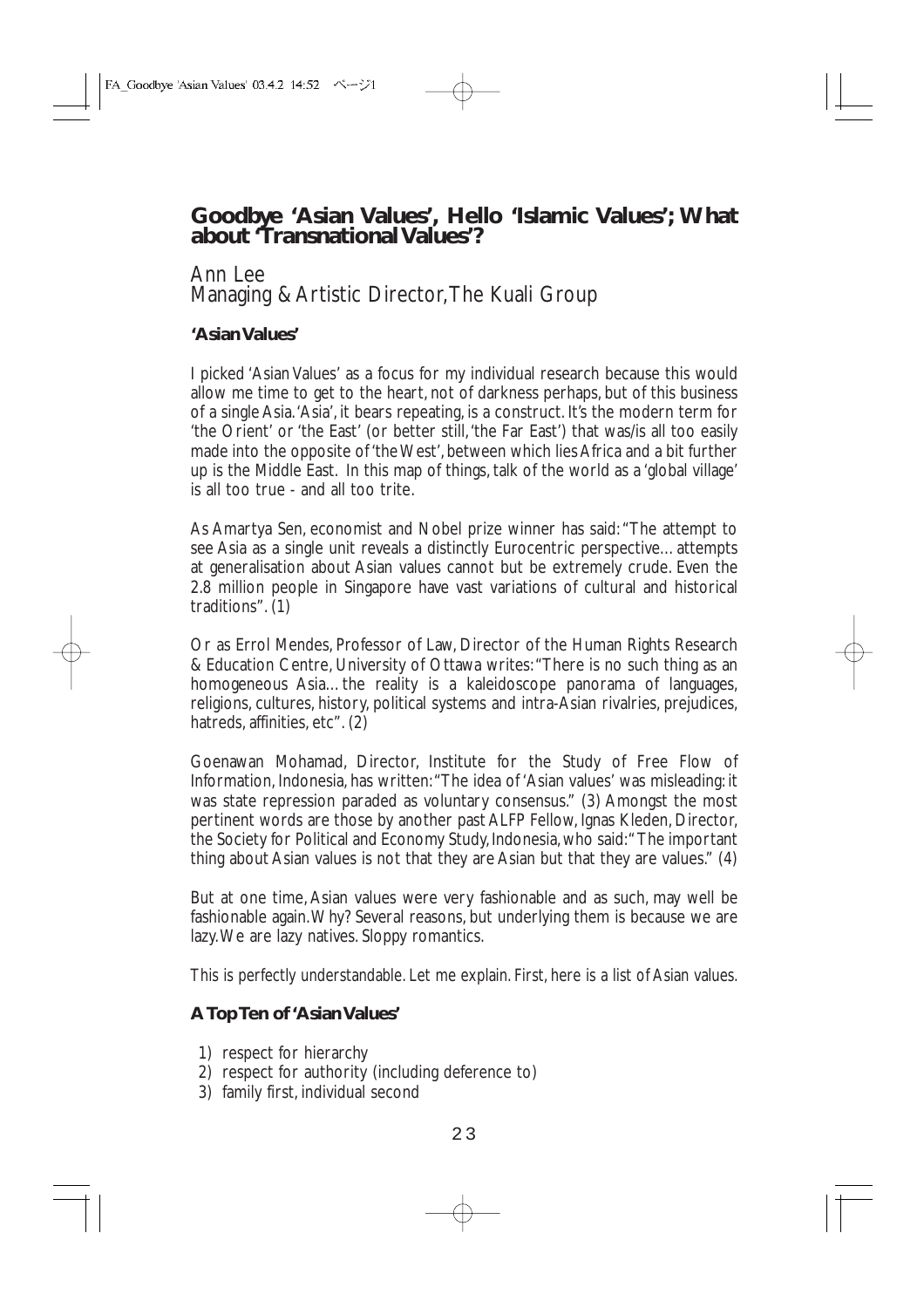- 4) social consensus to avoid overt conflict in social relations
- 5) emphasis on law and order
- 6) emphasis on stability to promote economic and social development
- 7) emphasis on education
- 8) emphasis on social discipline
- 9) reverence for traditional values and culture
- 10) discretion and privacy

Just to recap, the notion of 'Asian values' in the late 1980s and early 1990s came under much intellectual criticism – in 'Western' and 'Asian' countries - for three main reasons: 1) for being 'manipulated' by political players such as Lee Kuan Yew and Dr Mahathir Mohamad to suit their political administrations or 'regimes' 2) being grounded in no real economic theoretical sense despite being used to explain Asian economic efficiency, and 3) taking as 'Asian' what were essentially 'universal' values.

Particularly for the purposes of this symposium, why, when many intellectuals were saying, "Asian values are invalid", were Asian values still considered valid amongst larger communities, or other publics? Partly because many intellectuals are too far removed from their publics.And presently because it's not true that Asian values are dead and gone.They are alive and well, only they are the 'ghosts of Asian values'. Being ghosts, they require people to believe in them for them to be real, and they take different shapes and forms. Few of them are very solid but so what of it?

Amartya Sen may say that it is a Eurocentric perspective to think of Asia but it is also an Asiacentric perspective. For many of us who live in countries located on this side of the planet, 'we ourselves' believe and see things from an Asiacentric perspective - or try to.Yes, the region is frequently divided for more specificity - there is north, south, east, west, south east Asia - but it is Asia nevertheless. So long as there is 'an Asia', there will be an urge to look for Asian values. So the sheer diversity is mind-boggling? All the more we wish to make sense of it.And especially if there are pressing economic and political conditions of competition, and the super-convenience of making a common enemy out of a competitor like the US, or Europe - 'Asia' works for 'Asians' too.

The difference between intellectual weight and emotional attachment means the idea of 'Asian values' (and their ghosts) cannot be dismissed. If I feel 'Asian' and not 'Western', then no amount of intellectual argument will really dislodge or dull my emotional attachment.

Indeed, when it comes to rationalisation of this emotional attachment, it can be said that the only 'Asian values' argument that has been intellectually demolished is the one that Asian tiger economies 'were better than Western economies' because of 'Asian values'. But take away the economic and political references - since well, our economies are mostly in recession - and you see cultural Asian values (the search for them) alive and well in the arena of popular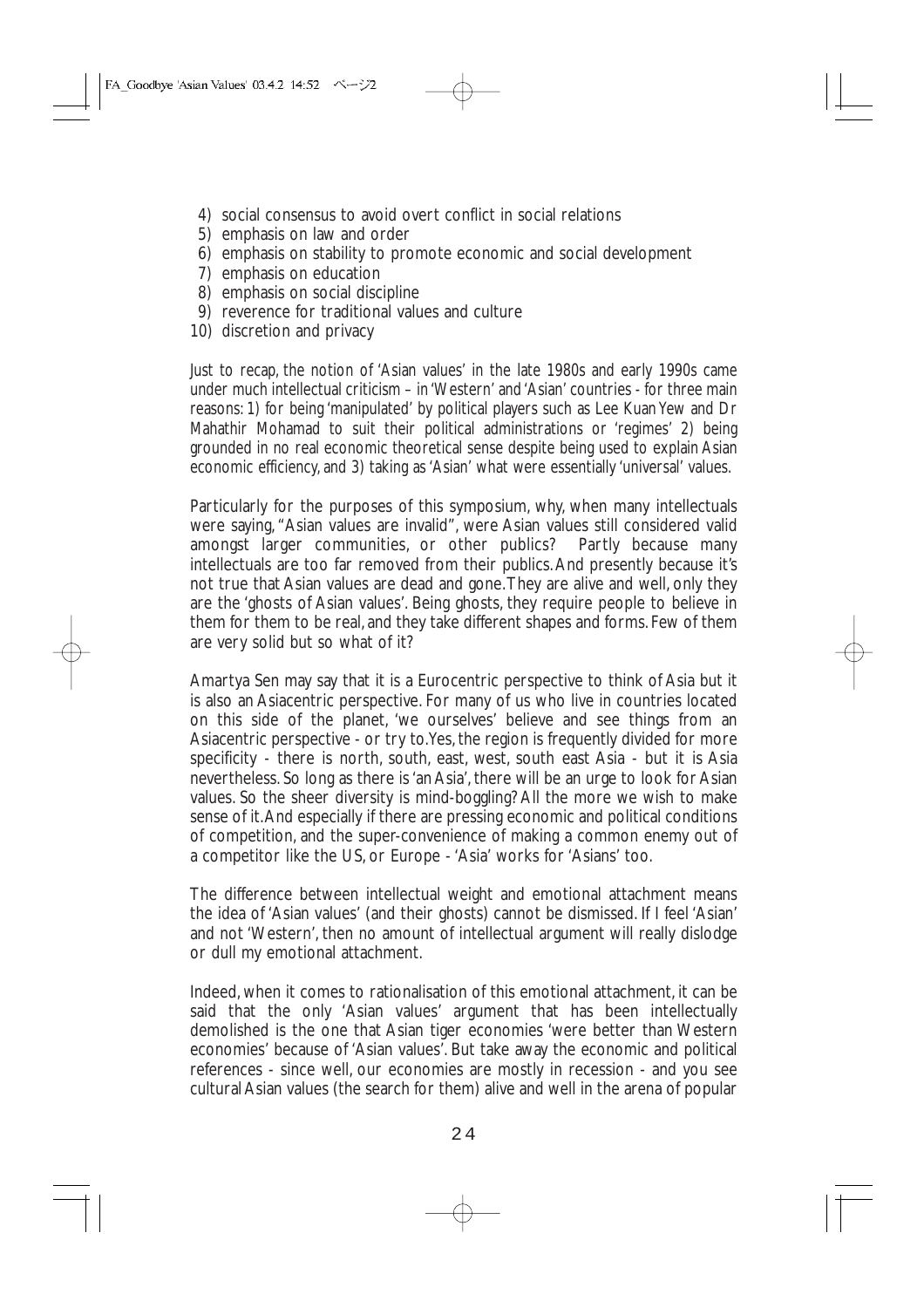culture and also performing arts – most obviously in the halls of national culture where the ghosts of Asian values reside as 'national values'. Chinese values, Filipino values, Indian values, Japanese values, Korean values, Malaysian values, Thai values – these are surely just different shapes and forms of Asian values. That is, reductive, over-simplified generalisations of what we have in common and what we have that is different (or indifferent) by relying on dominant, hegemonic, politically convenient versions of a national culture.

They take some resisting. It is, for example, over-simplified to think of Japanese culture as ikebana, kabuki, noh, politeness, deference and homogeneity. But these notions certainly suffice as a shorthand for powerful nationalist narratives.

The factor of emotion – indeed, extraordinary emotional attachment and not rational judgement that seems to have paltry power in comparison – can be relied upon to fully fertilise national values/nationalism and its many blooms (or "imagined communities" as best coined by Benedict Anderson in his influential text of the same name). (5)

For this reason, nationalism, (or neo-nationalism) – in the modern sense of group loyalty and loyalty to family and tribe transferred to nation-state – cannot be dismissed either. But not just because it satisfies an emotional attachment. Nationalism ain't all bad. As Ernest Gellner first pointed out: "As a doctrine, (non-egoistic nationalism) can be supported by some good arguments, such as the desirability of preserving cultural diversity, of a pluralistic international political system, and of the diminution of internal strains within states." (6)

Ghosts are out and about. As David McCrone points out, nationalism or national values are not necessarily static but "a discourse, a way of constructing meanings which influence and organise our actions and conceptions of ourselves". (7) As CJW-LWee, Fellow in Regional Social and Cultural Studies, Institute of S E Asian Studies, Singapore, writes: "Global, national and local identities intersect and inter-articulate…the Asian values experiments indicate that states are capable of actively and flexibly managing culture as an instrument to move national attention away from both cultural contestation from the margins, and the idea of the West and the Rest…" (8)

In particular, nationalism in Malaysia, a plural, post-colonial society "has undergone three phases, or transitions moving from an early phase when Malay ethno-nationalism arose, to a second phase when it was transformed into Malay economic nationalism.With the popularisation of 'Malaysia Inc' in the 1980s and 'Vision 2020' agenda of the 1990s, the project of nationalism has been transformed yet again into a discourse on corporate capitalism…Thus one local academic (Professor Wazir Jahan Karim, in an unpublished paper presented at St Catherine's College, Oxford, 1993) has remarked: 'Through the rubric of capitalism, everything seems to work well in Malaysia.The Malays hold special privileges, the Chinese buy them up, and the Indians have a good bash at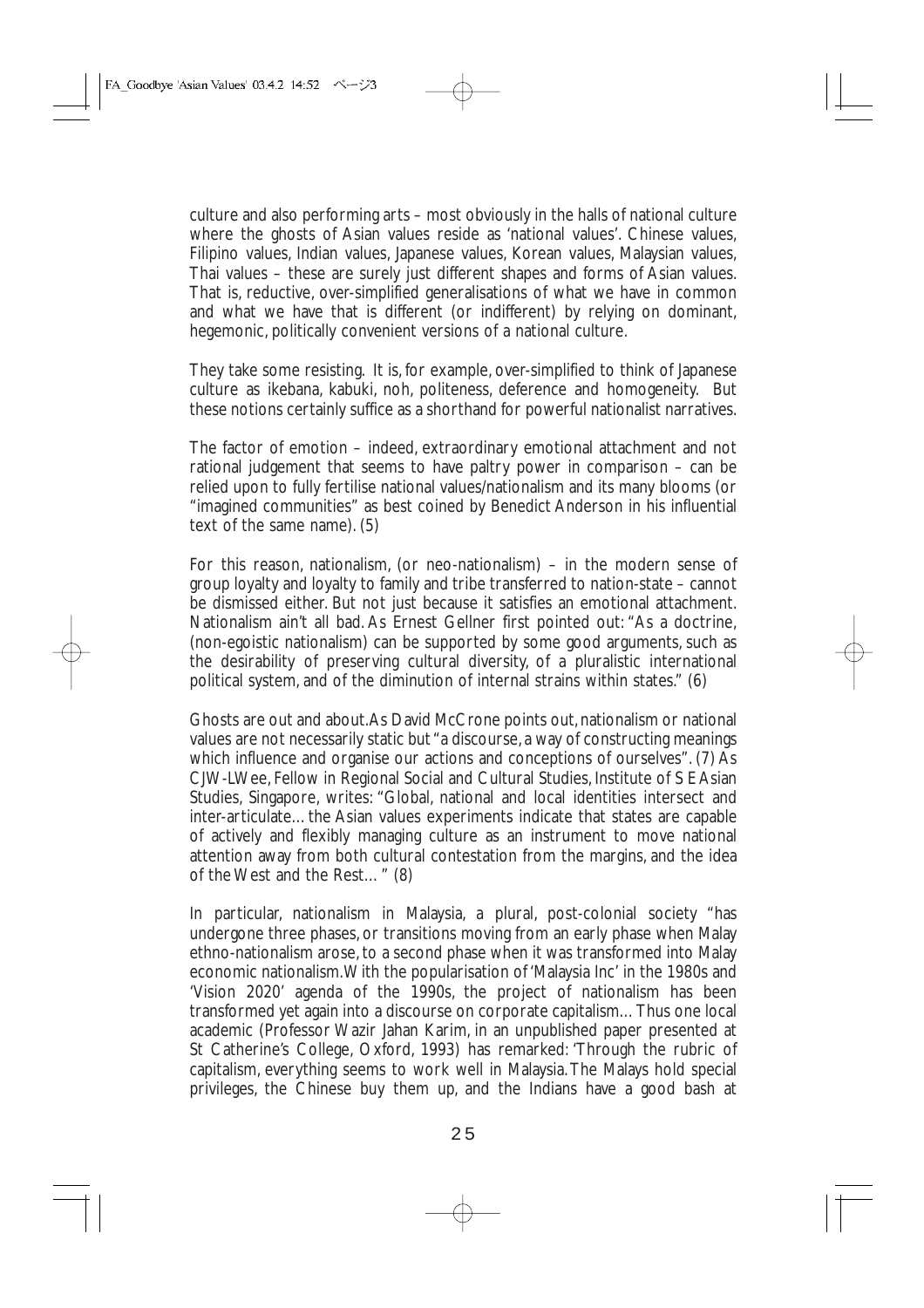transport and energy, occasionally plunging the country into darkness when demand exceeds supply.'" (9)

The last remark, clearly irreverent, may well be offensive to some and certainly assumes a dominant Peninsular Malaysian perspective that sees Malaysia's ethnic mix in three: Malay, Chinese and Indian, excluding the states of Sabah and Sarawak and their variety of ethnic mixes which are rarely if ever included within the discourse of Malaysian national culture. To concentrate on the dominant is to make a useful generalisation but it might just be useless – at least, very limited.

If you look again at that "A Top Ten of Asian values", number 3 – the family one stands out as something everyone seems to agree is really Asian. However, just how true is this? It might be more of a lie, useful no doubt. Not a white lie (sic), or half lie, let's call it a sly little lie by omission. Family is not exclusive to those of us who live here. What about the (handy stereotypes) of Italian or Irish people who are famous for their family first scenarios too? 'Family is Asian' is a sweeping generalisation that is just lazy and sloppy. It may make you feel good but let's just stop it now.

We should remember the power of rhetoric.

Amartya Sen makes the surprisingly naive remark that he did not think it easy "to see how they (Asian values) could be made, by the mere force of rhetoric, into an Asian cause against the West." (10)

By the 'mere' force of rhetoric?

The force of rhetoric is usually anything but 'mere' and it can be said that the reason Asian values got as far as they did is because Asian values rhetoric tapped into a sort of thick seam or grand narrative of new found confidence arising from 'an Asian Inferiority complex' vis a vis former colonial masters. (Temporarily ignore the fact that there were and are also perceived intra- Asian Superiority complexes like Singapore v Malaysia or Japan v Korea.) It's only embarrassing now because as mentioned, economic realities – external, macro and micro – proved otherwise. But surely, the rhetoric did exactly that: made an Asian cause against the West – another powerful story of 'the ant against the elephant', of us against them again, the little brown and yellow men who matched up to the white men.

Why do we make these sweeping generalisations? I said 'lazy' earlier because we often don't care to think how we use language to make the particular and the multiple, simple and compelling to use.

In 1946, George Orwell wrote Politics and the English Language. Let's say what he wrote applies to any language, never mind English:"Modern English, especially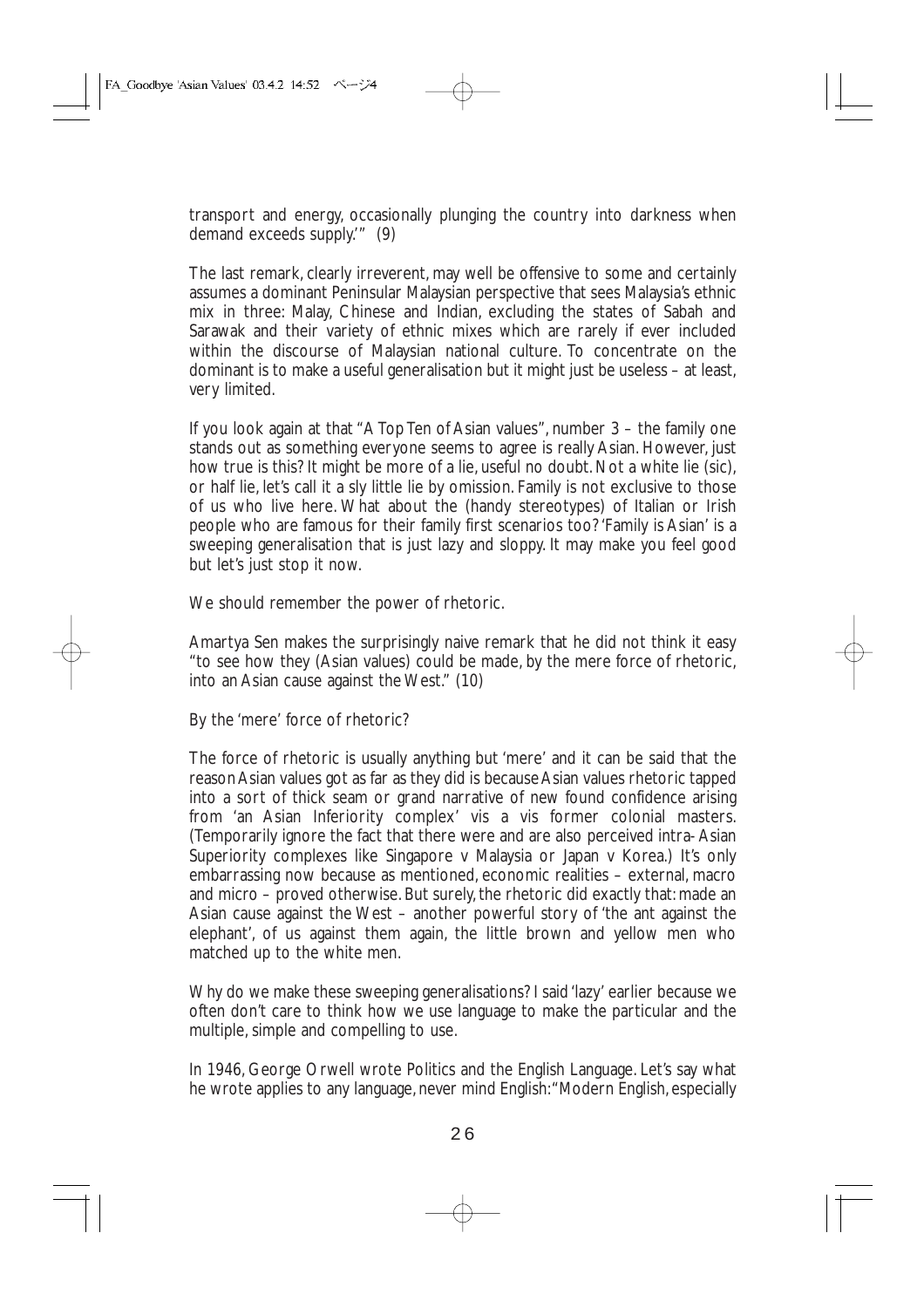written English is full of bad habits which spread by imitation and which can be avoided if one is willing to take the necessary trouble. If one gets rid of these habits, one can think more clearly and to think clearly is a necessary first step toward political regeneration: so that the fight against bad English is not frivolous and is not the exclusive concern of professional writers."

Orwell castigated "staleness of imagery" and "lack of precision". He noted, "Other words used in variable meanings, in most cases more or less dishonestly are: class, totalitarian, science, progressive, reactionary, bourgeois, equality."

Let me add,'Asia'.

It is in this essay that he wrote: "Political speech and writing are largely the defense of the indefensible.Things like the continuance of British rule in India, the Russian purges and deportations, the dropping of the atom bombs on Japan can indeed be defended, but only by arguments which are too brutal for most people to face…Thus political language has to consist largely on euphemism, question-begging and sheer cloudy vagueness. Defenceless villages are bombarded from the air, the inhabitants driven out into the countryside, the cattle machine-gunned, the huts set on fire with incendiary bullets: this is called pacification. Millions of peasants are robbed from their farms and sent trudging along the roads with no more than they carry: this is called transfer of population or rectification of frontiers".And when missiles intended for military camps fall on civilian sites, they are called unfortunate 'collateral damage'.

The last of course is not from Orwell but the Gulf War and now this so-called 'war on terrorism'.

Finally from Orwell: "Political language – and with variations this is true of all political parties, from Conservatives to Anarchists – is designed to make lies sound truthful and murder respectable, to give an appearance of solidity to pure wind. One cannot change this all in a moment, but one can at least change one's habits, and from time to time one can even, if one jeers loudly enough, send some worn and useful phrase – some jackboot, Achilles heel, hotbed, melting pot, acid test, veritable inferno, or other lump of verbal refuse – into the dustbin, where it belongs."

(I was pleasantly surprised to see past Fellow and playwright Kuo Pao Kun's suggestion that this program - 'the Asia Leadership Fellow Program' – aspire to be an 'Earthian Fellowship'. 'Earthian' not 'Asian' sounds more appropriate. It also sounds a bit corny and cumbersome perhaps, maybe hippies-speak with a 90s flavour, but it's a start.The title "Intellectuals in Action Fellowship" is another title that the Asia Leadership Fellow Program might more usefully have.)

We must ask ourselves when we talk of Asia and Asians, for what purpose are we dividing? Past Fellow, Goenawan Mohamad ventures: "The ASEAN raison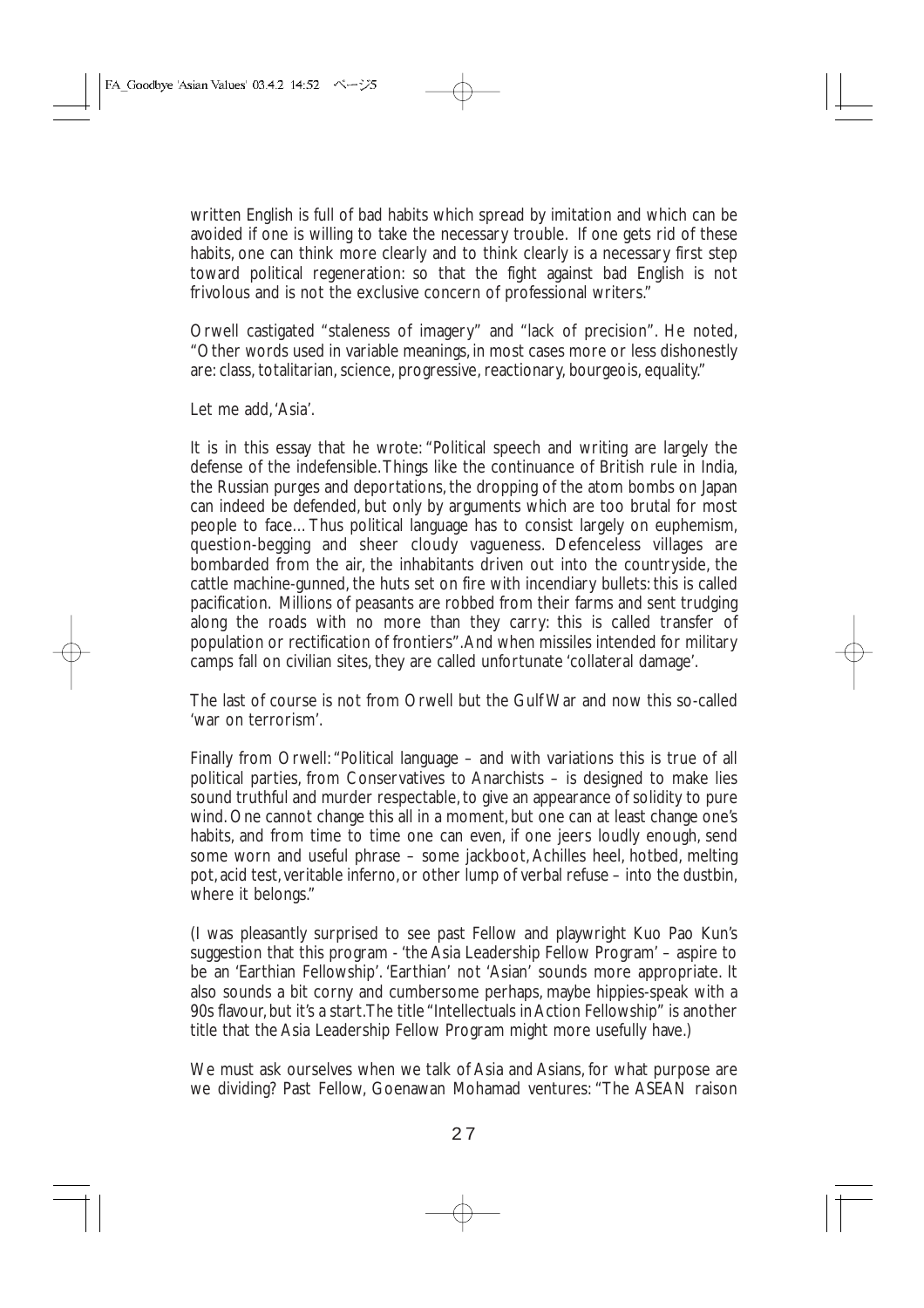d'etre is still valid: no major conflict should take place between and among these neighbouring countries…" (11) It is difficult to disagree with this: to work towards Asian values in a search to keep the peace. He adds: "There is also another reason not to undo Asia's regionalist imperative – no matter how vague, fluid and flexible the concept is. It has something to do with the need to find ways to prevent further damage brought about by currency speculators."

Goenawan was writing in 1997 when the 'currency crisis' had, for some people, terrorised the region, sent lives crashing and otherwise dominated the world's headlines - or at least in this part of the world. Now of course, there is another crisis that is doing a better job of dominating the world's headlines.

#### **'Islamic Values'**

The destruction of the World Trade Center Towers and the awful loss of nearly 6,000 people (as currently reported) from many different parts of the world has apparently changed the world.

I say apparently because the Fall of the World Trade Towers has an almost mythical dimension of symbolism to it, a sign of the times for many things: a post-Cold War collapse of alternatives, the final reduction of the value of nationstates, a grandscale neo-capitalist narcissistic finale, the Fall of the American Empire. For some it is a symbol of low tech destroying high tech. I have to say I am reminded of the Sinking of the Titanic (by an iceberg apparently bringing down the might of industrial technology) or the Fall of Singapore (by soldiers on bicycles apparently bringing down the might of the British Empire).

Seven days after the event, on CNN, when 'terrorist' was first used and in rapid succession 'Osama bin Laden' so that 'Islamic terrorist' were neatly sewn together in no time at all again, Edward Said wrote: "…much as it has been quarrelled over by Muslims, there isn't a single Islam: there are Islams, just as there are Americas." (12)

I apologise for using this surely self-evident statement but I mention it just in case there is still somebody out there who is unaware of the 'ant and elephant' media-savvy rhetoric by Bush (and his advisors) and Osama (and his advisors), who both have vested interests in a 'clash of civilisations'.

While Bush appeals to saviours of democracy and freedom, Osama appeals to saviours of purity and integrity in Islam, creating dilemmas for Americans – liberal and conservative, and for Muslims and non-Muslims all over the world. But these are false dilemmas."You are either with us or against us" is surely a most intellectually bankrupt and emotionally corrupt statement. Both leaders are using it. Like all 'leaders' in a time of conflict, they would rally others while disguising their own actual lack of moral leadership - moral in the more difficult and true sense not the easier, sanctimonious version that requires a proper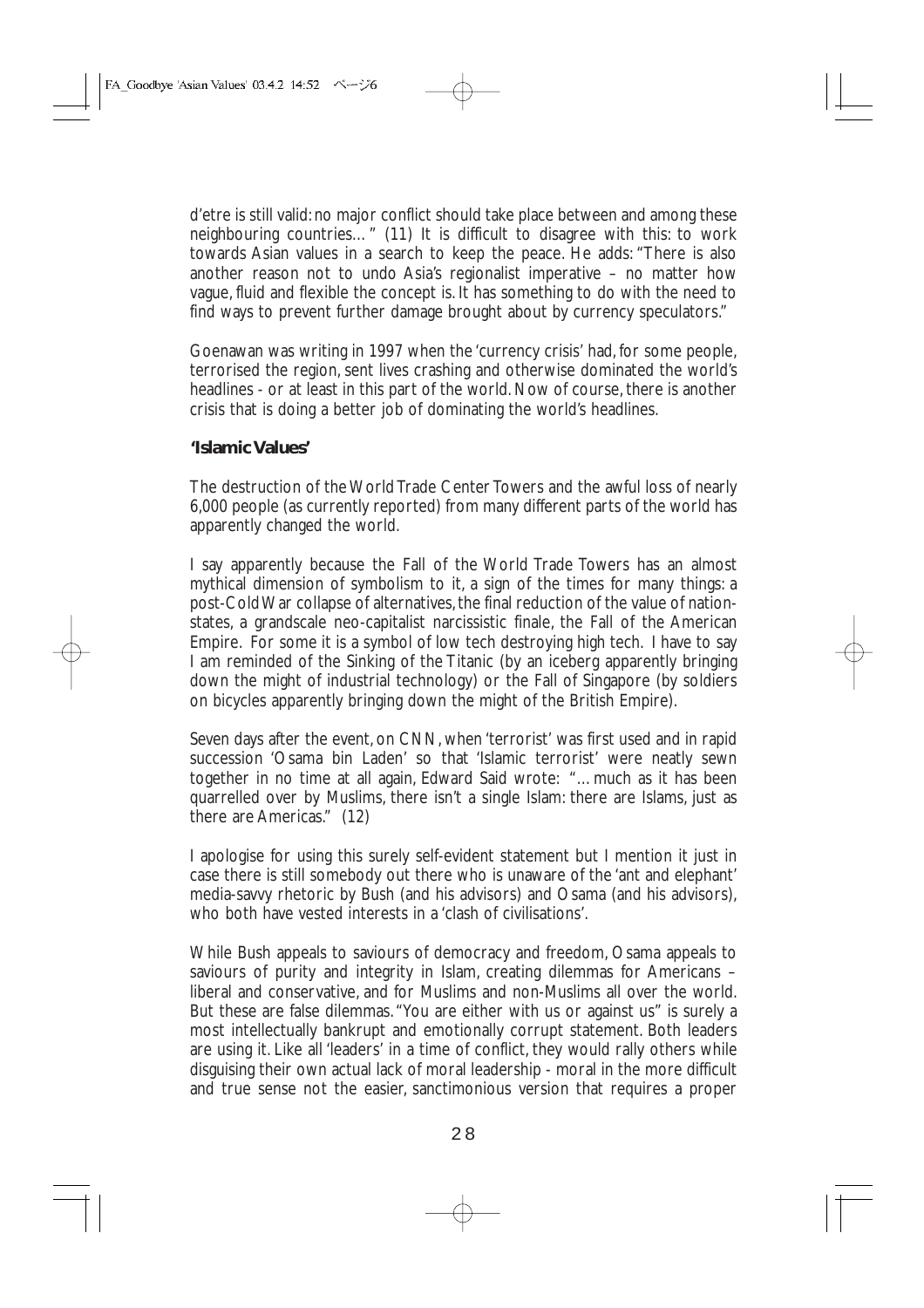appearance of things: to look 'pious' in long beards, turbans and simple shoes, or to look professional and 'business as usual' in formal suits and high level boardroom settings.

The heading of my presentation may appear to support Samuel Huntington's simplistic and appealing 'clash of civilisations' thesis between 'the West' (American) and Islamic and Confucian civilisations but I use 'Islamic values' straight after 'Asian values' entirely ironically.

At the very least, the Asian region contains the main bulk of the 1.2 billion Muslims in the world – up to 50 million in China alone. Not that this has ever been recognised in the reference to 'Asian values'. Confucius was usually mentioned, or at least a sort of selective Confucianism. As Professor Wang Gungwu, Director of the East Asia Institute, National University of Singapore summarised: "The so-called Asian values are really those Confucian Chinese values that seem to oppose what have been called Western values." (13)

While I shift to 'Islamic values', let me say that I am mindful, as Anthony Giddens, Director of the London School of Economics & Political Science has said about the events in New York and Washington on September 11:"It is very important to avoid altogether the discourse of the 'clash of civilisations' – not because it's wholly untrue but because it becomes a self-fulfilling prophecy, a dangerous idea that becomes part of what it is supposed to describe." He adds: "The clash instead is between a range of different fundamentalisms and the more cosmopolitan world society most of us would like to build." (14)

#### **A range of different fundamentalisms**

I would like to suggest that those fundamentalisms at issue are indeed not between Islam and America as portrayed in the entirely convenient (especially for the status quo) way of pitting Osama against Bush.

Rather, the fundamentalisms are: the fundamentalism of six permanent members in the UN or G7 rulers deciding the fate of the rest of the world, the fundamentalism of the 'free' market; the fundamentalism of poor distribution of wealth, education and health; the fundamentalism of unequal access to the Internet and therefore to one of the supposedly worldwide benefits of globalisation; the fundamentalism of largely one form of liberal democracy; the fundamentalism of inequitable power between elites and the electorate; the fundamentalism of disequilibrium between the elected and the appointed; and the fundamentalism of men who would decide for women who have no power or choice but to let them.

It is not then 'the clash of civilisations' (although that sounds like a really good Hollywood movie) but 'a 'crush of fundamentalisms' about poverty, power and post cold-war capitalism, (a sort of independent movie that may go on to do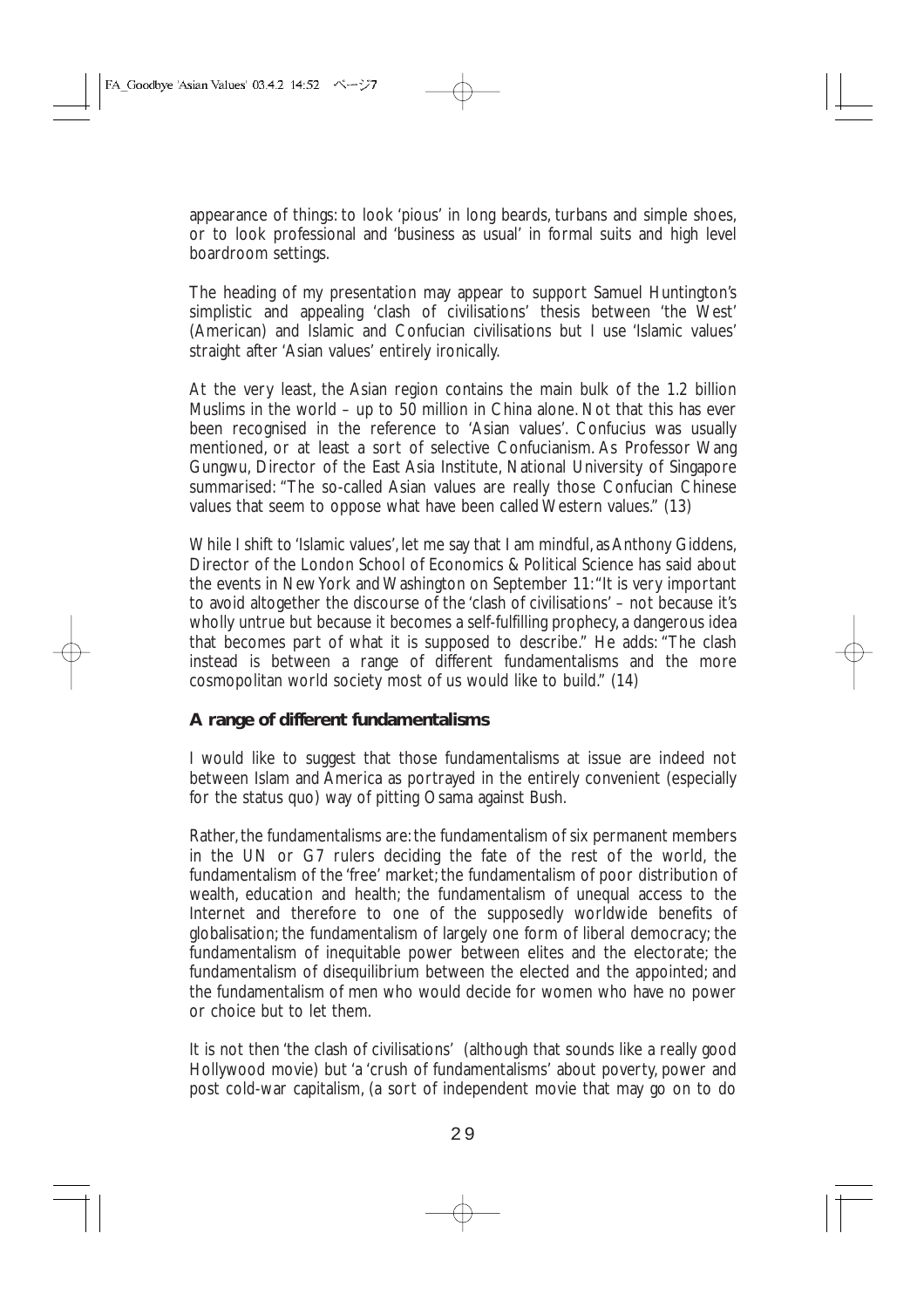really well at the box office).

Like all peace-loving people, my heart goes out to all those who are still in grief and broken-hearted by the loss of relatives and friends as a result of the destruction of the World Trade Center towers – as a result of any attack on unsuspecting lives whether in Chile, East Timor, Ireland, Israel, Palestine, Somalia: so many parts of the world where covert action is taken by those who would be enfranchised with too much power, or disenfranchised with next to no power.

However appealing, we must take care not to succumb to the grand narrative of the ant and the elephant again as if the ant this time is Islam and the elephant is the West. Neither the ant nor the elephant stand alone (except perhaps when they are to die).

Here is a list of 'Islamic values' that conform largely to the ant of Islam and the elephant of the West; that conform only to one kind of Islam and one kind of America.

#### **A Top Ten of ' Islamic values'**

- 1. Eye for an eye
- 2. Very traditional/conservative
- 3. Gender-biased (male chauvinist)
- 4. Closed society, keep among themselves
- 5. Disciplinary, many rules & taboos
- 6. Life and religion too closely linked
- 7. Emphasis on collective not individual
- 8. Ego-centric, conversion compulsory upon marriage
- 9. Fixed, not as open to revisionism as Christianity
- 10. Over-sensitive and angry

In my opinion, the following list may be said to be a more accurate while selective list of 'Islamic values' such as I have experienced and observed, coming from a member country of the Organisation of Islamic Conference, Malaysia. Malaysia is not an Islamic state, though no two of these are alike, and the definition(s) of an Islamic state is subject to debate even as I speak.This then is a working list of Islamic values for the purposes of discussion.

#### **A Working Guide to 'Islamic values'**

- 1. Compassionate
- 2. Tolerant
- 3. Various
- 4. Holistic
- 5. Collective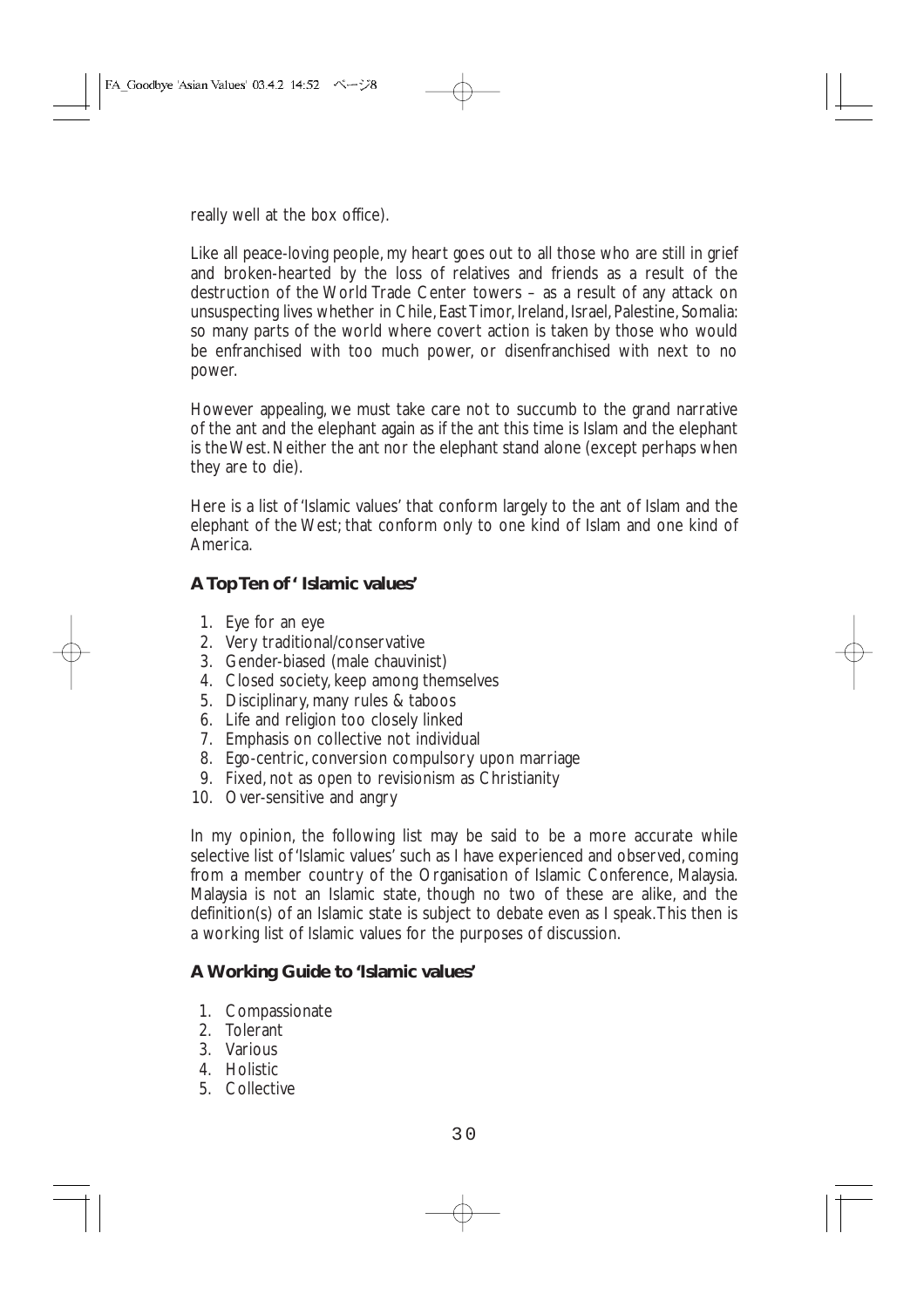- 6. Political
- 7. Gender and sexuality-conflicted
- 8. Disciplinary
- 9. Fatalistic
- 10. Scientific

You will see, I hope, that these values with the possible exception of 'scientific' can be found in related ways to most if not all the world's major religions. (I do not presume to use Arabic, the language of the Holy Quran.) It is a matter of fact that where I live (the middle-class suburb of Taman Tun Dr Ismail within the federal territory of Kuala Lumpur), many of the world's major religions and their denominations are represented. In the Malaysian Constitution, Islam is the official or national religion while, as per Article 3 (1) states:"Every person has the right to profess and practise his religion…" And indeed,all the world's major religions are practised – in various densities – throughout the country.

Let me state clearly that I am not a Muslim. I have been a student of Islam since 1987 when for personal and professional reasons I went to ABIM, an 'evangelist' organisation (founded by Anwar Ibrahim after his early student 'Malay/Muslim separatist' days) and got a free copy of the Holy Quran (published by Amana Corp, USA, 1983) – the classic English translation alongside Arabic by Yusuf Ali.

I am conscious that a little knowledge can be a dangerous thing and perhaps the only thing that qualifies me to speak at this point is, as Chandra Muzaffar, respected intellectual and founder of the International Just World Trust writes in his illuminating study *Islamic Resurgence in Malaysia*:"We have seen how right from 1957, the State recognised Islam as the official religion and interpreted that status along certain lines. But with the advent of Islamic resurgence, the State has gone beyond mere public projection of religious rituals and practices. It is now concerned, as we have observed with the role of Islamic values and institutions in the larger spheres of public life. Its Islamisation programme has therefore given a more national character to the religion in relation to Malaysian society as a whole. Islam is no longer a Muslim affair: *it is as much the concern of non-Muslims*". (my emphasis.) (15)

As far as Chandra is concerned, Islamic resurgence is largely part of a worldwide return to religion in the face of modernisation and an approach to development that has created urban-industrial societies which replace "the earlier organic character of the pre-industrial tribal or agrarian community" with "city life (that) is dichotomised and compartmentalised.Work and home, labour and recreation are separate components of a pattern of existence that is fragmented and isolated from the larger meaning of life and living." He notes it is the present young, educated, urban Muslims or Malay middle class (and not that of the 1950s and 1960s) who are "partly responsible for developing a more puristic, a more exclusive notion of identity." Malay Muslims like most South East Asian Muslims belong to the Shafii Mazhab (doctrinal school) of the Sunni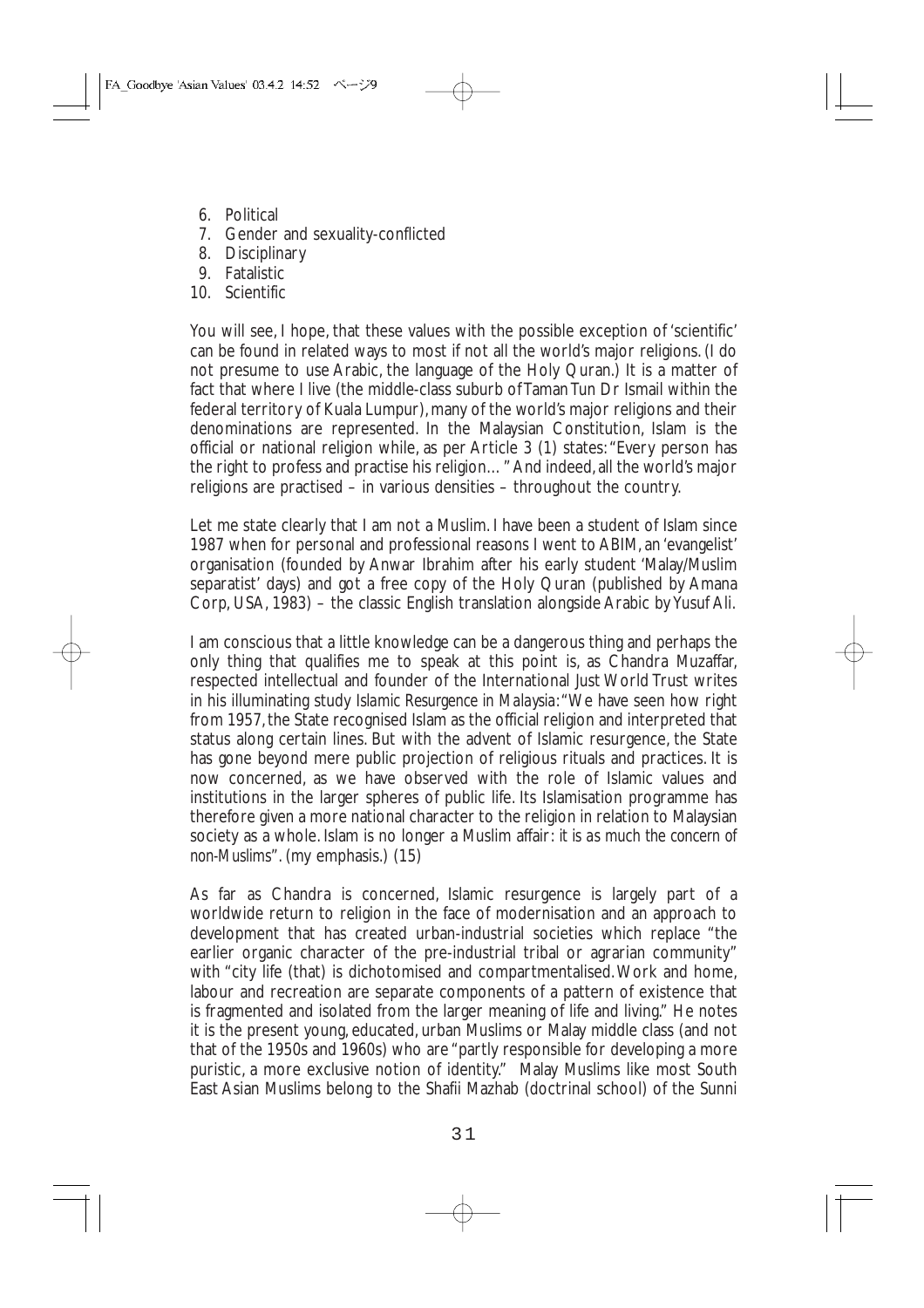sect – one of four main doctrinal schools. But even within the 13 states in Malaysia, there are differences. In Perlis for example, the State constitution specifies that Perlis follows the Quran and Sunnah and not a particular mazhab. (16) Generally speaking, Malay Muslims are not of the Wahabi movement or the Shi'ite sect.

As is true of many if not all the world's major religions: the laws are divine, the interpretations are not – and local customs are yet another influence. Notwithstanding Chandra's observation of young, educated urban Muslims or Malay middle class developing a more 'puristic' notion of identity, many Malay Muslims have 'pluralistic' notions of identity and do not see themselves in terms of their religious or racial identity alone (even though Malaysian communal politics encourages such exclusivity).

#### **Transnational values**

Earlier, I mentioned Giddens' "range of fundamentalisms and the cosmopolitan world society that most of us would like to create". I did not deal with the cosmopolitan and I would like to now. Rabindranath Tagore wrote:"Neither the colourless vagueness of cosmopolitanism nor the fierce self-idolatry of nation worship is the goal of human history." (17)

'Cosmopolitan' certainly has the tinges of capitalist chic to it, a sort of 'New York London Paris Frankfurt Tokyo Kuala Lumpur' city-state chic (to my colleagues, please forgive the shameful bias of Kuala Lumpur, I don't know how it slipped in there…). In this sense, cosmopolitan may be "colourless" but I do not believe that is the only definition, and I dare say it is not how Giddens means it.

I choose to interpret 'cosmopolitan' to be the fundamental recognition for example that everyone in this room could be a Muslim. Everybody in this room could be Malaysian. Everybody in this room could be Japanese.That there are pluralistic definitions of these identities. (Of course, the 'Asian values' of our respective immigration laws make the realities of these pluralities very difficult – especially when you're the wife or if you are in a same sex relationship, when you're the significant other.) Everybody in this room could be American, Bhutanese, Dutch, English, French, German, Iranian, Iraqi, Jamaican, Korean, Lebanese – to use an alphabetical order.

Though needless to say, everybody in this room may refuse to identify themselves by nationality or sexuality or religion alone but as a thousand different things – including as sisters, brothers, daughters, mothers, husbands, sons and lovers, or simply, say human.

From cosmopolitan, I would like to end with the concept of 'transnational'. I'd never really heard of this word before coming to Tokyo. Often used in the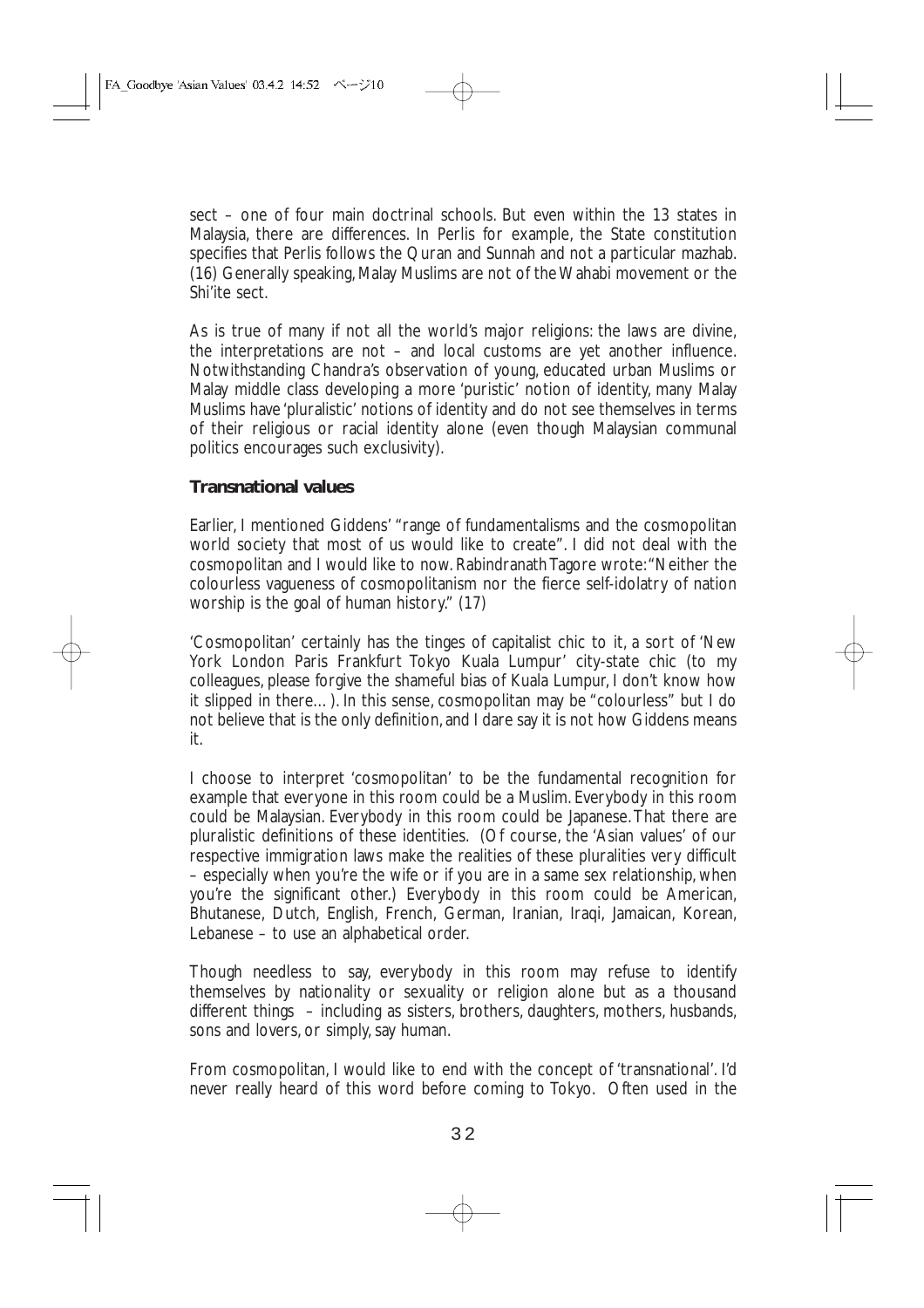1970s interchangeably with 'international', the term 'transnational' today as I understand it means going beyond national boundaries – in a post-nation state sense - and more broadly, thinking 'beyond boundaries', akin to thinking by 'futurists' like Alvin Toffler in his *Third Wave*, but in more contemporary political and social science thinking by Anthony Giddens in his books such as *The Third Way,* also *Beyond Left & Right* as well as *The Transformation of Intimacy: Sexuality, love and eroticism in modern societies*.

But it was Professor Sakamoto Yoshikazu who seemed to sum things up most eloquently here in Tokyo with his concept of transnational civil societies – particularly as a possible way to deal with the 'crush of fundamentalisms' of power, poverty and post-cold war capitalism. Many others have discussed either the term 'civil society' or 'transnational'. I note Sakamoto-san has been talking about the same concept for some years now, and 'transnational' may well turn out to be a false route. (There was for me an ominous ring in Inoue Tatsuo's essay *Liberal Democracy and Asian Orientalism* where he writes: "They (the political leaders and spokespeople of several Asian governments) reject the assumption of a Liberal-Marxist dichotomy and advocate a third alternative:'the Asian way'…a combination of capitalist economy and Asian values'." (18). Oh no, could transnational go the way of the old Asian values con?) Inoue adds," To be sure, some serious thinkers expound more sophisticated and nuanced versions of the third way for Asian countries."

Here is where we might put Sakamoto-san. He argues persuasively for civil society and democratic world order in which he makes a differentiation between the term and concept of civil society, noting its various definitions from the time of Cicero ('societas civilis') to Hegel (burgerliche Gesellschaft) and which by the end of the 19th century seemed to have dried up, only to reemerge again in the 1970s (in the democratic struggle against authoritarian state socialism such as by the Solidarity movement in Poland.). He considers that: "The unprecedented transformative dynamics of the modern world since the emergence of industrial capitalism in 18th century Europe seem to consist of the following contradictions which account for major conflicts and changes in modern times 1) capitalism vs socialism, 2) democracy vs authoritarianism and 3) nationalism vs internationalism." (19) He might have included religion but for some reason does not. Certainly by not doing so, he avoids the simplistic rut that Huntington makes between Islamic and 'Western' civilisations.

Sakamoto-san believes that the state, international organisation and the market in the contemporary world order must be grounded in civil society that is 1) "the engine of reflexive democratisation" and 2) "the source of democratic legitimation". Interestingly, he believes: "The family, school, hospital and nongovernmental organisations will not constitute elements of the civil society I have in mind in so far as they are subordinated to and incorporated into the market as well as the state." This surely puts non-governmental organisations – sometime de facto moral guardians – in some challenging limbo.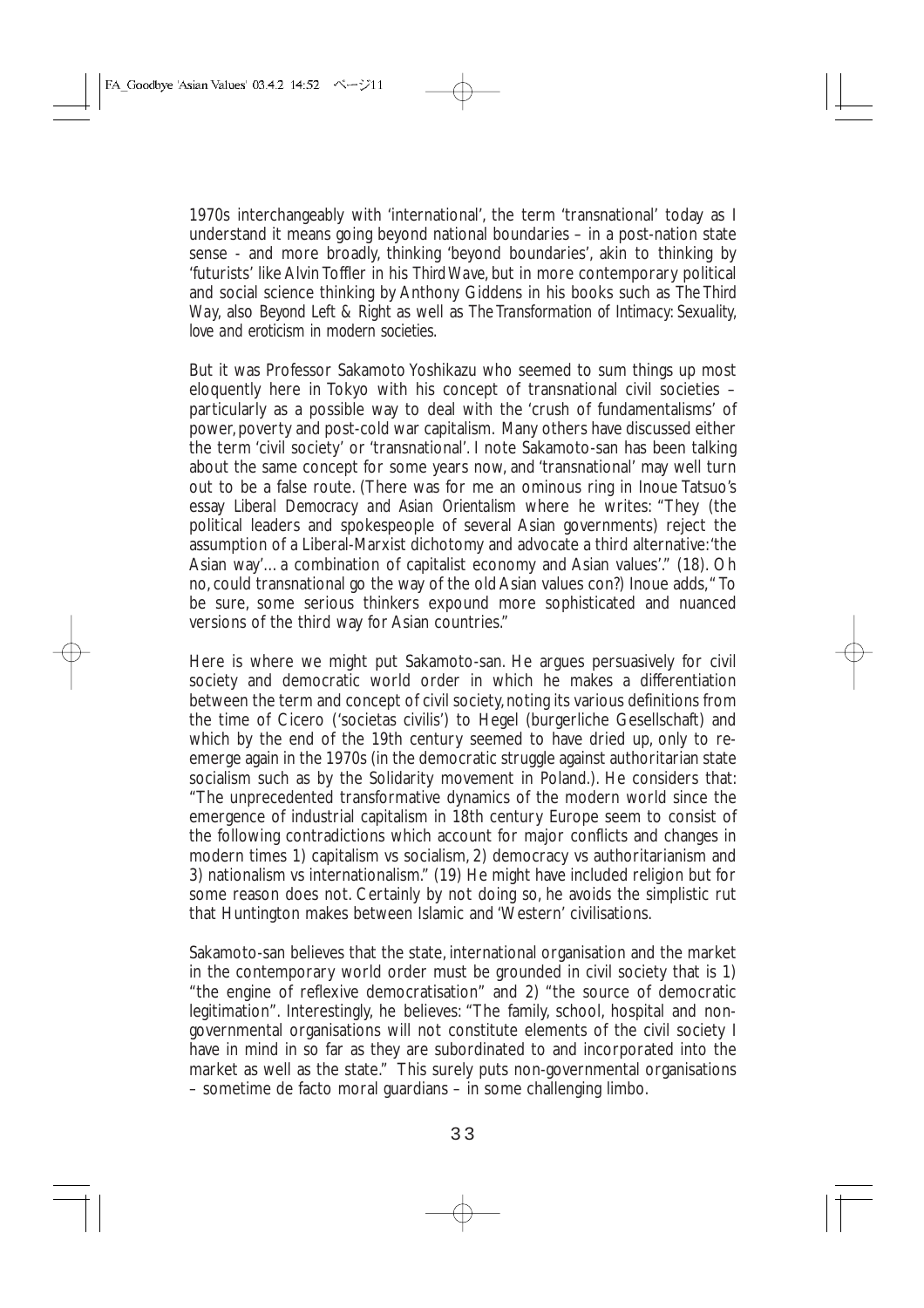Nevertheless, as Goenawan Mohamad writes:"A cross-national network of 'civil societies' free from any government control may bring back the relief that there are worthy values to be universally shared by different people with different identities." (20)

And there is "relief", not to mention hope for the liberal humanist project (which need not of course, be dominated by Francis Fukuyama's famous contention in *The End of History?*) that, as Sakamoto-san posits: "Capitalism, in the form of competitive free markets oriented to profit maximisation will have to undergo a significant modification, or even a radical re-examination because of the ecological constraints that are bound to grow, and because of the mounting democratic demands for equality and equity which run counter to the disparity and inequity resulting from the dynamics of competitive capitalism."

As I end this paper, it must be asked, particularly for the purposes of this symposium: how are 'transnational' or 'transnational values' being discussed – if at all - in bus queues, post offices and in between favourite tv programmes? I have to say that I am not enough of a 'public intellectual' to know. However, here is a top ten list, very tentatively offered, with a wry smile, for my own creative and artistic purposes once I get back home.

#### **A Top Ten of 'Transnational values'**

- 1. Cross-border/multi-disciplinary (multi-lingual, multi-layer)
- 2. Polymorphous (amorphous at least then)
- 3. Democratic (democracy - "an unfinished project":Wolin, 1989)
- 4. Spiritually-cognisant (not only secularism/religiosity)
- 5. Imaginative ('After irony')
- 6. 'Puniversal' (apparently elastic and contradictory)
- 7. Tolerant (learning to agree to disagree)
- 8. In multiples of 8… (that is, non-bipolar, non-dualist)

*Author's note: I would like to thank the organisers of the ALFP Program for the initially disorienting experience and refreshing upset to a regular working routine in Malaysia rushing to meet with clients, deadlines, and generally juggling corporate, media, theatre, and NGO work. The sudden stop for two months to do nothing but read and talk and walk with any one or more of six new people became a great stimulus. I have had time to develop some of my own thoughts, to 'think regionally' and to understand in*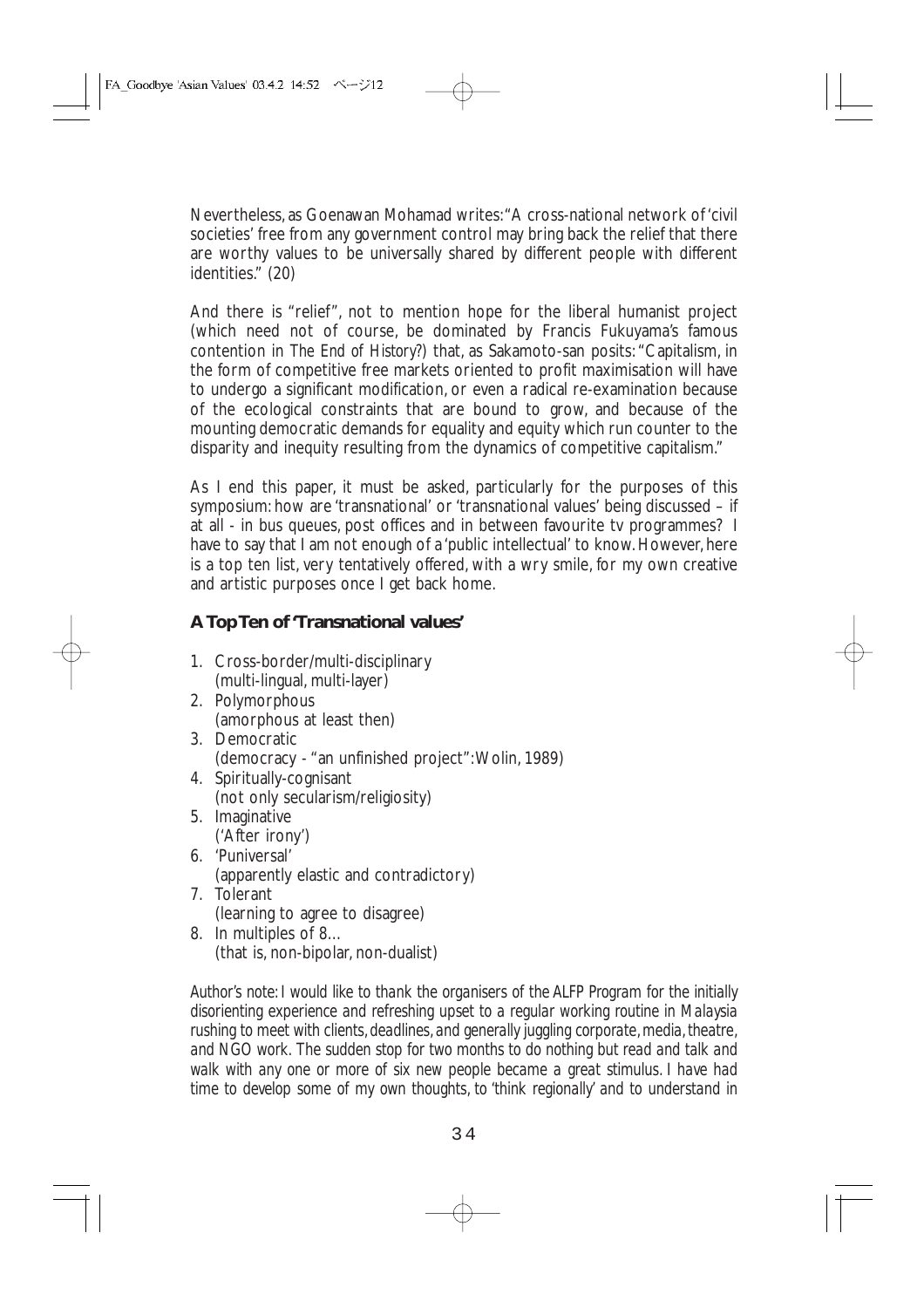*greater depth (though hardly comprehensive) the ways that Japanese values are not homogenous or solely about high technology and a superb Tokyo subway system.*

*And despite hearing the sounds of various vans playing old patriotic wartime songs up and down the high street of Roppongi and other mainstream places in the city – I realise that not all Japanese* – *of course* – *would be so dismissive about the death of my maternal grandfather. (He was tortured and killed in WWII by Japanese soldiers commemorated at a war shine visited recently by a Prime Minister who apparently stands for reform.) It was a moving experience to visit the Nagasaki Atomic Bomb museum. (For me, the most potent exhibit is a melted rosary belonging to a woman who was worshipping at the time.) I listened to Professor Shinjii Takahashi, soft-spoken yet iron-calm, talking about his involvement in the difficult 'behind the scenes' debate about what to put on exhibit, and I was suddenly moved to tears.When later, privately, we talked and he said sorry, I was moved by the humility and futility of his apology (he older, me younger) for the death of a person who he never knew, I never knew, but who in my family would have been the patriarch of seven children, all with lives and families of their own. On Shinjii-san's recommendation, I also visited the Oka Masaharu Memorial Peace Museum. It's not, unfortunately, on the tourist map but it is about, as its leaflet says, "the non-Japanese people victimised by Japan's war of invasion who remain forgotten and unrecompensed even 50 years since the end of WWII." I also watched the videotape of the International Women's Tribunal held in Tokyo, in 2000, that sought to recognise rape as a war crime – and in which the verdict holds Emperor Hirohito accountable for the organisation of some 300,000 women from Japan and elsewhere in the region as so-called 'comfort women'. I did not even know there remains evidence and testimony of comfort women in Malaysia. (These are ''sensitive'' matters, as they say in Malaysia, not to be discussed openly or at least, to be discussed carefully.) It seemed though that for an older generation of Japanese who lived or fought during the war (and their sons and daughters), dealing with memories of the war is like dealing with a hair ball in the throat – patently there but if it is brought up: unsightly and distasteful, certainly difficult.A hair ball is not life-threatening.*

*It's been said before that cultural exchange programmes are a soft form of propaganda or íntelligence work for the countries, companies or individuals who sponsor them, and it is surely partly true; but let each programme be judged case by case on its own merits, and by what both parties hope to get out of it. My visit here and outside Tokyo has been enlightening; beyond a time and space that may be assumed within a period of 60 days. I-house was a cocoon. I have not had to worry about food, accommodation, finance, travelling, language, housework* – *all basics have been taken care to give me the luxury of time to do what I will. I am refreshed now with new energy and ideas.Thank you to all the individuals of I-House – notably Izumisan, Naoko, Sonoda-san, and Tomoko – and at the Japan Foundation and its Asia Centre* – *Komatsu-san, Akiko, Chiharu-san, Ando-san,Thomas, and Ken Takiguchi in Kuala Lumpur. Thanks also to my generous colleagues of this year's Fellowship program.*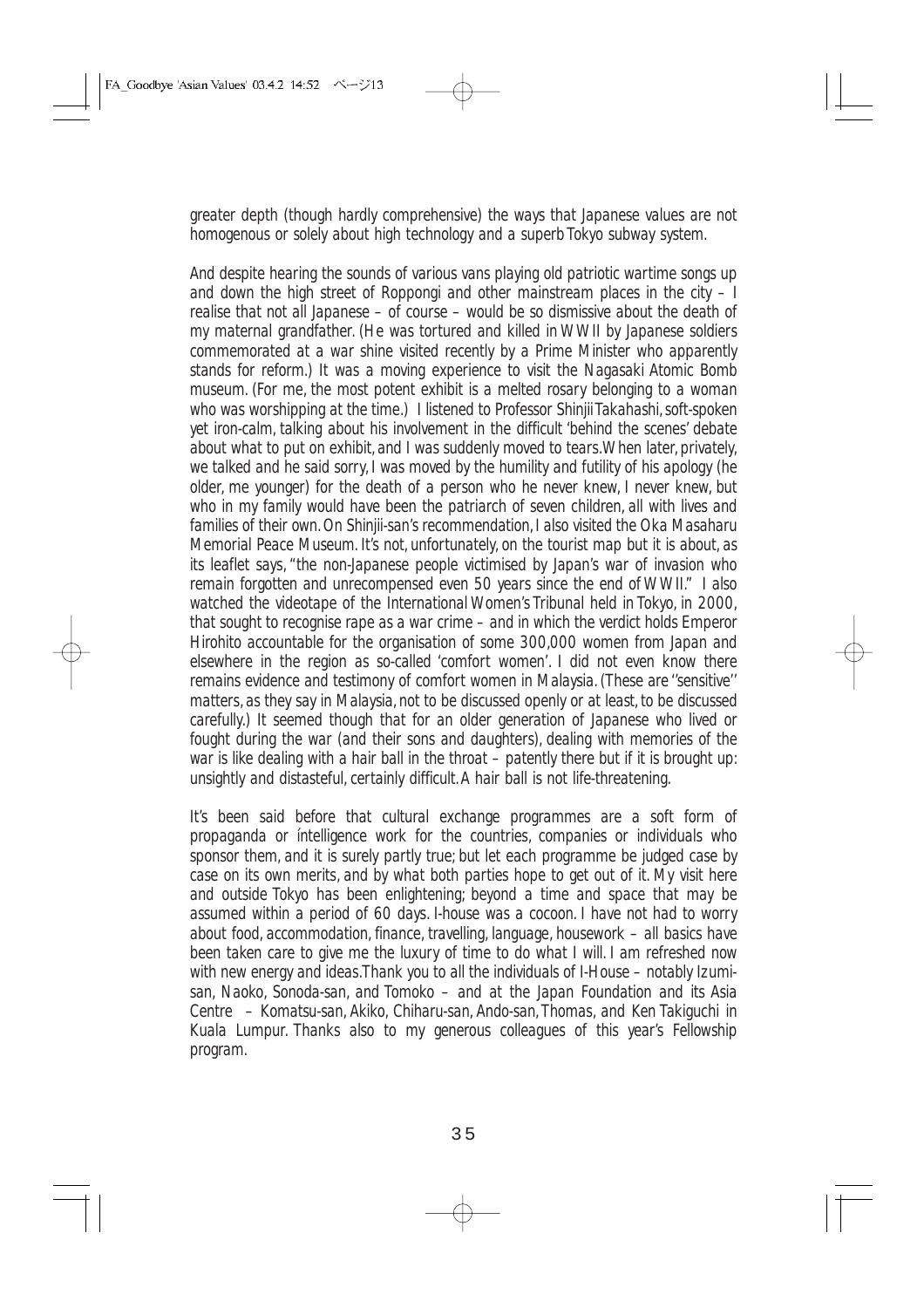#### **References**

- (1) The New Republic, 1997
- (2) Human Rights in Asia, 1996
- (3) Program Report, International House of Japan/Japan Foundation Asia Centre, 1997, pp52
- (4) Program Report, International House of Japan/Japan Foundation Asia Centre, 1996, pp56
- (5) Imagined communities: reflections on the origin and spread of nationalism; Verso, rev edition, 1991, first published 1983
- (6) Nations & Nationalism, Blackwell, 1983, p2
- (7) The Sociology of Nationalism, Routledge, 1998
- (8) Inter-Asia cultural studies Problematizing 'Asia', pg 12,Vol 1, No1, April 2000)
- (9) "Envisioning the Malaysian nation", Su-ming Khoo (Nationalisms Old & New, ed Kevin J Brehony & Naz Rassool, Macmillan Press, 1999, pg 127)
- (10) ibid
- (11) ibid
- (12) Edward Said There Are Many Islams, 2001
- (13) Sir Weary Dunlop Lecture, Melbourne,Australia
- (14) Has the World Changed? Part Two, the Guardian, 11 Oct, 2001
- (15) Fajar Bakti, 1987, pg4
- (16) Ibid, pg14
- (17) Nationalism, (Macmillan & Co, 1950), another book that I found in the International House of Japan library
- (18) The East Asian Challenge for Human Rights, CUP, 1999
- (19) Civil Society & Democratic World Order, Innovation and Transformation in International Studies, ed Stephen Gill and James H. Mittelman, CUP, 1997
- (20) ibid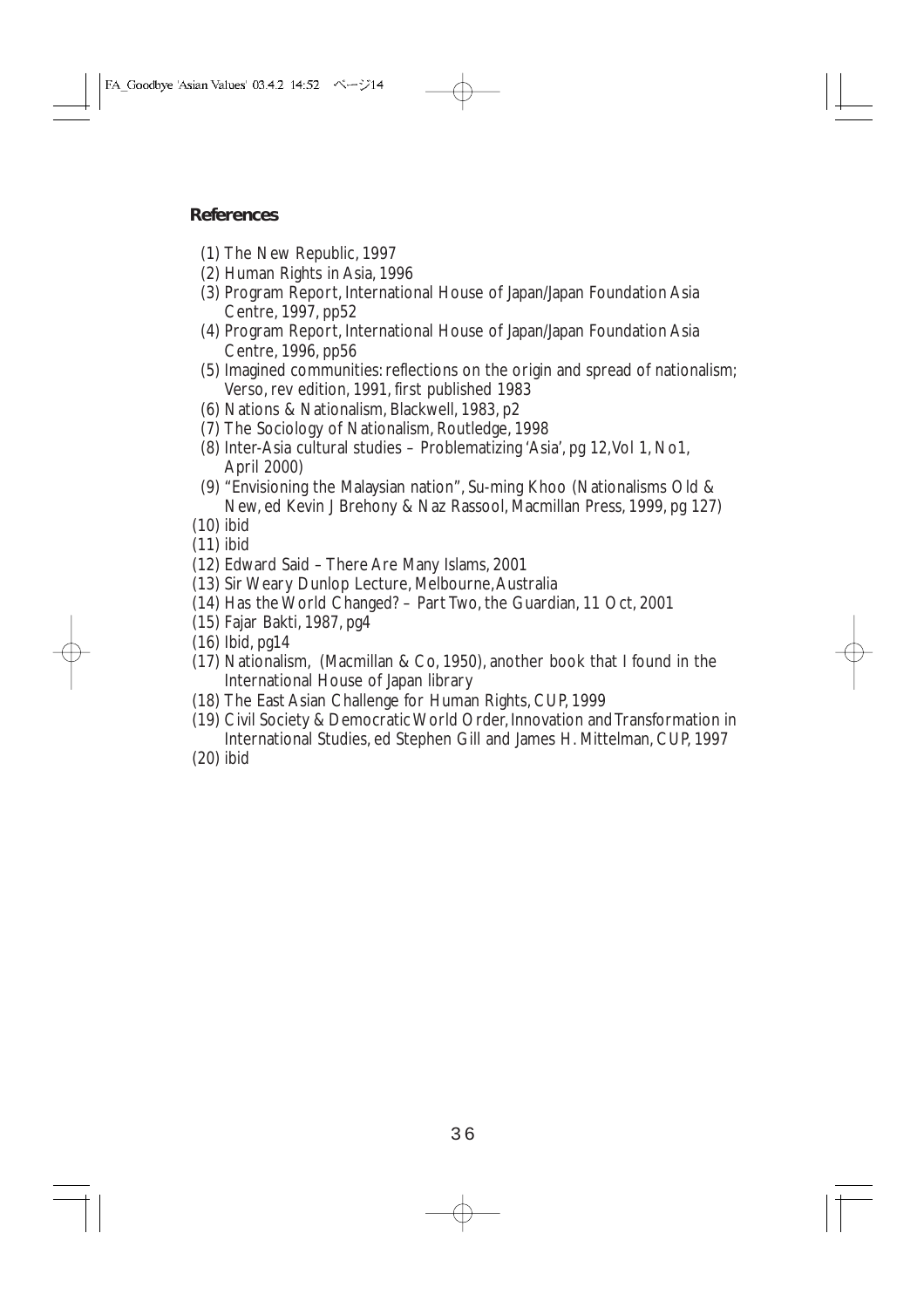# **Reforms for Whom: Marginalised Communities of South Asia**

## Dr Mahendra P Lama Professor of South Asian Economies, Jawaharlal Nehru University

Unlike many other developing regions the urge for, advent and acceptance of market-led economic reforms are a somewhat recent phenomenon in South Asia.This phenomenon came to the limelight only after a majority of the South Asian countries including Bangladesh, India, Nepal, Pakistan and Sri Lanka made a major departure from *dirigiste* (state-directed economic development) and vigorously adopted the 'Washington Consensus' in the forms of liberalisation, privatisation, marketisation and modernisation. The immediate triggering factor was a major development paradigm dilemma for the entire South Asian region. This paradigm of centrally planned development had been the basis for macroeconomic management for many decades, strongly conditioned by a traditional thrust on an inward-looking policy. (1)

The incompatibility of the traditional measures of intervention became more and more crystallized in the face of the complex and intensely competitive international environment. The remarkable success stories of Newly Industrialised Countries (NICs), the expansion of their production base and massive structural dynamism are in much contrast to slow moving South Asian countries which constitute over 20 percent of the total world population. The reforms had been imperative as their postponement would have further institutionalised a syndrome of severe price distortions, administrative overregulation, public sector inefficiency, falling savings and low yielding capital investment. All these had severely eaten into the resilience and sustainability of the South Asian economies.

Despite the known political difficulty of remedial action and the likelihood of perverse short term socio-economic effects, at least five of the seven South Asian countries including Bangladesh, India, Nepal, Pakistan and Sri Lanka, plunged into adjustment programs in the 1980s and 1990s. Bhutan and Maldives have not really defined their development strategies in the mould of market-led economic reforms, thereby remaining to a large extent within the framework of the traditional paradigm of governmental interventions. However, adoptions and implementation of these reform measures vary across the South Asian region in terms of i) time schedule, ii) sectoral coverage , iii) intensity and iv) sustainability. In other words, these countries are in different phases of economic reform programmes.

All these depended, at least in the last decade or so, on the nature of political regimes and outlook of the politicians holding key positions, as well as the degree of robustness of the economy in question. Besides the size and outlook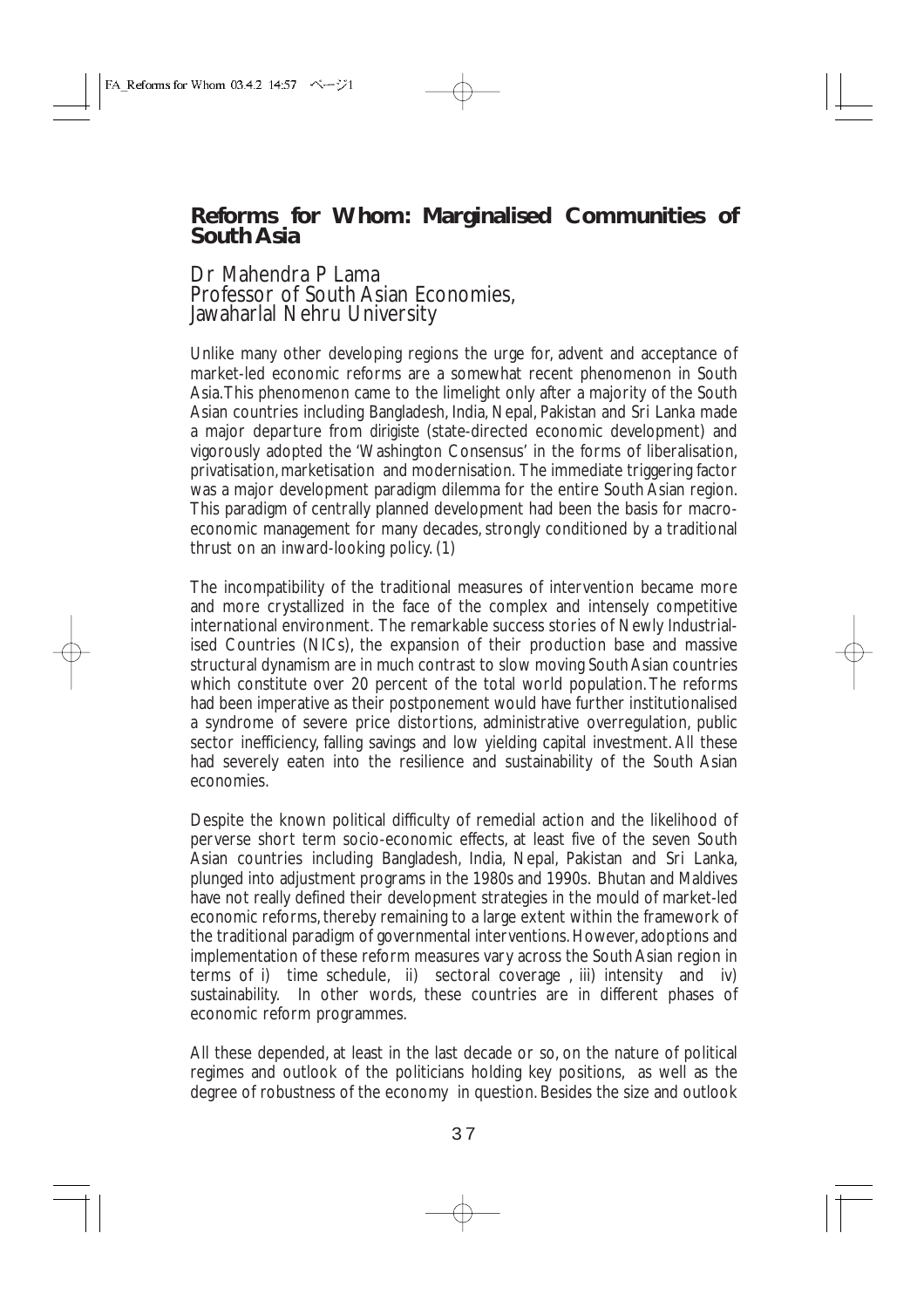of bureaucracy and other organs of governance, articulation by pressure and interest groups including the private sector and the trade unions, and the perception and relative strength of international institutions like the World Bank and the IMF, played a rather critical role.The impact of economic reforms has also been varying in terms of visibility, nature and extent.

As these countries enhance and intensify the doses of liberalisation and privatisation, a changed regional profile is expected to emerge. This will inevitably inject two perceptibly relevant questions in the minds of South Asians.Will South Asia be as vibrant as the NICs, or as robust so that it is able to carve out a new paradigm of development for itself? Will the search for selfreliance, alleviation of poverty and social emancipation be over, or will it precariously hang between insolvency and subservience?

Against this backdrop of fast-changing economic profiles and social matrices, an attempt is made here to present three different shifts in the paradigms that are taking place in South Asian countries today. This paper also tries to simultaneously indicate the newly emerging paradigms. The paradigm shift is taken here as a distinct deviation from very well-established practices and widely followed development norms of the past; it is a conspicuous move away from systemic thinking, old institutional designs and governmental interventions to a regime characterised by free play of market forces, triggered essentially by non-state actors and non-governmental agencies.

## **Firstly, let us relate it to a development issue**

'Development is government and government is development'.This has always been the case in South Asia. This thinking of government being the only development agency ruled South Asia for almost 50 years. In other words, entire development issues have been handled in such a way so as to give an instinctive impression that development is a prerogative and duty of only the government and state machineries. It made people too dependent on the government in every aspect of life. It confiscated their creativity and satiated the existence of traditionally voluntary societies. The community-based development ethos which had been the strongest pillar of the South Asian countries was thus gradually eroded by the actions of the governments. More acutely, the modern system of governance, backed by better technology and technical inputs, was never injected in an overwhelmingly rural South Asia.

However, in the last decade, this thinking has been undergoing a perceptible change. This is mainly because of the economic reforms under which governments have cut down welfare activities and started imposing fiscal discipline. Despite a persistent debate on the efficacy of market-led reforms in the region, the governments have started gradually withdrawing from the development activities.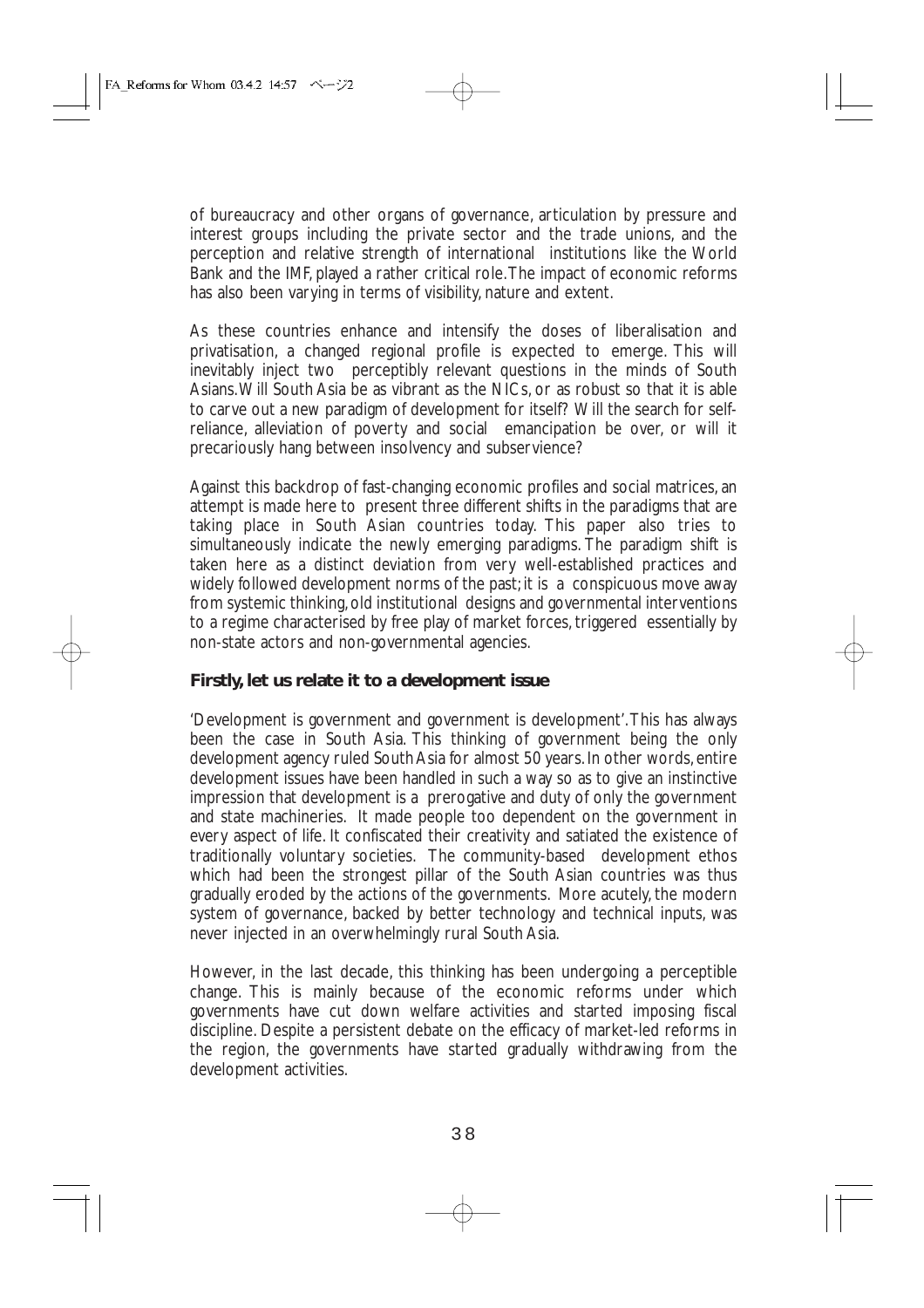The critical issue here is that of poverty and inequality. A driving force in the economic reforms process is the unabated hope of significant poverty reduction over the long term. This is expected to take place through contribution to economic growth, productivity and consumption benefits. The school of thought having an abiding faith in this positive facet believes that most developing countries will gain from the economic reforms process while some will benefit more than others.

However, there are a number of countries that have unfavourable initial conditions, making them less suited to take advantage of economic reforms and globalisation. They are likely to lose out and become more marginalised in relation to other countries.

Poverty in all forms is alarmingly massive in South Asia. Given the nature, extent and spatial distribution of poverty in the region, the issue of food security in South Asia has acquired an imperative dimension requiring full scale regional attention. Will the expected higher growth rate alone mitigate South Asia's deep-rooted problems of poverty and inequality, ill-health and illiteracy? And most important of all, will this growth rate be sustainable without costing much to human misery? These are the challenges as well as dangers.

There is a fierce quantum of scepticism about the ability of economic reforms alone to mitigate the human miseries in this sub-continent.This has been borne out by the experiences of similar other countries where economic reforms-led growth has not automatically been translated into noticeable poverty reduction and human development. More seriously, the globalisation-led new tentacles of poverty are yet to be known as they have yet to unfold fully.Will the existing institutions and delivery mechanisms, meant to mitigate poverty in the region, be able to tackle the emerging fangs of poverty, particularly when they are likely to be more complex and intractable?

Therefore, it is not just the pace of economic growth that matters for poverty alleviation, but also the kind and quality of growth.

The old system of delivering goods mainly through bureaucracy did not reduce poverty. In fact, bureaucracy became the main hurdle for delivery of goods and services to the poor.There has been much less accountability, lots of leakages and no capacity building. A negligible effort has been made to empower the downtrodden in the entire anti-poverty interventions.

Political leaders are now therefore looking for new alignments other than their traditional partners like bureaucrats.They are seeking more efficient, effective, sustainable and people-friendly alternatives to present delivery mechanisms. They want new development partners including NGOs, NPOs, the private sector and other civil society agencies.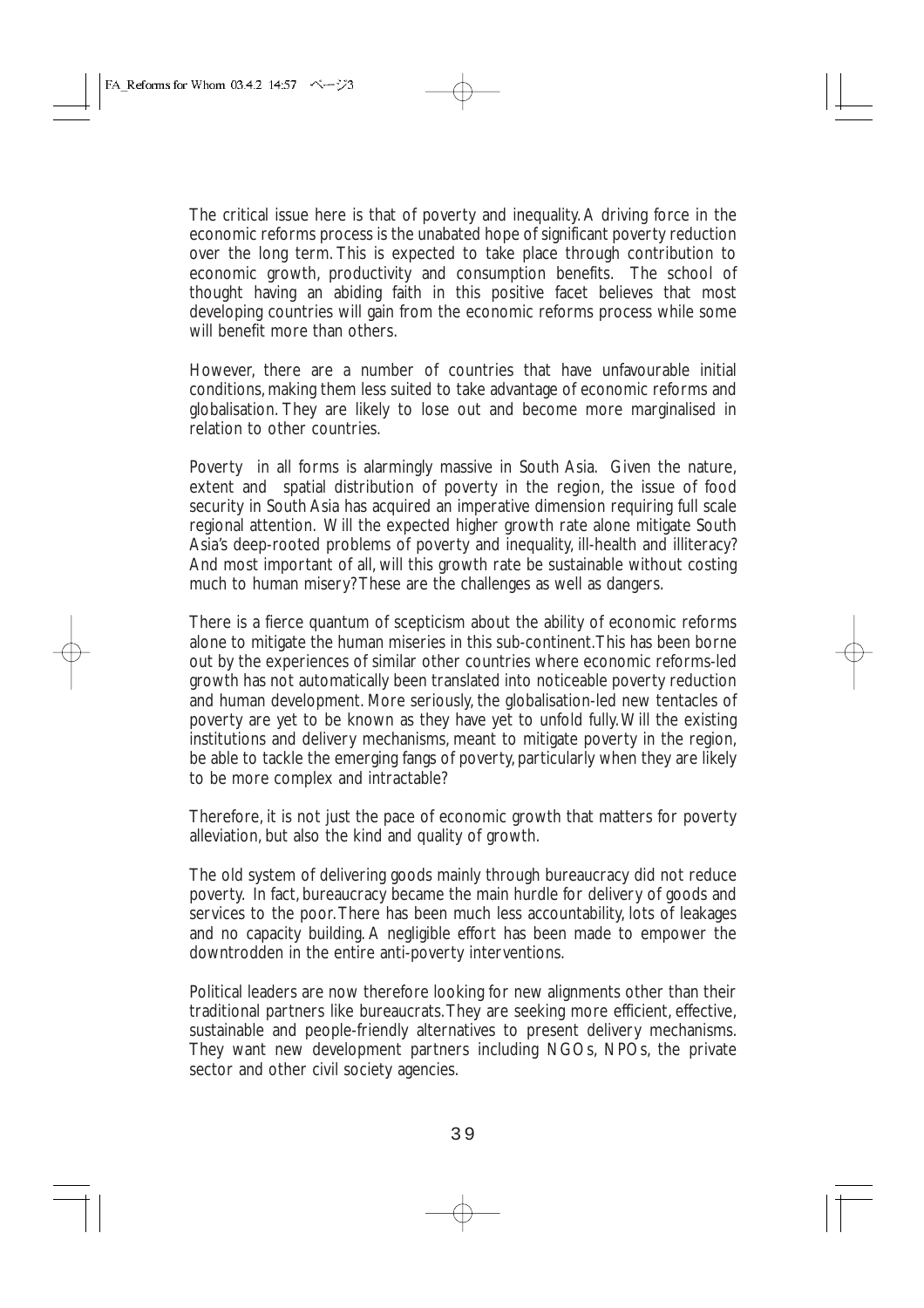At the same time, there have been a number of NGOs-led activities that have made significant difference in the alleviation of poverty. Their main thrust has been on local leadership, indigenous technology, local resources, empowerment and capacity building. We can cite a whole range of examples of these microlevel interventions, far away from the traditional macro-level interventions.

However, the biggest challenge is: how to transmit or trickle down the high economic growth injected by economic reforms into the alleviation of poverty?

What should be the transmission or trickle-down mechanism?

If it is the same old delivery mechanism, people will be further marginalised.

But no one knows the new mechanism. Hence the new partners in development have a critical role to play.

There are already very discouraging signs that after the economic reforms were initiated in many countries of South Asia, the number of people below the poverty line has sharply increased and the inequality of income has further widened.

The estimated number of people below the poverty line in Bangladesh was 47.5% in 1995-96.Though the rural poverty remained stable, there was a sharp increase in urban poverty from 13% to 18% of the total poor population during 1986-96.This also indicated the spilling over of rural poverty in urban areas.This was accompanied by a noticeable increase in inequality as indicated by the Gini coefficient which rose from 0.36 in 1983-84 to 0.432 in 1995-96.(2) In<br>Pakistan, the latest *Economic Survey* emphatically mentions that poverty Pakistan, the latest *Economic Survey* emphatically mentions significantly and steadily increased from 17.3 % in 1987-88 to 32.6% in 1998-99. (3) In the income inequality trends also, the Gini coefficient rose from 0.355 in 1985-86 to 0.410 in 1992-93 showing a definite consolidation of inequality in Pakistan. (4)

This means the gains of better economic performance have been usurped by the haves.The have-nots continued to be marginalised and ignored.

So, are economic reforms today a question of now or never? Its high growth rate vs the process of marginalisation.The only hope is the changing paradigm of development intervention where governmental machineries will increasingly be replaced by the peoples' own delivery mechanisms. Will the real empowerment of people take place?

## **Secondly, let us highlight an environmental issue**

A significant portion of South Asia is the Himalayan region including Bhutan and Nepal. The Himalayas conserve the South Asian plains land, provide water and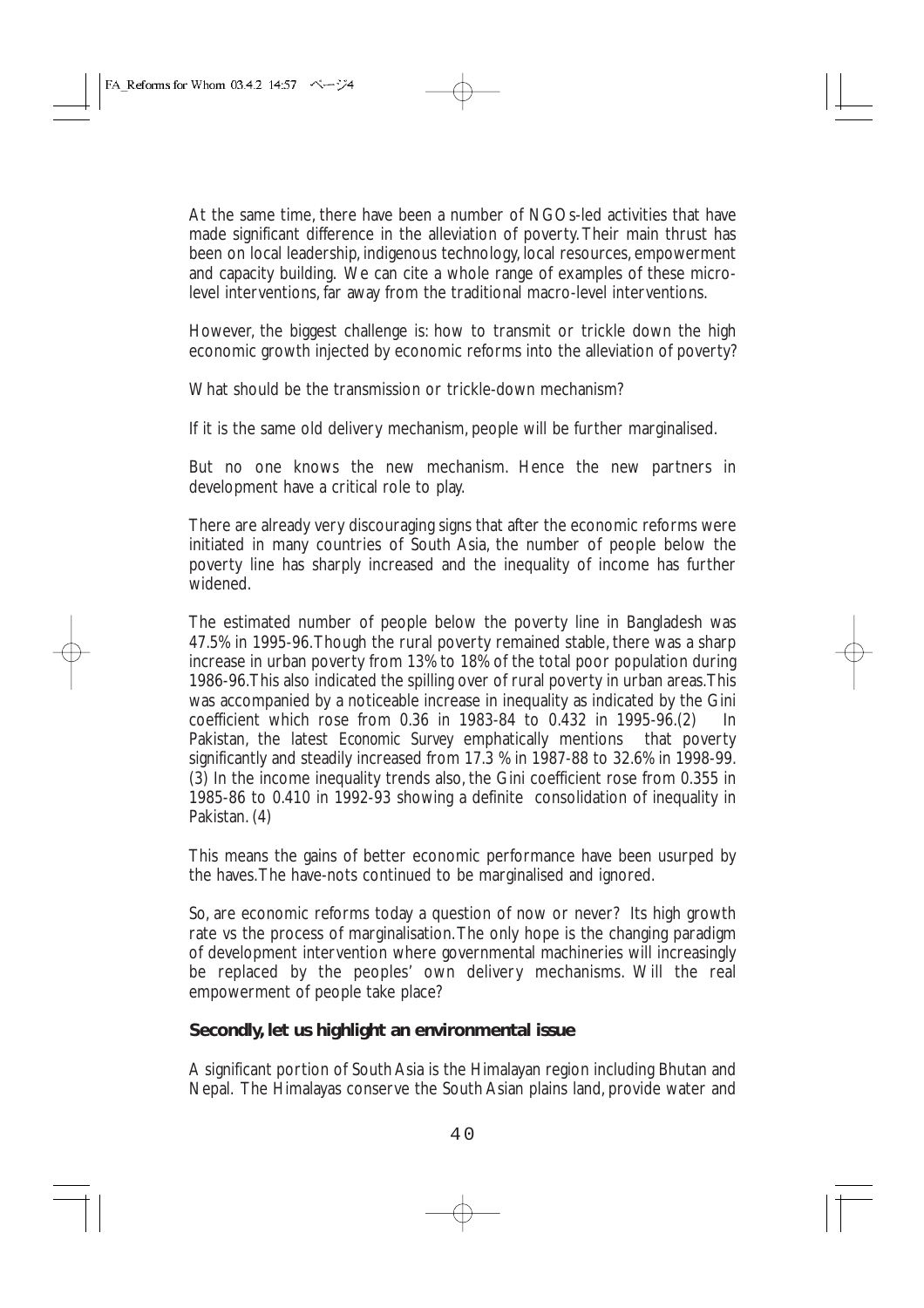energy, and regulate the climate including rainfall.They are very critical for all the South Asian systems.

Economic reforms have posed significant challenges to the Himalayas and people living in the hills and the mountains.Traditionally, the hills and mountains remain largely far off from the mainstream business centres. But the reforms and globalisation process may change the entire existing paradigm in the mountain areas. For instance, in the mountain region, there has been very marginal integration of money, factor, product and labour markets.The pace of integration itself has been very slow and differential.The existing system cannot do much about it whereas the forces of globalisation would like this integration process to be both quicker and substantive.

In the newly emerging paradigm, multinational corporations (MNCs) and other private entrepreneurs are going to the hills to harness the natural resources, tourism and other hitherto restricted sectors. Their dictum of strategic alliances, and mergers and acquisitions will largely eliminate the traditional small and medium entrepreneurs in the hills and mountains. The likely impact on mountain areas will be in aspects of market, natural resources, land, poverty and the traditional niches.

Though agricultural produce will have better access to the market because of better communication and development of infrastructure, many of the resources will be very badly exposed and exploited.

The nature-based niche is already eroding. Globalisation may accelerate this process. For example, off-season vegetables which were grown in the hills and fetched a good price, are now grown in the green houses of many plain lands. Similarly, traditional niche products like apples of the hills are now increasingly replaced by apples brought from countries like Australia, Korea and China.This has been possible because fruits and vegetables have been put in the open general licence category (OGL) and are declared as freely importables.This has resulted in a steady slide-down in prices thereby leading to a sharp fall in areas under crop (food and fruit) cultivation.

Since most of the hills and mountain systems have strong endowments of natural resources like water and forests, the big development projects including roads, high dams and industries may induce a large scale displacement of people and also lead to environmental insecurity. This will also bring about conflicts over natural resources management both within the country and across the borders.

On top of this, there are indications to show how the phenomenon of climate change has started impacting the occupational patterns and agricultural practices in the mountain areas. A study carried out by the Kathmandu-based South Asian Association for Regional Cooperation (SAARC) Secretariat showed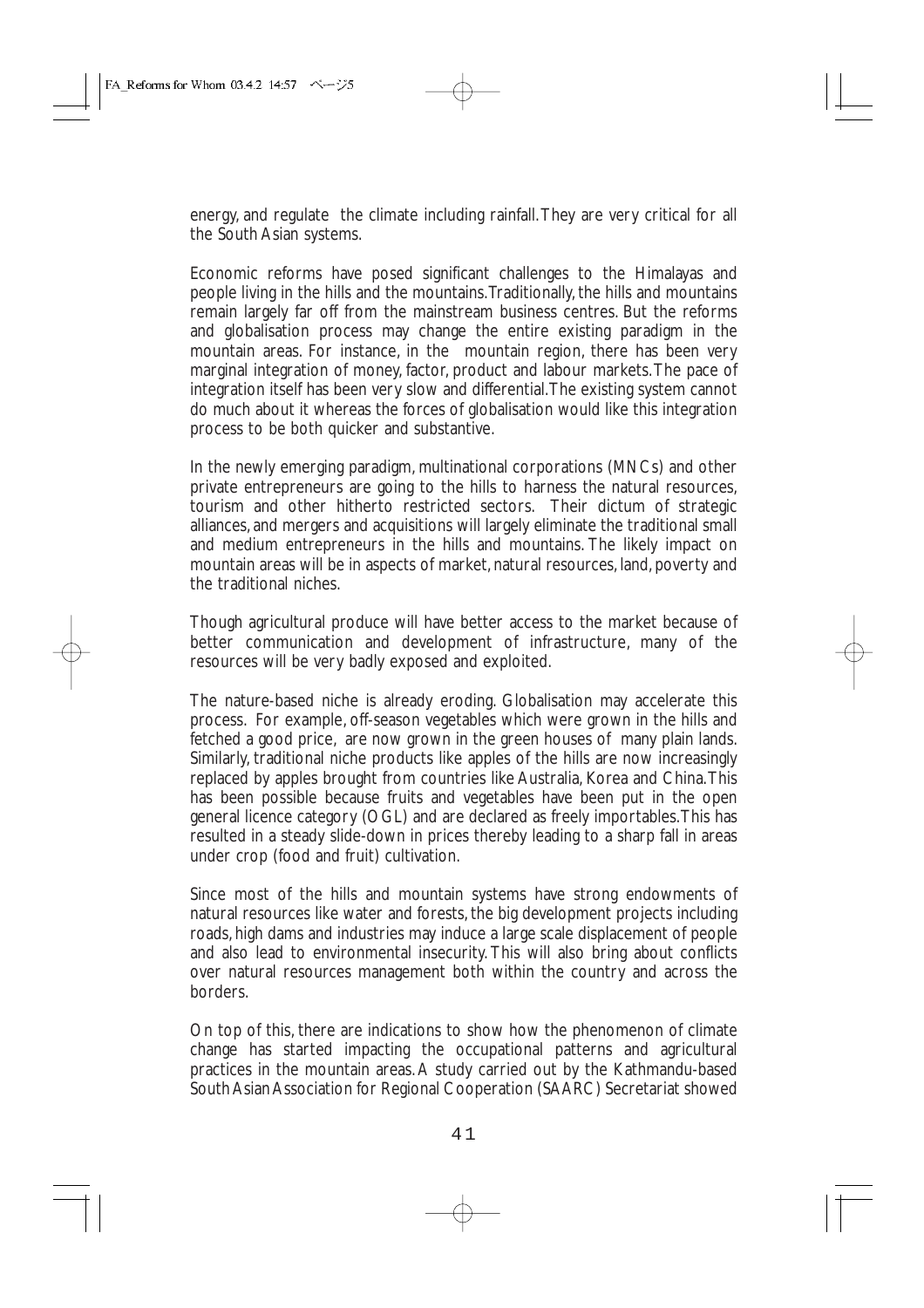that there is likely to be increased ice melting in the Himalayas because of the increasing impact of the Green House Effect. Further, the changes in rainfall patterns could inundate vast areas of the flood plains of the Ganga-Brahmaputra-Barak basins thereby multiplying the miseries and sufferings of millions of people. (5)

The entire eastern Himalayan zone had an unbelievably warm and pleasant winter in 1998-99. Many people in fact missed the usual winter conditions like fog, chill, frost and snow. Environmentalists largely attributed this unique climatic behaviour to global warming and the resultant changing global climate. Winter is usually the time when forest cover is under a cold spell and gets some regenerative space. However, this long spell of dryness led to forest fires and young seedlings died because of poor moisture. This literally dried up the sources of water thereby adversely affecting the bushes and scrubs in the forest, and provisions of drinking water. In this chain, traditional and grazing areas got high and dry. In other words, the entire natural cycle was disturbed.

This had visible adverse effects on the economy of Sikkim including drinking water, ravi crops and cash crops like cardamom, ginger and orange cultivation. According to the Agriculture Department, the total rainfall between October 1998 and March 31, 1999 was 93.34% less than the rainfall in the last 25 years in the State! Because of this prolonged drought, the farmers had to both postpone the sowing of seeds and in many cases had to resort to re-sowing of the same. Cardamom bushes that had survived all kinds of climatic depredations for the last six to eight decades also got dried to the hilt.

It had a telling effect on the farmers of the North Sikkim as cardamom and vegetables, particularly cabbages, form the backbone of the tribal economy of the region bordering Tibet. It is estimated that 60% of the State's large cardamom was lost in this unprecedented dry spell. The North district alone produces more than 2,500 tonnes of large cardamom annually, the bulk of which is exported and fetches nearly Rs20 crore. Bhutan, Nepal and many parts of the Himalayan region have started facing this unprecedented problem.

Receding of glaciers, hot winters, poor regenerative cycles have started showing their fangs. All these may lead to the failure of multiple industries, mostly traditional in structure and composition. This in turn could trigger off largescale migration.

Farmers also have less maneuverability. They have limited knowledge, and a life support system based on natural inputs. If the natural resources chain is disturbed, the process of irreversibility sets in.The increasing role of the market may disrupt the mountains. Pressure on land for purely commercial purposes will be disastrous for the mountain areas.There are increasing trends that rich people from plain lands are buying land in the mountain areas for their use, mainly as tourist resorts etc.This has put tremendous pressure on land and topography.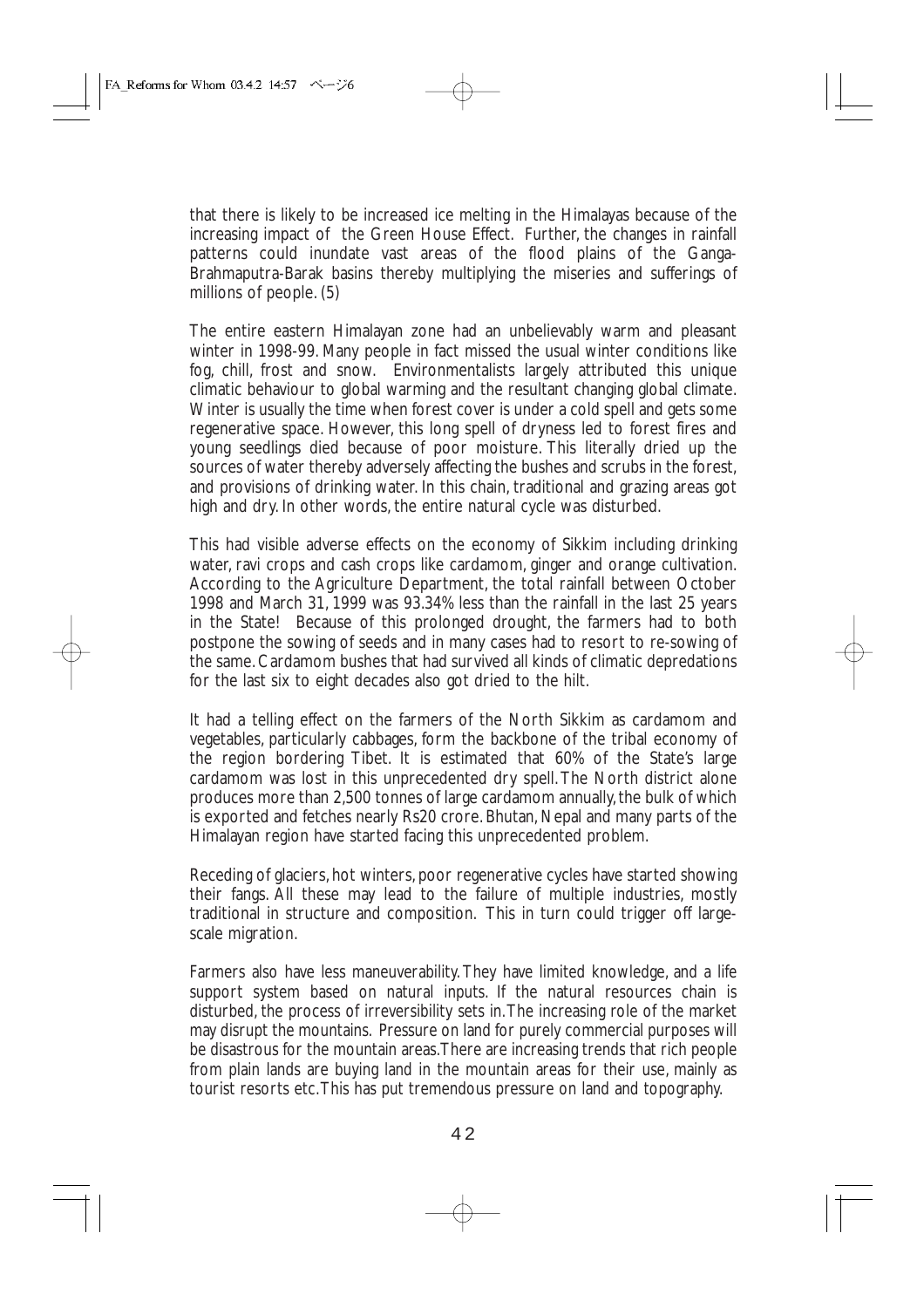Also, Himalayan flora and fauna including rare species of plants will be exploited by pharmaceutical industries in such a manner that they may become extinct. Patents and intellectual property rights will be monopolised. For example, in the case of medicinal plants which are considered to be prime properties of the mountain areas, the losses could be encountered on four counts i.e., i) these plants have been over exploited, ii) there has been severe loss of intellectual property rights, iii) there has been a big loss to the state exchequer as this trade is done informally and iv) traditional communities do not gain anything out of the commercial exploitation. For instance, a major question has been: what does a company like Dabur, a major player in this area, actually give to the communities who once owned these plants?

Finally, there is strong apprehension that people who are already on the periphery will be further marginalised by the process of globalisation. This is because the forces that have marginalised them so far cannot really be offset by the positive forces of globalisation.This will not only widen the gap between the people of the high land and low land but also within the people of the hills. This may trigger off a chain and variety of civil unrest as witnessed in Nepal today in the form of the Maoists movement and violence.

But it does not mean that reforms are bad for the mountain areas.The question is who will monitor and regulate these reforms and the agents of reforms? Globalisation does not prevent any states/ governments from playing their development role. Therefore, the public policy domain is always a critical area of intervention. Is government capable of doing this?

## **And finally, let us bring forward a technological issue**

The reform measures undertaken by these economies have a distinct slant on the virtual free-for-all in the import of technology. Despite the known fact that new modern technologies could inject a fresh dynamism to the entire spectrum of economic activities in the region, there are some genuine concerns related to accessibility, affordability, adaptability and spatial and class impact of such technologies. Though the technological advances have tended to erode longstanding geographical, ideological and political obstacle for cross-border transactions, the South Asian indigenousness, innovativeness and low cost technology will be adversely affected, particularly in the context of labourintensive forms of production which have been crucial to the generation of employment and to the sustenance of poor people.

The biggest impact of globalisation is derived from infrastructure and technology gains.This means a whole gamut and network of infrastructure will be forthcoming to supplement and complement the process of globalisation. Globalisation is a shelf of technologies and the process is essentially driven by value addition. Technology is a dynamic process, Its demonstration effects are tremendous. Choice of technology is therefore very vital. It is not choice per se.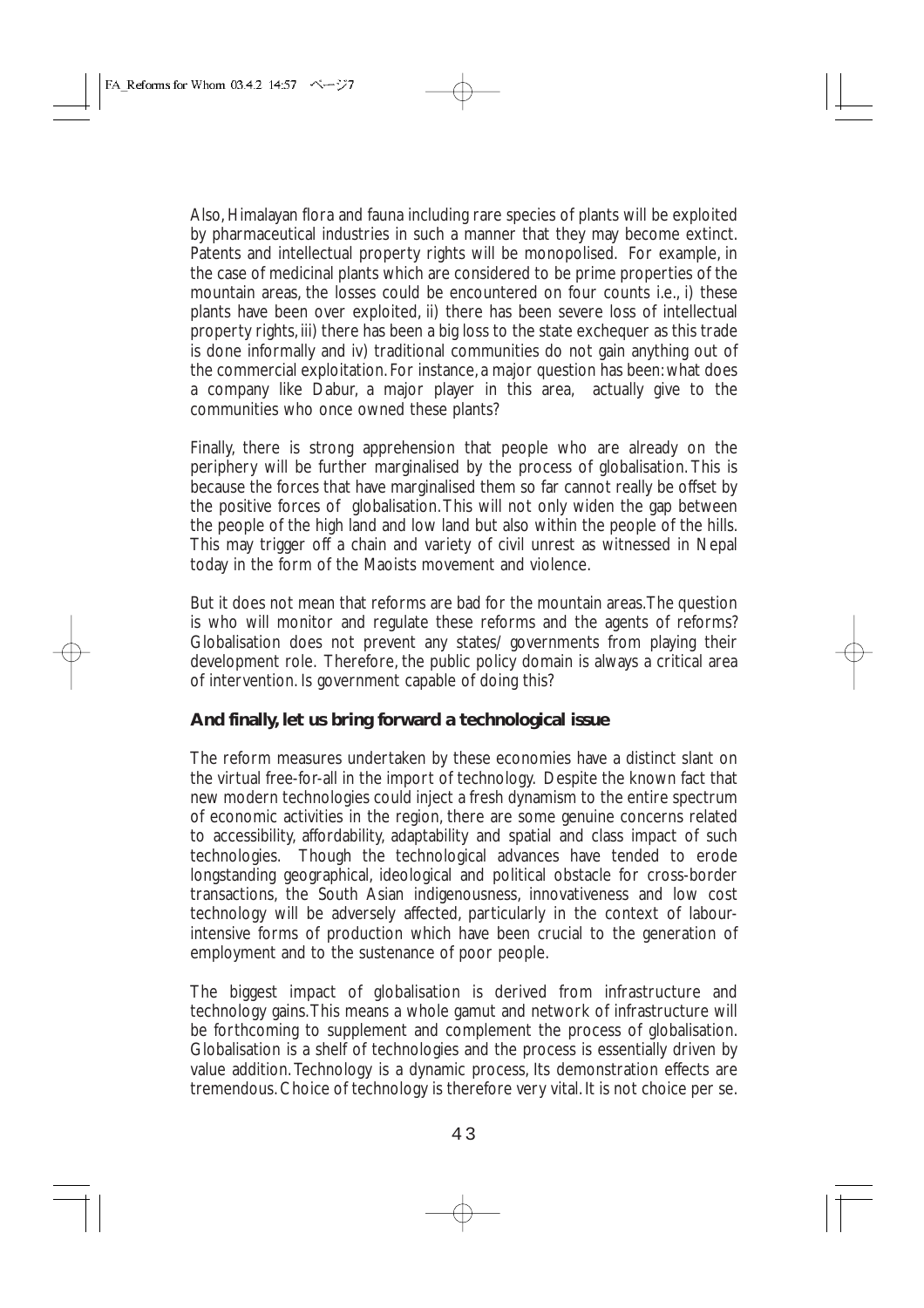The more critical factors are availability, accessibility, affordability and adaptability.

Since all this tends to unleash forces that undermine the norms implicit in domestic practices, conflicts within and between nations are engendered over domestic norms and the social institutions that embody them.

On the other hand, South Asia, particularly India, is emerging to be the hub of global information technology. This is where South Asian countries can come together on a common platform to reverse the flow of technology from the South to North.

It can be said that the world is divided between the North and South, between developed and developing countries, and the First and The Third World by four major factors viz., i) finance, ii) technology, iii) trade and industry and iv) development level.The paradigm that has governed the world economic system for so long has been based on the superiority and maneuverability space provided by these factors to developed countries.

For example, in the existing paradigm, technology has been used as a very potent instrument for keeping the Third World at a poor level of development. It has always been a one-way flow of technology from the North to the South. A very highly restricted regime of technology transfer has governed the relations between the North and the South. Developing countries have always been and deliberately kept as dependent. More importantly, technology issues have always been attached to trade, aid, investment, and to a large extent, strategic factors like security.

For the first time, this regime is likely to undergo some change as indicated by the large scale information-related transfer of technology from the South to the North. Some of the countries in South Asia are emerging as major exporters of both software and professionals. For example, out of the US' global outsourcing of IT software, almost 19-25% originates in India alone. India's IT related software exports are expected to be roughly USD\$50 billion by the year 2008.

So for the first time there seems to be a reverse flow of technology from the South to the North - a direct outcome of the reforms and globalisation process.

At the international level, two major issues have again come up.

Firstly, the IT software exports are too US-centric thereby making exporters very vulnerable to any instability in the US market and system. This came up very prominently after the Sept 11 terrorist attack on the World Trade Center and the subsequent slowdown in the US economy.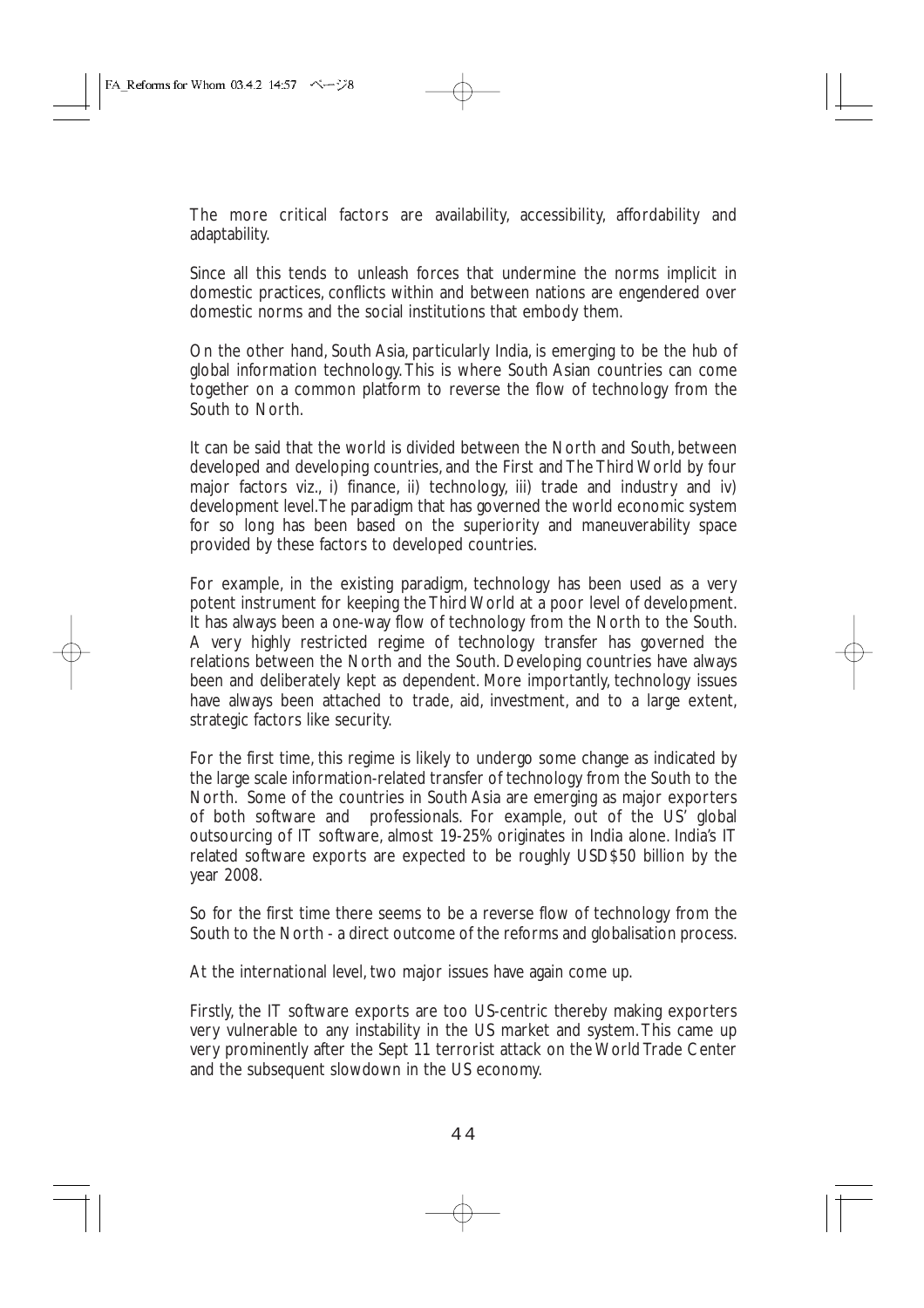Secondly, developed countries have always closed the gates for entry to natural persons, including professionals, from developing countries. Will they now accept the movement of natural persons to their countries, particularly in the services sector?

The fact remains that this new paradigm of technology transfer is also driven by developed countries.

At the regional level, two very serious challenges have come up in terms of the 'digital divide'.Within the same region, some countries are distinctly deprived of gains from the IT boom. This will bring a major divide among the countries within developing countries. The least developed countries like Bangladesh, Bhutan, Maldives, Laos, Vietnam, Myanmar and Nepal will be further marginalised.

Within the IT exporting countries also, the accessibility to new technology, computer and knowledge is limited to a very microscopic minority both at the regional and local level. For instance, in India personal computers are available to 2.7 persons per thousand, in Pakistan 3.9 persons and in Sri Lanka 4.1 persons. Similarly, the Internet is used by 0.23 persons per 10,000 in India, 0.34 in Pakistan, 0.63 in Sri Lanka and 0.12 in Nepal. (6)

Most of these facilities are however, concentrated only in the cities and other big towns.This digital divide will therefore further marginalise the people who always remained in the periphery. Most critically, the people in the periphery have been the overwhelming majority.

Therefore, the fundamental question remains "reforms for whom"?

Are they for the microscopic powerful haves or for the traditionally deprived and marginalised have-nots?

Answers, approaches and strategies are yet to be found. Governments and States will not find these as they are the part of the game. It is the responsibility of the civil society, and in particular public intellectuals, to set the rules of the game right.

This requires a two way action:

- i) Sensitisation and mobilisation of the masses along with the policy makers and;
- ii) Creation of a pressure group of public intellectuals based on the sensitised mobilisation. This pressure group has to have a strong local identity, and equally strong cross-border linkages so that their actions could be well coordinated and acceptable. The greatest hope is the fact that these pressure groups are fast emerging in different parts of the region. They are already in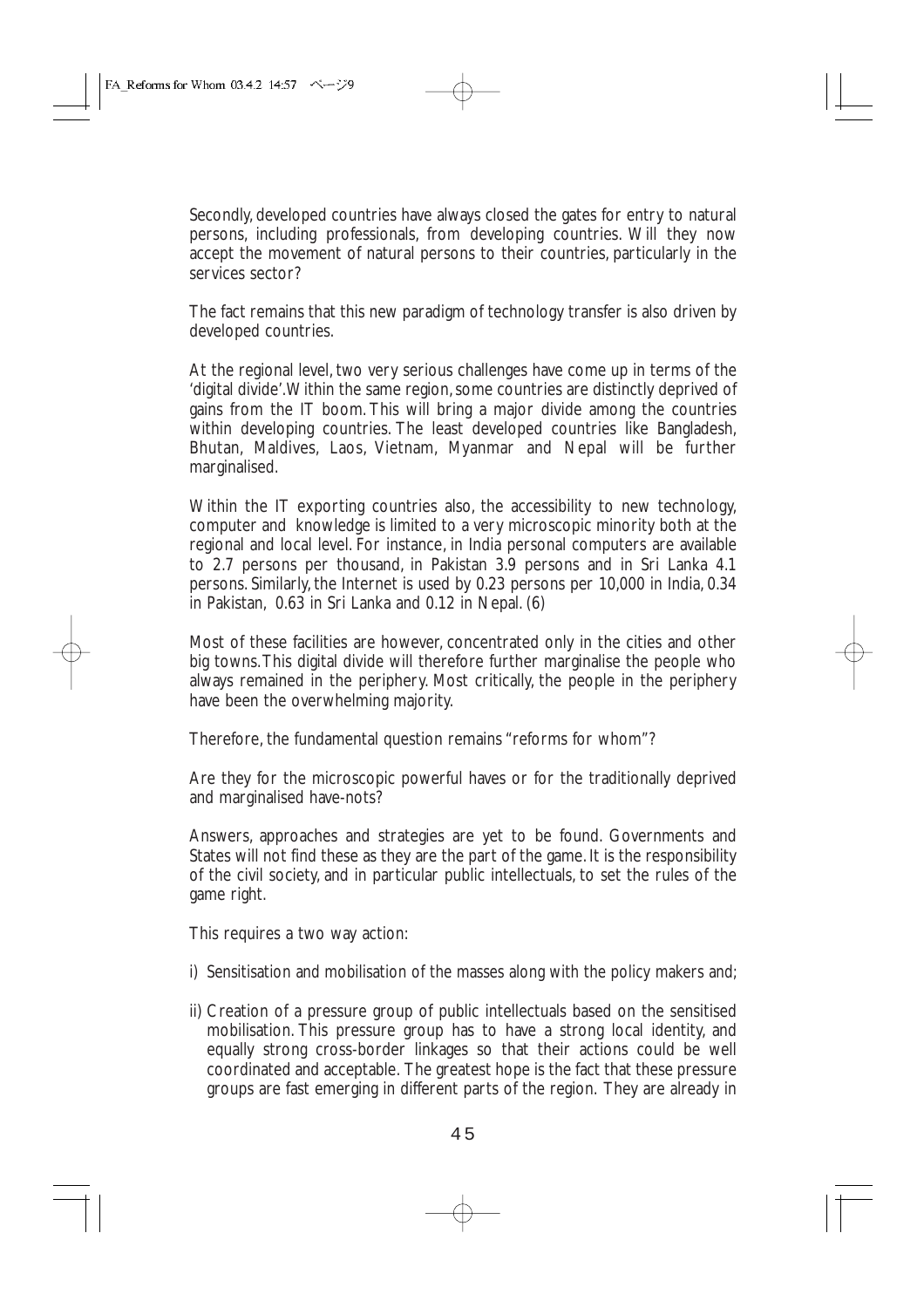action in some other parts and have started making tangible difference.

*Author's note: I would like to express my deep sense of gratitude to both International House of Japan and Japan Foundation Asia Centre for giving me this rare opportunity of working with a set of distinguished Fellows from other parts of Asia. I have immensely benefited in terms of intellectual exchange, experience sharing and community living.A very warm hospitality that is typical of Japan and Japanese society made our stay extraordinarily beautiful.This was my first visit to Japan. Before I went to Japan, I had this deep-rooted impression about Japan essentially as a developed market economy, characterised by all tantrums of capitalism. However, I have come back to India with a diametrically opposite imprint that Japan despite being a developed market economy has the Asianness as the basis and roots of its development. It is essentially an Asian nation in all senses of the term – its people, values, cultural practices, political institutions and natural attachments. Though the level, nature and pattern of problems and public debate are different in Japan, the issues discussed here are essentially the same as that facing any Asian country today.*

*It is therefore, in the collective thinking and action on all these issues that Japan can make a tangible difference in Asia.And in the process of re-inventing Japan as an Asian nation, other countries in Asia could contribute to the strengthening of modern Japan.*

## **References**

(1) Lama, Mahendra P, "Economic Resources and Environmental Concerns in South Asia :A Changing Interface" in DD Khanna (Ed), Sustainable Development : Environmental Security, Disarmament and Development Interface in South Asia, Macmillan, New Delhi, 1997;

Lama, Mahendra P, Energy Cooperation in South Asia: Issues, Challenges and Potentials, South-South Solidarity, New Delhi, 1999

Lama, Mahendra P, "Indian Economy - Challenges of Poverty Alleviation and Environmental Protection", in DD Khanna (ed), Democracy, Diversity, Stability – 50 Years of Indian Independence, Macmillan, Delhi, 1998

Lama, Mahendra P, "Investment in South Asia:Trends and Issues", South Asian Economic Journal, Colombo, March 2000

Lama, Mahendra P, "SAARC: Shallow Regionalism, Political Abstinence and Economic Imperatives", BIISS Journal, January 2000, Vol. 21 No. 1, Dhaka, Bangladesh

Lama, Mahendra P, "Internal Displacement in India: Causes, Protection and Dilemmas" Forced Migration Review, No 8, August 2000, Refugee Studies Centre, Oxford University,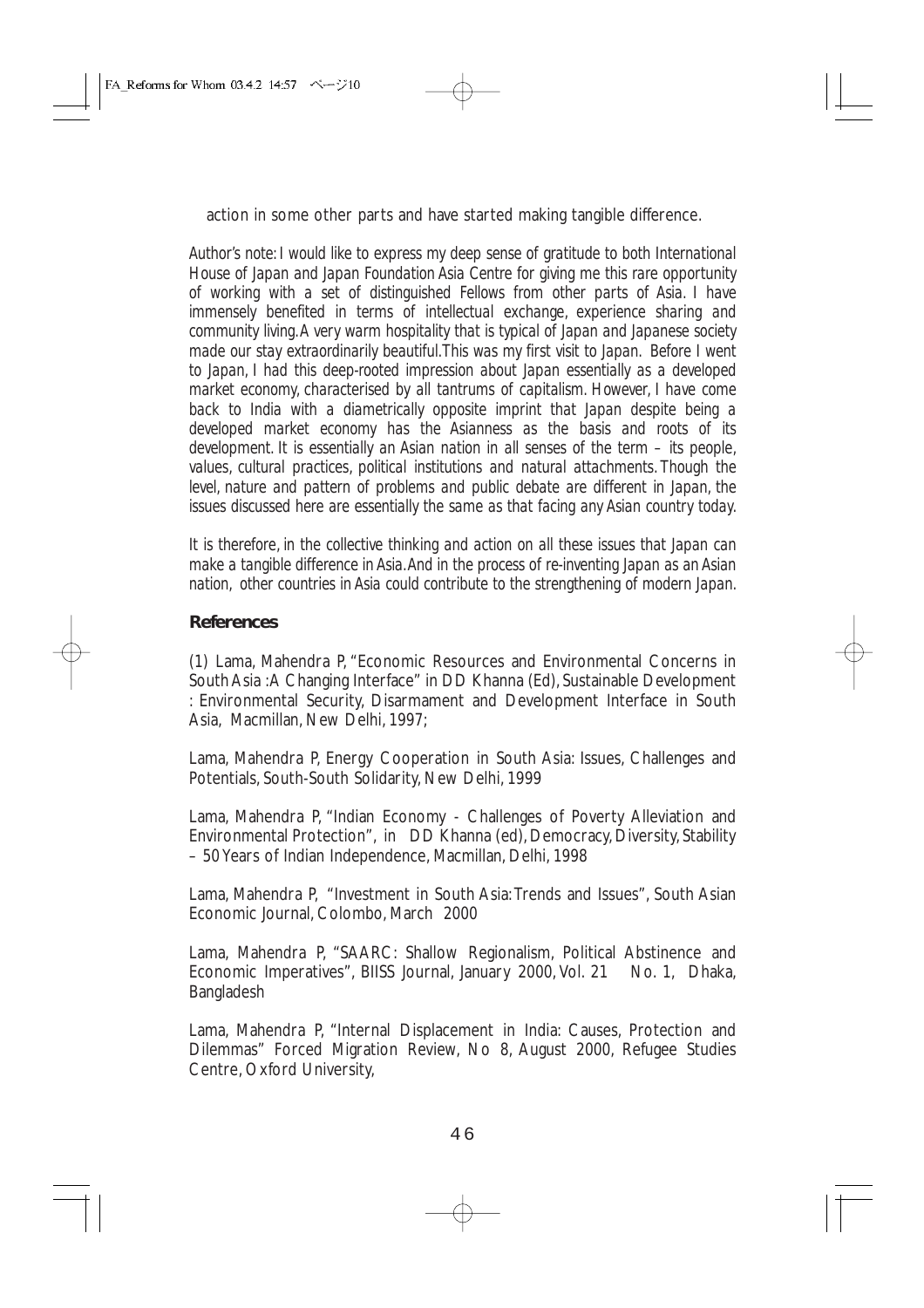Lama, Mahendra P,"Globalisation and South Asia: Capturing Primary Concerns and Vulnerabilities" International Studies, Sage,April-June, 2001

Lama, Mahendra P,"Water Resources, Environment and Conflicts in South Asia" in Sudhir Jacob (ed) Intra and Inter-State Conflicts in South Asia, South Asian Publishers, Delhi, 2001

(2) Sobhan, Rehman, How Bad Governance Impedes Poverty Alleviation in Bangladesh, Technical Papers No 143, OECD Development Centre, 1998, p 15 and Government of Bangladesh, The Fifth Five Year Plan 1997-2002, Planning Commission, Dhaka, 1998, pp 147-155

(3) Government of Pakistan, Economic Survey, 1999-2000, Islamabad, 2000, p 50

(4) Government of Pakistan, Economic Survey, 1997-98, Islamabad, p 43

(5) SAARC Secretariat, Regional Study on Green House Effect and its Impact on the Region, 1992 and Regional Study on the Causes and Consequences of Natural Disasters and the Protection and Preservation of the Environment, 1992, South Asian Association for Regional Cooperation (SAARC), Kathmandu, Nepal

(6) World Bank,World Development Report 2000-2001, p 310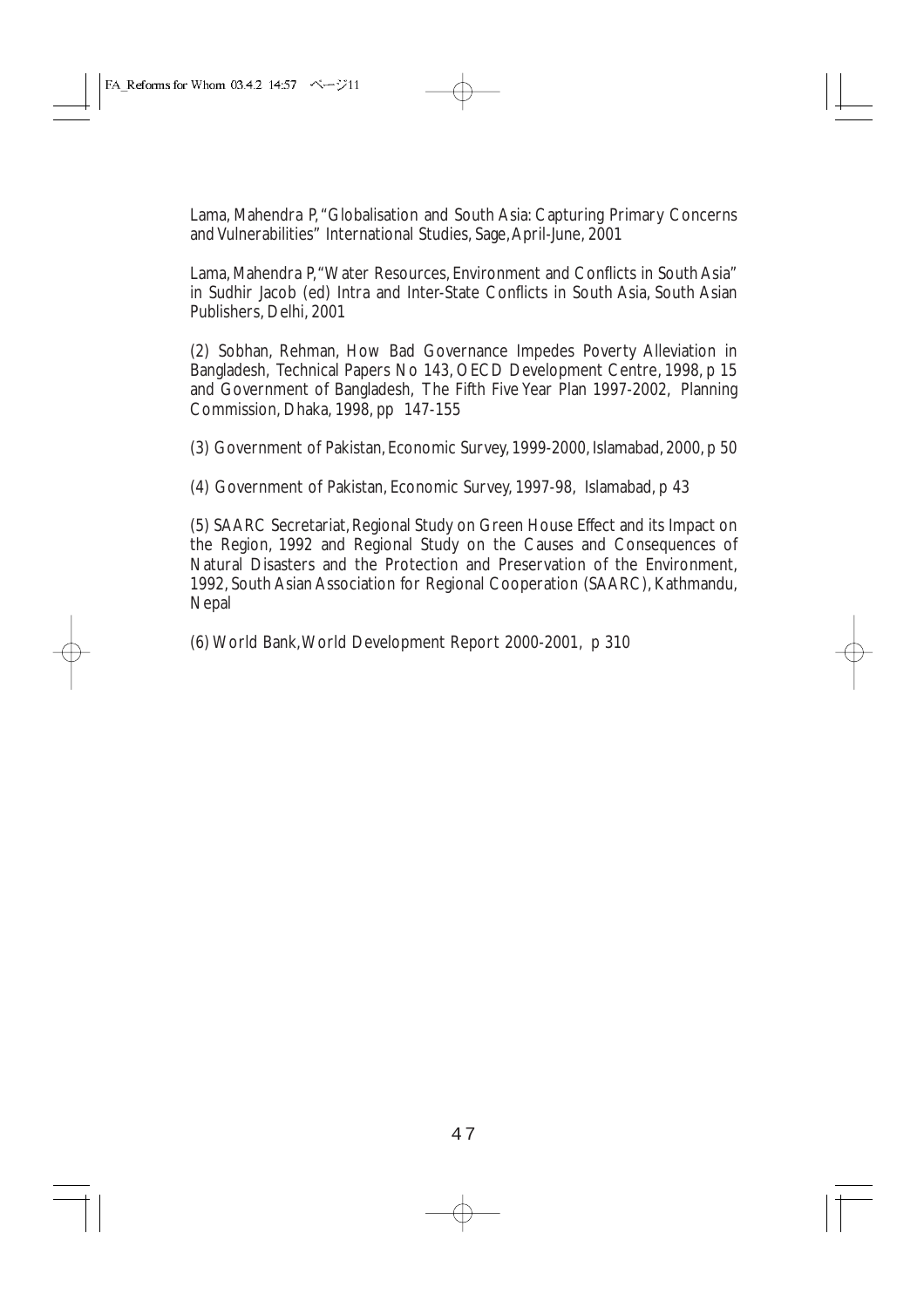# **The Paradigm Shift Towards Sound Globalisation: From Charity to Civil Rights, From Nation to Global Society**

Dr Ryu Jeong Soon President, Korea Research & Consulting Institute on Poverty

## **Introduction**

The wealth produced by today's world is the greatest ever in the history of humankind. However, the gap between the rich and poor countries of the world is becoming increasingly wider and many are trapped in the quagmire of poverty with no way out. According to a report issued by the IBRD, the difference in income between rich and poor countries most drastically increased after the Cold War during the 1990s when neo-liberal economic policies came into practice. Not only that, the gap in incomes between rich and poor within a given country is becoming increasingly wider.

This disparity in the distribution of wealth among Asian countries, which suffered terribly from the foreign currency crisis of 1997 and the sudden outflow of short-term capital in those countries, is increasing at a critical rate. In the case of Korea, the number of households with a state of living below the poverty line increased by 50% in 1998 compared to that of 1997. Not only that, the Gini Coefficient of all households, including those of private entrepreneurs increased from 0.399 in 1997 to 0.440 in 1998.This reflects the critical disparity of the distribution of wealth in Korean society caused by the foreign currency crisis.

The reason for such increase in poverty all over the world, as well as the increase in the disparity of the distribution of wealth lies in a globalisation process which has been ruthlessly pursued by neo-liberal economic policies that promote unlimited competition and place an overly strong emphasis on winning and success. The rapid spread of market consumerism and neo-liberal economic practices has caused the market to become an idol, leading economists and policy makers to place everything at the mercy of market forces, thereby forcing humankind to live not in an ordered society but in an economic realm where the winner takes all and the loser is left with nothing.

As a result, the majority of the world's population – except for those in the few countries which have benefited thus far from this process of globalisation regard globalisation as a force which threatens their lifestyles, their living environment, and their forms of government which exist to ensure their security and well being.

Samuel Huntington diagnosed the reason behind the September 11 incident as that of a 'clash of civilisations'. Some view it as a religious conflict. However, the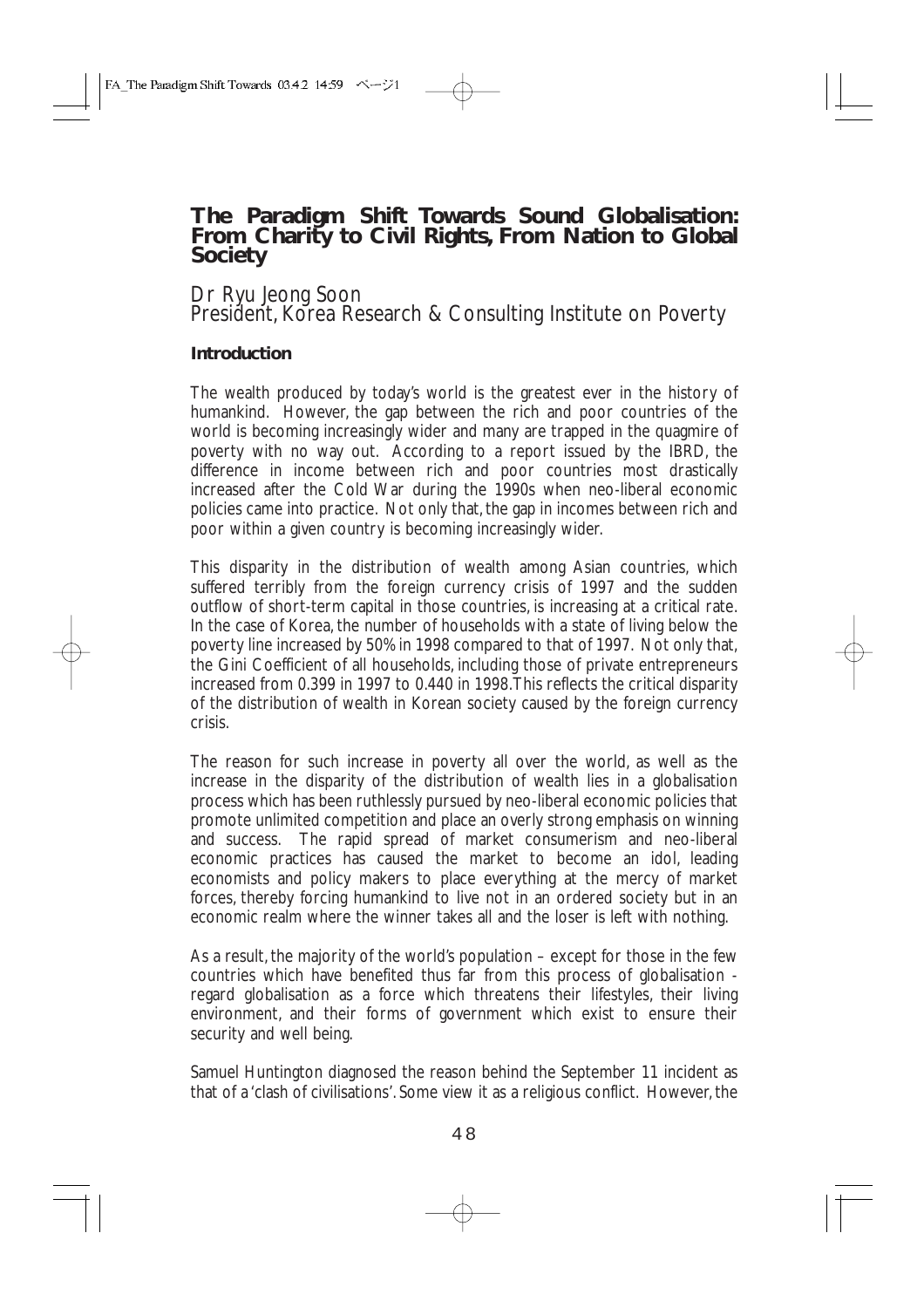true reason and cause of that incident was poverty. In other words, the root cause of the September 11 incident was the despairing state of poverty for those who have been excluded and marginalised from the process of globalisation because of their religious or cultural backgrounds. Thus, the correct response would be to address the issue of poverty and to eradicate the causes of it. However, the response of the US was rage, violence, war and murder. Because of the successful military campaign in Afghanistan, it seems as if the US has been able to retaliate against those who oppose the American style of globalisation and the American dominant world order. It further seems that the US regards its success in Afghanistan as a 'green light' that allows it to pursue and accelerate the American style of globalisation, with no strongly opposing forces or groups.

Surely, there is no denying that the September 11 incident has raised the alarm to rethink the problems of a neo-liberal globalised society that allows excess production to dominate, and increases the disparity of wealth. It has also revealed that the US, with its state-of-the-art military weapons and bestequipped armed forces was not without its soft spot and could be vulnerable to a few men armed with knives and a willingness to sacrifice their lives to gain their objectives. The military attack and invasion of Afghanistan by Americans has only aggravated the issue and turned many more people against them. The path that the Americans have chosen to take is like trying to cure a liver cancer patient who has jaundice with facial powder. Although the light facial powder applied to the patient means the symptoms of jaundice cannot be seen, it does nothing to really treat or reverse the symptoms. It only puts off the inevitable dark facts of reality.

In the process of globalisation in accordance with neo-liberal economic policies, and when Asian countries suffered the dramatic financial crisis of 1997, many people committed suicide because of their losses in the stock market. The middle class of society collapsed and disappeared. Numerous people became jobless as a result of downsizing. Hundreds became homeless and entire families were scattered before the strong winds of economic devastation.

The number of those affected and victimised by such economic devastation far exceeds, by hundreds of thousands, the number of those who lost their lives during the September 11 incident. If we define terror as the sudden and violent killing of innocent civilians, is it not fair to call the suffering people in these countries the victims of terror committed by international hedge funds? Of course, many of the people who call themselves investors would jump and say, "What are you talking about? All I did was make a sound financial decision". The very fact that such 'innocent' financial decisions on the part of totally goodwilled investors in one part of the world can have such devastating and catastrophic life-taking results clearly points to a major deficiency in the current system of neo-liberal capitalism. The possibility of this deficiency causing another fatality any time in the near future continues to exist.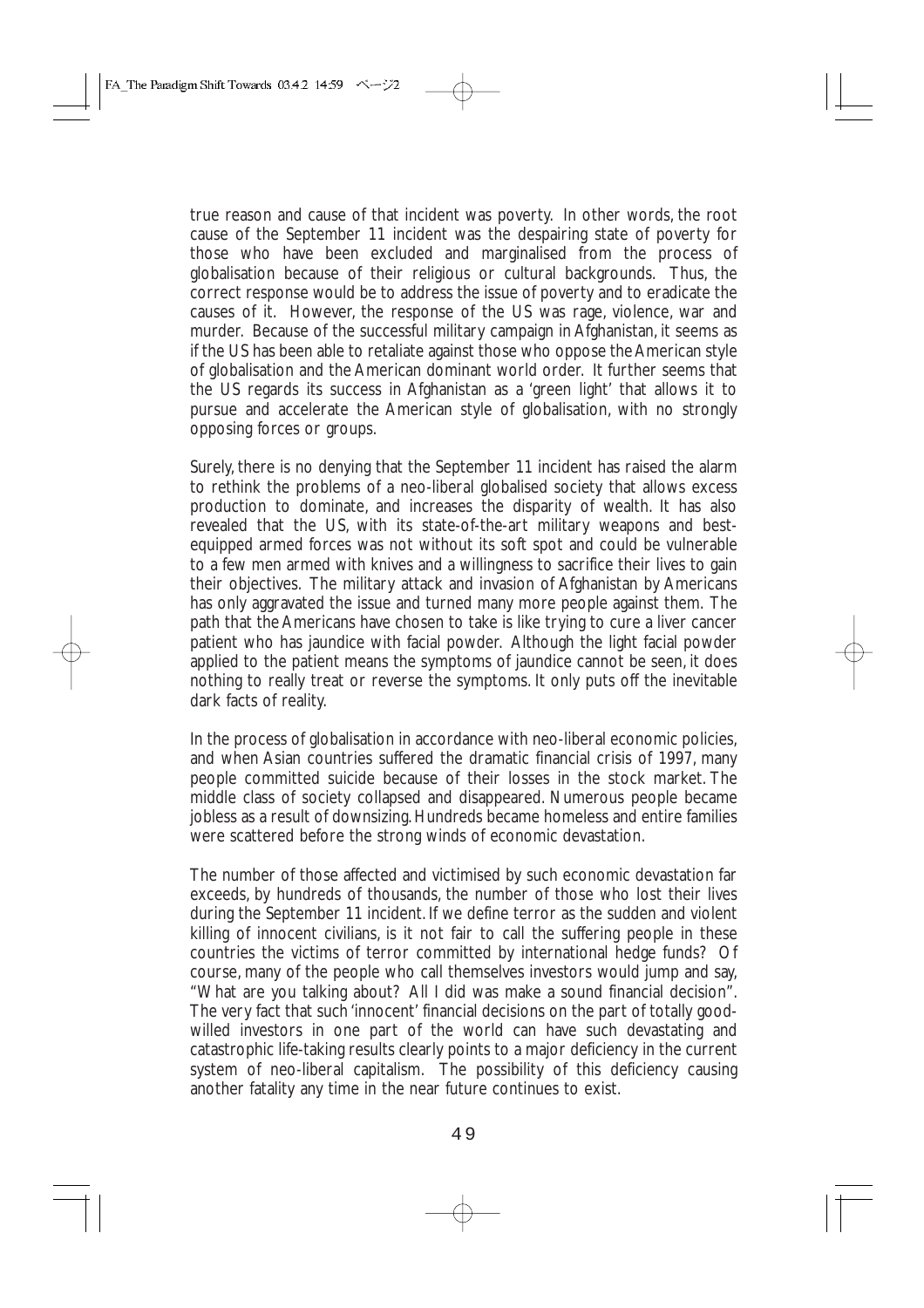Even after four years have passed since the 1997 crash, there has been no common consensus or agreement that there is even a defect in the current neoliberal economic system, let alone any preventive measures to ensure that such a fatal incident does not occur again. Even more alarming is the fact that various transnational companies have stepped up their level of despotic economic activities. Of course, the perpetrators of the September 11 incident conducted their work with malicious intent, and so they are in a way different from the short-term operation of speculative capital, and as such subject to criticism. However, the fact that their specific target was the World Trade Center, which is the de facto symbol of today's global market capitalism, must be understood as a message urging us to address the problems and flaws of globalisation and to bring new order to the economic system.

In all fairness, we must admit that it makes no sense to bring the globalisation process to a halt and scrap everything because of the rapid increase in the development of information and communication technology in today's society. However, the current process of globalisation inherently has many problems – it lacks any sense of community amongst participating members, has no systematic process and practice of regulating the excessive strength and abusive behaviour of developed countries and transnational companies which operate in a political climate still based upon their geographical nation states.

The current practice of globalisation allows for the free movement of capital across national borders (while products are regulated through the use of the quota system), and transnational companies have the freedom to relocate anywhere in the world. All of this freedom of movement is in areas where the developed countries have a comparative advantage.

However, in areas where the developing and less developed countries have a comparative advantage – most notably in the area of human labour – strict limitations enforced by the immigration laws of each country effectively stifle any productive movement. Not only that, transnational companies can invest and produce their materials in any country in the world. Yet the taxes from their income and production are only paid to the country where their head office is located.

No welfare benefits exist for the hundreds and thousands of poor that live in those other countries that bring about such income.

As such, the global market is nothing but an uneven playing field where the rich and powerful countries and companies with their economic power exploit and rob the poor peoples of weaker countries.

It is only when we appropriate a system which equally develops the areas of economics, politics, and social welfare, and put in place a safeguard which works to alleviate the defects and market failure of the global market capital system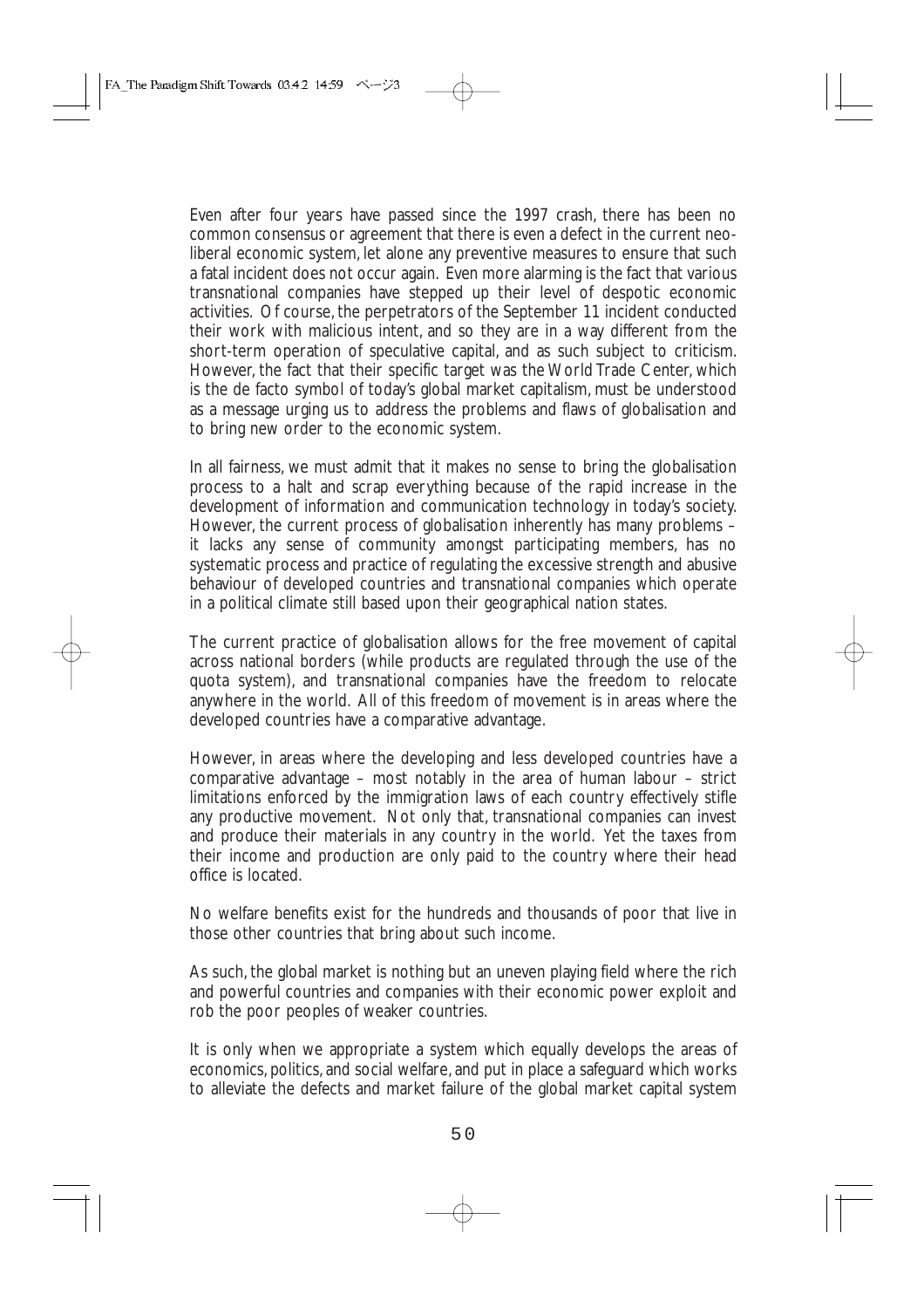(so that those who are stronger actively seek to further the common good rather than simply their individual wealth) that we can progress to a healthier and wholesome form of globalised society.

As we stand on the threshold of a globalised society, the greatest task before humankind is the establishment of one that is balanced in the areas of economics, politics, and social welfare. However, it seems this is a far off dream for us at present. To address the reality of a less developed political and social welfare system in today's global society, we must slacken the speed of economic globalisation currently being relentlessly pursued by the forces of capital and transnational companies.We must allow for the development of the other two aspects – politics and social welfare – to catch up, and thus balance the tripartite columns that are needed to secure a sound and stable global society. This is imperative if we wish to prevent the fatal incidents of September 11 and another Asian economic crisis. Also, the formation of blocs among regional countries must focus not only on the unification of the product and financial markets, but also the labour market, much like the EU. The regional blocs, as a network, must seek to unify the political and social welfare aspects of society. This process of formulating regional cooperative blocs can naturally lead to a better process of globalisation and a more unified global society.

The network of solidarity and globalisation of non-governmental organisations which is a centre for the protest against the current way of globalisation is something which is developing in parallel with the globalisation of the financial market, the Internet, communication and modes of travel. As yet, there has been no charismatic leader to emerge from the anti-globalisation camp. However, five years ago, when a global solidarity network against the powers of globalisation seemed like a dream, large-scale protests in Seattle,Washington DC, Davos and other areas pointed to opposing forces of globalisation with some financial power and cohesiveness as a group. (Perhaps they will be acknowledged in due course.) If the current process of globalisation continues to aggravate the poverty of peoples and increase the disparity of wealth among nations and among people within nations, the cohesive resentment and repercussions of anti-globalisation groups will become volatile.This may well result in bringing the golden tower thus far erected over the past 50 years by the market economic system to a spectacular crash.

This article will seek to address the problems related with the neo-liberal process of globalisation as well as review the current disparity between the poor and rich in order to propose a healthy direction for the future development of globalisation – one that enhances political and social welfare areas of society, a balance between efficiency and equality, while at the same time reduces the current speed of economic globalisation. There is an alternative that properly addresses the deficiencies of the free wheeling market system, a basic flaw inherent in the current capitalist system of globalisation.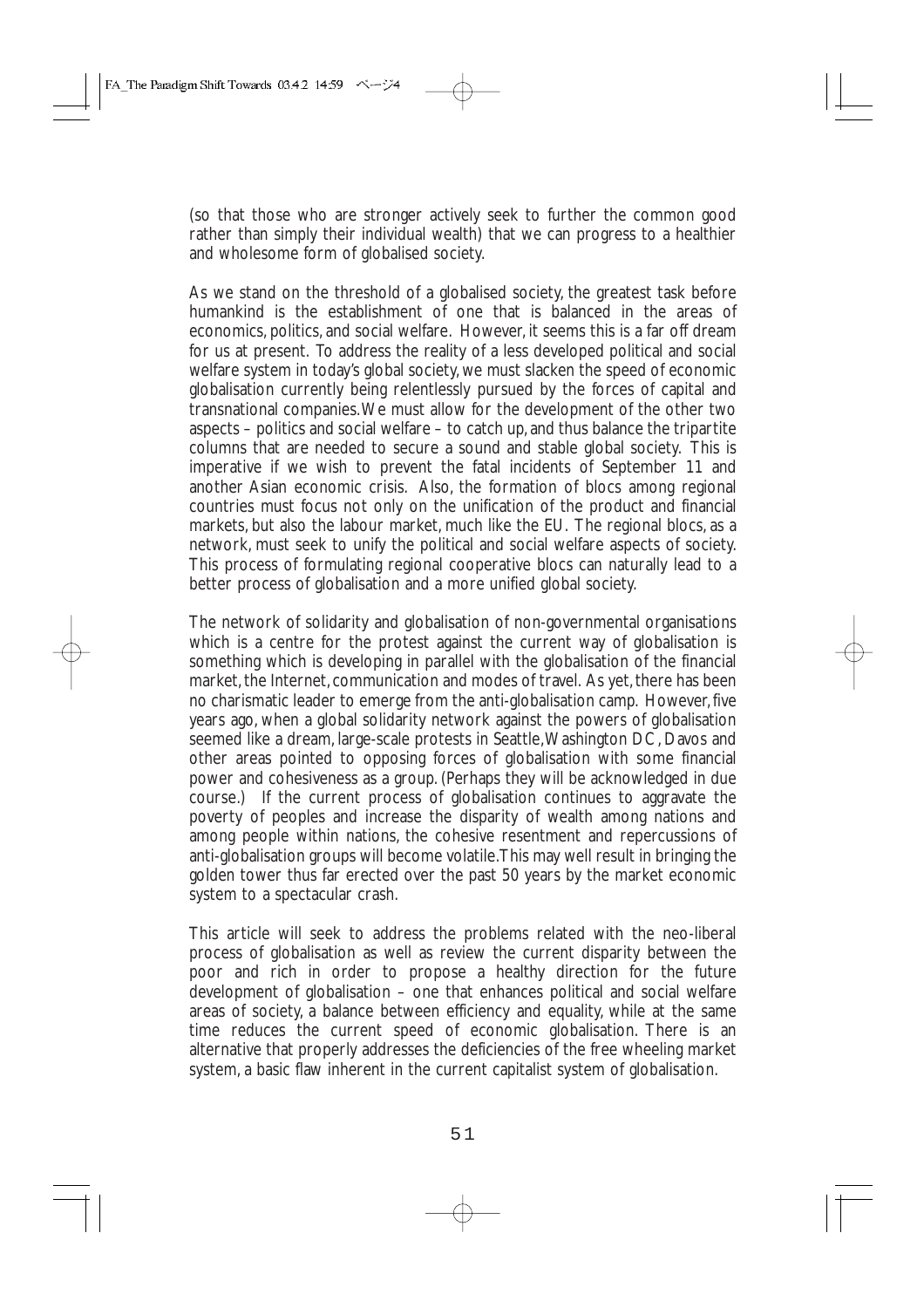The writer will also propose a new understanding of welfare from the current form of charity to one which regards the pursuit of well-being as a basic civil right, regardless of one's ethnic, geographic, religious or cultural background. Such an understanding can provide for an alternative form of proper and healthy globalisation. Also, the writer will seek to propose a paradigm shift in welfare policy practices from a national level to a global level. Finally, the writer will seek to discuss how to put the proposed new paradigm into effect.

## **The Causes of Poverty and Inequality**

**One Economic Unit, Many Social Units:** In order for us to truly move into a unified economic system, humankind must commonly possess a sense of membership in one community. A unified economic system must be based on this sort of social consciousness. According to the logic of neo-liberalism, as the market becomes unified into one single market without restrictions and without the burden of having to provide social welfare benefits or labour unions, there will be an increase in investments and productivity as a result of the strong market forces.The market itself will increase consumption of goods, which will increase the size of the 'pie', thereby increasing jobs and incorporating the jobless into the market. And this will bring about a better society for all.

However, such logic is only applicable when the economic society and the political society are closely integrated into one unit. In the current reality where the mega industrial and financial powers are the de facto regulators of global economy and one super country, the 'US' seeks its own country's selfish prosperity only – idealistic globalisation is impossible.

So long as the political realm is still limited by the borders of nation states, globalisation is *asymmetrical*.We cannot say that we live in a global society, and as such, no matter how large the 'pie' gets, there is no system by which the benefits of this pie can be shared among peoples across national boundaries. Before opening the gates to economic globalisation, people in the world should share as being members of one global community. Patriotism based on nation country should be changed to philanthropy based on love of neighbours in one 'Earth village'.

**The Asymmetry Between Economics and Politics:** The current process of globalisation is a process based on a neo-liberalism, driven mainly by the US. The US has increased its pressure on other countries to open their markets to market forces. Not only that, the US is increasingly attempting to incorporate less developed countries' economies into the larger industrial-financial capital system, utilising these countries as production bases and at the same time seeking to increase income through exploitation of these countries' financial markets (including the areas of insurance and the stock market).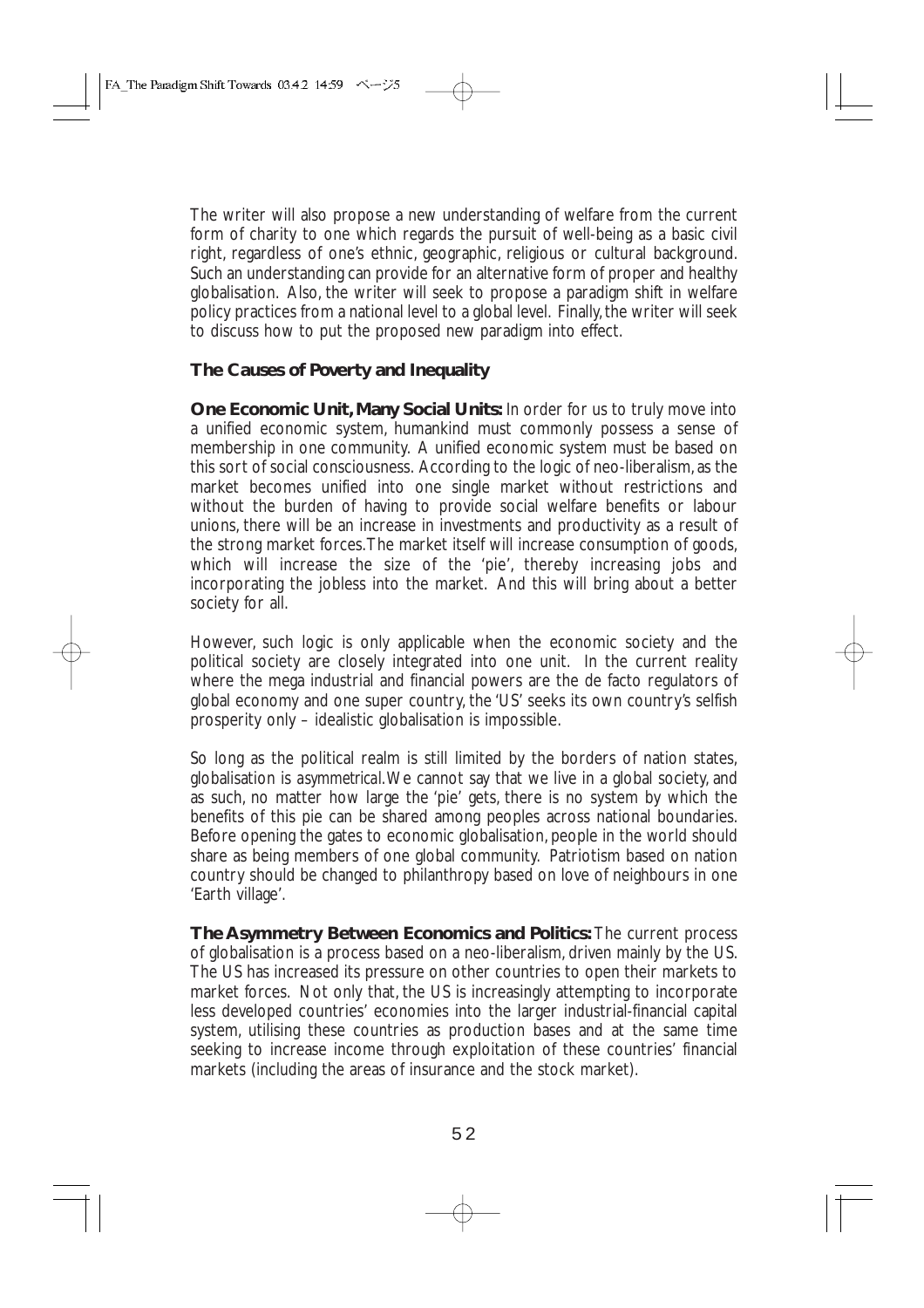This current process of globalisation has brought about unexpected repercussions such as when the foreign exchange rate of South Africa dropped by more than half during the war in Afghanistan. The decision made by US President George W Bush to project his country's power and to regain his political position inside the US was the cause of much grief and pain for numerous people in countries with no political relation with the US. Indeed, this was the cause of a wipe-out of half the wealth of the people in South Africa. The people of South Africa had no way of addressing their grievances to the US President, nor did the suffering and pain of the South African people have any channel to affect the deliberation of George W Bush before he gave the order to begin bombing Afghanistan. In such a way, while political activities remain limited to the nation state, the liberation of economies in the global society reflects a system that can only bring about unexpected adverse side effects. These effects come from globalisation in disequilibrium. Without remedy to achieve balanced globalisation between economy and politics, world peace cannot be maintained.

**The Asymmetry between Capital and Labour:** There are two ways of accumulating wealth in the capitalist market economy. One is to work hard and earn one's money through sweaty labour, and the other is to accumulate wealth through capital gain that does not involve any difficult form of manual labour. The current practice of globalisation allows free movement of capital across national borders and easy relocation for transnational companies anywhere in the world for the cheapest forms of labour. As mentioned, all of this freedom of movement is in areas where the developed countries have a comparative advantage. In developing and less developed countries, however, strict limitations enforced by the immigration laws of each country effectively stifle any productive movement under the premise of protecting the country's industries. Such policies as the Industrial Trainee System, or limiting the inflow of foreigners through the issuance of tourist visas and other forms of immigration restrictions are increasing the number of immigrant workers with 'undocumented' status. This allows governments to ignore or simply deport them when they become a social and political liability. Therefore, most of the migrant workers who cross borders into other countries are subject to serious cases of human rights abuse. In such ways, the current process of globalisation allows for total freedom on the part of the rich and powerful while constricting the freedom of poor labourers who are at a comparative disadvantage, thereby bringing about disequilibrium. Balancing these disequilibrium of globalisation is the first thing to be straightened out.

**The Damage Caused by Speculative Hot Money:**The people who benefit the most during the current asymmetrical globalisation period are those who operate short-term speculative capital investments. The financial capitals of developed countries have invented new kinds of financial derivatives – for example, swaps, futures, options – and manipulated the international financial market to their advantage, transferring vast amounts of borrowed money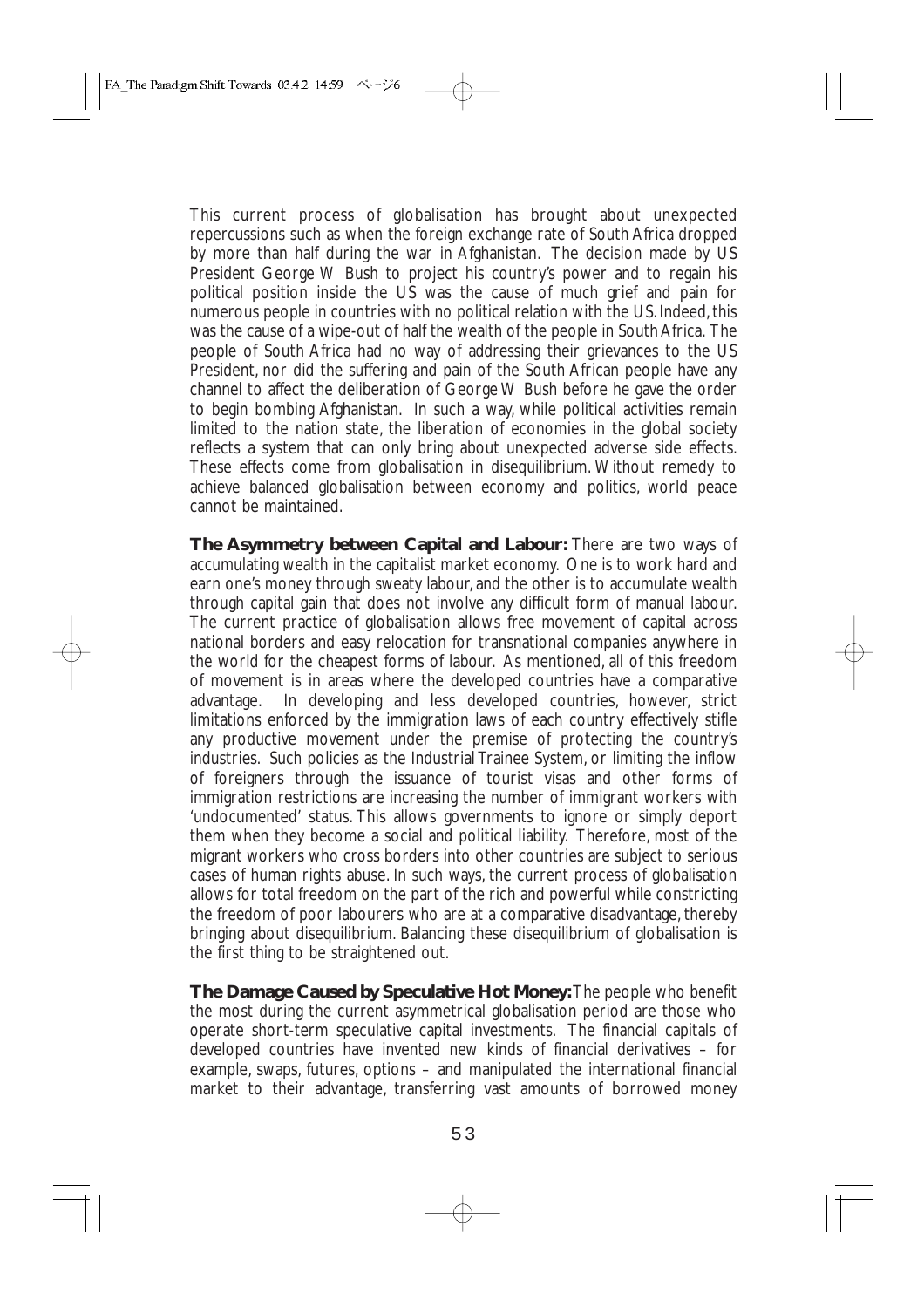through electronic methods into new derived financial accounts, thereby accumulating massive gains. Further to money market speculation, they go into company speculation with junk bonds. And while they do these kinds of transactions, mass labourers are made unemployed. Not only that, the speculative capital invades the weaker financial systems of less developed countries, wreaking havoc among foreign currency markets and the foreign exchange of that country. Of the total USD\$1.5 trillion transacted through financial markets globally each day, only two percent is for realistic trade in products and services. Ninety-eight percent is speculative financial capital transactions seeking capital gains.

It was just such speculative foreign financial capital that shook the Asian economies in late 1997.They were in no way able to stand against the massive weight of these funds entering and receding from their financial markets. Not only did these financial speculators wreak havoc among the Asian economies, they showed no remorse for their actions and blamed the chaos as a lack of 'competitiveness' and 'knowledge' in regards to the international financial market system. Not one cent of their capital gain, which was taken from the less developed countries without any labour input, was returned to these countries in the form of taxes. This is because the less developed countries are powerless to levy taxes on these international financial transactions. Global society is unable to develop an alternative to tame the tiger of international financial capital, or the US that is currently wielding super power over the world.

**The Asymmetry Between Economics and Welfare:** As long as national boundaries and country borders exist to separate the global community politically, despite the massive amounts of wealth accumulated by trans-national companies which operate anywhere in the world with impunity and the unregulated freedom of the international financial market, all proceeds from such income will only be used as the financial assets of the countries where the headquarters of companies are situated. Not a cent will be available for the welfare of the hundreds of thousands of poor in less developed countries where the profit was taken. There will only be a small trickling of financial support in the form of charity. In the current situation where political society remains divided according to nation states, and where a welfare system at a global level is non-existent, the movement towards globalisation of economic society will only be imbalanced. It will simply be a 'heaven' for those transnational companies and limited number of countries and people who have the 'competitive advantage' while being a 'living hell' for the majority of the masses.

**Market Instability:** According to the advocates of the 'Butterfly Theory', a butterfly flapping its wings in the US can be the cause of a typhoon in China, half way around the world. However, current experiences – of the collapse of financial stock markets all over the world, the speed and degree of economic recession in countries throughout the world, an increase in unemployment as a result of the aftershock of the September 11 incident and the war in Afghanistan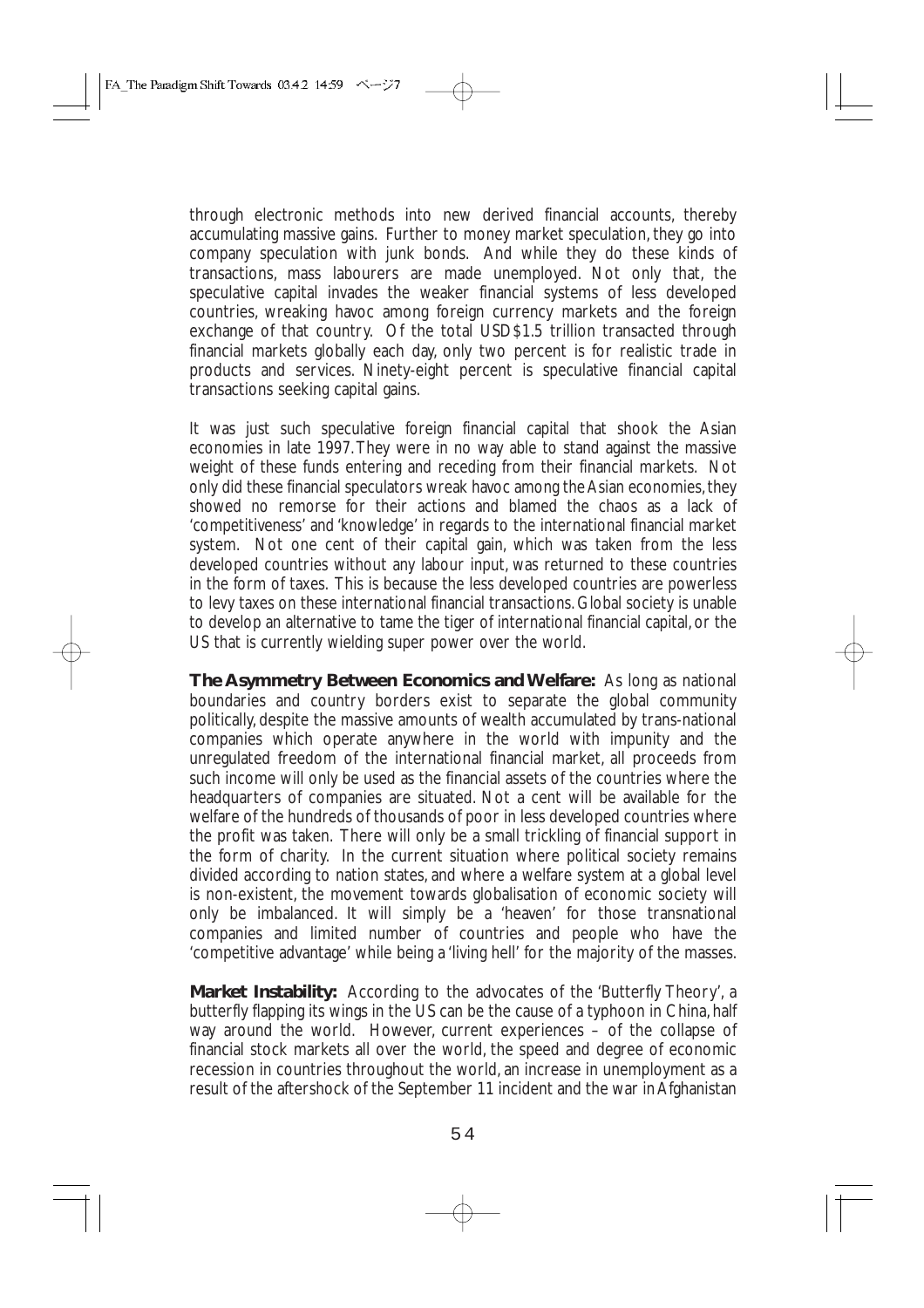– lend credibility to this 'theory' being more of a reality. Within the current system of globalisation, the economic situation of one country is closely linked with the economic situation of a neighbouring country. Each has an effect on the other, which makes recession a contagious disease among countries. Again, this is because globalisation has only taken place in limited areas of economic activity. The political activity of countries is encapsulated within their geographical boundaries and no global safeguard or social safety net is available. Without building up many gates to protect market instability at the global level, it will be difficult at times to control the galloping horse that is the market economy.

**Lack of True Virtues:** The accelerated process of globalisation after the 1990s has become a force which has converted the value and worth of humankind into monetary terms, enforcing a 'marketisation' of our entire society into a world so that it regards monetary gain and profit as the highest motivation. The virtue of freedom – a value in modern society – has been relegated to be the ensuring force for private possession in the globalisation process, thereby simply becoming a freedom to own and exploit at one's will. Not only that, the very virtue of equality has been corrupted within today's world of unlimited competition – to the extent that it is simply an equality which is relatively applied according to one's capability to adjust to the market mechanism. Also, the current process of globalisation tends to identify society and the market as one entity. So that the only ability, which is regarded as ability, is that of profit gained through the most expedient means. It seems to be that we live in the market, not in society.

As a result, areas of theology, philosophy, ethics, spirituality, and morality are no longer regarded seriously and the ability to gain profit or 'make money' is the primal virtue in today's society. It is a well known fact that the work of great thinkers and artists who left a lasting impression in the history of humankind, such as Socrates, Galileo, van Gogh, Mozart, and Marx remained unrecognised during their lifetime, often living in poverty and hunger. All this goes to show that the market system does not have an ability to properly assess and evaluate the worth and value of products and services provided through human labour.

The greatest flaw in the capitalist system is that it leaves determination of the value of human individuals to market forces. Although the encouragement of virtues and values is sorely needed, there is little possibility for the development of such values within the current atmosphere of the market-dominated neoliberal society. Not only that, we are currently committing the fault of driving out counsellors from the labour market – counsellors who may lead us to alternatives for social problems faced in the areas of spiritual and moral virtues.

As a result, social philosophy, which forms the basis of social structure, has been weakened and the spirit of community has given way to 'jungle capitalism' where only the fittest survive. The global society patterned according to the neo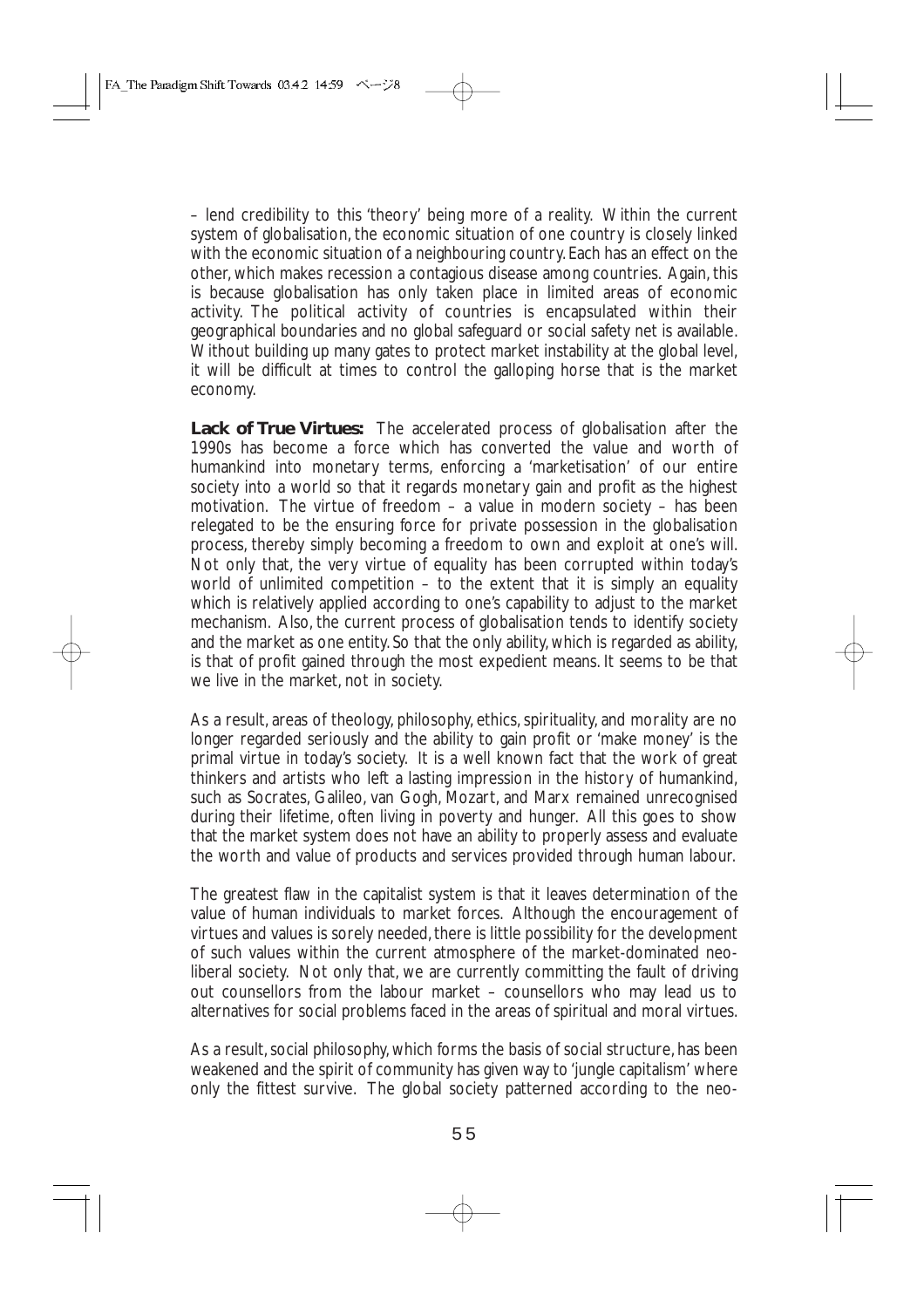liberal globalisation process cannot put forth alternatives for the social contradictions of capitalism, the flaws of the market system or the failure of the market. It cannot posit alternative values and virtues, or enable true ethics and morals to take root. It is a society which is structurally contradictory and which only aggravates division and disparity.

The biggest reason why globalisation is not properly taking place is because the majority of individuals in the world still think along national lines and they are mainly concerned with their individual survival. The more than six billion people of the world all possess different characteristics, abilities and skills, while each country and nation have their own specific history, culture and religion. The lifestyles of some communities in the most remote parts of Africa and Asia still resemble that of the Stone Age. If all the individuals who currently live together in the world truly wanted to prosper together in a global society, they would have to share a common consciousness as global citizens and be willing to sacrifice some of their individual benefits for the sake of the whole global society. It is only when those who reside in more developed and prosperous countries are able to step beyond their personal interests and to stand in solidarity with the suffering peoples on the other side of the world that we can say the basic infrastructure for a truly healthy and global society has been established.

**Longing for An Equal Society:** If we do not formulate a system whereby we can support the social welfare policies for the benefit and protection of the weaker members of society on a global scale and simply seek to pursue market efficiency for the profitability of the capitalists and transnational companies, we will only succeed in formulating a global society which strengthens profits of the stronger and more developed countries while impoverishing the majority of other countries and peoples in these countries. If we fail to balance the disparity of the current process of globalisation, the gap between the rich and poor will become worse.

The continuation of this form of globalisation will only breed, in the heart of the excluded and marginalised majority, a 'yearning for a society where each individual works according to one's skills and receive according to one's needs'. The cause of the September 11 incident can be analysed as a desperate action taken by those who are suffering in the quagmire of extreme poverty because their way of life and their cultural background do not match the religious and moral trend of jungle capitalism's globalisation. Having no legitimate way of expressing their desperation or having their grievances properly addressed, they chose to vent their frustration in the only imaginable way they understood could have an effect on the current trend of globalisation. Although the US may feel that they have done justice to the terrorists by winning the battle in Afghanistan, they have only increased the 'yearning for a society where each individual works according to one's skills and receive according to one's needs'.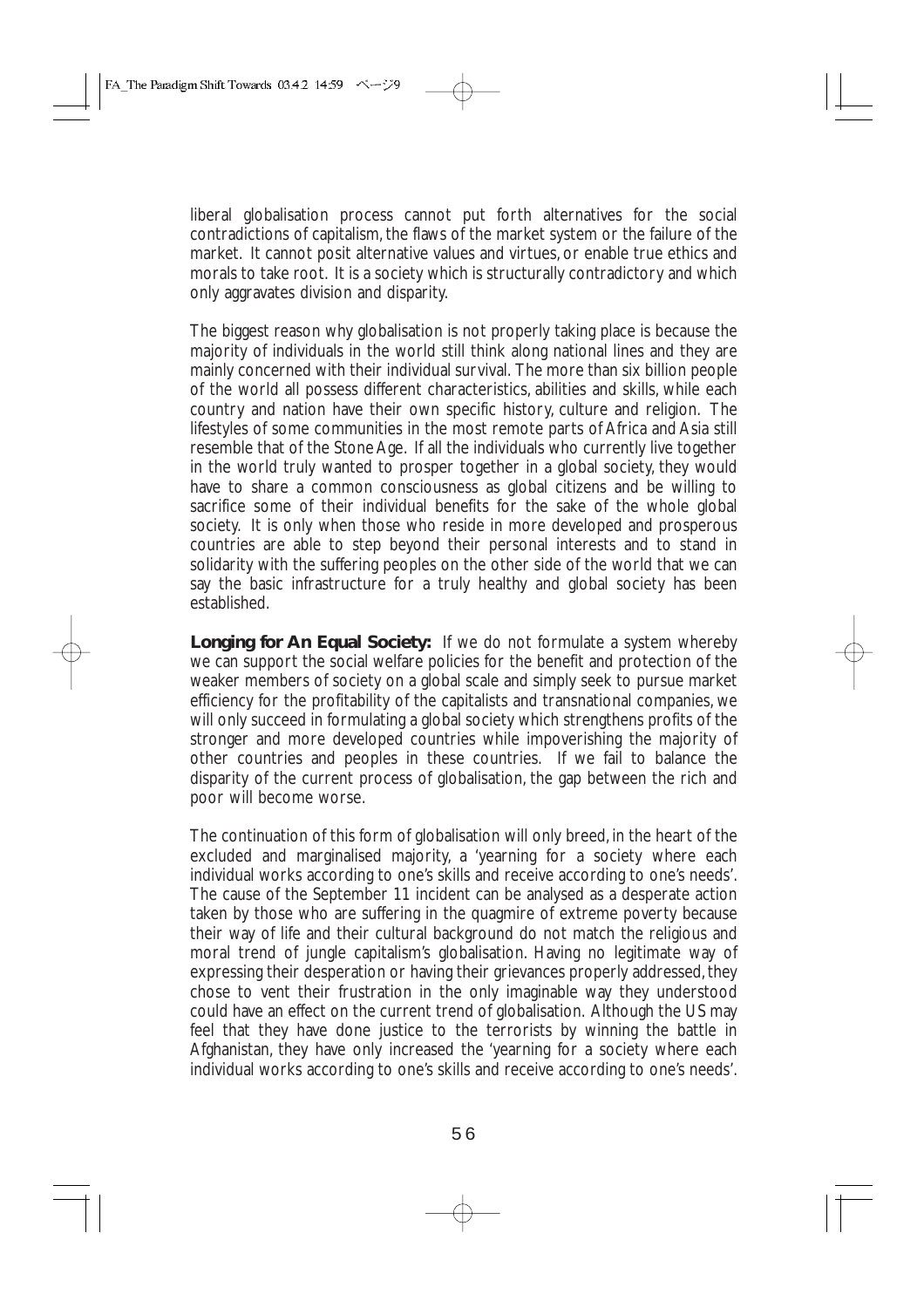**Possibility of the Downfall of Mankind:** The September 11 incident has shown quite clearly that a small number of extremists can carry out simultaneous acts of terror, which can bring about a global economic recession. Even groups without any financial ability and limited learning can come together as a volatile force against the process of globalisation if they consolidate their strength to protest against the current system which places the lives of the majority under the suffering yoke of poverty.

Humankind produces enough goods and services for all if we are willing to share with one another. Humankind has no other natural enemy except itself which is caught in a dangerous conflict due to the present process of globalisation.The fittest survive according to the law of competitive selection. However, the fittest should know that nobody wants to lose.When there are many losers, the only way for them to challenge a few winners is to conglomerate their powers and fight. It is also the law of natural survival. In an era where even those who are limited in financial resources and scientific knowledge are able to manufacture nuclear weapons, bio-chemical weapons and other weapons of mass destruction, the conflict and tension between rich and poor, developed countries and less developed countries, can bring about the unthinkable possibility of the downfall of all of humankind. The best way to prevent this disaster is to share the wealth and opportunity of life with less competitive people and help underdeveloped countries to be in line.

## **Poverty & Inequality in The Process of Globalisation**

## **Situation in Korea after the Foreign Exchange Crisis**

After the sudden currency crises in '97, many Asian countries experienced serious recession. Korea was no exception. People suffered from unemployment, poverty and inequality. In this section, I look at how globalisation caused Asian people's lives to deteriorate. I will be looking at newly evoked problems in Korean society under the IMF relief loan system.

**Povertisation:** <Table 1> outlines the poverty rate in the period following the outbreak of the foreign exchange crisis.According to the table, the poor people among urban working households increased dramatically from '97 to '98. In one year, absolute poverty rate increased to 21.3% from 13.7%.

#### <Table 1> **Poverty Rate**

| Absolute Poverty Rate(%) | 1 J.I | 23.5 |  |
|--------------------------|-------|------|--|

*Source: "Poverty Conditions for the Rep. of Korea in the Aftermath of the Financial Crisis", PSPD, 2000. pp38.*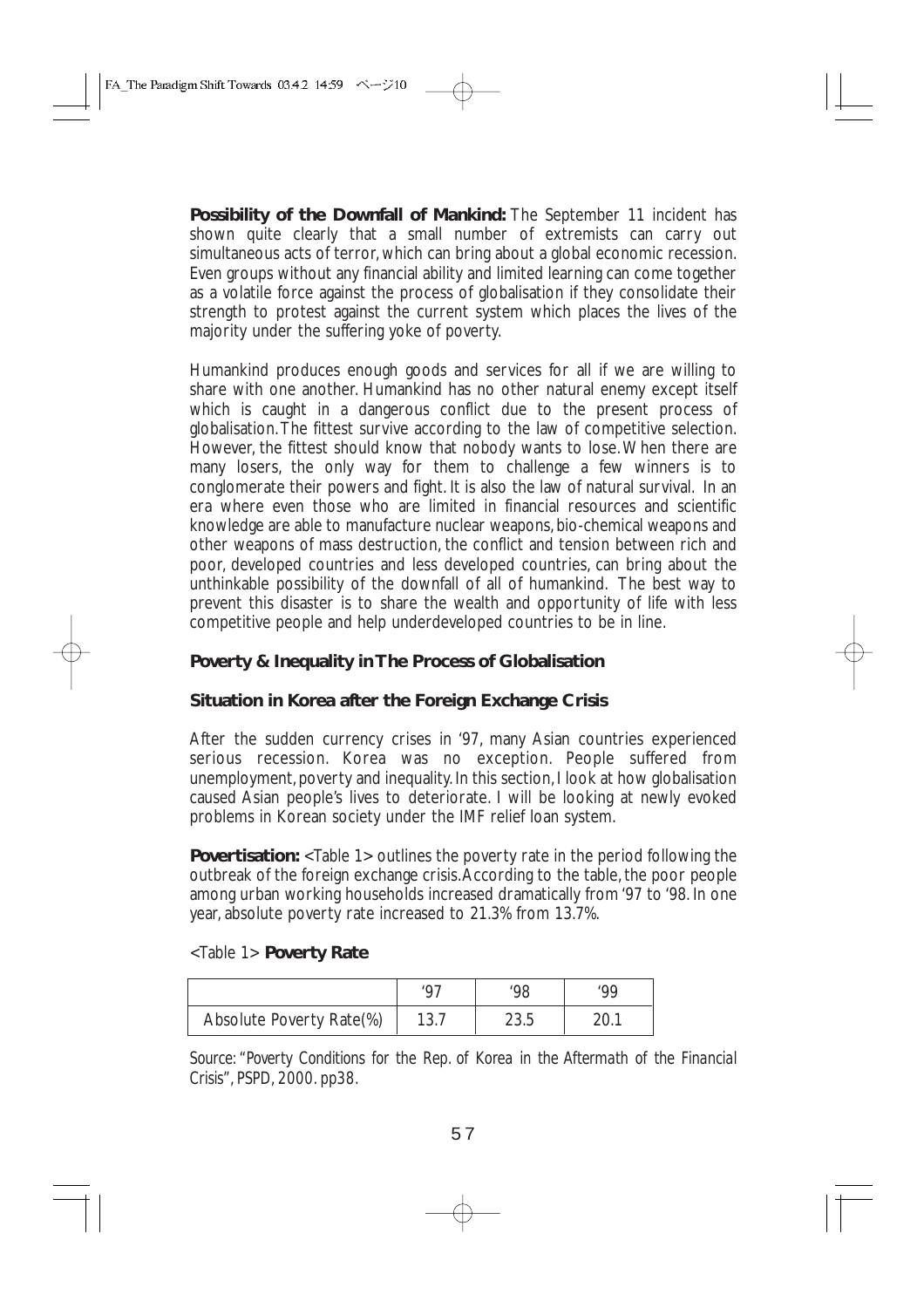According to <Table 2> the poverty population increased from 5.4 million to 9.5 million in one year from '97 to '98. This figure clearly shows how international hot money affected lives of Korean people in the aftermath of the financial crisis.

## <Table 2> **Yearly Scope of Poverty Population**

(Unit: million)

|                                                    | רמי | '98 | ٥Q، |
|----------------------------------------------------|-----|-----|-----|
| Poverty Population under the Absolute Poverty Line | 5.4 | 9.5 | 8.  |

**Deterioration of Distribution Structure:** As shown in <Table 3>, the Gini coefficient among all households using estimated income based on expenditure for non-salary worker households in '98 was 0.440: much higher than 0.399 in '97. Also, the Gini coefficient among salary worker households went up from 0.28 to 0.320 during the period. Although the economy was better in '99, inequality was exacerbated.

#### <Table 3> **Income Inequality**

| Gini Coefficient                                                                                                                         | '97       | '98       | $1/4$ qt.<br>99' | $2/4$ qt.<br>99' | $3/4$ qt.<br>99' | $4/4$ qt.<br>.99 |
|------------------------------------------------------------------------------------------------------------------------------------------|-----------|-----------|------------------|------------------|------------------|------------------|
| Among All<br><b>Households Using</b><br><b>Estimated Income</b><br>Based on<br>Expenditure for<br>Non-salary Worker<br><b>Households</b> | 0.39<br>9 | 0.44<br>0 | 0.45<br>3        | 0.42<br>3        | 0.43<br>6        | N/A              |
| Gini Coefficient,<br>among Salary<br>Worker Households                                                                                   | 0.28<br>3 | 0.31<br>6 |                  | '990.320         |                  |                  |

*Source: Quality of Life of Koreans, Korea Institute for Health And Social Affairs, 2000.*

As shown in <Table 3> the richest 20% households' income was 4.3 times more than the lowest 20% households' income in '97 - and increased to 5.7 times more in '99. In the case of the US, it was 5.3 times in 1980. However it was increased to 10 times in 1992. This increase shows that the distribution structure has been Americanised along with the spread of neo-liberalism after the financial crisis.The gap between the rich and the poor will widen still further.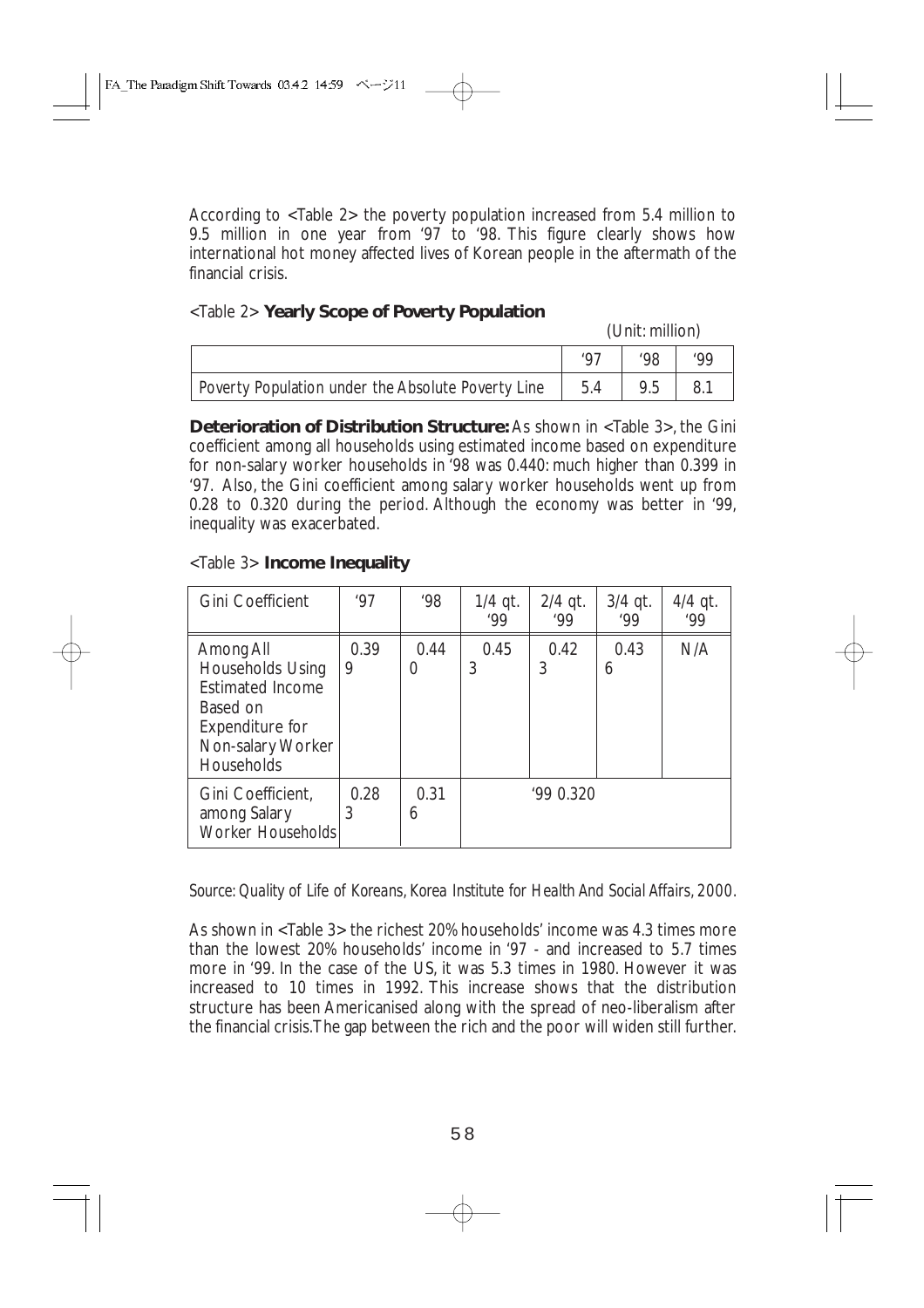## <Table 4> **Income Gap**

| Upper 20% Strata's income divided by lower 20% | b.1 |  |
|------------------------------------------------|-----|--|

*Source: "Poverty Conditions for the Rep. of Korea in the Aftermath of the Financial Crisis", PSPD, 2000.*

**The Inequality of Education:** According to the results of my analysis using urban households survey data from the National Statistics office, the average household education expenditure of the richest 25% households was 4.6 times that of the lowest 25% households in '96. It went up to 9.5 times in the third quarter in '99.The rapid rising gap will lead to hereditary poverty and a vicious cycle of poverty and forecasts of unstable social mobility.

**Information Divide:** According to the White Paper (1999, National Computerization Agency of Korea), in the three year period from '96 to '99, the gap of computer use between the highest income group (monthly income over four million Korean won) and the lowest income group (monthly income less than one million Korean won) dramatically increased from 1.56:1 to 2.83:1. PC communication use went up from 3.03:1 to 3.63:1, Internet use from 3.45:1 to 4.11:1. From this result, we will see the difference in financial ability to buy communication equipment, pay for Internet fees and learn computer operations to make the labour market competitiveness gap bigger between the rich and the poor. In the upcoming digital intelligence society, rich people can develop their potential ability without money constraints. However, poor people's access to computers is restricted by poverty.This forecasts the possibility of hereditary poverty and the fixation of poverty.

**The change from regular workers to temporary workers:** The Korean government tried severe structural readjustment under the supervision of the International Monetary Fund. In the process of restructuring, many regular workers changed their status to temporary workers. Women workers' temporisation was especially common, meaning less salary and more insecurity. Temporary workers are not covered by social insurance, unemployment benefit or retirement benefit.As this process went on, the number of people in insecure employment increased so that in 2002, the total percentage of temporary workers was 53% of total labour. Povertisation of temporary workers is a big social problem in Korea together with the temporisation of labor.

**Early Retirement:** As structural readjustment processes went on, many workers aged in their 50s were forced to retire. (The retirement age has been increasingly lowered, particularly for women.) Most of these middle-aged unemployed are heads of households and the loss of their job not only means financial problems, including reduced capability to educate children, but also loss of dignity. These people's opportunity to get a job is so low that they are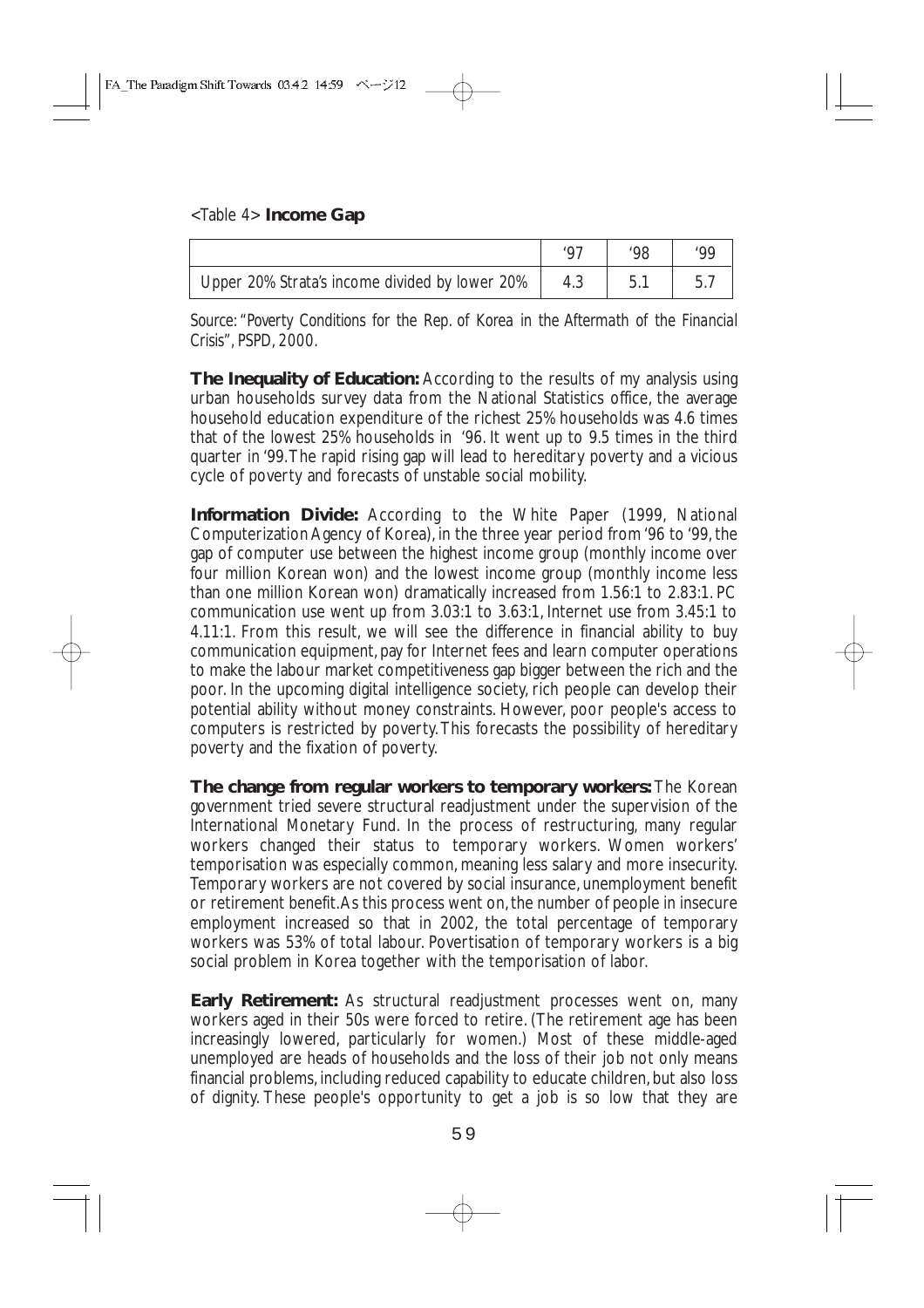becoming the poor in despair. Most Korean men start working in 30s because they have to serve in the army. If they retire at the age of 55, considering mortal age (75), they could be employed for only one third of their lifetime.Women's participation in economic activity is only 48%. This situation means that only about 20% of the total population works, and supports the remaining 80%. Those aged 30-40 who survived restructuring have to face severe competition and they are working under extreme stress. Even if someone is young and competitive, his or her quality of living is low because of the high stress and the necessity to take care of many family members or pays high tax for social security. For whose quality of living was this restructuring?

**Migrant Workers' Human Rights Problem:** In order to survive, industries desperately sought to save on labour costs. Many migrant workers are hired as a result. There are 570,000 migrant workers in Korea from 40 different countries all over the world. Without the help of these migrant workers, marginal industries in Korea could not survive. The Korean government accepted taking advantage of these low salary migrant workers – 46% of whom are undocumented. This is much more than 30% in Japan, and five percent in Taiwan.They suffer in the 'blind spot' of human rights.

## **World Provision**

**Povertisation & Exacerbation of Distribution Structure:** Due to science and technology development, the total wealth produced in the world is bigger than at any other time in history. However, 2.8 billion people, who are about half of the total human beings living in the world, are living on USD\$2 or less in a day (IBRD).Although information technology develops at a high speed, about half of the people living on earth have never used a telephone. According to a UNDP report, in 1961, the richest people at 20% occupied 70.2% of the total wealth accumulated by all human beings. However, in 1991, this figure jumped to 84.7%. Also, in 1961, wealth owned by the richest 20% people was 30 times that of the lowest 20% of peoples' wealth.This figure increased to 60 times as much in 1991.

These statistics show how fast inequality is deepening as globalisation goes on. Expansion of jungle capitalism, or globalisation based upon neo-liberalism, seems to worship the market god and doesn't care about poor people's quality of life. The market is creating 20:80 societies. By ignoring reasonable complaints of the poor, the inequality will surely exacerbate the discontent and bad morale that already exists in the world.

**Poor Countries' Povertisation & Debt Problems:** The core cause of povertisation in underdeveloped countries is Debt. According to a WCC report, poor countries' debt to IBRD, IMF, etc in the years from 1980 to 1990 amounted to USD\$972 billion. Although they have already paid principal plus interest amounting to USD\$1,400 billion which is much more than the money they borrowed, USD\$1,650 billion are still due.These countries borrow money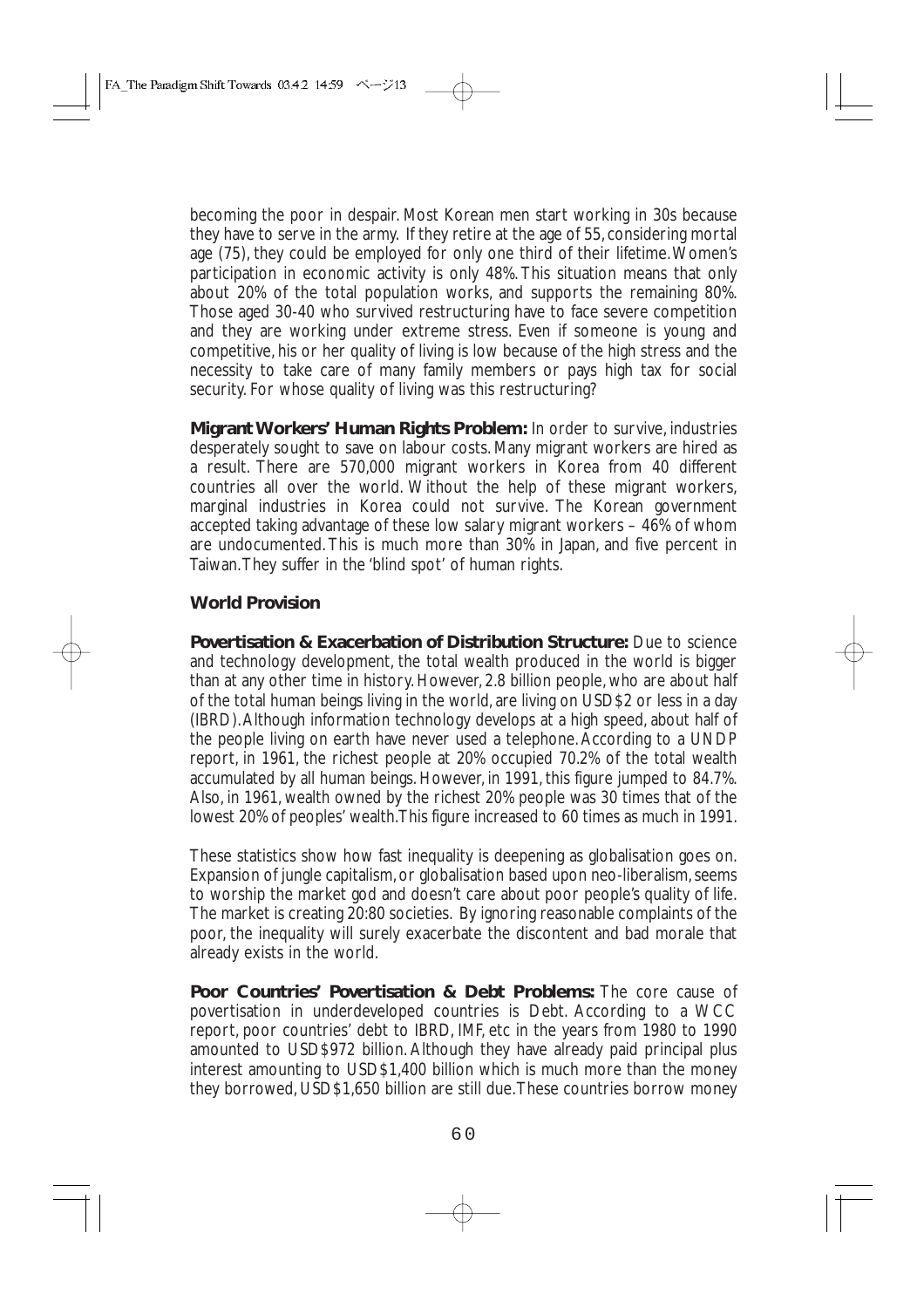to pay debt and the debt snowballed.Also, multinational business houses go to these poor countries and compel them to produce farming products for export.They pay low wages, move air and river-polluting factories in, destroy the environment and deprive local people of their land which is the base of their lives.As globalisation accelerates, this trend is getting severe.

**Migrant Workers' Human Rights:** Nowadays, more than one million people have left their own country and work in other countries.The reliance on foreign labour is likely to grow, due to the increasing unwillingness of developed countries' workers to take on so-called '3D' (difficult, dirty and dangerous) jobs. But most of them are undocumented and work illegally. Governments in developed countries seem to ban foreign workers however, although they open the gate for them as tourists, trainees, etc in order to protect marginal domestic industries. Developed countries' governments and employers exploit migrant workers severely by paying them low wages, letting them work in dangerous environments, which include beatings, rapes and not paying salaries. Developed countries' marginal industries are surviving at the cost of migrant worker's sacrifices. Developed countries are enjoying prosperity based upon this exploitation and deprivation. In 1990, the United Nations promulgated *The International Convention for the Protection of the Rights of All Migrant Workers and Members of Their Families*.The most effective safeguards to the rights of migrant workers would be to ratify this convention. However, not a single developed country (which consider themselves civilised and guardians of human rights) have ratified the 1990 UN Convention.

## **Paradigm Shift Towards Sound Globalisation**

## **No other alternative except Paradigm Shift**

With the rapid development in the areas of communication and information, the process of globalisation is something which cannot be reversed, nor can we attempt to bring it to a total stop. Therefore, this article will not attempt to assert the position of anti-globalisation but rather to propose an alternative of sound globalisation.

The process of sound globalisation is based on a love for humankind and a sense of charity. It seeks a change in paradigm to that which attains a level of public service on a global scale, along with a consciousness of solidarity among inhabitants of a global society thereby ensuring civil rights of individuals from a global social perspective. It also involves a shift in paradigm to allow for the construction of a public welfare society at a global level, reorganising political and social systems that are currently divided according to nation states.

Many people voice their concerns of whether a transnational level of social welfare is possible in today's reality of complicated and intricately related diverse interests of different nation countries, religious groups and races. They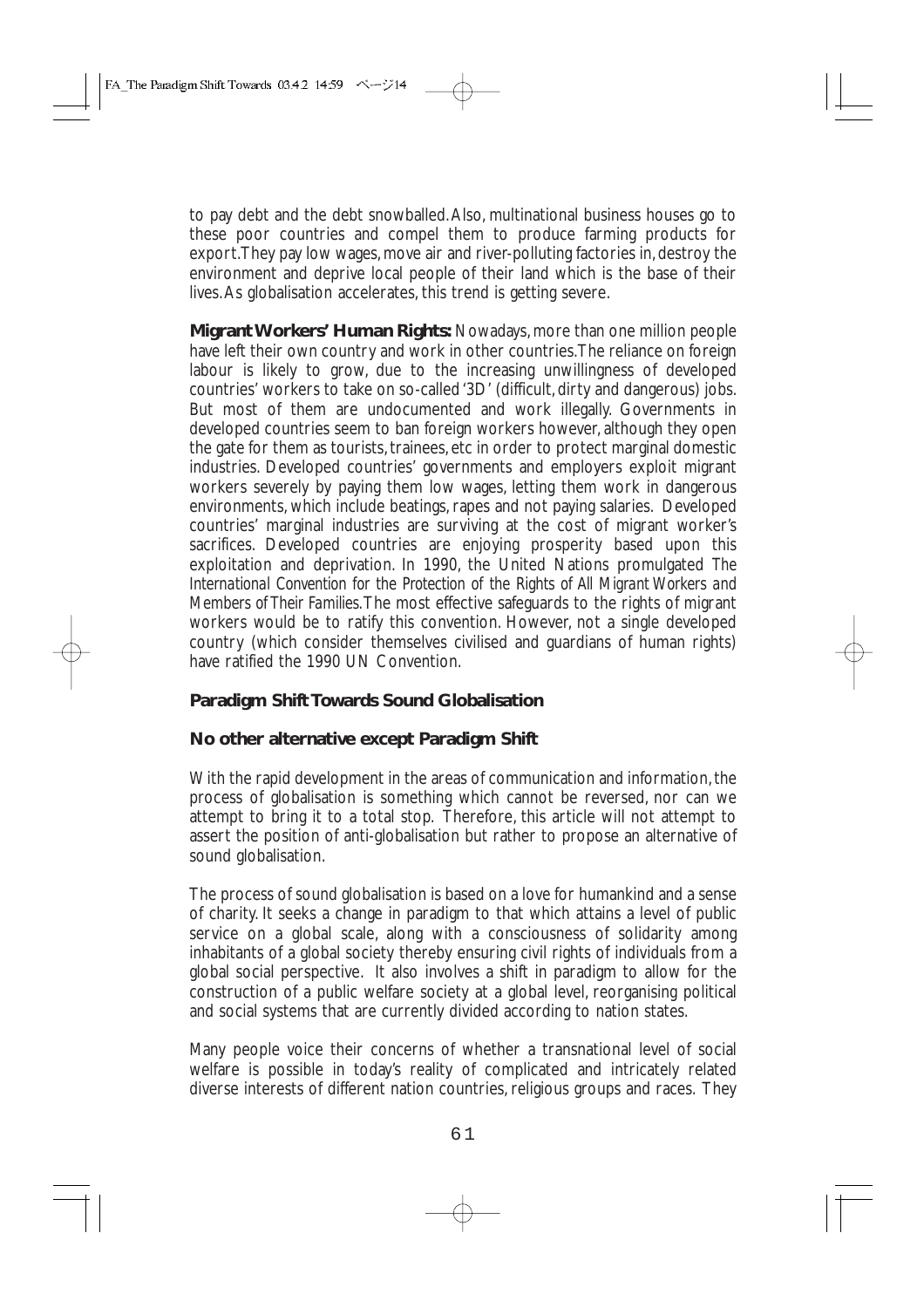question whether we have already opened the Pandora's box. However, the modern form of democratic society, as we know it, was not simply a one directional development, but a process with progression and regression, continuity and discontinuity, according to the opinions of people who form society. Not only that, learning from the history which our ancestors went through, it is possible to diagnose current problems and to forecast the future pattern of social change in such a way that will allow for proper adjustment.

It is true that the possibility of changing the paradigm of social welfare from that of charity to the protection of citizen's social rights, and from a national level to a global level, seems unsurmountable at present. However, if we truly wish for world peace, we must take the first step and be willing to take the necessary steps afterwards to formulate a system that will be beneficial for the whole world. We must realise that it is only when the richer countries and the richer people of a global society are willing to bear some sort of sacrifice and share their wealth with the poor – and try to resolve the disparity problem that currently exists so that the basic rights of marginalised people are secured and there is hope for living conditions to improve – that we can avert a violent confrontation.

When the idea of eight hours of work in a day or public education was first presented by Communists, it seemed to be very radical. However nowadays, it is common. We made this common after making such a big sacrifice with the Communists. Now in the early stage of globalisation, we human beings are facing a similar situation. If we are smart enough to learn lessons from the Communists' rise and fall, we should hurry to shift paradigms before being challenged by the exploited people's rise up. This seems impossible right now but we have to make it possible to prevent disaster. If the current way of globalisation goes on with continued abuse of power by the rich and rich country market societies, rampant lawlessness and disorder will bring about its ruin, not to mention its non-development.There is no other alternative but to make a paradigm shift.

## **From Charity to Protection of Civil Rights**

Although we can allow for the capitalist competitive system to rule our markets, we cannot allow it to rule our societies. True globalisation must secure the basic right to a humane way of life as a member of one society, even if that individual may not be able to participate fully in the market system due to failure of endeavour.

In the past, European countries provided a form of social security, which protected the quality of life of the citizen from the cradle to the grave, indeed even from the womb to the grave. However, along with rapid changes which came about as a result of the neo-liberal globalisation process, the European countries, under the logic of reducing the role of government, began to reduce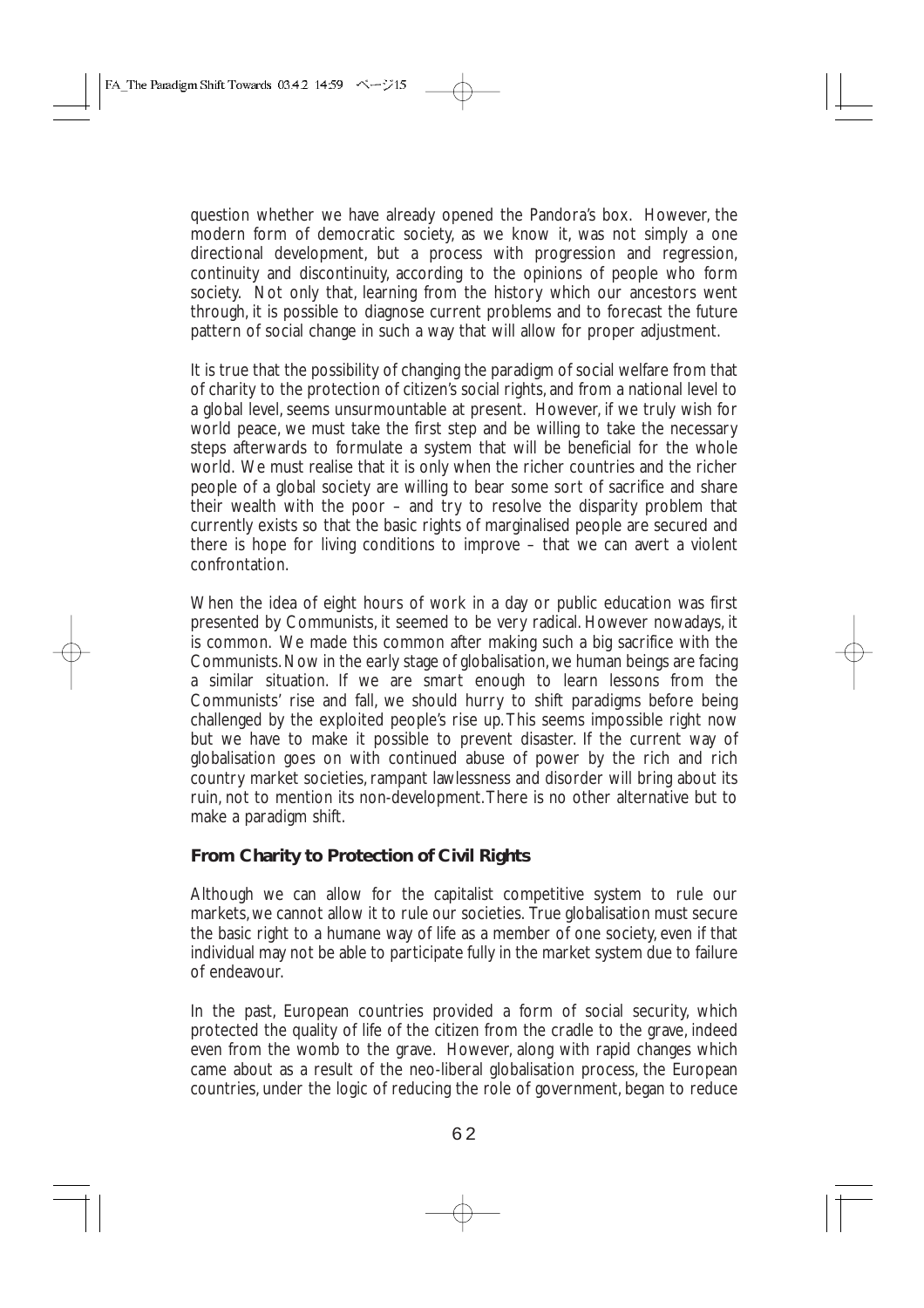the budget for public expenditure – such as for education and health services, and others on behalf of socially weak and marginalised peoples.

For most of the less developed and developing countries, the idea of citizen's social rights has not firmly taken root yet.And due to the budgetary constraint and lack of consciousness of 'Basic Social Rights', there is no legislation that secures the rights of the people. Therefore, for most of the people who lose their jobs in the developing and less developed countries as a result of the structural adjustment or downsizing of companies in accordance with the market policies of neo-liberalism, it not only means a loss of job, it means jeopardising basic human rights of survival. By establishing a social realm, which is not affected by the forces of the market, we can be protected against disaster caused by marketisation.We do not live in the market, but a society, and it is imperative for a society to secure the basic civil rights of its members. In contrast to the neo-liberal logic which places all the blame of market failure on the individual and which asserts a reduction of public expenditures, deregulation, privatisation and the abolishment of public morals and community consciousness, we should build up public areas.

Until now, assistance accorded the poor has been from the perspective of charitable giving. We must now seek a shift in our paradigm so that we recognise the security of a minimum standard of living as an essential human dignity to be provided by society.This section will seek to present the theory of civil rights as a basis for reorganising the social welfare system and increasing social welfare programs, as well as an alternative argument for a community which transcends neo-liberalism.

**Civil Rights:** The civil right of an individual includes his/her right to participate in the decision-making process of the community as one of its members. TH Marshall describes civil rights as having three dimensions, namely civic rights, political rights, and social rights. Civil rights include the right to welfare, as well as social rights that incorporate all the areas of rights related to the way of life for humankind in a cultural society. In other words, this includes the right to receive public service, the right to be protected from the violence of the market and its unequal structures, the right to equal treatment of women, the rights of children, the right not to be discriminated against because of one's geographical background, as well as the right of the weak in the labour market. Civil rights is an aggressive right in that it is the right to be protected from all unequal structures and the violence of the market which causes discrimination regardless of one's social class.

Labour Rights: In a broad sense, labour rights are the right to participate in the labour market, the right to association in labour groups as and when necessary, the right to participate in political procedures as a member of a group, the right to participate in social policies and the right to receive welfare benefits of social security programmes. In a stricter sense, labour rights are the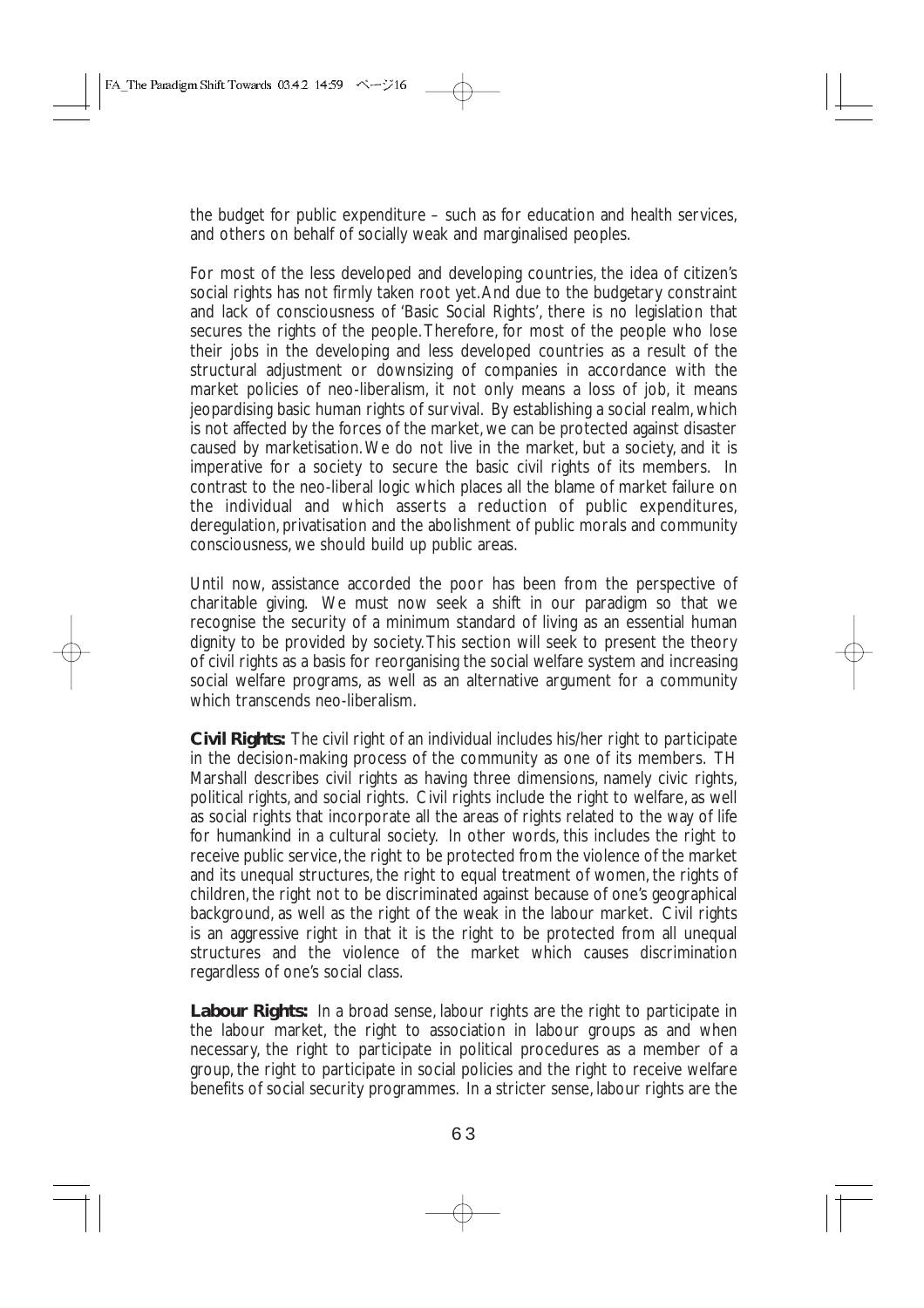right to participate in productive activities according to one's abilities and to receive proper payment for one's work – in short, the right to be protected from unemployment.

**The Right to Life:** In a broad sense, the right to life means 'the realisation of the right to live as a human being'. In the stricter sense, the right to life is the right of those who are living below the poverty line to be recipients of a standard of living that reflects the minimum sustenance needed in that society. Therefore, this is a right which ensures that whether a person is unable to be the beneficiary of a job in the labour market, or is not working, that person is still eligible to receive some income from society.

**Civil Rights and Welfare Policy:** The right to financial support or the provision of services that satisfy the need for one's welfare is a specific basic right that each individual can claim or demand of the government. If a country is serious about securing its citizens' civil rights, then the right to life must take precedence over any other legal rights, such as that of right to private possession. Citizens' social rights must firstly be secured in the distribution of resources through the budgeting scheme of the government over any other priority. Also, since the welfare-related expenses necessary to maintain the integrity of civil rights is a necessary expense which the government and all citizens must bear in order to maintain their community, the government must work to collect more taxes in the event that the national budget does not provide the sufficient resources necessary. However, the process of setting a national budget must go through the decision-making body of a national assembly or congress of elected officials who must overcome those welfare theorists who are more aligned with the market mechanisms, as well as those conservative politicians who speak on behalf of the profit of large businesses.

The path of gathering more taxes acts as a burden on the majority of the people, and so the policy of using public funds to support social welfare may meet the reluctance of citizens to pay more taxes. A method which allows the government to circumvent such opposition, while at the same time ensuring civil rights and securing the necessary financial resources for social welfare, would be to make full use of social security policies such as the utilisation of public property, social insurance, and various stipends.

The realm of civil rights security can be separated into the areas of food, clothing, housing, medical care, education, transportation, and household appliance use. Among these, the areas of food and health are those which must first be addressed in order to alleviate absolute poverty. Also, with the spread of neo-liberal market policies, there is a growing disparity in the areas of housing, education and communication among individuals in a society, thus highlighting these areas as problem areas. The following is a more detailed look at these problem areas.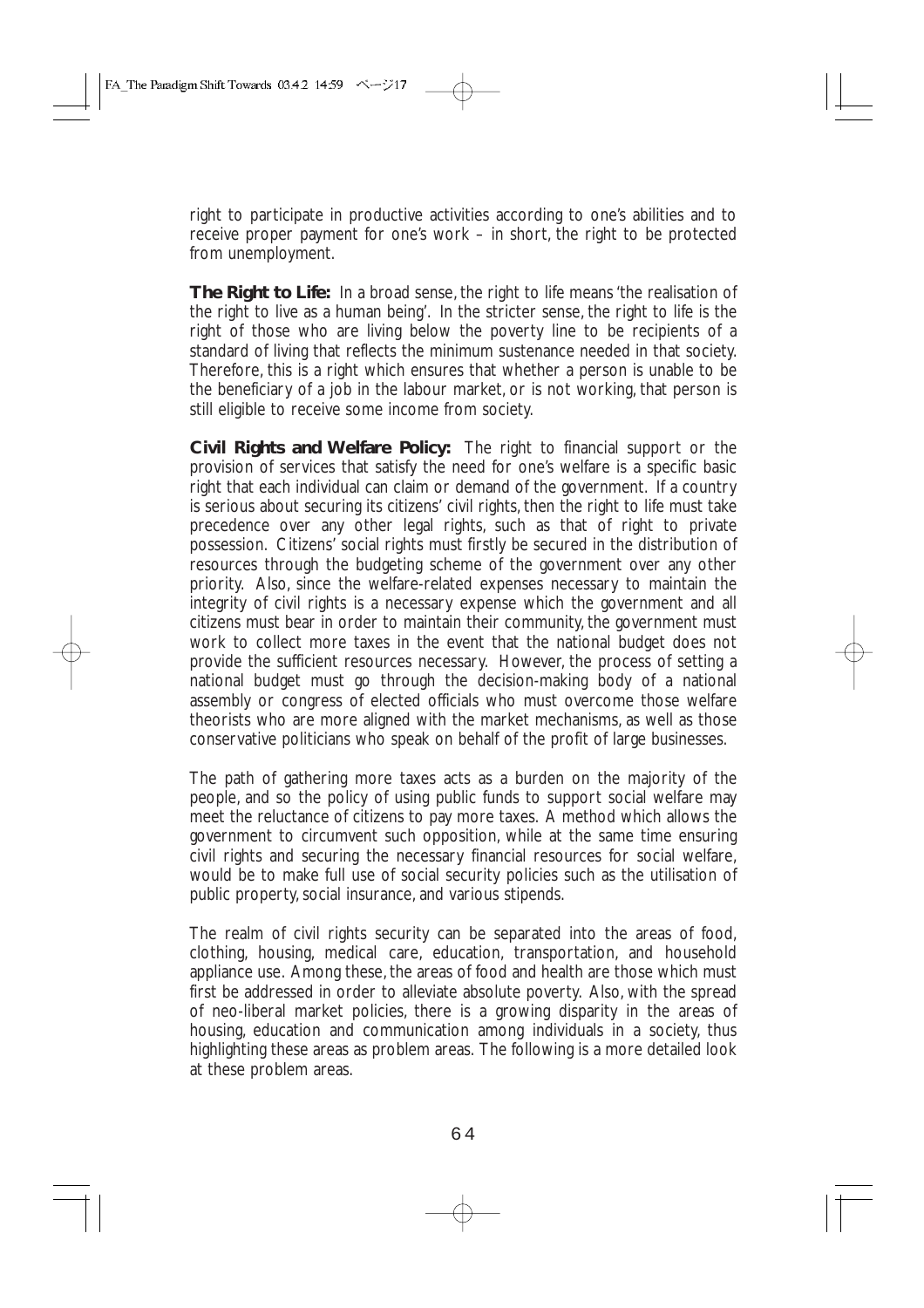**Food/Medical Care:** Nearly one half of the world's population lives on an income which is less that USD\$2, and numerous people in Africa and Asia suffer from hunger. Food and medical care are both essential basic necessities which are needed to secure one's right to life, and as such, the provision of basic foodstuffs must be the first priority. In developed countries, nearly all citizens receive the benefit of medical insurance. However, with the adoption of neoliberal economic policies, the privatisation of health related sectors is on the increase. This implies that countries are moving in a direction that is opposite to that of ensuring the basic right to medical care for poor people. The basic rights of the masses must be secured by the society. The number of people in Africa and Asia who die because they are unable to receive proper medical care is so large as to be incalculable.

**Housing:** Many countries face a shortage of adequate housing for their citizens. As such, poorer people who are unable to own homes have to contend with high monthly rent fees for inadequate living quarters. Even in the richest cities such as Paris, New York and Tokyo, there are numerous street people. We cannot say that civil rights (in this case the right to housing) are properly being secured for these people in such a situation. Despite these dismal housing conditions in many countries, most governments do not regard the lack of housing as a violation of a basic civil right of their citizens that should be addressed through appropriate social policies. Therefore, these governments regard housing as a market commodity. They attempt to provide financial support for homebuyers and reduce the shortage of housing by encouraging private construction companies to build more homes for sale on the market. This is why the general public mistakenly regards houses not as homes or places of abode, but as investment assets. In such countries, those above the middle class of income, who have the freedom of extra financial resources and can invest in buying houses, are able to secure themselves from any losses that may come from a high rise in inflation or rise in rent. Those in the lower income situations must continuously struggle with high rent with little hope of breaking out of this cycle of poverty. This leads to a situation where people build illegal homes on other people's property, as well as those who occupy other people's homes, which does become a social problem. In order to properly secure the basic civil right of housing, we must place a higher priority on securing the right to life for the poor, rather than the right to private possession for the rich. In more specific terms, land and buildings that are not being utilised to their full potential, should be made available for public use in accordance with the need of society. The assertion of people and groups to utilise empty warehouses, buildings and land for social, productive and cultural activities is not only a demand to secure the right to life for the poor, but also to stand against the speculative activities and waste of resources that have become a part of the capitalist way of life.

**Education:** In many parts of the world, there are still countless numbers of people who are unable to receive education because of poverty and who as a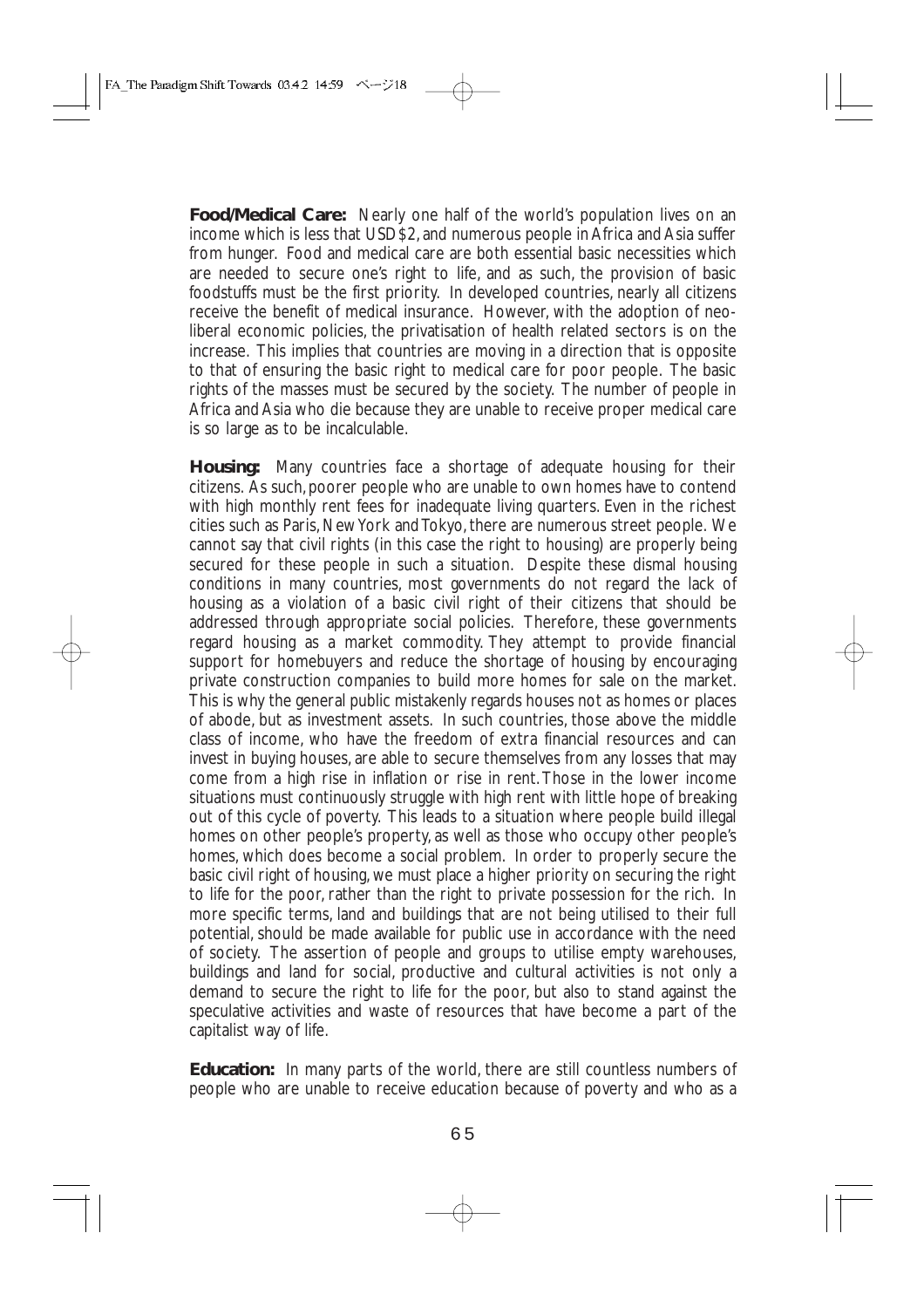result are illiterate. With the emergence of English as the language medium that is most widely used in the world, the ability to articulate one's thoughts in English has become a basic necessity in today's globalised world.Those children who are growing up in countries where English is used in daily life require no extra money to acquire proficiency in English. However, those children who live in countries that do not use English for daily conversation must pay for expensive tutoring and lessons. In order to properly address this unequal situation, it is only proper that the countries where English is a public language should be asked to support the education of young people in countries that are not. The student from a non-English speaking country who goes to study in an English speaking country should also receive financial support for his/her studies there. However, the current situation of national level politics has put the greater burden of the cost of education upon students from other countries. The more developed countries invest vast amounts of capital in information education while some poor students in developing countries have no access to electricity, let alone computers. The increase in unequal access to education opportunities will act as a cause for the fixation of poverty and the inheritance of poverty among the poor.

## **Social Reform Activities for the Protection of Civil Rights:A Case of Korean NGOs.**

**Background:** From the 1960s until the mid-1990s Korea averaged an annual eight percent GNP growth rate with close to full employment.The problem of poverty had not been seriously considered in Korea prior to 1997 and any direct government attempts at reducing poverty through social welfare policy were not seriously undertaken.

However, the social and economic shock from the foreign exchange crisis in '97 was something never experienced and the problem of poverty in Korea entered a different phase. It is deemed quite problematic that the poverty and distribution disparity was dramatically aggravated.

Poverty countermeasures taken by the government before 1999 were carried out through the Livelihood Protection System.This is a system that provides a subsidy to the extremely poor who are incapable of working i.e. elderly, disabled only. It neglected the unemployed poor who are capable of working.The advent of the foreign exchange crisis in 1997, the increase in unemployment and the growing number of poor people proved the ineffectiveness of such governmental poverty countermeasures in dealing with the poverty problem.

Many criticise the welfare policies of the Kim Dae Jung government as being inadequate to deal with the rapid changes in today's society. Some criticise the enlargement of the welfare policy by saying that it is ineffective and counterproductive. NGOs urged the government to seek a new social policy paradigm. The new social policy paradigm should present a vision for a new social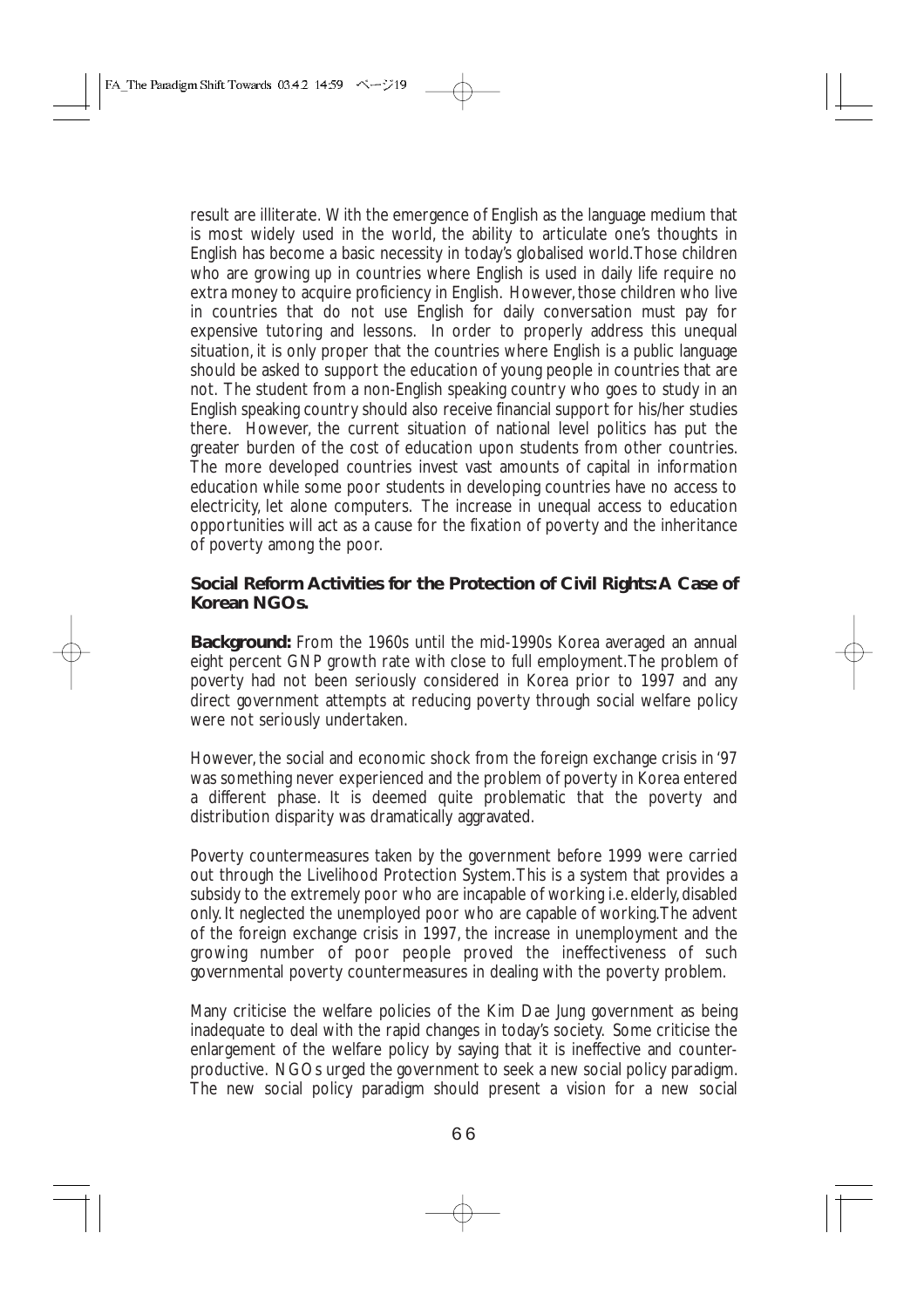structure, not remaining at the level of simply improving the present system and increasing the provision of welfare by the public sector. More specifically it must 1) be based upon the protection of citizen's social rights; 2) increase the national welfare coverage; 3) readdress the current government spending which is primarily oriented to economic progress and the military; 4) restructure the tax system (which increases direct and progressive taxes).

In order for such a new paradigm to be effective in redistributing the wealth of society and eradicating the social problem of poverty, the civil and labour sectors of society pooled together to strengthen and consolidate their positions. They needed to secure the basic social right – the right to a dignified existence in society – and present this as the new social policy paradigm.

**NGOs succeeded in enacting legislation:** The Basic Life Protection Act (BLPA): In order for a new paradigm to be in effect, civil organisations had been demanding that the government establish comprehensive and systemic poverty countermeasures.The Peoples' Solidarity for Participatory Democracy (PSPD), one of the most influential civil organisations in Korea, had first demanded in 1995 that the government enact a law called the *Livelihood Guarantee Act* which was similar to the BLPA. Before the foreign exchange crisis, the public demand for enacting such a law wasn't noticeable, and the government's lack of volition to enact such a law prohibited it from coming to pass. However, as the unemployment rate after the crisis surged, followed by the rise in the number of the poor, about 60 NGOs got together and organised the Basic Life Protection Solidarity, a strong movement to enact the BLPA.

The Act was to guarantee a minimum living standard through provision of a public transfer to all households whose household income is lower than the poverty line, regardless of the possession of work capability. There was widespread public support for such measures. Indeed, it was obvious that the crisis had aggravated poverty conditions and functioned as an inducement to the Act's passage. The NGOs' effort was successful and the Act was passed in the National Assembly in August 1999, taking effect in October 2000. Passage of the Act signifies the protection of citizens' social rights by the public sector with efforts initiated by civil organisations undoubtedly an important contributing factor.

**Theoretical Base of BLPA:** It is a citizen's basic social right "to live maintaining human dignity" and it is the government's duty to "protect the basic social rights of the people". In passing BLPA, an individual citizen's social right to maintain a decent and humane standard of living had been legalised. As such, it provides an ideological and legal basis for government policy to place a priority in the national budget on welfare programs. Indeed, the passage of this Act can be interpreted as a new vision for social policies: a paradigm shift from an extreme right side capitalistic policy to a Korean 'third road'.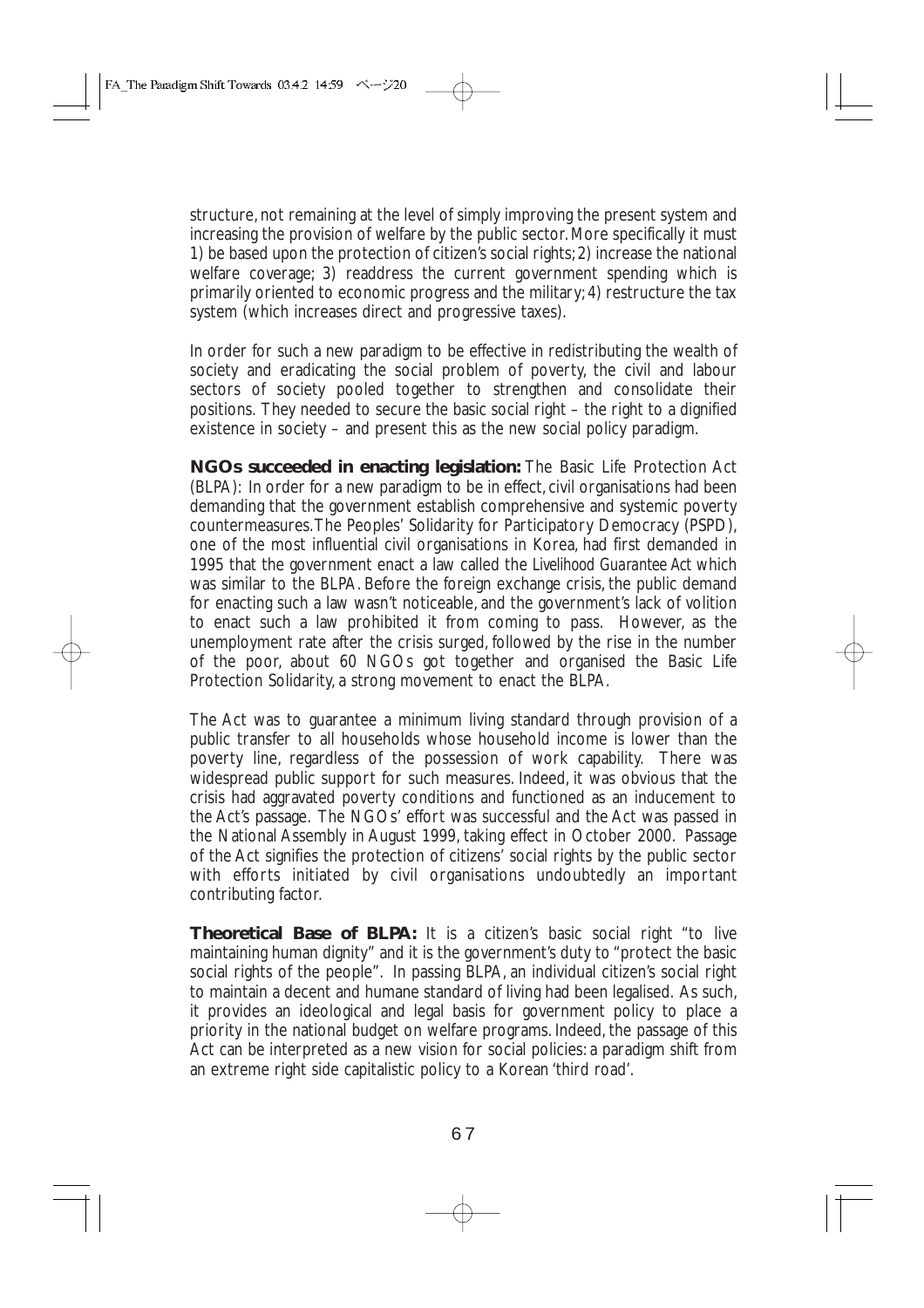**Poverty Issues after the BLPA Enforcement:** As it is clearly written down in the BLPA that it is the government's duty to guarantee a minimum living standard to all households whose household incomes are lower than the poverty line, regardless of the possession of work capability – a citizen can sue the government if it doesn't perform its duty properly. However, when the Enforcement Ordinance and Detailed Regulations for the application of the BLPA were announced, people were shocked because it was far from the BLPA's spirit of legislation. People were even more shocked when the law took effect in Oct 2000.The government's subsidy was too small. So the protection level was far too low to maintain the minimum living costs. Coverage was restricted to 1.5 million people: only 15% of the total number of the people under the minimum cost of living (about USD\$700 per month for four member households). The budget for the protection of a minimum living standard was cut down to a level even less than the previous year. Effectively, the Kim Dae Jung government couldn't control the bureaucrats. Also, it became clear that while the majority of Korean people agree with the basic idea of the Act, they don't want to open their wallets. As a consequence, poverty issues in Korea went into different phase. NGOs now had to focus to secure a higher budget allocation. In 2002, a considerable increase in the budget amount was announced. However, it is still not enough to protect all the eligible people.The NGOs protest is still going on.

**Global Perspectives:** The current model of development, which has been in place from the 1960s onward, has exploited and marginalised the weak and has kicked less competitive peoples into a slough of poverty. The neo-liberal economic globalisation ideology weakens the power and influence of nation states, privatises capital, and abandons the social security systems of societies to wallow in the waves of its wake. It is now time for us to put a stop to it.The new paradigm is to build up the public sector, which is not ruled by the market principle. So far, Korea is the only one Asian country that has shifted the social welfare paradigm from charity to protection of the citizen's social rights. However, this is the way to build up the areas where the market principle doesn't apply and how to supplement the defect of market system. Without such a safety net, social solidarity is in jeopardy. Japan's per capita GNP is the second highest in the world. However, the concept of social welfare is still 'charity'. Protection of the minimum cost of living by the public sector is not legalised yet. Other countries need to share a common perspective and prepare counter measures similar to BLPA in Korea. People in the 'global village' should consolidate together to protect basic social rights. People in the global village must get together and try to make systems to protect citizens' basic social rights. Preparing proper welfare systems in each country, in each bloc, and ultimately throughout the Earth village, is the only alternative to a sound globalisation.Although it looks far and difficult for the dream to come true, we haven't got any other choice. We have to build up a global village, which is balanced between efficiency and equality.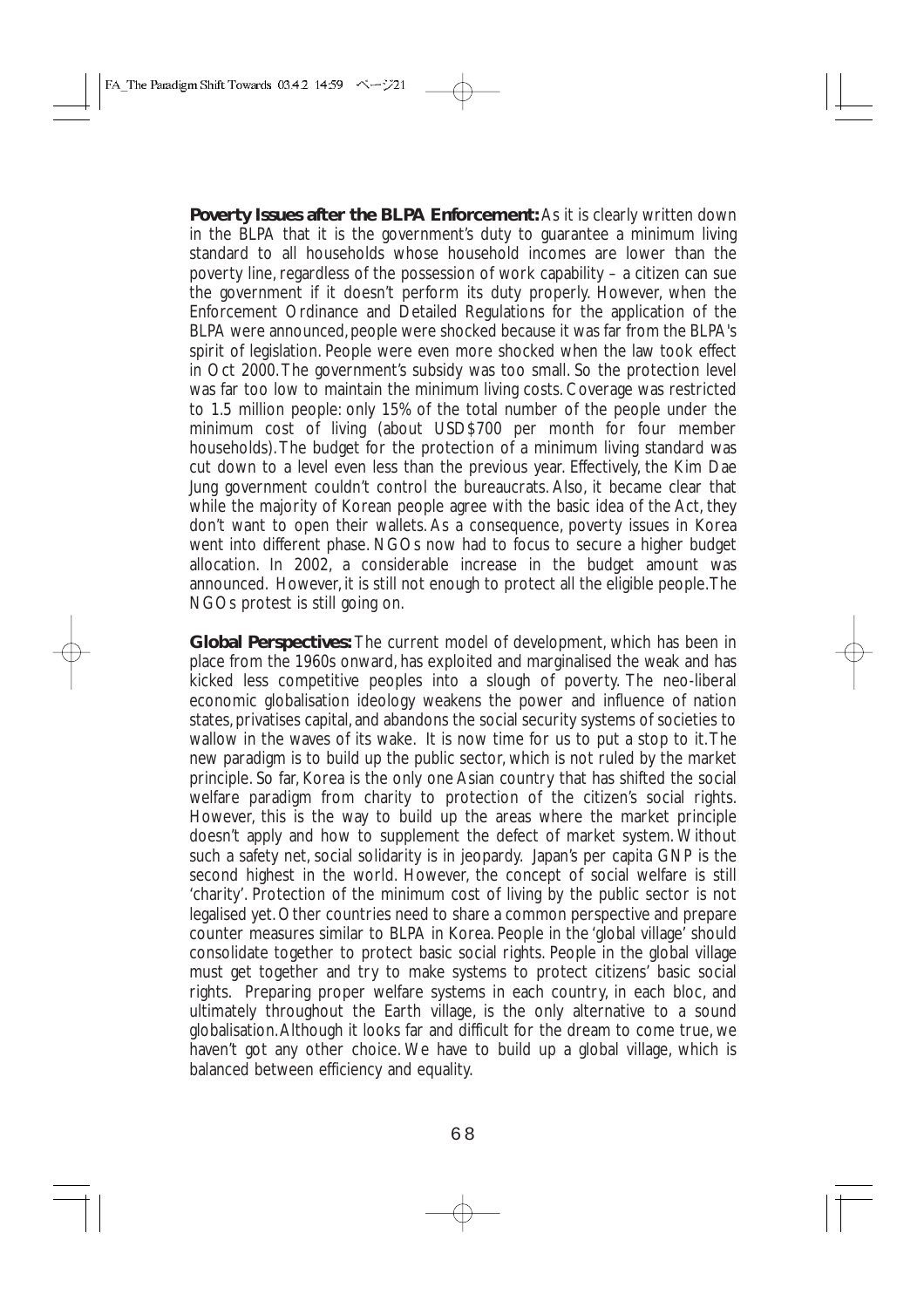#### **From Nation Country to Global Society:Alternatives for Attaining a Paradigm Shift**

**Seek Co-existence:** The current practice of operating social welfare policies within the boundaries of nation states has made social welfare something which is limited to a few who live in richer developed counties. Similar social welfare is far out of the reach of those in the poorer, less developed countries. In order for humankind to live peacefully together, it is essential to seek co-existence.We have to try to recover humanity based on love and extend social welfare system for the less developed countries in Asia and Africa.

Most of the poor countries lack money to build up a welfare system. However, if we were to live in one globalised society, poor people in poor countries should be recipients of a global welfare system. They are eligible poor for negative tax (welfare subsidy). Due to the lack of love and consciousness as a member of the same society, developed country people are very indifferent to the poor country peoples' pain caused by poverty.

The deep root cause of the September 11 tragedy is rich country peoples' lack of understanding and sympathy for the poor in other countries. In order to prevent the catastrophe of unilateral destruction and seek a productive way of communal existence in the era of globalisation, we must strive to establish an international level welfare society where everyone lives together in the spirit of sharing. In order for us to progress in that direction, we must diagnose the problems existing in the current process of globalisation. Political & social communities remain in the conventional nation state, while global marketisation speeds up, ignoring all nation state boundaries. Hence, we must take concrete steps forward to build up a 'welfare Global Society'.

**The Red Light to an Extensive Pursuit of Efficiency:** If we do not slow down the current tempo of neo-liberal globalisation and rapidly work to supplement our current social systems with a way of life that secures the communal existence of marginalised countries and people groups – even at the risk of reducing the level of efficiency we have attained and would like to maintain – the world will fall into a severe conflict between rich and poor countries, in the end leading to the downfall of all of us. We must regard the September 11 incident as an event where the fuse has been burned down. It is the sound of alarm in regards to the crisis of integration that an extensive pursuit of efficiency can cause. The war against terrorism is only a reaction that will aggravate the current situational crisis. The only fundamental solution that can prevent the overheating of the entire world is to enhance the process of globalisation in the areas of politics, society and welfare even if this means that we sacrifice the profits of the efficiency. We must reduce the tempo of economic globalisation until the other areas of globalisation has progressed to a similar level and work to support and develop the less developed countries.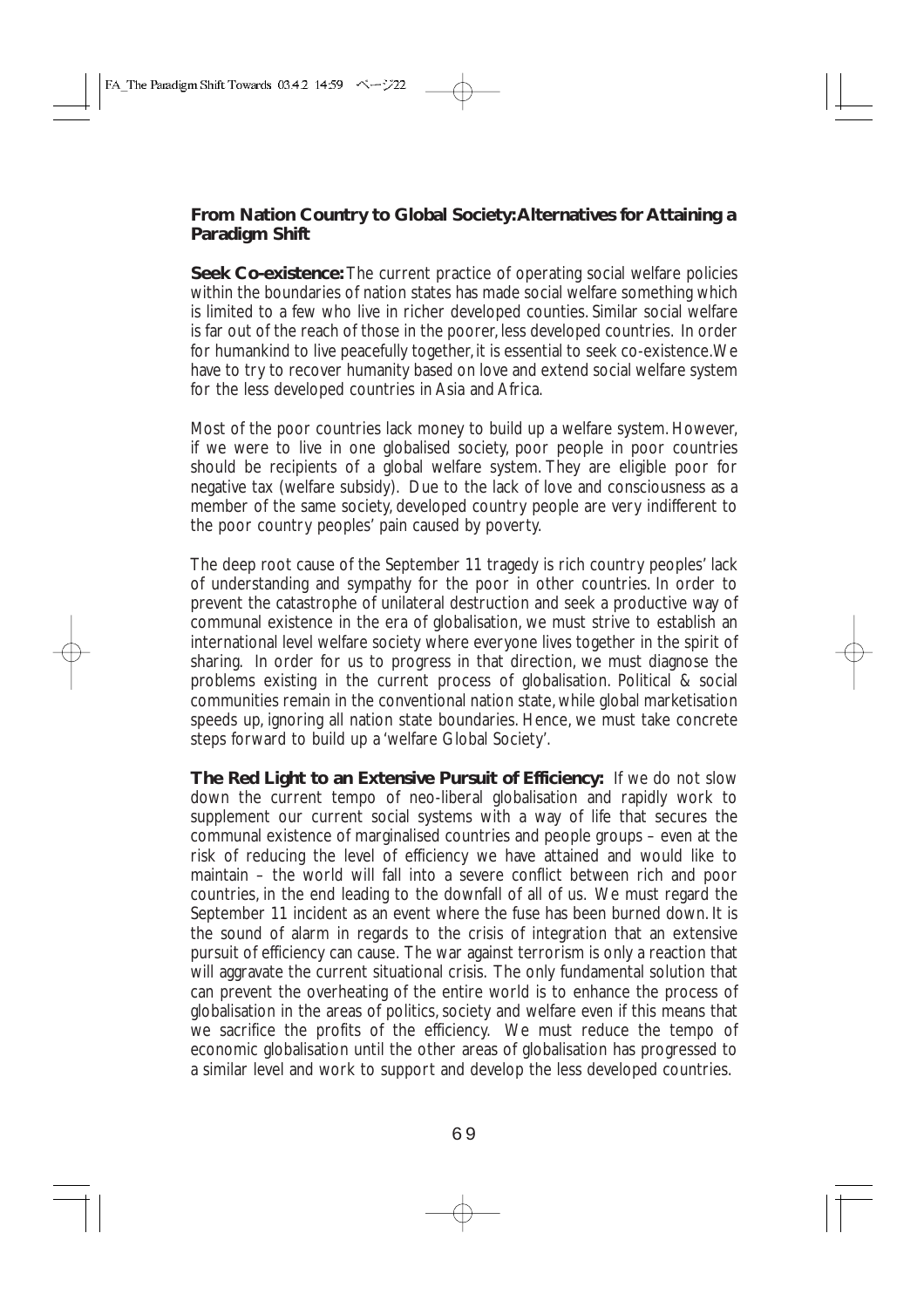**Strengthening the Morals, Consciousness and Responsibilities of the Rich:** After the collapse of the Soviet Union and the Eastern Bloc countries in the 1990s, the US became the sole superpower country in the world without any serious contenders. The more developed countries of the world that have the advantage of possessing vast financial resources, the infrastructure to allow them a decisive advantage in the gathering and utilisation of information, and the language (English) skills needed in today's world, have a marked position which is beyond anything that the developing or less developed countries can ever hope to attain. Despite this marked advantage, the US is forcing weaker countries to enter the ring to engage in an uneven game which takes no regard of the differences in the 'weight class' of the contenders in the ring. This 'game' is an all out unlimited form of competition, which not only pits individuals against each other, but also puts nation against nations in a no-restriction game of survival. This game is structured in such a way that only the developed and stronger countries can win. The process of dragging weaker developing countries into the ring of globalisation where only the stronger developed countries have any chance of winning is resulting in the exploitation of the poorer developing countries and impoverishing them, thereby leading to a shortage in possible consumption which is not appropriate for developing nations.

The intellectuals, entrepreneurs and politicians of the developed countries who hold the key to globalisation must rally behind the values of moral consciousness and ethical renewal with an accurate awareness of the current contradictions present in the process of globalisation. In order to encourage the establishment of a welfare society which can prevent the bloody confrontation and conflict among humankind that we have already experienced (such as during the birth of Communism), the world must heed the warning of the red light that is alerting us of the crisis toward which all of us are heading. The September 11 incident is a signal we must take seriously and begin to utilise our wisdom to put forth alternatives and measures that can rectify the problems inherent in the present process of globalisation.

Only when the developed countries begin to decide their policies, not merely from a country-centred patriotic perspective, but from the perspective of exercising responsible citizenship with a moral responsibility to step beyond the simple pursuit of their own benefits to seek the well being of the whole global society, can a solution be found.

**Restoration of Virtues Based on Community Awareness:** When capitalism was first introduced, the basic contradictions inherent in it – such as the excessive use of force, exploitation of labour, and the impoverishment of weaker social groups who were unable to adjust to the market system – became a serious social concern. As a result of social conflict resulting from such contradictions, Communism was born and the world became engulfed in a bloody battle between these two ideologies. Western capitalistic countries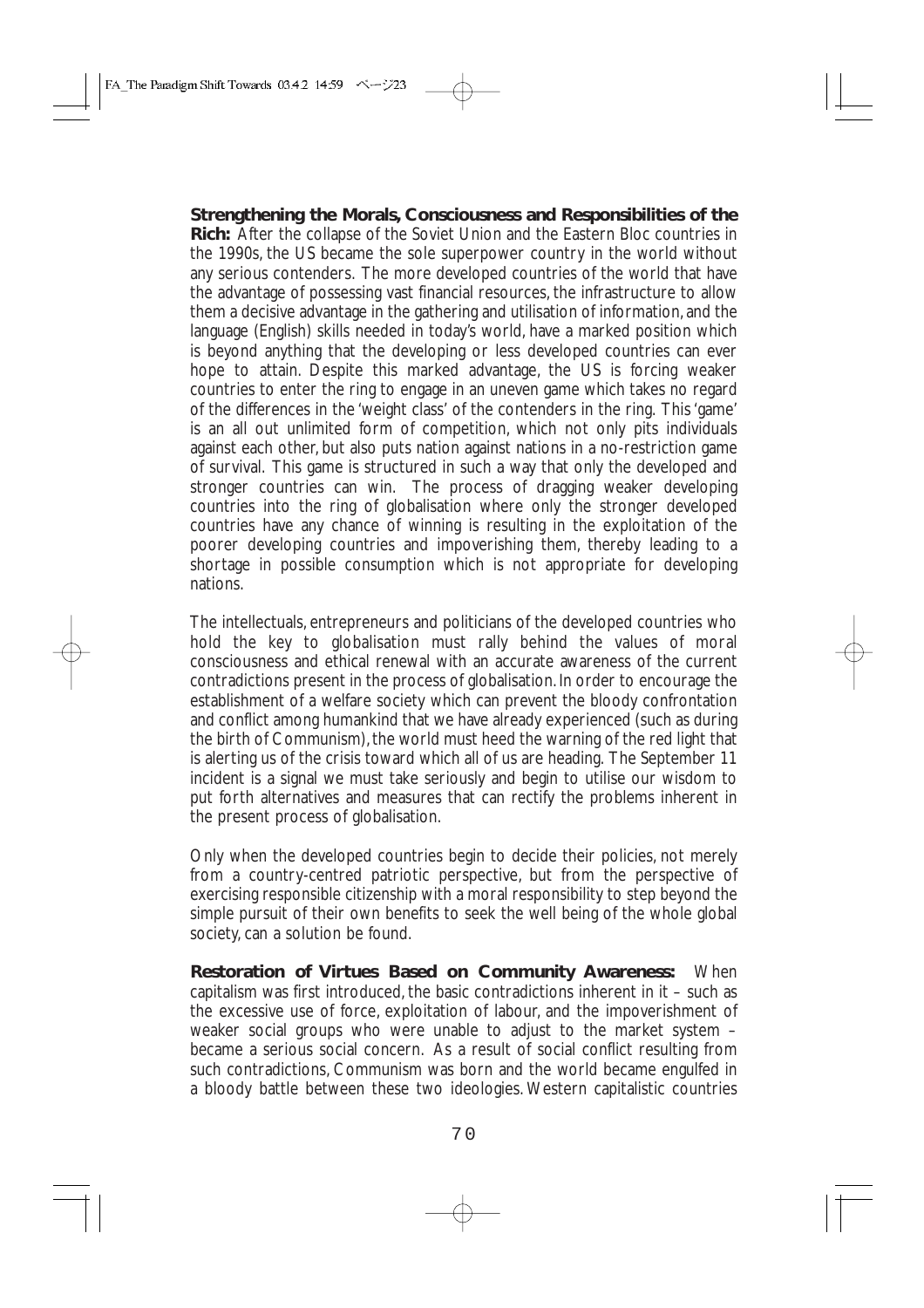realised the truth, after observing the threat of Communism, and began to strengthen their welfare policies in order to lessen the economic disparity between the rich and the poor. Because the strengthening of welfare policies entails richer individuals in society forfeiting an increasing amount of their income as taxes, the implementation of such policies is not possible without self-sacrificial ethical rules that form a sharing community which works to ensure the survival and well-being of all its participants. By supplementing the flaws in the capitalist market system through the strengthening of welfare policies, capitalism was able to overcome the threat posed to it by Communism. This was possible because the Anglo Saxon culture of the Western countries was rooted in Christian faith.

Restoration of virtues based upon love of humankind, sense of solidarity with the weak, and the willingness to work toward an equal and sharing community is the only cure. As we are entering into the era of a globalised society, we need to encourage the growth of a sense of community among the societies of the developed countries, and seek ways to supplement a global social system on the basis of humanity and love, and establish a welfare system on a global scale which will alleviate the problem of poverty.

**Alternative for Preventing the Re-emergence of Communism:** Through the process of evolution, humankind has come to stand at the pinnacle of the food chain. There is no natural enemy who can dare to threaten humankind. The only threat to humankind is humankind. In such a situation, if the process of globalisation continues to simply benefit the minority of 20% of people who have got a competitive advantage living in developed and stronger countries, there will come a time when the rules of natural survival come into play on the part of the poorer majority who will fight to claim their portion. Driven to the extreme, one may even say that the possible form of globalisation, which can benefit all of humankind, is the globalisation of Communism. However, the inefficiency of the Communist system and the fact that Communism only works to downgrade the living standards of everyone in society under the name of equality has already been proven to us. Nevertheless, the slogan that the Socialist system brings equal distribution of wealth to all is a sweet enticement to the majority of those who are being marginalised because they are deemed 'uncompetitive' in the market.

The extreme exploitation of the so-called uncompetitive members of society and the poor countries during the early stages of economic globalisation, as well as the lack of understanding and sensitivity for the differences in culture and religion of diverse people have acted as primary forces which have festered a resentful group of terrorists and anti-globalisation activists. This is similar to the situation during the early stages of capitalism when the extreme exploitation of the workers gave cause for the rise of Communism. In another way of expressing the same phenomenon, the ideals of equality and efficiency are contradictory to each other. Therefore, if we seek to increase the efficiency of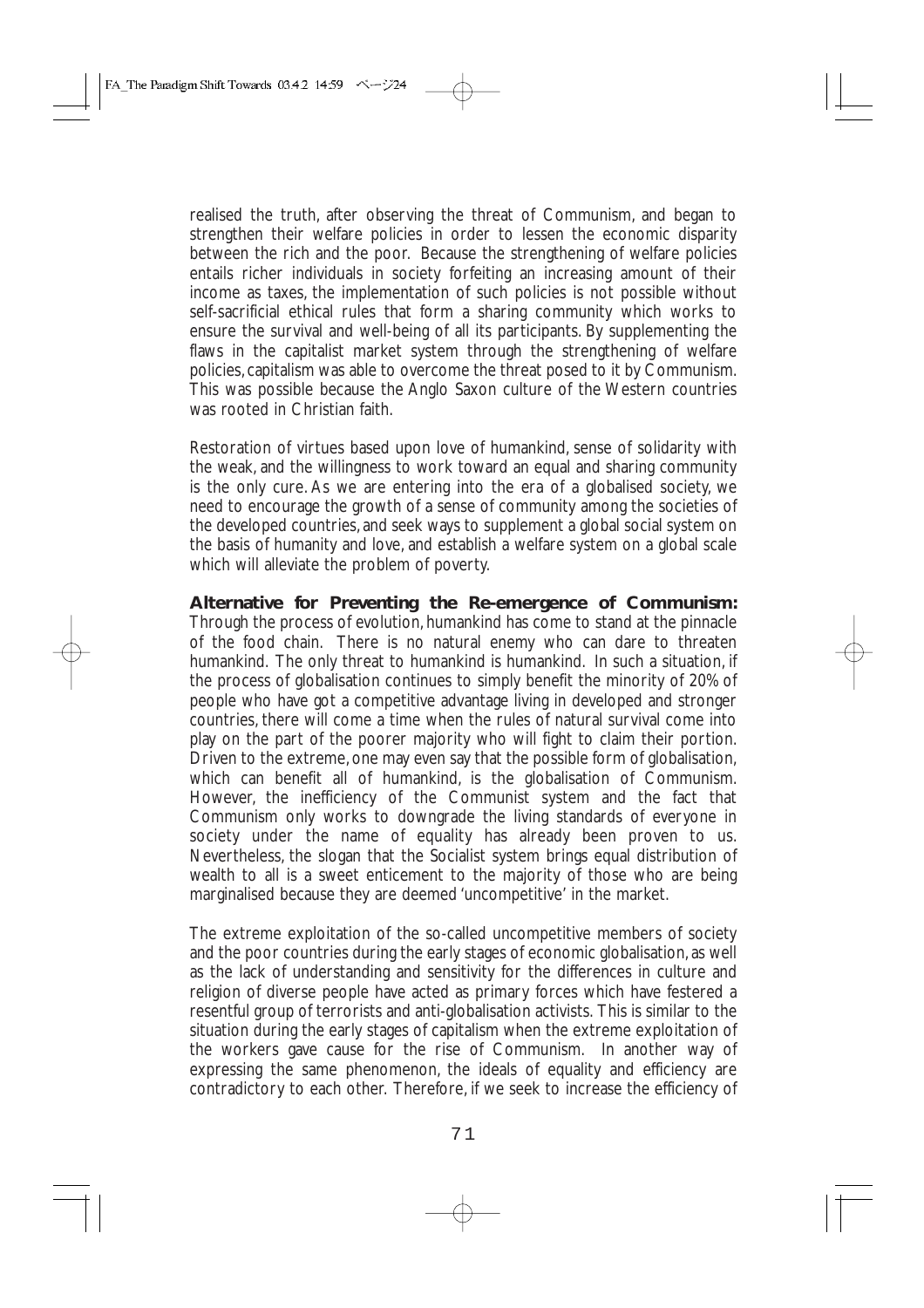the neo-liberal competition system, we will increasingly aggravate the problem of the disparity of wealth distribution. Continuously seeking to increase the efficiency of the system, without taking any measures to rectify this fatal flaw in the market, will only increase the resentment and resistance of the world's people.

We must strive toward a win-win society where the people of the poor countries also have an equal opportunity to life. The world, and more especially the politicians and intellectuals of the Western world, must realise that this is the reason for the rise of terrorist activities and is creating a crisis in the integration of society into a truly global one.We must curb excessive pursuit of competition and set up a worldwide sharing community to prevent reemergence of Communism.

**Support Development of Poor Nations:** If the vast amount of financial resources that had been expended during the war in Afghanistan and the money which is currently being used in Afghanistan had been utilised as resources in that country before September 11, there would not have been any act of terror which caused so much grief and pain to so many people.

If we do not heed the warning lessons from the September 11 incident and present a revolutionary alternative to the people in the world, there will be more catastrophic events taking place.We will stand to lose more money, and more lives as a result. Didn't even former US President Bill Clinton say that we would only have to invest a total of USD\$1.2 billion to resolve the issue of poverty and lack of development for the Middle East?

The level of support accorded to the poor must also be elevated to that which not only provides material support to alleviate their situation of absolute poverty, but that which also provides an opportunity to overcome their sense and social situation of being marginalised and excluded. The type of support provided must not only be limited to material support. It must also be personal and spiritual, helping to restore their sense of social dignity and empowering them to overcome their situation of poverty. Something more important than the simple supplying of material resources for poor people is moving toward a society where their integrity as human beings is respected and their human rights secured. It is most important to endeavour in strengthening these countries to improve their current policies and structures so that the people themselves can stand to shake off their poverty and work and live as proper citizens. We must support the training of individuals, the support of people's resistance against corruption and injustice. The support of human rights movements must be placed as a priority alongside of, or even before the provision of material support.

The developed countries should also write off the debts of the poorer developing countries as a way of supporting these countries' economic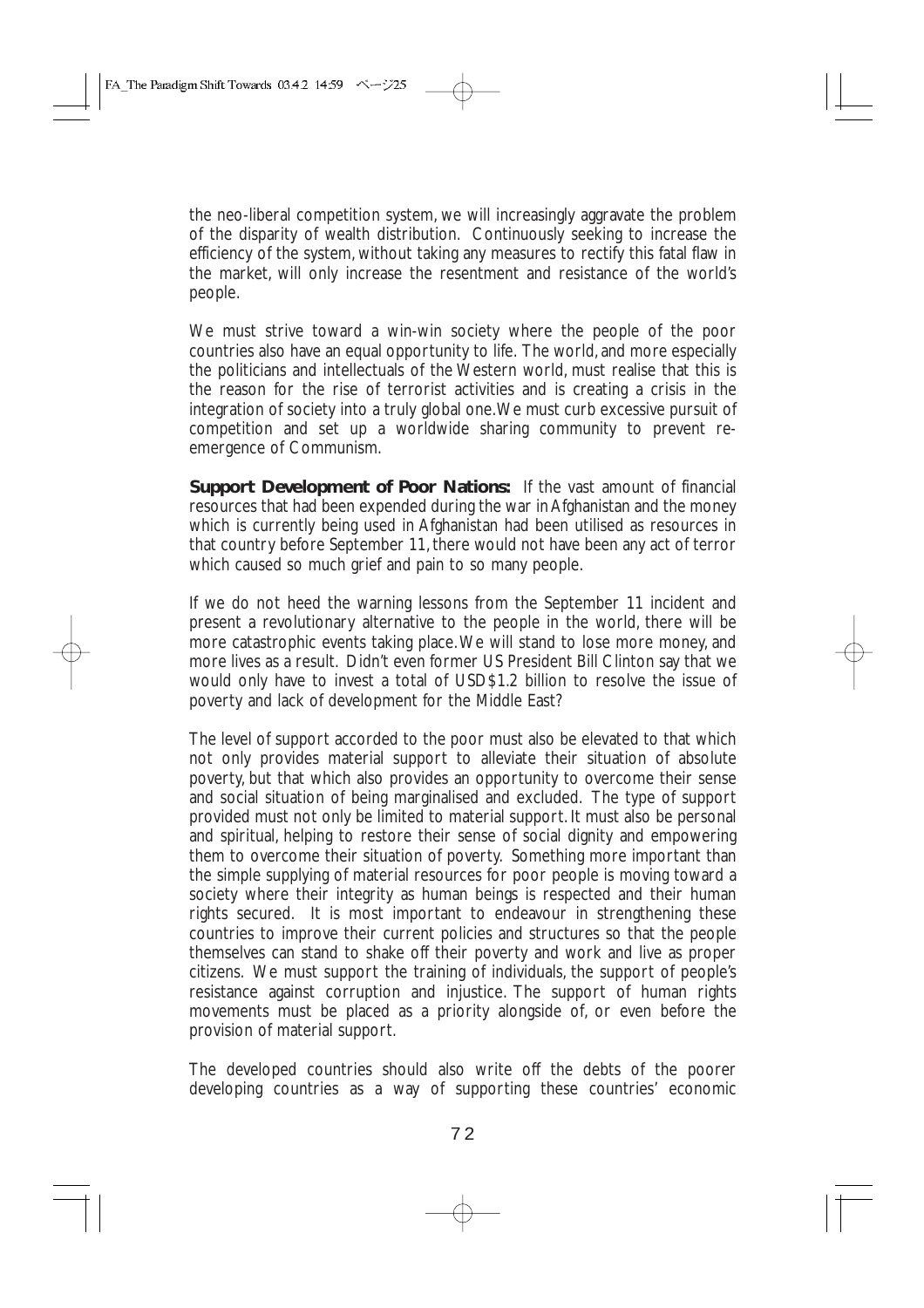development, and initiate a planned programme to support the economic development of these countries, much like the Marshall plan after World War Two. We must also move away from the World Trade Organisation system, which is more beneficial for developed countries. Developed countries should be encouraged to open their markets fully to products from developing countries. Also, the developed countries must increase overseas development aid in order to eradicate the social issue of poverty in the Third World.

**The Dispossession of Women and the Socially Weak:** Women are the most representative of those who stand oppressed by neo-liberalism. Nearly 90% of the world's income goes to men, and the majority of women are unpaid workers. The reduction in social welfare expenditure is especially difficult to women. Increase in competition is placing more power into the hands of men. The neo-liberal economic theory is an abstract, general social idea which regards the reality of men as being above that of any others, and which deems the need of women as simple secondary programmes. The world's victims of violence (in the home, cities, and in war), discrimination (in education, wages, and employment opportunities), and prostitution are all women. The suffering of the socially weak, such as children, workers, those who have experienced early retirement, the physically and mentally disabled persons, and the indigenous people are also at a critical level. The global community must regard the difficulties that these people face with brotherly love for their neighbours, and develop social security measures that ensure their civil rights.

**Increase of the Role of International Organisations:** In order to expand the effectiveness of general and human values and virtues in a global society, the role and strength of international organisations, such as the UN, the International Tribunal, IOM, UNHCR, ILO, UNEP, UNDP, UNFIP, UNICEF, and WHO must be substantially increased and enhanced. These international organisations must be given sufficient strength and authority so as to be able to override the strengths and influences of the stronger developed countries like the US.

The WTO and MAI have enough power to minimise legislation in any given country. Contracts and agreements which function on behalf of transnational companies and a limited number of developed countries should not be the only ones able to override the powers of a country's internal legislation. Contracts and agreements that work to secure the citizen's civil rights and protect their right to life, must also receive the same privileges. Free trade agreements (FTAs) must also be restructured so as to protect the integrity of creation, the rights of migrant workers and the right to food as a national security issue. It should also incorporate a methodology that will help to enhance the development of the poorer countries. In order for such restructuring of the FTA to take place, we must include social clauses, which will allow room for free movement of labour. They should accept the market price of labour like the market price of other commodities and break down barriers that restrict the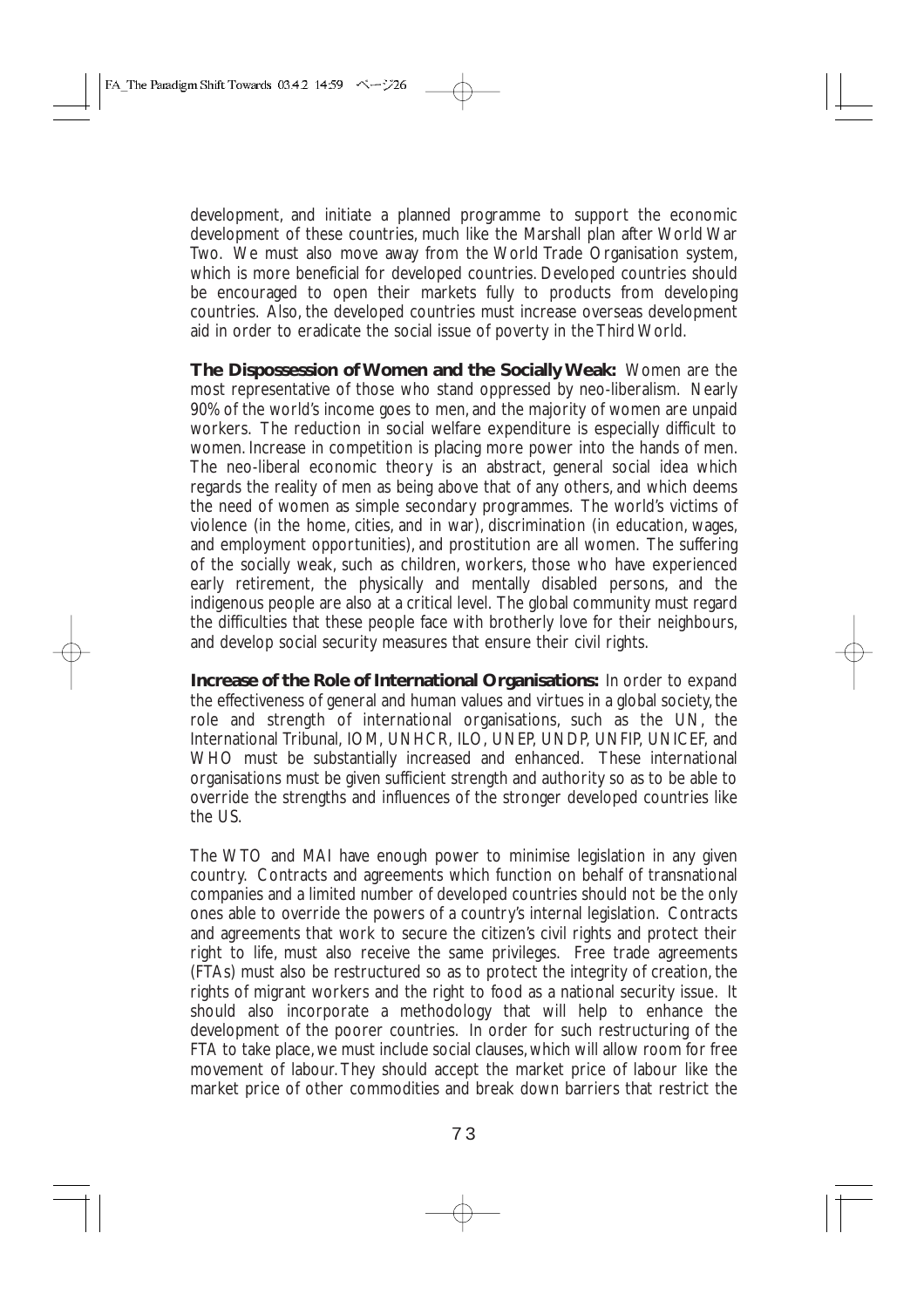movement of human labour. Labourers in more developed countries must realise that the process of globalisation may mean a decrease in their wages and they must be ready to accept this as a fact. They must also work to unite in solidarity with the workers of other countries globally so that together they can stand up against the oppressive powers of the capitalists and transnational conglomerates and fight to attain their rights. The solidarity of workers is the only possible force that can work to move society to a healthier global society.

The WTO, IMF, IBRD, OECD,APEC and other international organisations must encourage developed countries and transnational companies to abstain from endlessly seeking short term profit at the expense of sacrificing the people of poor developing countries and their quality of life. International organisations, NGOs and religious organisations must work together to secure the public sectors of society and to initiate a global social welfare policies, which will support the position of the weaker countries and poorer people of a society. They must work together to encourage the governments of each country to work together in this direction.

**Building Up Regional Community and International Standards:** Before moving to a global society, we must encourage the establishment of regional communities, such as the EU, and create an international standard which can work as a basis for responding corporately to welfare needs such as the disintegration of families, unemployment and poor working conditions. The European countries began to integrate their currency to the Euro from 2002 and the ASEAN countries have also entered into negotiations for an FTA in the region. Japan and Singapore have signed an FTA, and the Prime Minister of Japan has proposed a trans-Asian economic bloc, which includes Australia and New Zealand. China has entered the WTO and is increasing its move to enter into an FTA with countries of ASEAN. Such regional communities should not only seek to unify the market through free trade but also establish a true community within the region with free movement of products and labour, and a new standard for welfare policies.

**Supporting NGOs:** It would be most appropriate if the work of the international organisations and national governments would lead us in forming a healthy society where the people live together in harmony However, the current situation where the transnational capitalists and the US possess the initiative in deciding the direction of globalisation, this does not look so hopeful. The NGOs are the only ones who are able to assess the nature of the problem, to act as speakers on behalf of powerless people, and to try to affect some sort of change. However, the nation states are not heeding their warnings, and there is no path where their voices can be heard or their ideas incorporated into the policy decisions of governments. This is why many of the NGOs feel they must express themselves through demonstrations in places such as Davos and Seattle.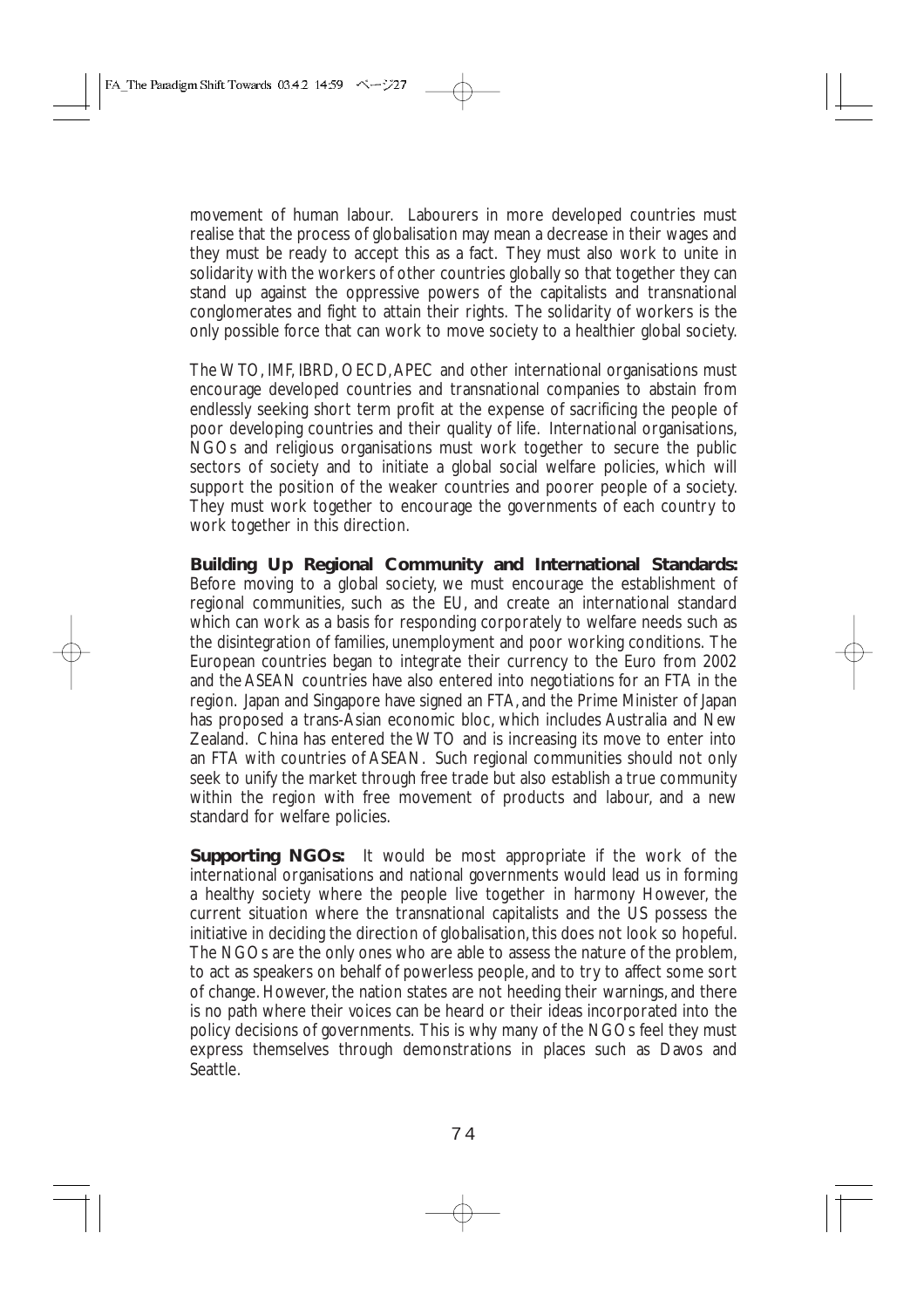The international funds that are at the disposal of developed countries and international organisations must go to supporting and consolidating the work of international NGOs that are working to develop alternatives.There must also be measures that will include NGOs in international conferences and consultations, lending ears to their positions and concerns in the decisionmaking process of these meetings.

**Directions of NGOs' Movement:** Presently NGOs are working hard to do activities against globalisation. However, globalisation itself is not wrong and for NGOs, it is almost impossible to stop it. Curbing directions and preparing complements is more attainable than stopping. NGOs shouldn't deny total globalisation. They should develop positive alternatives rather than driving an anti-globalisation movement. They would do better to do research and develop short-term and long-term strategies for their goals to be attained. Positive advocacy activities are more easily attained.

In order to be efficient, NGOs should build up organisations covering all over the world, elect representatives of civil society and let them contact international organisations and presidents of developed countries. Also, NGO activities should be diversified. For example, consumer movements preparing lists say, of bad transnational companies that destroy the environment or that treat local labour or migrant workers badly, plus conducting campaigns to boycott products of aforementioned companies are just two examples. Students in non-English speaking countries can get together and refuse to enter schools that don't provide discounted tuition for non-English speaking countries until they reduce tuition. Media campaigns, utilising all media in the Third World to change peoples' minds is one of the most important areas to start.

**Alternative Media:** After the collapse of the Soviet Union and up to the time of the September 11 incident, the value system of the American people was something, which seemed to possess some degree of generality and appropriateness. Although American culture had characteristics of consumerism, racism and narcissism, there was no strong worldwide opposition to the spread of American culture on the basis of openness, standardisation and mass culture.

However, now there is a great increase in the resentment and resistance against American culture represented by names such as McDonalds, CNN and the massive outflow of pornographic material through the Internet. More than 1.2 billion people in the world who witnessed first-hand the September 11 incident and the ensuing war on Afghanistan as portrayed according to the perspective of CNN – a perspective, which was evidently American – even distorted the facts.CNN is an American-owned and-operated media,which benefits American people only. Thus, it cannot be regarded as a form of media that can properly lead and represent the global public consensus.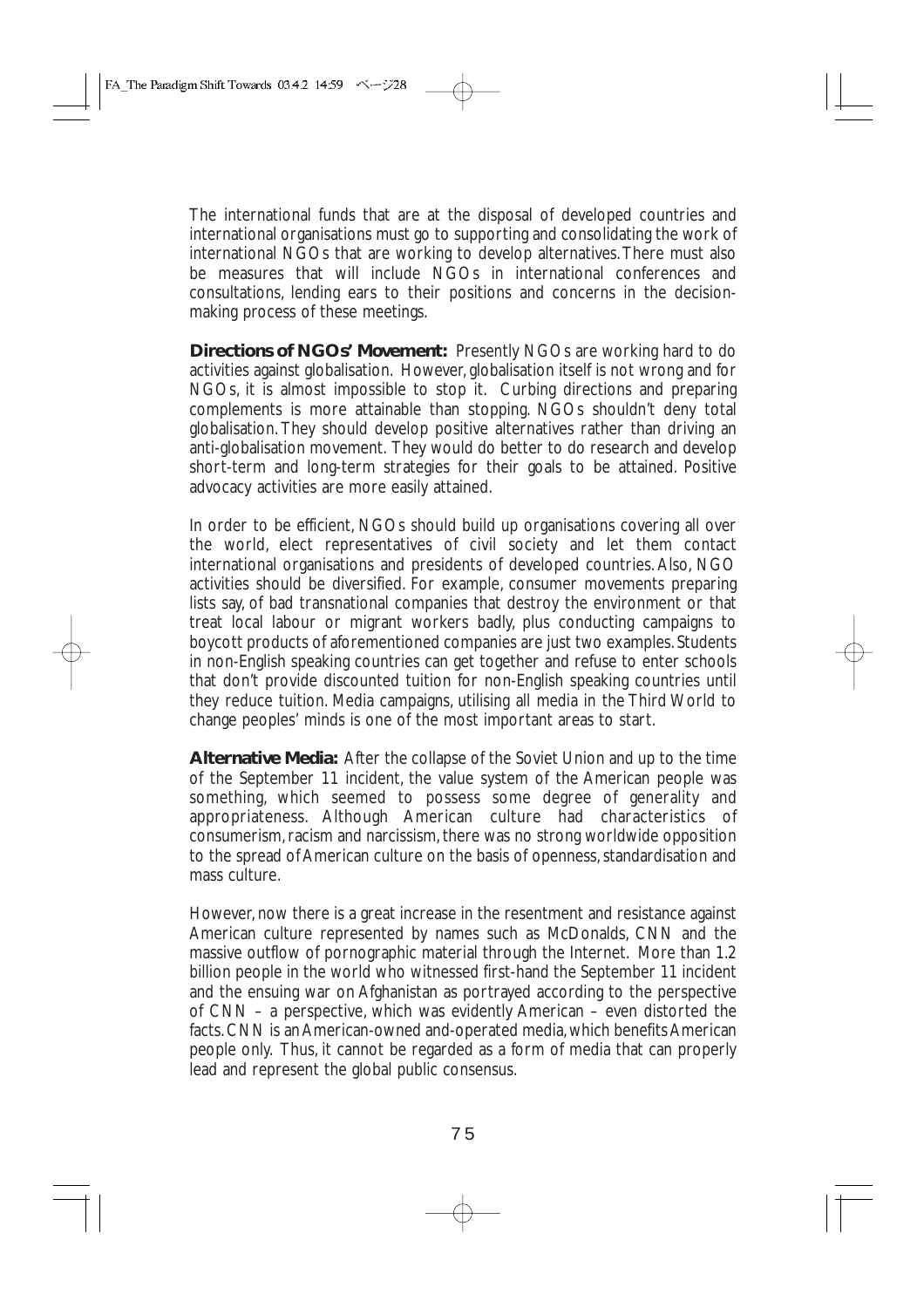The majority of the world, unfortunately, hasn't got any alternative media and relies upon processed information that comes from agencies which operate on the basis of market journalism and which work to serve the supremacy of America. This is resulting in a distorted portrayal of globalisation, one that justifies the supremacy of America. There is a dire need to rectify the monopoly that CNN has over international broadcasting networks. In order to move to a balanced and healthy global society, we must work to enlighten the people of a country to think as 'global citizens' and to transcend their national boundaries. Such transformation of modes of thought must be conducted through the work of public media. The international community must formulate a public alternative television broadcasting company.

**Levying Tobin Tax:** The fact that of the three basic elements of economy – land, labour and capital – only capital is allowed the freedom of moving across national borders without any limitation of taxes is symbolic of the imbalanced globalisation of today.

The results of this imbalance are quite critical. Today, 28% of the world's population believes in Islam. According to the doctrines of Islam, it is immoral to acquire interest on monetary transactions. The more developed countries and capitalists must respect the different cultures and value systems of these cultures. They must conduct globalisation within boundaries and not invade the lives of people who believe in a different God.

In order to reduce the abuse of financial capital, and more especially that of short-term speculative capital, we must first introduce the Tobin tax. The Tobin tax can provide a financial basis that could be utilised for establishing a global level of social welfare policies that could support the common well-being of global citizens, especially the poor people in Africa and Asia. Intellectuals and the media must work to enlighten people to the benefits of this tax system.The UN and other international organisations should more aggressively counsel developed countries to incorporate this into their system, and support the work of the NGOs to introduce the Tobin tax to governments.

**Ensuring the Labour Rights of Migrant Workers:** The society where the process of globalisation has been appropriately conducted does not place a barrier between movement of people from lower wage labour areas to higher wage labour areas. In the international arena, low wages are a basic property, owned by labourers in less developed countries – low wage labour is the only economic resource they have as a comparative advantage. As such, globalisation, which limits flow of labour movement, is an unequal form of globalisation. The violation of human rights and labour rights of migrant workers is happening in almost all the developed countries of the world. This is because the owners and workers in the more developed countries view the migrant labourers from the perspective of their selfish national interest and don't regard them as human beings having the same human rights as themselves.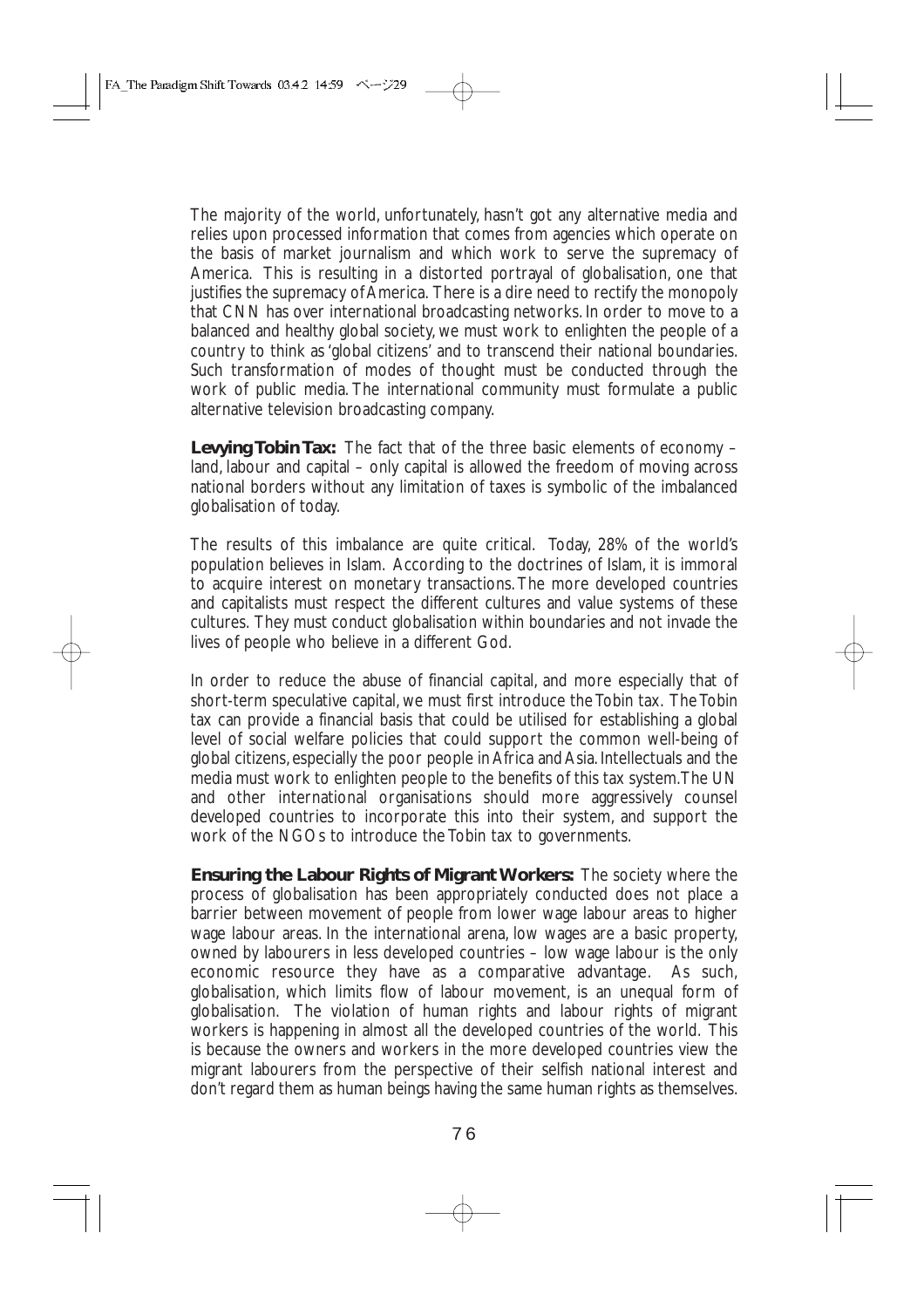The freedom of movement and the ensuring of labour rights, which allow individual labourers to be properly compensated for their work, is something that must first be secured. The developed countries must endorse the *United Nations Compact on the Rights of Migrant Workers and Their Families*, dismantle their unjust industrial trainee system and incorporate a labour certification policy so that foreign migrant workers are allowed to properly receive their civil rights.

In order to ensure such free movement of labour and the labour rights of migrant workers, we must first reach a stage of global citizen consciousness. We need an educational campaign that can transform the consciousness of the general public. Migrant workers are the weakest of social components. They suffer from unequal policies resulting from the self-centred decisions of developed countries, racial prejudice and cultural indifference in the process of globalisation. These migrant workers do not receive the benefits of social welfare policies in either their own countries or the countries in which they work. They cannot receive basic health treatments when they are sick, and are thus denied their basic right to health. An international fund to support medical costs incurred by foreign migrant workers should be set up globally.

**Global Compact:** As a result of many transnational companies coming under criticism for their excessive unfair trade actions there is a movement, which was begun to form a global compact to encourage companies to abstain from pursuing excessive profits. This Compact was proposed by Kofi Annan, Secretary-General of the United Nations in the World Economic Forum in 1999. The Global Compact is an ethical principle for transnational companies to ensure that the benefits of globalisation are shared with all. This Compact comprises nine articles, which include protection of human rights, abolition of child labour, allowing the right to association by labourers, and the development of eco-friendly technology. International organisations, as well as civil organisations, religious organisations and medias should aggressively pursue transnational companies to sign the Global Compact and actually adhere to it.

**Consideration for Non-English Speaking Countries:** In order for non-English speaking countries to compete on an equal basis with English-speaking countries, there must be some special support to assist their learning of English. Developed countries and English-speaking countries should also provide subsidies for students who are studying in their country.

Despite having very good human resources, many developing countries cannot exercise leadership because of their handicap of English language. We must support a programme of training in English for those leaders who possess potential for providing world-class leadership so that they can break out of the language barrier and contribute equally to globalisation.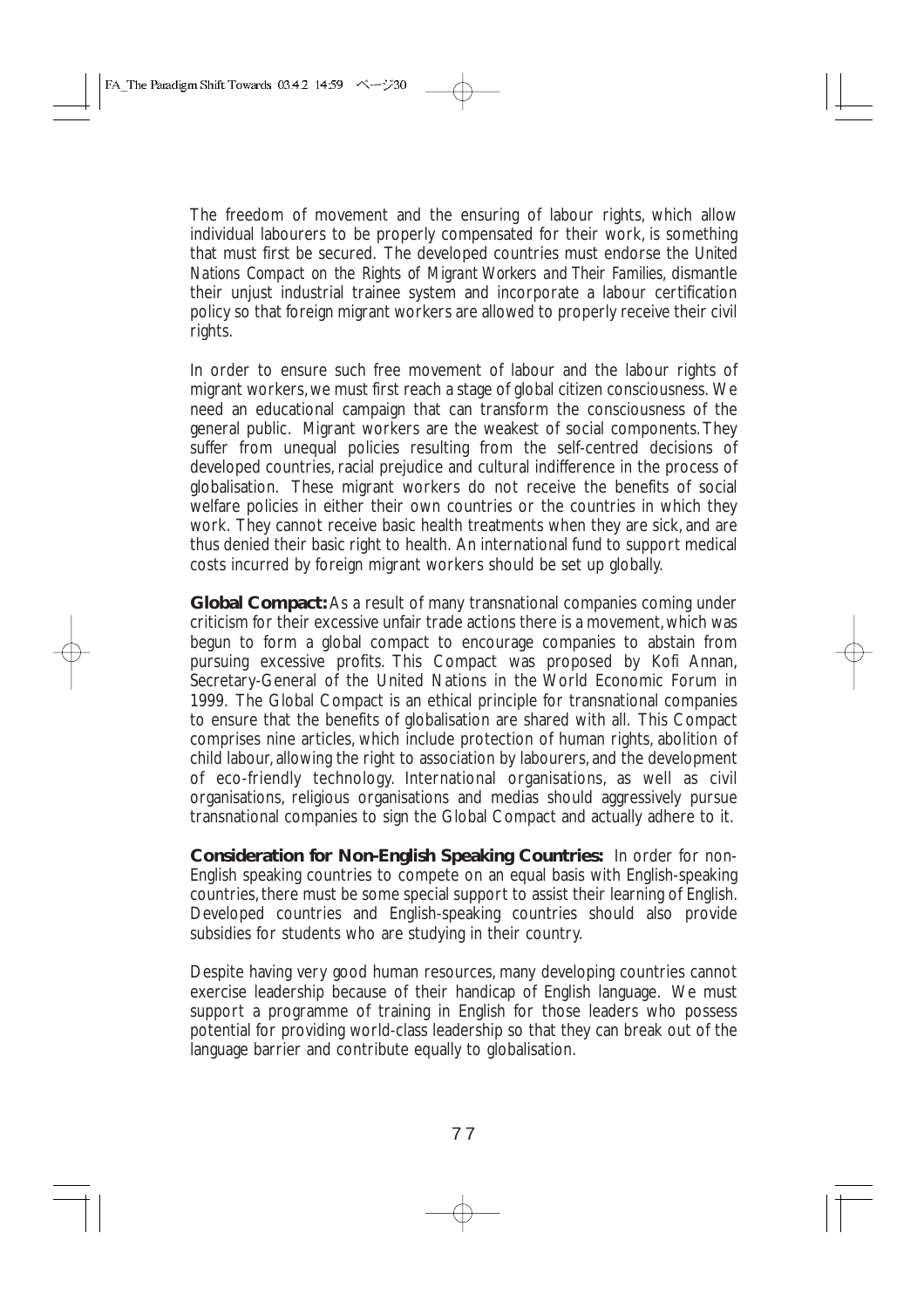# **Conclusion**

As we stand at the dawn of the 21st century and a global society, we have not been able to establish a healthy global society where the areas of economics, politics and welfare are balanced. The present process of globalisation is only enjoyed by a limited number of transnational corporations. Not only that, in a system that does not have a structure which can regulate the self-centredness of the developed countries and the large transnational companies, human beings are racing in the direction of unlimited competition of economic globalisation. The resentment and resistance of such globalisation has resulted in terror.War is the consequence. The US President has even gone so far as to label the countries of Iran, Iraq and North Korea as an 'axis of evil' which reveals a frightening possibility of further war and violence. Although the US owns the majority of weapons of mass destruction, they are still adamant on regulating the possession of weapons by other countries. The dualistic attitude of the US that pits countries as 'either for us or against us' was enforced on the world. There was no country, group or international organisation that had the sufficient strength and voice to curb such arrogance on the part of US President Bush.

Sound globalisation is based on love of humankind and brotherly solidarity, seeking to secure a global public realm of society, which can work to establish a global public welfare society. In order for us to progress toward such a global society, developed countries, transnational companies and the international speculators of capital must have a sense of self-sacrifice for the benefit of the well-being of the entire human race. They must pursue their profits at a level that does not harm the public well being of global society, and give back a portion of their earning for development and social welfare for other participants of global society.

In order to establish a global level welfare policy, each country should contribute to the establishment of an international organisation, which would enforce a system of negative taxation. Each country would be allocated a portion to support the common pool. This common pool of financial resources would then be used to formulate a welfare system for our global society. Most especially, we must levy taxes on the profit gains of short-term international speculative capital and utilise those funds to support the global welfare policy so that it can help to eradicate poverty in the countries of Africa, South America and Asia. It is only when we have put in place such supportive measures for the weak that we can move toward an equal and sharing community where we live together in peace.

The paradigm shift from the current system of conducting social welfare at a national level to a paradigm of conducting social welfare policies globally may seem an impossible dream at present. However, if we truly want to realise world peace in our lives, we must take the necessary steps, which would allow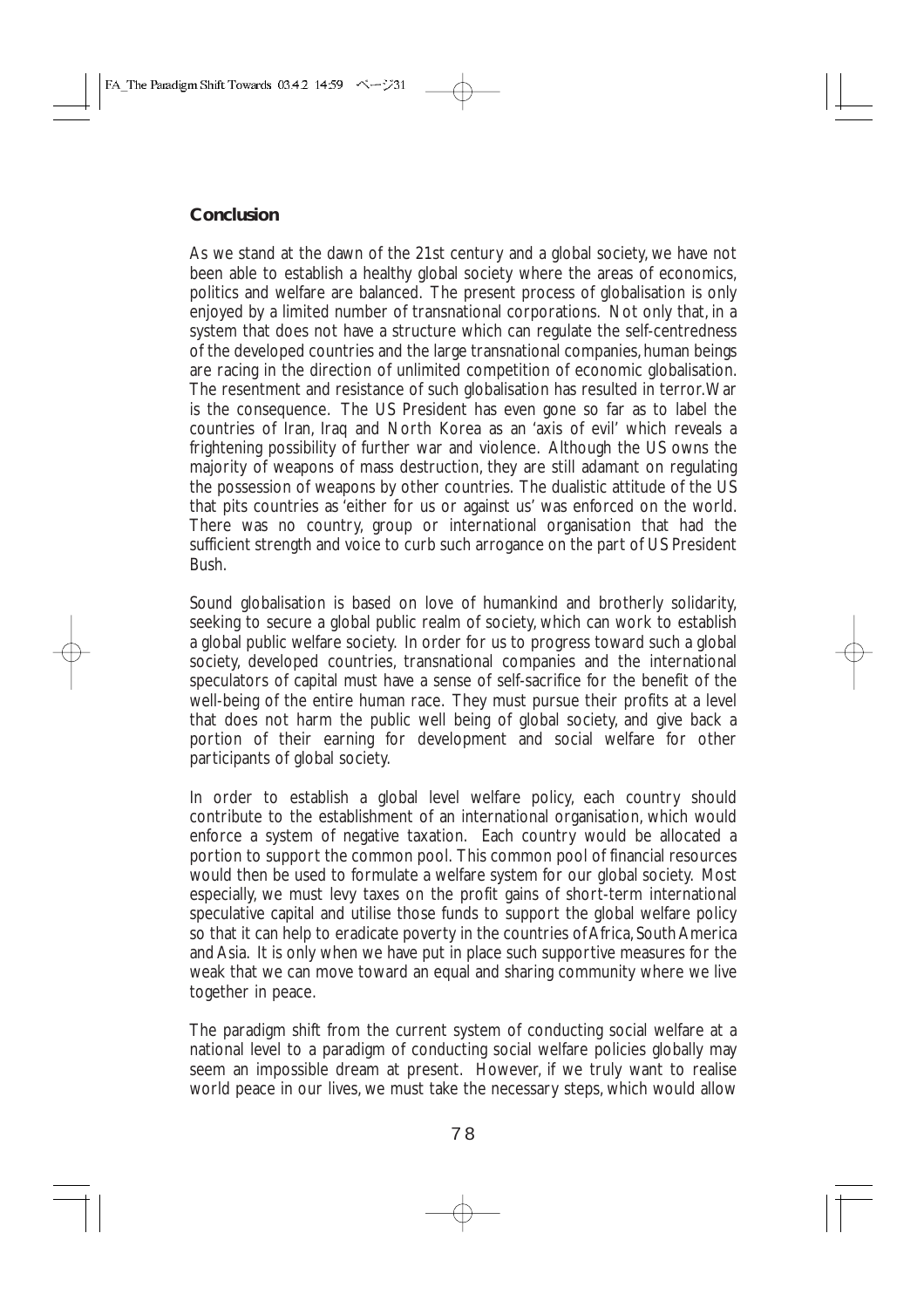us to move toward such change. There is no other alternative option for us. If we do not exercise our wisdom and gain the support and willing sacrifice of developed countries and transnational companies to establish a social structure which is above the 'survival of the fittest' market logic of today's globalisation process to formulate a win-win society where community life in harmony is possible, then the social integration which we hope to achieve through globalisation will not only be impossible to attain, but we will all fall into chaos and destruction. We must realise that such provisions for peoples' livelihoods and the giving of hope is the only way that we can prevent global social unrest. Toward this end, we must strive to rectify the current imbalance in globalisation.

At present, hope for change buds out from the NGOs movement. However, their basic understanding of globalisation is quite negative. They try to stop globalisation rather than curve it to the right direction. Globalisation itself is not wrong. They should develop positive alternatives rather than driving an antiglobalisation movement.They should suggest alternatives and develop strategies to attain alternative goals.The first two steps toward sound globalisation are to build up medical funds for migrant workers and to levy Tobin tax on internal financial transactions.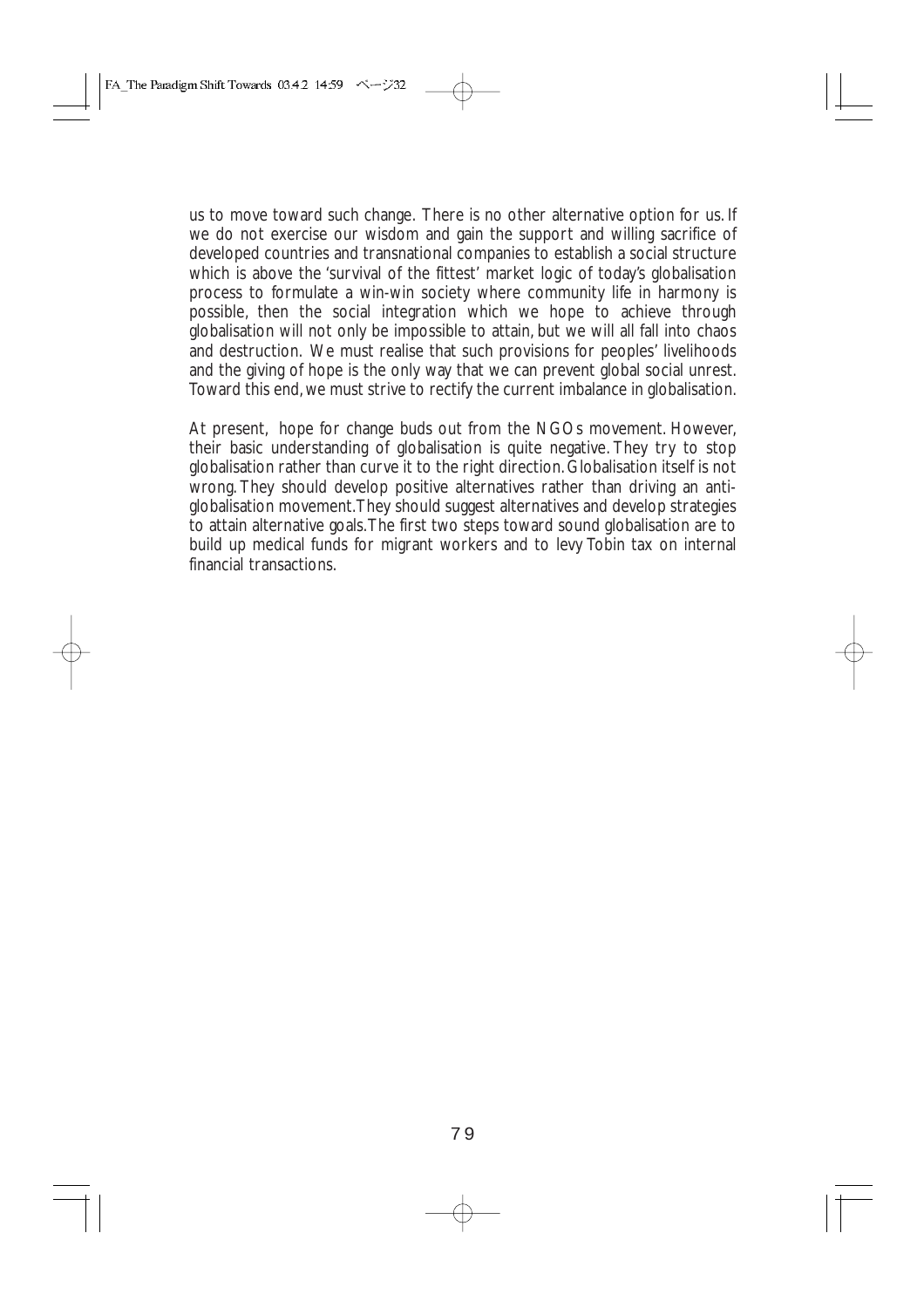# **A New Paradigm for the 21st Century for Peace, the Alleviation of Poverty and People-Centred Democracy**

### Anek Nakabutara Executive Director, Social Fund Office

### **Introduction**

This document is a result of the synthesis of my community development experiences from my university days to the present. As a student leader at Chulalongkorn University, I was directly involved in community development activities. After graduation, I worked with friends to establish an NGO to assist poor communities that did not receive opportunities for direct development in participatory community development. The first 20 years of my professional life have been involved in community development through NGO activities at community, local and policy levels. I participated in campaigning at the policy level for community development and was involved in the process to stimulate nongovernment organisations (NGOs) and community participation in the National Economic and Social Development plan from the 5th Plan in 1986 onwards. In the past 10 years, I have collaborated with civil society organisations gradually established by the middle class in Thailand. The activities in which I have been active include: drafting the People's Constitution, mobilisation for social reform from the grassroots with an emphasis on empowerment of the people to determine solutions to their own problems, and mobilising communities, NGOs, civil servants, businessmen and the media resulting in a participatory social movement at the grassroots level.

In Japan, I was provided the opportunity to meet with Japanese academics and NGOs in Tokyo and various other cities resulting in my understanding that the direction for social and civil society development is similar to that of Thailand. Despite the similarities, however, Japan and Thailand have many diverging issues. Moreover, the limitations of the two governments are dissimilar.These similarities and differences lead to many interesting issues that will be presented in this paper.

During the course of my stay in Japan, I was able to exchange ideas with friends, academics and Fellows from other countries concerning the attack on the World Trade Center on September 11. As a result, this paper also includes a synthesis on the international consensus that, in the age of globalisation, the occurrence of such an incident has made a great impact on the dominant international conceptual framework and paradigm.

I sincerely want to see the 'essence' that I received in Japan over the past two months tangibly extended as an infrastructure to policy level. Moreover, I am sincerely committed to participating in all the proposals suggested in the final chapter of this paper and would like to collaborate with the other Fellows and Program alumni and concerned parties in successfully implementing the proposals.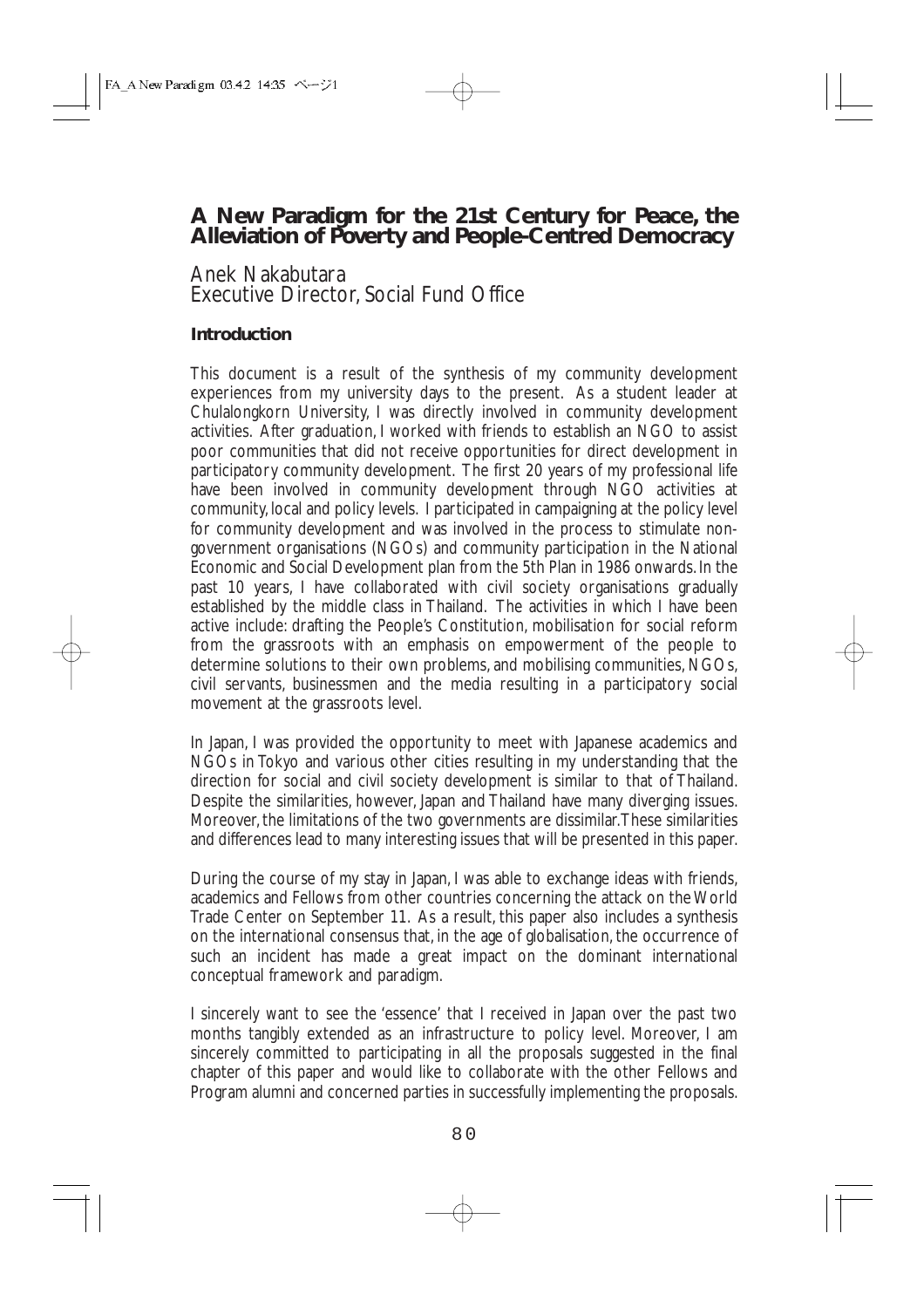### **The Civil Society Movement in Japan and Thailand**

#### **Paradigm Shift in Japanese Civil Society: Key Values and Core Paradigms**

During the two months in Japan, the Japan Foundation and the International House of Japan provided the seven Fellows from India, China, Korea, Indonesia, Philippines, Thailand, Malaysia and Japan with the opportunity to visit Japan, exchange learning among themselves and to meet with various Japanese resource persons and organisations. The following seven cases are presented to illustrate the fight for survival based on the consciousness of the Japanese communities.

#### **Case 1: Rainbow Plan (Nagai City)**

The Rainbow Plan was an attempt by local organisations and the Nagai Municipality to foster relations between rural and urban communities, utilising a paradigm shift through the collection of decomposable food wastes from each household to be processed into compost fertiliser and sold to vegetable farmers at subsidised prices. In turn, the farmers would sell their produce to the communities.

The inherent value of this project is the desire to coexist and create mutual benefits for urban and rural communities through activities that make it possible for communities to maintain their traditional way of life.

**Case 2: International Contribution Club Forum (Ishinomaki City)** Ishinomaki City is a port city where foreigners co-exist with local Japanese residents in a predominantly Japanese environment. With the presence of foreigners such as Chinese,Thais, Koreans and Filipinos, the occurrence of intermarriages with each other is a natural turn of events. Thus, the main issue that concerns those working in a foreign environment and those entering into cross-cultural marriages is that of cultural differences.

Fortunately these differences are not insurmountable due to the presence of a group of women volunteers who attempt to foster good relations between the different cultures by focusing on the positive aspects of each culture and emphasising the values of love and compassion for mankind above and beyond nationality.

**Case 3:"Kotobukicho" Marginalised Community (Yokohama City)** This community is located in Yokohama City which is a port city that employs immigrants as day labourers (from countries such as Korea and the Philippines), many of whose visas have expired and are therefore of illegal status.The reason for the need for these informal sector labourers – despite the fact that the world is moving towards borderless nations and higher minimum wage rates – is that the population in Japan is aging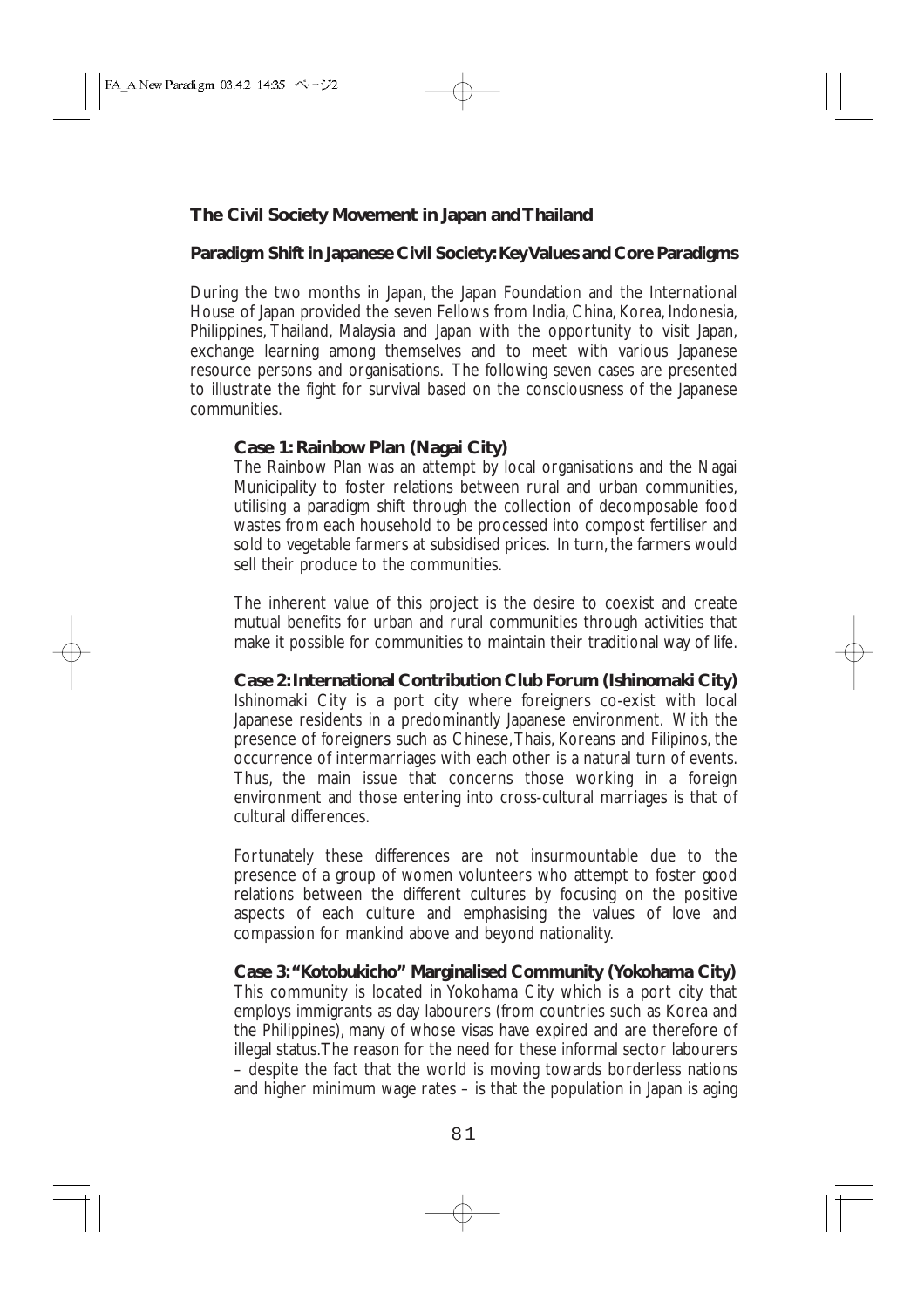and these labourers make it possible for Japanese products to be competitive. Due to their questionable legal, social and economic status, they reside in slums and are neglected by Japanese society.

The main issue is that Japanese law can only provide protection for wages, but cannot provide protection for social welfare, work permits or visas. Moreover, government mechanisms such as immigration, labour laws and social welfare provided by the central and prefecture governments are unable to respond to their situation. Thus, some Japanese NGOs and community organisations have attempted to alleviate the pressures on these illegal or undocumented immigrants by facilitating their social, economic and legal survival. Assistance is provided through the stimulation of the awareness of the values of mutual assistance and human dignity, and downplaying the issue of cheap labour. In addition, organisational collaboration was fostered through the Ka-La-Bow-Nok-Gai movement headed by a religious leader committed to providing care without regard for nationality but emphasising the value of being human.

#### **Case 4: Isahaya Bay Land Reclamation (Isahaya City)**

Due to the desire to increase agricultural output in Isahaya Bay, land was reclaimed to ensure that enough rice was produced for local consumption. Finally though, the government decided to cease land reclamation and constructed a dam. The construction of this dam resulted in the destruction of the largest wetlands area in Japan that has great bio-diversity and is the resting area for over 100 species of migrating birds prior to traveling over the Pacific Ocean to Siberia. This area is the most appropriate location for the maintenance of a high level of bio-diversity and is the location of small fishing villages and communities surrounding the bay. A resulting conflict arose between the central government's focus on agricultural and economic issues and the local people whose focus is on human relations, bio-diversity and the ecosystem of the wetlands area.

The perspective of the local residents is that land reclamation and human interference create negative impacts on the ecosystem that escalate problems, rather than supporting long-term sustainability. They perceive that environmental assessments by the central government, carried out by academics, were not participatory or holistic in nature. This conflict  $\mu$ illustrated the paradigm shift of the local people – including fishermen, the middle class, those with parochial ties, and environmental enthusiasts – away from acceptance of the central wisdom to commitment to a holistic paradigm in which the values of the locality are paramount.

#### **Case 5: Bell of Nagasaki:Atomic Bomb Museum (Nagasaki City)**

It was discovered that the Japanese endured the most devastating experience of human history in 1945 when the US government decided to use atomic bombs on Hiroshima and Nagasaki, instantaneously killing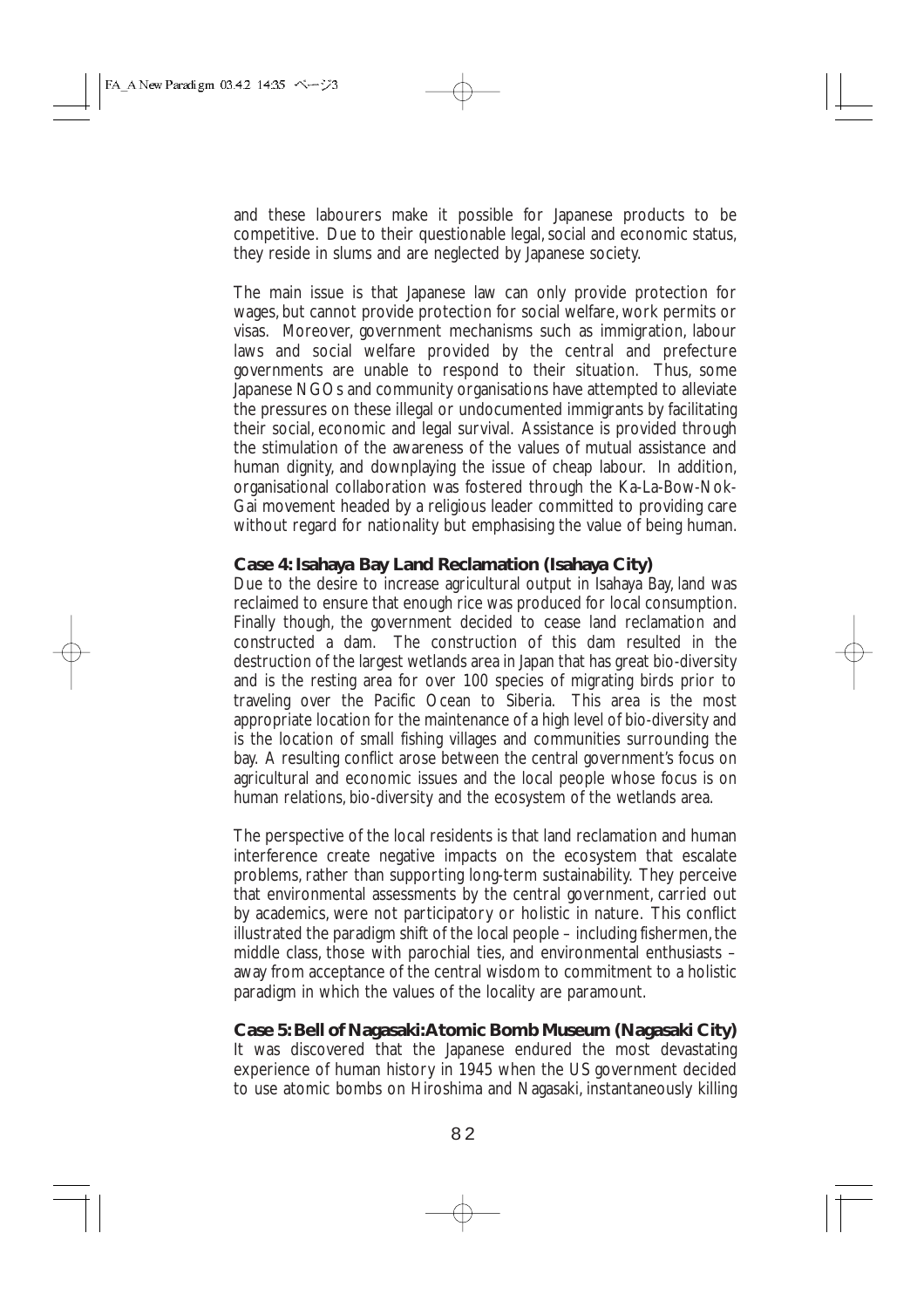hundreds of thousands of people. The lessons learnt by the Japanese was that they were capable of overcoming their losses through their faith in each other, and their commitment to non-violence as they were ashamed of their part in the escalation of World War II. The values that emerged from non-retaliation and their determination to rebuild the nation were that of the peace movement and the desire for the end of atomic warfare. Despite the lessons of Japan, the world is still swimming in the quagmire of violence as is evident from the attack against America on September 11, when terrorists commandeered commercial airplanes and deliberately crashed into the World Trade Center in New York City.

# **Case 6: EGAO:Aging People Club (Fukuoka City)**

As Japanese society is entering an era in which the growing proportion of the population are elderly, the economy will have to rely on youths, the middle-aged or foreign immigrant labour in the next decade or two. Due to their awareness of this situation, the current trend is for healthy retired individuals to volunteer their services and provide care for more elderly individuals. Thus, the direction for the provision of volunteer services crosses age barriers where middle-aged people provide care for the elderly.

#### **Case 7: Fukuoka Citizens' Volunteer Center / NPO Center (Fukuoka City)**

The Fukuoka Citizens' Volunteer Center attempts to stimulate sister or friendship affiliations between cities and to promote inter-city cultural exchanges and collaboration between the prefecture government and non-profit organisations to provide social welfare for the elderly and the disadvantaged.

### **Conclusion**

The cases presented above clearly illustrate that Japanese society is steeped in local values, parochial ties, compassion for mankind and peace. Moreover, the people are concerned with issues beyond the framework of age, culture, nationality, race, cities, rural areas, the present, the future, species and geography. However, these values do not seem to be reflected in the government perspective. Thus the Japanese, as well as other nationalities, are conscious of a paradigm shift in accordance with basic values of goodness that include parochial ties, love for mankind and natural resources.

### **Development of the Thai Civil Society Movement**

The major change that enabled the emergence of the educated segment of the people sector occurred in 1932 when the military and the people united to overthrow the absolute monarchy in a bloodless coup, and persuaded the King to accept the introduction of a constitutional monarchy. From this coup, real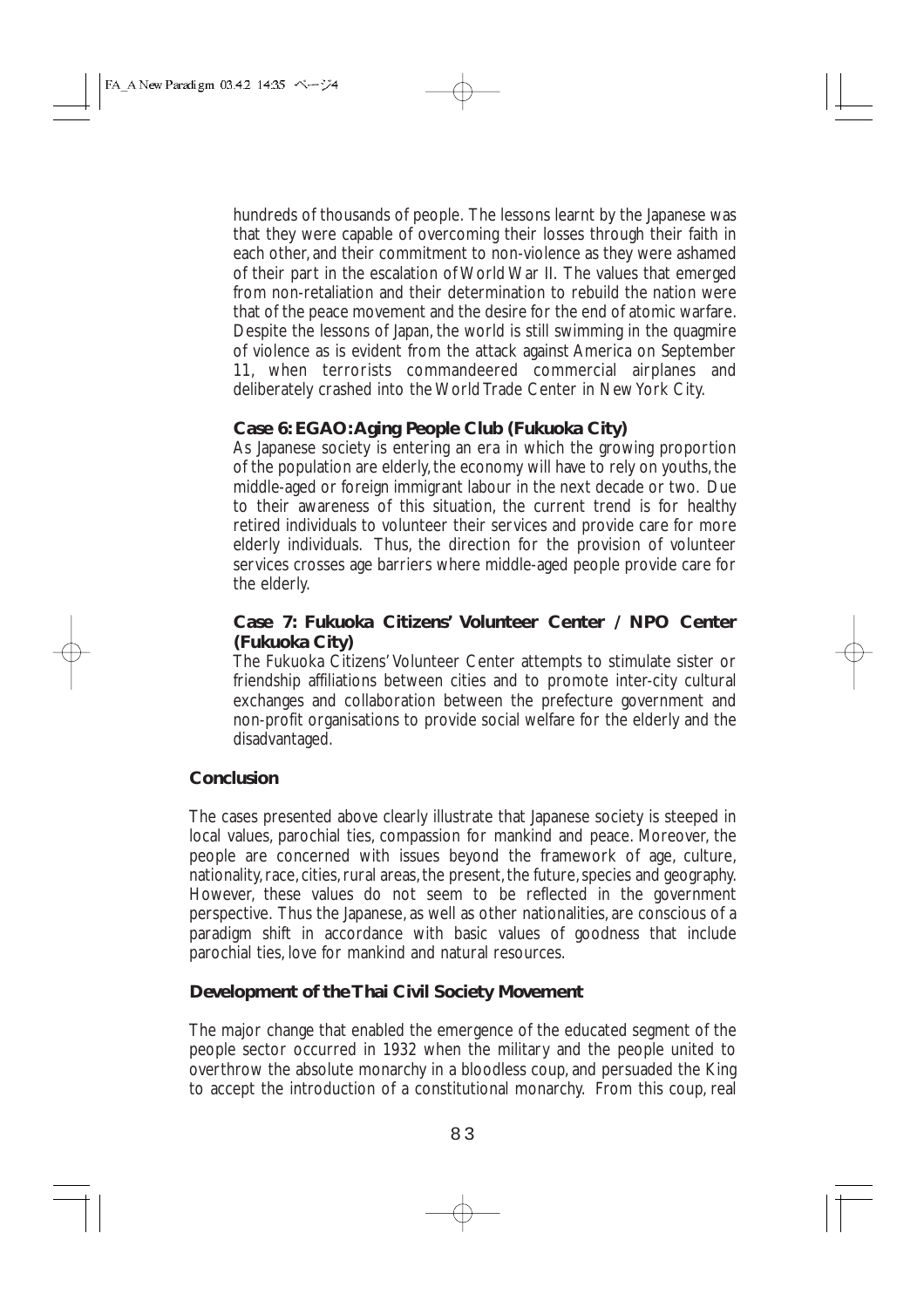democracy has yet to be achieved.

Between 1971and 1973, two movements comprised of students, labour and farmers adapted themselves and joined forces to participate in demonstrations to demand true democracy and to protest against military rule. The first demonstration occurred on October 16, 1971 and the second one on October 6, 1973. These attempts to demilitarise the government and foster people's democracy were the genesis of civic activists and the Thai non-government sector. After the occurrence of these events, the students split into two groups. Some joined the Communist party, while others worked with NGOs concerned with urban and rural development.This was the era for change in the grassroots civil society sector through participation in the social movement and rural development. This was the first time that the informal or traditional sector adapted itself and participated in modern democratic activities.

The change that occurred in 1992 was a result of globalisation that was initiated in 1980 as a result of the Washington Consensus – the American policy shifting in the new era of international politics and economics into the borderless realm. Moreover, the fall of Communism and the end of the Cold War reinforced this direction. The resulting impacts on Thailand were the growth of democracy in urban areas and rapid economic growth through foreign investment, resulting in the immense growth of the middle class.Additional impacts include the inability of political parties to match middle class growth, and the state of affairs in which the government was riddled with corruption. Moreover, it seemed as though the government was colluding with foreigners by facilitating their monopoly of the market in order to maintain political authority.

This situation led to the military coup in May 1992, which triggered public unrest and demonstrations, resulting in bloodshed. The lesson learnt by the middle class was that there were no guarantees for democratic government as the Constitution was constantly being amended or rewritten. This led to a national consensus to draft a Constitution that would prevent military coups, corruption and authoritarian government, and the establishment of the Democracy Development Committee under the oversee of Parliament. During this period, the civil society sector was very active in supporting community organisation activity at grassroots levels. Such activity was non-violent and was based on conceptual interaction and public debates, leading to tangible policies proposed through the Constitution.

In 1996, the People's Constitution became effective and new organisations such as the Election Commission of Thailand and the Constitutional Court were established. Associated laws to balance the power of the government and the parliament were also drafted. It became evident that the Constitution was being interpreted during this period of time and civil society was perceived as the major player in balancing the power of the State. In addition, the direction of democratic activity by the peoples sector was to promote grassroots participatory democracy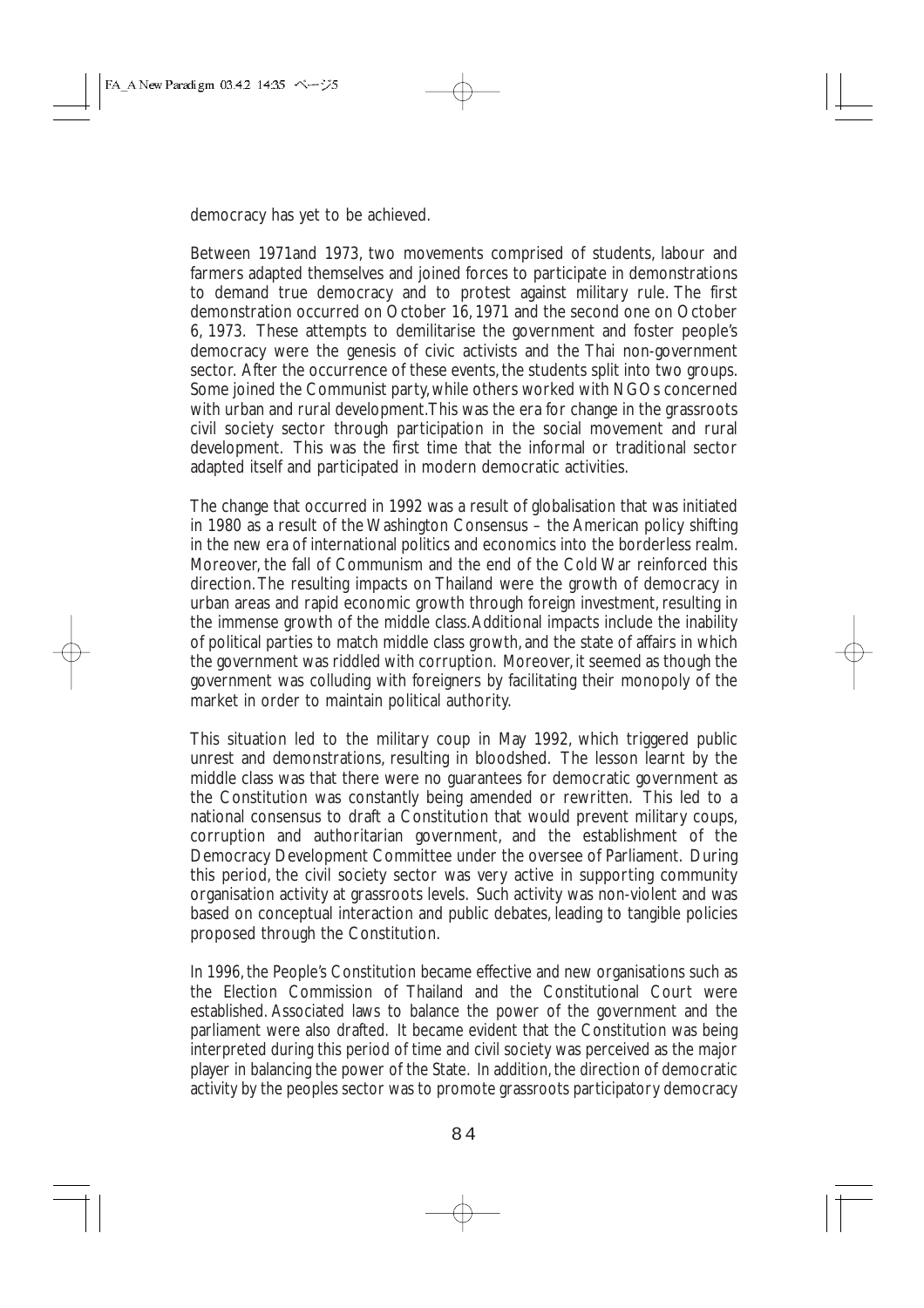rather than the traditional system of parliamentary democracy.

From 1997 to the present,Thailand has been faced with an economic and social crisis as many businesses and financial institutions have failed and the government unsuccessfully expended an enormous amount of money to defend the currency. During the past four years, the civil society sector – like the middle class, rural and urban civic leaders – has been very active in stimulating the economic and social self-reform movement, particularly to protect the disadvantaged. There was a major movement to mobilise social capital and stimulate conceptual frameworks and values from the grassroots resulting in the following changes:

- Paradigm shift in development concerns from policy level to implementation level.
- Emergence of the third track comprised of civil society organisations (CSOs), NGOs and the media.
- Reform from below as a result of self-determination.
- Creation of a grassroots social safety net through community organisation networks with support from the Social Investment Fund.
- Determination and mobilisation of local social capital by communities and the middle class through new public discourses by civil society organisations based on cultural values, social values and bodies of knowledge. This social capital was used to determine social rehabilitation.

# **Practical Framework:Thai Civil Society**

The experiences of the Thai civil society have led to innovations that form the basis for public (micro) and policy (macro) discourses.

Public discourse illustrated the ability of the people and civil society to act in accordance with their conscience during the crisis, rather than wait for the central or local government to alleviate their troubles. Those impacted by the crisis were able to rely on their social capital, local resources, inherent knowledge and local processes to implement proactive self-reform and determine solutions to problems. During the crisis, grassroots communities were able to grasp the opportunity provided to care for each other and protect the disadvantaged, creating local social safety nets and strengthening communities.The balance in the power structure was (and is) ensured by the participation of informal community leaders such as elderly leaders, religious leaders, women leaders and youth leaders in determining of their own problems, strengths, weaknesses and capacities.

This proved to the country, the government and world that a poor country, or poor people, may be economically poor but rich in social capital, culture and tradition – that these may be used to create social gains and benefits that are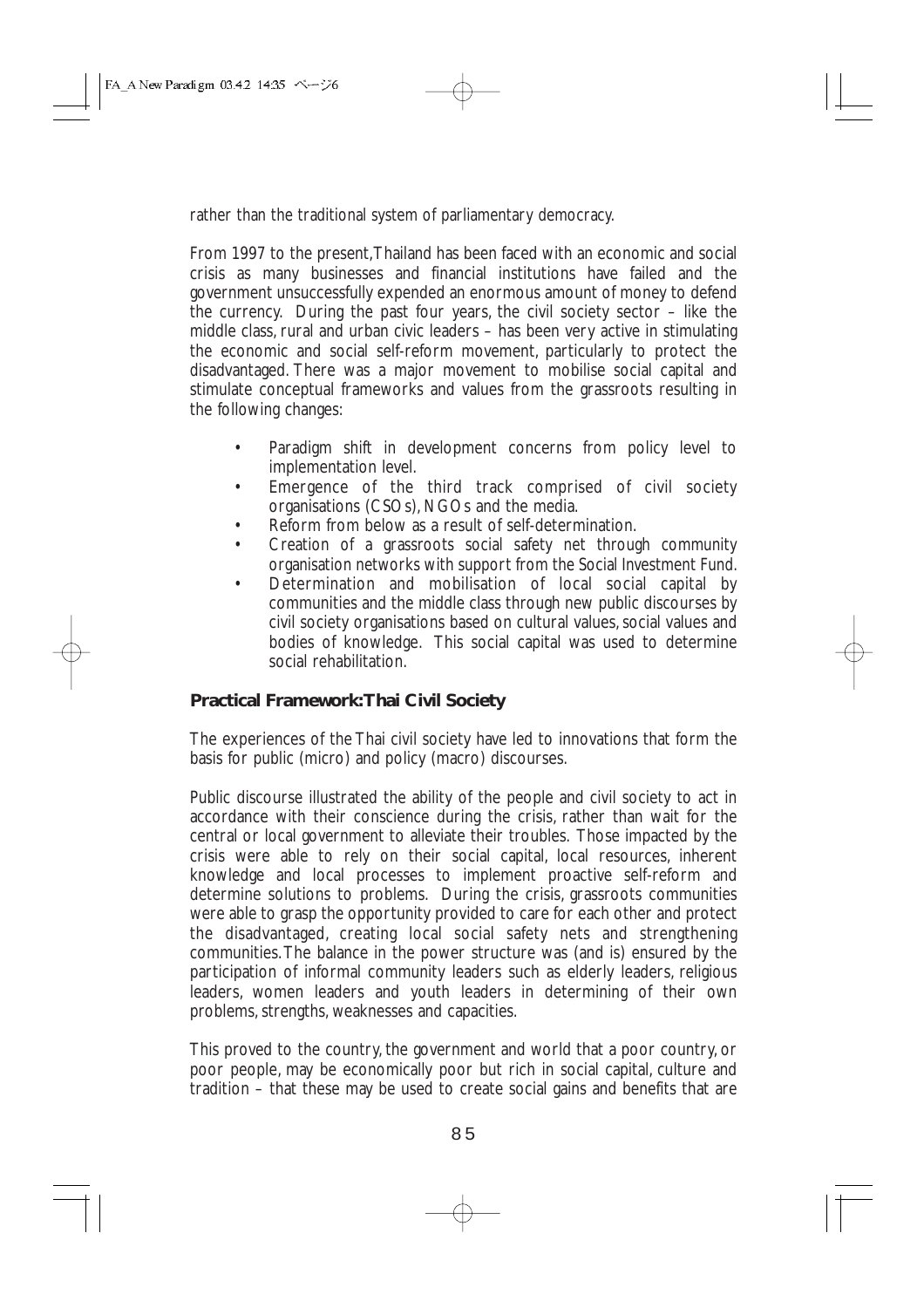not monetary in nature.

The production of community master plans are a major change in Thailand, indicating mainstream acceptance of the capacity of the people sector and informal organisations to collaborate with local authorities in the planning process. This process, in a quarter of the sub-districts in the country, is being expanded. Previously, the central government, politicians and high-ranking civil servants determined all policies.

Policy issues were presented to politicians, parliament and the government during the campaigning period prior to the last elections (January 6, 2001) and during the current government's initial weeks in office. It should be noted that these community organisations effected change through their ability to interact and engage in discourses with politicians and the National Economic and Social Development Board – in public. They were also able to collaborate with the media to assist learning at the national level.

Policy discourse has provided the platform for the drafting of the new Constitution – the framework for the structure, direction and balance of power in Parliament and limits the power of the government. In addition, the Constitution has provided measures to deal with Parliament or the government in case that they do not abide by the provisions of the Constitution. Moreover, this Constitution provides the people sector with the opportunity to foster participation and the right to demand their due in self-government, such as the management of education and development. Other rights include the right to information, community rights, human rights, cultural rights, rights of the disadvantaged and the use of government media. The middle class civil society sector in urban areas, particularly in Bangkok, has been active in the stated issues to ensure that the laws enacted are consistent with the principles of the new Constitution, and the people's right to demand their due.

It should be noted that the National Economic and Social Development Board is collaborating with grassroots communities at the sub-district level in transforming the *9th National Economic and Social Development Plan* (a five year plan) to be a bottom-up plan through the production of community plans at sub-district level. These plans will be incorporated into the *9th Plan* and transferred to the local authorities.

Another change that should be noted is that a number of the Thaksin government's policies are actually responses to people sector initiatives such as the policies of the Village Fund, 1 Sub-district 1 Product, Farmer's Debt Moratorium and Community Economy. The Social Investment Fund is another innovation, initiated by a number of leaders, to create a system through which the government budget can be distributed through a third track, directly to community organisations in support of community activities. These activities are determined, designed and implemented by the community organisations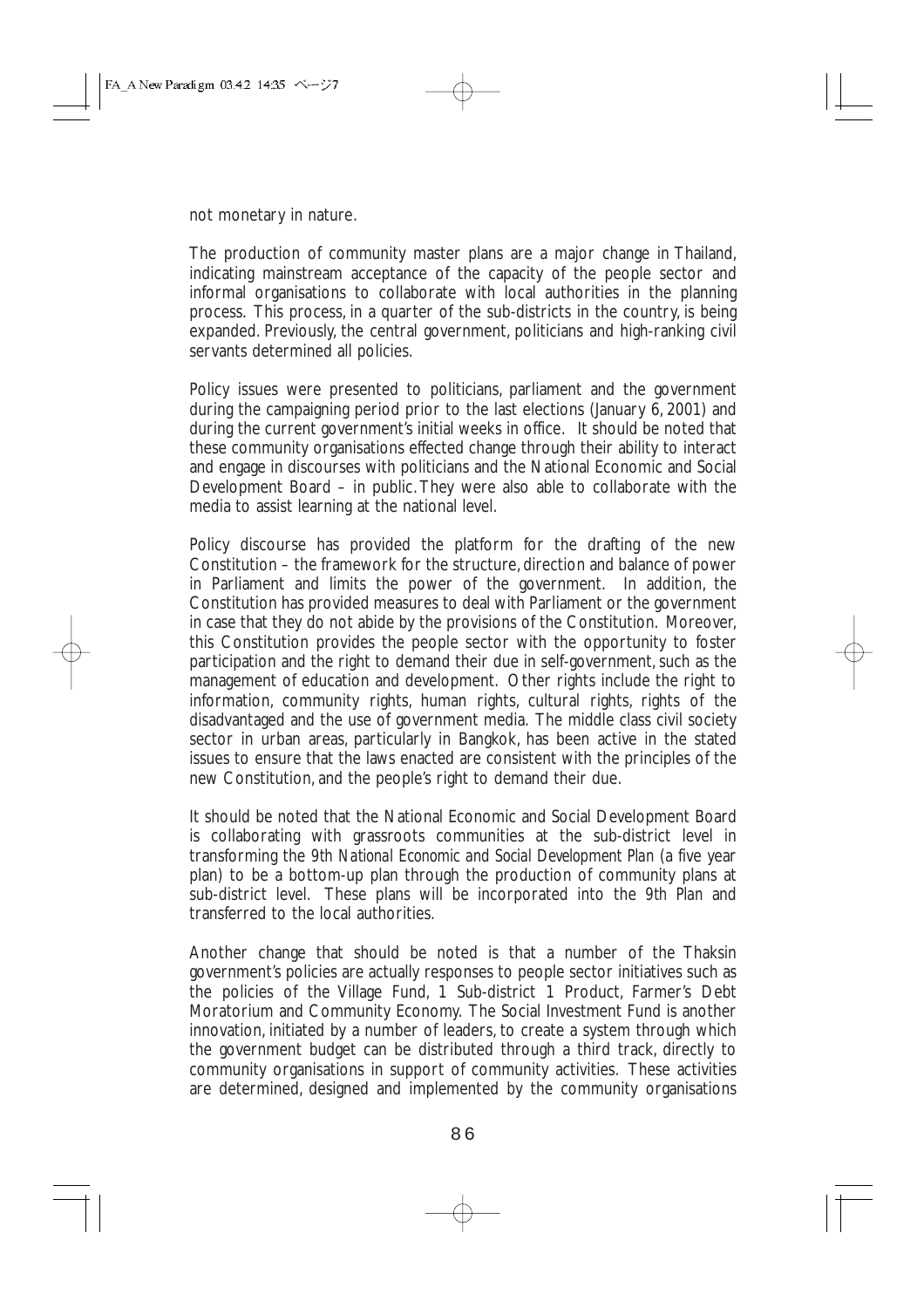themselves, and provide benefits to the general public, resulting in the rehabilitation of their society, economy and locality.

### **Critical Driving Forces of Civil Society and the Social Movement in Thailand**

This synthesis of the experiences of the Thai civil society sector concerns a paradigm shift in adjustments to the structure of social change for middle and long term reform at micro and macro levels.

At the micro level or public discourse level, it is evident that the structural change of grassroots society has to comprise the following:

- The creation of knowledge to be used for grassroots social change is not initiated through the use of emotion, force or pressure. It can only be realised through reasoning, based on local wisdom, local values and local social capital, that has been adapted to fit with modern global values. Change can only come about as a result of the identification of existing resources and public discourses to modernise or add value to the resources in order to extend the benefits derived from the resources, rather than focusing solely on the problems to be faced. It is necessary that implementation be undertaken collectively in order to foster participatory learning, lessons and benefits, sense of caring, new leaders, new organisations and summarisation of learning and extension of results.
- Creation of public action in public fora and activities results in linkages of various groups from the traditional sectors such as religious organisations, senior citizen organisations and other informal groups like women's groups, environmental groups, occupation groups, handicraft groups, NGOs and civil society organisations. In addition, the community enterprise groups initiated in various areas, particularly in the 1 product 1 sub-district policy, will be able to gain entrance. Moreover, the civil service sector will also be able to participate. This change provides all sectors with the opportunity to work together at a horizontal not vertical structure, based on power, line of authority and budget as the main factors influencing participation. The mobilising factors for participation include the desire to be involved, shared values, personal commitment and participatory learning. This results in a new structure of the third track or civil society sector with networks at local, regional, national and international levels.
- Extensive changes in the grassroots level and structure will not be possible without the use of the mass media. In Thailand, public announcement towers in the villages have been linked to local radio at the provincial level with participation by the public relations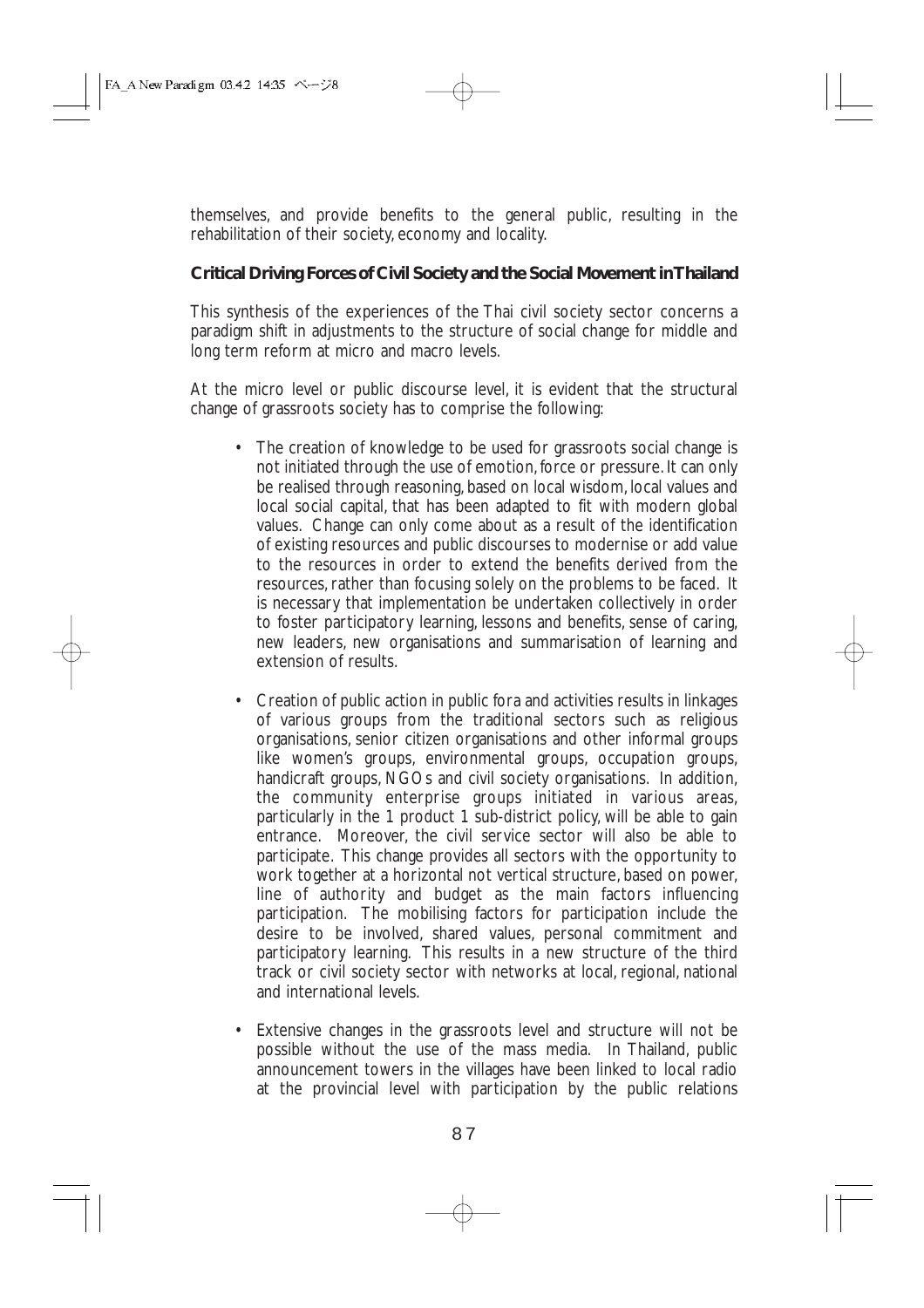department, the media of the government sector, to arrange programmes using local content, personnel and civil society facilitators. During the campaigns for democracy, government policies and the Constitution, television programmes and cell phones were used greatly. Currently, information technology (the Internet) is being considered to link with local radio programmes and local television. This is a use of the media in its various forms to foster horizontal human communication between people, groups of people, networks and sectors.

The three factors stated above are equally important in driving change at the micro level. However, in the age of globalisation, where there are no national borders, where markets are open and where regions have to determine themselves in order to be competitive, success would not be possible if collaboration was not fostered at the macro or policy level. Such collaboration includes:

- Participation in political power and state authority to ensure the coordination of benefits for mutual advantage ('win-win'). In the past, the traditional paradigm of the Marxist framework perceived the state as the enemy. In addition, it was the responsibility of the middle class or labour to overthrow the state and install a new regime to manage or direct the nation. However, in the present, it has become imperative that there be collaboration between the state, markets and regions while maintaining their identity so that benefits are provided for all concerned parties.
- Creation of a social movement of the people with parochial consciousness, public leaders, public consciousness and public action for public benefits such as planning, self-determination, economic rehabilitation, democratic campaigning, policy campaigning and antidrugs campaigning. When the people work together consistently on public issues, learning and awareness is fostered. However, this learning cannot be extended unless the learning is synthesised and linked to universal knowledge.
- Synthesis of learning and linkage with universal knowledge integrates and modernises local knowledge and leads to the synthesis of civil society knowledge that is then transferred to the various movements, and linked to policy level initiatives. The transfer, synthesis and linkage of knowledge results in a change process which, in Thailand, occurs during political engagement via public, parliamentary or media fora. Thus, important changes have to rely on political power in the decision-making process to provide benefits for all parties (win-win) – yet, without resulting in directional losses by the civil society sector that is protective of its independence and self-direction.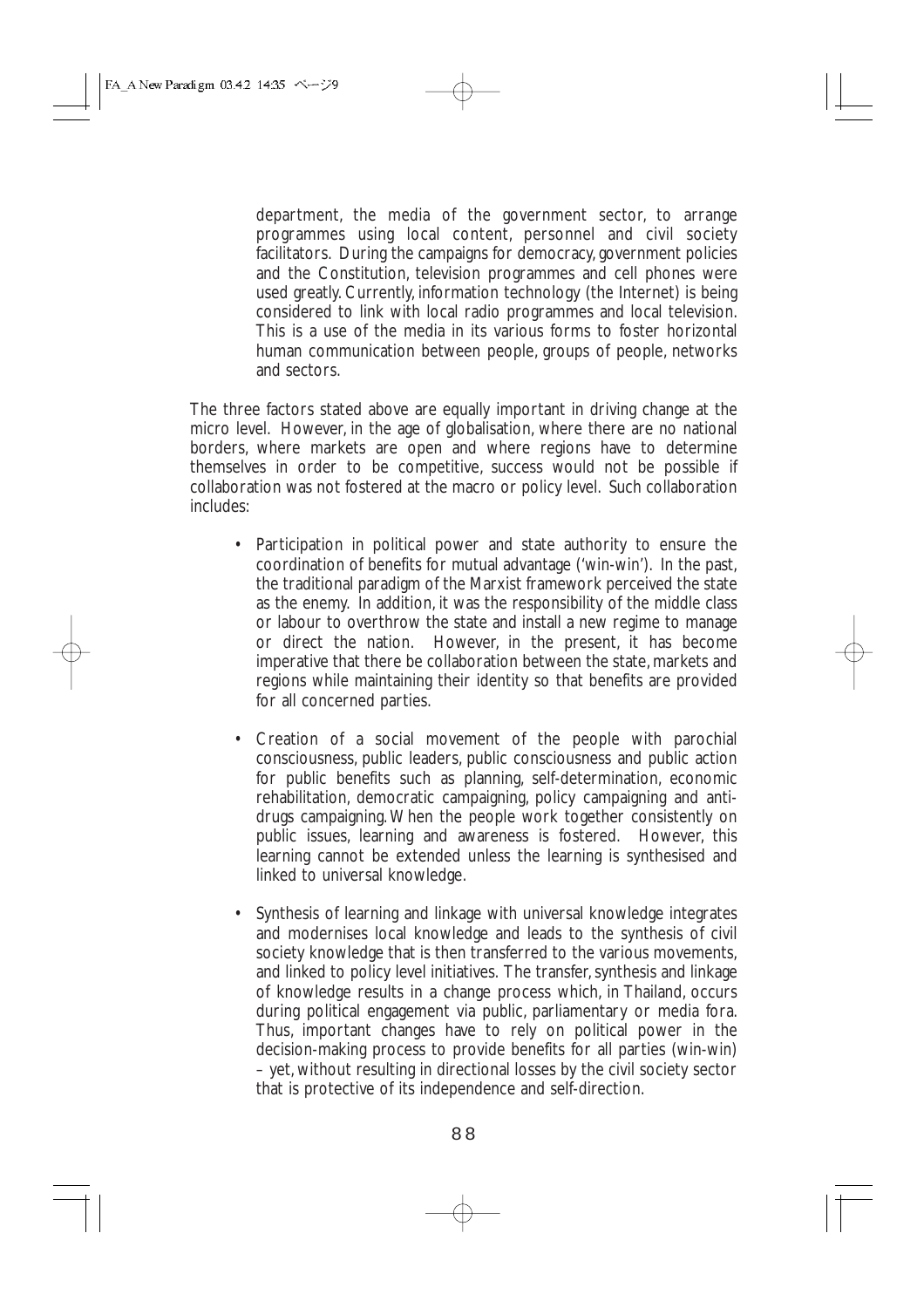The three factors – participation in political power and state authority; social mobilisation and on-going synthesis of knowledge as a learning organisation – plus promotion of linkage between international knowledge with that of the locality are important lessons that caused the current paradigm shift, and are the important driving forces in Thailand.

# **Shifts in the Mainstream Development Paradigm**

This section attempts to appraise and analyse the social, political and economic determinants of dominant mainstream development paradigms. In addition, the issues of conflict and challenge will be illustrated in order to examine the validity of the current paradigm dominating all governments.

Through dialogue with Thai and international academics, the consensus is that after 1945, the mainstream paradigm of the world evolved through three periods of paradigm shifts as follows:

# **The First Shift**

After World War II and the use of the atomic bombs, the important shift in the global paradigm came about due to the realisation of the power of atomic weapons, resulting in a balance of power in favour of those countries with atomic weapons. In addition, the economic order shifted to the creation of the State as the mechanism for nationalist development. Thus after World War II, capitalist nations based their economic indicators on gross domestic product (GDP) resulting in the formation of the group of developed nations known as the G7. Socialist countries based their economic development on the socialist system and social reform. The result of these diverging economic and political orientations was the start of the Cold War between capitalist and socialist camps.

### **The Second Shift**

In 1980, the US initiated the Washington Consensus which is a neo-liberal policy that supports the shift in the global economy to that of a free market, where all countries should be able to cross borders in developing their economies. From 1980 onwards, the impact of the Washington Consensus resulted in the fall of East Germany, the Soviet Union and the end of the Cold War in 1987. During this period, the free market and globalisation concepts within the framework of the Washington Consensus directed global policies.

After the Cold War, the important factors that have enabled the development of the world and capitalist nations are state power, and money based on market determinants. However, it was discovered that in many cases, the state was corrupt and dominated by the superpowers. Moreover, the markets were still capitalistic monopolies.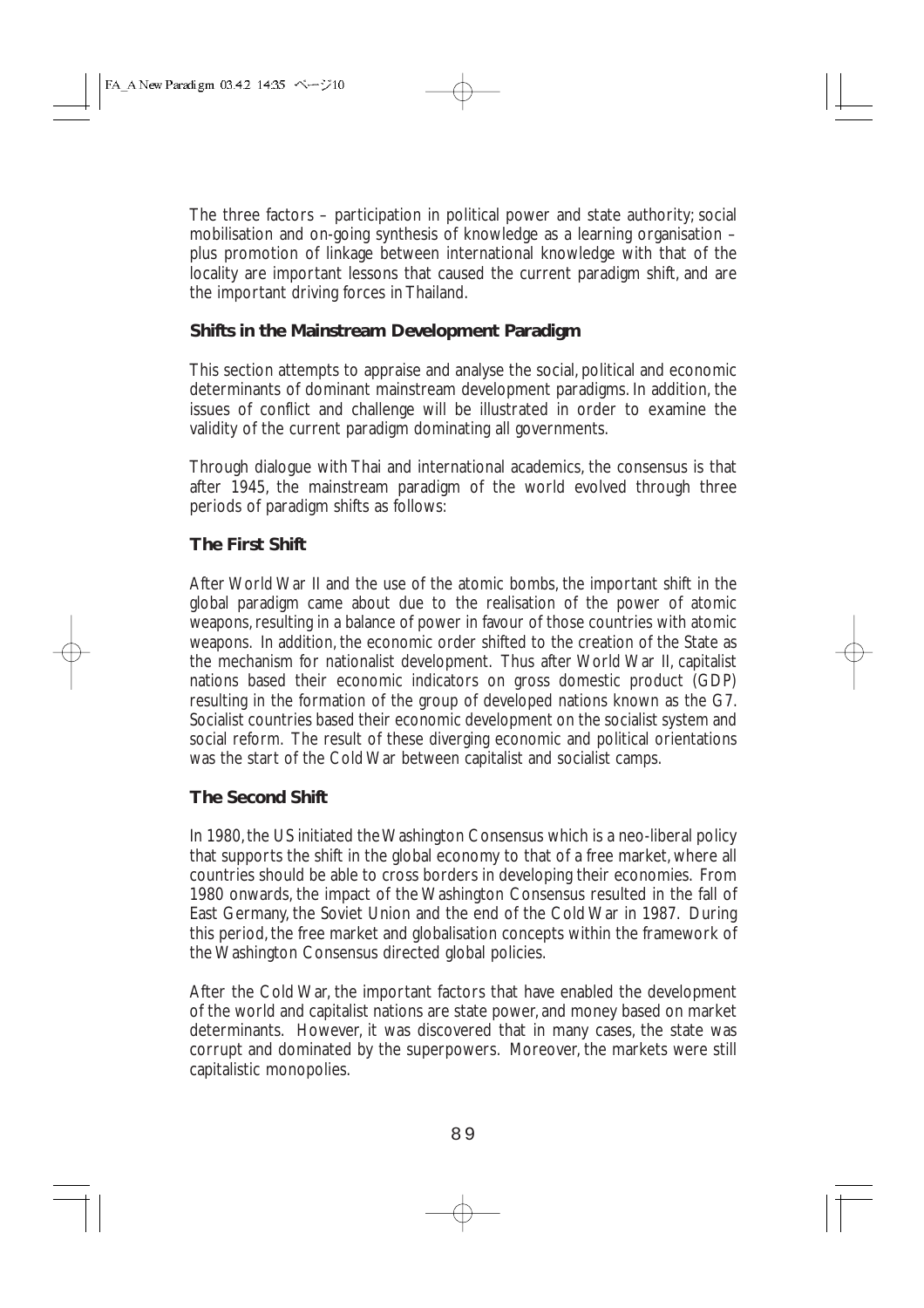From 1987 onwards, the age of globalisation flourished with the free flow of funds, information and communication technology. Globalisation changed the world paradigm because it opened state borders and transformed markets into free markets, where commercial and financial markets were liberalised. This resulted in a situation of the 'survival of the fittest' where advantage was taken of unprepared nations that were relatively new markets, such as Korea, Japan and Thailand. The impact on Asia was the financial crisis in Japan in 1990, and in Thailand in 1997 – the latter spread to Korea, Malaysia and Singapore and a number of countries in East Asia.

# **The Third Shift**

On September 11, the global paradigm shifted again as a result of the attack on two important American symbols – the World Trade Center in Wall Street, which is the centre of financial power, and the Pentagon or the centre of military power. In addition, an unsuccessful attack was apparently aimed at Capitol Hill/the White House or the centre of American political power. This was a new form of warfare undertaken by the civilian sector, resulting in major losses to the civilian sector and humanity in America and the world. More importantly, this was an attack on symbols and included the use of biochemical warfare (anthrax) on unsuspecting civilians. In addition, the coverage provided by the mass media (CNN) resulted in simultaneous global access to information and simultaneous horror for two months after the incident. The effect of the attacks was the exacerbation of negative impacts on the global economic system that are in recession – finances, airline industry, tourism and consumer goods. Thus the important paradigm shifts of 2001 are as follows:

- The creation of a bipolar system made up of America and its allies on one side, and terrorists on the other, a world without borders or clearly defined enemies, and a constant state of emergency due to attacks on all fronts-media, weapons, chemicals, psychology and information – without prior warning.
- Creation of coalitions through state agreements.
- Knowledge-based economy where the information and communication revolution has shifted the balance of power to those countries with knowledge and technology. These countries are able to influence the less developed countries. In other words, the poles are shifted to those that have and do not have information and communications technology.

From the paradigm shifts presented above, it is clear that the state has to maintain democracy as the base for building state power, and that economies of the various countries are being linked into globalised free markets. In this framework, the state and market power in trade blocs, treaties or free trade coalitions emphasise strengthening the GDP – that is, measurement by capital or economic value alone. This use of capital or an economic value as the indicator of power or wealth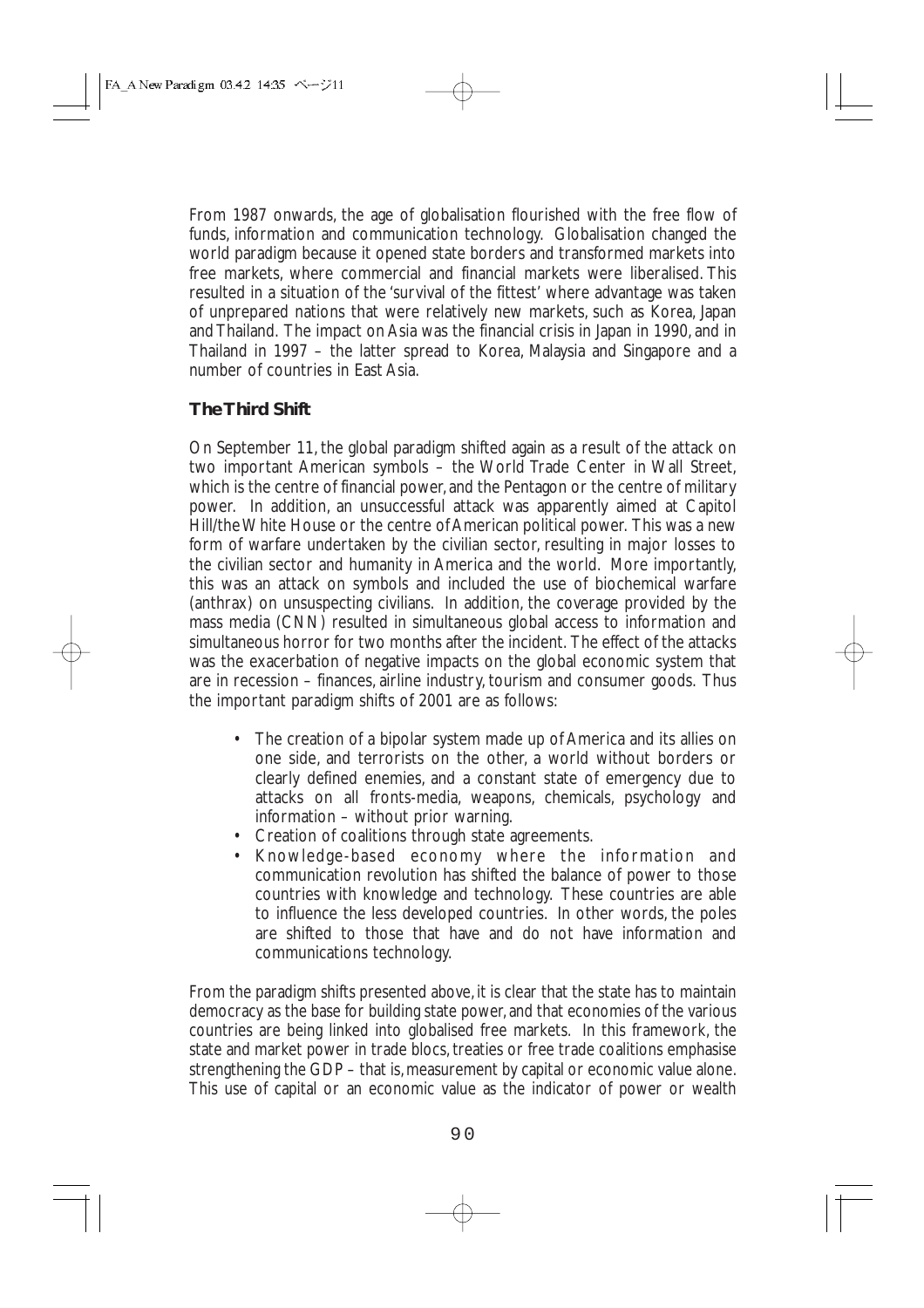determines that the global paradigm views humans as goods. More importantly, the factors of production – market, capital, labour – are globalised and dominated by the superpowers. America and Japan are the two countries with the most economic wealth as they monopolise 40% of the world's GDP. In addition, they dominate the political, social, religious, science and technology, and information and communication revolution. This results in a bipolar conflict between the digitised and non-digitised areas, or the Islamic and non-Islamic worlds.

From the lessons presented in the section on the Civil Society Movement in Japan and Thailand, it is evident that emerging and fringe transnational civil societies in these countries place emphasis on social capital rather than economic capital. They emphasise popular values, interpersonal interaction and human interaction with the environment and the market, and are concerned with peaceful coexistence, compassion, human dignity, independence, desire for justice and equality. These are the conceptual values of civil societies. They emphasise social capital that has value-added end values rather than volumeadded economic capital. Activities undertaken are based on the context of the locality with the intention of supporting self-determination, and freedom from states and markets. On the other hand, the capital being globalised through the superpowers is directed and can result in use of force or world war.

It is obvious that the two emerging forces are opposing forces – 'bottom-up', nonviolence, human relations, the horizontal versus 'top-down', conflict-oriented, the vertical. This is the paradox that is being faced. The challenge is the integration of the two paradigms to result in grassroots initiation of activities (reflecting their needs) that is then facilitated by the vertical orientation of the state. Such integration will support the maintenance of capital, without reducing the value of man and environment to that of goods, while maintaining the diverse social capital of man, environment, transnational civil society and local civil society.

There have to be alternatives to the conceptual process, the value creation process and the self-determination of mankind in the 21st century. It has become evident that state policies are increasingly egocentric and nationalistic, and that states are using public media as mechanisms to promote political and economic propaganda to maintain the status quo. Civil society is unable to respond to the complexities of this situation. In such a situation, should the mainstream paradigm in Asia and the world be maintained? It is imperative that all states determine the most appropriate paradigm to be adopted for the next decade/century, and implement the corresponding reforms. In case these states are unwilling to learn from alternative paradigms, as illustrated in the section on the Civil Society Movement in Japan and Thailand, it may be possible to synthesise those paradigms into more acceptable alternatives.

### **Alternative Paradigms**

Three alternative paradigms are suggested to stimulate the initiation of a new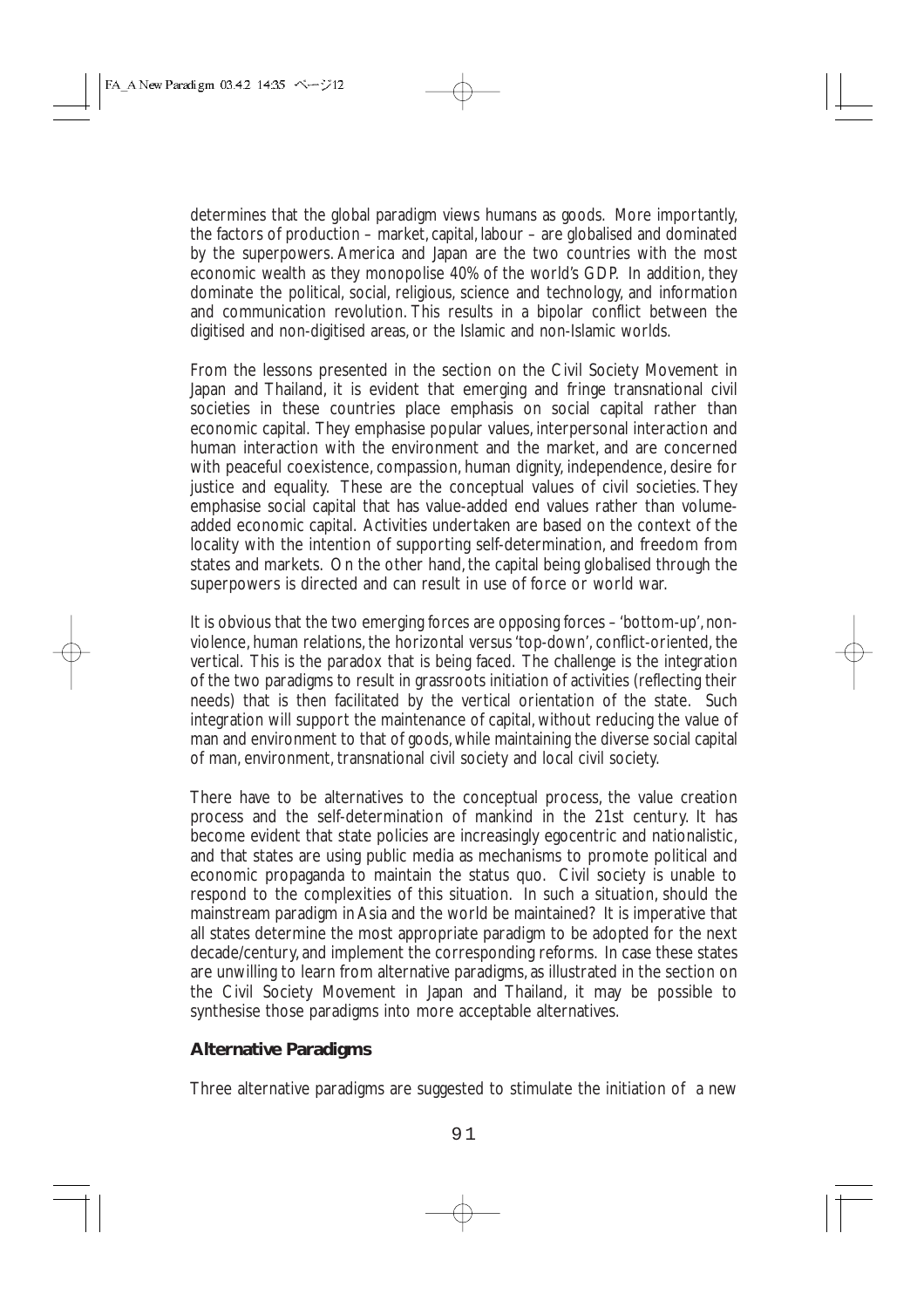public discourse for the Asian region. The three alternatives have been synthesised from actual players, lessons and knowledge in the context of Japan and Thailand (the section on the Civil Society Movement in Japan and Thailand) and exchanges with academicians.

The issue of utmost importance is peace.

If the mainstream paradigm of conflict – based on war and violence in order to eliminate terrorists through all-out war, psychological warfare, media warfare and chemical warfare – is maintained, how can world peace be attained once emotional rage has passed?

If one learns from the experiences of the Japanese who have lived through the effects of the atomic bomb and the religious, traditional and social values of Asian communities to peacefully co-exist and maintain human relations, peace and wisdom can be achieved without having to rely on state agreements. Thus, would it be possible to initiate discourses to determine a peace paradigm that places value on true peace, based on love, forgiveness and the desire to co-exist?

Such a paradigm may not be attained if the state is the sole actor in this issue. Peace is an issue that is beyond the authority of the state and superpowers as there are many new mechanisms, leaders and institutions concerned with this issue. In addition, these new actors are transnational in nature and are capable of initiating dialogues.

The initiation of a peace campaign, with appropriate participants, is an important step in creating a peace paradigm in Asia. This is the challenge in the environment of global tension between Israel and Palestine, and the situation in Afghanistan and South Asia.

In order to integrate peace, it may be necessary to formulate a paradigm and driving force to create collective social 'soft power'. In the past, the mainstream paradigm relied on 'state power' which results in the use of legal, market and military powers:'hard power'. At present, the civil society sector in Japan and Thailand has discovered social capital. They are in the process of selfliberalisation through the use of social and cultural capital. Such liberalisation facilitates management through local wisdom and collaboration, participatory implementation by localities, the linkage of diverse networks and institutes, the use of media to create participatory learning and the accumulation of human capital, resulting in the participatory social process – an important social power. This is occurring at local, national and international levels, resulting in shared interests in the international arena. This new paradigm can be used to influence social change and to balance or soften the 'hard power' used by countries in order to stimulate peace.

After the Washington Consensus, Asia has received negative impacts,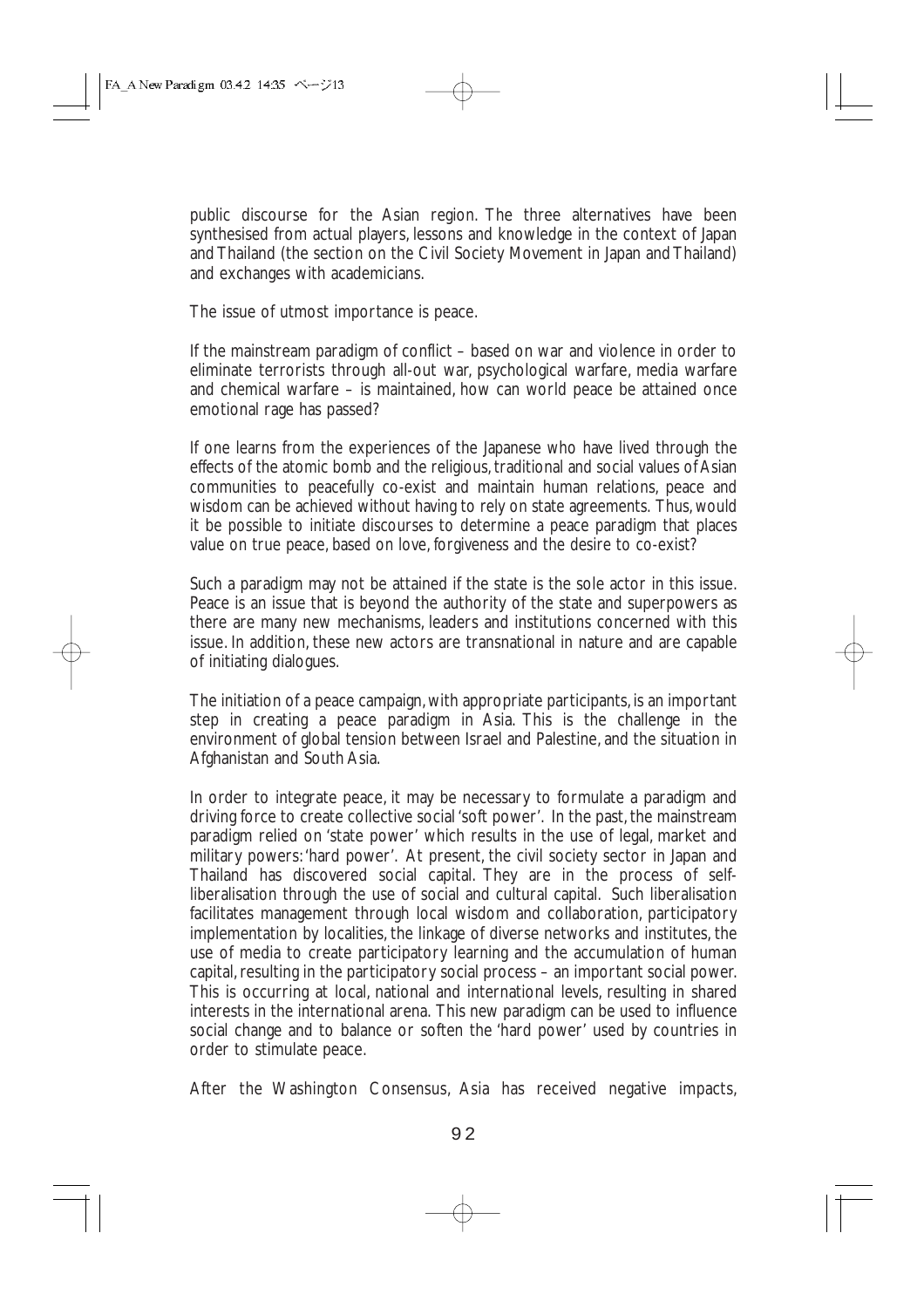particularly in the areas of economy and digital technology in which Asia is somewhat lagging behind. Currently, the economic paradigm in Asia is to create regional collaboration through the establishment of an Asian Monetary Fund (AMF), to create a free trade area, and to take care of least developed countries in Asia, by Asian countries themselves, without external influences.

Asia has the opportunity to determine its own direction through the collaboration of social, economic and peace movements via learning, cooperation and the design of an Asian paradigm. If Asian economic cooperation and the design of an Asian paradigm. cooperation is moving in the direction of collaboration between Asia and Japan, China and Korea (say, ASEAN  $+$  3), then this paradigm can be expanded to a transnational economic level, based on common issues such as transnational labour, drugs, free flow of capital and information. New mechanisms have to be designed to operate above the level of the state but under that of transnational civil society. If Asia has to deal with economic recession and the war on terrorism, then care for the needy and the poor may become the responsibility of both the state and a social protection system, developed by the transnational informal sector, that relies on the transnational civil society and NGOs.

These are alternatives that may stimulate the collaboration of countries, and enable Asia to have the freedom to determine its position on issues concerning peace, society and economy: the challenge for the next century.

#### **Strategies for an Asian Paradigm**

The development of a new Asian paradigm depends on the vision of the collaborators that may include the state, civil society and public intellectuals. If the paradigm is changed, without a vision for the country, region and people of Asia and a predetermined plan for the transformation of the paradigm into action, then the new paradigm will remain a dream or an academic document. Thus, a synthesis of a vision that should be useful for the Asian region in the social context is presented as follows:

#### **Peace**

It is important that a summit be arranged for diverse leaders from major Asian countries, including spiritual leaders and social leaders (currently, summits are arranged for state leaders who will naturally voice their support for the US in the War Against Terrorism). If a summit that transcends state borders, religious beliefs and national interests is arranged, issues concerning peace can be discussed that will be of much wider, universal interest.

The superpowers, in their perception of peace, do not understand the Asian perspective on religious, ethnic, racial and border issues. All Asian nations and social sectors should reflect and design an Asian initiative, and collaborate with the people, civil society and states in South Asia. Such an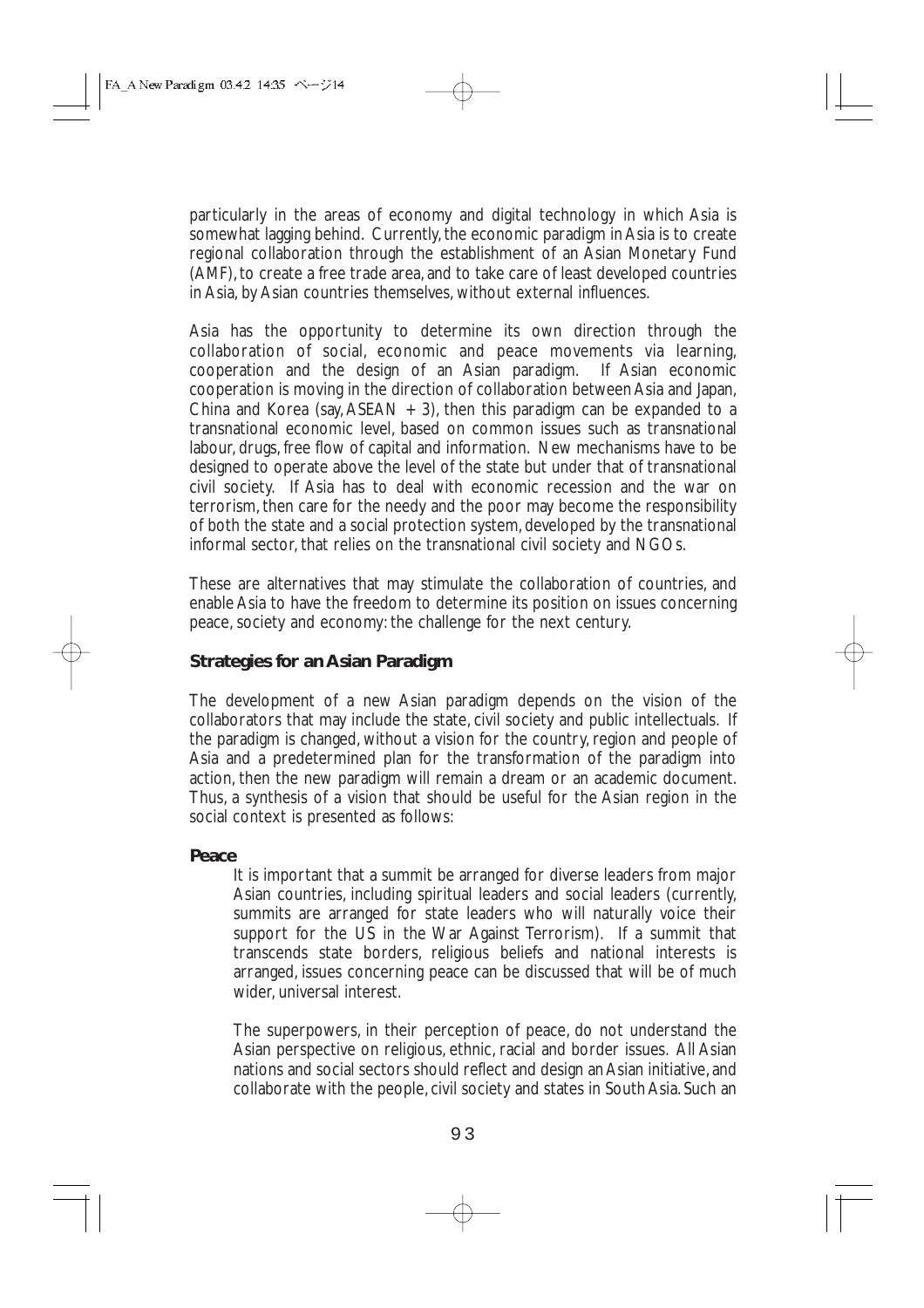initiative should be undertaken by Japan, which has the capacity to be neutral.

The primary actor in the Middle East issue has been the US while countries in Asia have not been able to develop their own position. In future, Asia should be able to reach a consensus and determine their position on this issue in the form of an Asian initiative. It is necessary to rely on the media and the new generation to initiate a peace movement that is not egocentric and does not rely on any religion, country or bloc. It is also necessary to utilise independent media unaffiliated with any superpower, or promoting propaganda for any group. The challenges to peace in the next decade are public media, the creation of the third track, and the new generation.

#### **New Economy**

While the Asian economy is in recession, the formation of the Asian Monetary Fund (AMF), trade agreements and the cooperation to fight poverty by Asian governments is imperative in order to provide guarantees for the people who are entering the transnational labour market. The mechanisms that will be designed will require international dialogue because it is necessary to draft international laws and systems to support the relaxation of borders and to facilitate the free flow of human capital.

#### **New Social Mechanism**

The creation of mechanisms – such as a transnational civil society or institute that does not rely on the United Nations (UN) or national bureaucrats but instead adopts the management style of civil societies – should be established to support cooperation. This is a new transnational initiative that is not based on national identity or loyalty and does not have to mimic the operations of the UN, which was established and is dominated by the West.

#### **New Equilibrium**

The development direction of Asia has to be adjusted to be more balanced: with equal emphasis on social capital and economic capital. In addition, importance has to be placed on the issues of humanity, peace, and human development, particularly that of the poor. The proposal is for Japan to initiate collaboration with Asian countries in order to establish a Human Development Centre.

The objectives of this Centre may include the development of human development indicators to be used in the next decade, promotion of international cooperation to deal with crossborder migration of labour, and other social issues. In addition, this Centre should seek the cooperation of the Official Development Assistance (ODA) in Japan in determining solutions to these 'software' problems. The Centre may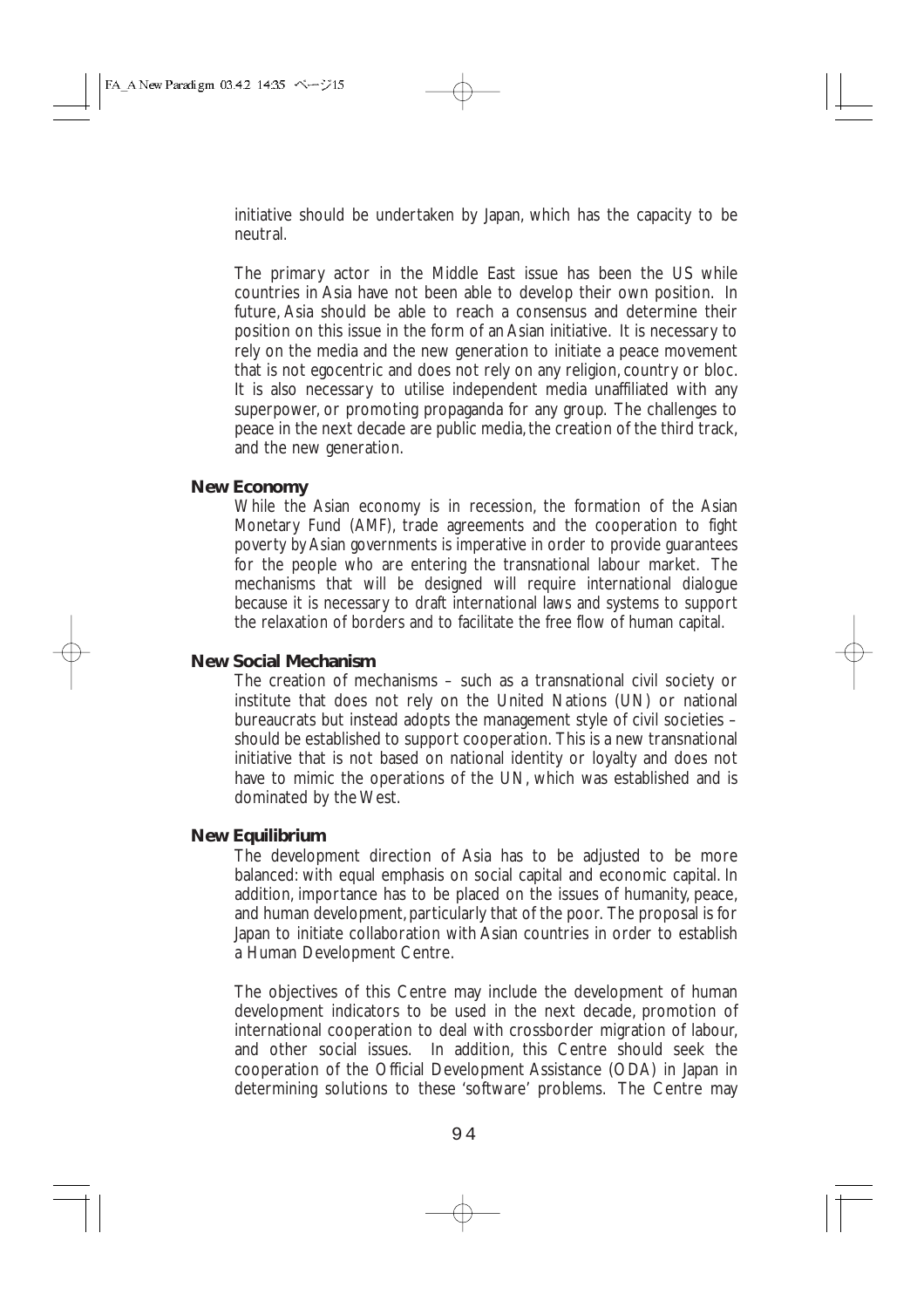create a system for the protection of the disadvantaged such as marginalised people, neglected senior citizens and escalating gender issues in some countries. It is clear that Asia and transnational civil societies need operational mechanisms and that ODA may facilitate the initiation of development in collaboration with other countries that are prepared to cooperate but may lack funding.

If the visions in this section are to be realised, countries and Asian civil societies have to mobilise transnational peace and collaborate on economic and human security factors for the development of East Asian countries. They must also move towards the development of human resources in poor countries. The best alternative would be the integration of the three visions through the formulation of an implementation plan to be carried out collectively.

In the course of the group work period of the Asia Leadership Fellow Program, the seven Fellows perceived the necessity for the development of strategies and frameworks for implementation that could support the paradigm and the collective vision to be created.These could be summarised in the following suggestions:

\* The important challenge in the shift – in national and international paradigms by public policy leaders, political leaders, public intellectuals, development leaders and business leaders – is the development of a strategy to sensitise state policy leaders, public intellectuals and public media in the international area to the paradigm shift process. Currently, it is possible to undertake research in important issues that impact the Asian paradigm such as peace, social capital (soft power) and transnational civil society that should lead to concepts on human centred development. The availability of such research in a group of concerned parties should then lead to change at the policy level. Research will have to be done on the lessons of the countries that have successfully implemented sensitisation such as Thailand, Philippines and Japan.

\* Creation of conditions and processes for the state and international organisations to link with transnational civil society organisations concerned with issues such as nation, race and religion, and committed to the transformation of Asia through the provision of impetus and support for the following:

The exchange process of public intellectuals or innovators across countries, sectors and boundaries in Asia such as the Public Intellectual programmes initiated by Japan.

Collaboration of public intellectuals and public media in order to mobilise public issues that will result in policy level discussions such as peace, foreign labour, transnational environmental issues, and drugs. Moreover, public intellectuals, public media, public space and policy dialogues can foster collaboration, resulting in the networking of local civil society and group civil societies that have far-reaching vision.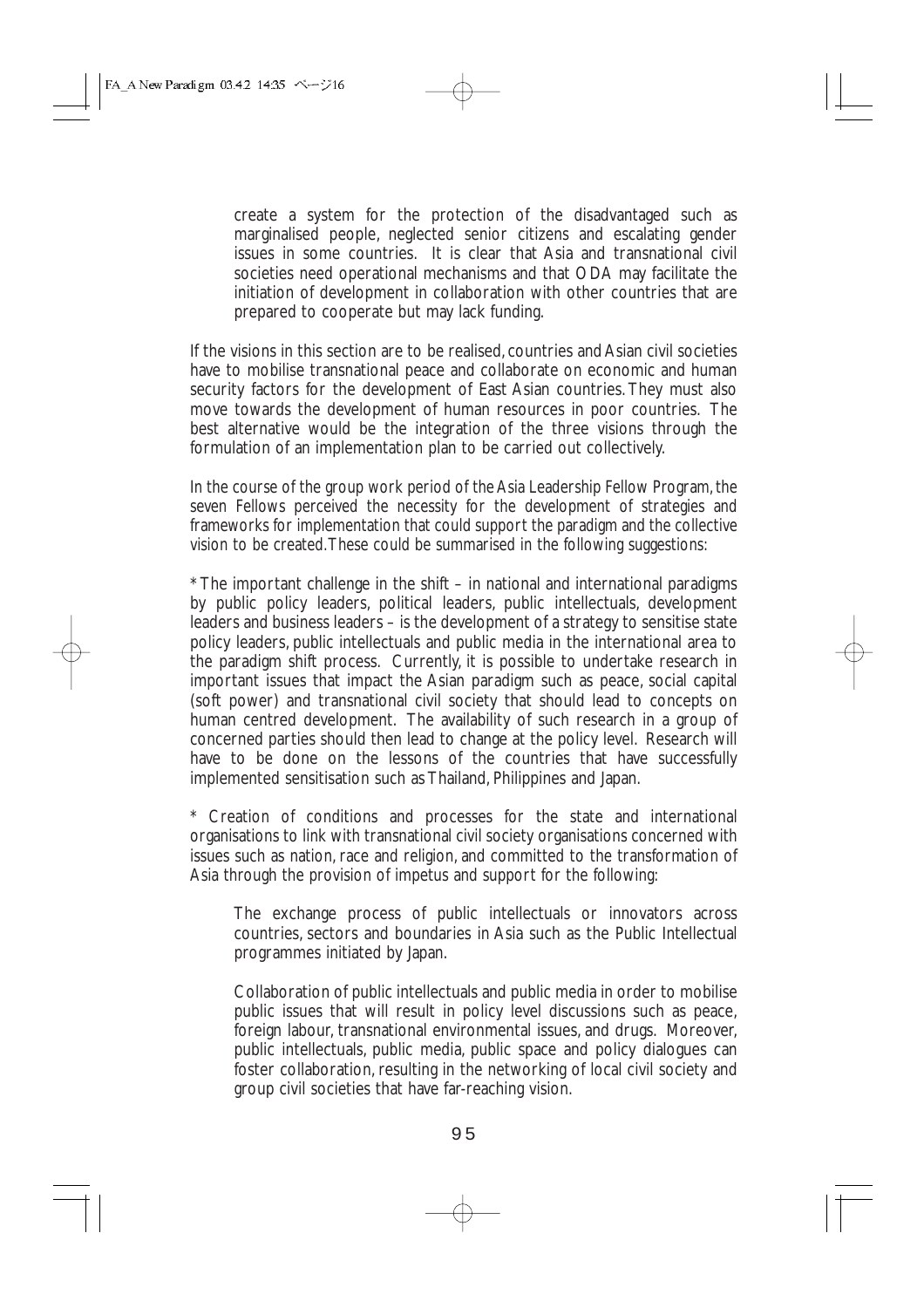The liberalisation of the civil society movement that is being established in various localities in Japan and Thailand. These local civil societies have limited vision as their consciousness, development and establishment are only locally oriented. As a result, they have to be liberated and induced to form transnational networks in order to tackle more complex issues. In addition, the provision of support for training, study visits and funds by a third track organisation such as the Social Investment Fund,Thailand will enable emerging civil societies to grow and become a strong third track in the future.

Interstate cooperation should be fostered through collaboration with the media, lawyers, and policy makers in order to facilitate interstate administration and determine the necessary adjustments of laws and policies to deal with issues such as cross border migration, drugs, flow of funds and property rights.

With the acceptance of these suggested strategies, it would be necessary to establish a mechanism for transnational civil society to implement collective action.The activities are likely to go beyond state management capacities. The foundations for the transnational civil society mechanism rely on the provision of support for the following:

The creation of a forum for the exchange of learning, and the creation of a network of public intellectuals committed to social reform beyond countries, borders and religious. If these fora are created and expanded, the number of public intellectuals will be increased in the transnational system.

Support for research and development and determination of knowledge and situational analysis of transnational issues such as foreign labour, the environment, and neglected people. In undertaking transnational research, the knowledge accumulated will lead to the ability to determine solutions at the local and international levels.

Dissemination of findings of transnational research through public media in order to accelerate the extension of knowledge and the sensitisation of the consumers. The public media will be encouraged to advocate Asian social issues rather than just focusing on political, economic and market issues. This is the cultivation of the seeds of the transnational concept in journalists of the public media, by providing them with a platform for collaboration in the international context.

Provide public media and public intellectuals with the opportunity to interact with national leaders in public or policy fora on Asian issues. Such international policy fora need not rely on the UN forum.Thus, it is necessary to provide support for the collaboration of the various sectors and civil society and their networks across borders and issues.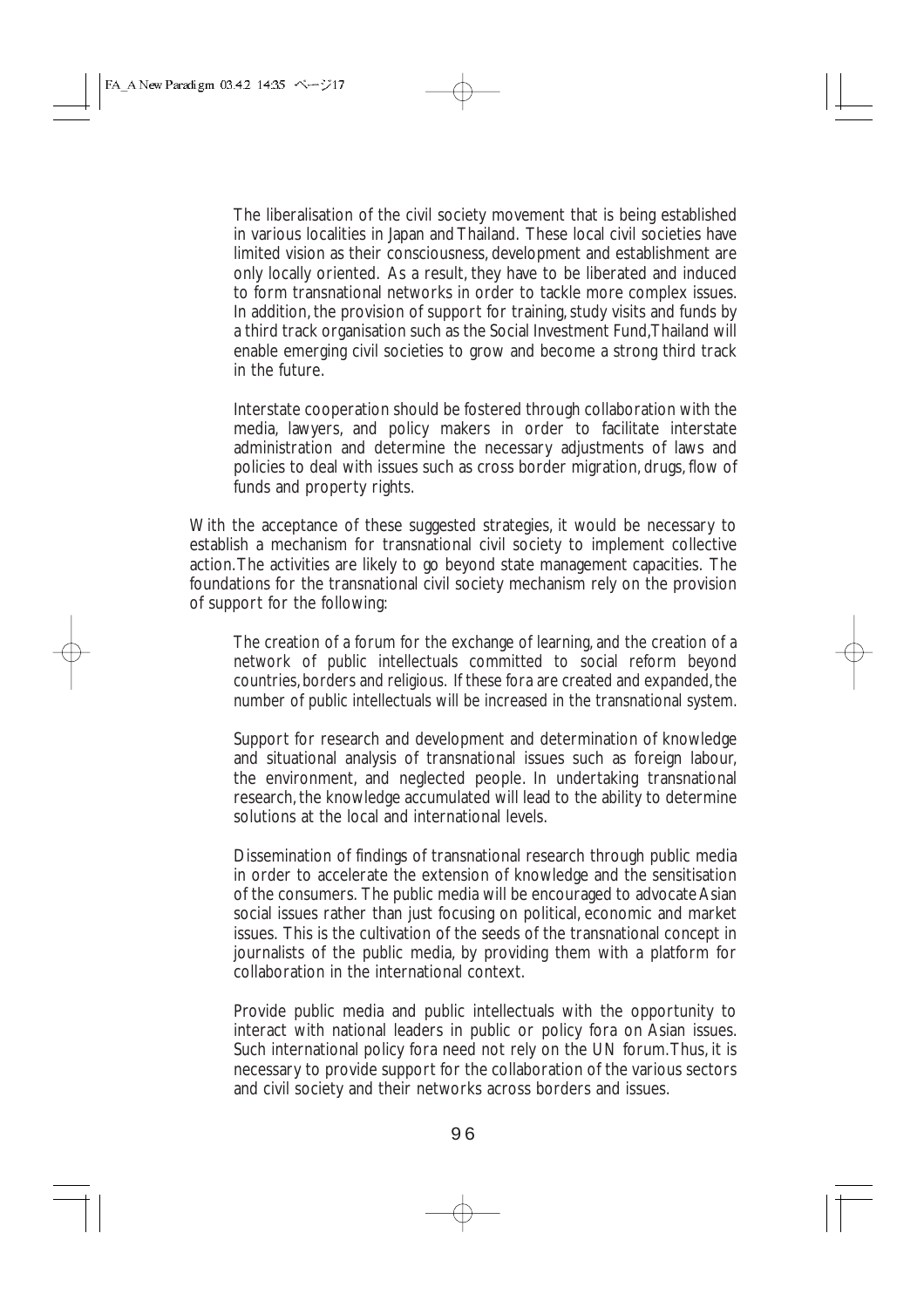Implementation has to be undertaken collectively in a limited area that is not administered by a country or an NGO resulting in the elimination of borders. The participating fellows in the Asia Leadership Fellow Program discussed collectively undertaking two projects. The area of the first project is in the Mekong Delta River Basin requiring the cooperation of South China, Burma Laos,Thailand and Kampuchea while the area of the second project is in South Asia where there is heavy migration of labour. In addition, this area covering India, Pakistan, Sikkim, Bhutan and Nepal is very sensitive to terrorism. These two areas are challenging areas in which to work without being bound by borderlines.

These are initiatives from collaborative implementation that would determine mechanisms and organisations to adjust the conceptual framework across boundaries of the existing paradigm that have been in place for over 50 years.

### **Conclusions**

The next decade is one in which there will be great change. It is not possible to forecast all the changes in the future as the changes that are being faced in the present, such as that of the economy and war, are complex and uncertain. In addition, it is not possible to determine the attainment of peace as our national leaders are using military power and war as the mechanisms to force peace and eradicate terrorists. The current situation is that of fear, economic recession, biochemical weapons attacks and terrorism. Moreover, the political mechanisms and institutes in existence are approximately 100 years old in the West and 50 years old in the East. These mechanisms and institutions may not be the best alternatives to lead mankind into the 21st century, as more people are capable of self-determination, via public discources, and generally being active citizens.

This leads to the conclusion that there are two alternative paradigms for the 21st century. The first one is that of the mainstream paradigm in which capital is determined by globalised markets and Asian countries are dominated by some superpowers.

The second alternative, initiated by civil societies, is the use of social capital that is still in existence and the liberalisation, re-identification and reinvestment to add value and stimulate social processes or interaction from which civil society sectors will rise in the regions. In addition, civil society processes will resolve the problems of the mainstream paradigm and values resulting in the development of participatory democracy or peoples' democracy. The direction to be taken is to manage the problem and liberate people through the process of increasing their inherent values and providing them with tranquility, compassion, commitment to the homeland, formation of group and community ties – and reduce their economic poverty.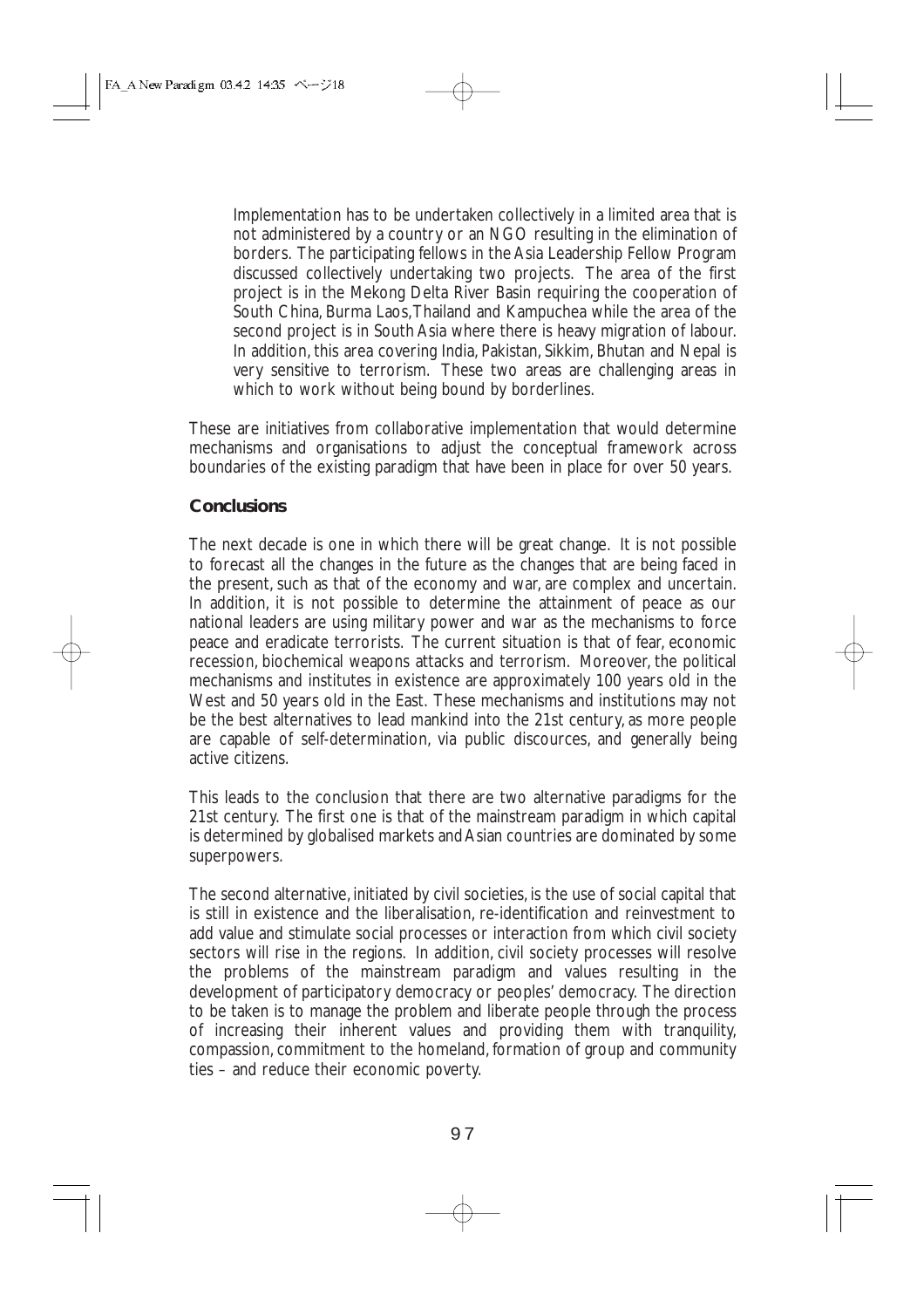In the next decade, civil societies will not be able to limit their work to the local area nor can their work be based solely on social capital. If they limit themselves, they will not be able to keep pace with globalisation. Moreover, they will not be able to respond to the complexities of the mainstream paradigm dominating the world. This paradigm is leading to the use of force and war: the use of state power by a few superpowers, and an economic system that is dominated by advanced countries, controlling property rights that are being sold to developing countries.

The civil society sector will have to unite at the transnational level in Asia to create an Asian initiative to advance the economy, peace and society. This will be a historical milestone in that it is an initiative determined by Asians rather than by the superpowers. This will be possible if there is collaboration in the following:

Creation of the process for identification of knowledge and local wisdom in Asia across boundaries.

Creation of civil society social movement across boundaries.

Creation of linkage and mobilisation of political policies in political mechanisms in Asia to institute policy changes that go beyond national interests, loyalty and boundaries.

These three factors form the triangle of social change that the transnational civil society has to undertake, research and implement, based on a transnational paradigm in Asia's next decade.

Finally, this is undertaken with the hope for change in the state power in Asia. In the end, the Asian state will be more democratic, transparent and have good governance. More importantly, there will be collaboration that creates countries incorporating economic, social, human, and peace and non-violent values. This is the conclusion that has been reached based on the commitment to collaborate with those who are equally committed to the same principles of peace and respect for mankind.

### **Recommendations for Japan and Transnational Civil Society**

This synthesis is oriented towards the construction of a new social infrastructure, or a new mechanism in Asia, and the important role of Japan at policy and organisation levels. This mechanism is the foundation for the emergence of network communities and intellectuals that will assist the stimulation of the emergence of civil society in the area of Asia.

The reason for highlighting the role of Japan in Asia is that the next decade heralds the era in which civil societies in Asian countries will have to assist each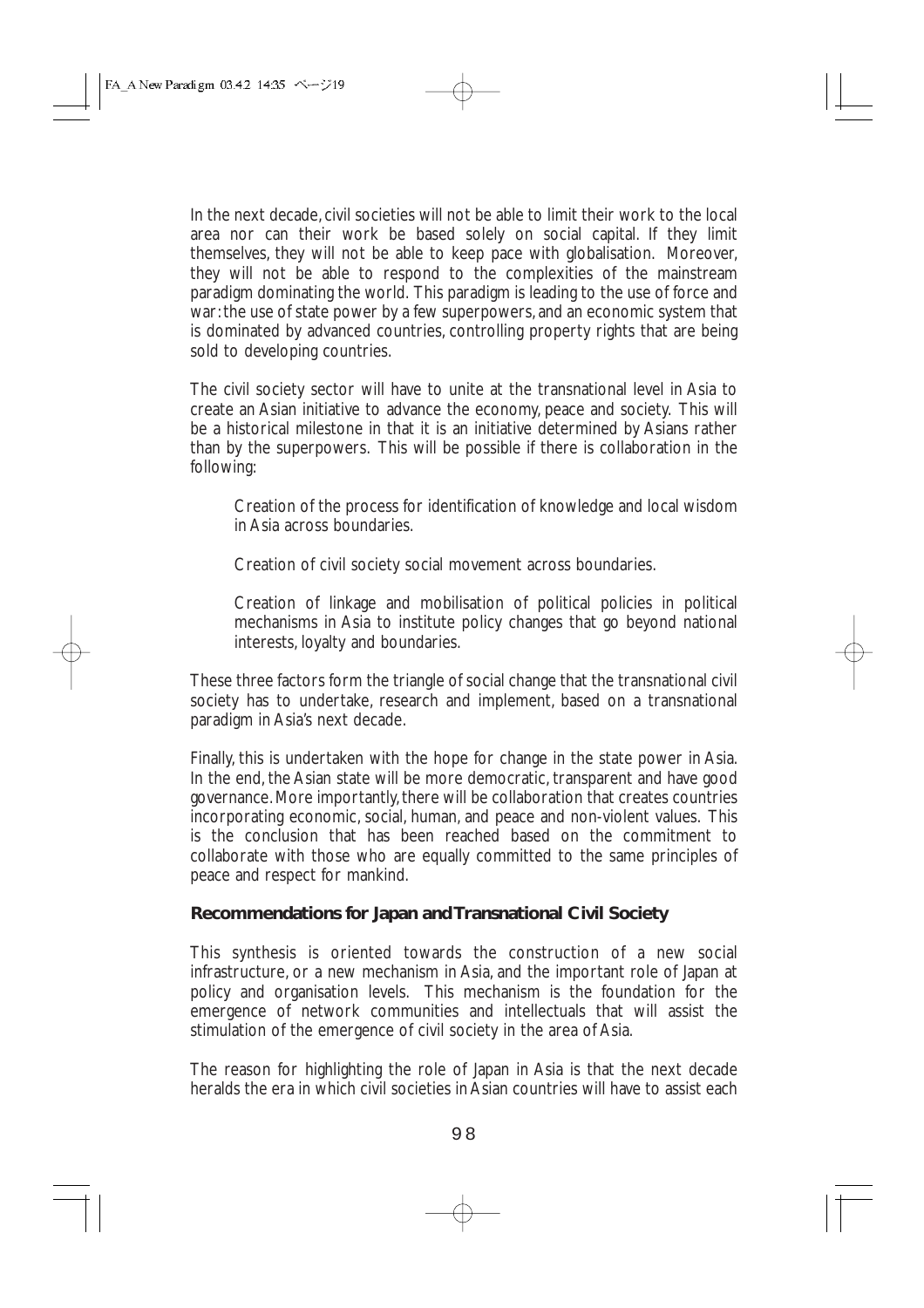other in forming, organising and establishing themselves. It has been determined that there are three main areas in which Japan could collaborate with countries in Asia in the establishment of an Asian Initiative as follows:

In the past 50 years, the people and the government of Japan have overcome a great loss that other countries have never experienced – namely, losing World War II, two atomic bombs, numerous war casualties and deaths and guilt as war criminals.The result of these experiences is the institutionalisation of a passive society. The Japanese have been able to overcome their suffering and have been able to rehabilitate their people and country without the desire for vengeance, retaliation or use of force. In the 50 years after World War II, Japan has been committed to 'true peace' as they are well aware of the pain and suffering of warfare, such as in Hiroshima and Nagasaki. Japan is committed to disseminating information on human suffering caused by the atomic bomb in order that the bomb will have been used for the first and last times in Hiroshima and Nagasaki. This deep-seated commitment to peace cannot be found in any other country.The Japanese experience is unique.

The accumulation of this sentiment over 50 years is a strength that should be transferred to Asian society. It has to determine alternatives to the violence that is emerging in the management of the war against terrorism. This violence is gradually escalating and may occur in nonvisible forms such as biochemical warfare, fear, uncertainty of safety and uncertainty of economy, financial markets and investment markets. With conviction in peace and the peace process from the Japanese lessons, the alternatives to violence may be determined more rationally.

Even though Japan has been in economic recession since 1990, Japanese society is still strong. As such, Japan has two strengths or comparative advantages of which Asian countries should be aware. The first strength is the stability of Japanese economic institutions when compared to other Asian countries and China in particular. Even though China is developing, China's strength lies in its domestic market, while that of Japan is its ability to enter the international market. This economic strength is an advantage that enables Japan to know Asia through its economic infrastructure of markets, products, investments and people residing in Asia. The second strength lies in the fact that Japan will probably not suffer unduly if the economic recession carries on. Thus, the strengths of Japan should be able to facilitate the realisation of an initiative of the Asian people and governments for the advancement of Asian unity and wealth.

We normally hear of Japanese aid to other countries and of Japanese investments in other countries. However, currently there are NGOs working in Japan concerned with international development and fostering relations between Asia, Europe and America such as the Japan Foundation and the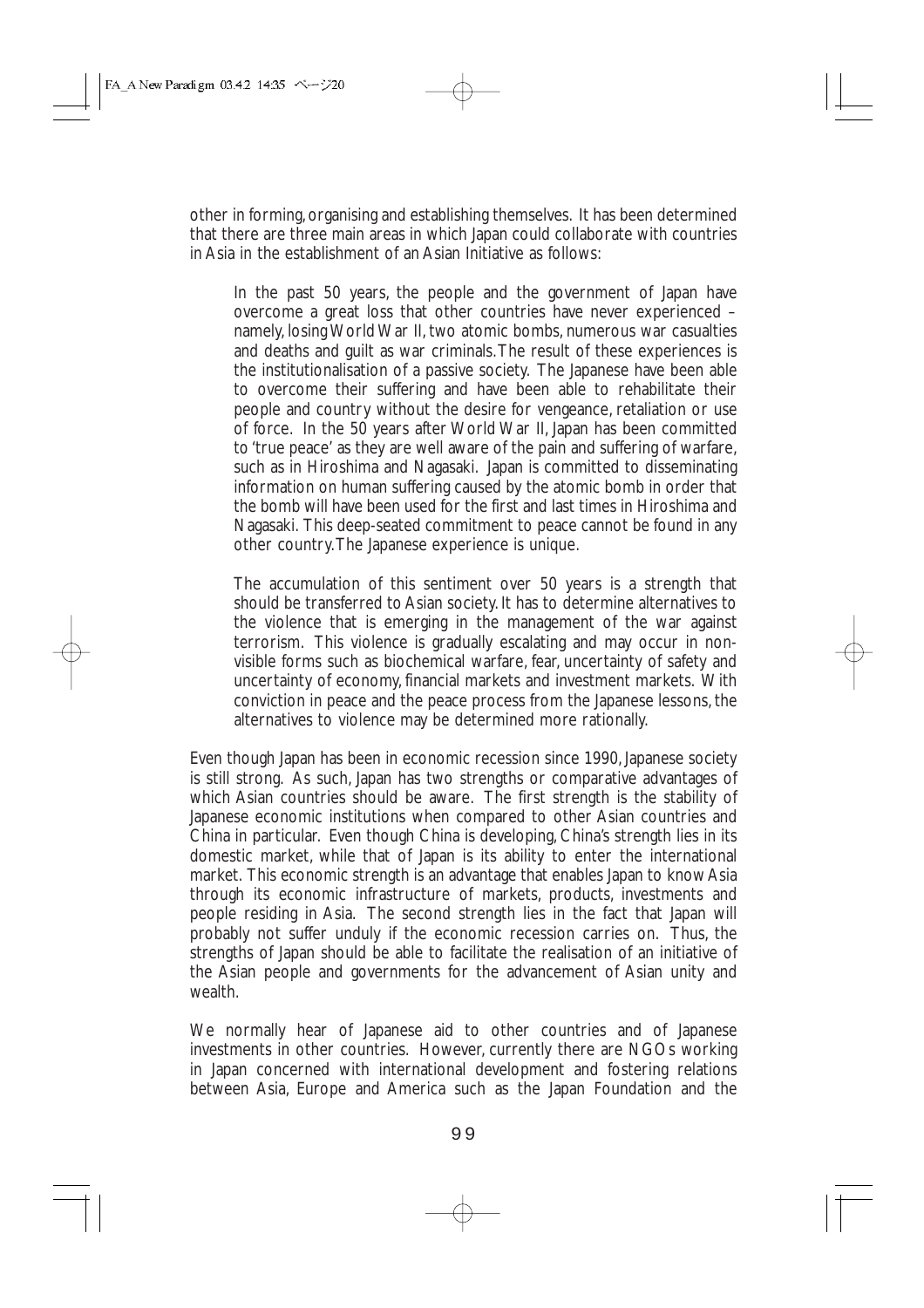International House of Japan. In addition, there are other organisations that are concerned with the linkage between the grassroots levels, NGOs and policy levels, between the people sector and the civil society sector in Asia and between international organisations and the Japanese Government organisations (JICA and Official Development Assistance) to foster collaboration in Asia. These organisations include the Japan Information Center (JANIC), PARC – a resource sector-information-research organisation in the Pacific Rim, JVC – a volunteer organisation, Asian Community Trust – a funds mobilisation organisation for grassroots activities and the Nippon Foundation. These seven organisations have been active in the past ten years, stimulating collaboration and human development, particularly that of Asian leaders.

The work undertaken by Japanese NGOs in the past ten years is a very important step in enabling us to collaborate.The project to be proposed to the Japanese Government and other organisations is as follows:

Creation of mechanism, institute or social infrastructure at the regional or international level in support of the paradigm, vision and strategy to create Asian peace. The social infrastructure that can be initiated by the Japanese Government, the seven NGOs and the organisations and governments of the various countries are as follows:

Collectively design a financial and social architecture that is independent of the World Bank, the US and Europe. Currently, Japan has established the AMF. In the next five to ten years, the Asian region will be facing a more severe crisis, thus all the countries or all the poor, the NGOs and the civil societies will have to rely on the World Bank or Western NGOs. An Asian Social Fund (ASF) should be designed and established. This fund will be a financial organisation that does not provide state to state assistance, and is not administered as a government bureaucracy as in the case of JICA and the UN. The Fund should be administered through participatory management of the civil society sector of many countries with donor representatives.

This fund should be independent of country politics or national political decision-making mechanisms with operations undertaken by an autonomous organisation similar to the UN. The proposed organisation can be differentiated from the UN in that it will ally itself closely with the people and civil society sectors, rather than being state-oriented and undertaking a diplomatic role.

The ASF, which is established through participation of many governments and sources of funds such as business, social and government organisations, should allocate funds for liberation and creation, to enable the grassroots people organisations facing problems of poverty and impacts from the crisis to directly utilise funds. In addition, NGOs, government agencies and civil society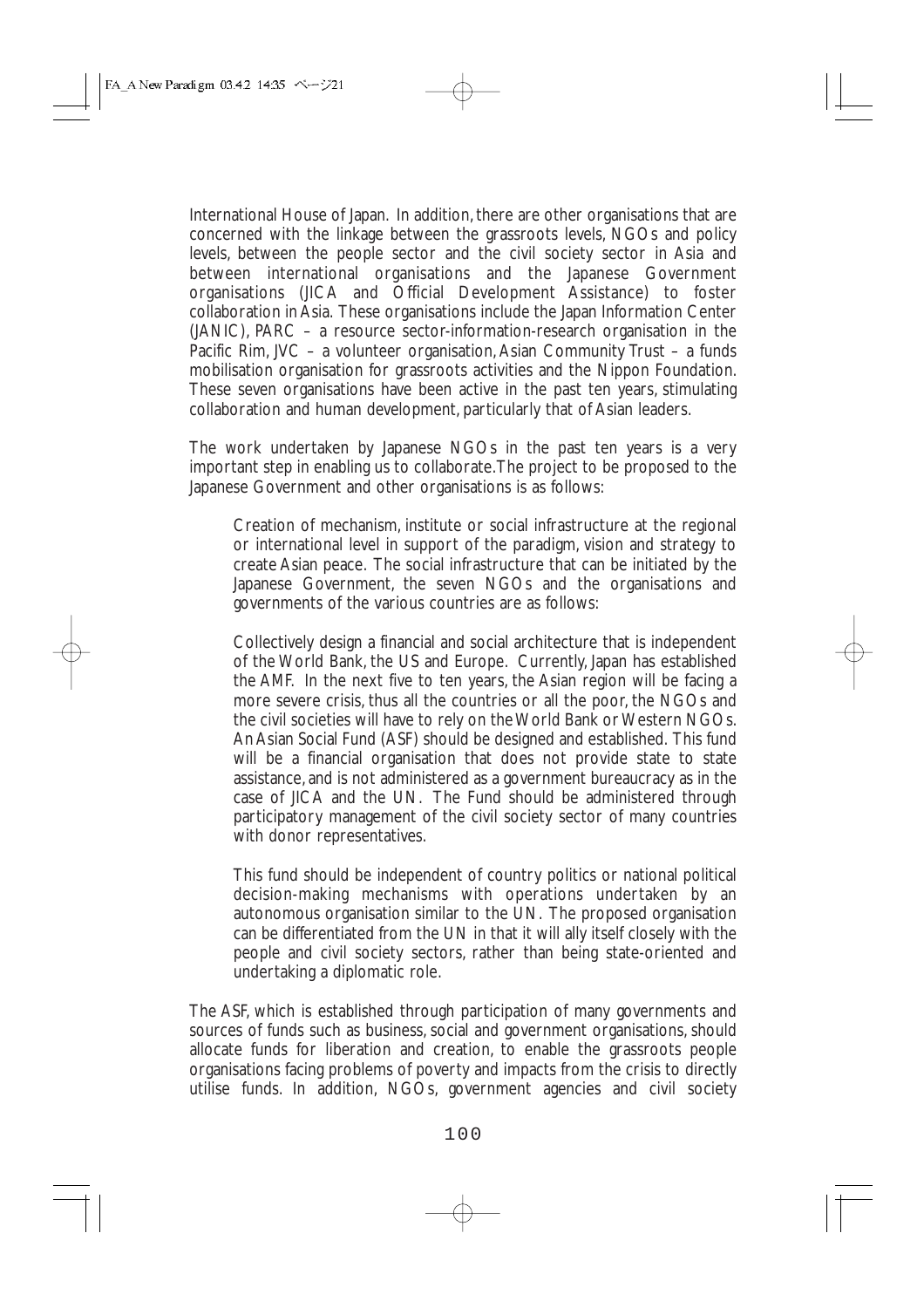organisations should only act as sponsors. Operations will not be implemented at country level but will be undertaken across countries in order to deal with transnational problems such as drugs, labour, AIDs and marginalised people that is not the oversee of any one government.

This suggestion is for the creation of a new social initiative through the establishment of a fund. However, fund mobilisation is an issue that has to be discussed further.

Extension and spread of the genesis of the civil society sector that is happening in the Philippines, Thailand, Indonesia and many other countries in which the middle class is the main driving force. The main activities are determination of economic direction and extension of activities in social affairs, in collaboration with the central and local governments. If each country is to implement activities independently, the growth of the transnational civil society will be impeded.

As Japan has seven organisations that are active in the creation of public intellectuals, international research and linkage of networks, in the next five to ten years, these organisations may establish nodes in East Asia (China, Japan, Korea, Hong Kong and Taiwan), South Asia (Bangladesh, India, Pakistan) and in India and Southeast Asia (Thailand, Laos, Kampuchea, Vietnam, Singapore, Malaysia, Indonesia, Philippines and Burma). With the establishment of these nodes, the chances of stimulating the emergence of civil society in SEA and the cultivation of the concept of transnational civil society, will be increased. This in turn will prevent the cold war mind-set from being an obstacle to the establishment of a transnational civil society. In addition, Japan will be able to collaborate at the policy and implementation level in Asia and with local civil society organisations and NGOs in determining strategies. Moreover, Japan and the nodes of operations can stimulate unity, exchange and networks and then link with Japan. Thus Asia will have a superstructure that is made up of the three sub-regional nodes, comprising transnational civil societies working towards Asian unity. The activities of the sub-regional nodes include:

- research in the growth of civil society for determining solutions to the problem of poverty with country focus and transnational orientation;
- human development training and leadership building;
- creation of media to extend learning, stimulate social consciousness and foster cross cultural understanding across borders;
- create and extend horizontal public intellectual networks that can link with public intellectuals in Japan.

In support of these activities, Japan should increase support for local NGO activities while Japanese NGOs should focus on forming transnational links and networks.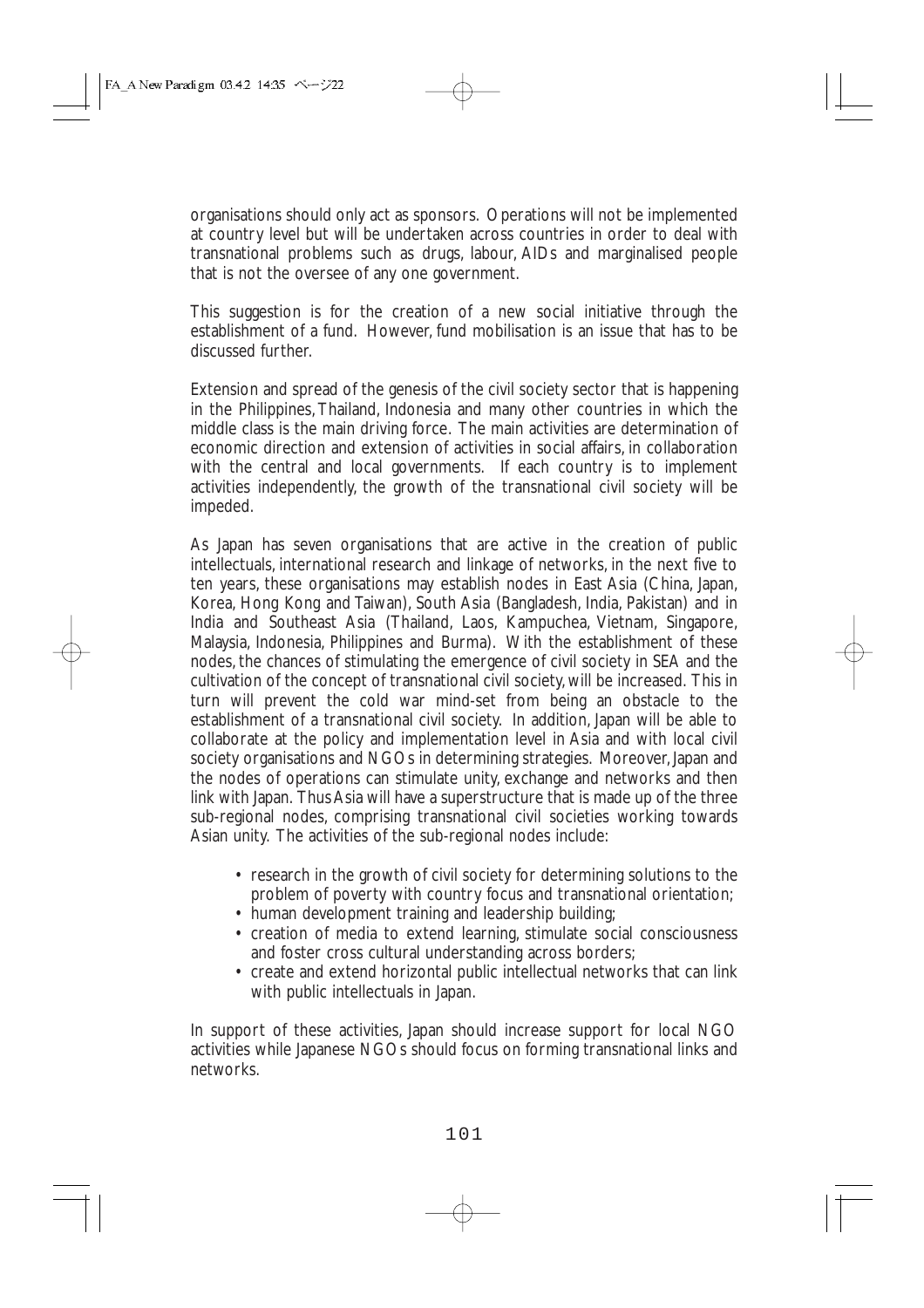This can include the creation of social infrastructure to support policy dialogues at the government level and tripartite dialogues between:

Government representatives of each country from the policy sector, collaborating for social reform to alleviate the current social crisis in order to provide for the poor;

Representatives of NGO and civil society sectors and;

Media working at the regional level active in social and economic policies without focusing on government interests.

These three groups should have permanent representatives to work consistently in creating policy dialogues to support peace, human security, the reduction of poverty in Asia, and the creation of the civil society sector as the third track in Asia. On-going dialogue at national, regional and international levels is an important issue. The seven Japanese NGOs could be the key organiser in collaborating with national NGOs and civil societies.

Proposal for the creation of a structure for the academic and conceptual exchanges among public intellectuals. A new generation of leaders at the subregional level should be encouraged to exchange learning across borders to reduce national barriers and be the conduit to the establishment of transnational civil societies in the next decade.

These four proposals are suggestions for the consideration of policy organisations in Japan and organisations concerned with creating social unity in the Asian region.

The final suggestions are for the Japan Foundation and the International House of Japan.These suggestions are synthesised from experiences garnered concerning the spirit, concept, vision and conviction in the direction and new paradigm. It would be desirable if the experience could be extended as follows:

Extension of the results of the two organisations in the next year:

September 11, changed global perception and resulted in the declaration of the war against terrorism. Thus in 2002, if the Asia Leadership Fellow Program were to arrange another forum and the global perception is still based on the use of war to manage terrorism while the world and Asia prefers a conceptual framework that is more civilised, the theme of next year should be 'Peace in Asia'.This topic should transcend state, culture, religion and non-violence. The resolution of the Fellows and scholars at the forum next year could provide alternatives for Asian collaboration that may be presented as a policy alternative.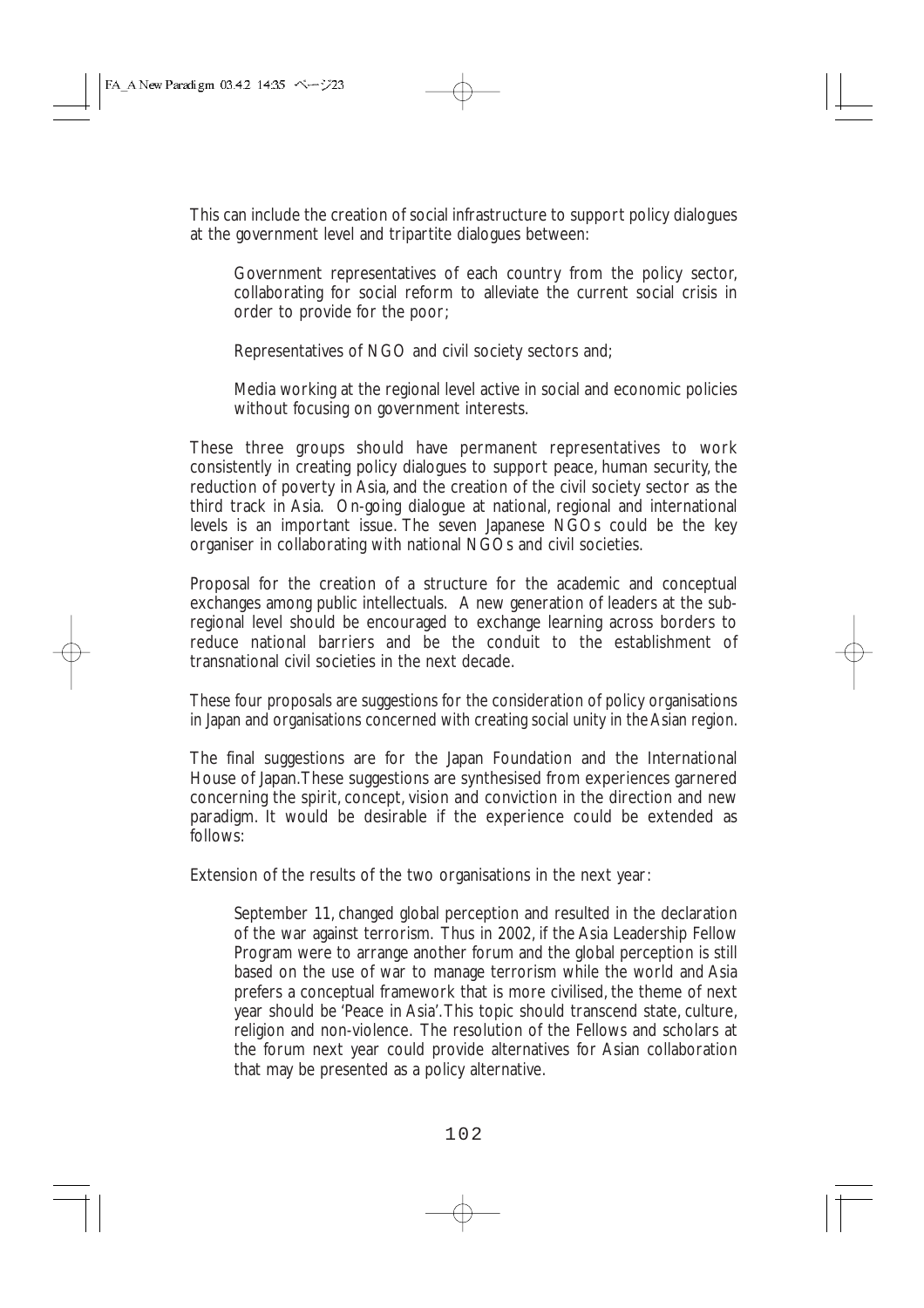The Japan Foundation and the International House of Japan should arrange an Asian forum for peace in early 2002 with the focus on the three sub-regional nodes – namely, South Asia, Southeast Asia and East Asia. Key leaders from the civil society,academic,government,and people should be invited to discuss the issues facing Asia as a result of international policies, the issues of peace, unity and the rehabilitation of the crisis and provision of care for the poor. If a forum was arranged in the three sub-regional nodes the output should be:

Identification of issues of sub-regional concern to be discussed during the Asia Leadership Fellow Program towards the end of the year.

Identification of leaders that can lead the transnational civil society on the issues of peace, poverty, democracy etc. at the sub-regional level. These leaders may initiate activities in the future and may be resource persons or facilitators for the Asia Leadership Fellow Program 2002.

Identification of leaders to participate in the Asia Leadership Fellow Program, resulting in the distribution of leaders, resource persons and participants in the future.

The results of the three sub-regional fora will provide the Program with raw materials, and if the Japan Foundation were to arrange a follow-up symposium focusing on peace in Chiang Mai in October 2002, it would be possible to use the raw material received as input. Thus the arrangement of the three sub-regional fora would build up to the final fora at the end of the year.

#### **Proposal to the organisers:**

In 2001, the Fellows designed the Remapping Migration Project and hope to carry out the project together next year despite the fact that they reside in different countries. The Remapping Migration Project would appreciate funding support from the Japan Foundation and the International House of Japan for the initial work to be undertaken in early 2002. This initial work includes the study and survey of the situation in the areas of South Asia, Thailand, Burma, South China and Korea.

Request for a facility for public intellectuals that were alumni of the Program to exchange ideas, extension of the lessons of the Fellows, and increase in the number of Fellows. The proposal is to establish an Asian Transnational House in Chiang Mai, Thailand as the first node for the Southeast Asian area. This would be a facility that facilitates meetings, linkages and cultivation of Southeast Asian intellectuals at least in Laos, Thailand, Burma, South China, Malaysia, Indonesia and Vietnam. Thus, the Japan Foundation and the International House of Japan is requested to provide sponsorship and advice.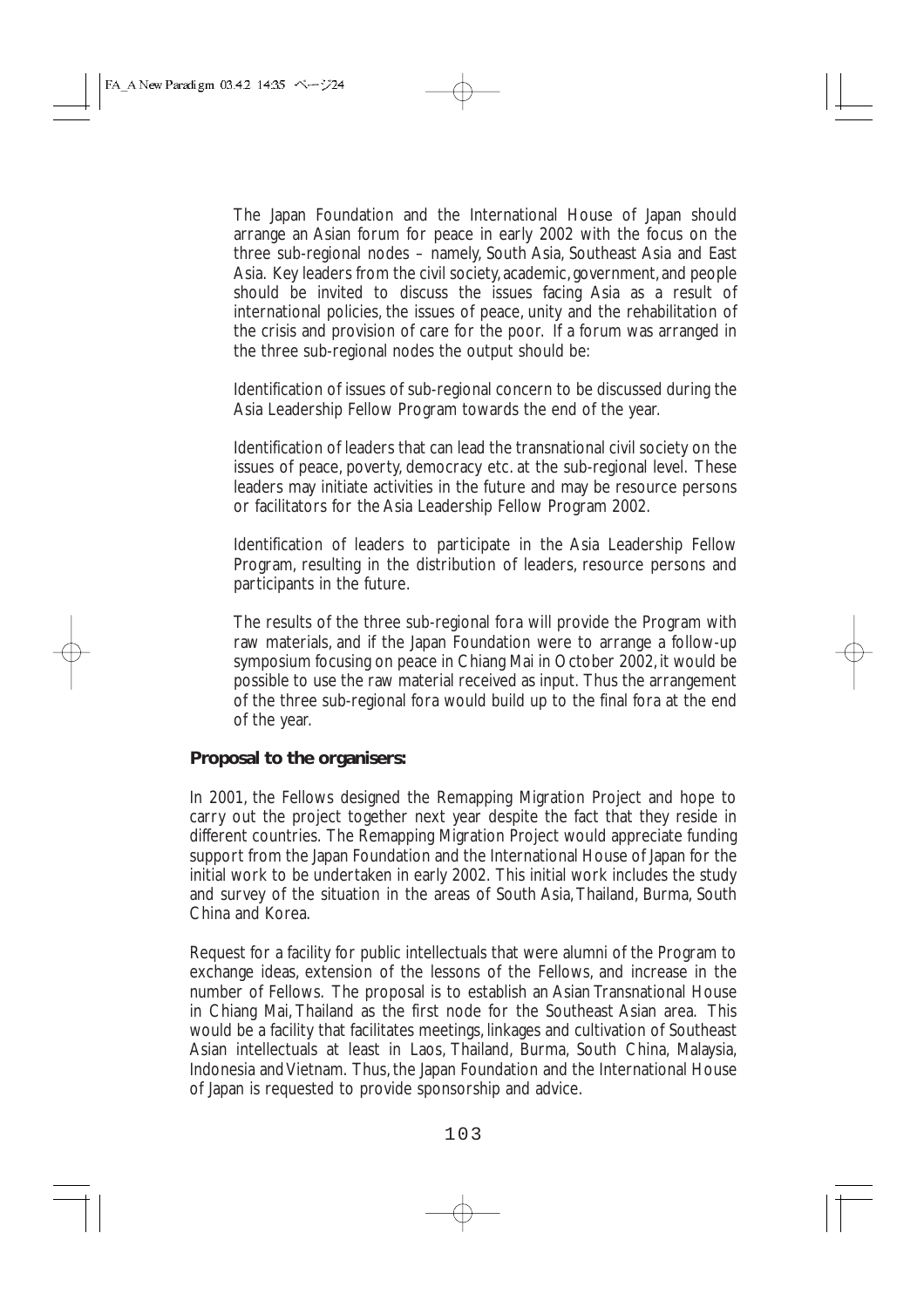Next year will be an important year for peace and the emergence of the civil society sector if Japan, the Japan Foundation and the International House of Japan seize the opportunity to collaborate with the Japanese government and other governments in the region. The seven organisations in Japan can form task forces to study the Asian Peace Fund and Asian Social Fund as a new financial architecture that can facilitate the establishment of Asian transnational civil societies through dialogue, financial architecture design, identification of an administrative organisation – independent, across borders, respects the diversity of Asia. The identification of the format and the administrative organisations is not easy and consultation with the Japanese Government and ODA is not easy. It is understood that the Japanese organisation has already initiated talks but the objective should be the construction of a financial infrastructure concerned with social and peace issues – this is an Asian Fund initiated by Asia. Next year, the Japan Foundation and the International House of Japan can collaborate with the seven organisations to appoint a task force and consultations on this issue. The author is willing to provide his experience with the Social Investment Fund with the World Bank backing.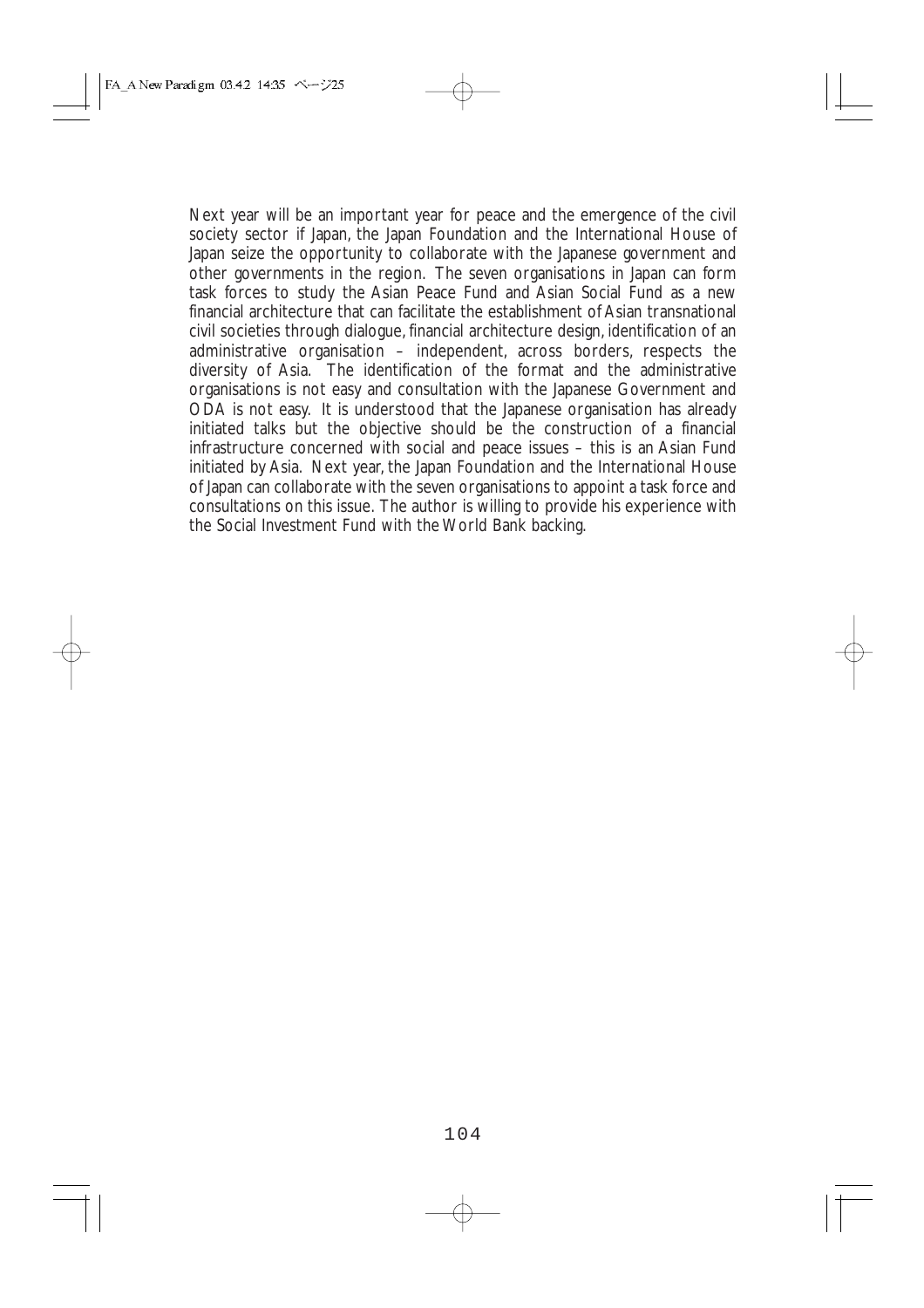# **Making a Cooperative Security System in Asia: For Stable Society & Prosperity**

### Shimada Kazuyuki Editorial Writer,Asahi Shimbun

# **Introduction**

When we talk about security issues in the Asian region, we sometimes find ourselves struggling in a jungle of unique political terminology as follows:

- 'Autocracy' (non-democracy)
- 'Maldistribution' of national wealth (poverty)
- 'Politico-military' powers (coup d'etat)
- 'Unanimity'-based decision-making systems (inefficiency)
- Policy of 'non-interference' (isolationism), etc

Each of them indicates, to some extent, the socio-political characteristics of this region and traditional values of the Asian people. However, through these concepts, it is still hard for us to see the whole of the current security situation in Asia. This is because security issues in this region have become too complicated, especially after the end of the Cold War. What are the most appropriate words to express the current Asian security situation? We should start to find out the answers.

#### **Regional Tensions**

We have to say that the Asian region will be the world's most volatile and unstable area, with a large accumulation of military forces. The latest annual defense paper of the Japan Defense Agency (JDA), released in July 2001, says that since the end of the Cold War, it has been harder and harder to predict the possible military postures in this region. The main reason for this unpredictability is the fact that some potential threats among nations still remain, such as:

- Korean Peninsula (confrontation between South Korea and North Korea)
- Taiwan Straits (conflicts with China on the independence of Taiwan)
- Spratly Islands (territorial disputes among six surrounding nations)
- Indonesia (ethnic minority insurgencies)
- Nuclear Developments (rivalry between India and Pakistan)

Although the above-mentioned are called a "negative inheritance of the Cold War," nobody can deny the possibility that any of them might become large scale wars ('hot wars') in the near future. In this context, we need more work done to express the current situation of Asian security in relevant ways.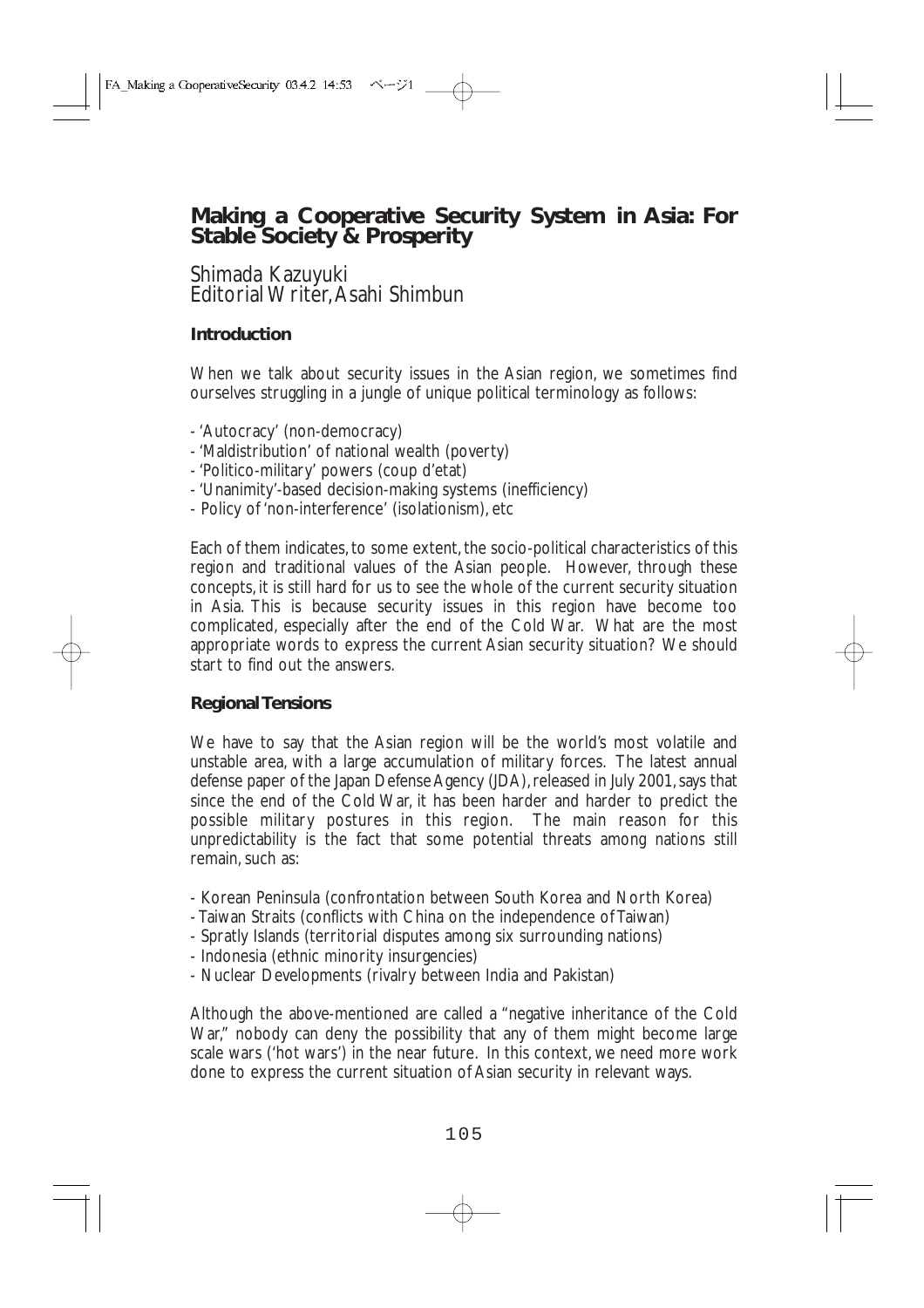- Instability (unforseeable confusion)
- Threats (ongoing conflicts)

The crucial problem with which we are now confronted is that we have no regular regional fora to discuss the instability and threats surrounding us. When we wish for eternal peace, we must get rid of current confrontations that erode regional security. Unfortunately, political ideas of making a solid security framework to terminate regional conflicts have not matured in this region. No collaborative action of regional leadership has been taken so far.

Surely, any potential threat around us no longer remains just within a level of regional issues, but goes beyond to a global level. After all, what should be discussed is a peaceful solution in the world community. But we must know that we cannot avoid disastrous results when actual clashes happen anywhere in the region. Is it fair to think that direct dialogues among nations concerned can lead to a peaceful solution? According to the political history of the region, the answer is clear. It is "No." There has been no precedent of direct diplomacy in this region on disputed national security issues among confronted countries. We should now make full efforts to build up a solid regional cooperative security system that focuses on the method of nonmilitary-based conflict prevention means.

There is a good example of a regional cooperative security framework: the Organisation for Security and Cooperation in Europe (OSCE). OSCE has been achieving many successful results on Confidence-Building Measures (CBMs) in the last 29 years, such as establishing the yearly summit meeting of member states, the Conflict Prevention Center (CPC), the Office of Democracy and Human Rights, and the Higher Commissioner for Minority People.

It is reasonable for the Asian region to follow in OSCE's good tracks.We are not necessarily required to establish a brand new organisation, but rather, to make effective use of an existing framework: to modify the ASEAN Regional Forum (ARF). How can ARF be developed into a reliable security forum like OSCE?

# **Post-Cold War Process**

ARF was established in 1994. After the collapse of the Soviet Union in 1991, military tensions between the US and the Soviet Union seeking politico-military hegemony in Asia during the Cold War era, were drastically reduced. This produced a 'vacuum of powers' in the Asia Pacific region. A possible threat for most regional countries was China's expansionism to fill up the vacuum through its military force, and countries in the Asia Pacific region agreed to build up a multinational organisation working against Chinese military threats.

Because the main idea of establishing ARF was recognised, the US, Russia and China – besides ASEAN countries – became starting members of the newly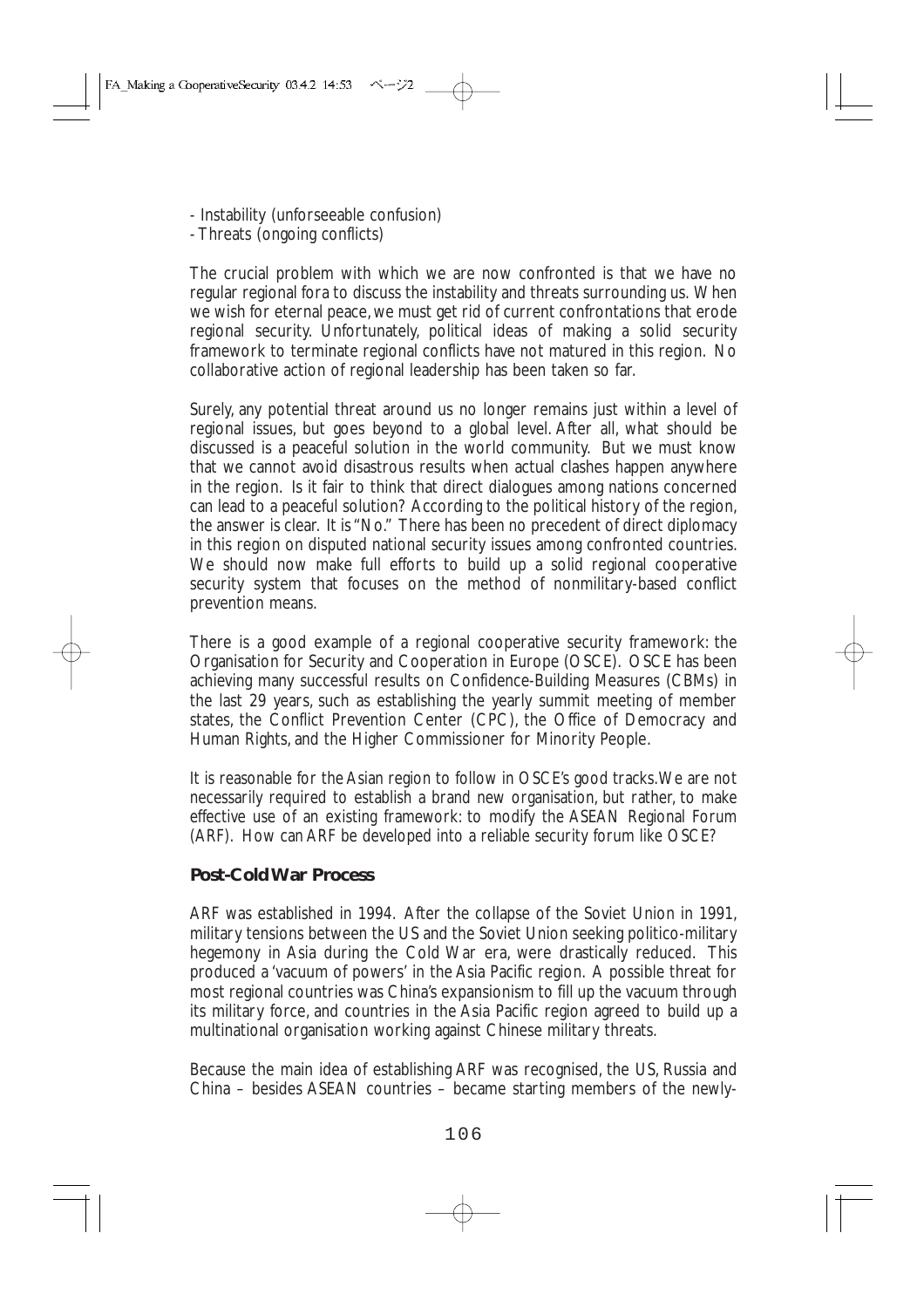born organisation. Furthermore, North Korea (DPRK) joined ARF as the 23rd member state in 2000. The participation of DPRK helped to expand the role and significance of ARF as a working institution to talk on regional security matters. It can be said that ARF provides some important characteristics as a security forum in the Asia Pacific area.

Firstly, all major countries in the region now participate, with the exception Taiwan, Hong Kong and Pakistan. Secondly, the objective of the organisation is focused on the institutional function of conflict prevention measures. Thirdly, if military clashes have happened somewhere in the region, the organisation is expected to be a fundamental tool to stop the expansion of such conflicts.

The ARF-type regional security forum is going to work effectively, especially in East Asia, where real military tensions still remain – such as in the Korean Peninsula and the Taiwan Straits.

It was in the second annual meeting in 1995 that ARF set up the definition of its institutional functions for a cooperative security forum. The programme of ARF functional developments was/is as follows:

| First stage  | --- establishing CBMs               |
|--------------|-------------------------------------|
| Second stage | --- profess preventive diplomacy    |
| Third stage  | --- capability of conflict solution |

The first stage was achieved to great effect during the years from 1995 to 1998, when CBMs among member countries were developed, namely:

- Practice of security talks not only through Track 1 level, but Track 2 as well;
- Development of military interchange (personnel exchange, military exercises);
- Participation with the United Nation's Registration System of Military Equipment;
- Regular publications of the National Defense Report, etc

Then in 1999,ARF set up the particular items of the second stage as follows:

- a) Establishing a common perception on the principle of preventive diplomacy
- b) Enforcement of the ARF Presidency role
- c) Making an 'Experts Bank' on national security issues

Unfortunately, none of them have yet to be realised because of many difficulties among member states, especially on items (a) and (b). The strategic ideas of preventive diplomacy depend upon a geopolitical situation in the region. To enforce the role of organisational presidency may produce a regional hegemonism.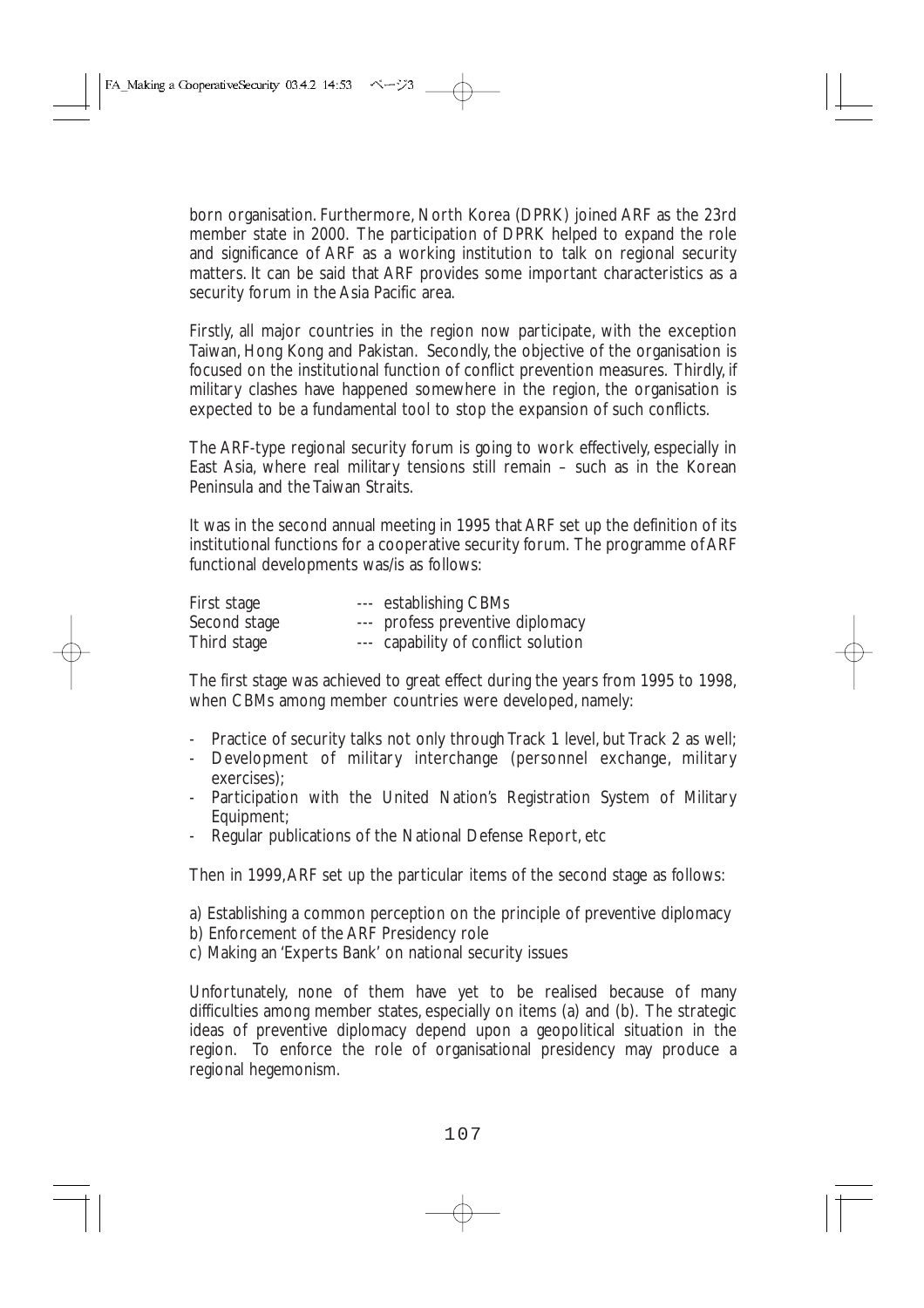It is not easy for a multinational organisation like ARF, which contains significant rivalry and confrontations among member states, to come to unanimous agreement regarding national interests and regional leadership. ARF still stands short of implementing its second stage of preventive diplomacy.

### **For a Solid Framework in Asia: Multi-layered Security Systems**

How should ARF restructure itself to be the desirable security organisation? We had better take a brief look at the present security situation in East Asia.

The unprecedented summit meeting in June 2000 between South Korea (ROK) and DPRK produced an atmosphere of appeasement in the Korean Peninsula. Both the US and South Korea recognised the situation after the historical meeting: that the immediate threat of military clash had gone, and a détente will come soon to the Peninsula. In particular, ROK, which maintains traditional bilateral alliances with the US and Japan, gained confidence to establish other diplomatic ties with China and Russia in the early 1990s to consult on common security concerns. Both China and Russia have been keeping a good relationship with DPRK since its independence after the World War II. These diversified diplomatic ties, linked with DPRK, can be considered to contribute to regional peace and stability.

The US, on the contrary, is reluctant to make immediate changes in its military presence in the Asia Pacific area. The Bush administration announced that US military forces based in ROK had been functioning as 'the regional stabiliser' and as such, it would not comply with any forced reduction.

However, if the détente in the Peninsula is developing, and economic cooperation between South and North is further promoted, the US-ROK military alliance, which regards DPRK as its 'potential hostility', will lose its strategic objective. It is thus inevitable for the US to respond with a military presence. The fundamental structure of the US-Japan military alliance must be affected as well, which would result in a possible forced reduction in the Japan area.

Like the US-ROK or US-Japan military ties, the traditional bilateral security alliances structure of hub (United States)-spokes (that is, allied countries) cannot effectively respond to the changing situation in East Asia. The security framework of bilateral alliances is now obsolete and not enough for quick responses to diversified threats in this region.

We have to construct ARF to be a more reliable cooperative security system for the multi-layered framework in Asia; a system that encourages regional security dialogues among all countries concerned.

ARF has already been learning and developing its first stage of cooperative security process. Now, at the beginning of the 21st century, ARF should make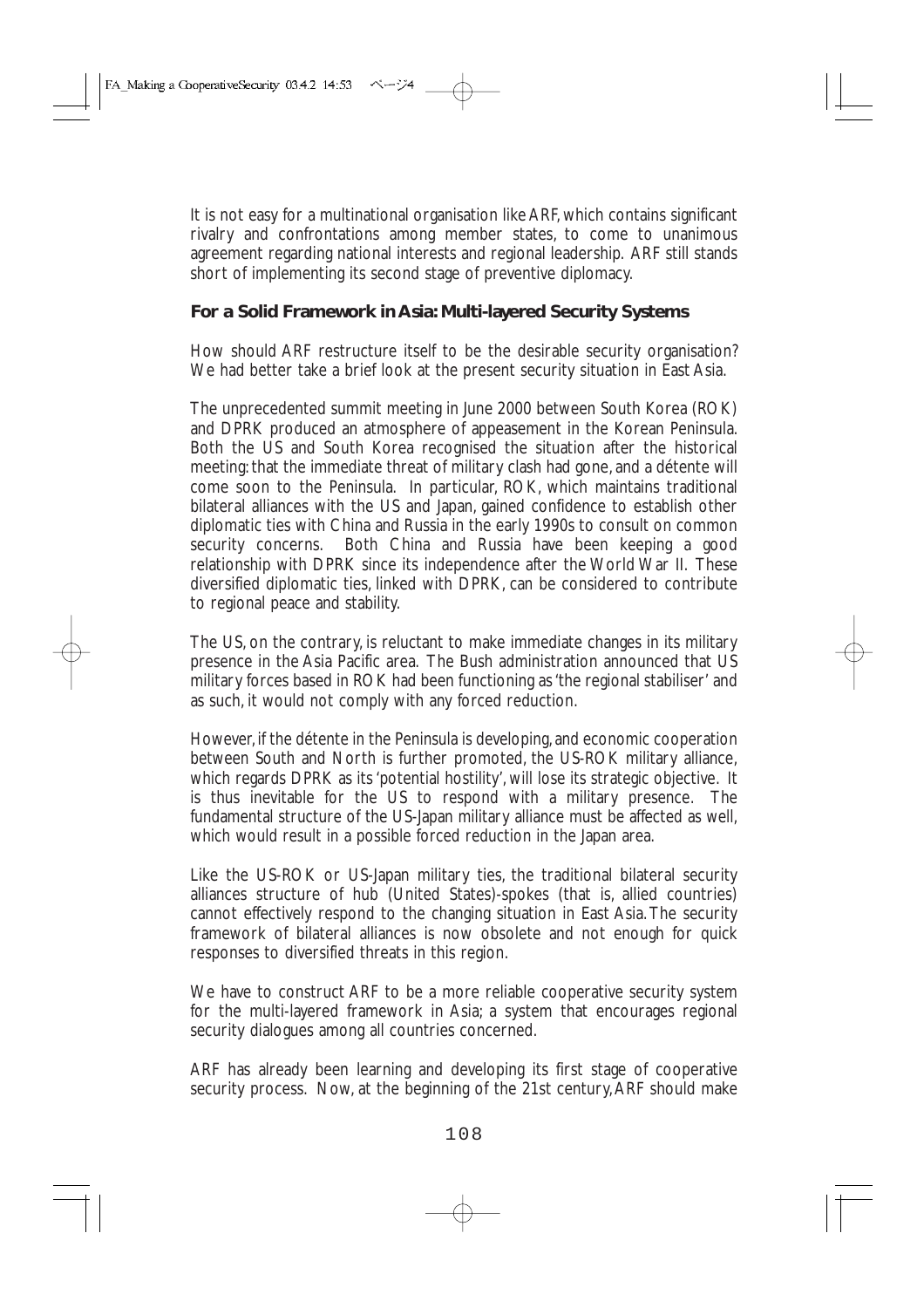its next steps toward preventive diplomacy, namely:

- to establish an acceptable definition of 'preventive diplomacy'
- to get rid of some traditional Asian values to make management of international fora more efficient (such as an unanimity-based decision making system and the policy of non-interference).
- membership status should be reviewed for direct and more constructive dialogue among countries concerned. Taiwan, which is not a member of ARF but only a member of APEC, should promote its status up to APEC,ARF and the ASEAN Post Ministerial Council (PMC) to match China's current status. PMC is one of the core institutions of the Asia-Pacific multi-layered framework. DPRK should also be given ARF-PMC status. Pakistan should be granted ARF-PMC membership to balance the Indian seat as well as Afghanistan, which will be a key country to realise the regional stability. Both of them are currently out of the total security framework in the region.

In short, Japan – as an Asian representative of G8 and equal partners with the US, China and Russia – should play a more substantial role to activate ARF's functions.

### **Restructured Model of A Multi-layered Framework in the Asia-Pacific Region**

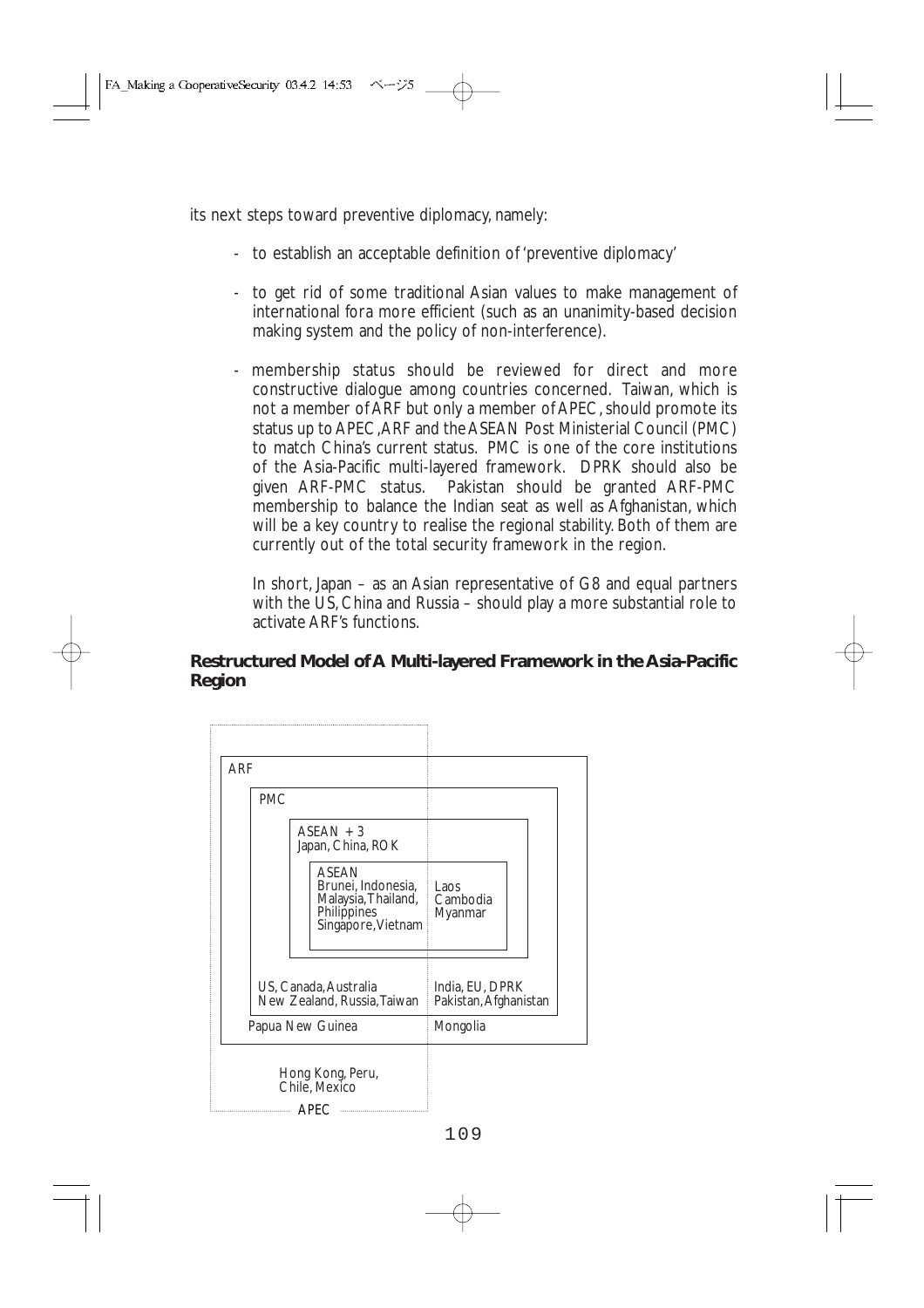# **Summary of Activities**

Ozawa Tomoko, Rapporteur

#### **Sept 3 Introduction Session Visit to the Japan Foundation Asia Center**

**Sept 4** During this first round of workshops, the Fellows introduced their chosen area of research with some details of their personal and professional background.

#### **Workshop I: Presentation by the Fellows (1) David Celdran / Ann Lee**

**David** explored the role of the media in the Philippines, especially television, which he considers to be the most effective means of reaching and influencing the mass public. In his presentation, *Surviving the Marketplace of Ideas in the Age of Electronic Media* he stated his wish to see more sociopolitical issues and debates delivered to audiences, despite an apparent trend for game shows and 'dumbing down'. The challenge remains to capture the interest of viewers who prefer entertainment and sensational graphic images to informative news and debates. David also shared his concern over interlocking interests of station owners and manipulation of programs. He gave suggestions to mix critical themes and social issues with professional television techniques, and debunked stereotypes of the passive and ignorant tele-viewer, based on quantitative and qualitative analyses. He noted the influence of developments in policy frameworks and the social environment for the increase of educational and critical content into television programmes.

**Ann** titled her presentation *Modern Mythologies in Popular Culture about 'Asian Values.*' She defined Asian values within various contexts; historical, contemporary and the perceptions of them as documented by various intellectuals, and also, as preferred by Asians themselves, noting that so far the articulation of 'Asian values' had been dominated by politicians, and – considering contemporary economic realities of recession – easily dismissed. She asked, but what of more general public perceptions about 'Asian values' and their validity? She expressed her opinion that while they may be intellectually demolished, Asian values are nevertheless popularly believed in. In the context of Malaysian mass culture, and using the understanding of mythologies first articulated by Barthes, Ann focused on the form of television commercials, particularly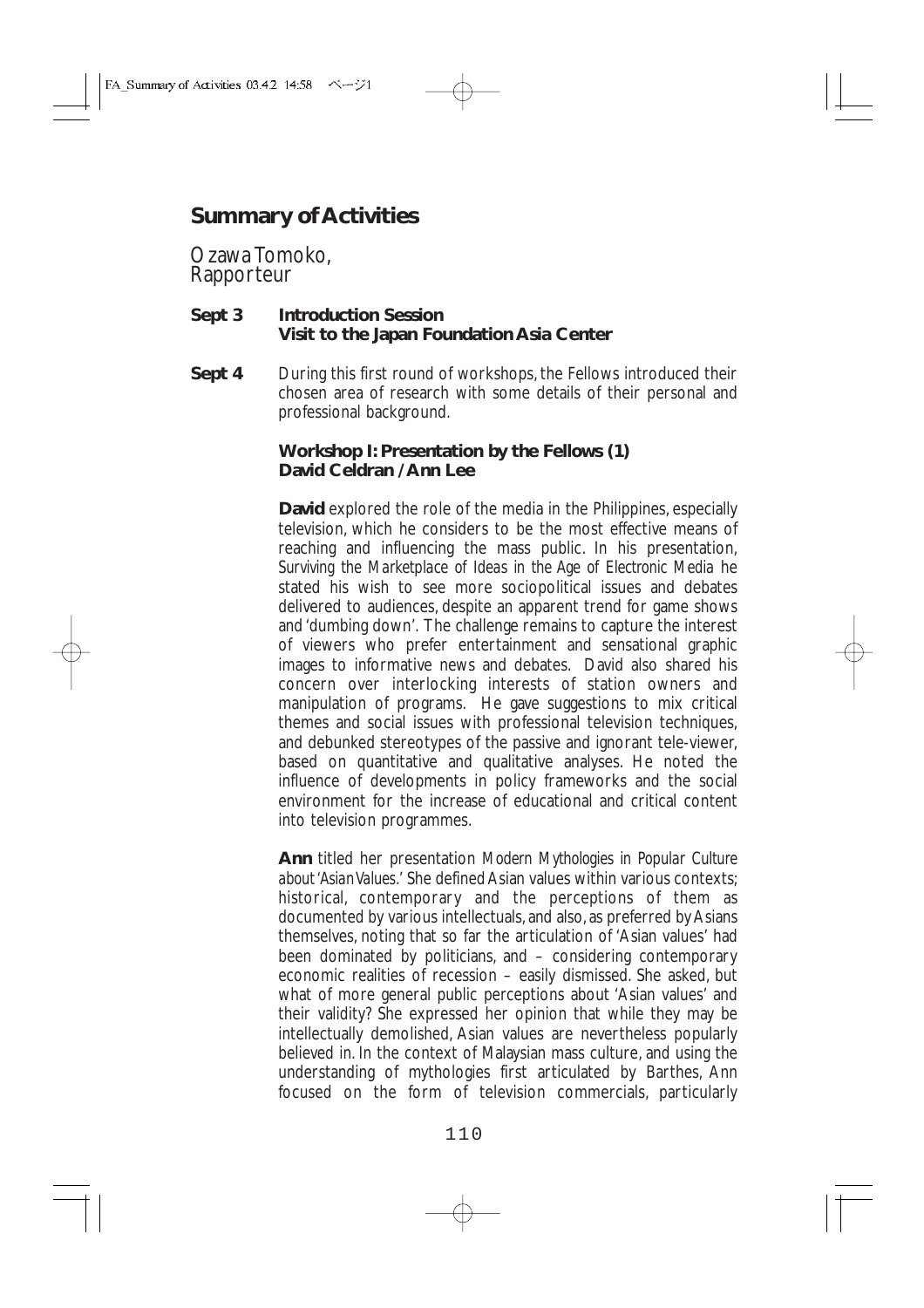'infomercials' and their articulation of certain values in Malaysia's case: particularly, racial harmony.According to Ann, while there are valid arguments that true racial harmony does not exist in Malaysia, nevertheless such harmony is widely aspired to. She showed clips of commercials – developed by Yasmin Ahmad, Creative Director of a leading advertising agency in Malaysia – such as one celebrating Merdeka (Independence), sponsored by Petronas, the national petroleum company, which had touched on a taboo subject (racial riots in 1969) but had nevertheless inspired widespread (constructive) dialogue in newspapers and on the street.

#### **Workshop II: Presentations by the Fellows (2) Huang Ping / Ryu Jeong Soon / Shimada Kazuyuki**

**Ping** focused on his personal activities in his presentation *Intellectual Debates on Public Issues in 1990s China.* At the outset, he commented that scholars are not necessarily intellectuals, as the latter need to be concerned with, and possess an interest in public issues. Ping related his experience in research about poverty, having visited certain rural areas of China during the last ten years to work with local communities. (He shared his experience in helping to improve the quality of life of the poor, including changing sanitary conditions in remote mountainous regions without necessarily having to spend huge amounts of money, and by making gradual changes.) He related his experience editing, with others, the intellectual and multi-disciplinary monthly journal *Reading* (English translation) which has a monthly circulation of approximately 100,000 copies. Ping said it has been referred to as a 'symbol of enlightenment' and is certainly an open public sphere for intellectual debate and artistic writing in China. By sharing public space where ideas are exchanged, although solutions are rarely sought, Ping expressed his hopes to contribute by linking different perspectives and local experiences. He stated his great expectations of the younger generation to think in terms of transcending binary approaches to issues.

**June** (as she is better known!), discussed issues concerning Korea's homelessness and those living below the poverty line. Her topic was *Social Welfare Policy*. According to her, twice the number of government figures or 10 million people, one-fourth of the entire population, lives in poverty in Korea. She explained however, that providing housing and medical care are more serious problems compared with food and clothing needs. Christian organisations, especially Catholic groups, are actively taking part in caring for those who need assistance. June noted the vast unemployment of workable people, since the 97/98 economic crisis, had created the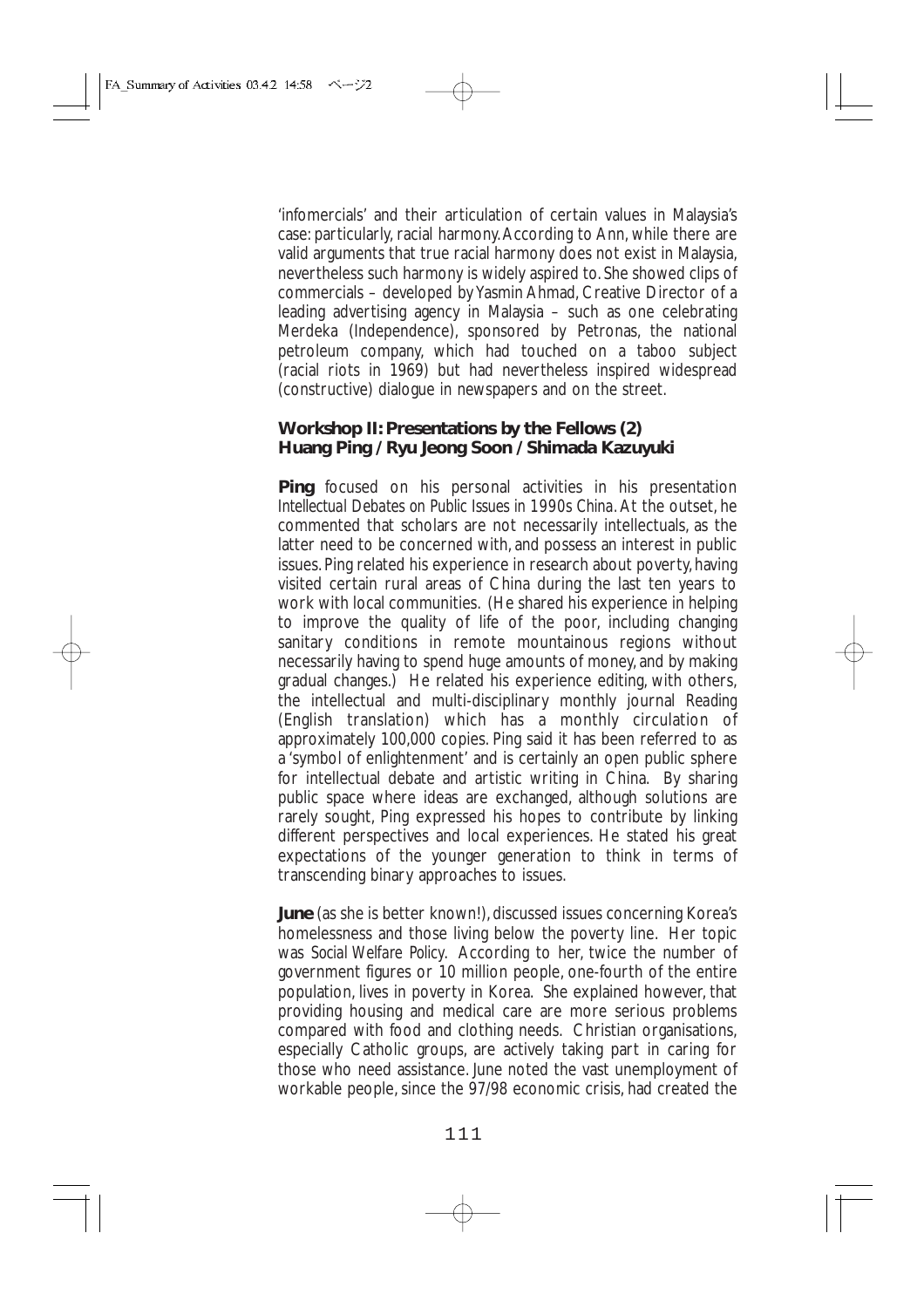'new poor'. She stated that more than three months of homelessness often results in a lifetime of being homeless. She considered the role for the mass media in the alleviation of poverty as critical since social issues can and need to be brought to public attention.

**Shimada** stressed the necessity, in his presentation, *Making a New Security System in Asia* – *For Stable Peace and Prosperity*, of political alliances in the northeast region of Asia in order to create a conflictpreventative system. He foresees as realistic, the possibility of outbreak of armed conflict surrounding the Korean Peninsula and Taiwan Straits, and stated the importance of promoting cooperative political dialogue between the US, China, Korea, North Korea, Japan and the far eastern part of Russia. He pointed out that if the two Koreas became reconciled, it would be a big step toward the creation of a co-operative security framework. He also mentioned that it is vital to make full use of existing bilateral relations. If mutual trust is enhanced, discussions can be broadened to address more serious issues. According to Shimada, until all vestiges of the Cold War are eliminated from this region, it is more realistic to keep preexisting bilateral security alliances, such as those between Japan and the US, and South Korea and the US.

#### **Welcome Reception**

The Fellows introduced themselves and had the opportunity to meet with invited guests, including academics, social workers, representatives from corporations, NGOs/NPOs, the media, and other supporters of the ALFP.

#### **Sept 5 Workshop III: Presentation by the Fellows (3) Mahendra P Lama / Anek Nakabutara**

**Mahendra** began his presentation *Economic Reforms in South Asia: Prospects, Challenges and Concerns* by introducing the geographical, demographic, cultural features of India. The country's vast geography and demographic and cultural diversity were emphasised. Mahendra's major objectives for India (and the six other nations within South Asia) are the following: developing a high economic growth rate that is efficient and attracts foreign investment, and alleviating poverty. He noted that there have not been remarkable steps in fighting poverty in India, compared with other regional nations. He ventured that the social structure and people's aspirations are so diverse that no model has so far been effectively applied to counter battle India's poverty. Mahendra emphasised the need to reform the present delivery system in which only a small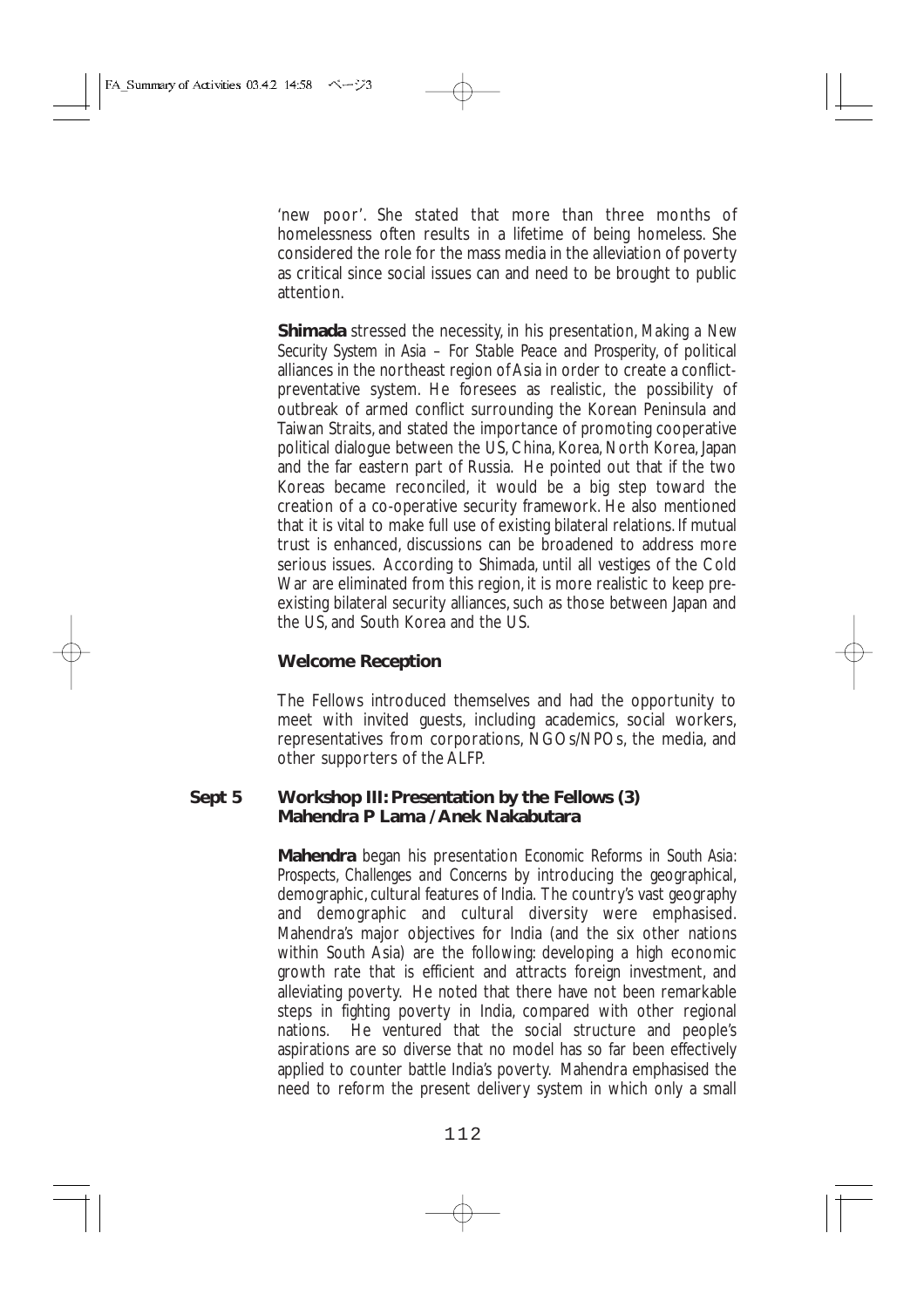amount of actual funds reaches the local people, because each bureaucratic level often takes a portion of funds for itself.

**Anek** raised fundamental concepts related to his work against poverty in his presentation *Social Capital and Civil Society Building and Networking:A Case Study of Thailand.* He stressed the significant role of 'soft power' or loving, sharing and caring that promotes mutual support in communities. With a paradigm shift including 'soft power', Anek believes a preference for dialogue, consensus and understanding emerges. By reexamining the meaning of poverty and what it means to live below the poverty line,Anek also pointed out the necessity of more precisely recognising each individual's skills, place of residence and local socioeconomic activities.The challenge, perceived by Anek, includes the creation of public spaces for enhancing interaction between intellectuals and local residents, and valuing local or bottom-up knowledge.

## **Sept 5–8 Field Trip to Yamagata / Miyagi Prefectures**

The Fellows visited various organisations and public facilities in Tohoku, the northern region of Japan. This trip was organised in order to observe the relationships between local government and civic organisations in promoting the development of civil societies.

At Sendai City,Miyagi Prefecture,where NPO activities have been thriving,some of their activities were introduced and discussions were held to exchange perspectives on the meanings and roles of NPO activities. In relation to the globalisation of rural communities, the last stop at Ishinomaki City, Miyagi Prefecture was made to discuss the relationships of the government, NPOs and media and also to enhance the creation of new networks.

At the Nagai Son Juku (literally meaning 'Nagai village school'), Nagai City, Yamagata Prefecture, the Fellows were given a lecture on the city's demographic characteristics in relation to its welfare policies. In accordance with the national trend, Nagai, the home of approximately 32,170 persons, is experiencing unprecedented aging. An increasing number of the approximately 9,500 households are nuclear families, which necessitates facilities that provide care for the elderly. Financial support for nursing senior citizens largely depends on the insurance paid by the citizens between the ages of 45 and 65. However, the recipients of the care are still required to pay 10% of the actual cost, which at times can be too much of a burden for those relying solely on pensions.

Fellows were taken to observe the case of the Rainbow Plan, which has created an eco-friendly lifestyle for people by successfully circulating local resources. Local farmers and residents originated the plan as a means to improve the quality of Nagai soil, which they recognise as essential in producing nutritious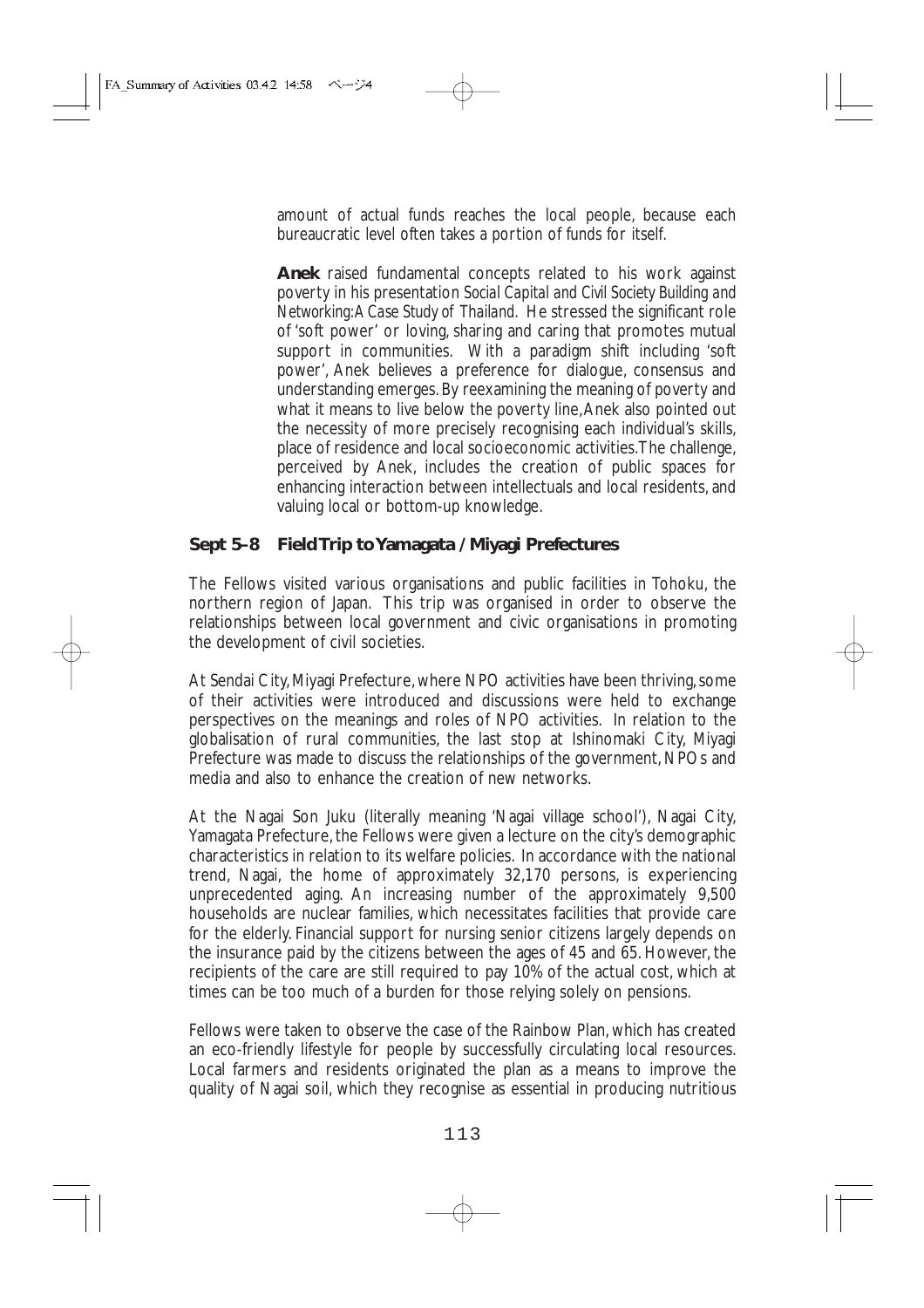and safe agricultural crops. Since the beginning of operations in 1997, the Nagai residents have enjoyed more locally grown food, which had previously been exported from the community to urban areas. The city is retaining a higher selfsufficiency rate than in the past. Interestingly, the Rainbow Plan's office is located within the municipal government administration, reflecting the 'oneness' of the residents and government, a point also stressed by the residents. Kanno Yoshihide, one of the leaders of the Rainbow Plan, shared his personal life story as to how he was involved in the initial stages of the project, his perceptions and hopes. It was emphasised that the government and community residents have worked hand-in-hand and the idea of a partnership does not exist because there are no boundaries that divide the government from the citizens. Following a brief stop at the home and farm of Yuki Noboru, a local farmer who gave a tour of his farm and shared some of his farming methods, the Fellows visited the production site of the Rainbow Plan.

The multimedia and interactive library, Sendai Mediatheque in Sendai City, Miyagi Prefecture, was opened in January 2001 and is visited by approximately 3,000 to 4,000 people every day. Besides the traditional services of a library, Sendai Mediatheque provides Internet access, film showings in the theater and gallery space for exhibits and workshops. According to the librarian, to their surprise, they are witnessing a large number of senior citizens who come to use the library or participate in the workshops as volunteers.

The organisation El Park Sendai promotes gender equality and focuses especially on domestic violence against women and other social issues related to women. According to its representative, Kisu Yaeko, its main activities include giving lectures, consulting with both individuals and corporations, and providing publications and audiovisual materials. With financial support from Sendai City, the organisation spends an annual budget of approximately 44 million yen on its programmes. In 2000, the 30 staff members of El Park welcomed 17,000 visitors to its facility.

Professor JF Morris, Miyagi Gakuin Women's College, guided the tour of Sendai Castle that was built in 1611 by Date Masamune, the first lord of the Sendai Domain. Professor Morris explored some of the controversial aspects surrounding today's reconstruction plan, currently swayed by political interests of the city, the building industry and the local Chamber of Commerce. According to Professor Morris, the 'reconstruction' of the turrets to build a landmark for Sendai and improve its tourism, is being carried out with hardly any degree of historical accuracy, and distorts the original architecture of the castle. Since Sendai Castle was more of a ceremonial complex than a military defense structure, Professor Morris declared that it should have no turrets. Some of the Fellows related similar situations in their respective countries; the conflicting battle of attracting tourists without any consideration for the local history or natural environment, or proper restoration of meaningful sites.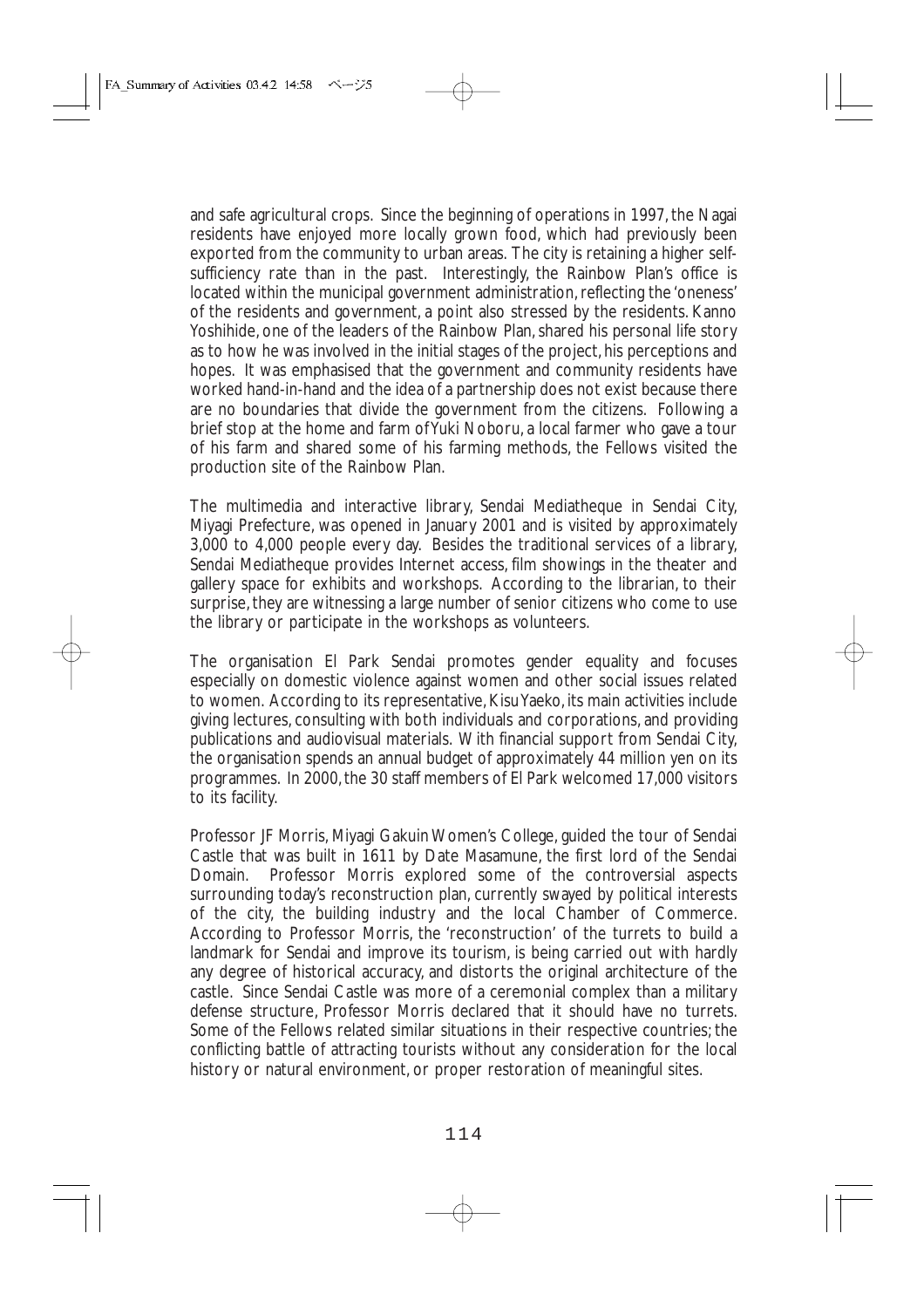At the newly-opened Sendai NPO Plaza, moderated by Dr Hagiwara Natsuko, Vice Director-General, Environment and Lifestyle Department, Miyagi Prefectural Government, the representatives of the following seven NPO organisations briefly introduced their principles and activities; Sendai Citizens' Network for Seniors, Sendai Miyagi NPO Center,Akane Group,You & I, Miyagi Children's Network,Water Environment Networking in Tohoku and Media and NPO. While both NGO and NPO groups deal with pursuing the interest of the public, the Fellows learned that the term NPO serves as an umbrella which encompasses all civic organisations. A Fellow inquired about the legal status of NPOs and was told that NPOs are legally restricted from participating in any political or religious activities.

Following a brief stop at Matsushima Bay, the Fellows traveled to Ishinomaki City, Miyagi Prefecture, including the Ishinomaki Fish Market, where about 200 different types of fish are unloaded at the ports.

At Miyagi's Sant Juan Bautista Museum, Endo Sachiyuki, Assistant Head of the museum, welcomed the Fellows. Nearly 400 years ago, the Sant Juan Bautista, the first Western-style ship to make two roundtrip voyages across the Pacific Ocean, was built by the orders of Date Masamune. Endo dwelled on the pioneering spirits that motivated Japan's first diplomatic mission to Europe. The museum's simulation theater 'recreated' the journey Hasekura Tsunenaga, Date's vassal, and 180 crew members took in 1613.

In the afternoon, the Fellows participated in a workshop titled *Local Strategies for Globalising Ishinomaki City in the 21st Century* at the office of a local newspaper, Kahoku Shimpo. Sugawara Kohei, Mayor of Ishinomaki City, greeted the Fellows by relating the city's long history of active international exchange. A local organisation called Foramu, with 30 members, related how it enjoys cultural diversities while maintaining respect for each other's values and experiences. It was explained that only one third of the members have had any real intensive contact with foreign countries or persons, but still manage to enjoy multiculturalism in their community. A Fellow inquired about the organisation's linkages with foreign institutions and individuals, and commented on the importance of having the local administration's support. Another Fellow commented on the treatment of foreigners which often reflects the nation's economy: foreign workers are usually welcomed in times of labour shortages, and then treated as scapegoats for society's problems when the economy is less prosperous. Another topic of discussion was the issue of stereotypes perpetrated by the media. The media coverage of economically less-well-off nations only tends to make the headlines in natural disasters and other news that portrays negative images. While globalisation is almost a synonym for losing an identity rooted in local traditions, the fact that Ishinomaki citizens seem to share a global spirit, without devaluing their cultural heritage, was another observation made by a Fellow.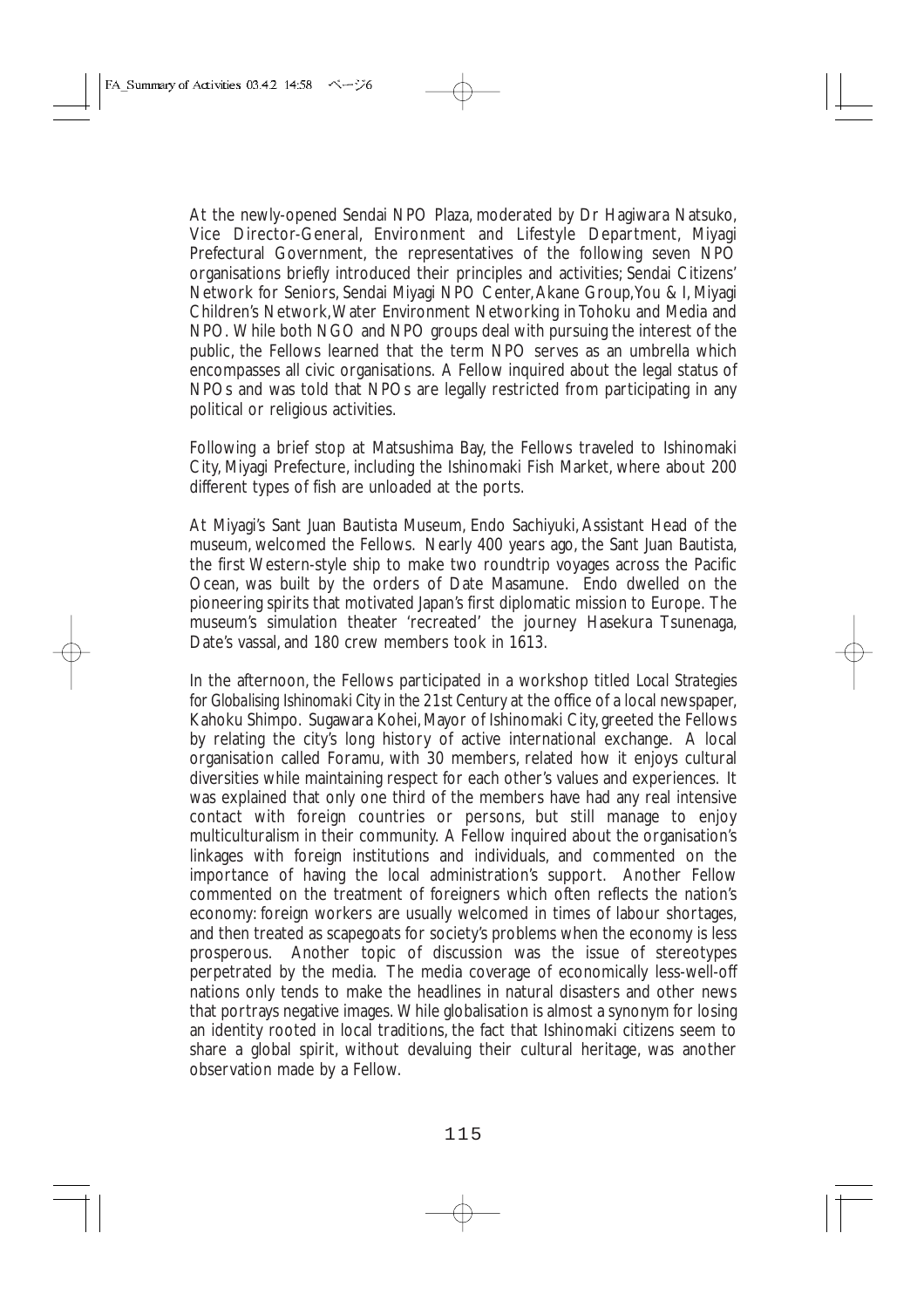The Fellows were especially pleased to meet local residents and detected a sincere connection between the people and local government since neither side was trying to claim sole credit for their successful results in various activities.

# **Sept 11 Workshop IV: Discussion on Future Directions**

The Fellows were invited to make comments on the astonishing footage each had seen on CNN and local media about the World Trade Center towers. A workshop was postponed in view of the events.

# **Sept 14 Visit Asia-Japan Women's Resource Center**

Representative Matsui Yayori spoke about the exploitation of Asian women in the Japanese sex industry. The Fellows inquired about the organisation and learned that the Center depends on an annual membership fee of 8,000 yen collected from its 900 members – most of whom are middle-aged – and the efforts of volunteers and interns. According to Matsui, women from Thailand, Philippines and other countries are often trafficked to Japan without proper documents, leaving them vulnerable with no other choice but to become prostitutes under the surveillance of traffickers. Matsui repeated that their organisation is mostly concerned with the most marginalised and most abused, when a Fellow suggested that the legalisation of prostitution as a legitimate profession might ameliorate the situation for female prostitutes. In response to another Fellow's question, Matsui explained that the Japanese government has done virtually nothing to improve the situation.

After explaining about the Women's International War Crimes Tribunal on the Japanese military's 'sex slaves' and the activities of another organisation, Violence Against Women in War-Network Japan also headed by Matsui, she lamented that the influence of the right wing in Japan is becoming more visible. The Fellows were told that the Tribunal judged Emperor Hirohito, who was never been brought to trial in a court of law, to be guilty of war crimes.

# **Sept 18 Workshop VI:"Introduction to Consumer Science"**

June's presentation, *Introduction to Consumer Science*, was on theoretical concepts and specific examples of consumerism. In order for the public to receive better service, June declared that the amount of supply must exceed the people's needs. Although it is this competitive environment that would bring benefit to the consumers with cheaper prices and better qualities, the government should function its regulatory role as protectors of social minorities and domestic industries. June referred to political theorist John Rawls, who sketches a complex notion of how a state could make a positive impact in terms of being 're-distributively just' – that is, how a liberal democrat state can ensure that its community members are provided with basic rights, and more or less equal opportunities. June also gave several specific examples of how fashion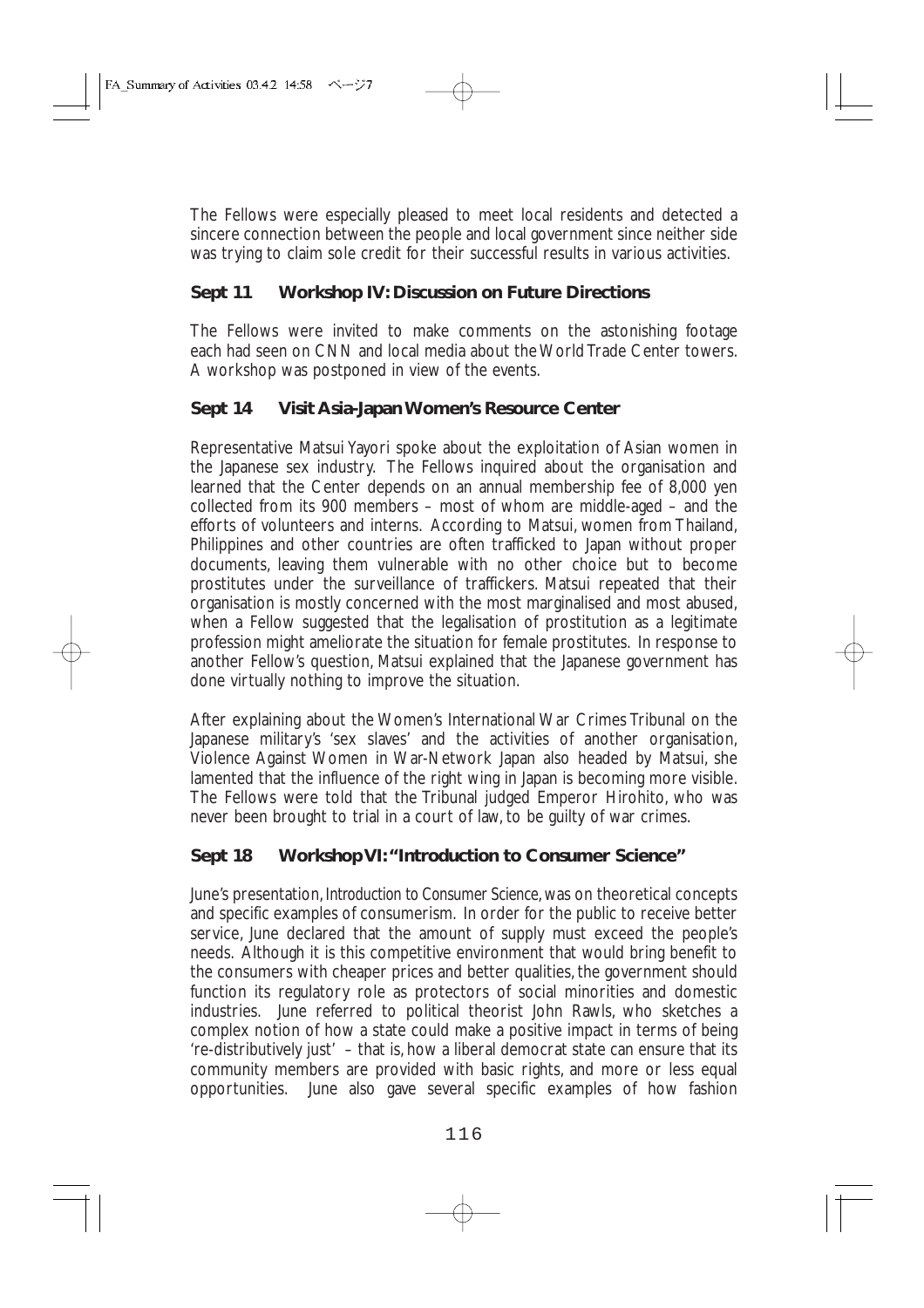statements and trends reflect an individual's sociopolitical stance in a historical and contemporary context. In conclusion, June suggested that consumer leaders ought to be trained as activists.

## **Workshop VII:"Strategic Communications"**

Ann shared her experience as a strategic communications consultant, working in advertising, design and public relations (and that in modern terms, these disciplines are being broken down so that agencies and consultancies now provide multiple services). She expressed her concern that too often, organisations with important messages to communicate do not consider advertising techniques as a valid way to get those messages across – particularly some NGOs with left wing backgrounds. She expressed her opinion that the same methods used for promoting shampoo can be used for promoting issues such as racial harmony, pro-environment, anti-apartheid, etc. She showed examples of branding for consumer products, private and public sector organisations, and 'issue-management' campaigns she has worked on, including a voters education campaign which was used by the African National Congress for the first democratic elections in South Africa.

### **Sept 20 Workshop VIII: Discussion with Kato Mikio, Executive Director, International House of Japan**

Kato Mikio, Executive Director of the International House, shared his thoughts on public intellectuals, the past activities of the International House of Japan and some social features of Japan. Even before the buildings of the International House were constructed, intellectual exchange, especially between the US and Japan, was one of the distinguished activities fostered by the founders. The phrase 'public intellectual' had not been commonly used at the time, as an intellectual was simply a 'man of knowledge.' Kato advised the Fellows to consider what it means to be a public intellectual in the process of defining their role. He expressed his opinion that a public intellectual needs to be well learned, informed and concerned about political and social issues with objectivity. Furthermore, it is essential to correctly perceive one's distance and relationship with the powerhouse or political entities.

# **Sept 21-23 Weekend Retreat in Tateshina**

The Fellows attended a weekend retreat at Tateshina Forum, Nagano Prefecture. They engaged in discussion with ten Japanese participants from academia and organisations. There were three attendees from the Japan Foundation Asia Center and four from the International House of Japan. Following greetings given by Komatsu Jun-etsu, Managing Director of the Japan Foundation Asia Center, the Fellows gave their presentations, which were essentially developments of their initial thoughts stated at the outset of the Program. All made comments about the September 11 events though June focused on the events entirely in her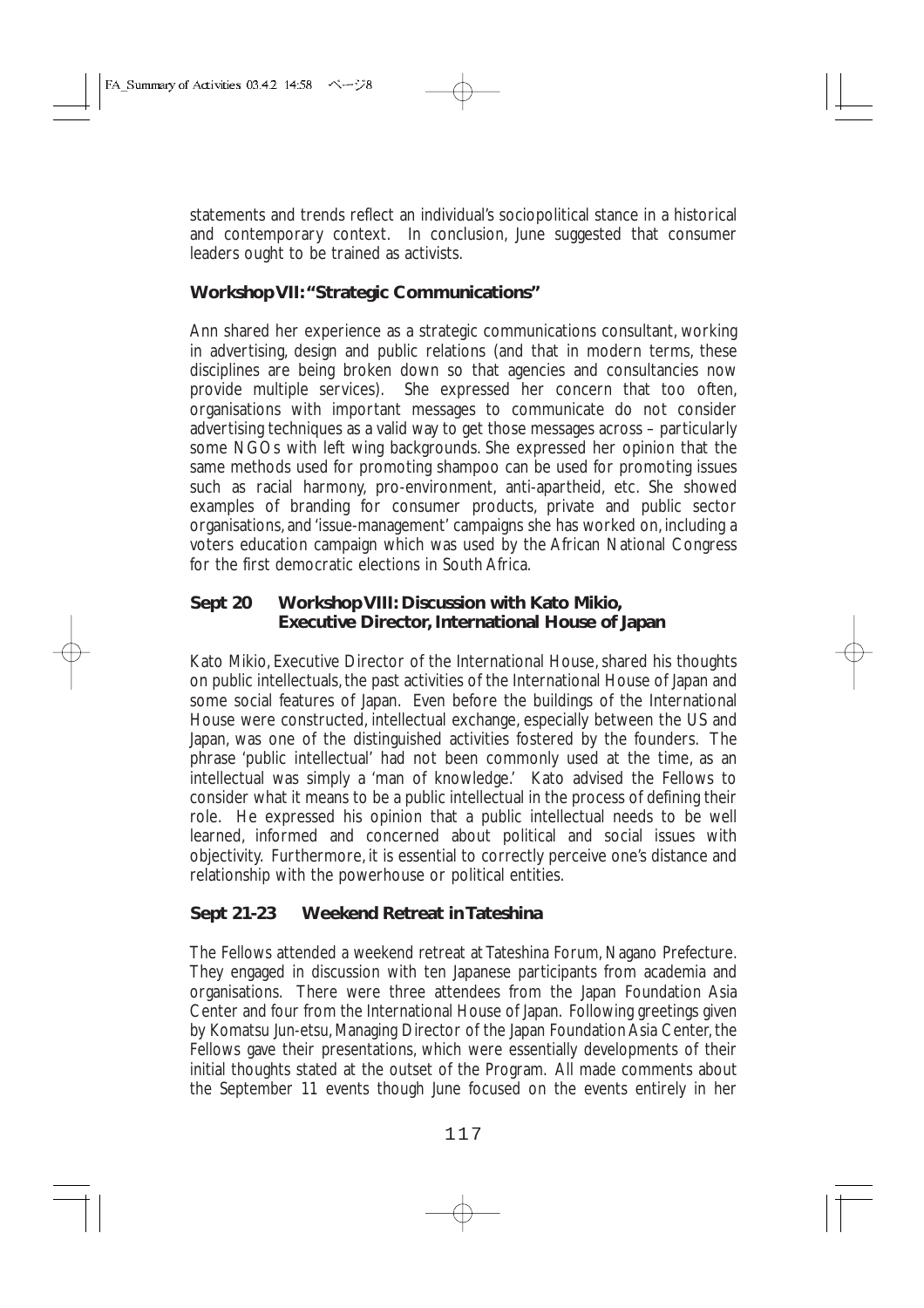presentation *The Role of Asian Public Intellectuals After the Terrorists' Incident*. Critical of America's intentions to retaliate, June was concerned to revisit the definitions of freedom and justice, and encouraged Asian public intellectuals to voice their opposition against violent and destructive retaliation.

## **Sept 25 Resource Person Seminar by Prof Sakamoto Yoshikazu "Transnational Civil Society in Asia"**

The concepts and relationships of states, the globalised market economy, civil society and international organisations were covered in Professor Sakamoto's lecture. Geographically, he focused mostly on East Asia because of the region's strong economic ties and cultural affinities.According to Professor Sakamoto, a comparison and contrast between the capital market economy and democratic civil society include commonalities such as the maintenance of order and market liberation and/or regulation. The fundamental difference lies in the fact that while the market refers to the commodification of social relations, civil society is oriented toward the humanisation of social relations. As for the future of East Asia, Professor Sakamoto explained his ideas for a regional union or association, based on transnational civil societies. He stated that too much emphasis should not be place on institutionalism. Instead, the focus ought to be on empowerment.

# **Sept 26 Visit Kalabaw-no-kai**

Headed by Reverend Watanabe D Hidetoshi, the apartment-turned-office of Kalabaw-no-kai (Association in Kotobuki for Solidarity with Migrant Workers) is located in the centre of 300msq of Yokohama City, Kanagawa Prefecture where the 'urban poor' assemble, including street dwellers and day-workers.The Fellows had the opportunity to hear from the manager of a building built by the city to house support groups and activities for the less privileged in this area. It was emphasised that support networks, loosely formed among the street occupants, function as safety nets. Although there are no exact figures, Reverend Watanabe speculated the number of street dwellers to be around 6,500, of whom 90% are single males. Their main source of income is earned from obtaining work on a daily basis in mostly construction sites, while others conduct 'shadow work', or non-economic contributions, to their mutual support groups in ways that they can. In response to questions from the Fellows, it was explained that the traditional Japanese mentality of perceiving shame in accepting welfare is common among the older generation. Racial conflicts have also increased.

## **Sept 27 Resource Person Seminar by Prof Fujiwara Kiichi "History and Nationalism in Post-war Japan"**

Professor Fujiwara lectured on Japanese pacifism, "clashing memories" of history and the Japanese intellectual circles before and after the Second World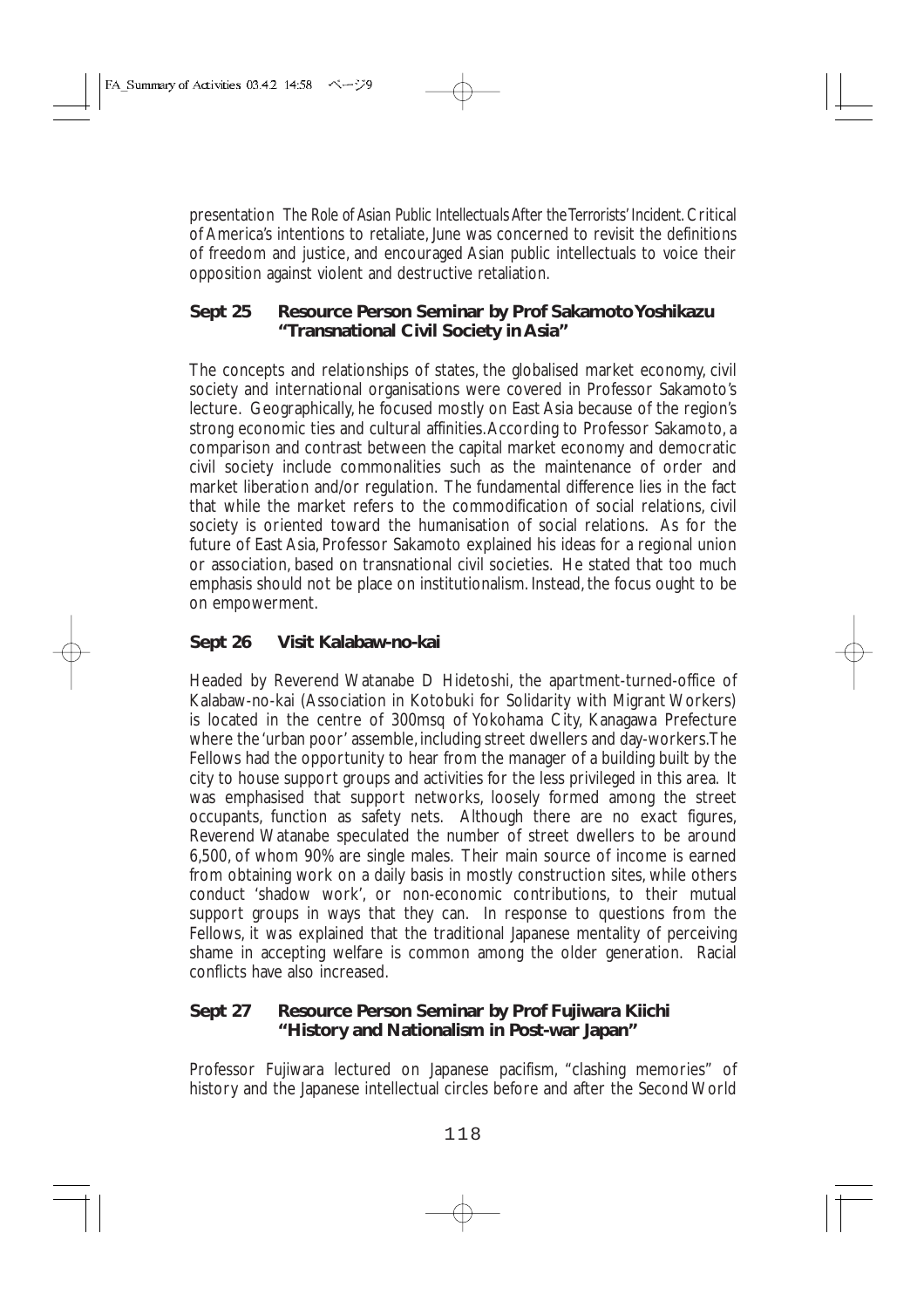War. By introducing the visitor's reactions to the Hiroshima Memorial Museum, Professor Fujiwara exemplified the two modern beliefs concerning war: one is aspiration for absolute pacifism or the total denial of war, and the other is the call for "a just war against evil powers." In the post-war period, Japan's experience was symbolised by Hiroshima, which fostered the concept of national pacifism. He also addressed the rising interest in history as a subjective narrative rather than an objective portrayal of the past, and the gap or distance between post-war intellectuals, state and society. The Fellows led the discussion with questions regarding the role of Japan in the Asian region and also the use of nationalism, which, according to Professor Fujiwara, is something people would not have to think about if they are provided with credible and secure governance.

## **Sept 28 Resource Person Seminar by Prof Okamoto Mitsuo "Peace Studies in Japan Today"**

Before discussing his studies on peace, with a special focus on Hiroshima, Professor Okamoto briefly explained the histography of Peace Studies in Japan. In the early 1960s, scholars began to analyse peace, the causes of war and conditions for peace. Professor Okamoto classified peace research and education into the following five categories; 1) war and military (critique and conquest of violence manifested in physical conflicts), 2) political, economic, cultural, religious and racial liberation (critique and conquest of violence against the weak), 3) re-inventing lifestyle (critique and conquest of violence against nature), 4) learning process and attitude formation (critique and conquest of psychological / educational violence), 5) philosophical, ethical, theological and religious peace thinking (systematisation of Peace Studies). Answering a Fellow's question concerning Professor Okamoto's focus on the atomic bomb, it was repeatedly emphasised that regional, social and historical variances reflect an individual's research in the field of peace. A Fellow commented on the nationstate system that has institutionalised and industrialised wars making them violent as never before.

#### **Oct 2 Resource Person Seminar by Prof Harashina Sachihiko "Environmental Impact Assessment (EIA) in Japan"**

In 1983, the draft legislation for a national EIA Act was defeated in the Diet. However, in 1993 the government introduced the Basic Environmental Law for pursuing sustainable development and in 1997 the EIA Act was finally passed by the Diet. According to Professor Harashina, transparency or the disclosure of information to the public throughout the process and communication, consultation and participation from both sides of the proponents and public are essential. The Fellows had various comments; difficulties in overcoming commercial ties between the government and developers, and between governments. Professor Harashina pointed out that Japanese regulations do not apply to overseas manufacturing.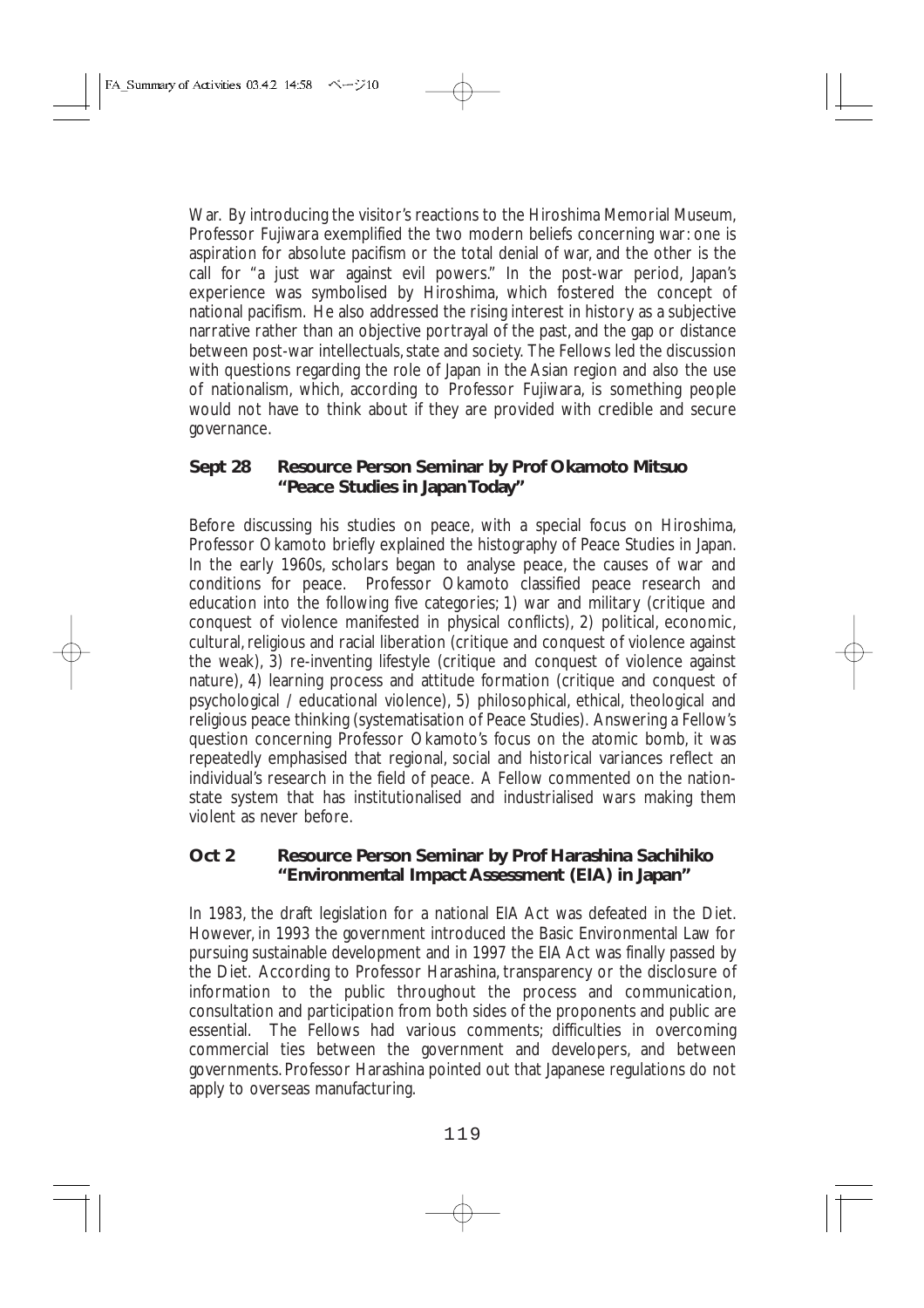## **Oct 3 Workshop IX: Discussion on the Public Symposium (1)**

#### **Oct 5 Resource Person Seminar by Prof Tom Gill "Japanese Popular Culture"**

Following a historical overview and tour of the University of Tokyo by Professor Fujiwara, Professor Gill discussed Japanese popular culture. Several widely-read weekly and monthly magazines were introduced along with Professor Gill's comments, one of which was on the popularity of adult 'manga'. Following a Fellow's question, Professor Gill explained that the popularity is rooted in the historical entertainment of story-telling using slides of pictures. He said adult 'manga' or comics loaded with violence and pornography seem to be an outlet for repressed people. Professor Gill referred to the 'bento box' metaphor to illustrate how diverse tastes or genres are accommodated together within Japanese popular culture.

## **Oct 6-9 Field Trip to Nagasaki / Fukuoka Prefectures**

The visit to the Nagasaki Atomic Bomb Museum was made with Professor Takahashi Shinji, Nagasaki University who later led the tour through the Peace Park. Professor Takahashi explained that Nagasaki's A-bomb experience is often symbolised in the phrase:"anger of Hiroshima, prayer of Nagasaki." In response to a Fellow's question concerning Nagasaki's postwar demands or hopes for retaliation, Professor Takahashi reflected on the general feelings of nonretaliation among Nagasaki residents. To begin with, they had no A-bomb or other weapons equivalent to the destruction causable by a nuclear attack, and the San Francisco Peace Treaty dissipated Japan's right to strike back. Professor Takahashi also focused on Nagasaki's historical Christian heritage, which is considered to be a contributing factor in perceiving the bomb drop as God's providence, and the aftermath as a God-given trial, extracting and crystallising endurance. Another Fellow asked whether visitors from different nations have particular reactions to the exhibit. According to Professor Takahashi, after touring the museum, Japanese visitors generally commit to "no more war", while a proportion of visitors from the rest of Asia claim the exhibit to be selfrighteous, not exhibiting the conduct of the Japanese Army and events that led to the war. He also spoke of an American couple's reactions and their naïve sympathies, and Japanese students who literarily run through the exhibit because of their incapability to deal with any kind of atrocity.

The Fellows visited the actual site of the Isahaya Bay Land Reclamation Project with members from the Japan Wetlands Action Network, a pro-wildlife group. During the workshop attended by the Fellows, Nishimura Kiyotaka a member of the City Council representing pro-reclamation and local residents from the anti-reclamation side exchanged their views. Disaster prevention, water drainage, farming and fishing were the main concerns. It was generally agreed that the local residents ought to take initiative in reviewing the entire project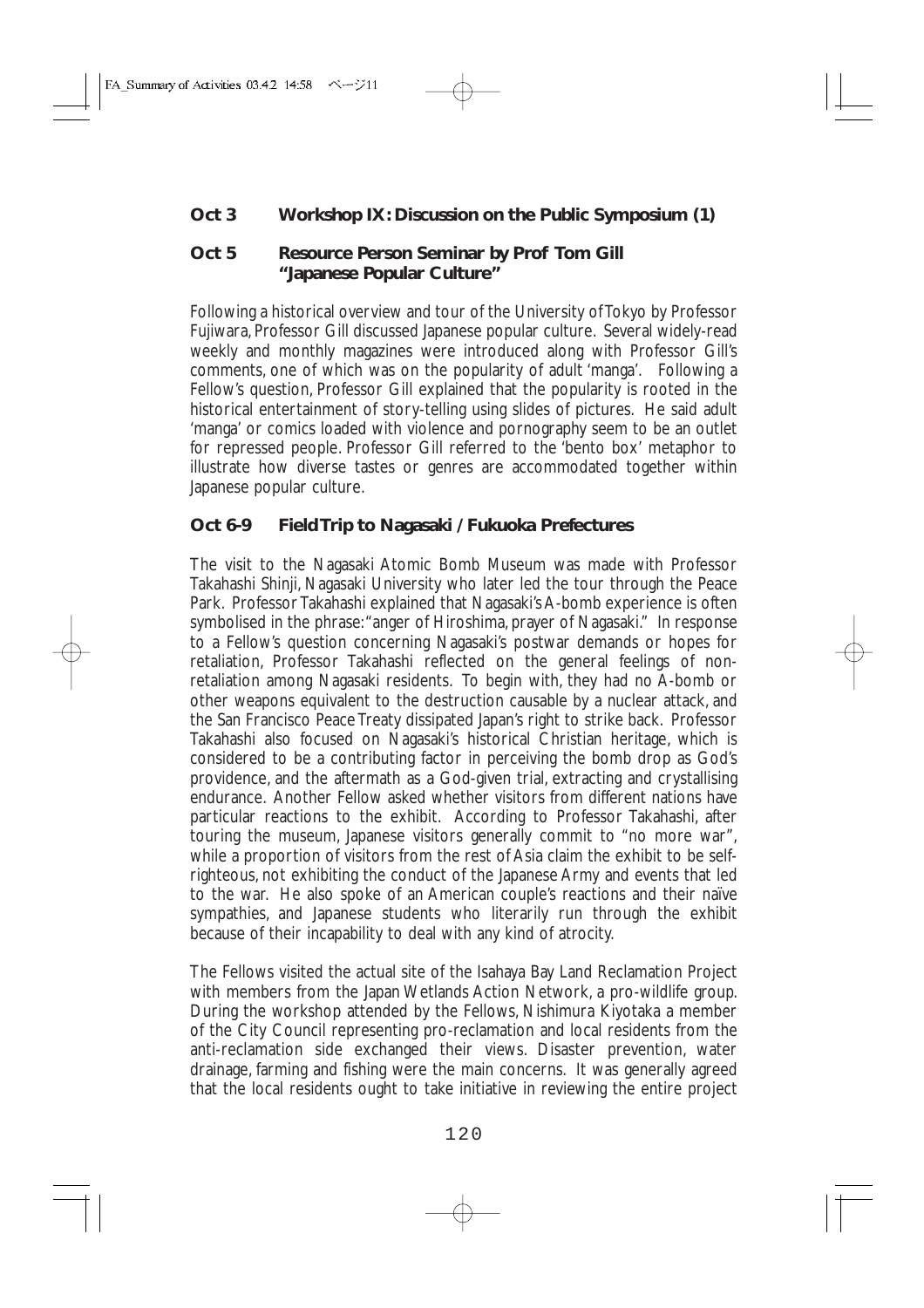instead of having the national government decide what is supposedly in their best interest. Keisen University Professor Ohashi Masaaki summarised that the worldwide challenge is to realise projects from the bottom-up. After the workshop, one of the Fellows shook the hand of a local resident and owner of a clock store who patiently protests by standing on the streets everyday for a hour holding a piece of board paper with a line of protest handwritten on it. The silent protestor claimed that knowing that something is wrong and not doing anything about it leads to a situation like World War II, and it is something he refuses to submit to.

In Fukuoka City, Fukuoka Prefecture, the Fellows met the representative of Egao (meaning 'smile'), which organises and hosts social gatherings for senior citizens in the neighborhood. The volunteers, mostly homemakers in their 50s and 60s, prepare lunch for the senior citizens who pay 1,000 yen per visit besides an annual membership fee of 3,000 yen. In response to the Fellows questions, it was explained that the senior citizens who visit Egao are mainly women, and retired men are less likely to become interactive with the community. It was explained that war memories have cut deep in the psyche of every senior citizen because something about the war is often revealed in daily conversations.

At Yoriai (meaning 'get-together'), a care house for senile senior citizens, the Fellows were informed about the organisation's efforts to offer personal and flexible day and or night service to senior citizens. At the time of the Fellow's visit, there were three live-in citizens and about four short-stay citizens at Yoriai which can comfortably accommodate ten persons. The Fellows showed great interest in the organisation's income budget (40 million yen per year) and also the staff workers (nearly half the employees are part-time, wage-earners), their training (the workers are trained mostly on the job), earnings (for a full-time employee, no more than 4.6 million yen per year) and their mental and psychological welfare (preventing burnouts etc.; difficult issues).

Established by the Fukuoka City in 1999, the Fukuoka Asian Art Museum is the first museum in the world to collect and exhibit contemporary and modern Asian art. The Fellows had several general questions about the museum, which is managed by the City Hall and employed by 13 staffs and curators. As an exchange-oriented facility, the museum also invites and sponsors artists from other parts of Asia.

At the Fukuoka City Human Rights Education Center, established in July 2000, approximately 111 organisations have registered to use the facility's mailbox and other equipment – free of charge.

The Fellows attended a workshop with the representatives from Asian Women's Center, Fukuoka NGO Network, NPO Fukuoka and Fukuoka Citizen's Volunteer Center. Established in 1997, the Asian Women's Center counsels, supports and shelters battered women and their children.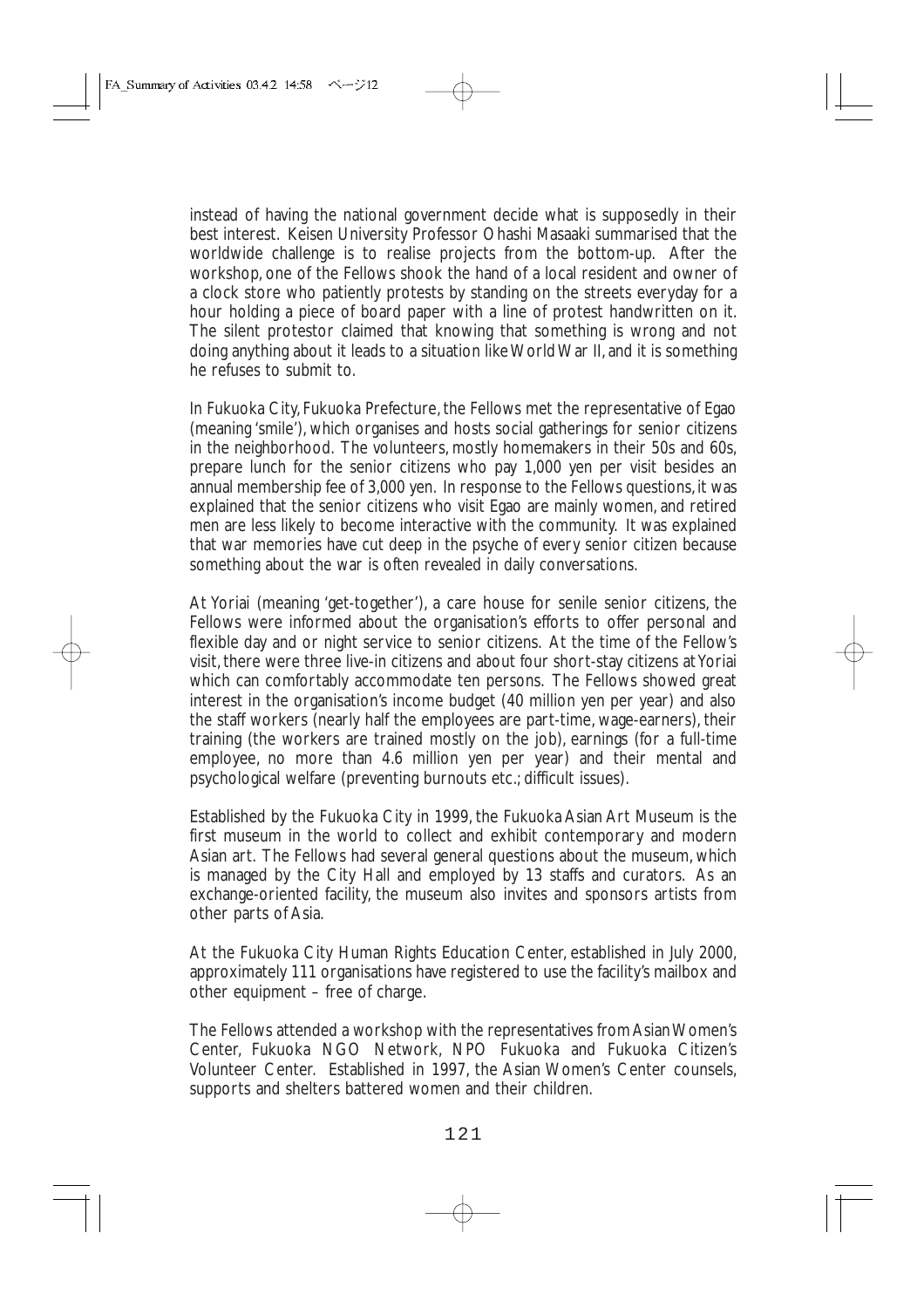Fukuoka NGO Network began its activities in 1993 with an aim to deepen the understanding between various NGOs in the Fukuoka region. They have 17 registered NGOs and no full-time employees. Established in 1999, NPO Fukuoka encompasses various scopes of activities, supporting and empowering different NPOs and individuals interested in NPO activities. Established in 2000, the Fukuoka Citizen's Volunteer Center conducts counselling, collects and disseminates information and publishes newsletters.

Professor Ohashi concluded that 'the third sector' has a major role to play in the future. Compared to the profit-making sector, NGOs and NPOs are able to provide swifter, inexpensive and better service, though serving a small number of individuals. In order to avoid becoming mere sub-contractors, an important role for the civil sector is in creating alternatives and becoming a watchdog that keeps an eye on the nation's power and money.

Professor Ogawa Takeo, Kyushu University, lectured on regional demographic changes in Japan based on statistics from the national census, focusing on the ageing population.

At the end, the Fellows were asked to give their impressions and comments of the field trip. The Fellows valued the informal gatherings that proved to be a valuable opportunity to exchange ideas on a wide range of topics.While more time to themselves could have been useful in completely digesting their experiences and touring other places of personal interest, the trip was considered, as one Fellow expressed as "truly educational".

# **Oct 10 Workshop X: Discussion on the Public Symposium (2)**

The Fellows gathered to discuss the contents and title of the upcoming symposium.

# **Oct 12 Visit Dentsu Inc.**

At one of the leading advertising agencies in Japan, the Fellows watched several recently aired television commercials and had a discussion with Hayashi Hisashi, a commercial planner for television. Some of the questions the Fellows asked concerned legal restrictions in broadcasting and the characteristics of Japanese consumerism. Hayashi said legal restrictions do exist but it is usually the clients who tend to remain conservative. According to his observation on culture, most Japanese people conform and have a follow-the-leader attitude.

# **Oct 16 Visit Fuji Television Network Inc.**

Following the tour of Fuji Television Network Inc, the Fellows met with the producer of *Hodo 2001 (New Report 2001)*, a live-talk show dealing with current political, economic and social issues. The Fellows were interested in the various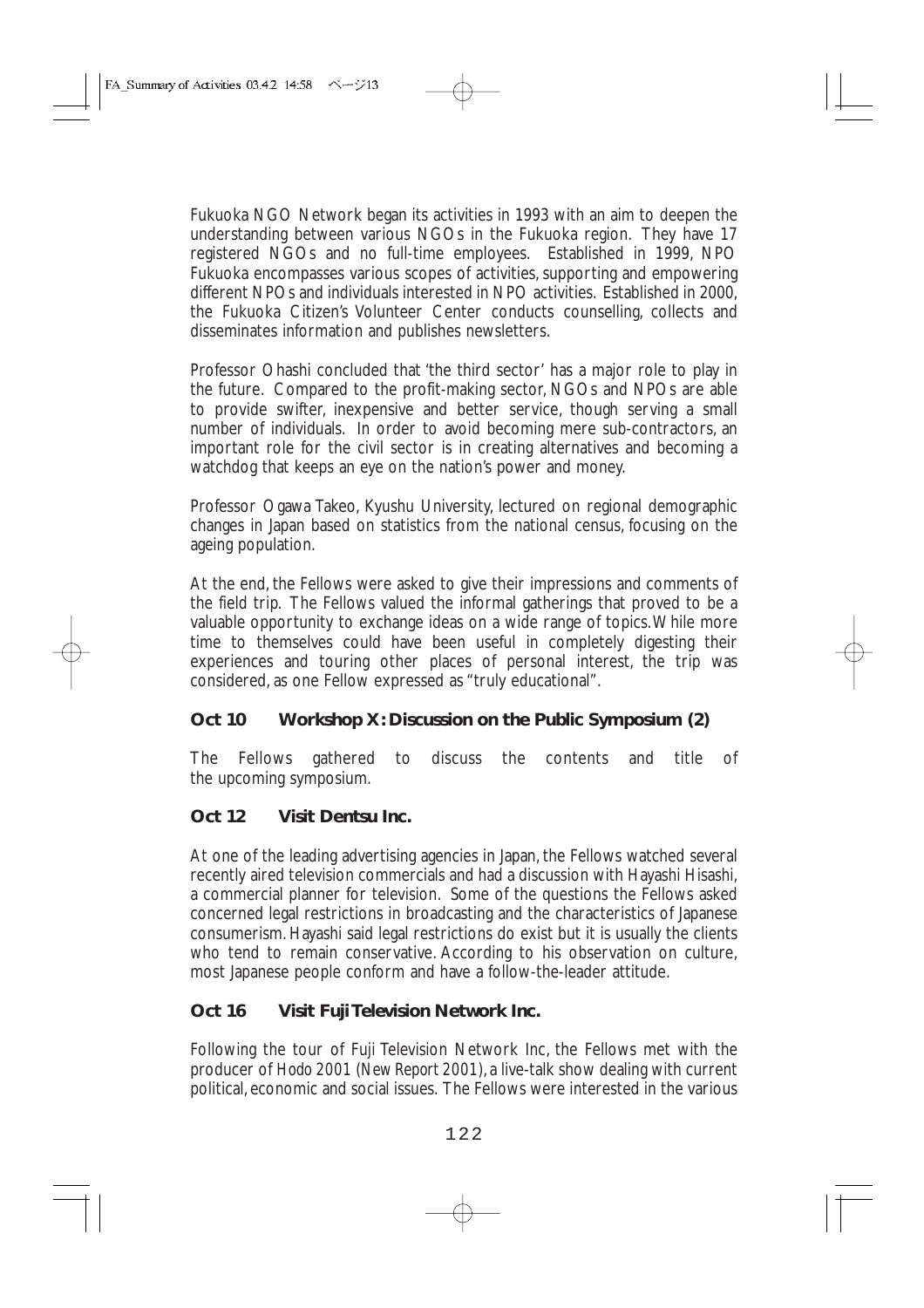political pressures, ratings and pressure from sponsors that influence the show. The producer of the show stated that at present, they are enjoying their highest viewer ratings of 7.7%(i.e. approximately 7.7 million households) since their first airing in 1992, but they are not too concerned with making high ratings because the programme can be sold to sponsors all the same. A Fellow asked how best to indicate a programme's success; a sense of self-achievement was the reply given by the producer.

## **Oct 18 Workshop XI: Discussion with Ambassador Fujii Hiroaki President, Japan Foundation**

Ambassador Fujii Hiroaki, President of the Japan Foundation, exchanged his personal opinions with the Fellows. Discussions began with exchanging opinions on the September 11 terrorist incidents. Stressing the importance of avoiding conflicts between civilisations, Ambassador Fujii stated that a conflict of thinking had clearly emerged in the aftermath, between a new solidarity formed by the West and common feelings in Islamic nations.

Other broad ranges of topics such as Japan's reaction to the economic and cultural globalisation in recent years were discussed. With regard to the homogeneity of Japanese society, there is apparent diversification in opinions, and confusion in the political scene as evident in the different kinds of revolt at the highest levels of the government.At the same time, it was pointed out that Japan has not been completely tolerant to diversity. A recent shift in focus highlights individualism, or taking riskier, bold steps instead of passively seeking a safe haven in conformity or collectivity.

#### **Oct 22 Resource Person Seminar by Prof Gerald Curtis "The Public Intellectual and Public Policy"**

Professor Curtis lectured on the current state of Japanese politics, which he perceives is undergoing one of the most dramatic changes in modern history. Recognising the fact that fundamental changes need to be made, a new mood, led by Prime Minister Koizumi Junichiro and his messages often convey hope at the end of the tunnel. Japan is standing at a fork in the road; witnessing extraordinary social changes that have not yet been reflected in policy changes.

Professor Curtis believes that with a lack of intensive public discourse on Japan's future and what it should do, the role of public intellectuals is indispensable. A Fellow asked for Professor Curtis' impression of higher education in Japan and Professor Curtis mentioned that think tanks, critiques and researchers who can influence public policy are underdeveloped in Japan. He further stated that as for public intellectuals, at the heart of the problem is education, especially higher education and problems such as inadequate courses at universities, the Ministry of Education's overly intrusive demands to control universities, and businessoriented and affiliated think tanks that require drastic reforms.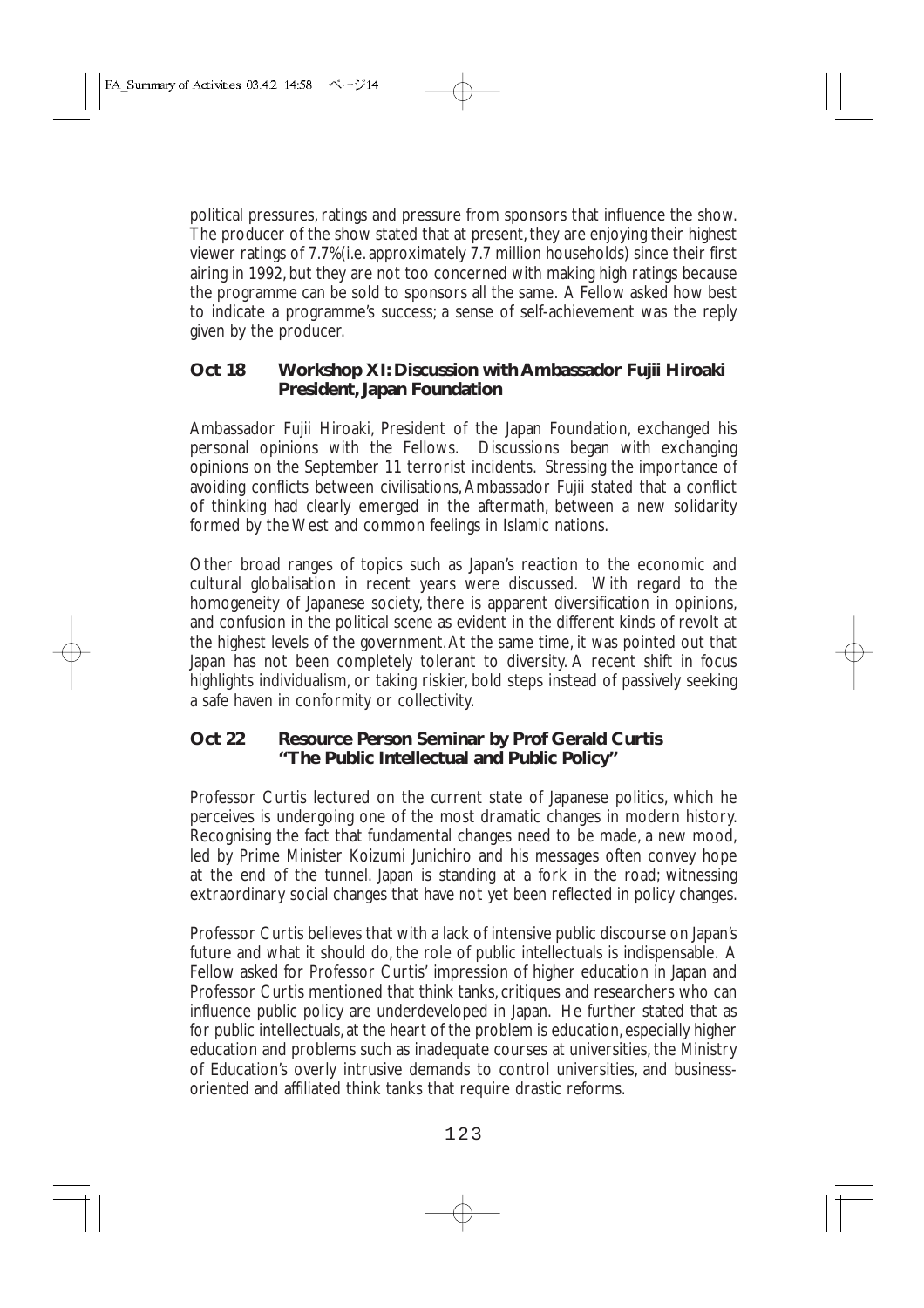## **Workshop XII: Discussion on the Public Symposium (3)**

The Fellows met again to finalise content and other preparations for the symposium.

#### **Oct 26 Public Symposium:"Rethinking Existing Paradigms: Public Intellectuals in Action"**

The symposium *Rethinking Existing Paradigms: Public Intellectuals in Action* was held on the October 26. Koide Izumi greeted the participants and in his opening remarks Kato Mikio described the history of the programme and its objectives to promote the leadership of young public intellectuals. Kato also thanked Ishizuka Masahiko, Management Director of the Foreign Press Center, for generously moderating the symposium, which began with the Fellow's individual presentations, and ended with a presentation of the group project *Remapping Migration*, and some time for questions and answers. In conclusion, Ishizuka reemphasised that migration is a critical issue. He noted his suspicion that most Japanese do not understand the full dimensions of issues related to migration and expressed his hopes to see the project develop in a meaningful way.

As a surprise to their new friends and colleagues, the Fellows then sang (some also danced) a song representative of their own home country, and harmoniously recited a Japanese seasonal song with Christopher Blasdel, International House of Japan, on the shakuhachi (traditional flute).

# **Oct 29 Visit to the National Diet**

The Fellows engaged in a discussion with Member of the House of Councillors, Yamamoto Ichita (Liberal Democratic Party) following a tour of the House of Representatives. One of the first questions posed by the Fellows was to what extent the people support Prime Minister Koizumi Junichiro. Yamamoto elaborated on his high esteem for the Prime Minister whose structural reconstruction plans speak to the heart of the Japanese people, in a time when the nation must regain its economic competitiveness in the world market. A Fellow pointed out Japan's passiveness in taking leadership in Asian affairs. Yamamoto stated his reluctance to see Japan in a greater leadership role because he believes Asia is not truly demanding Japan to play such a role. Admitting Japan's diplomatic ambiguities in Asia, he said Japan neverthless faces a task of widening its scope of relations with nations other than the US.

# **Oct 31 Evaluation Session**

The Fellows met to make their comments and presented more detailed forms about their evaluation of the Program.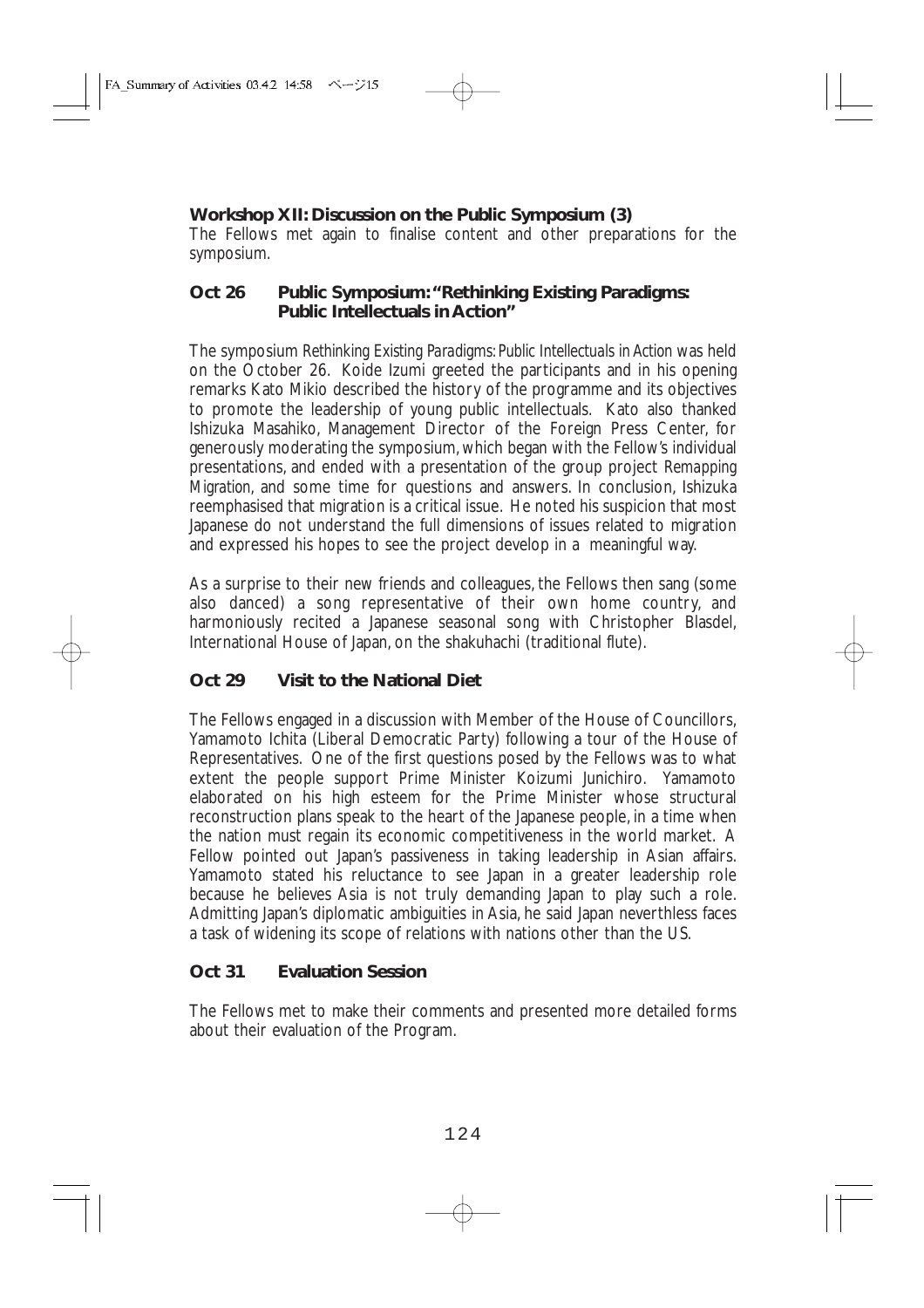# **Resource Persons**

| <b>Gerald Curtis</b> | Professor, Colombia University;                         |
|----------------------|---------------------------------------------------------|
|                      | National Graduate Institute for Policy Studies (GRIPS)  |
| Fujiwara Kiichi      | Professor, University of Tokyo                          |
| Tom Gill             | Associate Professor; Managing Editor, Social Science    |
|                      | Japan, Institute of Social Science, University of Tokyo |
| Harashina Sachihiko  | Professor, Tokyo Institute of Technology                |
| Okamoto Mitsuo       | Professor, Hiroshima Shudo University                   |
| Sakamoto Yoshikazu   | Professor, University of Tokyo                          |

# **Tateshina Retreat Participants**

| Hamashita Takeshi  | Professor, Kyoto University                          |
|--------------------|------------------------------------------------------|
| Iwabuchi Koichi    | Assistant Professor,                                 |
|                    | International Christian University                   |
| Kurokawa Chimaki   | Managing Director, The Toyota Foundation             |
| Lee Jong Won       | Professor, Rikkyo University                         |
| Nagafuchi Yasuyuki | Associate Professor, Nagoya Institute of Technology  |
| Nagai Hiroshi      | Professor, Kanda University of International Studies |
| Soeya Yoshihide    | Professor, Keio University                           |
| Suda Yuko          | Associate Professor, Toyo University                 |
| Suzuki Naoki       | Associate Professor, Seisen University               |
| Takeda Isami       | Professor, Dokkyo University                         |
| Terada Takefumi    | Professor, Sophia University                         |

# **International House of Japan**

| Koide Izumi     | Program Director                 |
|-----------------|----------------------------------|
| Shimamura Naoko | Chief Program Officer            |
| Sonoda Kimihiro | <b>Assistant Program Officer</b> |
| Ozawa Tomoko    | Rapporteur                       |

## **Japan Foundation Asia Center**

| Komatsu Jun-etsu | <b>Managing Director</b>                 |
|------------------|------------------------------------------|
| Takemoto Chiharu | Director, Intellectual Exchange Division |
| Machimura Akiko  | Intellectual Exchange Division           |
| Thomas Redwood   | Intellectual Exchange Division           |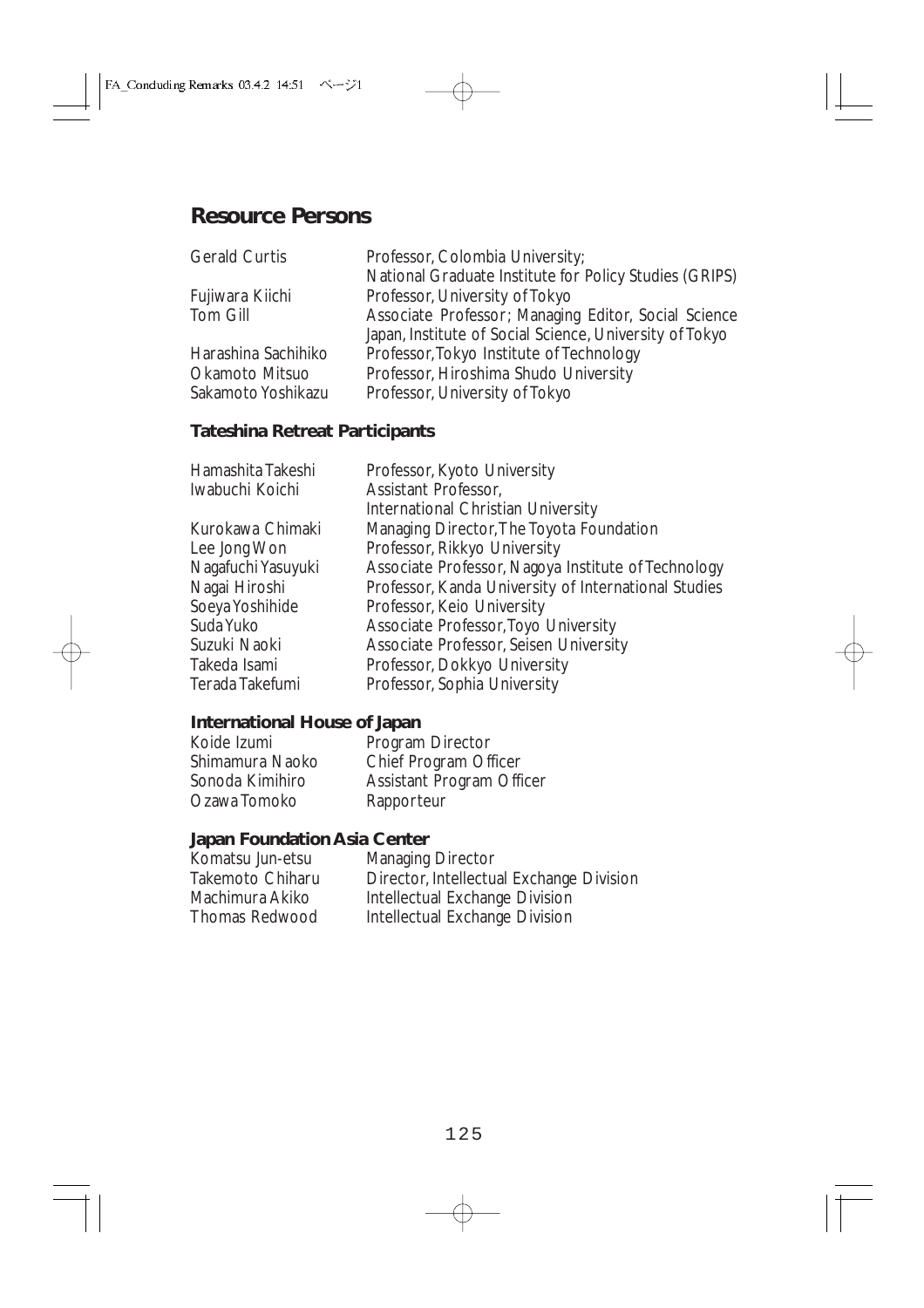# **Concluding Remarks**

# Dr Huang Ping

The 2001 Asia Leadership Fellows feel deeply grateful for having had such a tremendous opportunity to share their experiences, ideas, and perspectives with their Japanese colleagues as well as amongst themselves.

The significance of interchanging ideas and communicating with one another is commonly recognised. Without such constructive interchange and productive communication, a minimal but necessarily basic mutual understanding, which is one of the keys for a more sustainable and more humane future, would not have been possible.

It is important to point out that communication via various means does not always mean people have to agree with each other. Rather than seeking for an agreement, precisely because in many cases people have different backgrounds and therefore various approaches to the commonly shared concerns, it is crucial for us to maintain intellectual communication and interchange.

In the age of globalisation and regionalisation which provides both chances and challenges from anywhere at any moment, the ALFP 2001 Fellows indeed agree that it is high time for public intellectuals in Asia to cultivate a lively atmosphere in order to build up a public space and/or an intellectual forum where more people, including marginal groups, can participate and benefit.

The ALFP 2001 Fellows have spent an incredibly meaningful time in both Tokyo and other parts of Japan, and an especially happy time with Japanese intellectual colleagues and the staff from both the Japan Foundation and the International House of Japan.The Fellowa have had a unique change to know and understand more about Japanese society and its culture, which would have been impossible for the Fellows if only coming for a short visit without comprehensive arrangements.

The ALFP 2001 Fellows are deeply impressed by the work done by different kinds of NPO groups and individuals in Japan. The work on peace, gender equality, and environmental protection are just a few examples that will have much wider and deeper implications beyond local boundaries.

It is worldwhile to point out that the Fellows all share the idea that a paradigm change is necessary in order to cope with the new challenges we are facing today; a change which goes beyond a binary understanding of East vs.West, past vs. future, we vs. the other, and development vs. underdevelopment.

The Fellows believe that it will be fruitful to continue their friendship by working more closely on issues of common concern. A closer relationship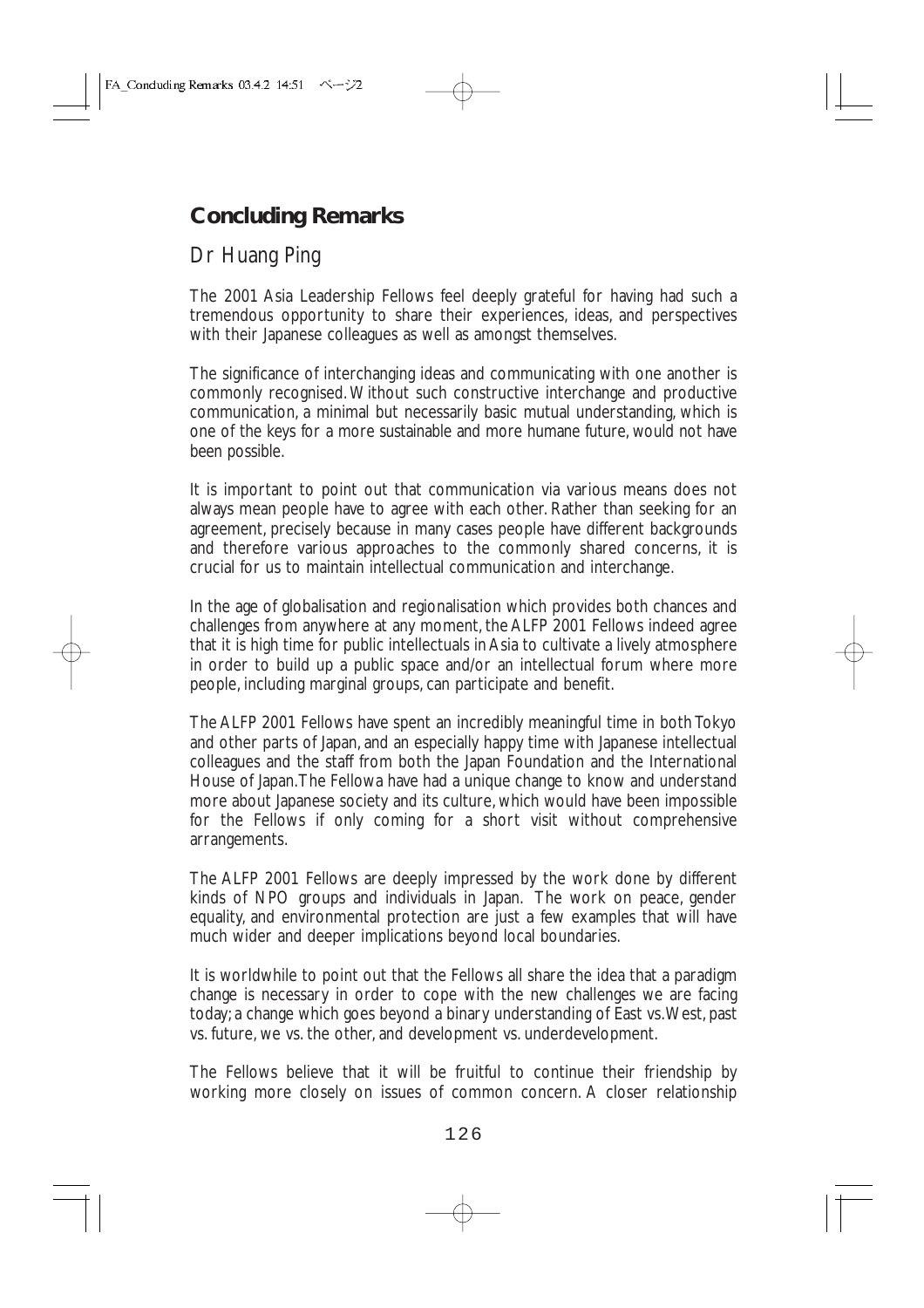between academic research, media reproduction, and NPO/NGO activities, is timely and significant. They are also very aware of the urgent need for linking their intellectual work with a wider association in Asia.

The Fellows also see the necessity for interchange programmes such as the ALFP, which is distinguished from many other scholarships in terms of its multidisciplinary nature, and its close relationship between Fellows and local activities.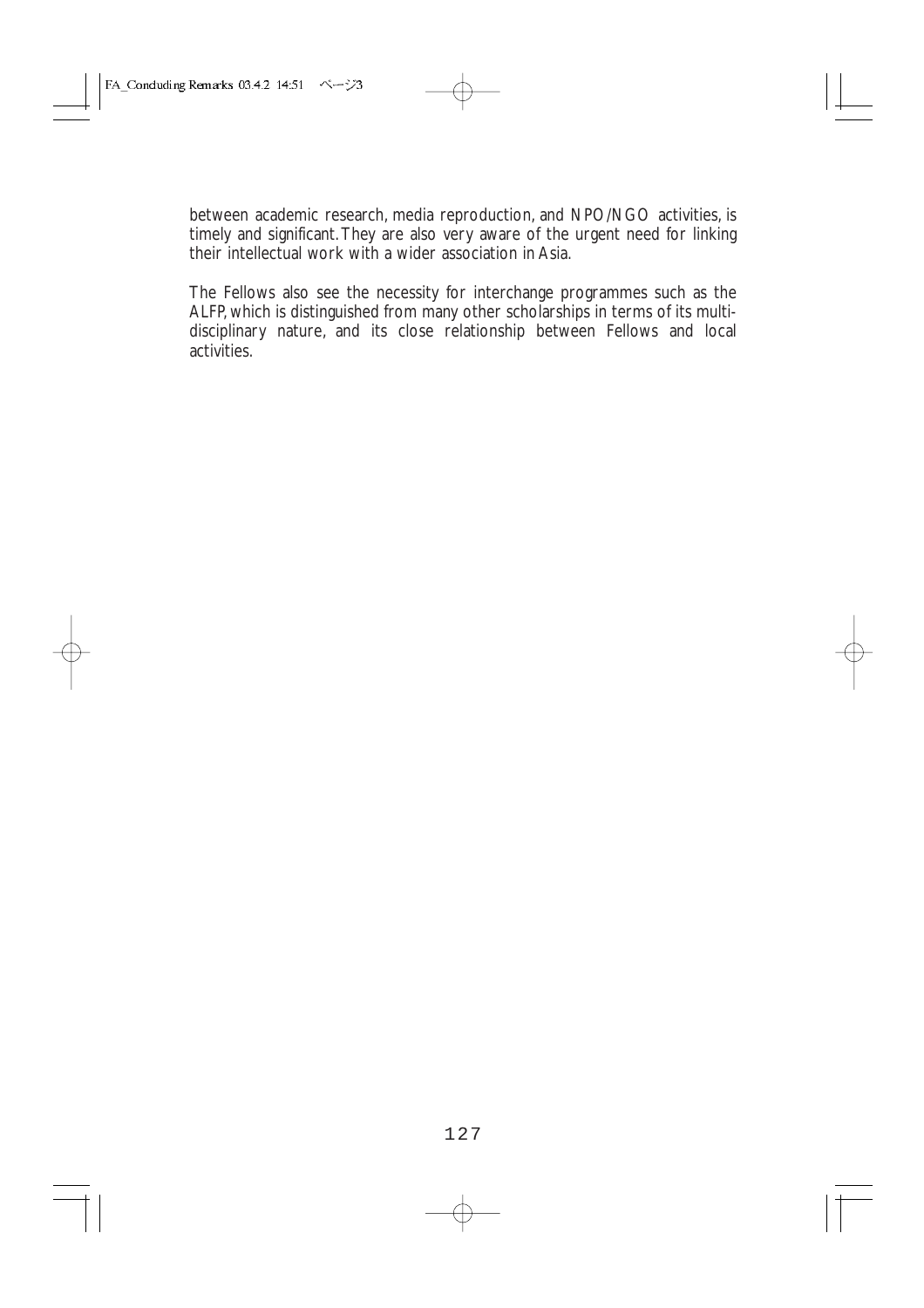# **APPENDIX I**

# **The Problem of the Intellectual**

### Dr Huang Ping Professor<sup>8</sup> & Senior Research Fellow Chinese Academy of Social Sciences

The definitions of the term 'intellectual' are different, the theories of intellectuals are various, and the problems of the intellectual have been debated for more than a century.Amongst these problems, there are various usages of the concept (l) Where are the social locations of the intellectual? (2) What is the relationship between intellectuals' social locations and their political ideas? (3) Do they form a special class, or an independent classless stratum, or rather, do they belong to various classes? (4) Do their political ideas express or represent their own interests, or the interests of other classes separately, or rather, a complex of the interests of various classes?

## **Concept of Intellectual and Intelligentsia**

## **(1) Intellectual**

#### **Various usages of the concept**

Terminologically,'intellectual' has been a widely used but universally ambiguous concept. Social scientists or sociologists have their own definitions and usages, which are nevertheless various.Amongst these, Edward Shils's statement is well known:

Intellectuals are the aggregate of persons in any society who employ in their communication and expression, and with relatively higher frequency than most other members of their society, nature, and the cosmos. (Shils, 1973:22)

According to Shils, it is not only those who produce intellectual works, who engage in their interpretation and transmission, who teach, annotate, or expound the contents of works, but also those who 'consume' – for example, read intellectual works in large quantities, and who concern themselves receptively with works – who are intellectuals.What is more, it is not only those engaged in the creation and reception of works of science, scholarship, philosophy, theology, literature, and art, but also those involved in intellectual-executive roles as well, who are intellectuals. (E Shils, 1968:399;Cf., SM Lipset and A Basu, 1976:119.) Shils's understanding of the term of intellectual seems so wide that some other sociologists prefer to narrow down their definitions. For instance, Lipset defines 'intellectuals' as those who create, distribute, and apply culture – that is, the symbolic worlds of man, including art, science, and religion (SM Lipset, 1960:311; 1976:119). RJ Brym confers the title upon those people who get occupationally involved in the production of ideas, including "scholars, artists, reporters,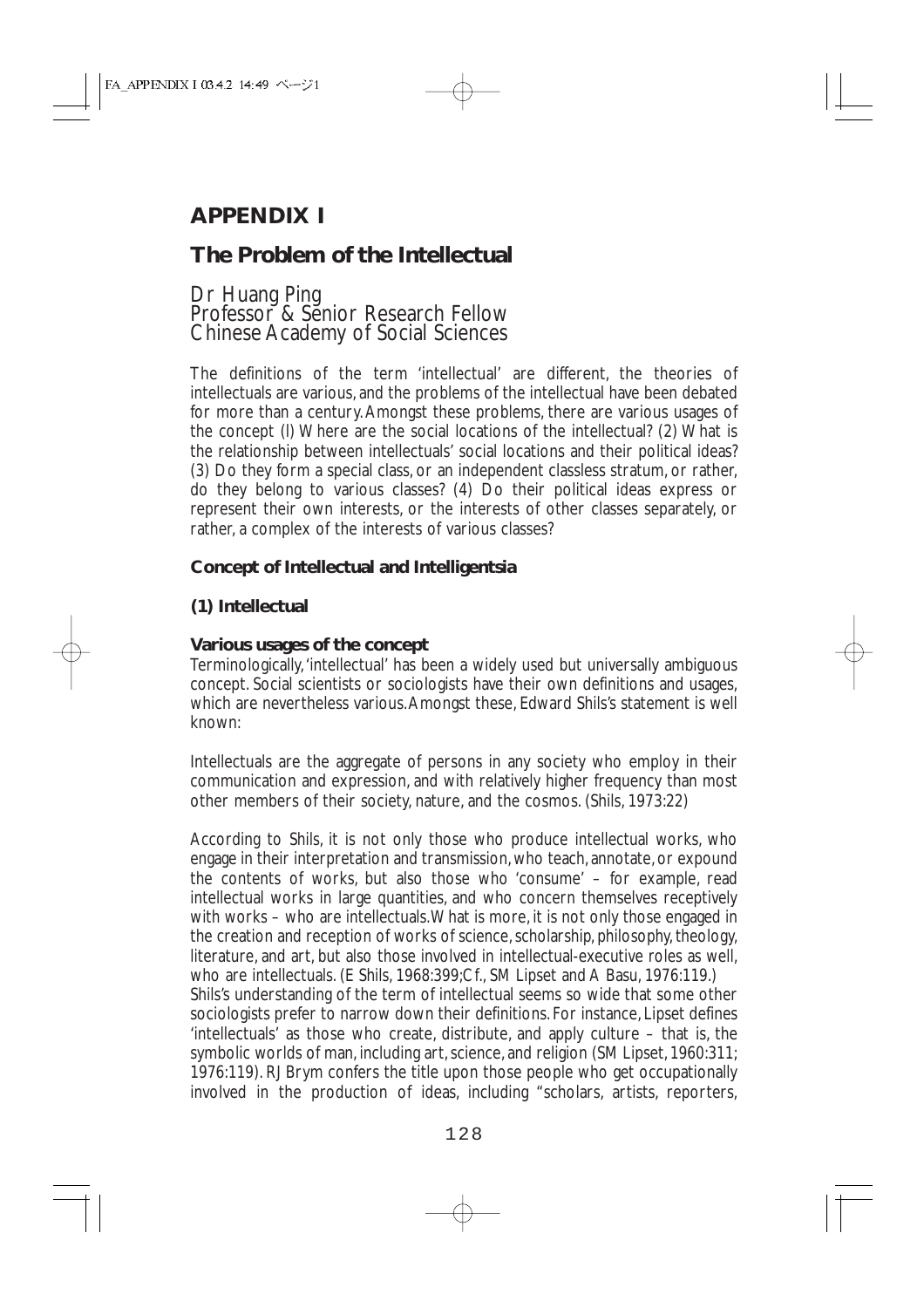performers in the arts, science, etc, as well as students in post-secondary institutions, who are apprentices to these occupational roles." (RJ Brym, 1980:12.) A more concrete but narrower definition is given by E Etzioni-Halevy, who, following Lipset and Brym, not only defines intellectuals as those "who are professionally engaged in the creation, elaboration and dissemination of theoretical knowledge, ideas and symbols", but also points out that her definition includes the overlapping categories of university academics, natural and social scientists, research scholars, journalists, and writers. Whilst those who only, or chiefly, apply theoretical knowledge, such as engineers or medical practioners (if they do not engage in pertinent research), are not included, nor are students, though many of them are apprentices to the professional roles of intellectuals. (E Etzioni-Halevy, 1985: 9-16)

Some sociologists even emphasise that intellectuals should be more outstanding than ordinary educated people. In this sense, neither all academic persons nor all members of the professions are intellectuals. Max Weber limits them to those "who by virtue of their peculiarity have special access to certain achievements considered to be 'cultural value', and who, therefore, usurp the leadership of a community." (Weber, 1946:17.) Weber's argument, however, is not beyond criticism. Since there have always been at least two kinds of outstanding cultural men/women, i.e., the defenders of the status quo and the malcontents, and the latter could be frustrated with so-called "cultural value" and therefore be outside, or even at adds with, their contemporary cultural setting, should we treat these two similarly under the title of 'intellectuals', or reserve the title only for those with critical attitudes towards the status quo?

Coser seems to be amongst the group which claims that the title should be only given to the latter, for he argues that intellectuals, seemingly never satisfied with things as they are, "question the truth of the moment in terms of higher and wider truth; they counter appeals to factuality by invoking the 'impractical ought'." In other words,"intellectuals live for rather than off ideas." (Coser, 1965:VIII.) But Coser's definition, as Coser himself recognises, has a tendency to idealise the portrait of the intellectual.The same problem actually exists to some degree in many definitions of intellectuals. One example is Neumann's description, which is read as following: "The intellectual is, or ought to be, the critical conscience in each of its historical period." (FL Neumann, 1976: 423) It seems very reasonable: the people who define or describe intellectuals are at the same time intellectuals themselves, or more strictly, are considering themselves intellectuals.As Bauman points out, definitions of intellectuals, which are many and diverse, have one trait in common: they are all self-definitions (Z Bauman, 1987:8.)

More important is the problem that if we construct a definition of 'intellectuals' based merely on their psychological characteristics, without taking account of their social positions within society, we would be in danger of confusion. Can we simply name manual workers with critical spirits as members of the intellectual? Or should we say that all intellectuals must be critical, while not all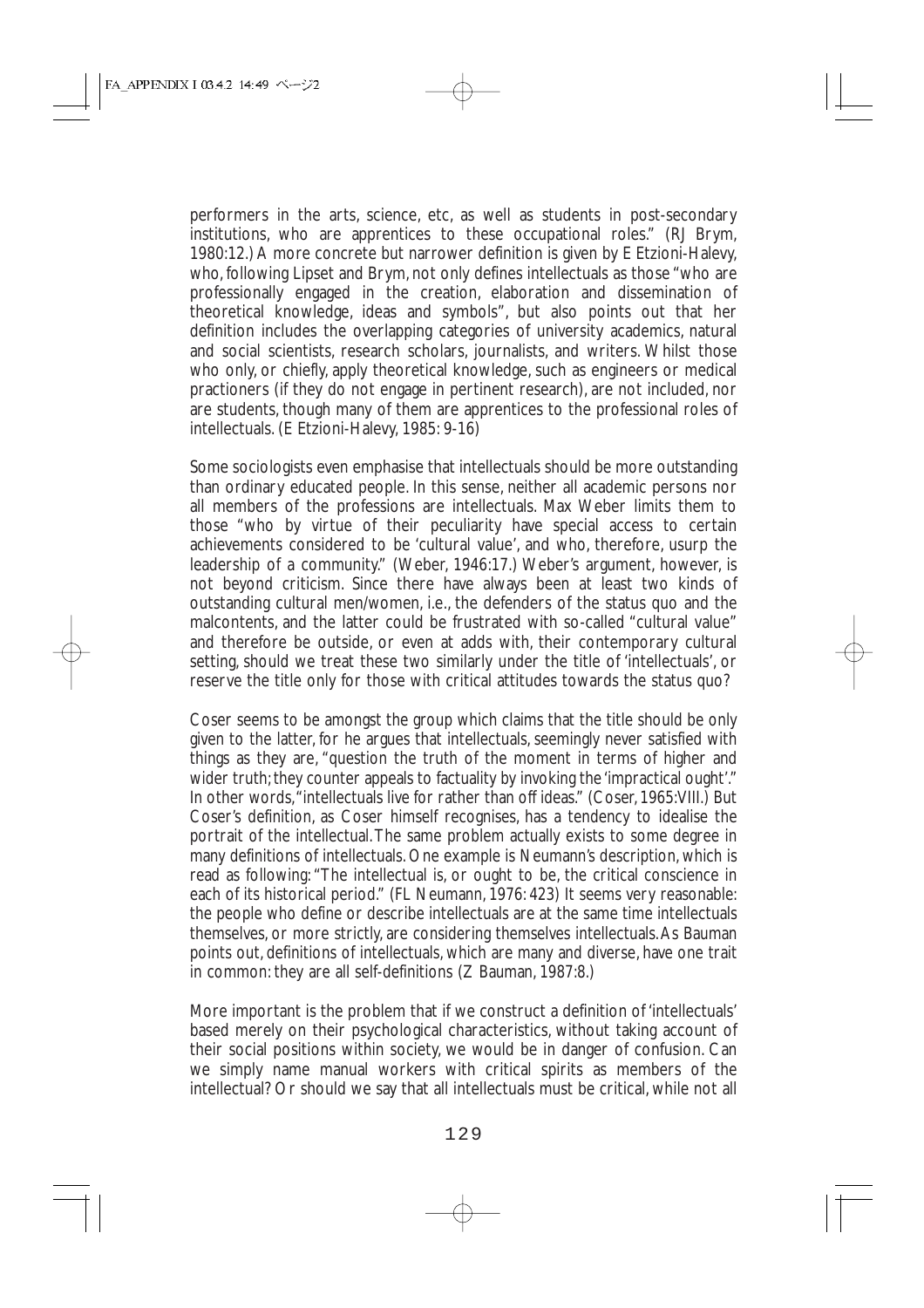men with critical spirits are intellectuals? Theoretically and historically, the same or similar psychological characteristics can always be amongst various social members, whilst opposite characteristics can appear amongst members from the same social class or stratum. Thus, merely according to psychological characteristics, can we hardly find a person's social location?

#### **Origin and shift of the term**

To understand 'intellectual' better, it is necessary to survey the origin and shift of the term.'Intellectual', as a term, was first used by Clemenceau in an article in *L'Aurore* on 23 January, 1898.As a consequence of the Manifeste des Intellectuals evoked by the Dreyfus Case, the term was widely used then in France.The right wing, anti-Dreyfusards satisfied the café-revolutionaries as 'intellectuals'. For example, Brunetiere used it derisively, referring to those artists, scientists and professors who presumed to represent the nation's conscience on basic political questions.To him, it was quite illogical to deduce that an educated person, who is remarkable in some specific subject – for instance, mathematics, or literature – should thus be justified to be the representative of a nation's conscience. Gradually in France, the term 'intellectual' came to mean those educated people – for instance, artists, literary writers – who had broken with tradition, order, and the wisdom of the ages, and who exhibited strong political aspirations by directly seeking to be state rulers, or indirectly influencing decision-making. (Cf., R Hofsadter, 1963: 38-39; Kirk, 1960; and W Martin, 1987:65.)

In the US, the first usage of 'intellectual' in the 1980s was interestingly similar: it was a pejorative rather than honorific term. An intellectual at that time was regarded as a misfit of the déclassé: a working man who read more than a university graduate, or a gentleman who came from an upper class family but rejected his origin, or an educated person who failed to complete his studies, who lacked discipline, who had intellect but not character, and so on. The scorned position of intellectuals did not change until the 1930s, when social scientists in general, and economists in particular seemed to have the capability to lift American society out of the Great Depression. 'Intellectual' became a rather positive word and was given to those social scientists, especially economists, afterwards. (Feuer, 1976: 48-52.)

In Britain, the situation was very different. Here, educated persons historically conformed to rather than criticised the social establishment.As A Swingewood points out, the peculiarities of English society and culture – such as profound conservatism, intellectual retardation, and hostility to social change – have effectively "created the conditions in which intellectuals function through the dominant discourses of the political and social structure."(Swingewood, 1987.87- 90.) British graduates not only prided themselves on their Oxbridge background, which nurtured their minds with conservative attitudes towards reality, they also enjoyed special privileges. For example, they had the right to elect 12 members of Parliament, which continued until the 1950s. Because of the lack of the critical spirit amongst them, many British graduates, who were nurtured on Plato and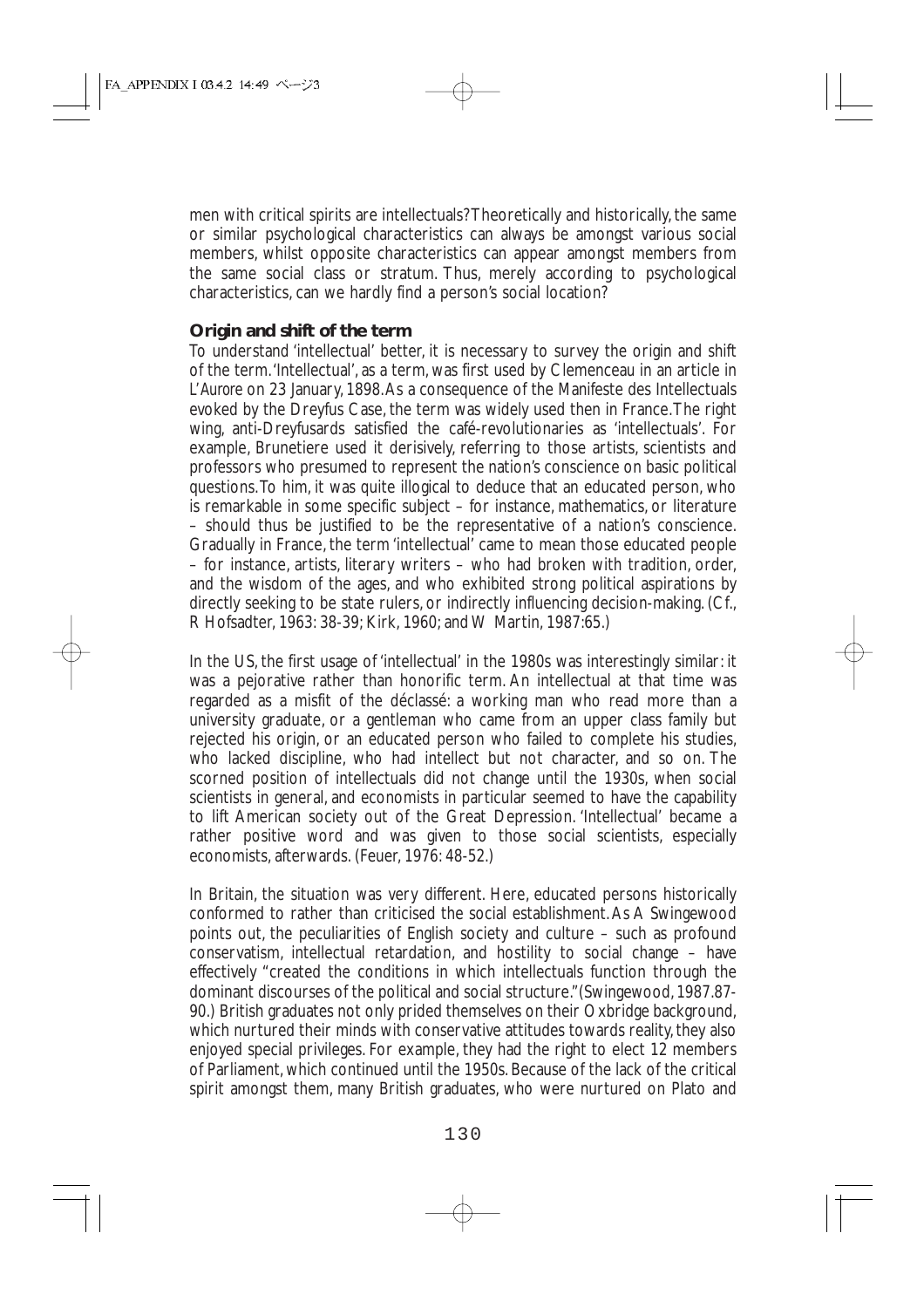Aristotle, and who went out to work in the colonial service, to rule an empire as philosopher-kings, were scarcely to be regarded as 'intellectuals', nor did they see themselves as such. Bertrand Russell once declared: "I have never called myself an intellectual, and nobody has ever dared to call me one in my presence." (Cf., Kirk, 1960; and Feuer, 1976: 49-50.)

However, according to Shils, who insists that every society, including primitive ones, contains its own intellectuals, there were intellectuals in Britain in the mid-1950s who, unlike intellectuals in many other societies, fundamentally approved of their own society."Never has an intellectual class found its society and its culture so much to its satisfaction." (E Shils, 1955:6; 1968:401; 1972:3-4.) It seems that whether intellectuals are critical depends more on their traditional culture and current social conditions than on their intellectual or academic levels.

Perry Anderson even argues that "a peculiarity of English history has been the tradition of a body of intellectuals which was at once homogeneous and cohesive and yet not a true intelligentsia." (Anderson, 1 964:42-43.) This raises two questions: (l). Is there such a thing as "a true intelligentsia"? and (2). If there is, what is it?

## **(II) Intelligentsia**

As a term, 'intelligentsia' appeared first in the middle of the 19th century. It denoted "free professions". It was remembered that VG Belinsky and Peter Boborykin first introduced the term of 'intelligentsia' into Russian literature in 1846 and 1860, but Aleksander Gella finds that the first reference was made by the Poles Bronislaw Trentowski and Karol Libelt in 1844. (A Gella, 1976:12, 20; and 1987a. Cf., ME Malta, 1961:I.)

More importantly, social scientists have concerned themselves more with the social phenomenon itself than the concept of such a phenomenon, for "the coining of a new term by itself does not determine the existence of a new social stratum." They are more interested in knowing "when, where, and why the intelligentsia appeared". (Gella, 1987a.) They are generally in agreement that the 'classical intelligentsia' appeared in late 19th century Russia and Poland. It included those educated men/women without or with little property, who received Western ideas – for example, liberalism, nationalism, and socialism – but who were isolated not only from the mass, but also, perhaps more profoundly, from the political regime.Their education would not necessarily give them great careers; they were educated but distinct from other educated members of the upper classes. And more significantly, they sought radical changes to their social and political structure, or at least had critical attitudes towards the established social system, hoping certain kinds of social reform would be happening.They could be either Belinsky's "enlightened individuals", or Lavrov's "critically thinking individuals", or Lenin's "tribunes of the people".The intelligentsia could contain both admirers and critics of the West, both revolutionaries and reformers, but were by no means an educated vested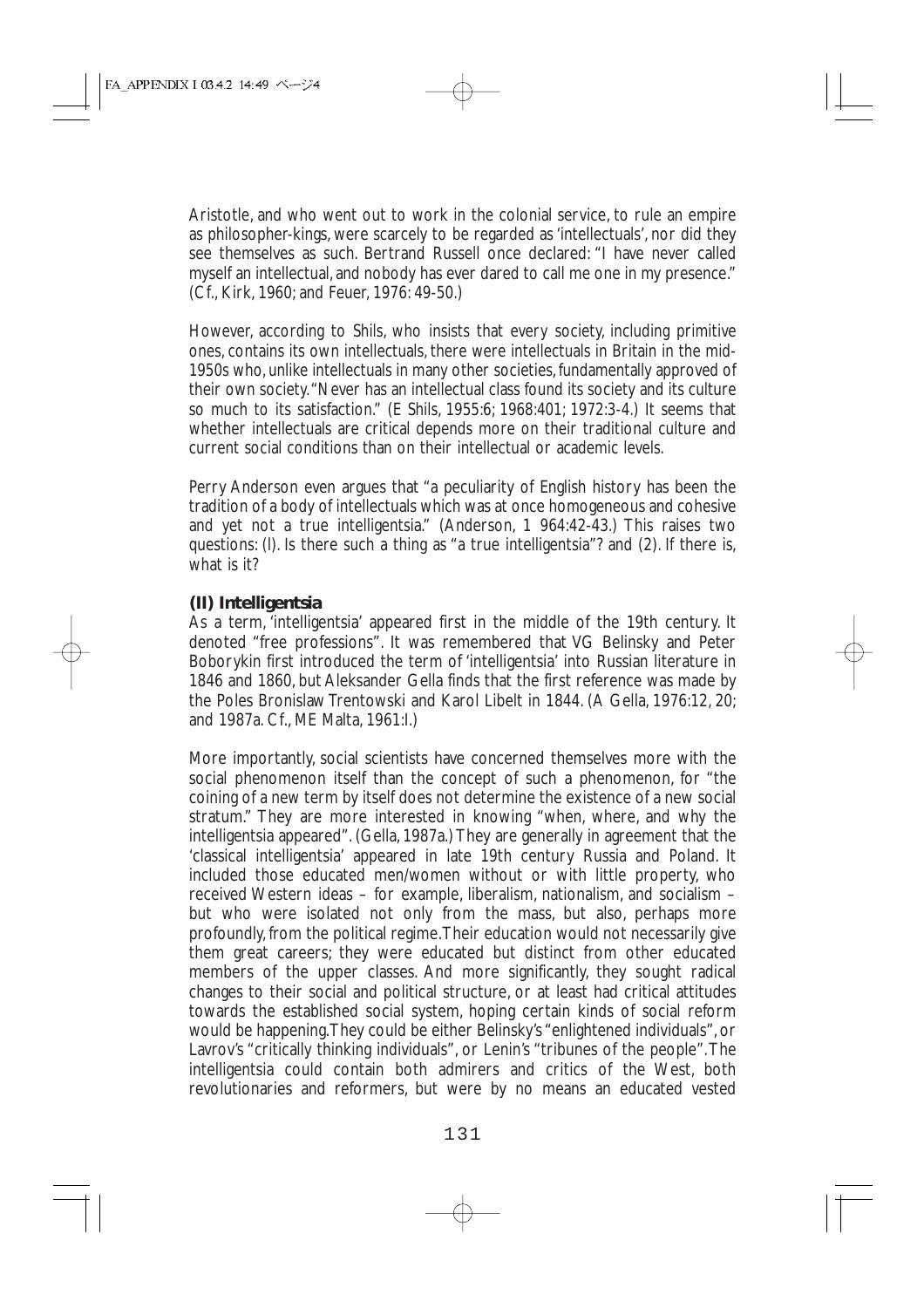interest group or individual defenders of the established order - though most of them came from families of the nobility and the urban bourgeoisie. (Cf., Gella, 1976.9-27; 1987b; Malta, 1961:l-18; Nahimy, 1983: 3-18; Seton-Watson, 1960; and W Martin, 1987.64-66.)

It was a special, probably unique, phenomenon in economically-backward societies, like Russia and Poland in the 19th century, where Western ideas had already influenced some educated men/women who were still ruled by totalitarian regimes.This "true intelligentsia", however, had never constituted the majority of the educated people in Russian society, nor in others, but because of the classical usage of the term, many social scientists nowadays still differentiate intelligentsia from intellectuals. They used 'intelligentsia' to cover those selfconscious men/women in art and/or science who are alienated from, or have even revolted against, the established order, and 'intellectual' to classify individual in scientific and/or artistic circles who might be either critically opposed to, or conservatively in favor of, the establishment. (Cf., Gagnon, 1987: 5.)

The unresolved question is: if the intelligentsia or the "true intelligentsia" were united, neither by an economic standard of life and income, nor by their education and professional competence, nor even by their intellectual accomplishment, but mainly by their common ideological bounds – i.e. by their critical attitude towards the given society – how should we explain such a social group? (Cf., Gena, 1976: 13; Nahirny, 1983: 8, 16.) Should we thus treat 'intelligentsia' as a specific group of individual intellectuals, a specific stratum or even an independent class? "No recognised system of social analysis, either those known to the intelligentsia itself or those elaborated since by modern sociology, makes provision for a 'class' held together only by the bond of 'consciousness', 'critical thought', or moral passion." (Malta, 1961: 5.) Not all social scientists would adopt such differentiation in the usage of the term of 'intelligentsia' and that of 'intellectual'. R Michels, for one, makes no separation between the two terms; another example is Lipset, who makes a differentiation by taking 'intelligentsia' to mean creators and distributors of culture, while 'intellectuals' were a wider group, including not only these creators and distributors, but appliers of culture as well. Moreover, Mannheim considers the intelligentsia a "thoroughly organised stratum of intellectuals". On the contrary, Gouldner defines intellectuals as those whose intellectual interests "are primarily critical, emancipatory, hermetic and hence often political" but intelligentsia is "fundamentally 'technical'." (R Michels, 1932:1 18-126; Lipset, 1981:333; Mannheim, 1 940: I l; and Gouldner, 1979: 48.)

It is inevitable that much controversy is generated by the lack of agreement about the definitions of the terms 'intellectual' and 'intelligentsia'. It would be naive, however, as Coser says, to believe that once the terms have been properly defined and clarified, all differences will be automatically eliminated. (Coser, 1965: 248.)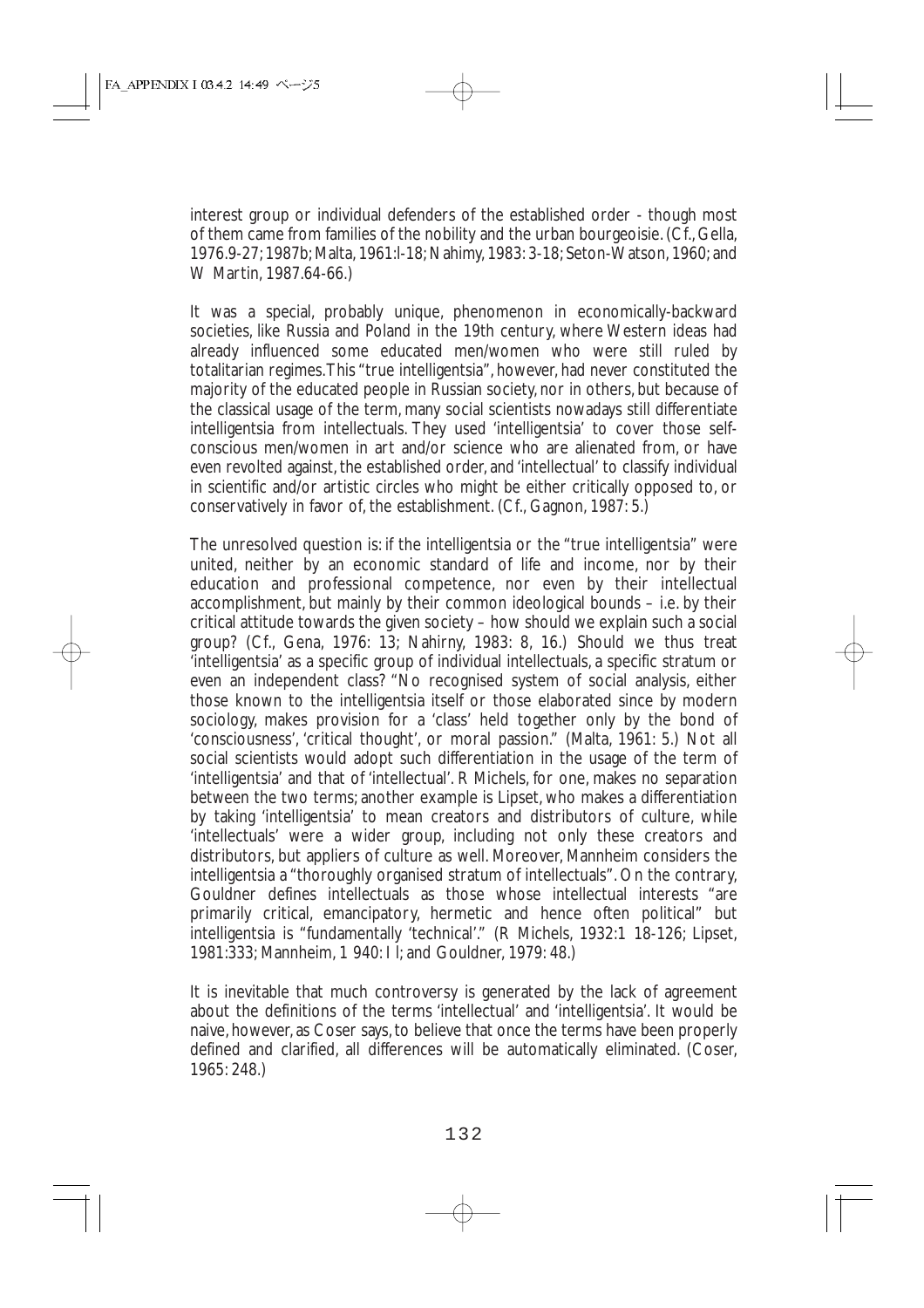## **Sociological Approaches to the Problem of the intellectual**

'Intellectual' and 'intelligentsia' cannot be merely interpreted as concepts through exploring the origins and usages of them. As mentioned above, social scientists are more interested in understanding social phenomena than playing with words. To understand the phenomena of intellectuals and intelligentsia, several theoretical models have been set up, which will be summarily analysed below.

#### **(1) Karl Mannheim's "Free-floating intellectuals"**

First is that employed by those who maintain that intellectuals are capable of distancing themselves from, or transcending, social relations and practical lives, and can thus be, at least relatively, free to think, choose, move, and locate. Parsons claims that intellectuals put cultural considerations before social ones; Shils asserts that intellectuals are those "persons with an unusual sensitivity to the sacred, an uncommon reflectiveness about the nature of their universe, and the rules, which govern their society." (T Parsons, 1969:4; E Shils, 1969:25-26.) Yet it is Karl Mannheim who elaborates why and how intellectuals could be socially classless, or at least relatively so. In his various writings, Mannheim constantly used the words, "Freischwebende intelligenz" (free-floating intelligentsia), an expression borrowed from Albert Weber, to describe intellectuals' peculiarity. (K Mannheim, 1982:269; 1979:137; 1956:106.) Mannheim maintains that intellectuals form "a social stratum, which is to a large degree, unattached to any social class." In other words, they form "a stratum with no roots, or at least few roots, to which no position of class or rank can be precisely imputed." (Mannheim, 1979: 139; 1953: 127.)

Two significant characteristics of Mannheim's intellectuals can be seen in his *Ideology and Utopia*. One is their political heterogeneity. Mannheim finds that intellectuals are politically heterogeneous to such a degree that they can find arguments in favour of any political cause they may happen to serve.Another is their homogeneity, for they are all educated people. Mannheim treats education as a unifying sociological bond between all groups of intellectuals, which ties them together in a striking way and gives them the ability or power to attune – or dynamically,to synthesise – almost all political perspectives of various classes.

Mannheim's argumentation and exposition are so inspiring and controversial, that sociologists have been debating the problems that he raised and advanced for more than 60 years since he published his *Ideologie und Utopie*. Mannheim is therefore regarded as a path breaker in the sociology of intellectuals.There is, however, a contradiction of logic in Mannheim's argumentation, as Brym exposes: the combination of heterogeneity and homogeneity.

Mannheim emphasises that intellectuals are too heterogeneous in their political views to form a class by themselves, but at the same time, he stresses their capacity to arrive at a relatively homogeneous synthesis of almost all viewpoints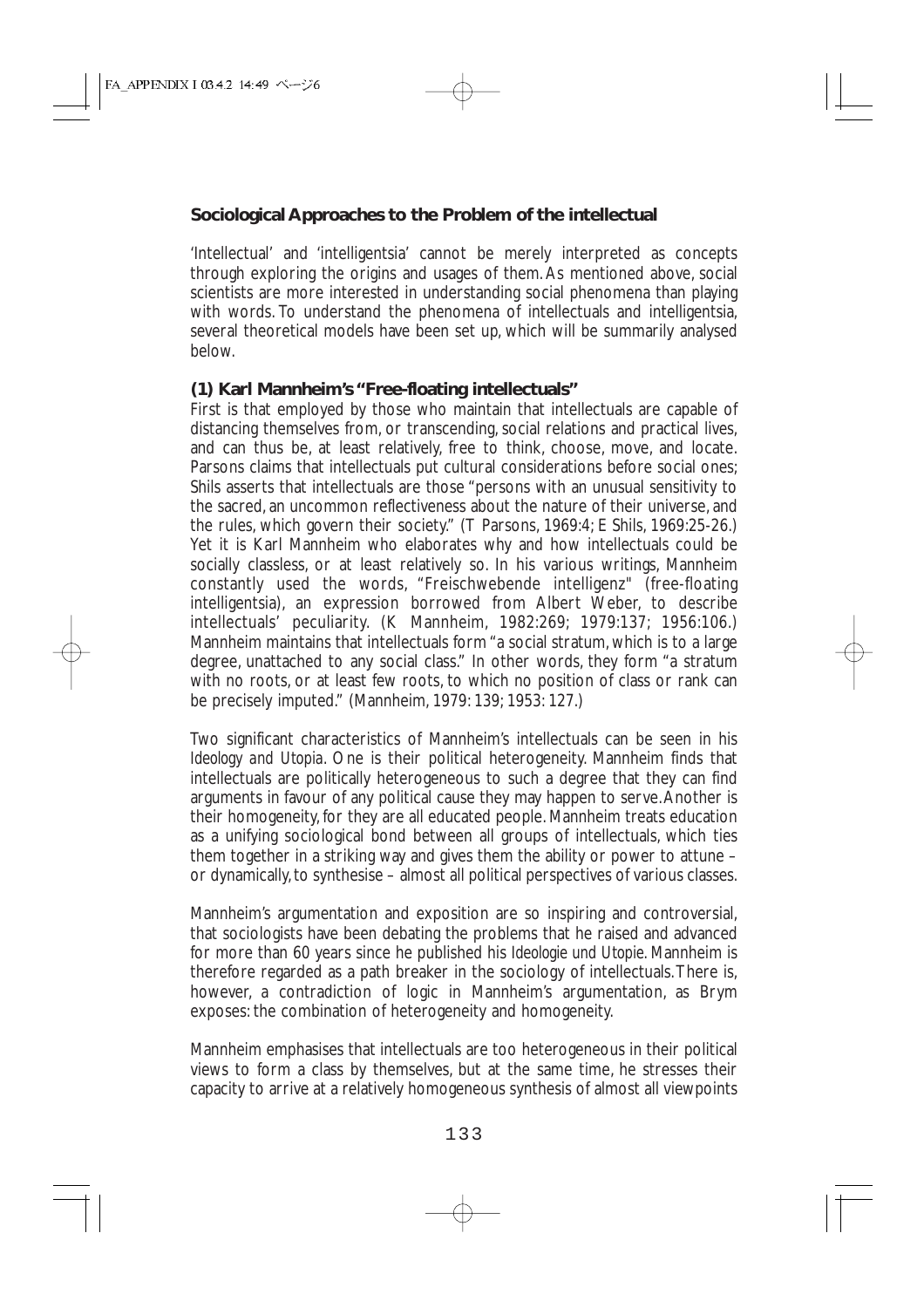of various classes. "It clearly cannot be the case that the political attitudes of intellectuals are simultaneously heterogeneous and homogeneous." (Brym, 1980:56.)

In reality, it is not easy for us to find political homogeneity amongst intellectuals. In 1929, for instance, when *Ideologie und Utopie* was first published, there were many academics who supported the Nazis; other radical intellectuals at Frankfurt's *Institut fur Soziaghrschung* were Marxist , and some in Berlin's *Deutsche Hochschule fur Politik* were liberals. It is reasonable to assume that Mannheim's total synthesis, of political perspectives by intellectuals, is more a task that intellectuals ought to aim to fulfill than an accomplishment they have already achieved; more a hope than a fact, more an ideal than a reality. Mannheim really wishes that intellectuals, especially their "elites", could put themselves in a position to develop a total orientation and synthesis. But such a synthesis has not come to pass. On the contrary, as Bottomore points out, "the intellectual elites, in most countries and at most times, is one of the least homogeneous or cohesive of elites, and displays a considerable variety of opinion on cultural and political questions."(TB Bottomore, 1966:75.)

As far as the heterogeneity of intellectuals is concerned, Mannheim thinks that intellectuals can voluntarily affiliate themselves with one or the other of the various antagonistic classes, for in fact, intellectuals are to be found in the course of history in all camps. From here, Mannheim correctly points out that intellectuals are politically heterogeneous.The question is: how can we draw the conclusion from such heterogeneity that intellectuals are thus socially freefloating?

According to Mannheim, there are several possible reasons: first, intellectuals are "recruited from an increasingly inclusive area of social life"; second, they can "attach themselves to classes to which they originally did not belong"; and third, unlike workers and entrepreneurs, who participate directly in the process of production and therefore are immediately bound by class affiliations, intellectuals "can adapt themselves to any viewpoint" and they alone are "in a position to choose their affiliation." (Mannheim, 1979: 138, 141.)

At least two questionable points are left here. The first is: the term 'class' basically means not so much the family backgrounds that people originally have, but more the social positions they are economically given.Though the former strongly influences the latter in many cases, theoretically, they cannot be simply or confusingly mixed up. It does not matter whether a manual worker comes from an impoverished peasant family, or a bankrupt landlord family, or even a noble family. He is a manual worker if, and only if, he is employed by his employer and doing certain sorts of manual jobs in a capitalist society. Furthermore, neither his family background, nor his own experiences can entirely determine his current class position in theory. A magnate could have been a peddler or a handicraftsman. Historically and logically, each first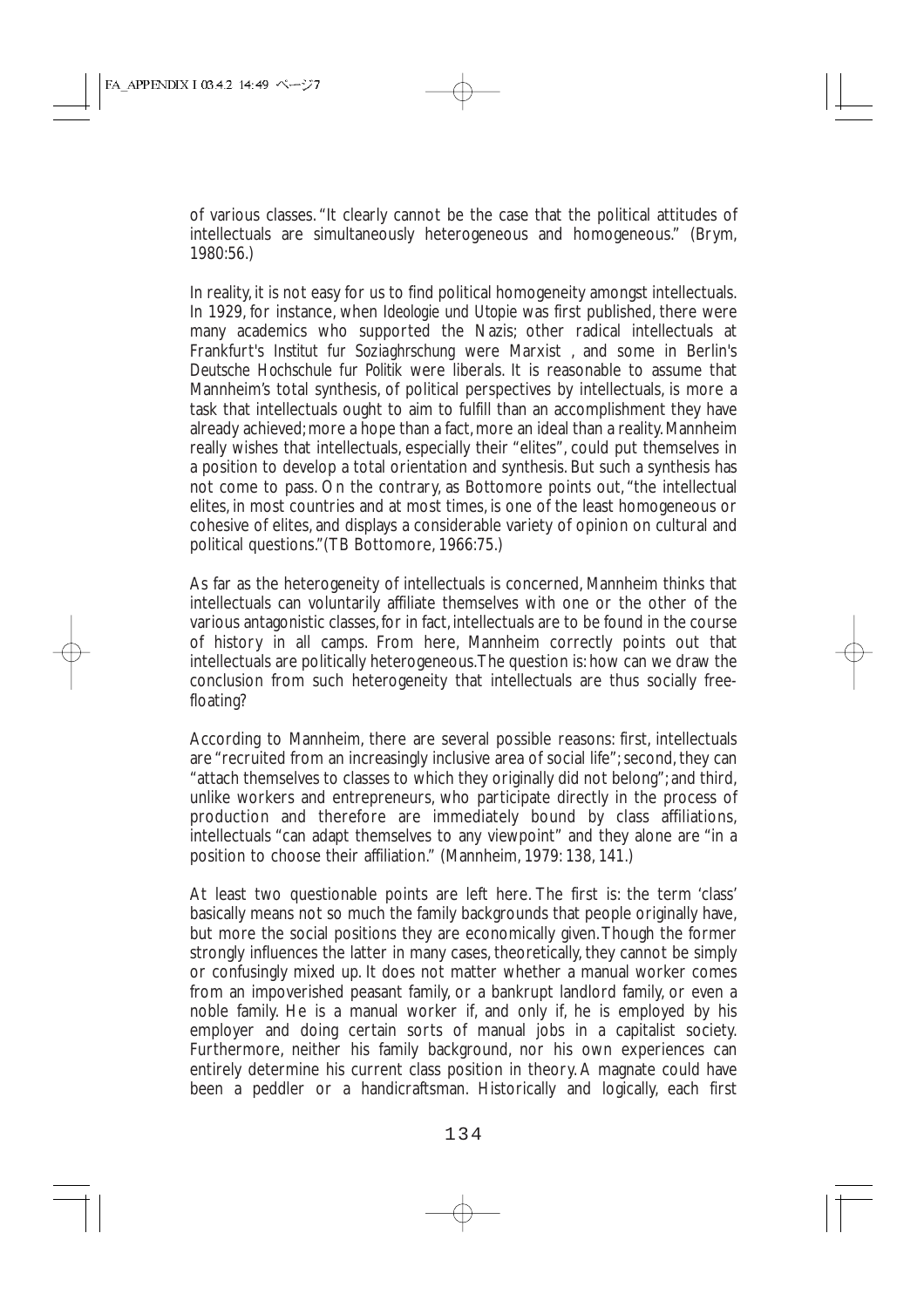generation of classes is recruited from others.

It would be much clearer if we focus our attention on the modern, advanced capitalist society in which social mobility is getting more and more frequent.As a result, not only intellectuals but also the members of other groups may have their origins elsewhere. Thus, neither the recruitment of intellectuals from an increasingly large area of social life, nor their affiliation to classes they originally did not belong to, can make intellectuals exclusively privileged members of a free-floating stratum. Can we say that because some members of a class came from other social groups, this necessarily means that they are socially freefloating? If so, there would be more than intellectuals who were free-floating.

The second point is: within the social structure, there are two kinds of people: those who directly participate in the process of production and therefore form the basic socio-economic classes, and those who do not.The latter consists of not only Mannheim's intellectuals but also others – for instance, governmental ministers and bureaucrats, army officers and soldiers, policemen and judges. Why do intellectuals alone enjoy the privilege to be in a position to choose their affiliation? Mannheim argued that education here plays a significant part. Education is emphasised by Mannheim to such an extent that intellectuals' participation in a common educational heritage progressively tends to suppress differences of birth, status, profession, and wealth, and to unite individually educated people on the basis of the education they received. (Mannheim, 1979: 138.)

The problem remains, however.There are not only Mannheim's intellectuals, but in modern societies, at least, politicians, army officers, judges, and many others who are often highly educated as well. Further, not only those who do not participate in production, but also some of those who do participate in it – such as entrepreneurs and engineers – are in diverse degrees, educated.Why, then, can intellectuals alone raise themselves above the attachment of class relations, and float freely over society, whilst other social members, who are also educated up to tertiary level, cannot?

Mannheim himself recognises such problems, for he always uses "relatively" in italics to modify his term of "free-floating intellectuals". Unfortunately, we are never told the exact meaning of "relatively". Mannheim, too, finds it difficult to discover a concrete social group, which correlates with his conception of "freefloating intellectuals", and felt the necessity of analysing the relationship between their ideological orientations and patterns of social mobility only a few years after publishing *Ideologie und Utopie*.This can be clearly seen in Mannheim's essays on the *Sociology Of Culture*. (Mannheim, 1956: 142--149. Cf., Brym, 1980:57; Renunling, 1975:73.)

## **(2) Alvin Gouldner's "New Class": Cultural Bourgeoisie**

The second approach toward locating the social position of intellectuals is that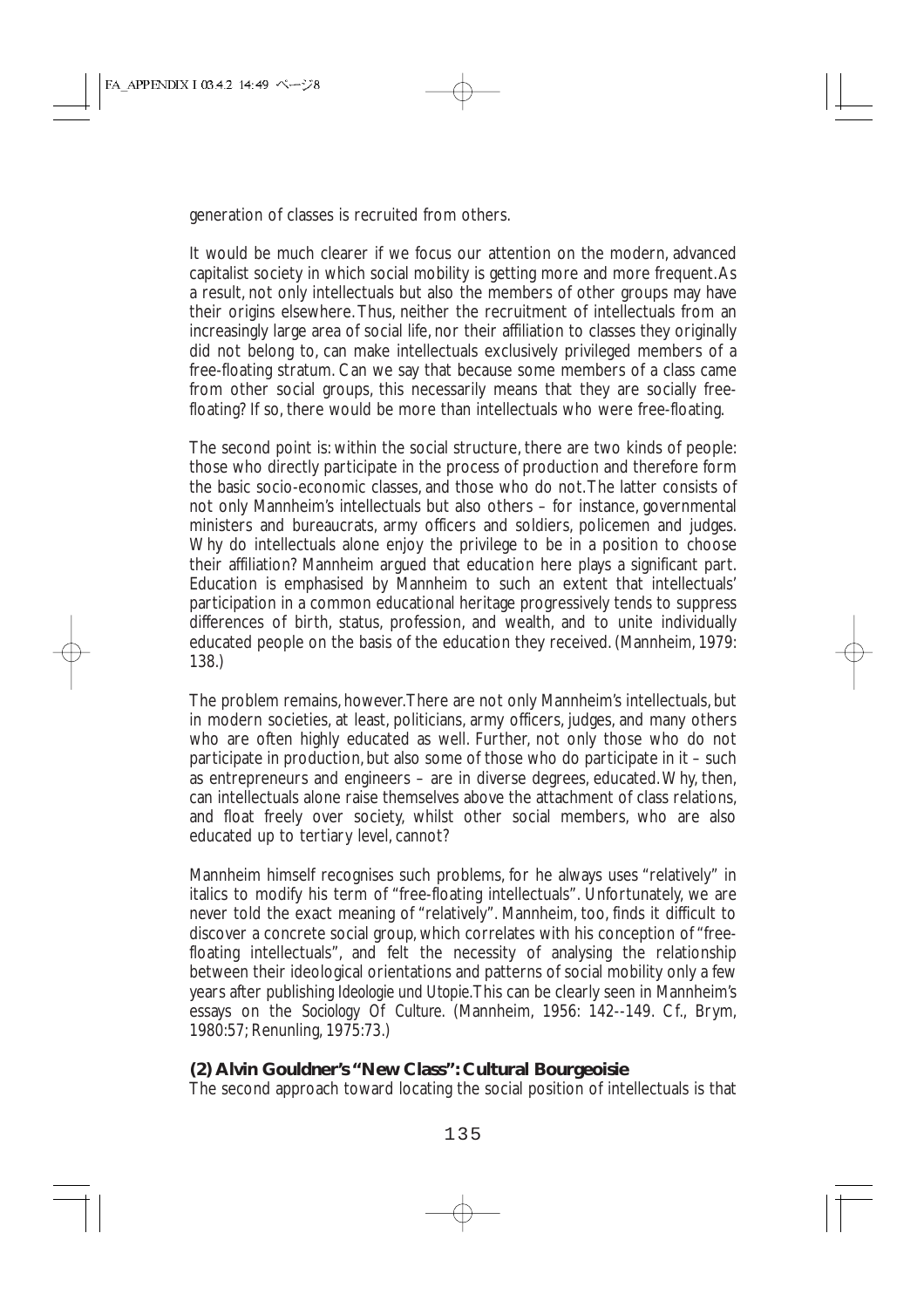shared by those sociologists who treat intellectuals as an independent class, although diverging from one another on their exact placing of intellectuals within the social structure. Generally, there are two variants of this approach. One claims that intellectuals, especially Western-educated radicals in economically underdeveloped or developing countries, form a "ruling class".The other asserts that in both the West and the East, intellectuals are forming a "new class". (Cf., Gagnon, 1987:7.)

The first variant, influenced by elite theorists such as Pareto and R Michels, declares that in economically underdeveloped or developing countries – 20thcentury Russia and China, for example – the social upheavals that have been defined as revolutions were actually '*coups*', and the Western-educated radical intellectuals and their elites became members of the ruling class after these socalled "intellectual *coups d'etat*".(H Lasswell & D Lemer, 1965:80.)

This is a more historical than theoretical approach. No matter whether the revolution in those underdeveloped societies are in fact "intellectual *coups*" or not, it is necessary to remember that, first, not all leaders of developing countries are intellectuals; and second, in countries such as Russia and China, where the leaders of the revolutions/'*coup*' were considered to be overwhelmingly intellectuals, what really happened was more complicated.

Just as Kamal Sheel claims, a revolution "cannot be understood in terms of the wisdom of intellectuals only." (Sheel, 1989:XIV.) To a large degree, we could say, it is not the intellectuals who brought revolution/'*coup*' into being, but rather, the increasing social conflicts between various classes and political forces which resulted in the upheavals (revolution or '*coup*'), and it is these social upheavals which created thier own leaders. As Barrington Moors points out: intellectuals, in spite of urban education and commitment to Marxism, were not totally alienated from their own additional environment, and they "can do little unless they attach themselves to a massive form of discontent." (B Moors, 1966:480.)

Taking top leaders of the former USSR and China, as an example, can show this. Before they became so-called 'professional revolutionaries', these individuals either went to university (Stalin and Mao, for instance), or completed their undergraduate studies (for example, Lenin and Zhou En Lai). Only after they joined in the masses of workers (in Russia) and peasants (in China), did the discontented intellectuals, in the long-term political and military struggle, learn to propagandise, mobilise, and organise the people, and then gradually occupy prominent leadership positions and become generally acknowledged.

Lacking such experience, the 'real scholars', Plekhanov and Chen Du-xiu, the first leaders of the Communist Parties of both Russia and China, had to be transient figures in the political arena.

More generally, there are plenty of Western-educated men and women in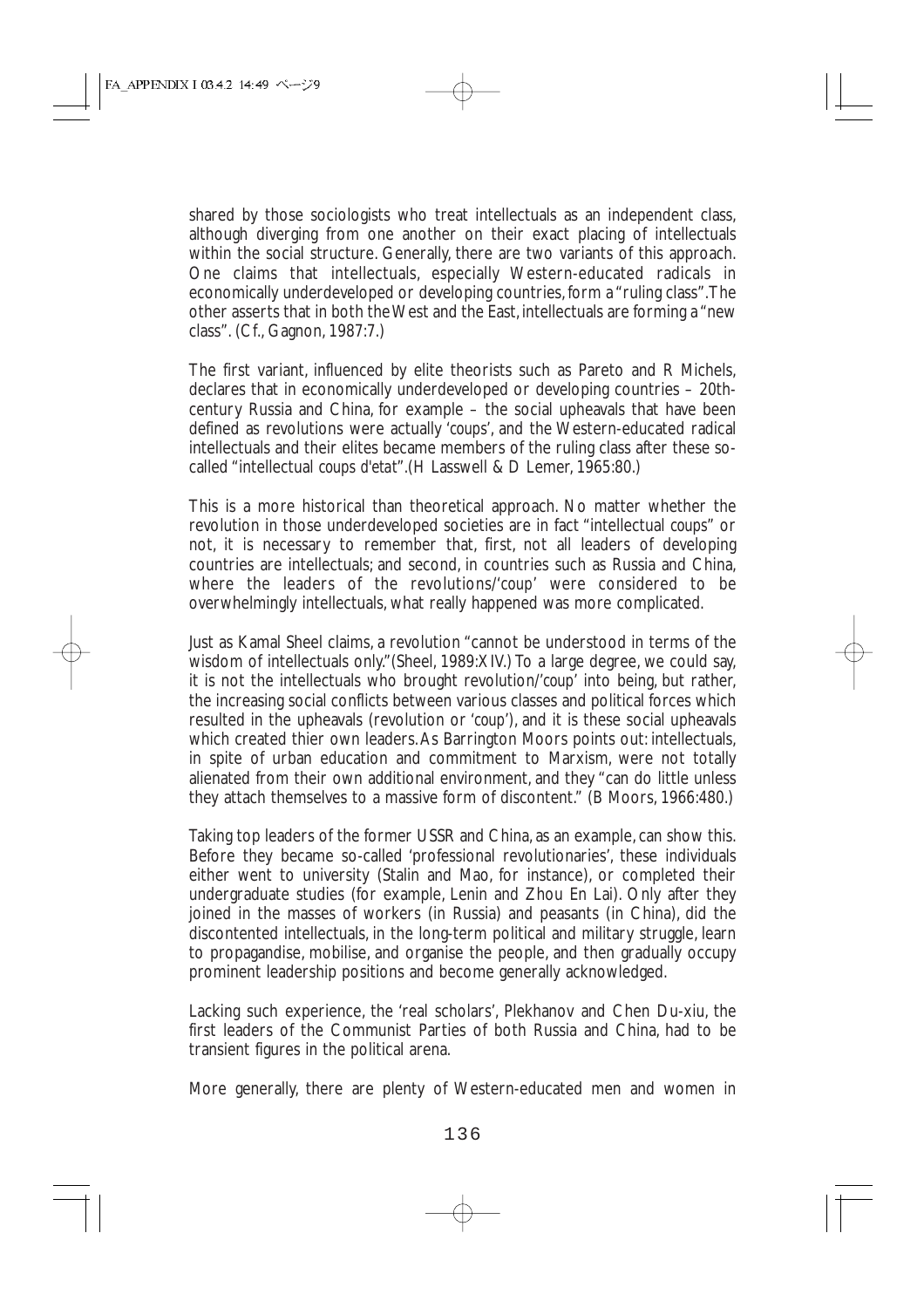underdeveloped or developing societies who are not revolutionary, but liberal or even conservative. In terms of their educational background, interestingly, these persons usually hold higher degrees than the revolutionaries. Should we thus strictly modify the statement to read: "intellectuals who hold relatively lower education degrees in underdeveloped countries become revolutionary, and then after the revolution ('*coup*') form the ruling class", whereas higher degree-holders do not? Supposing that all leaders of all underdeveloped or developing countries were intellectuals, and there were no other kind of intellectuals at all, that is to say, all leaders were intellectuals, and all intellectuals were revolutionary, should we thus say intellectuals in these countries formed the ruling class?

The identification of the members of a class is carried out, according to their common relationship with the means of production (to own or control the means for instance), their socio-economic position (owner, manager, or worker), rather than their educational background or their ideological orientation. It is possible in any society at any time in general, and in modern society, developed or underdeveloped, at the present time in particular, that nearly all the members of the ruling class are educated persons. But we cannot thus say that educated people or intellectuals, or their "elites" form the ruling class.There is no causality here.

The second variant of the approach to the intellectual considers it an independent class, as elaborated by Alvin Gouldner in his *The Future Of Intellectuals and the Rise Of the New Class*. Gouldner claims that in both the West and the East, intellectuals are forming a new class, which he labels the "cultural bourgeoisie", because they have the same relationship with the means of production, and share a common cultural background. (A Gouldner, 1979.Also A Gouldner, 1985.)

Let us examine the common cultural background first. The common cultural background is, according to Gouldner, the culture of critical discourse (CCD). The CCD is "a historically evolved set of rules, a grammar of discourse which (l) is concerned to justify its assertions, but (2) whose mode of justification does not proceed by invoking authorities, and (3) prefers to elicit the voluntary consent of those addressed solely on the basis of arguments adduced." In a word, CCD "is centered on a specific speech at: justification." (Gouldner, 1979:28.)

Gouldner claims the CCD, as the deep structure of a common ideology of discourse, is shared by both humanistic intellectuals and technical intelligentsia through education – or to be precise, through public school. This kind of education in public school proceeds at a distance from close parental supervision, and through the medium of a special group "teachers", who train their students to believe that the value of their discourse does not depend upon their differing class origins."Public schools therefore are schools for a linguistic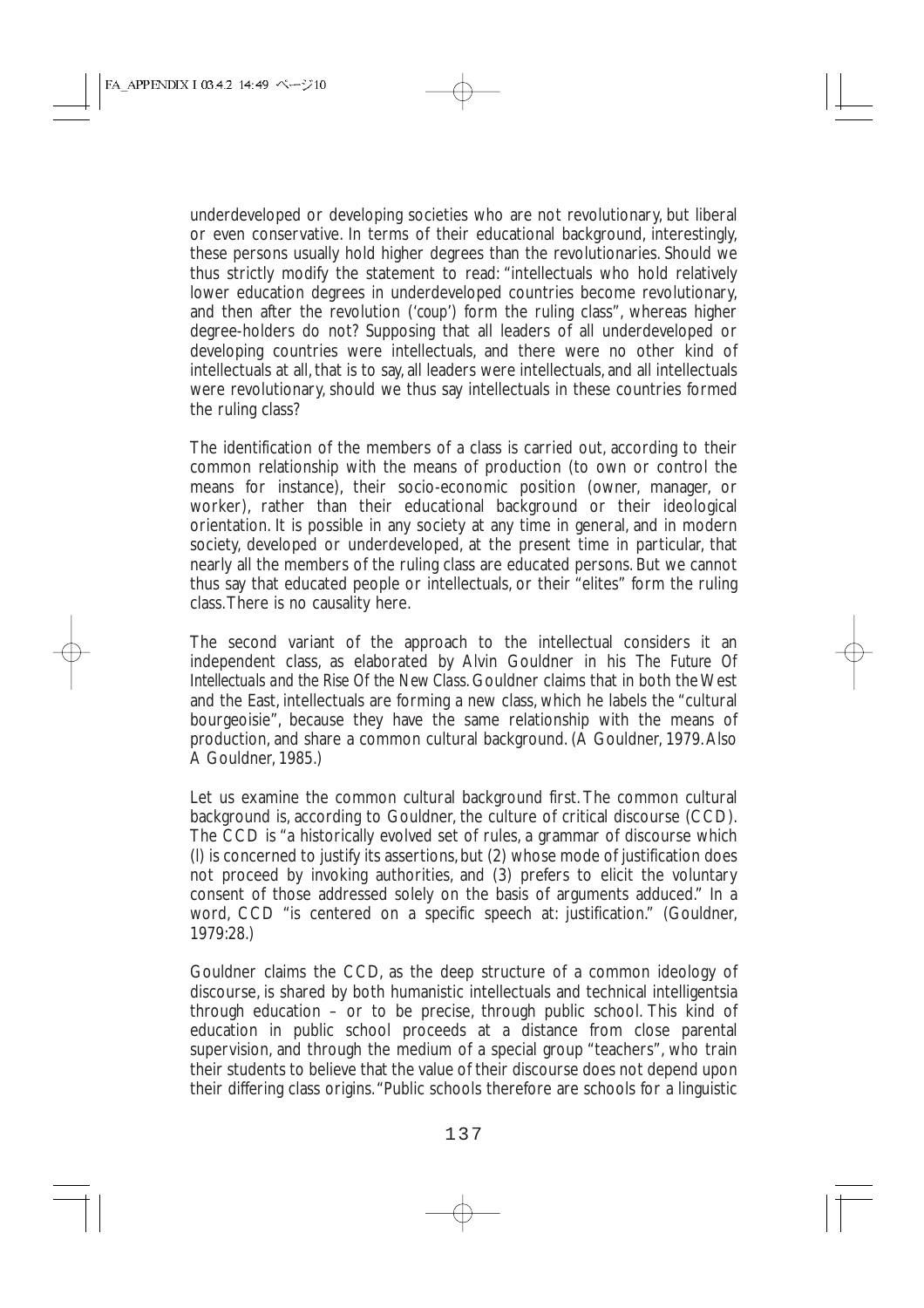conversion, moving their charges away from the ordinary languages of their everyday life and moving them towards the CCD."(Gouldner, 1979: 44. Cf., Gouldner, 1985. 30-33, 37-38.)

Secondly, let us explore intellectuals' common relationship with the means of production. Gouldner asserts that this common relationship is determined by the fact that, intellectuals as a whole, integrated by sharing the CCD, control the production and distribution of "cultural capital". Unlike money capital, cultural capital is not material but symbolic; but like money capital, it can be used to command income, status, and power.

According to Gouldner, classical capital, or the capital defined by classical political economists, is actually merely one kind of capital. More abstractly speaking, capital in general should be any produced object, used to make saleable "utilities, thus providing its processor with incomes, or claims to incomes defined as legitimate because of their imputed contribution to economic productivity; these claims to income are enforced normally by withholding, or threatening to withhold, the capital object." (Gouldner, 1979: 21)

Because of this, Gouldner insists that anything can be defined as capital, when it serves as the basis of enforceable claims to the private appropriation of incomes, and legitimised given their contribution to the production of economic valuables and wealth. From this, Gouldner concludes that education is capital simply because it provides incomes, because these incomes are enforceable, and because they are legitimated intrinsically, depending on the continued availability or withholding of their services and activities. (Gouldner, 1979:23.)

Now, Gouldner thinks humanistic intellectuals and technical intelligentsia can form one class. It is a class, which, like other classes, uses its special culture, language, and technique to advance its own interests and power, and to control its own work situation. But it is also a specific class, a "cultural bourgeoisie", which privately appropriates the advantages of a historically and collectively produced cultural capital.

It seems to me that the importance of education, in the process of teachers imbuing students with CCD and thus forming a New Class, is exaggerated by Gouldner. In order for this to take place, if it indeed takes place, first, there should be a prior autonomous, or at least semiautonomous, group of teachers who take the standpoint of the collectivity as a whole, and speak in the name of the nation, or even the universe, without any obligation to preserve specific class privileges in the new public education system. Second, if this was so, when children went to school, they and their parents' ideologies would begin to grow more divergent, and their parents would no longer be able to reproduce the values of their own class in their own children.And third, following Gouldner's logic, as soon as these children received the CCD "in one word, one meaning." it would be efficacious "for every one and forever." Yet, all these three factors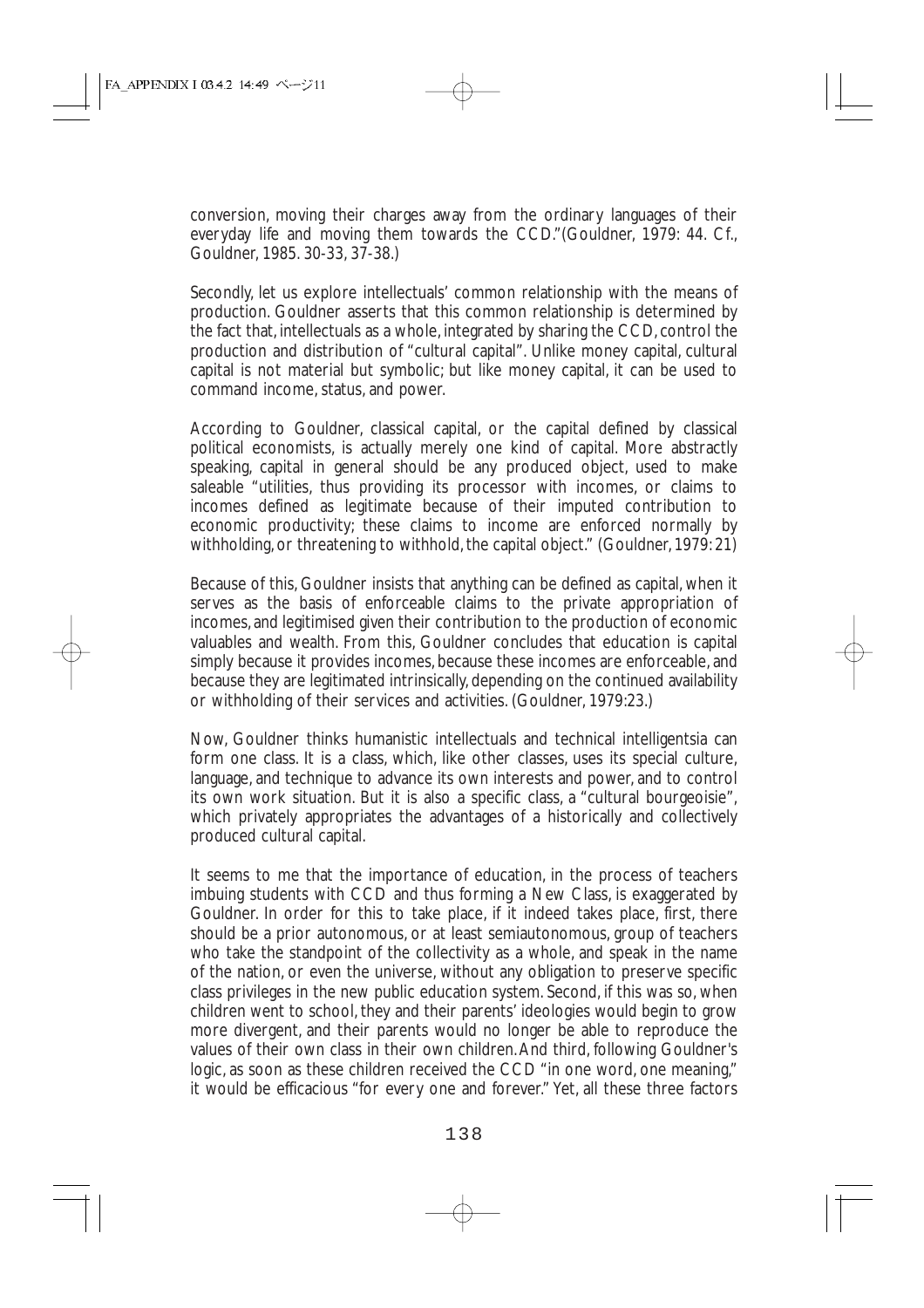have not existed, and we cannot find such an education in reality. It has not happened that both teachers and students have been able to isolate themselves from society, and then transcend it. Moreover, and not surprisingly, teachers and students from the same school can simultaneously divide ideologically or politically into diverse sub-groups.

The more heated argument is centred on Gouldner's conceptions of capital and cultural capital. Firstly, as we have showed, the key to his capital is that it is the source of income. Gouldner asserted that "any produced objects used with the intention of augmenting utilities or wealth, whether hardware or skills may be capital." (Gouldner, 1979:23.) In this sense, both money and education, can be used as capital. But unlike money capital or economic capital, Gouldner's cultural capital, as Martin and Szelenyi point out, cannot be detached from the individual who owns it. Does this mean that the owner of cultural capital must thus put his capital into action himself each time it is used in the process of production? If so, how can his cultural capital be used as the "means of production" by others? (C f., B Maltin & L Szelenyi, 1987: 34--36.)

Secondly and more problematically, cultural capital, unlike economic capital, is inconvertible: it is unlike economic capital, which can be converted into money or its equivalent, and therefore used in the process of accumulation, which makes such valuation and convertibility of capital goods possible. A holder of economic capital could, of course, convert his capital by using money primarily invested in a shoe factory to a cap factory, whereas a holder of an engineering degree could hardly use his cultural capital in the field of political sociology of intellectuals. Should we still treat this degree as capital?

Thirdly, as Gouldner himself said, all classes possess cultural capital in some degree. Then the problem is: how does the New Class differ from others? Gouldner thought that the New Class could be differentiated in two ways: quantitatively, it possesses a relatively greater stock of cultural capital, and a relatively larger part of its income derives from it; qualitatively, its culture is a special one, that is, the CCD.

There are some problems here. The first is Gouldner's "quantitatively greater stock of cultural capital". It seems that Gouldner forgot that quantitatively, we can only stratify people into different strata rather than differentiate them into various classes. The second problem is, we do not know how much cultural capital can be calculated as "relatively greater stock". Should we say that a man who receives higher education possesses a relatively greater stock of cultural capital than a man without a higher education background? If so, how should we treat those great intellectuals, for instance, some literary writers, who never went to university? The final problem is, qualitatively, Gouldner did not show enough evidence that only the members of his New Class, ie, humanistic intellectuals and technical intelligentsia, possess CCD.As we have argued, while some members of other classes may also have critical discourse, some members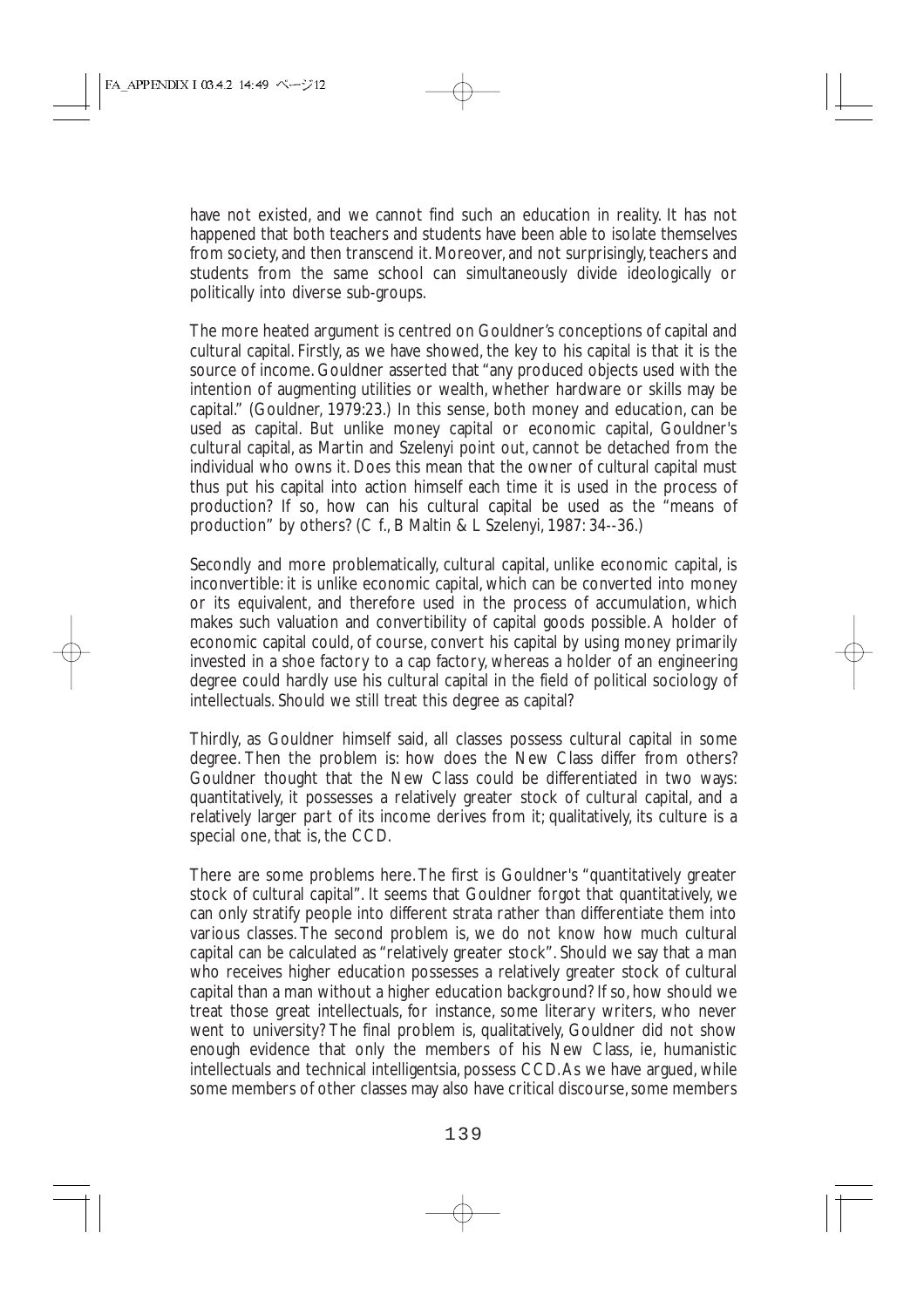of humanistic intellectuals and technical intelligentsia may not necessarily possess it.

Gouldner fully realises that things like science, knowledge, technology, etc, are becoming central to production in contemporary societies. However, we cannot conclude from this, that humanistic intellectuals and technical intelligentsia, who specialise in the creation and sustaining of such things, will thereby eventually become dominant. If there is "cultural capital" indeed, Gouldner's theory does not elaborate why and how intellectuals can appropriate and dominate the rest of society by using their cultural capital.

As far as intellectuals in Communist societies are concerned, we must recognise that here, the social system causes a fundamental difference. There will be further discussions on this later, and in the following chapters when taking China's leading intellectuals as an example. Here a few words from A Giddens are pertinent:

Rather than being based primarily upon control of the means of production, the Party in such societies seems to derive their preeminent position much more from bureaucratic power... Yet power, which derives from participation in a governmental apparatus, is clearly not market power and the notion of "cultural capital" seems largely irrelevant to it. (Giddens, 1987: 272-273.)

### **(3) A Gramsci's Organic and Traditional intellectuals**

The third kind of approach towards identifying intellectuals' social locations and their political ideas is originally found in *The Prison Notebooks* of Antonio Gramsci. He deals with the problem idiosyncratically while the questions he asks at the beginning of the essay on intellectuals are more or less the same. That is:"Are intellectuals an autonomous and independent social class, or does every social class have its own particular specialised category of intellectuals?" (Gramsci, 197 we: 5.)

Gramsci notes that there is a widespread error among social scientists. They define intellectuals by emphasising the intrinsic nature of intellectual activities, rather than the ensemble of the system of relations. But, Gramsci argues, it is in the ensemble of social system that intellectual activities, and therefore the intellectual groups who personify them, have their place.As a matter of fact, in any physical work – even the most degraded and mechanical – there exists a minimum of creative intellectual activity. In this sense, we could thereby declare: "all men are intellectuals." However, as Gramsci points out, not all men have the function of intellectuals in society. The function of intellectuals, according to Gramsci, should not be limited simply to the field of culture, and thus the term 'intellectuals' should not be understood to apply to those strata commonly described by this term, but more generally, to the entire social stratum which exercises an organisational function in the widest sense – not only in the field of culture, but also in the fields of political administration and production.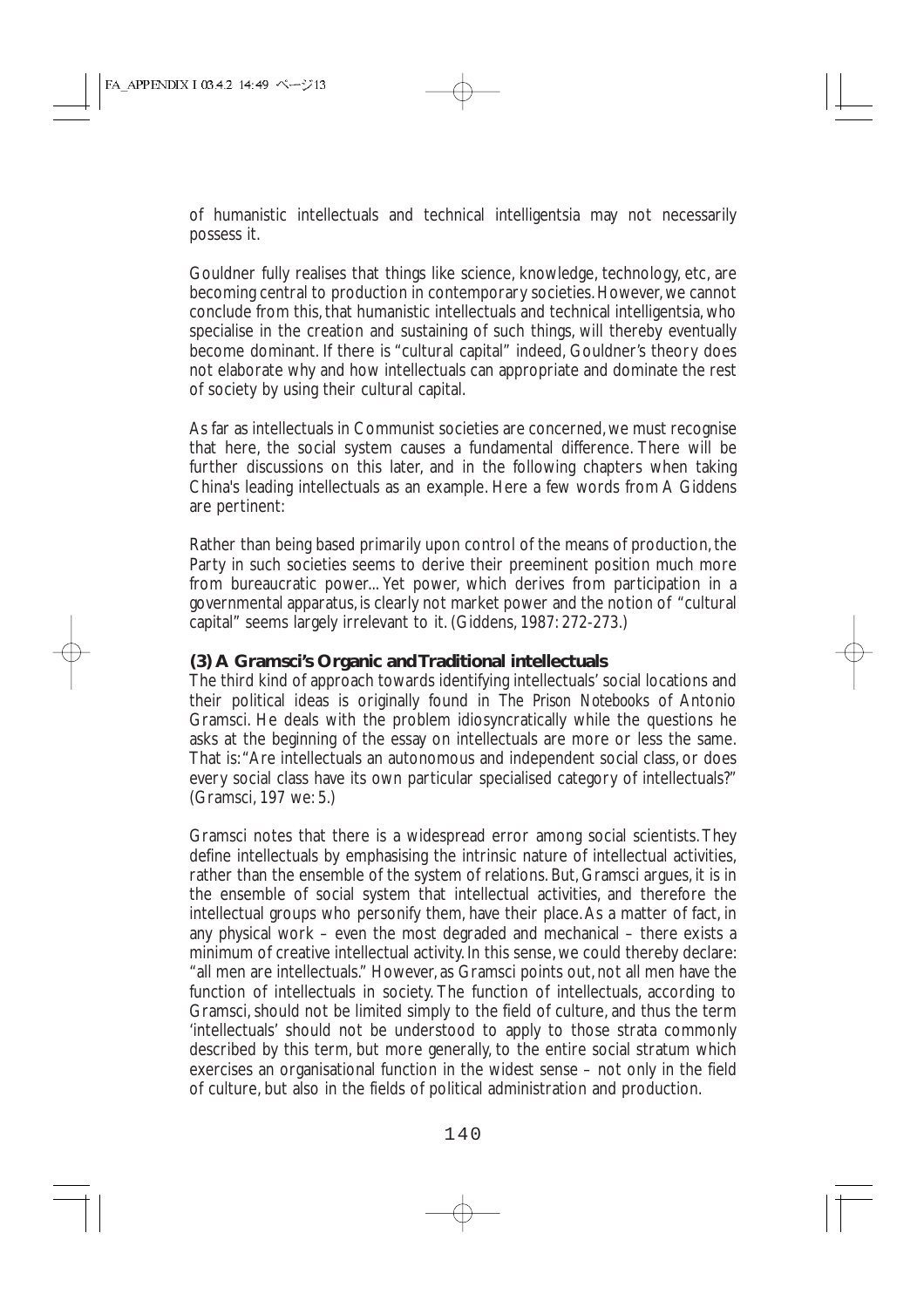The question is not, who and how many kinds of professional people should be listed under the name of intellectuals. But rather, according to Gramsci, the questions should be: "What is their organisational function? And accordingly, what is the relationship between these intellectuals and social classes? Do they have a 'paternalistic' attitude towards the instrumental classes? Or do they think they are an organic expression of them? Do they have a 'servile' attitude towards the ruling classes, or do they think that they themselves are leaders, an integral part of the ruling classes?"(Gramsci, 1971:97.)

Gramsci recognises that the reality of intellectuals in the real historical process is complex: there are different categories of intellectuals. Or strictly speaking, every class, coming into existence on the original terrain of an essential function in the world of economic production, creates together with itself, organically, one or more strata of intellectuals which give it homogeneity and an awareness of its own function, not only in economic but also in social and political fields. (Gramsci, 1971:5.)

Gramsci names this kind of intellectual:"organic intellectuals". In other words, organic intellectuals are directly related to the economic and political structure and therefore closely tied themselves to the class they represent. Obviously, they are, by no means, an autonomous, classless stratum.

There is another category of intellectuals, however. Gramsci calls them "traditional intellectuals". This category consists further of two elements' (1) the creative artists and scholars, men of letters, who are additionally regarded as "true intellectuals"; and (2) the vestiges of the former organic intellectuals, who used to belong to a previous social formation. They are together called "traditional intellectuals" because they experience an '*esprit de corps*', an uninterrupted historical continuity and a special qualification.These traditional intellectuals presume that they themselves are autonomous and independent of the dominant social class.

Here exists a novel relationship, which has not been discussed before: the relationship between "organic intellectuals" and "traditional intellectuals". In fact, it results from the relationship between the dominant class and traditional intellectuals. The dominant class does not willingly let these traditional intellectuals run their own course. Any class that is developing towards dominance tries to assimilate and "ideologically" conquer traditional intellectuals. Furthermore, the quicker and more efficacious this assimilation and conquest, the more the class in question succeeds in simultaneously elaborating its own organic intellectuals.

According to Gramsci, on the one hand, traditional intellectuals – or at least some of them – used to be members, as organic intellectuals, of the former ruling class. On the other hand, organic intellectuals, or at least some of them, are assimilated from traditional ones. From this, Gramsci really opens up a new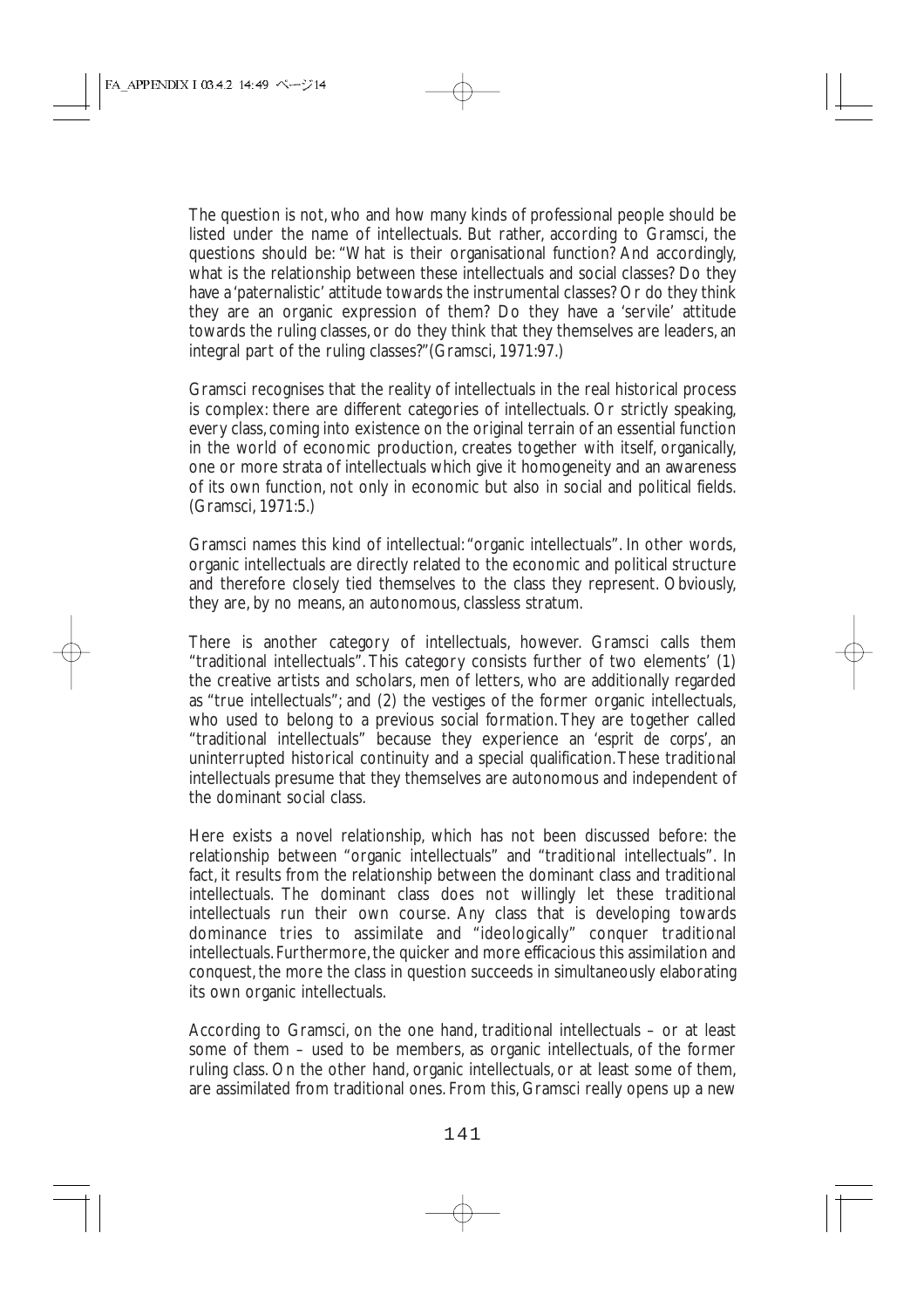path towards the sociological understanding of intellectuals, by examining their patterns of historically shifting positions. This process cannot be thoroughly understood without studying political parties. It is the political party that, Gramsci points out, elaborates its own component parts and turns individuals into qualified political intellectuals, and it is the political party, as well, that welds together the organic and the traditional intellectuals.As far as the process of the transition to socialism is concerned, the political party is the most important and crucial factor. Its members, as "collective intellectuals" are leaders and organisers of all activities and functions inherent in the organic development of an integral society, both civil and political.

Like Mannheim and Gouldner, Gramsci also discusses education and the school. But for him, school is not a fictitious land apart from society. For instance, he claims that the traditional school is oligarchic, because it is intended to train the new generation of the ruling class, destined to rule in its turn. However, there is another kind of school – the vocational establishment, in which the labourer can become a skilled worker, the peasant a surveyor."It gives the impression of being democratic in tendency". But in fact, Gramsci argues, it is just an illusion, because democracy cannot mean merely that an unskilled worker can become skilled, and also, the vocational school restricts recruitment to the technically qualified governing stratum. The key to such schools is not their curriculums, nor their teachers, but the entire social complex. (Gramsci, 1971: 36-41.)

It is impossible to agree with Gramsci completely. For example, his denotation of intellectuals seems too wide, and maybe the classification of intellectuals into two kinds is still too simple. R Simon even thinks that the "traditional intellectuals" as a term is unnecessary. (R Simon, 1985: 97-98.) Nevertheless, Gramsci's theory of intellectuals is regarded as one of his most significant contributions to modern sociology, and he is considered to have been the first to recognise and analyse the complexity and malleability of intellectuals' socialstructural ties, and the way that these ties influence their ideological outlooks. (Cf.,A Swingewood, 1984: 21l; Brym, 1987: 204-205.)

#### **(III) Intellectuals & Intelligentsia in communist societies**

Gramsci did not have the opportunity to conduct empirical research into the complex relation between intellectuals and social structure, nor could he see the socialist societies in which, he thought, a new kind of intellectual would play a great part, and a new relationship between intellectuals and the masses of the people would replace the old one.According to Gramsci, the mode of being of the new intellectual can no longer consist in eloquence, "but in active participation in practical life, as constructor, organiser, permanent persuader, and not just a sample orator". He supposed that in a socialist society, all members of the Communist party would be organic intellectuals (ie, organisers and leaders of the people) functionally.They would not only win the additional intellectuals over, but also feel the elementary passions of the masses of the people, understand them, and therefore, explain and justify them in the particular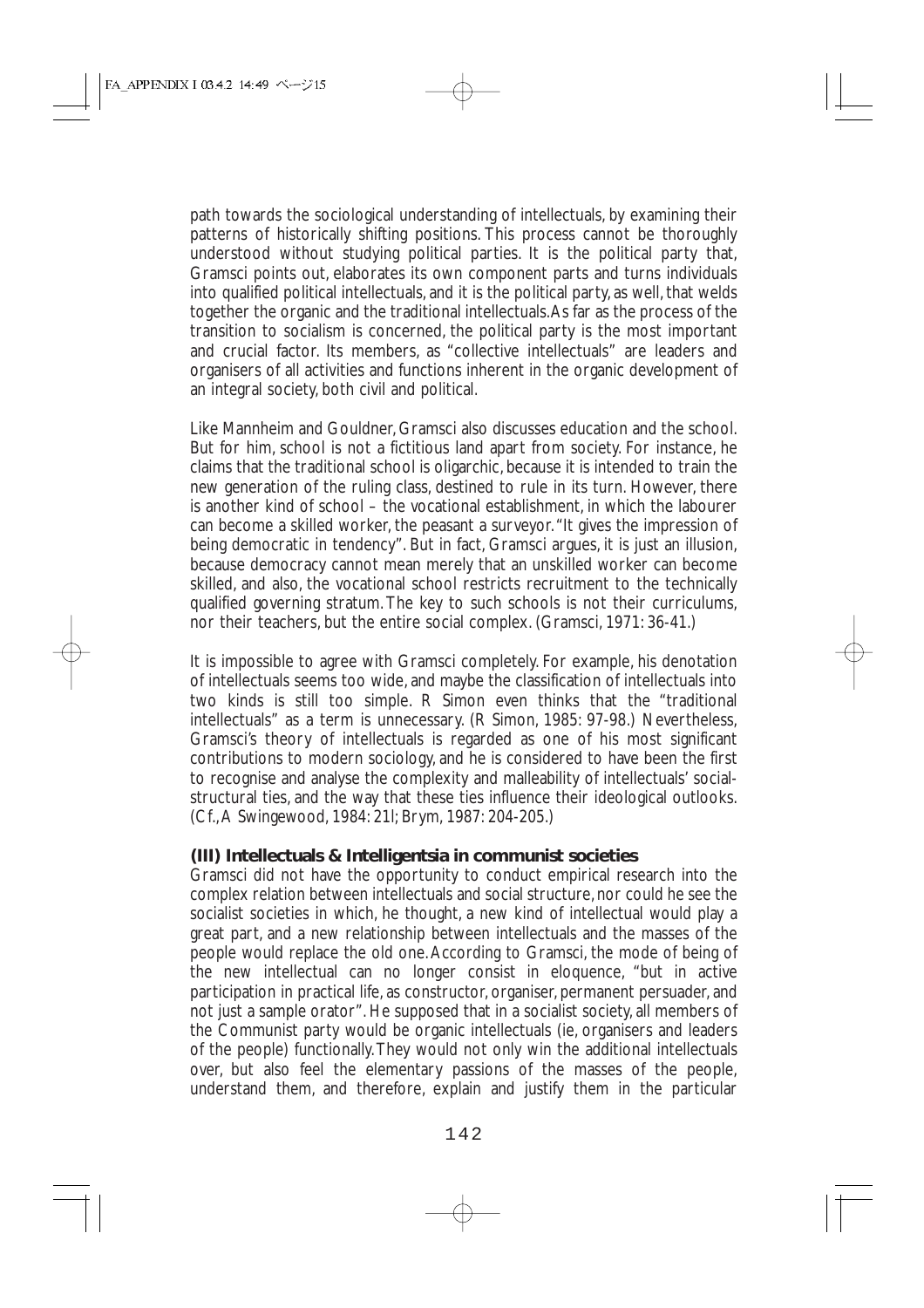situation, and connect them to "knowledge". (Gramsci, 1971: 10, 16, 418.)

Gramsci's work, including his notes on intellectuals, as he himself said, is based on the following fundamental principles:

That no social formation disappears as long as the productive forces which have developed within it still find room for further forward movement; that a society does not set itself tasks for whose solution the necessary conditions have not already been incubated, etc. (Gramsci, 1971: 106.)

#### **(1) Soviet-type Communist Societies**

The historical praxis, ironically, is that nearly all 'communist societies', from Soviet Union to China, did not develop from industrial capitalism, but rather, they came from "Asiatic society" (for instance, China) or "Semi-Asiatic society"(Russia, for example). (Cf., Umberto Melotti: 1982, esp., chapters 14, 17.) These societies were called 'communist societies' not because they had already reached the 'Communist stage', but because the founders of these societies were considered to be communists rather than social democrats. In this study, I continue to call them "Communist", or "Soviet-type Communist", to describe those societies established, following the model of the Soviet Union, although the authorities of these societies usually claimed that their societies were "socialist".

Before the Communist revolution, in these societies, or in some of them at least, the centralising power of government had played a commanding role, which had interfered in both social and economic life since ancient times. State officials, bureaucrats, military officers, and mandarins, constituted a vast, privileged hierarchical ruling and exploiting group. Of course, there were many traditional and cultural differences between these societies. For instance, unlike Russia, China had for a long time been a society where religion was not socially as significant and dominating as it was in the West and Russia, whilst Confucianism became orthodox ideology. Even geographically and economically, we can easily point out some differences, for example, the variety of population, although both Russia and China were huge countries whose production was mainly agriculture. Whatever the differences, before the revolution, these societies were economically underdeveloped, and accordingly, both the bourgeoisie and the proletariat were qualitatively weaker and quantitatively fewer than those in the West. However justified, the revolution in these societies resulted more from the conflict between the common people in general and their rulers than the "conflict between the bourgeoisie and the proletariat", and more from the conflict between these nations and Western countries than the "conflict between the high-speed developing forces of production and the existing relations of production".

If we look at the process of the revolution in these societies, we can see that: (l) some radical members of intelligentsia were dissatisfied with the status quo,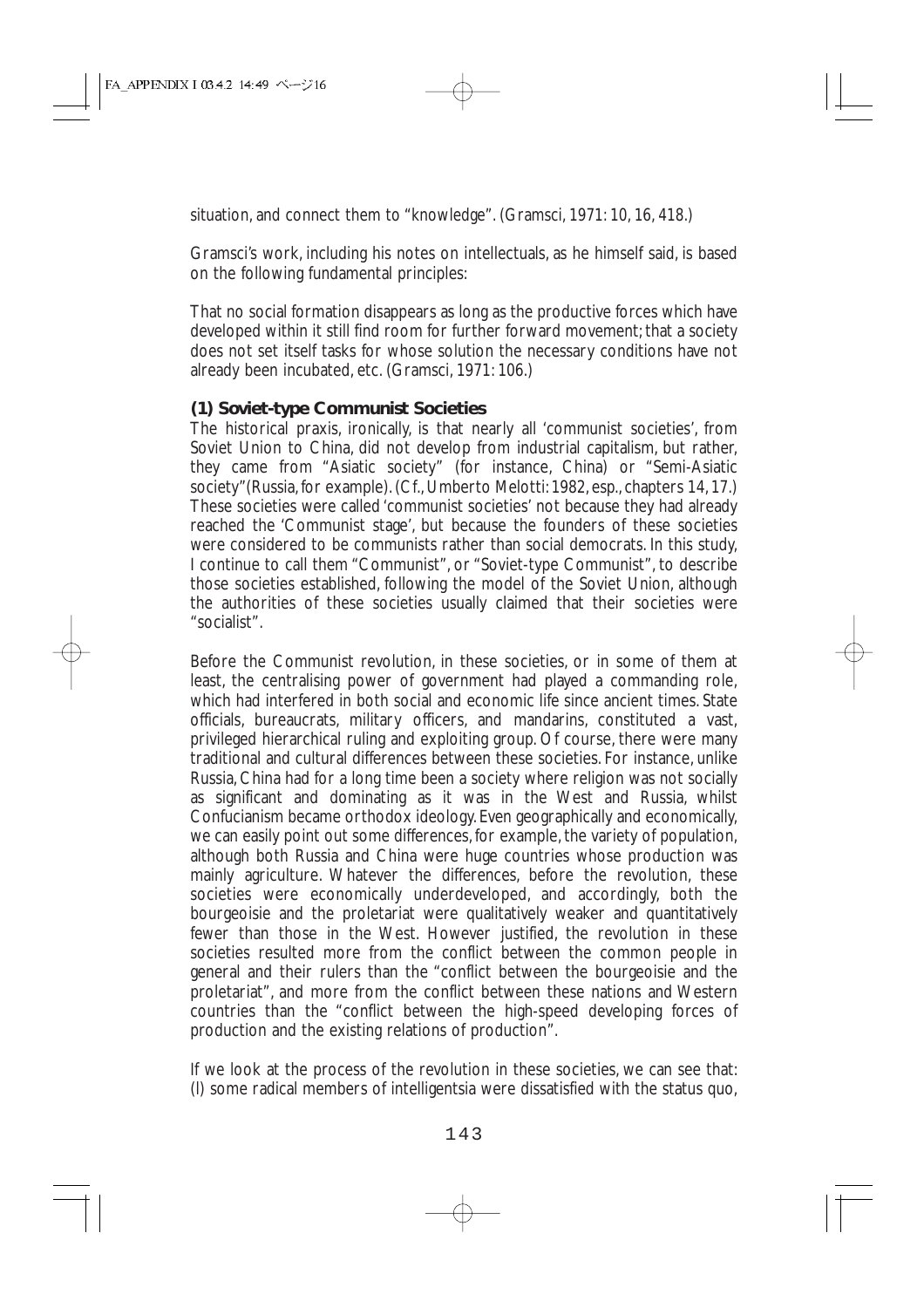and then (2) they received and believed in Marxism, (3) they further formed a Leninist party, (4) which established its own army recruited from workers and peasants, and (5) finally, the party and its army took power after severe military battles with both alien and home forces.

After the revolution, even before basic means of production were nationalised or collectivised, the party state was established in the name of the "dictatorship of the proletariat".Three characteristics could be generally summarised as: (l) state or collective ownership under which not only the means of production, but also labourers themselves became parts of the state or collective; (2) the dictatorship of the Communist party which controlled not only state organs, but also social and individual lives; and (3) official ideology (Stalinism, or Mao Zedong Thought, for instance) could be exclusively elaborated and developed by the authorities, but could never be criticised or argued against by others. (Cf., M Djilas, 1957: 164-172.)

One of the main questions we may ask from Gramsci's theory and the practice in these Communist societies is, as Swingewood points out, how a Soviet-type society, based on state-ownership, centralised power, and collectivist ideology, can retain an independent civil society and thus autonomous intellectuals. (Swingewood, 1 984: 214-215.) As a matter of fact, the relationships between organic and traditional intellectuals, between the intellectual and the communist party, between intellectuals and the masses of the people, which Gramsci thought would be totally new in a socialist society, became real "new" problems. Civil society, in a traditional sense at at least, no longer existed: under the control of the ruling party, everything was politicalised.

After the revolution, both organic and traditional intellectuals could no longer be considered to belong to the "free professionals", if they used to be. The majority of former traditional intellectuals – especially scientists and technicians – were recruited by the state as salary-earning scientific workers, while politically and ideologically, according to the party, they had been serving the old regime. They were still holding conservative and reactionary views to varied extents.As to the minority of traditional intellectuals, for instance, some famous scientists, artists, and writers – although their "bourgeois background" was by no means less obvious – were given privileged positions and living conditions, for the sake of pragmatic purpose of economic, as well as social construction. (Cf., Nicholas Lampelt, 1979.)

At the same time, though the term 'intelligentsia' remained in official vocabulary, and some of the former intelligentsia remained to be critical towards the status quo, the classical intelligentsia as a social group disappeared, and its role of being critics of the current time and independent spiritual leaders of the nation, was gone.This was simply because most members of the former critical intelligentsia now became officials of the ruling party and the state. In name and in reality, the ruling party insisted that the classical intelligentsia should be replaced by the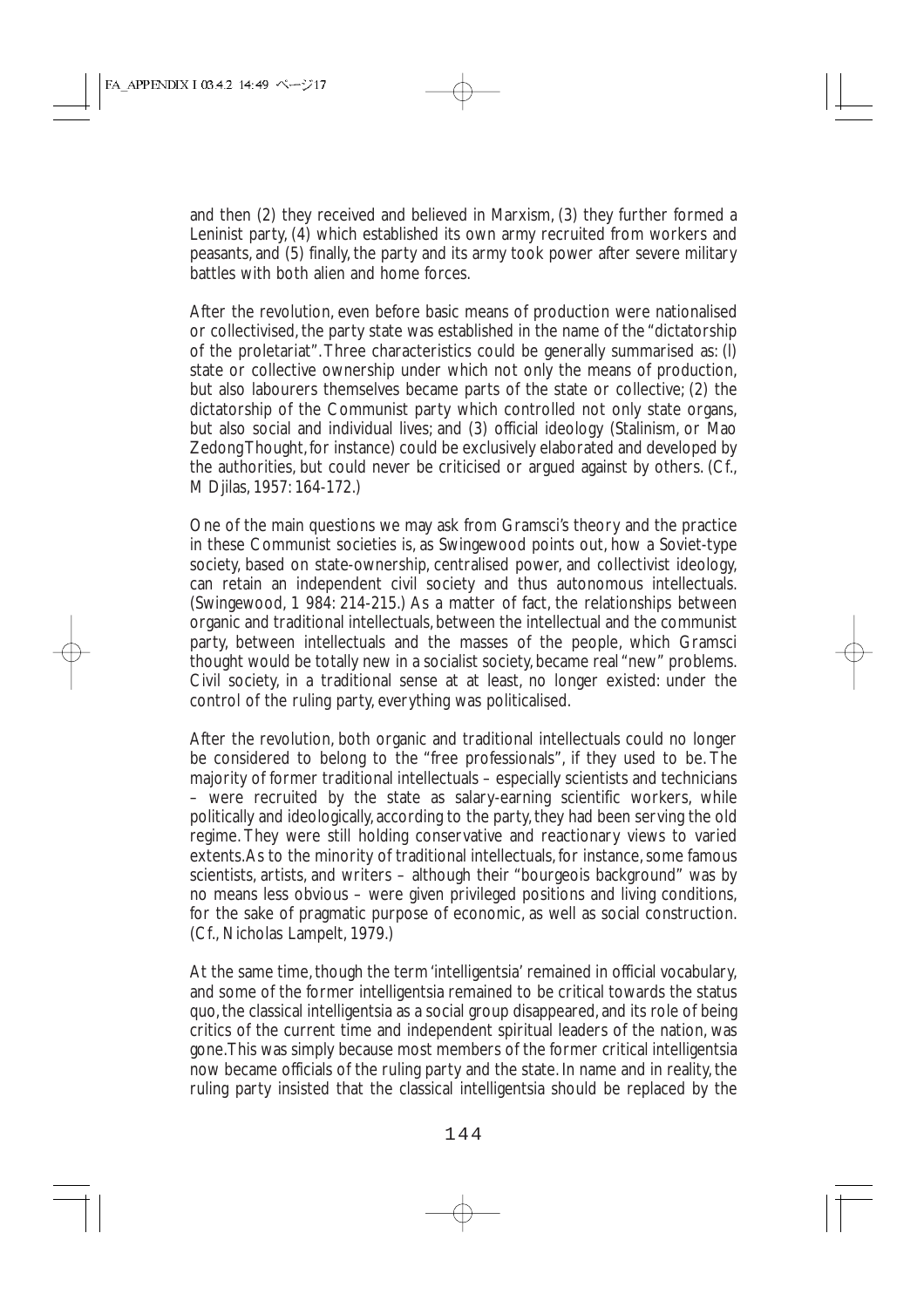"new intellectual working men", who could be still critical, but according to the party, just towards the past and the West. (Cf., Gella, 1987a.)

More significantly, beyond Gramsci's expectation, not all the Communist party members were organisers or leaders of the masses, nor should they all be considered as organic intellectuals. But instead, they were the core elements of officialdom, more or less bureaucratised and privileged, and even in conflict with the masses of the people in many cases.

## **(2) Djilas and the "New Class"**

Nearly all these Communist societies thus faced a new serious problem: the bureaucratisation of the former "revolutionaries". Interestingly, like Gouldner, Milovan Djilas also tries to develop the concept of a "new class". According to Djilas, this "new class" is different from earlier ones because it does not come to power to complete a new economic order but to establish its own; because it could be formed only after it has attained power, and because it could only be created in an organisation of a special type, the Bolshevik type. It is a special class, which is "made up of those who have special privileges and economic preference because of the administrative monopoly they hold." (Djilas, 1957:37-41.)

But unlike Gouldner, Djilas claims that it is not a cultural bourgeoisie, but a political bureaucracy. In other words, instead of intellectuals, it is politically bureaucratised officials who form the "new class" in the Communist societies. Djilas asserts that the social origin of his "new class" lies in the proletariat, which in economically underdeveloped countries, being backward, constitutes the raw material from which the new class arises. However, when the new class establishes its power and authority, it is interested in the proletariat only to the extent necessary for developing production, and "the monopoly which the new class establishes, in the name of the working class over the whole of society is, primarily, a monopoly over the working class itself". (Djilas, 1957:4143.)

Djilas considered it a class because in the Soviet-type Communist system, the political bureaucracy uses, enjoys, and disposes of nationalised property. In the name of the nation and society, it distributes the national income, sets wages, and directs economic development. (Djilas, 1957.44-47.) It is called the "new class" not only because it is newly born after the revolution, but also because it is a new type of class. In the name of the ownership of whole nation or all people, the political bureaucracy actually enjoys the ownership privilege, which grants itself both an exclusive right to use and dispose of nationalised property, and an absolute power to dictate state organs, control social life, and oppress the human mind.

According to Djilas, the core and the basis of the new class is created in the party and at its top, as well as in the state organs. Djilas further claims that in the Communist society, the ruling party, in fact, has replaced the state functionally. In other words, in such a society, the government is a party government, the army is a party army, and the state is a party state. (Djilas, 1957:39-41, 70-72.) Djilas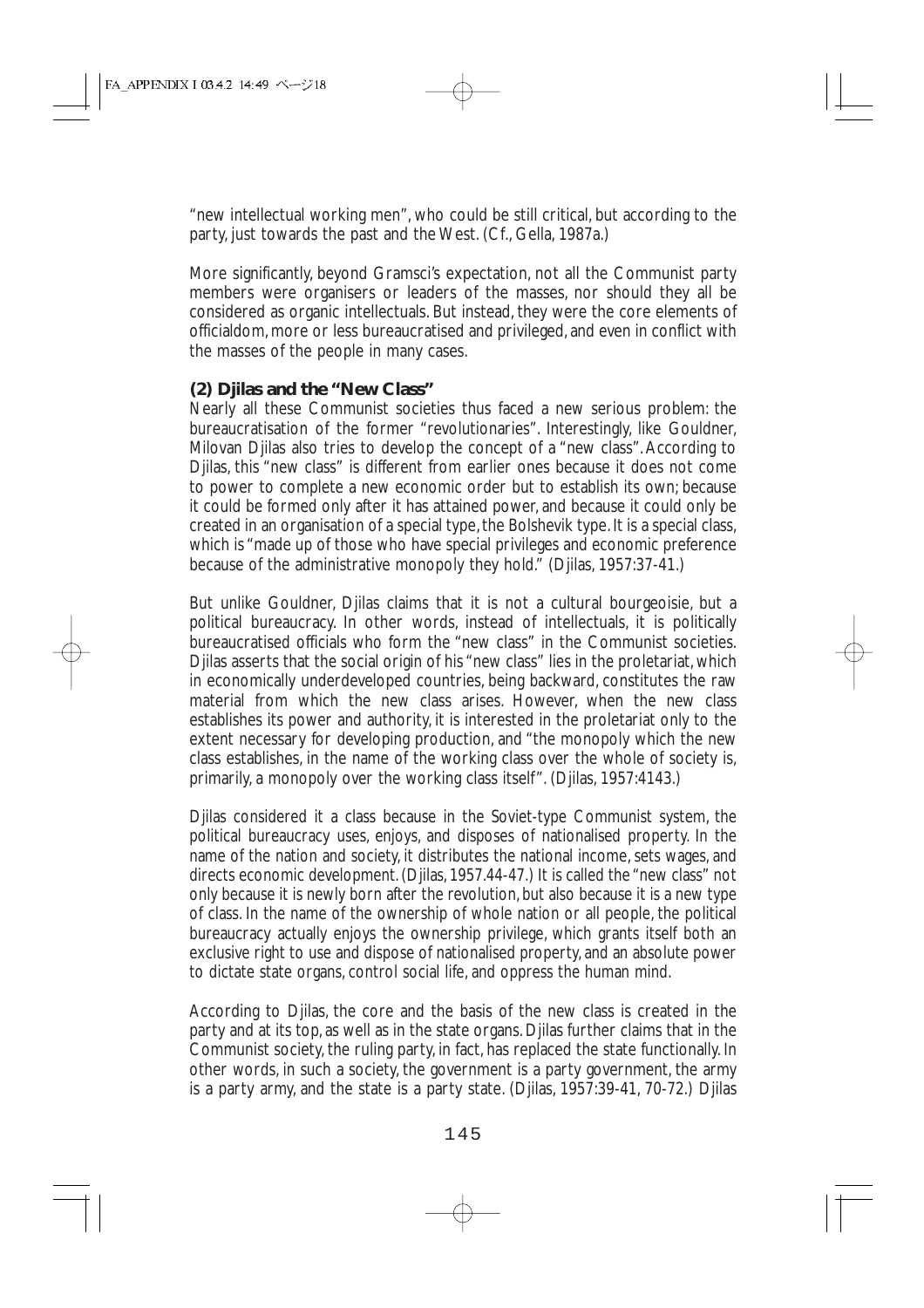thinks that under such a party state, every action depends on the party, which makes independent thinking impossible.

Djilas's analysis of political bureaucracy in Soviet-type Communist societies was mainly based on his own experience in, and observation of,Yugoslavia and the Soviet Union. Though he did pay attention to ownership, he did not carefully examine the differences between control, use, and ownership, and he emphasised aspects of the central control and power of the party, rather than ownership.The problem remained unresolved when he said that to be an owner of the nationalised property in a Communist system "means that one enters the ranks of the ruling political bureaucracy and nothing else".Also, he did not explain why "not every member of the party is a member of the new class", and why only a special stratum of bureaucrats, those who are not administrative officials, make up the core of new class. Other officials are only "the apparatus under the control of the new class". (Djilas, 1957:40, 43, 61.) How can a person be an owner of the nationalised property when he/she joins the rank of the political bureaucracy? Why are certain party members of the new class while others are not? Why do political bureaucrats belong to the new class while administrative bureaucrats do not?

Michael Lustig points out that Djilas's analysis would have made a lot more sense, if he had claimed merely that the bureaucracy in the Soviet Union and Yugoslavia had unrestrained control over the economic life. "He could not stop at this point, however, because of his ideologically imposed task of demonstrating that the new elite was a new class."(MM Lustig, 1989:128.) In spite of this, however, Djilas is one of the first generation who critically analysed the problem of bureaucracy in Communist societies, and many of his criticisms turned out to be valid.

The reality of the Soviet-type Communist societies was, of course, more complicated than any theoretical generalisation.As we have said, Djilas's analysis was mainly based on his own experience. Nowadays, it is easy to tell the differences between different Communist societies in different periods. For instance, the post-Stalin Era is different from the Stalinist Era, and China is different from the USSR.

Moreover, intellectuals in the Communist societies, either Soviet-type or Chinese-type, were not just passively and totally controlled. Instead, they were still playing different intellectual roles in various fields to varied degrees.

## **(3) Do intellectuals and bureaucrats combine into one?**

Noticeably, many critics of the Soviet-type Communist societies were from these very societies.These include former leaders:Trotsky, Djilas, scientist Sakharov, and literary writer Solzhenitsyn. Amongst their numerous criticisms, the book *The Intellectuals on the Road to Class Power*, written by the Hungarian sociologists G Konrad and I Szelenyi, is directly relevant to our interest.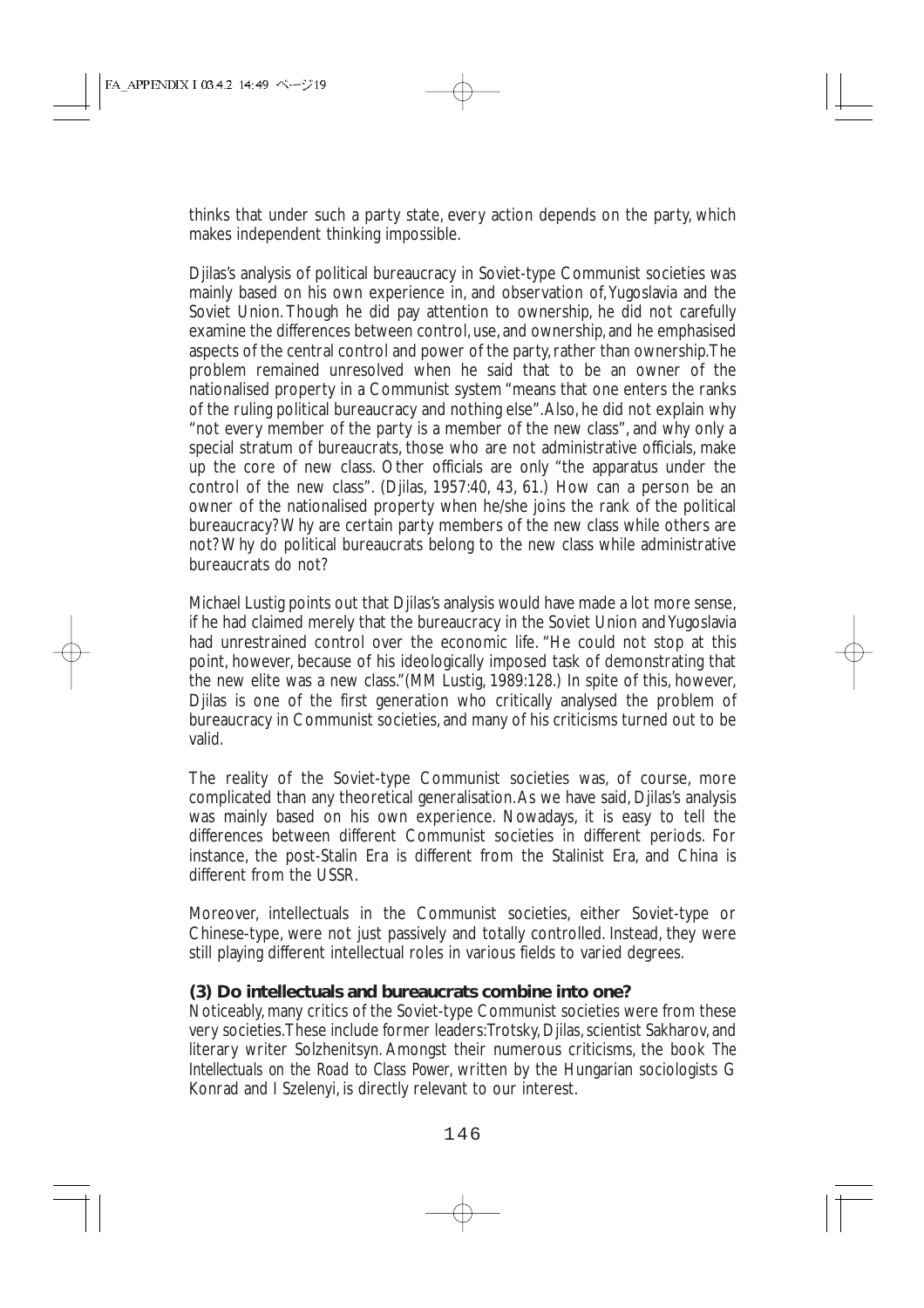Konrad and Szelenyi claim that in Soviet-type Communist societies, or, in their own term, the 'Eastern European state socialist' societies, since the 1960s, "the difference between intellectuals and bureaucrats were gradually disappearing", and, as a result, a new dominant class "has been composed of the intelligentsia as a whole rather than just the bureaucracy narrowly defined." (Konrad & Szelenyi, 1979:XIV-XV, 3.)

Konrad's and Szelenyi's approach to intellectuals is interesting, though they do not differentiate 'intellectual' from 'intelligentsia' very clearly. Firstly, it is not automatically acceptable that an intellectual can be anyone who has a defined store of knowledge, and engages in one of a number of defined occupations. It is always difficult to know how much knowledge is necessary for someone to be an intellectual, and what sort of occupations are considered to be intellectual jobs. According to them, 'intellectuals' should be understood both generically and genetically, both functionally and structurally.That is to say, a man is treated as an intellectual in his time – not because he has some general knowledge, but because he has certain specific knowledge, which is widely recognised, as necessary for an intellectual at that time, and by which he obtains his status. (Konrad & Szelenyi, 1979:24-25, 29-32.) Secondly, like Gramsci, they claim that everybody has certain knowledge, but not everyone should be thus considered an intellectual. A king probably needs to know a great deal to occupy his throne, a capitalist may need advanced economic, legal, and technical knowledge to run his enterprise, yet they are not intellectuals. "It is not merely knowledge which makes someone an intellectual, but the fact that he has no other title to his status except for his knowledge."(Konrad & Szelenyi, 1979: 28-29.)

Therefore a man should not be an intellectual, if he obtains his status because of his money capital, however much knowledge he has.

Obviously, it is true that different societies define intellectual knowledge in different ways. The question is: Why is intellectual knowledge so different and important that it makes those who possess it a dominant class under 'Eastern European state socialist' societies in the 1960s? The authors of *The Intellectuals On the Road to Class Power* think that the most important reason is the changing society itself.They agree that, in market economies, intellectuals do not form an independent class, but a stratum between the bourgeoisie and the proletariat. However, when capitalism developed into state-monopoly capitalism, intellectuals started being polarised, and even before the Soviet-type Communist state was established, intellectuals began to seek power. (Konrad & Szelenyi, 1979: 63-85.) But all of this did not make intellectuals form a class. The social basis of the emergence of a new intellectual class in 'Eastern European socialist' societies was: rational redistribution.

In such a system, it is the rationality of the redistributors' activity, that legitimates their authority. Konrad and Szelenyi claim that, unlike bureaucracy in market economy,"there is no longer any distinction between the political and economic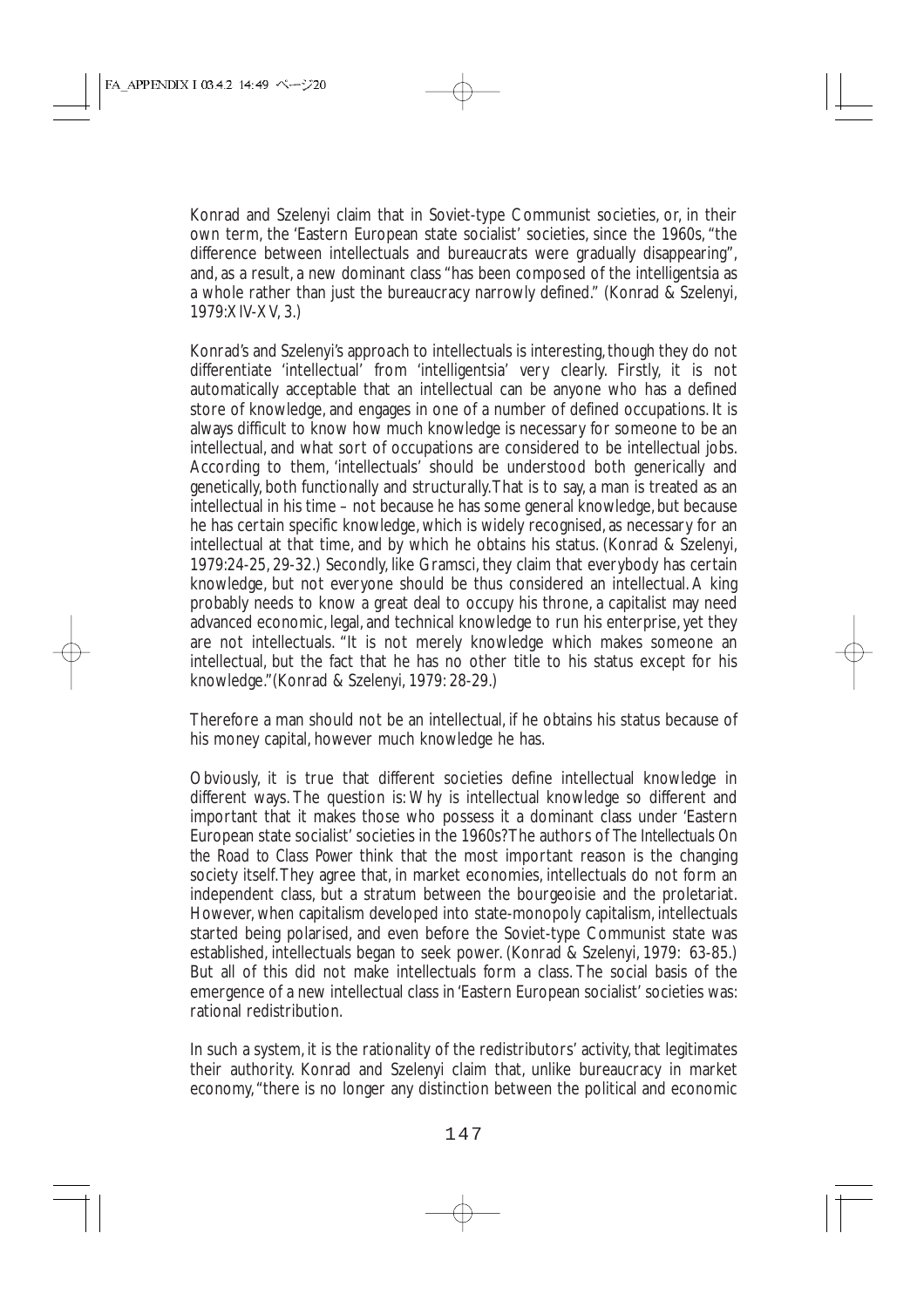spheres (or any division of power spheres at all), no dualism of policy making and execution, no pluralism ends" under rational redistribution. Under this condition, "there appears the circulation of the bureaucratic elite, an important indication that the intelligentsia is being formed into a class." (Konrad & Szelenyi, 1979: 47- 150.)

Here again, like Mannheim and Gouldner, Konrad and Szelenyi think that education diplomas make intellectuals homogeneous and their intellectual knowledge easily convertible, which is thus "almost as neutral as capital itself."(Konrad & Szelenyi, 1979: 150-151.) When we examined Mannheim's and Gouldner's theories, we already pointed out that, unlike money capital, education degrees or so-called "cultural capital" cannot be converted in the market, and unlike property, education does not make those who have received it socioeconomically homogeneous to such a extent that they form a specific class.As a matter of fact, Szelenyi realised this problem when analysing Gouldner's "cultural capital", and clearly claimed that an education degree is inconvertible more than ten years later. (See Martin and Szelenyi, 1987.) Logically, we may ask: if education had indeed played such an important part in forming an intellectual class, why would this class not have emerged before the Communist period?

Another problem is that Konrad and Szelenyi, like Djilas again, have not explained why all members of the intelligentsia should be seen as members of the intellectual class when "the functions of central redistribution in the strict sense are carried out, not by the intelligentsia as a whole, but by a narrower segment of it – the state and party bureaucracy", and this party bureaucracy could even carry out "the vast, bloody purges" of the intellectual. Are these purges necessary in order to "make the intellectuals understand that early socialism did not mean their direct class rule"? (Konrad & Szelenyi, 1979:147, 185-186.)

Also like Djilas, they find that in Soviet-type Communist societies, the ruling party was not just one factor, or the most important factor in the political mechanism. Rather, it *was* the political mechanism. Furthermore, they point out that, though there were conflicts between individual bureaucrats, collectively, they shared a common interest, and the apex of the bureaucracy represented this collective interest. (Konrad & Szelenyi, 1979:152-163.) This is very clear when it is pointed out that a Communist state is a one-party state, in which the ruling party enjoys totalitarian authority, and all-important political and economic decisions are made by the upper level of the party bureaucracy.

In contrast, it is not clear at all to say that thus the party members and cadres – that is, the party bureaucrats – consist of intellectuals who, accordingly, form the class basis of the party, and those upper-level positions must be occupied by intellectuals. It is even more misleading to say that the ruling party should be considered a mass party of the intellectual class, and at the same time, a cadre party of the working class. Is this because intellectuals made up a higher percentage of the party membership than workers, while the proportion of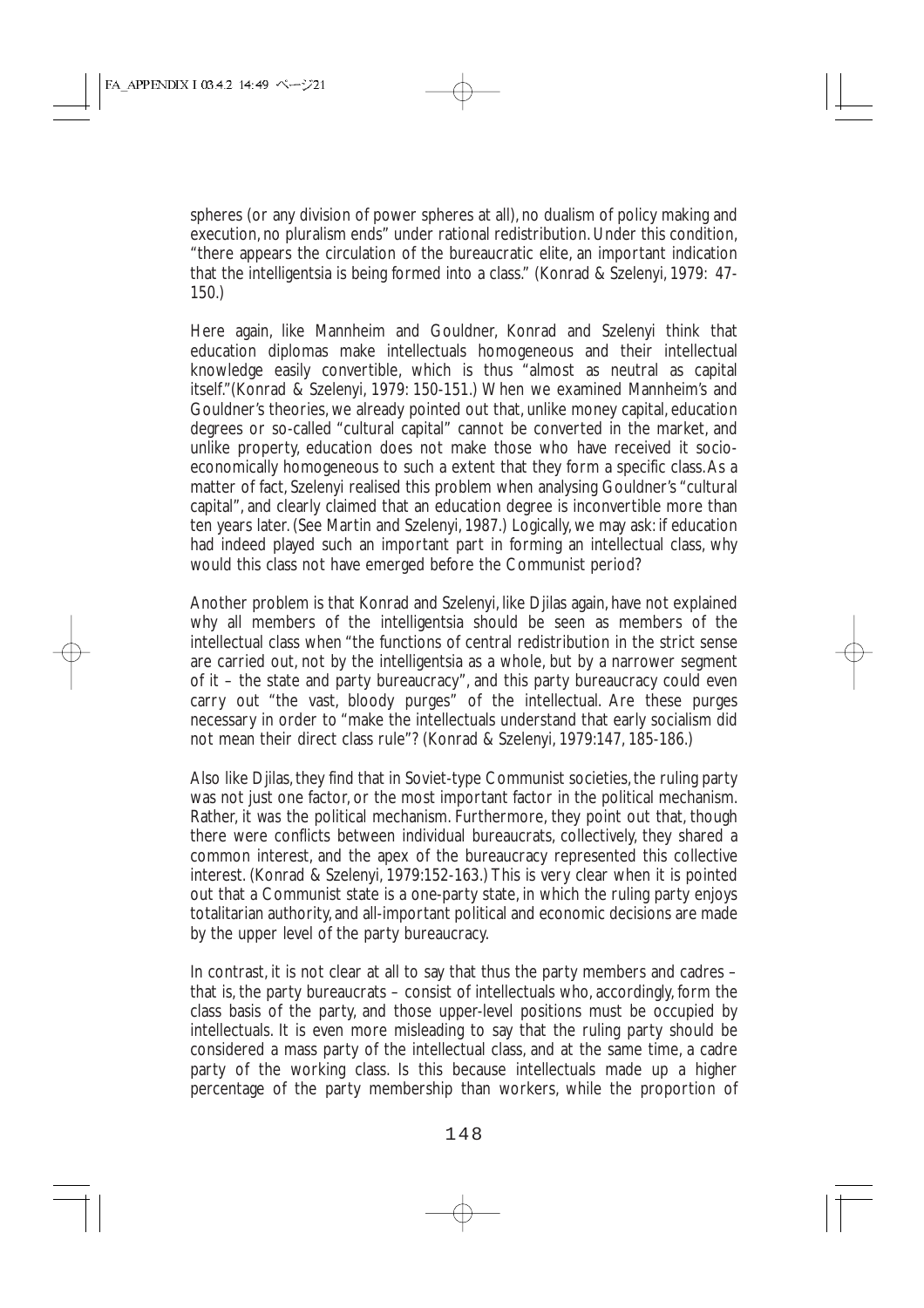officials who were once workers, or whose parents were workers, was much higher? (Cf., Konrad & Szelenyi, 1979: 147, 179-180.) Even following Konrad's and Szelenyi's own definition – namely, a man is an intellectual only if "he has no other title to his status except for his intellectual knowledge" – we cannot reach such a conclusion, because in the Soviet-type Communist societies, including the Eastern European socialist states in the 1960s, it was not merely intellectual knowledge which made party officials, elite bureaucrats on the upper level. Former experiences before the party took power, political achievements before and after that, official positions in the power structure, and even personal connections to the top leadership, were all considerably significant factors as well.

In spite of some rash generalisations and conclusions, Konrad and Szelenyi do find many specific political-intellectual phenomena in those Soviet-type Communist societies. More significantly, they systematically demonstrate the differences between the Stalinist and post-Stalinist eras. (Konrad & Szelenyi, 1979: 192-200.)

The final question is, when the former Soviet Union and Eastern European socialist states no longer exist, where is the new class of the intellectual? Does it disappear together with the system, or is it the intellectual, as Szelenyi points out recently, who "no doubt played a significant role in the rather unexpected collapse of communism, in the bloodless 'velvet revolution' against the bureaucracy, and the astonishing readiness of the ruling elite to dissolve itself and its organisations"? (Cf., 1 Szelenyi & B Martin, 1991)

## **Intellectuals and Social Class:Theory and method**

It seems to me that all the above theoretical approaches to the problem of the intellectual and intelligentsia, except Gramsci's perhaps, share one thing in common: simplistic generalisation. Intellectuals/intelligentsia were either considered "free-floating stratum", "cultural bourgeoisie", or "new ruling bureaucrats".Whatever differences, various kinds of intellectuals were put into one certain specific social place.

## **A new approach**

My own approach towards the intellectual will be different:To focus more on their social positions, within a complex of economically and historically given social relations, in a certain period of each society than on any other factors. I would argue that intellectuals should not be treated as varied in both socioeconomic positions and political/ideological orientation.

The general definition of intellectuals can be briefly stated as: all men and women who are occupationally producers of ideas concerning nature, society, human beings and cosmos, by virtue of any types of symbols in every given society.Accordingly, any person can be regarded as an intellectual, if she or he is a person of ideas, regardless of whether she/he has received higher education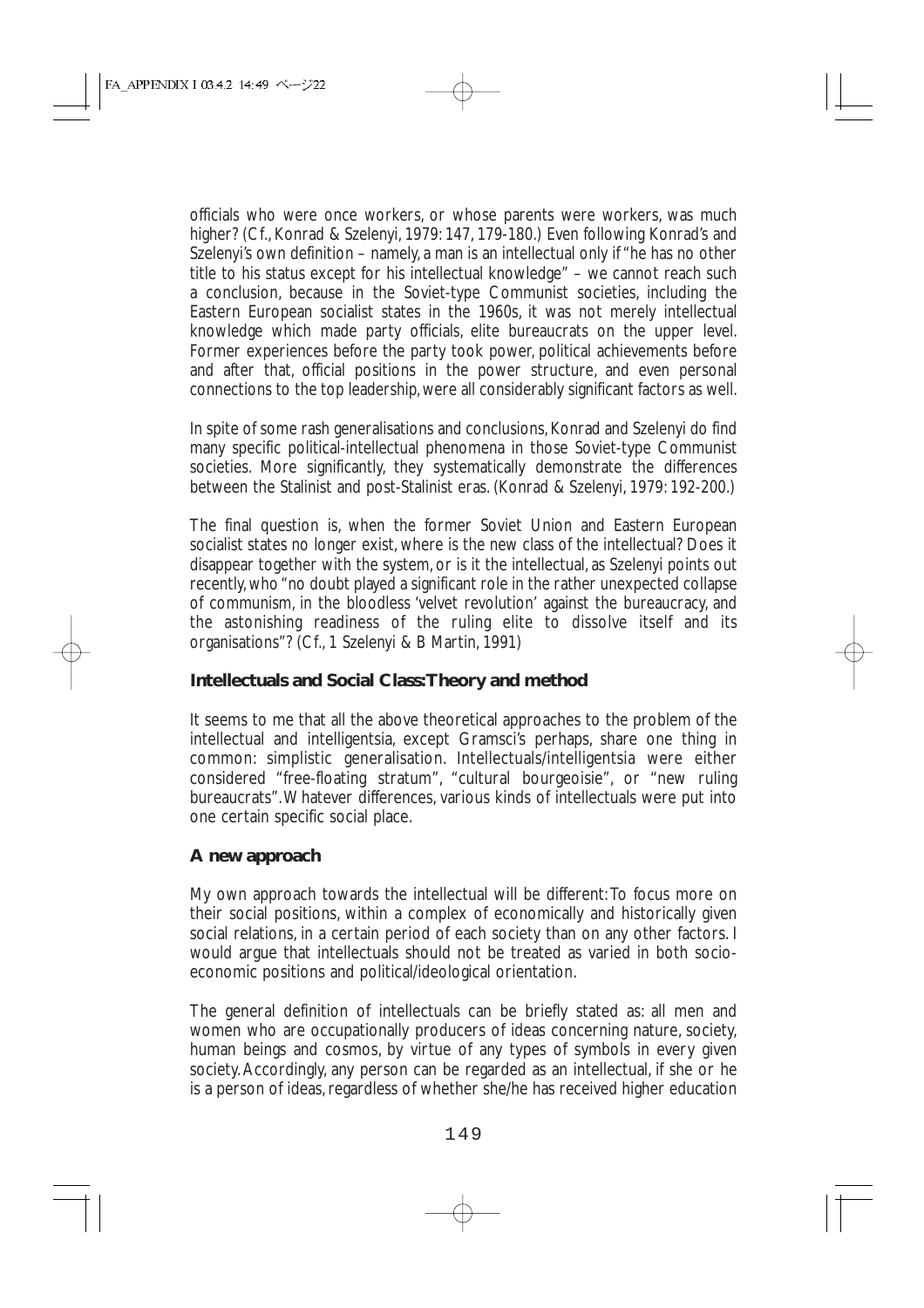or obtained a degree, and irrespective of her/his family background. As far as ideological orientations are concerned, intellectuals can be either conservative, or liberal, or critical, or radical; whatever ideological orientation one prefers, it is not entirely a matter of free choice, but rather, it is also socially conditioned by the position she/he obtains in the given social structure. In addition, of course, political orientation is more or less influenced by relations from one's past, such as social origin, educational background and work experience.What is more, social relations, to which intellectuals as well as others actually connect, are always changing. And, as a result, the various ideological or political outlooks of different intellectuals are not always immutable and invariable. In this sense, intellectuals are floating indeed, but not freely.

Intelligentsia, in contrast, may still be defined in the classical sense. It is a specific group of intellectuals, whose members are always critical towards the status quo, feeling a responsibility to change, or at least, politically, to influence the minds of the leaders and citizens of their society, and hence the society itself. Such an intelligentsia does not necessarily exist in each society in each period. And if it does, it is just a minority of intellectuals. How and why its members are critical depends greatly on their particular social and cultural surroundings, and their specific intellectual and political experiences.

Intellectuals in different societies, during different historical periods, can be different to such an extent that we cannot sociologically treat them as the same, by only using a general definition or description. On the other hand, however great differences exist amongst various intellectuals.They, like other members of society, are all conditioned by the social relations they are bound to. The remaining questions will be: If intellectuals are also conditioned by their social relations, how, and to what extent, can they be considered "relatively freefloating"? If they are indeed relatively free-floating, why and how are they forming a special social stratum and why is such a stratum able, intellectually rather than geographically, to go beyond social and cultural boundaries?

*Author's note: This was originally drafted in 1987-88 at the London School of Economics where I was doing a Ph.D. thesis. It was revised in 2001 at the International House of Japan,Tokyo.*

*I am grateful for comments made by Leslie Sklair, Stephan Feustwang, and Alan Swingewood of LSE in 1987-88, and all Asia Leadership Program Fellows during the September-November 2001 period.*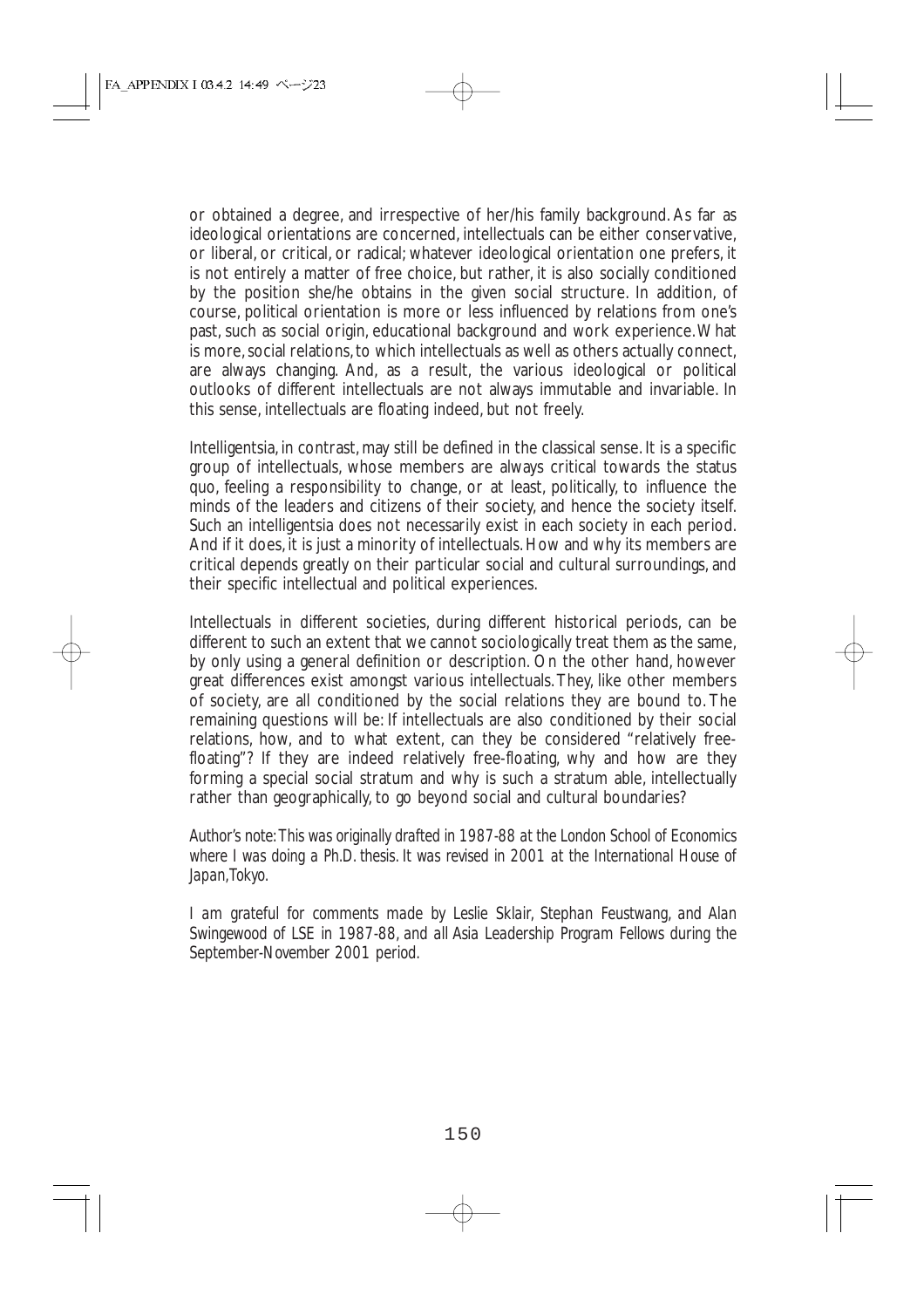# **APPENDIX II**

# **Remapping Migration:A Case Study Linking Research and Media**

ALFP2001 Fellows – 'The Transnational Team'

The Fellows first drew up a strategic overview as follows:

## **MISSION**

To build a lasting transnational network between seven ALFP2001 Fellows and other 20+ Fellows from previous years that will facilitate information exchange and projects (in research, training/education, advocacy, media and support services) within the region.

## **OBJECTIVES**

To build a credible, manageable scope of work/services within the means of the seven ALFP2001 Fellows

To initiate and drive projects that will

- build bridges between people and places (transnational, beyond nation state)
- promote or incorporate a transborder, crosscultural research and implementation approach
- empower the individual/community or influence government and other agencies

To produce information kits, based on academic research and activist experience, for diverse audiences (particularly the media) to facilitate understanding about any given subject

## **RATIONALE**

The ALFP2001 seven Fellows all agree:

- on the importance of a regional network
- that we continue the network built between ALFP Fellows
- research information is sometimes only circulated within 'limited circles' and may be vital for a wide variety of audiences
- The media (comprising television, radio, newspapers and others such as brochures, leaflets – total communications) is the primary tool of understanding for the public(s), and therefore it is critical that any intellectual undertaking to be 'put into action' should consider the role of the media
- We do not want to duplicate either the role of Institutes and institutions already providing intellectual research, or the role of NGOs already in existence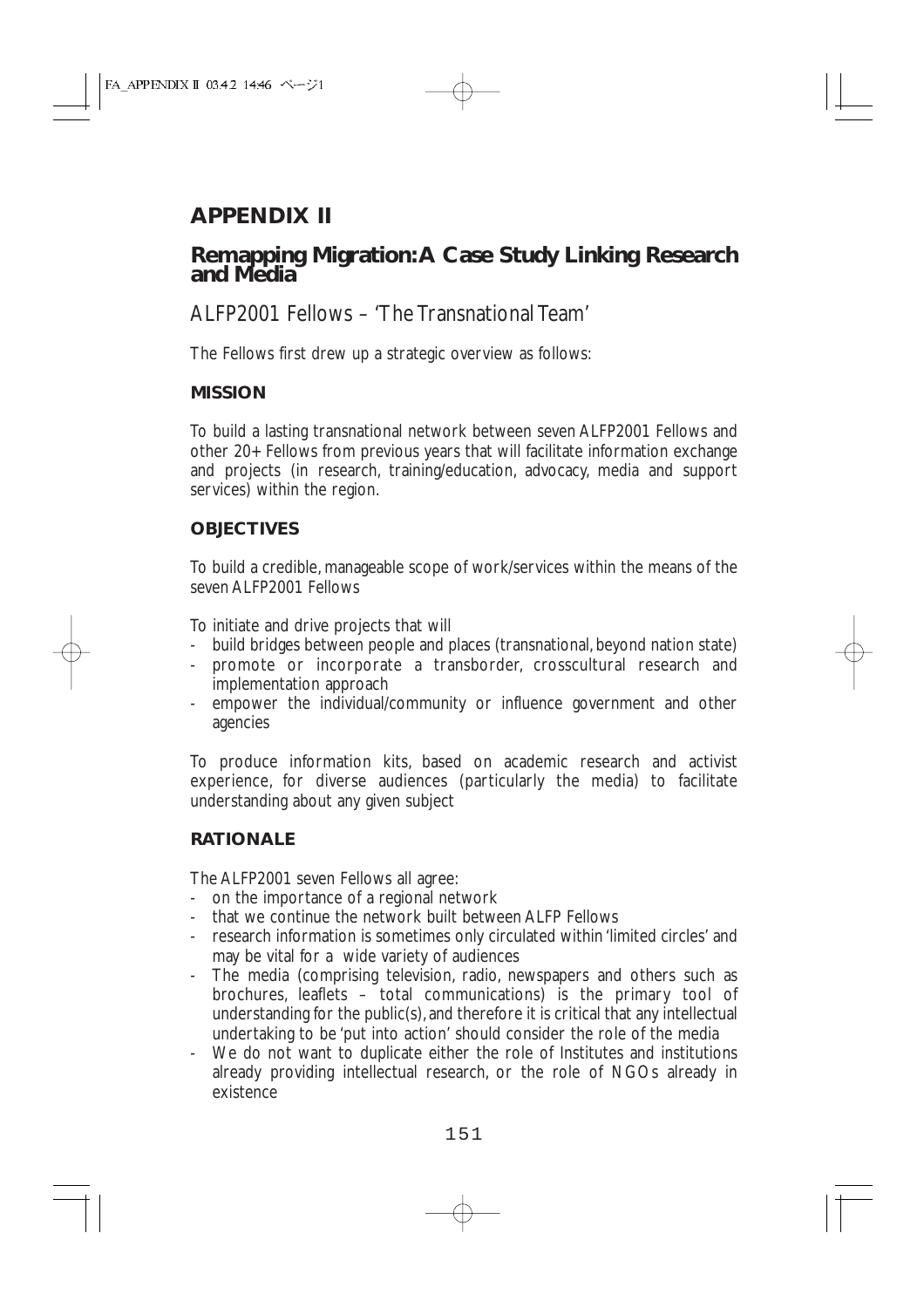# **TARGET AUDIENCES**

The target audiences for the ALFP2001 transnational network are diverse and would need to be focused according to each project.

Target audiences (not in any order) include:

- Local communities, individuals and groups
- National and provincial governments
- Transnational communities, individuals and groups
- International organisations such as UN, UNDP, ILO, World Bank
- Humanitarian/protection agencies, Human Rights groups, border managers and grassroots agencies
- Other policy makers and decision makers
- Business people
- The media
- Intellectual colleagues

## **STRATEGY**

- To formalise and launch a 'virtual network' between the seven ALFP2001 Fellows and other ALFP Fellows on the Internet with regular gatherings to meet 'face to face'
- To prepare a three-year plan for funding for study, training and action
- To implement a pilot project 'Remapping Migration'

## **RATIONALE**

#### **Why migration?**

Migration is a critical issue for the region in coming years. On a personal and professional level, all Fellows are concerned about 'human capital'. In practical terms, four out of seven Fellows are already skilled in poverty research/migration-related activism. Three Fellows work in the media or have media skills.

Globalisation does not necessarily mean 'Westernisation' or 'Americanisation' but a new set of events and phenomena, a transnational flow of capital, technology, information, cultural symbols (both signified and signifiers) and people. This globalising age is an era during which economic, political and cultural changes take place at transnational, regional, national, local and community levels. The influence can be seen from transnational migration of labourers, children, the elderly, and either legal or illegal, documented or undocumented refugees, and terrorists. A globalisation without security will make people feel uncertain of it and hostile to each other. Examples can be seen from the rise of nationalism in many parts of the world, fascism in some – and further, from regional and international terrorism. The uncertainty felt by marginalised groups can be seen in that they do not (or cannot) adhere to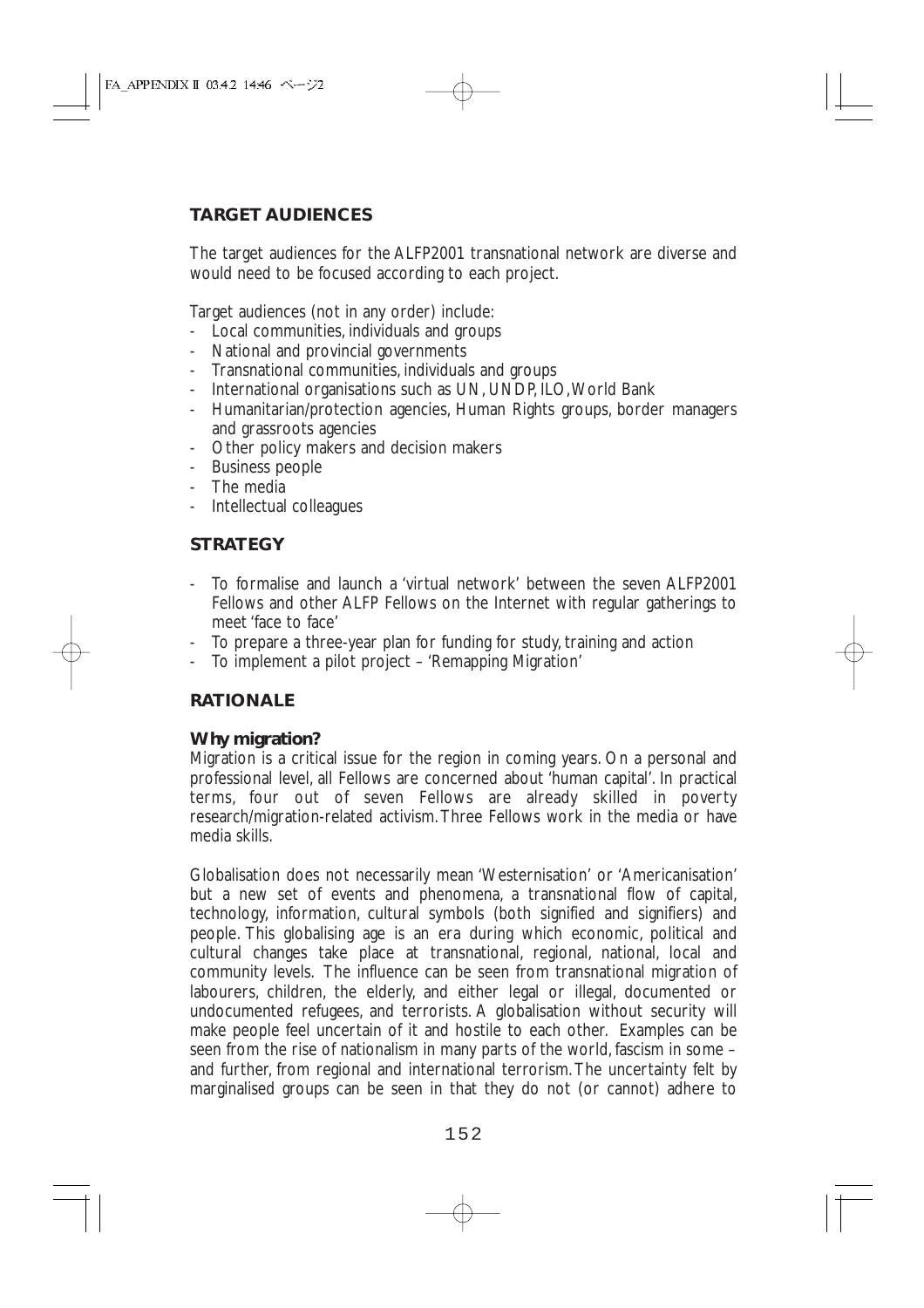existing rules and regulations required or imposed by the authorities, and they cannot enjoy the benefits provided by the social welfare and social security systems.As a result, they do not have to be responsible for wherever they live and work. More seriously, many such marginalised people in Asia want simply to leave their land/country for a better future. Globalisation has become such a fashionable term all over the world and a new project in many places, within the system of nation-states. It is highly likely that Asia's rural 'surplus labour' and rural population will eventually go beyond their nation-state boundaries. Countries like Japan are experiencing an increasingly ageing society. If all nationstate systems continue to deal with migrants as cases of 'illegal' or 'overstay' people, and cannot cope with the lack of youth in an ageing society, the gap between 'the North and the South' will widen, and problems like fundamentalism and terrorism will be more troubling.

## **Remapping Migration: Linking Media & Research**

#### **International Migration: Impact, Implications and Management in South, South East and East Asia**

By Dr Mahendra P Lama

## **The Problems**

The proposed project in full aims at examining and assessing the nature, extent, composition and direction of international migration of population – both forced and voluntary – among the countries of South, South East and East Asia. These regions, including countries like India, Pakistan, Nepal,Thailand, Myanmar, Malaysia, the Philippines, South Korea and China, have witnessed one of the most unprecedented levels of international migration, leading to remarkable changes in the demographic profiles of bordering states.

There are varieties of reasons that have triggered cross border migration in these regions.These include poverty, environmental displacement, employment opportunities in fast developing countries, state-led violence and other ethnic and political clashes. On the other hand, these international population movements have several critical dimensions, ranging from purely legal to economic aspects, and from environmental and social implications to security and conflictual dynamics. The dynamics and implications are wide-ranging and require very serious theoretical enquiry and empirical research.

These migrations sometimes have led to open armed conflict, thereby impinging heavily on the regional security and peace process. The open and porous borders in many countries in South Asia – and poor border management in other countries – have, in fact, acted as the major facilitating factor in the entire migration process.These borders are unmanned and unregulated. For example, to travel between Bangladesh and India, one needs proper documents to cross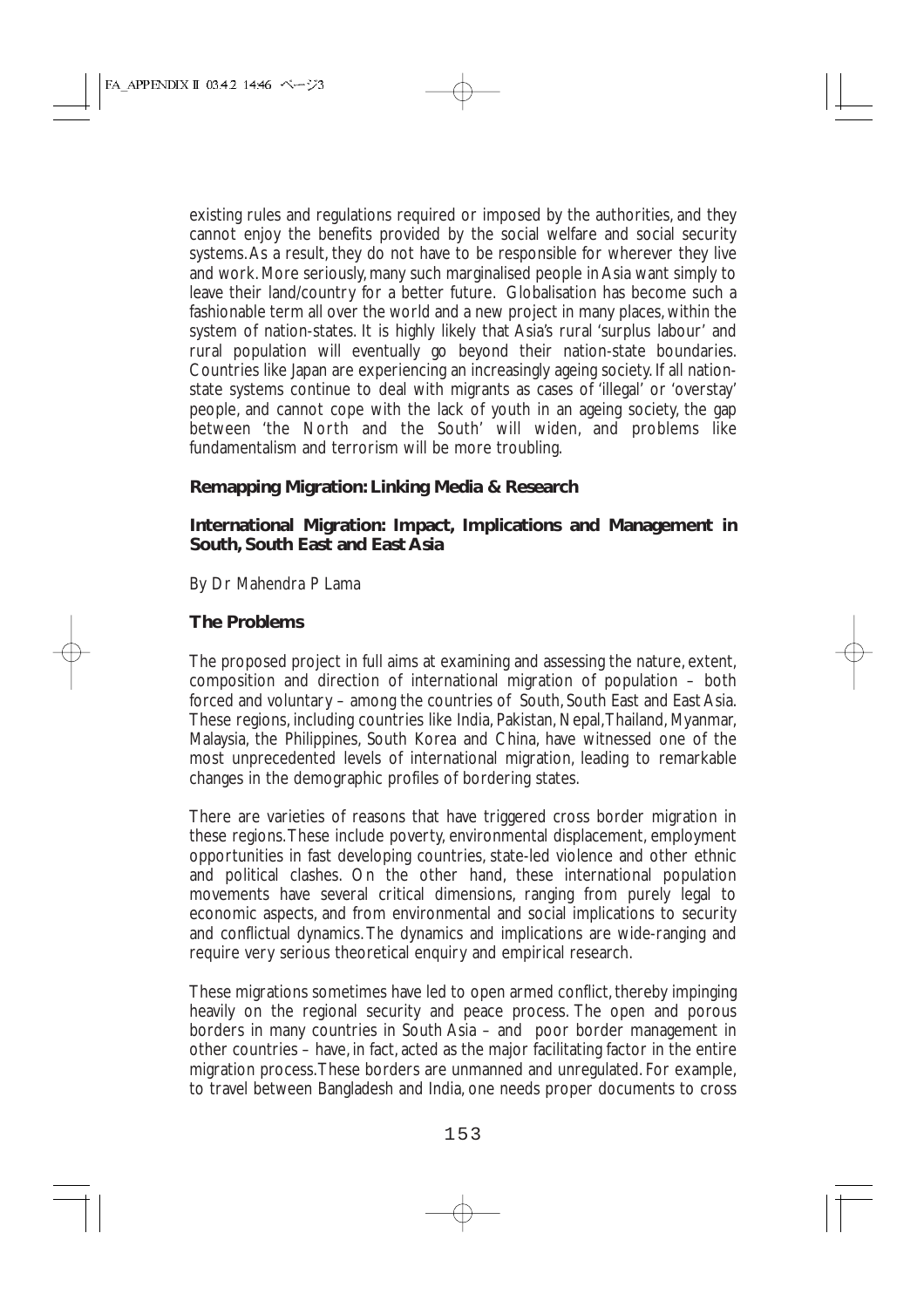each other's border; in practice, simply because of the length and breadth of the border (over 4,080 kms of porous border), regulation becomes impossible. The involvement of an array of agencies in the cross-border migration gives this an organised dimension.

Many of the countries, from which the migrants have originated, have had a very low ranking in human development indices, indicating a low level of achievement in desirable socio-economic indicators, relevant to describe the quality of human life. A huge section of the population in this region lives below the poverty line, and has little or no food security. The ongoing globalisation-led economic reforms are likely to marginalise whole sections of rural and urban populations that may trigger off fresh migration.

Natural disasters make their lives more miserable.The capacity and resources of many of these countries are insufficient to devise a coherent plan of sustained development to provide reasonable food security for people living below the poverty line. This has resulted in large-scale migration of the population amongst the geographical units of this region.

Development projects, like dam construction, road development, hydro-power generation and mining, entail substantial displacement of populations to be resettled.This adds another dimension to population migration.

There are several examples of violent movements that are directly triggered by international migration.The locales of some of these movements are in strategic points that have large-scale security implications.A distinct characteristic of all these movements has been their remarkable parochial slants, followed by a twoway clash with state agencies and forces whom they think are opposed to their aspirations and demands.

Equally interesting has been their threat perceptions with regard to dilution of their identity. The 'sons of the soil' policy and subsequent human rights violations have been at the heart of many of the migration-related conflicts.

This has been aggravated by the rise of ethnic, parochial and militant nationalism in the wake of perceived lack of economic opportunities, the encroachment therein and the fast-changing demographic profile. In many cases, it's the religious slants that lead to rather hostile tolerance of migrants.

Many of these countries have also been hosting a significant portion of the world refugee population.The question of a security/instability framework brings in a host of issues that have turned out to be adverse to refugee-receiving countries. At times, they have acquired the dimension of a serious threat to both security and stability of the host nations. These situations are said to have set in when refugees i) are seen as a political risk, ii) perceived as a threat to cultural identity and iii) are considered as a social and economic burden.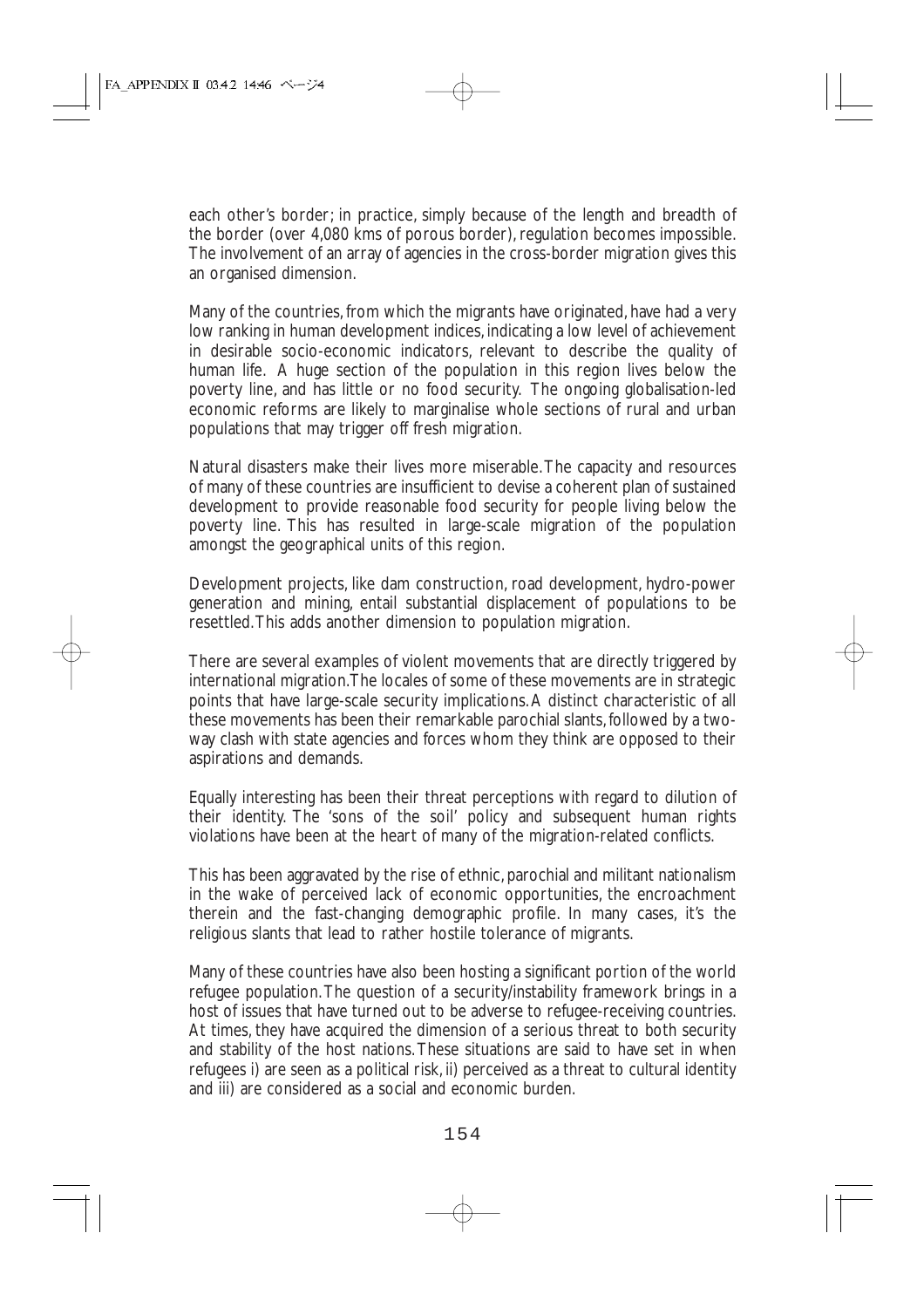Equally critical has been that of the management of migrants in terms of providing them with their basic needs, and extending them fundamental human rights. Many host governments clamp down on migrants in such a manner that directly infringes upon their human rights.The mass media remain largely mute in many of these cases, as they are not adequately sensitised in the area of migrants' rights. More than this, the skills to deal with some of these issues at the media level are not available.

#### **Project Objectives**

To assess the nature, extent, composition and direction of international migration in the region.

To examine the policy and legal framework of the selected countries' governments in the management of international migration.

To examine the push and pull factors including existing border regimes that have led to international migration.

To generate new information and provide fresh insights on issues and problems, the maintenance of balance in respect of detail and depth among the different country-specific components.

To look into the impact of international migration on demographic, political, social, cultural and economic structures in the countries of origin and the host countries.

To understand the dynamics and intricacies of conflicts and violence created by the international migration.

To suggest means to retain the migration-prone population in the countries of origin, including through economic development, natural disaster management and regional interventions.

To look into the attitudes of these states towards both international norms and conventions.

To suggest certain new approaches to conflict resolutions.

To examine the critical role the mass media can play in the proper management of the migrant population in various circumstances.

To suggest some media-related instruments that can be effectively used in dealing with the migrants.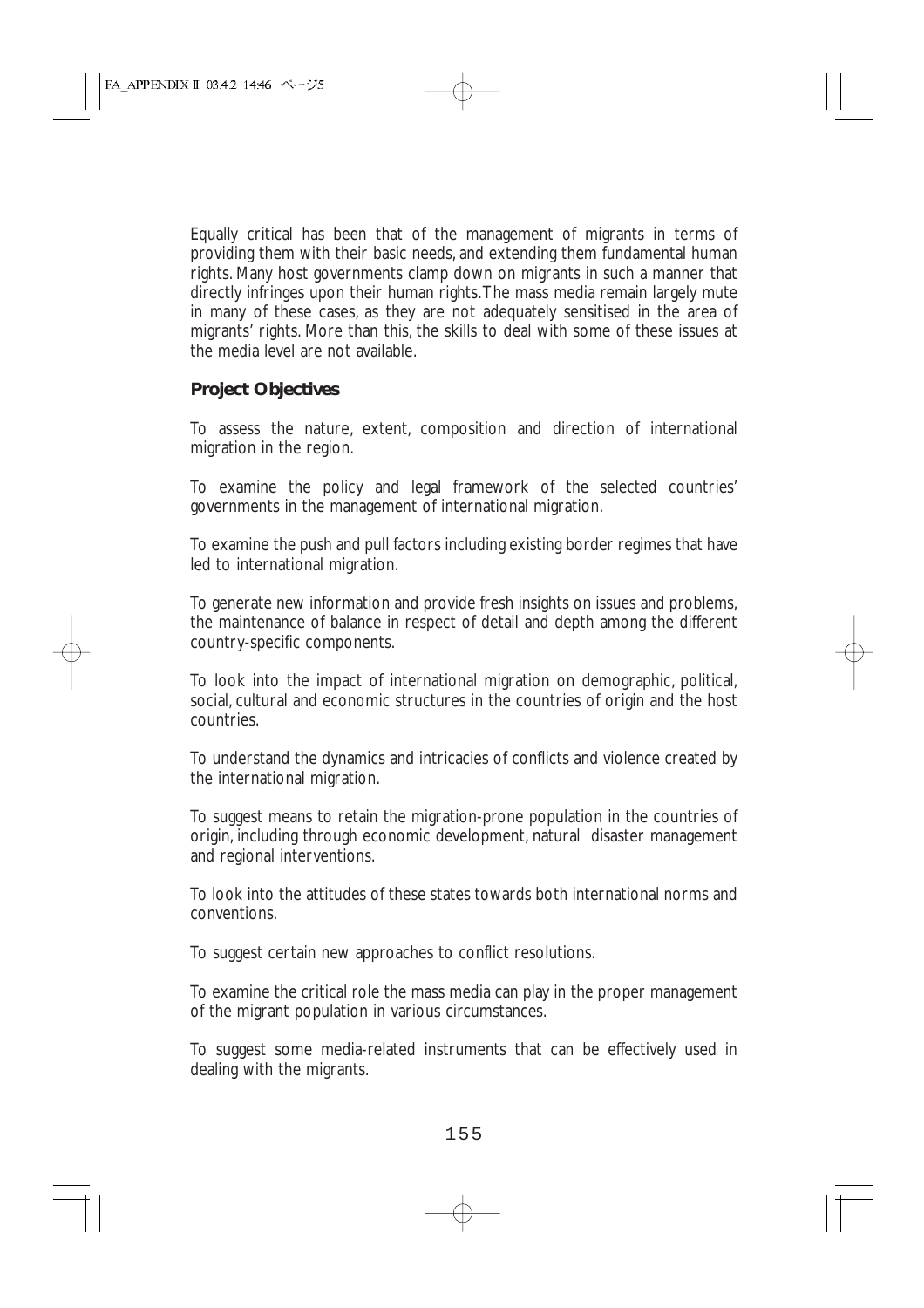In the fulfillment of all these objectives, the involvement and interventions of both governmental and non-governmental instruments (including civil society) as well as regional instruments are very essential.

# **Scope of the Study**

- *1. State and international migration*
	- i) Process of state formation and nation-building
	- ii) Constitutional arrangements
	- iii) Political/electoral process and political parties
	- iv) Administrative process
	- v) Leadership and elites
	- vi) International border regime
	- vii) Cross border connections of the agencies and institutions involved in migration
- *2. Economic, demographic and environmental perspectives of international migration and conflicts*
	- i) Population growth and migration, their ecological implications and how they pertain to the use (and control over) physical resources, from international, national and sub-national perspectives
	- ii) National level development policy (centralisation, decentralisation, growth/equity, government interventions, market driven policy) and its effects
	- iii) Natural Disasters and migration
	- iv) Economic costs of conflicts
	- v) Unequal Distribution of the benefits of development

## *3. Migration and international-domestic linkages in conflicts*

- i) Global economic and strategic relations
- ii) Regional economic and strategic relations
- iii) Ethnic Diaspora
- iv) Drugs Trafficking and international arms market
- v) International/regional political linkages
	- a) End of Cold War
	- b) Rise of religious revivalism
	- c) International organisations including NGOs
	- d) Human Rights

## *4.Technical Perspectives of armed conflicts*

- i) International supply of arms to conflicting groups
- ii) Inter-state destabilisation measures
- iii) Irredentism and armed conflict
- iv) Local level technology in the manufacture of arms and other destructive weapons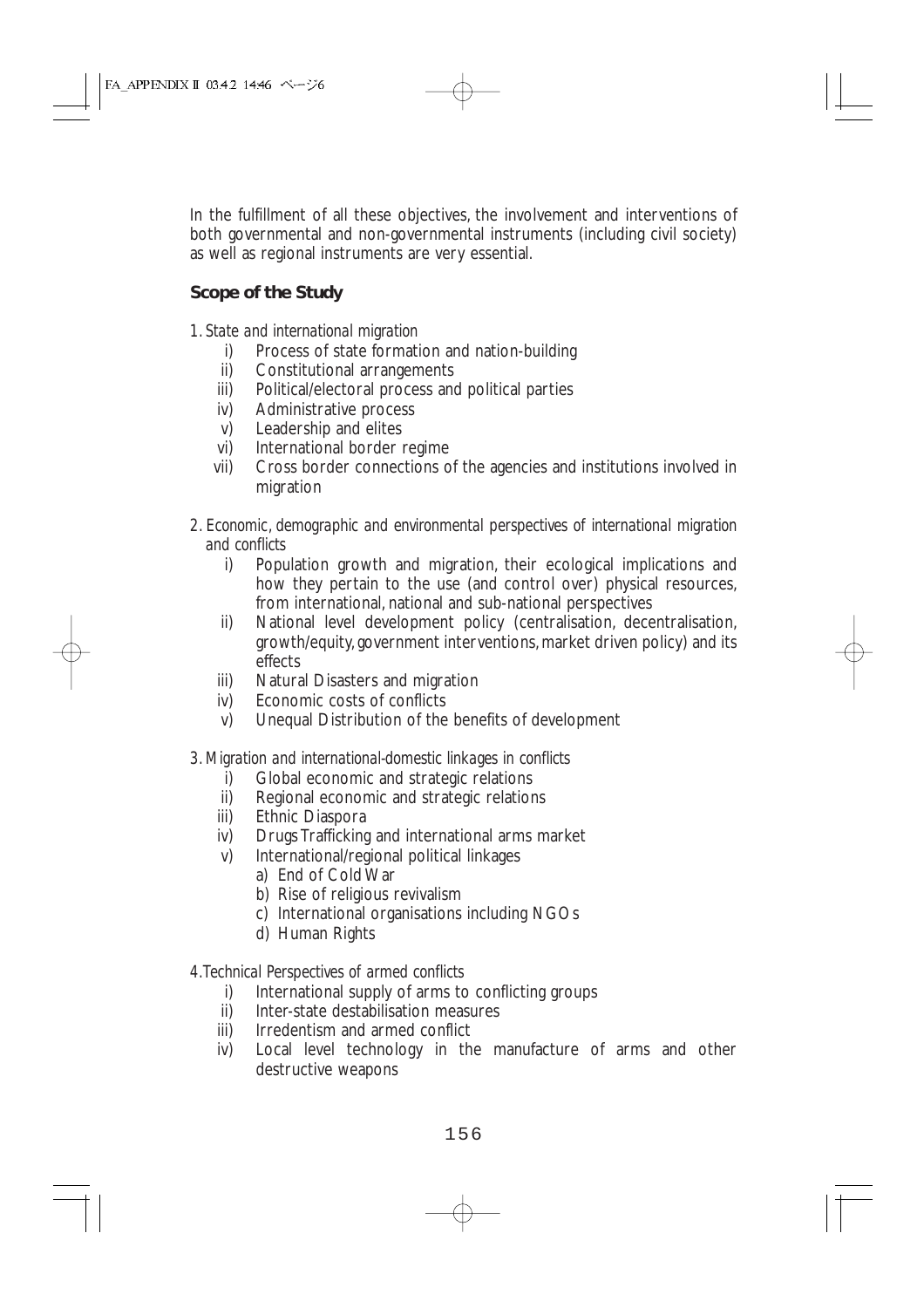- *5. Information, mass media and public opinion*
	- i) Domestic Media<br>ii) International Med
	- International Media and
	- iii) Information Technology

## *6.Approaches to Conflict Resolution*

- i) Retain the migratory population's economic development, social harmony, food security, empowerment, land and water management and minimisation of displacement effect.
- ii) Political interventions including legislative changes, firm policies on ethnic minorities, minimisation of human rights violations and political persecution and violence.
- iii) Empowerment of the poor, women and ethnic minorities.
- iv) Natural Disaster Management including strengthening of Early Warning Systems and evacuation and rehabilitation measures.
- v) Review of existing border arrangements and trans border linkages.<br>vi) Consider role of regional organisations like the South Asia
- Consider role of regional organisations like the South Asian Association for Regional Cooperation (SAARC) and Association of South East Asian Nations (ASEAN).
- vii) Consider role of international organisations like the UNHCR, IOM, ICRC, UNDP and other international NGOs.
- viii) Review the attitudes of these states on international norms and conventions, including the UNHCR Convention on Refugees 1951 and Protocol 1967.
- ix) Enable institutional arrangements to protect minority rights.

## **The study is visualised as consisting of three phases:**

Applications for funding will be made to carry out the following.

- 1) Discussion Meeting on the Concept Paper prepared by the ALFP2001Fellows. This will be attended by scholars/experts/professionals from the concerned region. This Concept Paper will have the comprehensive work plan of the proposed study. It will also have all the methodological and theoretical details including field visit questionnaires, locations and interview schedules.
- 2) First round of presentation of papers based on case studies and field visits in a workshop.
- 3) Final round of paper and synthesis presentation to the policy makers, intellectuals, politicians and media.

#### **Methodology**

This study will be based on extensive field visits, surveys and discussions with relevant persons, including border officials, political figures, policy makers,